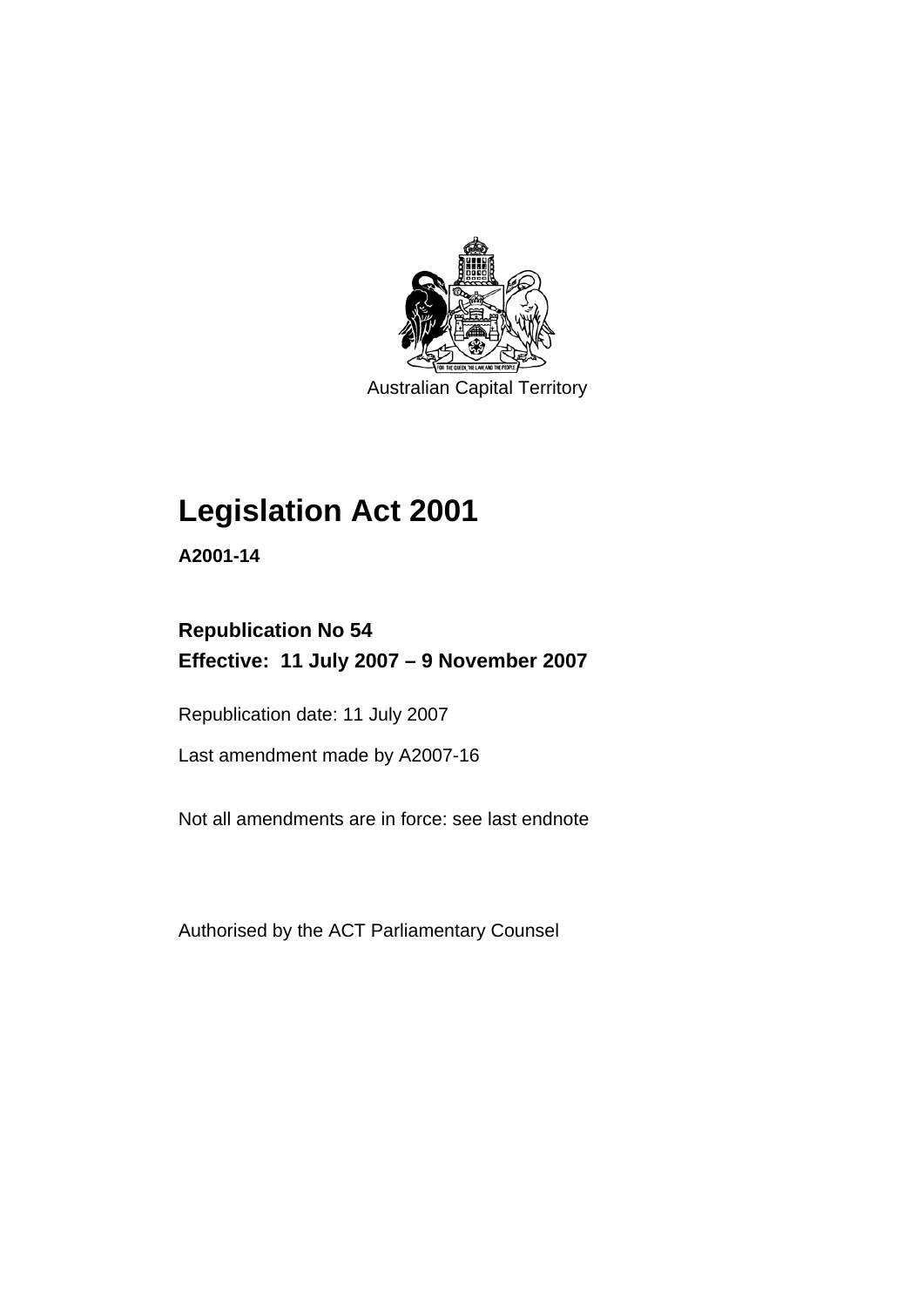### **About this republication**

#### **The republished law**

This is a republication of the *Legislation Act 2001* (including any amendment made under the *Legislation Act 2001*, part 11.3 (Editorial changes)) as in force on 11 July 2007*.* It also includes any amendment, repeal or expiry affecting the republished law to 11 July 2007.

The legislation history and amendment history of the republished law are set out in endnotes 3 and 4.

#### **Kinds of republications**

The Parliamentary Counsel's Office prepares 2 kinds of republications of ACT laws (see the ACT legislation register at www.legislation.act.gov.au):

- authorised republications to which the *Legislation Act 2001* applies
- unauthorised republications.

The status of this republication appears on the bottom of each page.

#### **Editorial changes**

The *Legislation Act 2001*, part 11.3 authorises the Parliamentary Counsel to make editorial amendments and other changes of a formal nature when preparing a law for republication. Editorial changes do not change the effect of the law, but have effect as if they had been made by an Act commencing on the republication date (see *Legislation Act 2001*, s 115 and s 117). The changes are made if the Parliamentary Counsel considers they are desirable to bring the law into line, or more closely into line, with current legislative drafting practice.

This republication includes amendments made under part 11.3 (see endnote 1).

#### **Uncommenced provisions and amendments**

If a provision of the republished law has not commenced or is affected by an uncommenced amendment, the symbol  $\mathbf{U}$  appears immediately before the provision heading. The text of the uncommenced provision or amendment appears only in the last endnote.

#### **Modifications**

If a provision of the republished law is affected by a current modification, the symbol  $\mathbf{M}$ appears immediately before the provision heading. The text of the modifying provision appears in the endnotes. For the legal status of modifications, see *Legislation Act 2001*, section 95.

#### **Penalties**

The value of a penalty unit for an offence against this republished law at the republication date is—

- (a) if the person charged is an individual—\$100; or
- (b) if the person charged is a corporation—\$500.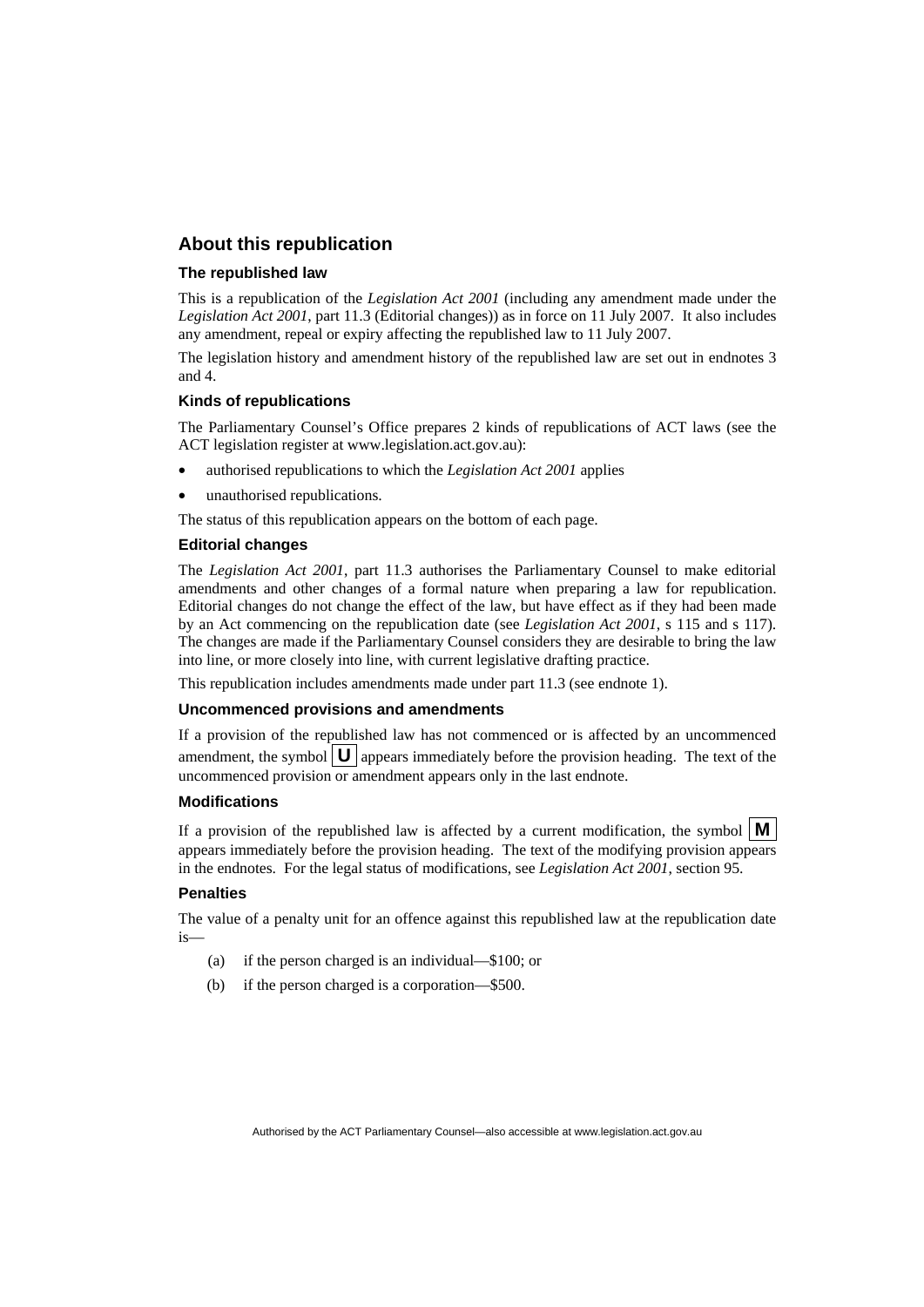

# **[Legislation Act 2001](#page-16-0)**

# **Contents**

## **Chapter 1 Preliminary**

| <b>Part 1.1</b> | General                                        |   |
|-----------------|------------------------------------------------|---|
| 1               | Name of Act                                    | 2 |
| 2               | Dictionary                                     | 2 |
| 2A              | <b>Notes</b>                                   | 2 |
| 3               | Objects                                        | 3 |
| 4               | Application of Act                             | 3 |
| 5               | Determinative and non-determinative provisions | 4 |
| 6               | Legislation Act provisions must be applied     | 5 |
| <b>Part 1.2</b> | <b>Basic concepts</b>                          |   |
|                 | Meaning of Act generally                       | 8 |

| R54      | Legislation Act 2001         | contents 1 |
|----------|------------------------------|------------|
| 11/07/07 | Effective: 11/07/07-09/11/07 |            |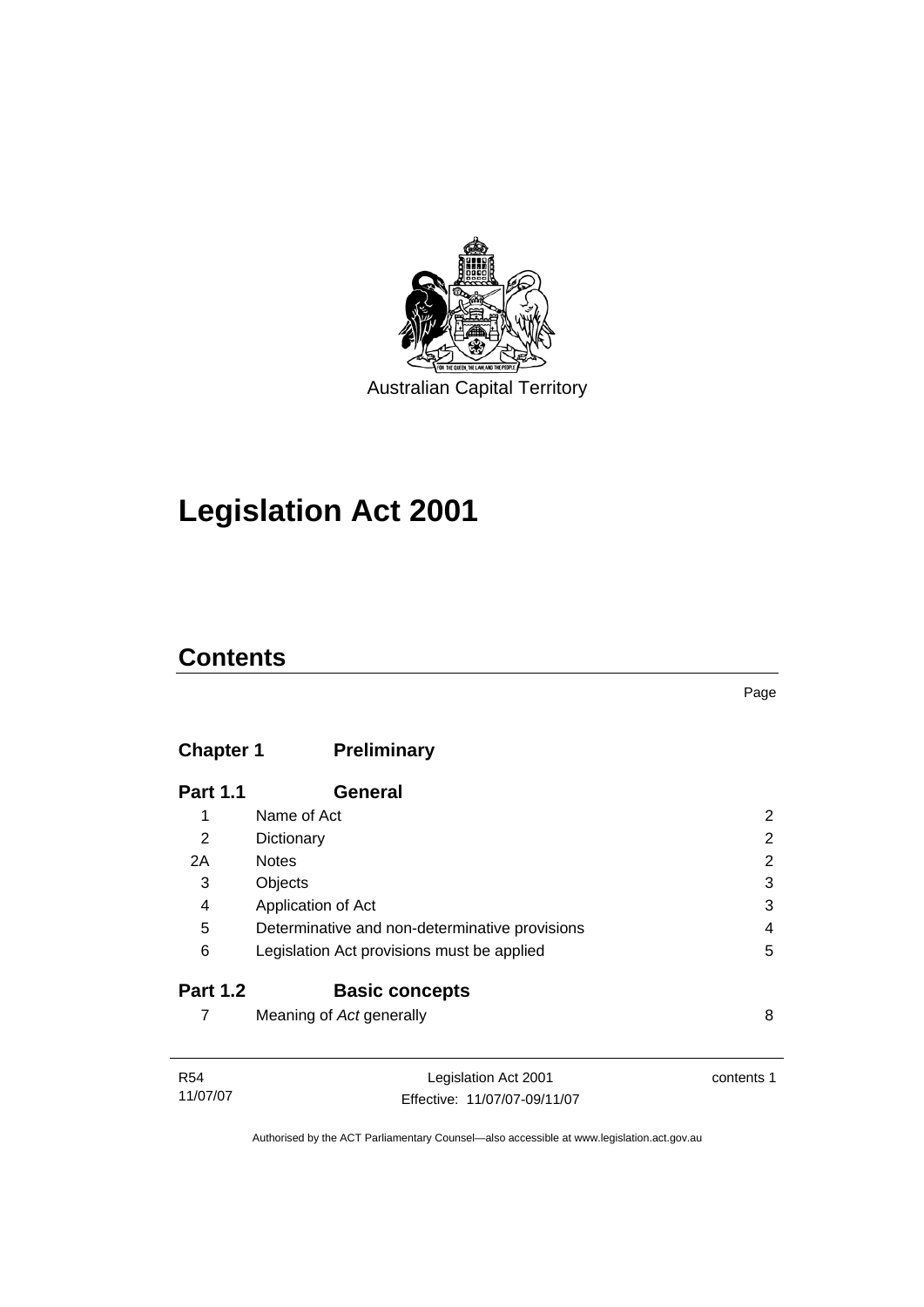|                  |                                                                      | Page |
|------------------|----------------------------------------------------------------------|------|
| 8                | Meaning of subordinate law                                           | 8    |
| 9                | Meaning of disallowable instrument                                   | 8    |
| 10               | Meaning of notifiable instrument                                     | 9    |
| 11               | Meaning of commencement notice                                       | 9    |
| 12               | Meaning of legislative instrument                                    | 9    |
| 13               | Meaning of statutory instrument                                      | 10   |
| 14               | Meaning of <i>instrument</i>                                         | 10   |
| 15               | Meaning of authorised republication                                  | 10   |
| 16               | Meaning of <i>provision</i>                                          | 11   |
| <b>Part 1.3</b>  | Sources of law in the ACT                                            |      |
| 17               | References to Acts include references to former Cwlth enactments etc | 13   |
| <b>Chapter 2</b> | <b>ACT legislation register and web site</b>                         |      |
| 18               | <b>ACT</b> legislation register                                      | 14   |
| 19               | Contents of register                                                 | 14   |
| 20               | Prompt registration                                                  | 18   |
| 21               | Approved web site                                                    | 18   |
| 22               | Access to registered material at approved web site                   | 19   |
| <b>Chapter 3</b> | Authorised versions and evidence of laws<br>and legislative material |      |
| 22A              | Definitions for ch 3                                                 | 20   |
| 23               | Authorisation of versions by parliamentary counsel                   | 21   |
| 24               | Authorised electronic versions                                       | 21   |
| 25               | Authorised written versions                                          | 22   |
| 26               | Judicial notice of certain matters                                   | 24   |
| <b>Chapter 4</b> | <b>Numbering and notification of Acts</b>                            |      |
| 27               | Numbering of Acts                                                    | 26   |
| 28               | Notification of Acts                                                 | 26   |
| 29               | References to enactment or passing of Acts                           | 28   |

| contents 2 | Legislation Act 2001         | R54      |
|------------|------------------------------|----------|
|            | Effective: 11/07/07-09/11/07 | 11/07/07 |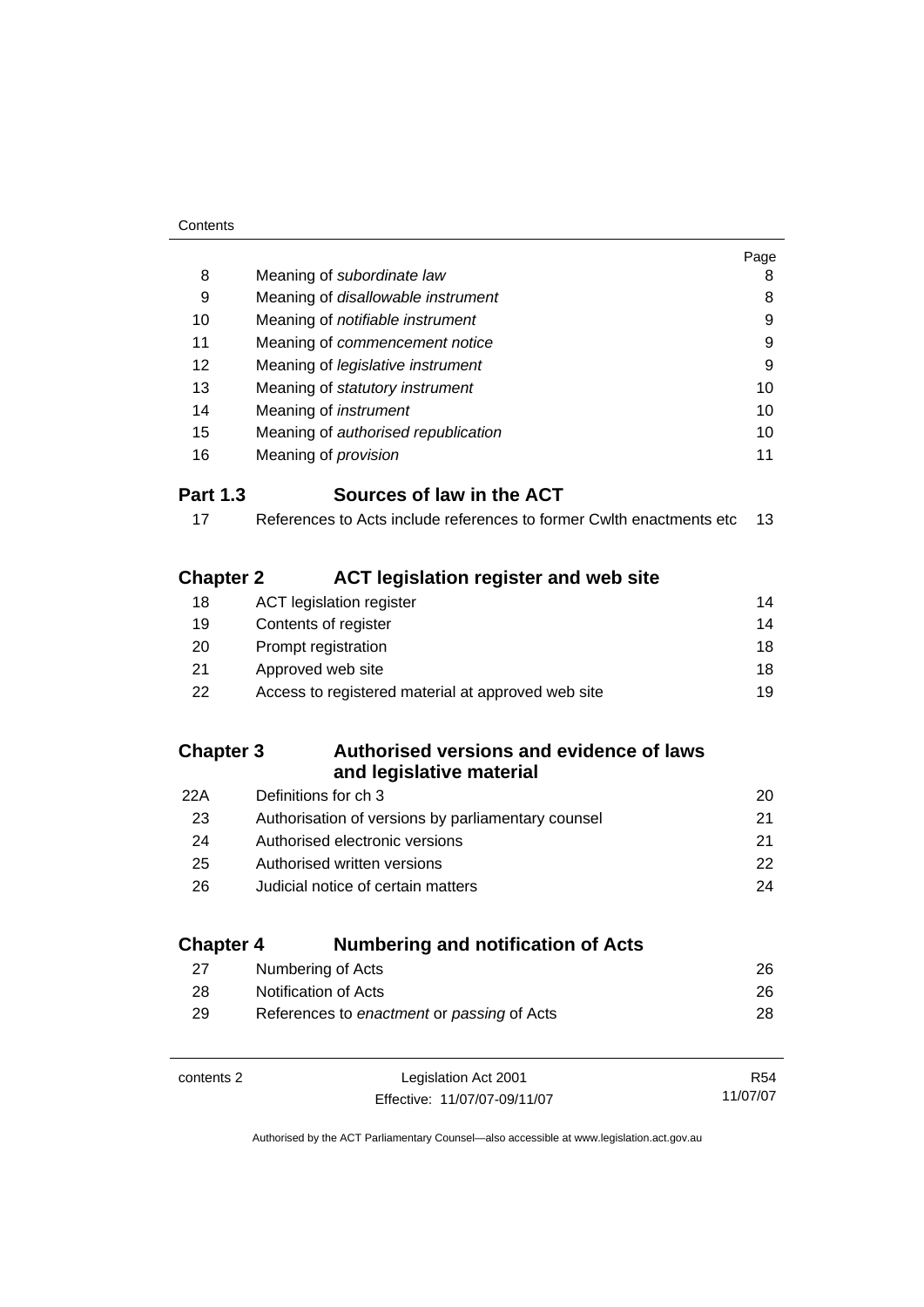|                  |                                                                                          | Contents   |
|------------------|------------------------------------------------------------------------------------------|------------|
| 30               | References to <i>notification</i> of Acts                                                | Page<br>28 |
| <b>Chapter 5</b> | <b>Regulatory impact statements for subordinate</b><br>laws and disallowable instruments |            |
| <b>Part 5.1</b>  | <b>Preliminary</b>                                                                       |            |
| 31               | Definitions for ch 5                                                                     | 29         |
| 32               | Other publication or consultation requirements not affected                              | 30         |
| 33               | Guidelines about costs of proposed subordinate laws and disallowable<br>instruments      | 30         |
| <b>Part 5.2</b>  | <b>Requirements for regulatory impact</b><br><b>statements</b>                           |            |
| 34               | Preparation of regulatory impact statements                                              | 31         |
| 35               | Content of regulatory impact statements                                                  | 32         |
| 36               | When is preparation of regulatory impact statement unnecessary?                          | 33         |
| 37               | When must regulatory impact statement be presented?                                      | 35         |
| <b>Part 5.3</b>  | Failure to comply with requirements for<br>regulatory impact statements                  |            |
| 38               | Effect of failure to comply with pt 5.2                                                  | 36         |
| <b>Chapter 6</b> | Making, notification and numbering of<br>statutory instruments                           |            |
| <b>Part 6.1</b>  | <b>General</b>                                                                           |            |
| 39               | Meaning of <i>matter</i> in ch 6                                                         | 37         |
| 40               | Presumption of validity                                                                  | 37         |
| 41               | Making of certain statutory instruments by Executive                                     | 37         |
| <b>Part 6.2</b>  | Making of statutory instruments generally                                                |            |
| 42               | Power to make statutory instruments                                                      | 39         |
| 43               | Statutory instruments to be interpreted not to exceed powers under<br>authorising law    | 40         |
| <b>R54</b>       | Legislation Act 2001                                                                     | contents 3 |
| 11/07/07         | Effective: 11/07/07-09/11/07                                                             |            |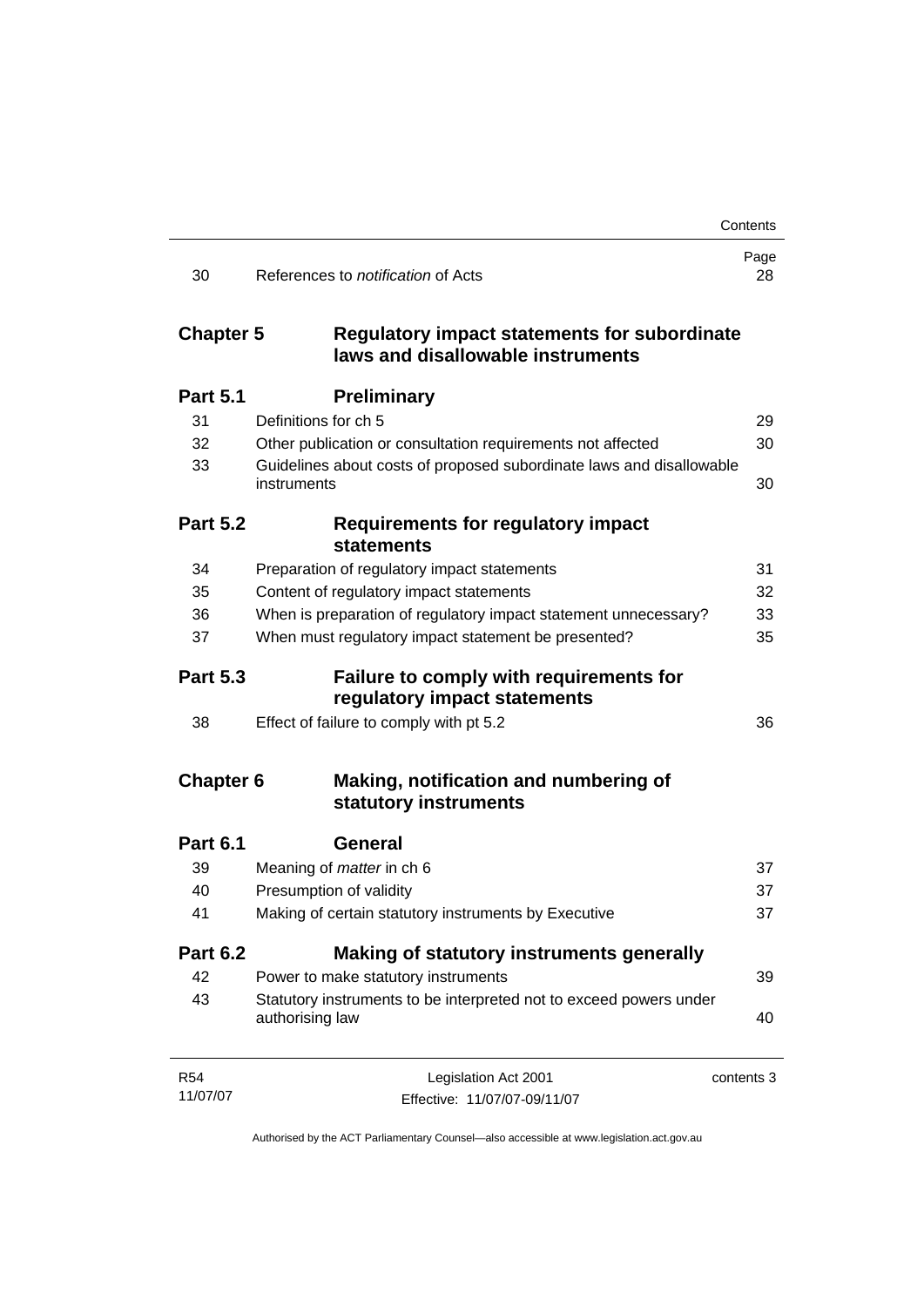|    |                                                                                                     | Page |
|----|-----------------------------------------------------------------------------------------------------|------|
| 44 | Power to make statutory instruments for Act etc.                                                    | 41   |
| 45 | Power to make court rules                                                                           | 42   |
| 46 | Power to make instrument includes power to amend or repeal                                          | 43   |
| 47 | Statutory instrument may make provision by applying law or<br>instrument                            | 44   |
| 48 | Power to make instrument includes power to make different provision<br>for different categories etc | 48   |
| 49 | Single instrument may exercise several powers or satisfy several<br>requirements                    | 49   |
| 50 | Relationship between authorising law and instrument dealing with<br>same matter                     | 50   |
| 51 | Instrument may make provision in relation to land by reference to map<br>etc                        | 50   |
| 52 | Instrument may authorise determination of matter etc                                                | 50   |
| 53 | Instrument may prohibit                                                                             | 51   |
| 54 | Instrument may require making of statutory declaration                                              | 52   |
|    |                                                                                                     |      |

### **Part 6.3 Making of certain statutory instruments about fees**

| 53 |
|----|
| 53 |
| 55 |
| 56 |
|    |

### **Part 6.4 Numbering and notification of legislative instruments**

| Numbering                                                    | 59  |
|--------------------------------------------------------------|-----|
| Correction etc of name of legislative instrument             | 60  |
| Correction of name of explanatory statement etc              | 61  |
| Notification of legislative instruments                      | 61  |
| Effect of failure to notify legislative instrument           | 64  |
| References to <i>notification</i> of legislative instruments | 65. |
|                                                              |     |

contents 4 Legislation Act 2001 Effective: 11/07/07-09/11/07

R54 11/07/07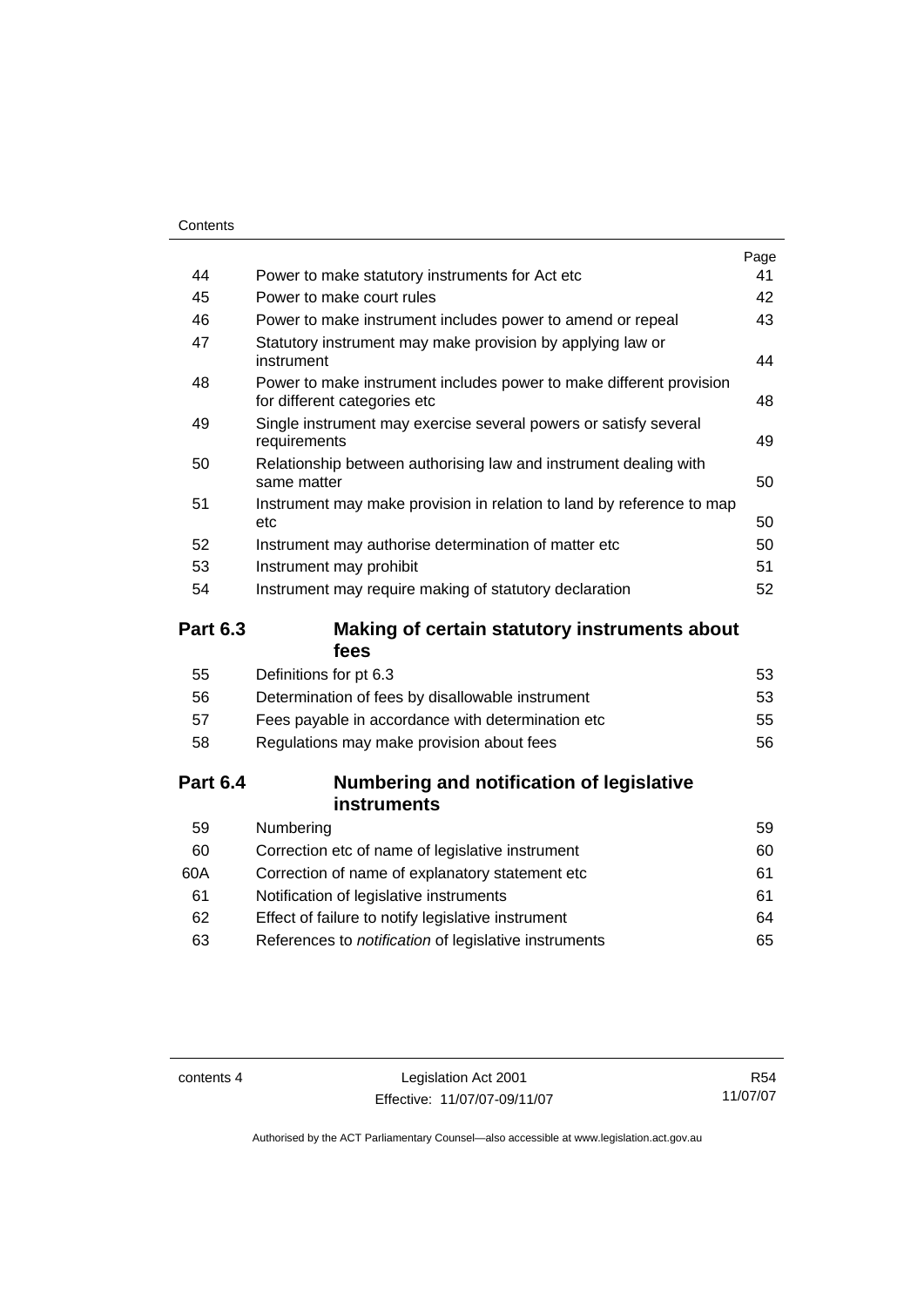| Contents |
|----------|
|----------|

|                  |                                                                                         | Page |
|------------------|-----------------------------------------------------------------------------------------|------|
| <b>Chapter 7</b> | <b>Presentation, amendment and disallowance</b><br>of subordinate laws and disallowable |      |
|                  | instruments                                                                             |      |
| 64               | Presentation of subordinate laws and disallowable instruments                           | 66   |
| 65               | Disallowance by resolution of Assembly                                                  | 66   |
| 65A              | Notification of disallowance by resolution of Assembly                                  | 67   |
| 66               | Revival of affected laws                                                                | 69   |
| 67               | Making of instrument same in substance within 6 months after<br>disallowance            | 70   |
| 68               | Amendment by resolution of Assembly                                                     | 70   |
| 69               | Notification of amendments made by resolution of Assembly                               | 72   |
| 70               | Making of amendment restoring effect of law within 6 months after<br>amendment          | 74   |
| 71               | Effect of dissolution or expiry of Assembly on notice of motion                         | 74   |
| <b>Chapter 8</b> | <b>Commencement and exercise of powers</b>                                              |      |
|                  | before commencement                                                                     |      |
| 72               | Meaning of law in ch 8                                                                  | 76   |
| 73               | General rules about commencement                                                        | 76   |
| 74               | Time of commencement                                                                    | 78   |
| 75               | Commencement of naming and commencement provisions                                      | 79   |
| <b>75AA</b>      | Commencement of provisions identifying amended laws                                     | 80   |
| 75A              | Meaning of commences retrospectively                                                    | 80   |
| 75B              | Retrospective commencement requires clear indication                                    | 81   |
| 76               | Non-prejudicial provision may commence retrospectively                                  | 81   |
| 77               | Commencement by commencement notice                                                     | 82   |
| 78               | Separate commencement of amendments                                                     | 84   |
| 79               | Automatic commencement of postponed law                                                 | 84   |
| 79A              | Commencement of amendment of uncommenced law                                            | 85   |
|                  |                                                                                         |      |

80 References to *commencement* of law [86](#page-101-0) 81 Exercise of powers between notification and commencement [86](#page-101-0)

contents 5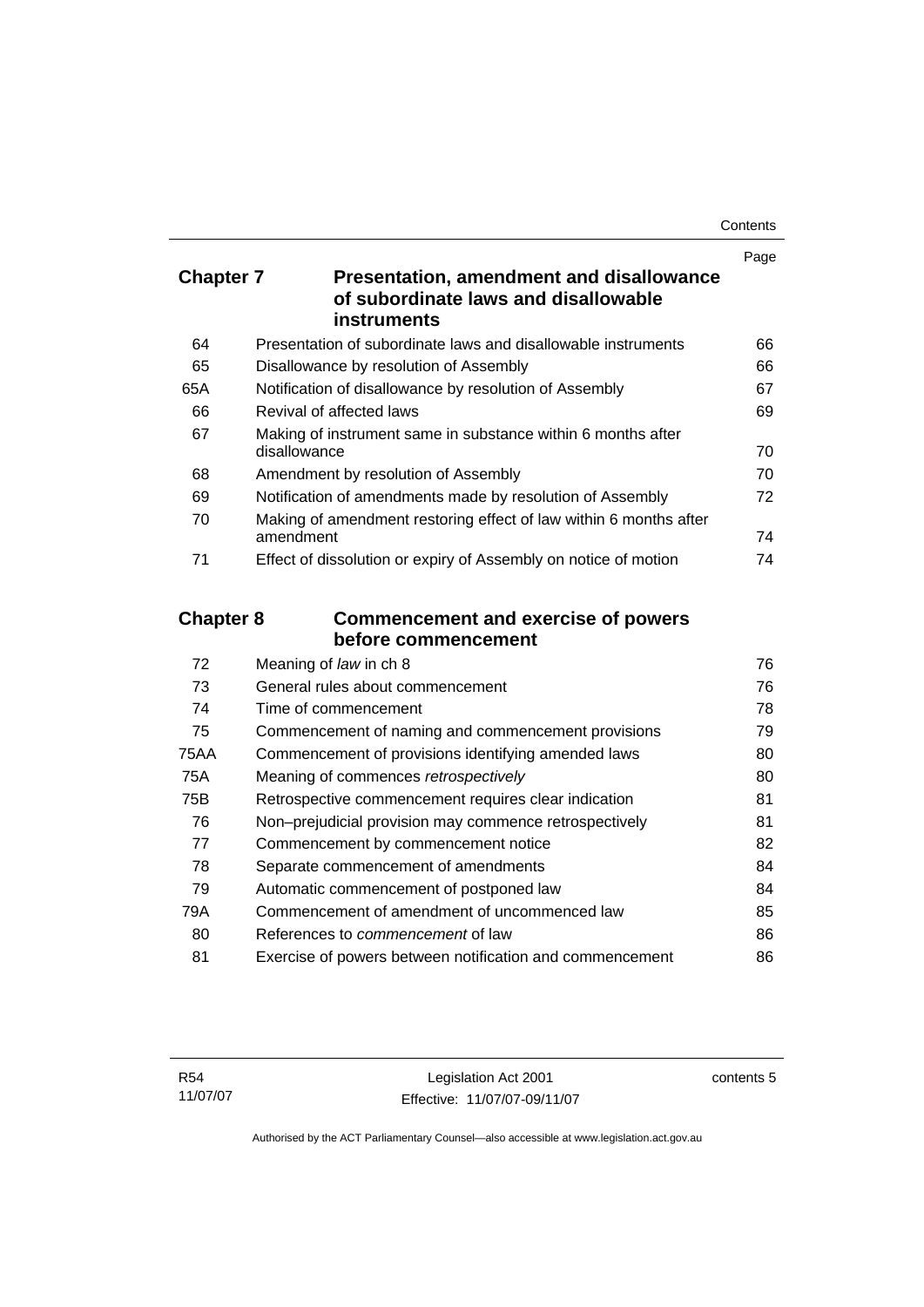### **Contents**

|                   |                                                                                   | Page       |
|-------------------|-----------------------------------------------------------------------------------|------------|
| <b>Chapter 9</b>  | <b>Repeal and amendment of laws</b>                                               |            |
| <b>Part 9.1</b>   | <b>General</b>                                                                    |            |
| 82                | Definitions for ch 9                                                              | 89         |
| 83                | Consequences of amendment of statutory instrument by Act                          | 89         |
| 84                | Saving of operation of repealed and amended laws                                  | 89         |
| 84A               | Creation of offences and changes in penalties                                     | 91         |
| <b>Part 9.2</b>   | <b>Repeal</b>                                                                     |            |
| 85                | When repeal takes effect                                                          | 92         |
| 86                | Repealed and amended laws not revived on repeal of repealing and<br>amending laws | 92         |
| 87                | Commencement not undone if repealed                                               | 94         |
| 88                | Repeal does not end effect of transitional laws etc                               | 94         |
| 89                | Automatic repeal of certain laws and provisions                                   | 96         |
| <b>Part 9.3</b>   | <b>Amendment</b>                                                                  |            |
| 90                | Law and amending laws to be read as one                                           | 101        |
| 91                | Insertion of provisions by amending law                                           | 101        |
| 92                | Amendment to be made wherever possible                                            | 103        |
| 93                | Provisions included in another provision for amendment purposes                   | 104        |
| 94                | Continuance of appointments etc made under amended provisions                     | 105        |
| 95                | Status of modifications                                                           | 106        |
| 96                | Relocated provisions                                                              | 107        |
| <b>Chapter 10</b> | <b>Referring to laws</b>                                                          |            |
| 97                | Definitions for ch 10                                                             | 108        |
| 98                | References to ACT law include law containing reference                            | 109        |
| 99                | References in ACT statutory instruments to the Act                                | 109        |
| 100               | Referring to particular ACT laws                                                  | 109        |
| 101               | Referring to particular laws of other jurisdictions etc                           | 110        |
| 102               | References to laws include references to laws as in force from time to            |            |
| 103               | time<br>References to repealed laws                                               | 111<br>112 |

contents 6 Legislation Act 2001 Effective: 11/07/07-09/11/07

R54 11/07/07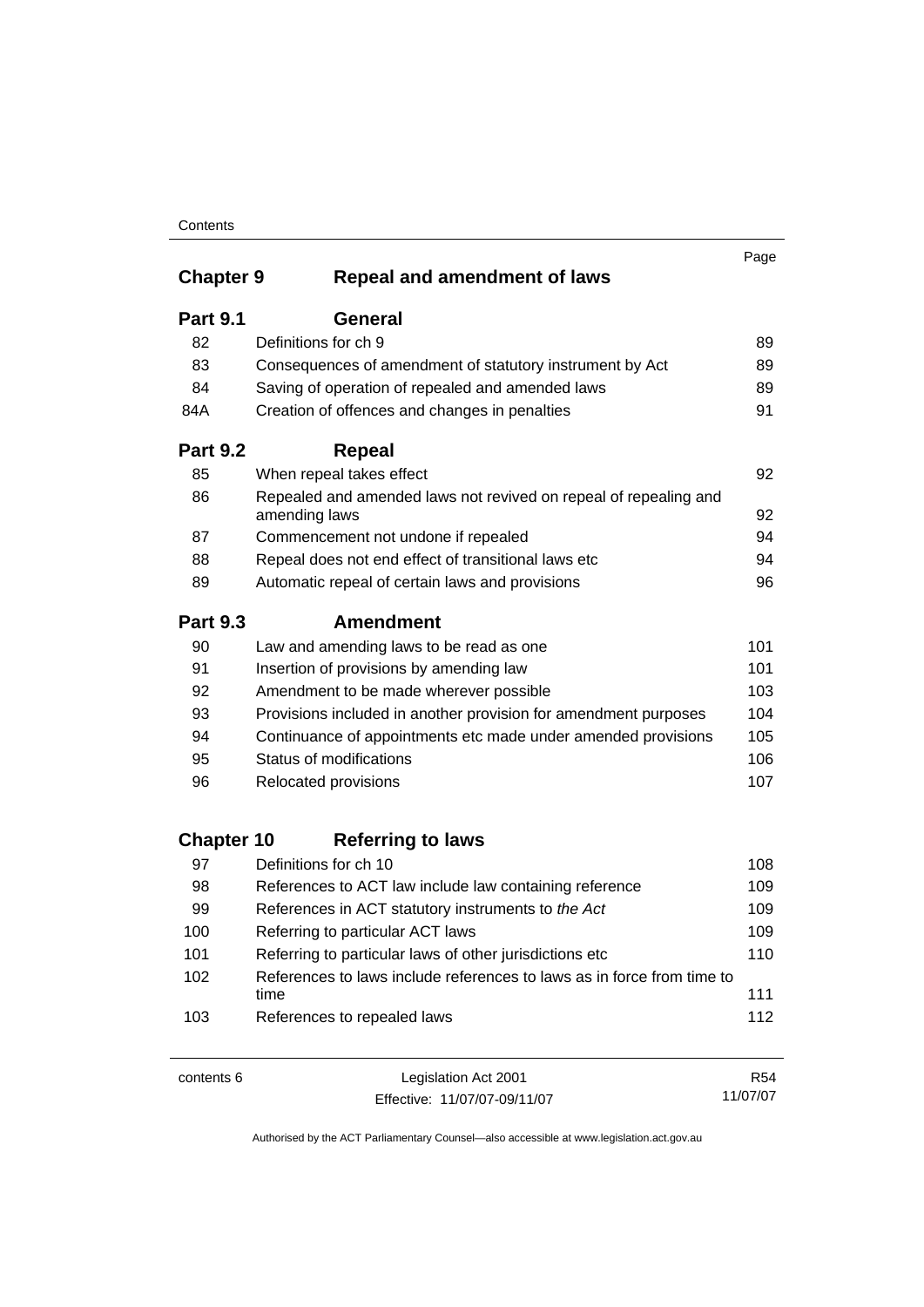|                   |                                                                    | Contents |
|-------------------|--------------------------------------------------------------------|----------|
|                   |                                                                    | Page     |
| 104               | References to laws include references to instruments under laws    | 113      |
| 105               | Referring to provisions of laws                                    | 113      |
| 106               | References to provisions of laws are inclusive                     | 113      |
| 106A              | References to paragraphs etc of laws                               | 114      |
| <b>Chapter 11</b> | <b>Republication of Acts and statutory</b><br><b>instruments</b>   |          |
| Part 11.1         | General                                                            |          |
| 107               | Definitions for ch 11                                              | 116      |
| 108               | Republication in register                                          | 116      |
| 109               | Republications may be published with other information             | 117      |
| 110               | Collections of laws                                                | 117      |
| <b>Part 11.2</b>  | Substantive amendments made by laws                                |          |
| 111               | Incorporation of amendments                                        | 118      |
| 112               | Reference to amending laws                                         | 118      |
| 113               | Provisions not republished or relocated                            | 118      |
| <b>Part 11.3</b>  | <b>Editorial changes</b>                                           |          |
| 114               | Authorisation for parliamentary counsel                            | 120      |
| 115               | Amendments not to change effect                                    | 120      |
| 116               | Ambit of editorial amendments                                      | 120      |
| 117               | Legal effect of editorial changes                                  | 123      |
| 118               | Reference to editorial amendments                                  | 123      |
| <b>Chapter 12</b> | <b>Scope of Acts and statutory instruments</b>                     |          |
| 120               | Act to be interpreted not to exceed legislative powers of Assembly | 124      |
|                   |                                                                    |          |

121 Binding effect of Acts 122 Application to Territory **[126](#page-141-0)** 

contents 7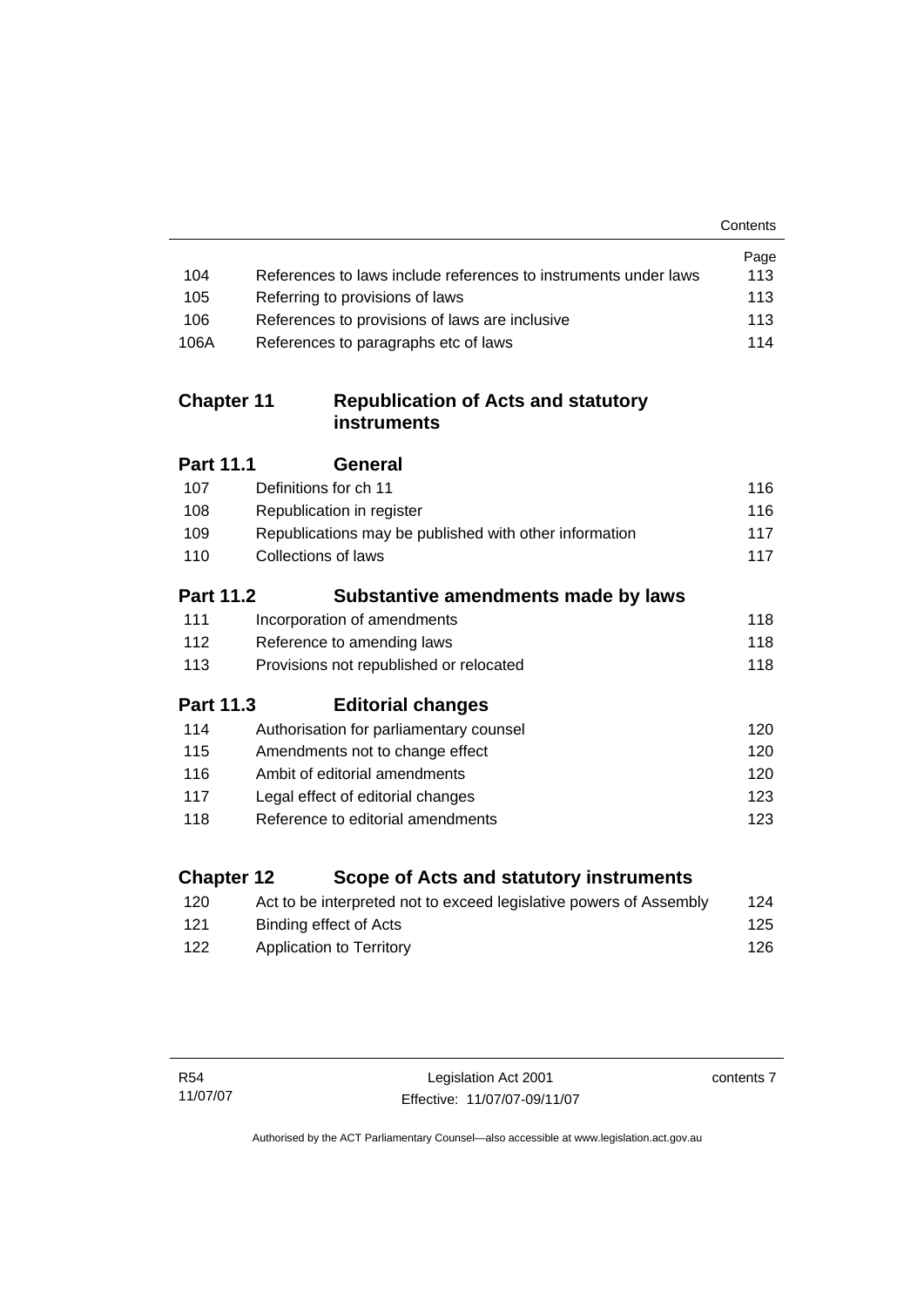#### **Contents**

| <b>Chapter 13</b> | <b>Structure of Acts and statutory instruments</b>            | Page |
|-------------------|---------------------------------------------------------------|------|
|                   |                                                               |      |
| <b>Part 13.1</b>  | General                                                       |      |
| 125               | Meaning of law in ch 13                                       | 127  |
| 126               | Material that is part of Act or statutory instrument          | 127  |
| 127               | Material that is not part of Act or statutory instrument      | 128  |
| <b>Part 13.2</b>  | <b>Particular kinds of provisions</b>                         |      |
| 130               | What is a definition?                                         | 130  |
| 131               | Signpost definitions                                          | 131  |
| 132               | Examples                                                      | 132  |
| 133               | Penalty units                                                 | 133  |
| 134               | Penalties at end of sections and subsections                  | 133  |
| 135               | Penalties not at end of sections and subsections              | 136  |
|                   |                                                               |      |
| <b>Chapter 14</b> | Interpretation of Acts and statutory<br>instruments           |      |
| <b>Part 14.1</b>  | <b>Purpose and scope</b>                                      |      |
| 136               | Meaning of Act in ch 14                                       | 138  |
| 137               | Purpose and scope of ch 14                                    | 138  |
| <b>Part 14.2</b>  | Key principles of interpretation                              |      |
| 138               | Meaning of working out the meaning of an Act                  | 139  |
| 139               | Interpretation best achieving Act's purpose                   | 139  |
| 140               | Legislative context                                           | 139  |
| 141               | Non-legislative context generally                             | 140  |
| 142               | Non-legislative context-material that may be considered       | 141  |
| 143               | Law stating material for consideration in working out meaning | 144  |
| <b>Chapter 15</b> | Aids to interpretation                                        |      |
| <b>Part 15.1</b>  | General                                                       |      |
| 144               | Meaning of commonly-used terms                                | 146  |
|                   |                                                               |      |

Authorised by the ACT Parliamentary Counsel—also accessible at www.legislation.act.gov.au

R54 11/07/07

Effective: 11/07/07-09/11/07

contents 8 Legislation Act 2001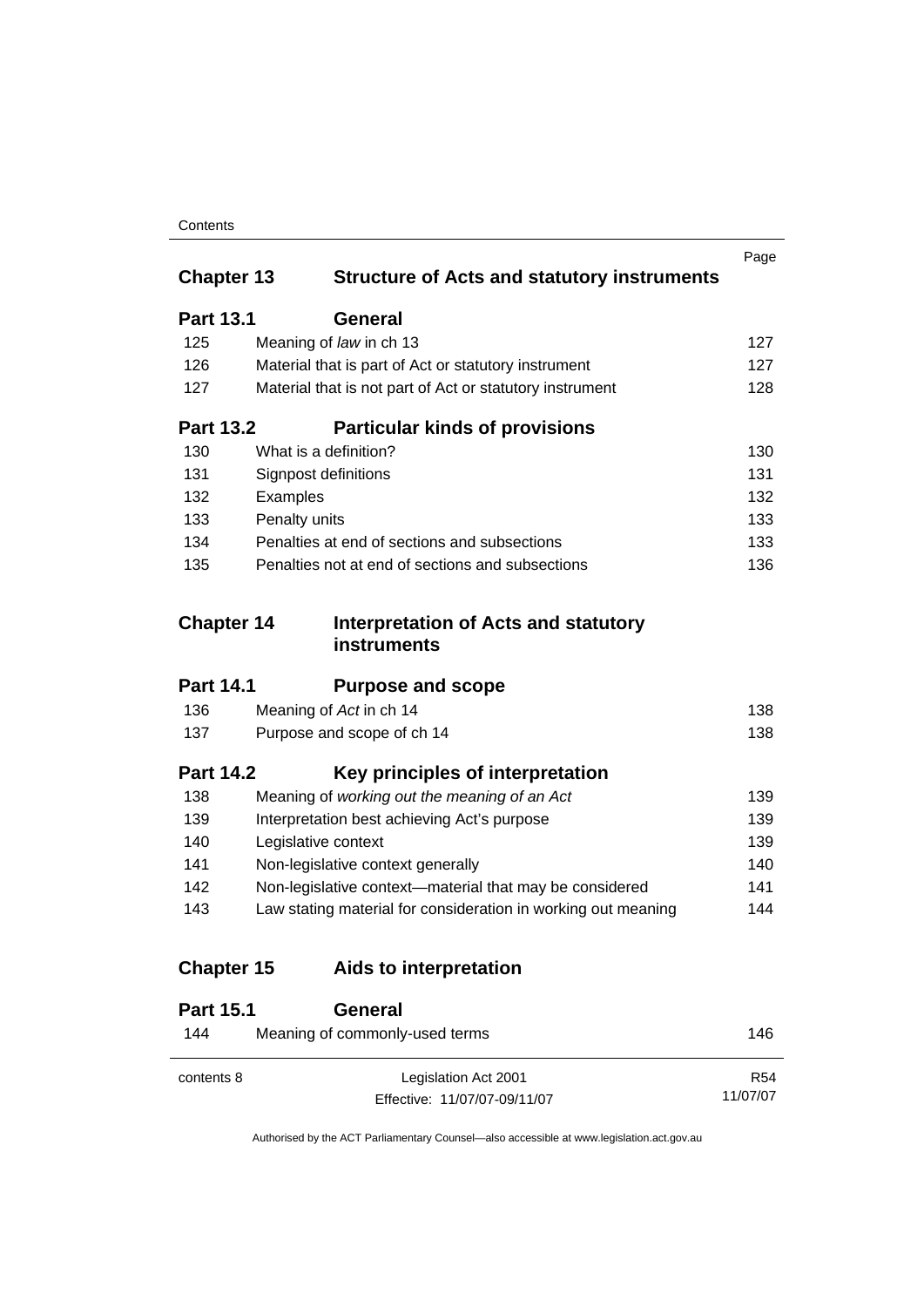|                  |                                                                        | Contents   |
|------------------|------------------------------------------------------------------------|------------|
|                  |                                                                        | Page       |
| 145              | Gender and number                                                      | 146        |
| 146              | Meaning of <i>may</i> and <i>must</i>                                  | 146        |
| 147              | Changes of drafting practice not to affect meaning                     | 147        |
| 148              | Terms used in instruments have same meanings as in authorising<br>laws | 148        |
| 149              | Age in years                                                           | 148        |
| 150              | Measurement of distance                                                | 149        |
| 151              | Working out periods of time generally                                  | 149        |
| 151A             | Periods of time ending on non-working days                             | 151        |
| 151B             | Doing things for which no time is fixed                                | 152        |
| 151C             | Power to extend time                                                   | 152        |
| 152              | Continuing effect of obligations                                       | 153        |
| <b>Part 15.2</b> | <b>Definitions</b>                                                     |            |
| 155              | Definitions apply subject to contrary intention                        | 154        |
| 156              | Application of definitions in dictionaries and sections                | 154        |
| 157              | Defined terms—other parts of speech and grammatical forms              | 156        |
| <b>Part 15.3</b> | References to various entities and things                              |            |
| 160              | References to people generally                                         | 157        |
| 161              | Corporations liable to offences                                        | 158        |
| 162              | References to a Minister or the Minister                               | 159        |
| 163              | References to a chief executive or the chief executive                 | 160        |
| 164              | References to Australian Standards etc                                 | 161        |
| 165              | References to Assembly committees that no longer exist                 | 162        |
| 168              | References to person with interest in land include personal            |            |
|                  | representative etc                                                     | 162        |
| 169              | References to domestic partner and domestic partnership                | 162        |
| 169A             | References to transgender people                                       | 163        |
| 169B             | References to intersex people                                          | 164        |
| <b>Part 15.4</b> | Preservation of certain common law<br>privileges                       |            |
| 170              | Privileges against selfincrimination and exposure to civil penalty     | 165        |
| 171              | Client legal privilege                                                 | 165        |
| R <sub>54</sub>  | Legislation Act 2001                                                   | contents 9 |

Authorised by the ACT Parliamentary Counsel—also accessible at www.legislation.act.gov.au

Effective: 11/07/07-09/11/07

11/07/07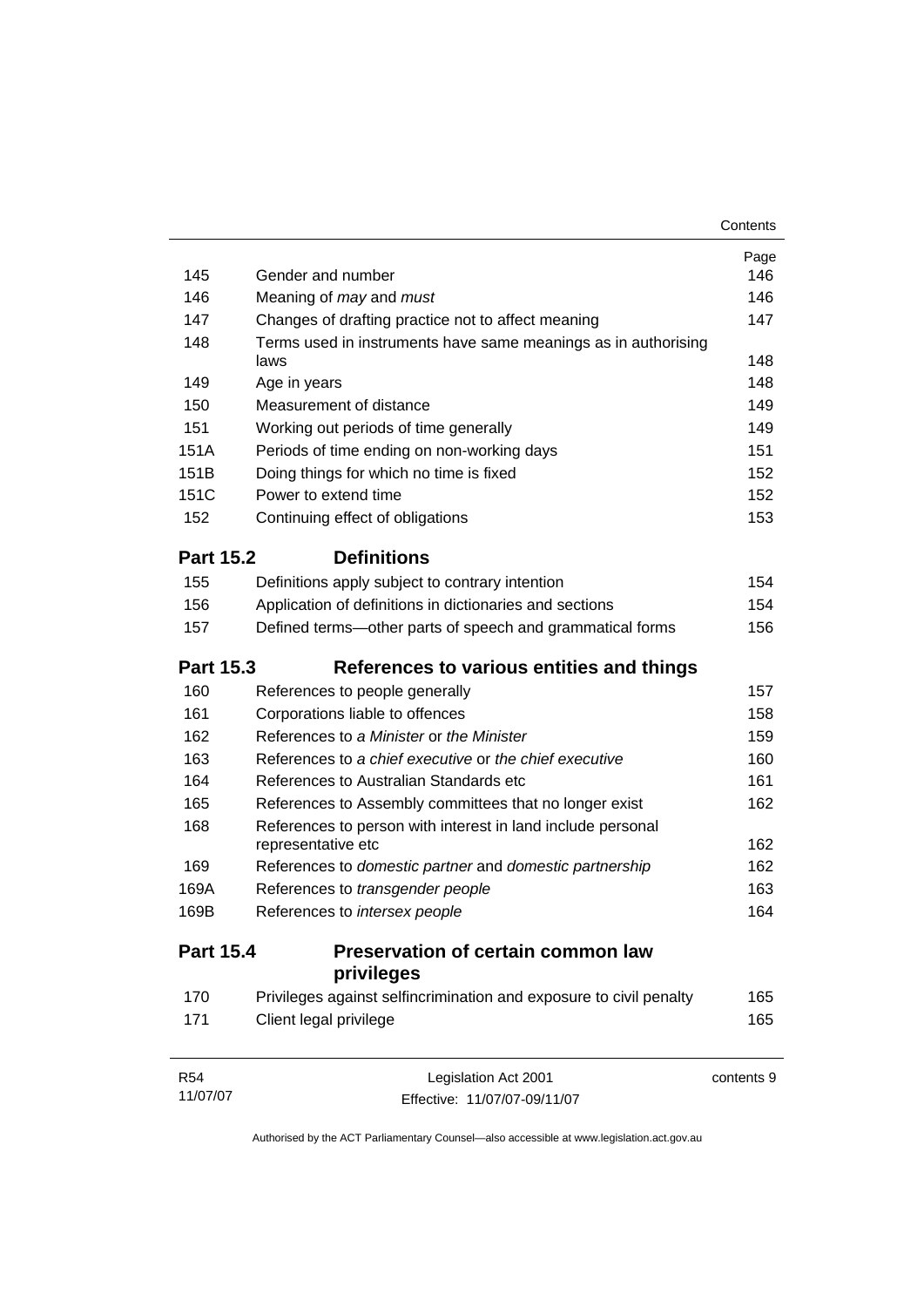#### **Contents**

|                   |                                                            | Page |
|-------------------|------------------------------------------------------------|------|
| <b>Chapter 16</b> | Courts, tribunals and other decision-makers                |      |
| 175               | Meaning of law in ch 16                                    | 167  |
| 176               | Jurisdiction of courts and tribunals                       | 167  |
| 177               | Recovery of amounts owing under laws                       | 167  |
| 178               | Power to decide includes power to take evidence etc        | 167  |
| 179               | Content of statements of reasons for decisions             | 168  |
| 180               | Power to make decision includes power to reverse or change | 168  |
|                   |                                                            |      |

## **Chapter 17 Entities and positions**

| 182  | Meaning of law in ch 17            | 170 |
|------|------------------------------------|-----|
| 183  | Change of name of entity           | 170 |
| 184  | Change in constitution of entity   | 170 |
| 184A | References to entity               | 171 |
| 185  | References to occupant of position | 171 |
| 186  | Change of name of position         | 172 |
| 187  | Chair and deputy chair etc         | 172 |

### **Chapter 18 Offences**

| 188 | Meaning of ACT law in ch 18                                           | 173. |
|-----|-----------------------------------------------------------------------|------|
| 189 | Reference to offence includes reference to related ancillary offences | 173  |
| 190 | Indictable and summary offences                                       | 174  |
| 191 | Offences against 2 or more laws                                       | 174  |
| 192 | When must prosecutions begin?                                         | 175. |
| 193 | Continuing offences                                                   | 176. |

## **Chapter 19 Administrative and machinery provisions**

| <b>Part 19.1</b>        | <b>Introductory</b>                                                            |            |
|-------------------------|--------------------------------------------------------------------------------|------------|
| 195                     | Meaning of law in ch 19                                                        | 177        |
| <b>Part 19.2</b><br>196 | <b>Functions</b><br>Provision giving function gives power to exercise function | 178        |
| contents 10             | Legislation Act 2001                                                           | <b>R54</b> |
|                         | Effective: 11/07/07-09/11/07                                                   | 11/07/07   |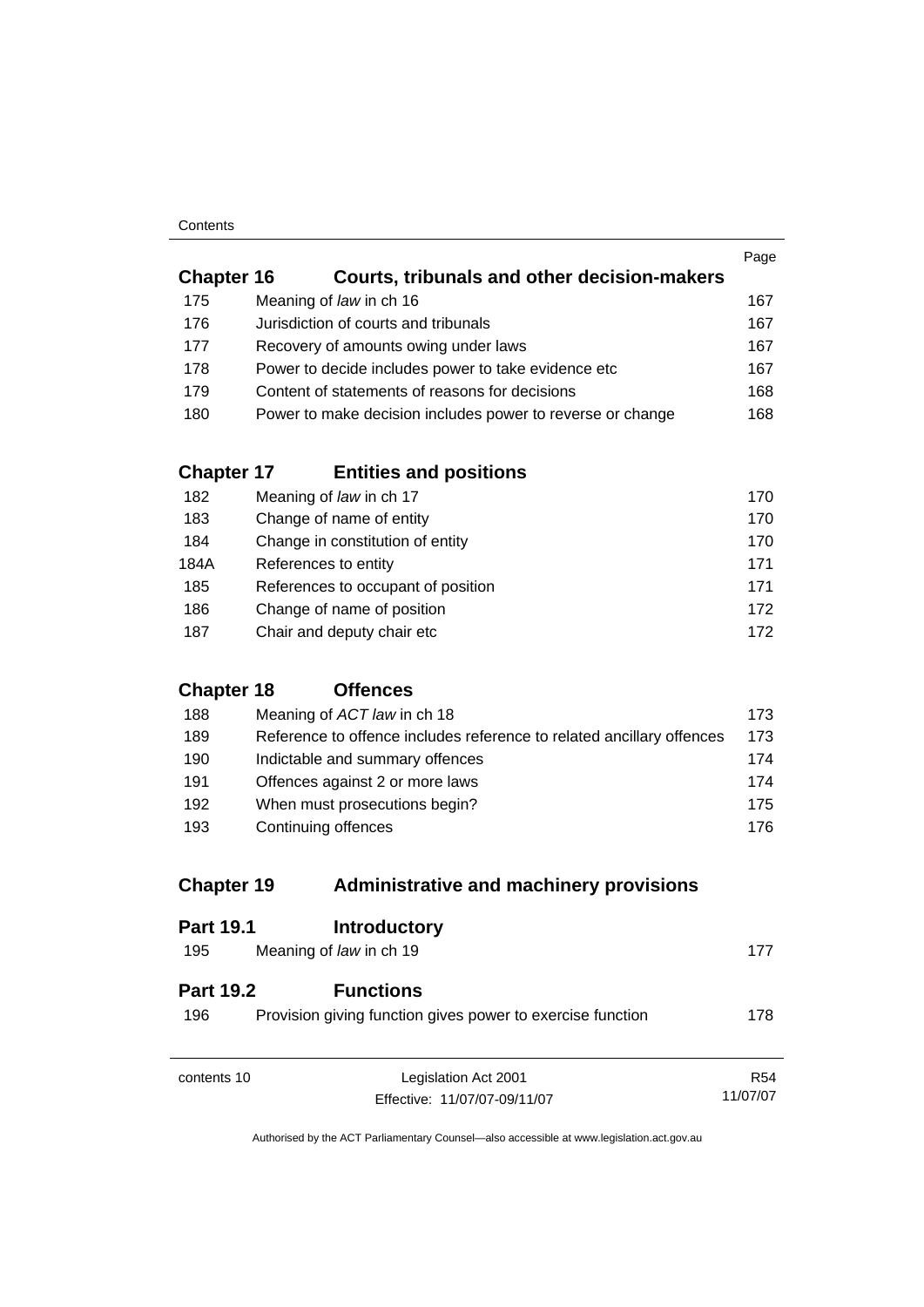| 197              | Statutory functions may be exercised from time to time                        | Page<br>178 |
|------------------|-------------------------------------------------------------------------------|-------------|
| 199              | <b>Functions of bodies</b>                                                    | 178         |
| 200              | Functions of occupants of positions                                           | 180         |
| <b>Part 19.3</b> | <b>Appointments</b>                                                           |             |
| Division 19.3.1  | Appointments-general                                                          |             |
| 205              | Application of div 19.3.1                                                     | 181         |
| 206              | Appointments must be in writing etc                                           | 181         |
| 207              | Appointment may be by name or position                                        | 182         |
| 208              | Power of appointment includes power to suspend etc                            | 182         |
| 209              | Power of appointment includes power to make acting appointment                | 183         |
| 210              | Resignation of appointment                                                    | 184         |
| 211              | Appointment not affected by appointer changes                                 | 184         |
| 212              | Appointment not affected by defect etc                                        | 185         |
| Division 19.3.2  | <b>Acting appointments</b>                                                    |             |
| 215              | Application of div 19.3.2                                                     | 185         |
| 216              | Acting appointments must be in writing etc                                    | 185         |
| 217              | Acting appointment may be made by name or position                            | 186         |
| 218              | Instrument may provide when acting appointment has effect etc                 | 186         |
| 219              | Appointer may decide terms of acting appointment etc                          | 186         |
| 220              | Appointee may exercise functions under acting appointment etc                 | 187         |
| 221              | How long does an acting appointment operate?                                  | 188         |
| 222              | Resignation of acting appointment                                             | 189         |
| 223              | Effect of acting appointment on substantive appointment etc                   | 189         |
| 224              | Acting appointment not affected by appointer changes                          | 189         |
| 225              | Acting appointment not affected by defect etc                                 | 189         |
|                  | Division 19.3.2A<br><b>Standing acting arrangements</b>                       |             |
| 225A             | Application of div 19.3.2A                                                    | 190         |
| 225B             | Person acting under standing acting arrangement may exercise<br>functions etc | 190         |
| Division 19.3.3  | <b>Appointments-Assembly consultation</b>                                     |             |
| 226              | Meaning of statutory position in div 19.3.3                                   | 191         |
| 227              | Application of div 19.3.3                                                     | 191         |
|                  |                                                                               |             |
| <b>R54</b>       | Legislation Act 2001                                                          | contents 11 |

Authorised by the ACT Parliamentary Counsel—also accessible at www.legislation.act.gov.au

Effective: 11/07/07-09/11/07

11/07/07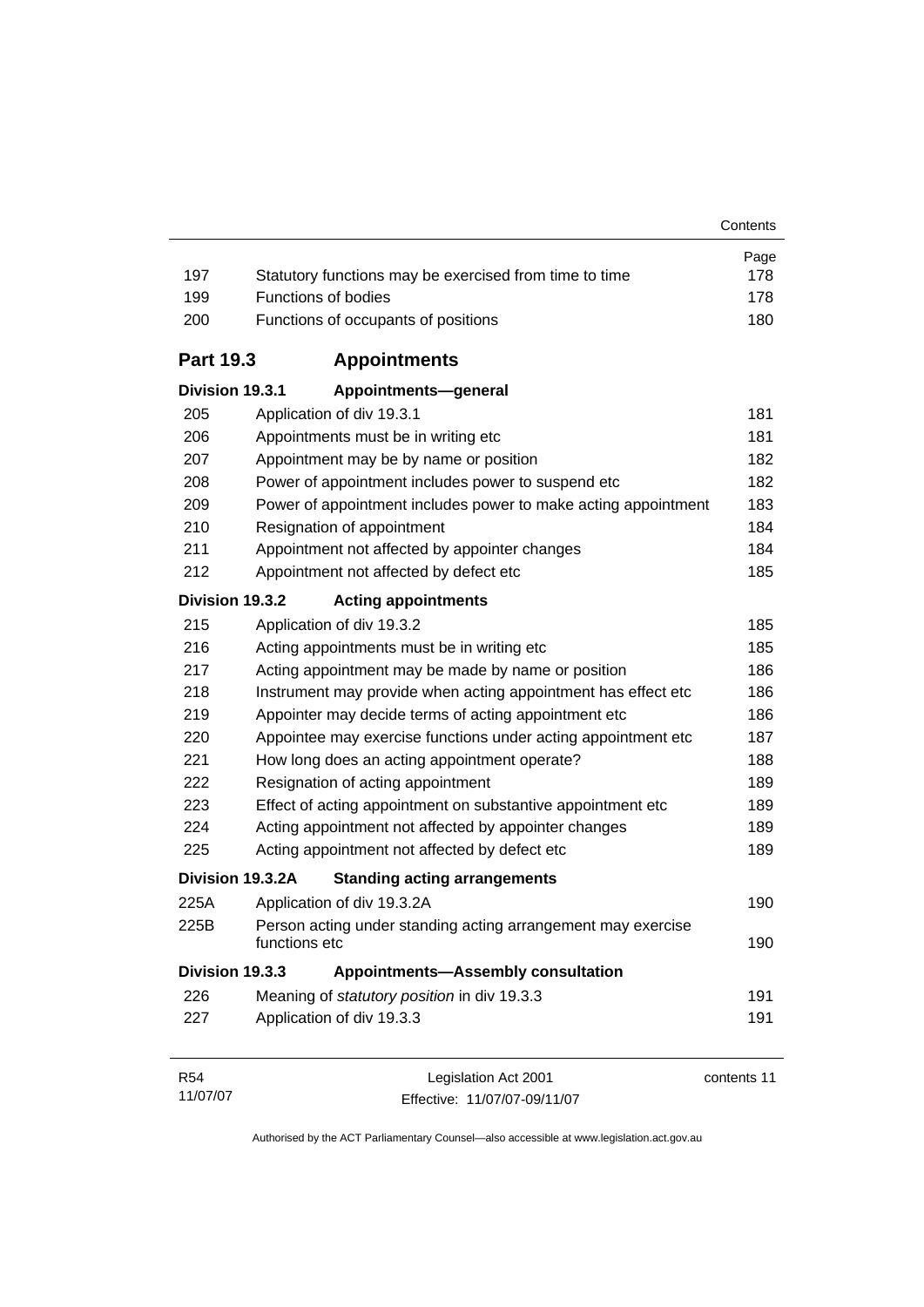|                  |                                                       | Page       |
|------------------|-------------------------------------------------------|------------|
| 228              | Consultation with appropriate Assembly committee      | 191        |
| 229              | Appointment is disallowable instrument                | 192        |
| <b>Part 19.4</b> | <b>Delegations</b>                                    |            |
| 230              | Application of pt 19.4 generally                      | 193        |
| 231              | Application of pt 19.4 to subdelegations              | 193        |
| 232              | Delegation must be in writing etc                     | 194        |
| 233              | Delegation may be made by name or position            | 194        |
| 234              | Instrument may provide when delegation has effect etc | 194        |
| 235              | Delegation may be made to 2 or more delegates         | 195        |
| 236              | Power to delegate may not be delegated                | 195        |
| 237              | Delegation may be amended or revoked                  | 195        |
| 238              | Appointer responsible for delegated function          | 196        |
| 239              | Exercise of delegation by delegate                    | 196        |
| 240              | Appointer may exercise delegated function             | 197        |
| 241              | Delegation not affected by appointer changes          | 197        |
| 242              | Delegation not affected by defect etc                 | 197        |
| <b>Part 19.5</b> | <b>Service of documents</b>                           |            |
| 245              | Application of pt 19.5                                | 198        |
| 246              | Definitions for pt 19.5                               | 198        |
| 247              | Service of documents on individuals                   | 200        |
| 248              | Service of documents on corporations                  | 200        |
| 249              | Service of documents on agencies                      | 201        |
| 250              | When document taken to be served                      | 201        |
| 251              | Other laws not affected etc                           | 203        |
| 252              | Powers of courts and tribunals not affected           | 203        |
| <b>Part 19.6</b> | <b>Functions of Executive and Ministers</b>           |            |
| 253              | <b>Exercise of functions of Executive</b>             | 204        |
| 254              | Administration of matters not allocated               | 205        |
| 254A             | Delegation by Minister                                | 205        |
| <b>Part 19.7</b> | <b>Other matters</b>                                  |            |
| 255              | Forms                                                 | 206        |
| contents 12      | Legislation Act 2001                                  | <b>R54</b> |
|                  | Effective: 11/07/07-09/11/07                          | 11/07/07   |
|                  |                                                       |            |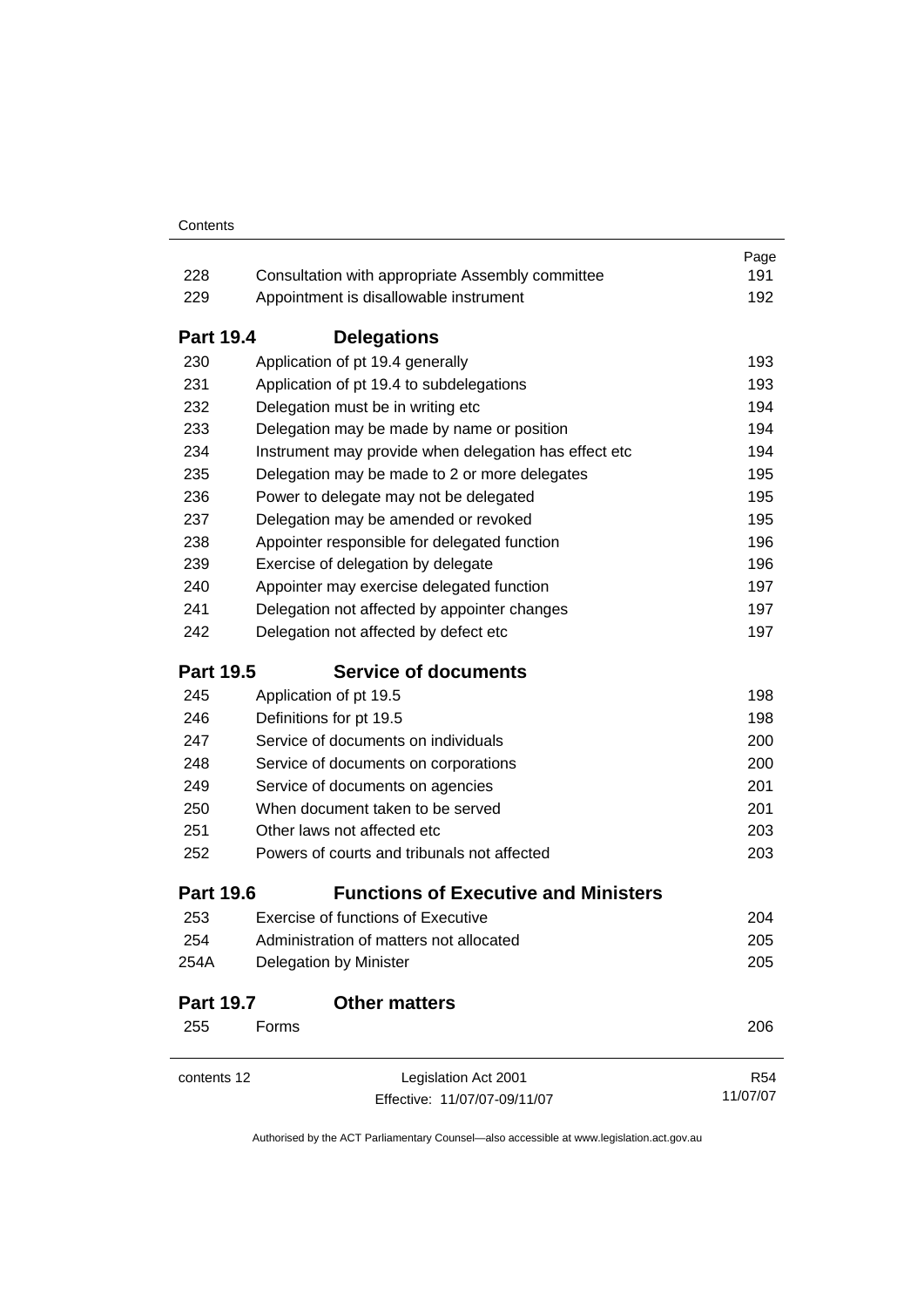|                   |                     |                                                                      | Contents    |
|-------------------|---------------------|----------------------------------------------------------------------|-------------|
| 256               |                     | Production of records kept in computers etc                          | Page<br>208 |
| <b>Chapter 20</b> |                     | <b>Miscellaneous</b>                                                 |             |
| 300               |                     | Delegation by parliamentary counsel                                  | 209         |
| 301               |                     | References to Administration Act 1989 etc.                           | 209         |
| 302               |                     | Regulation-making power                                              | 210         |
| <b>Schedule 1</b> |                     | Acts included in sources of law in the ACT                           | 211         |
| <b>Part 1.1</b>   |                     | Former NSW and UK Acts in force before<br>establishment of Territory | 211         |
| <b>Part 1.2</b>   |                     | Former NSW Acts applied after establishment of<br><b>Territory</b>   | 213         |
| <b>Dictionary</b> |                     |                                                                      | 214         |
| Part 1            |                     | <b>Meaning of commonly-used terms</b>                                | 214         |
| Part 2            |                     | <b>Terms for Legislation Act 2001 only</b>                           | 242         |
| <b>Endnotes</b>   |                     |                                                                      |             |
| 1                 | About the endnotes  |                                                                      | 246         |
| 2                 | Abbreviation key    |                                                                      | 246         |
| 3                 | Legislation history |                                                                      | 247         |
| 4                 | Amendment history   |                                                                      | 254         |

L.

 5 Earlier republications [290](#page-305-0) 6 Uncommenced amendments [295](#page-310-0)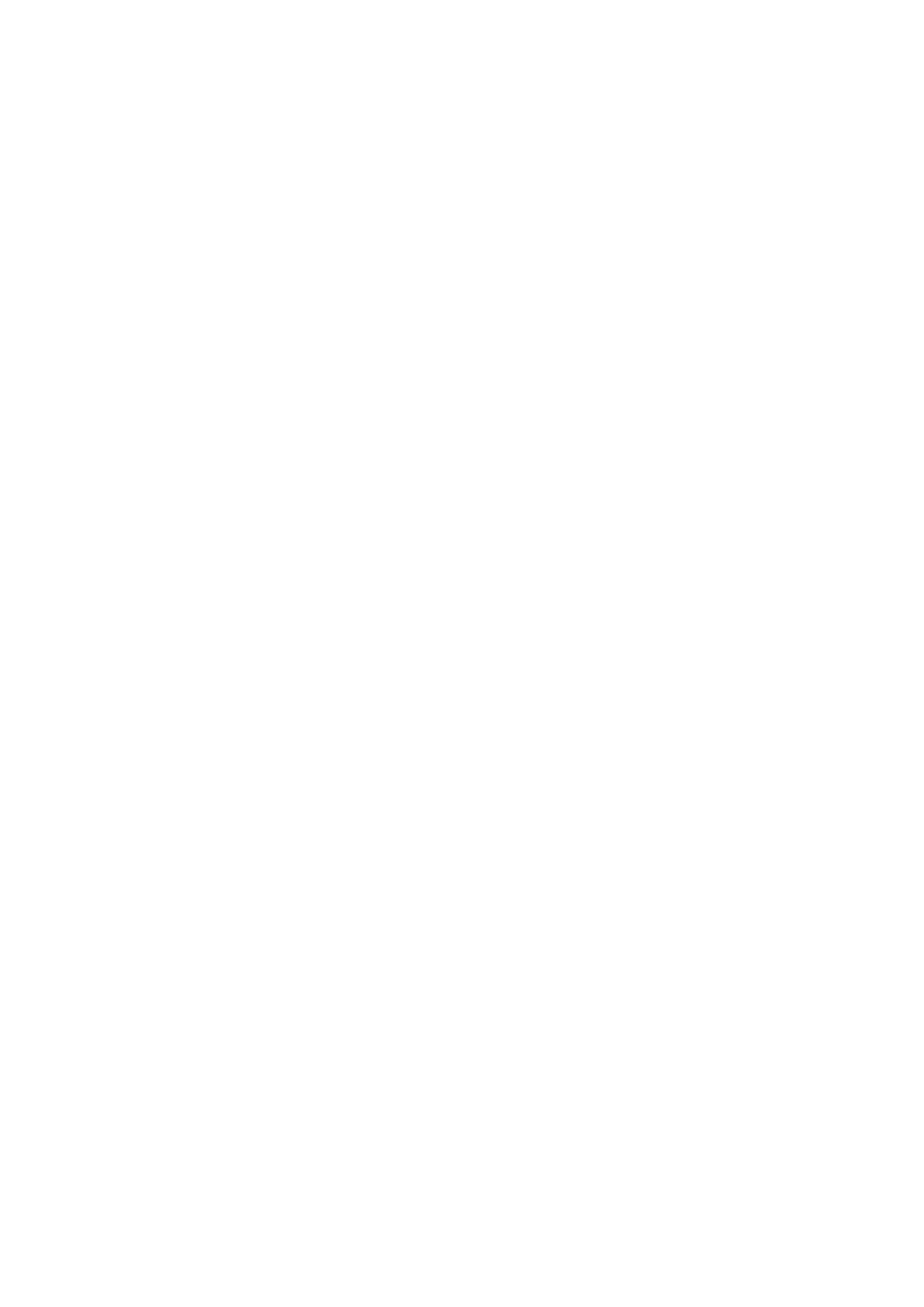<span id="page-16-0"></span>

Australian Capital Territory

# **Legislation Act 2001**

An Act about legislation

I

R54 11/07/07

Legislation Act 2001 Effective: 11/07/07-09/11/07 page 1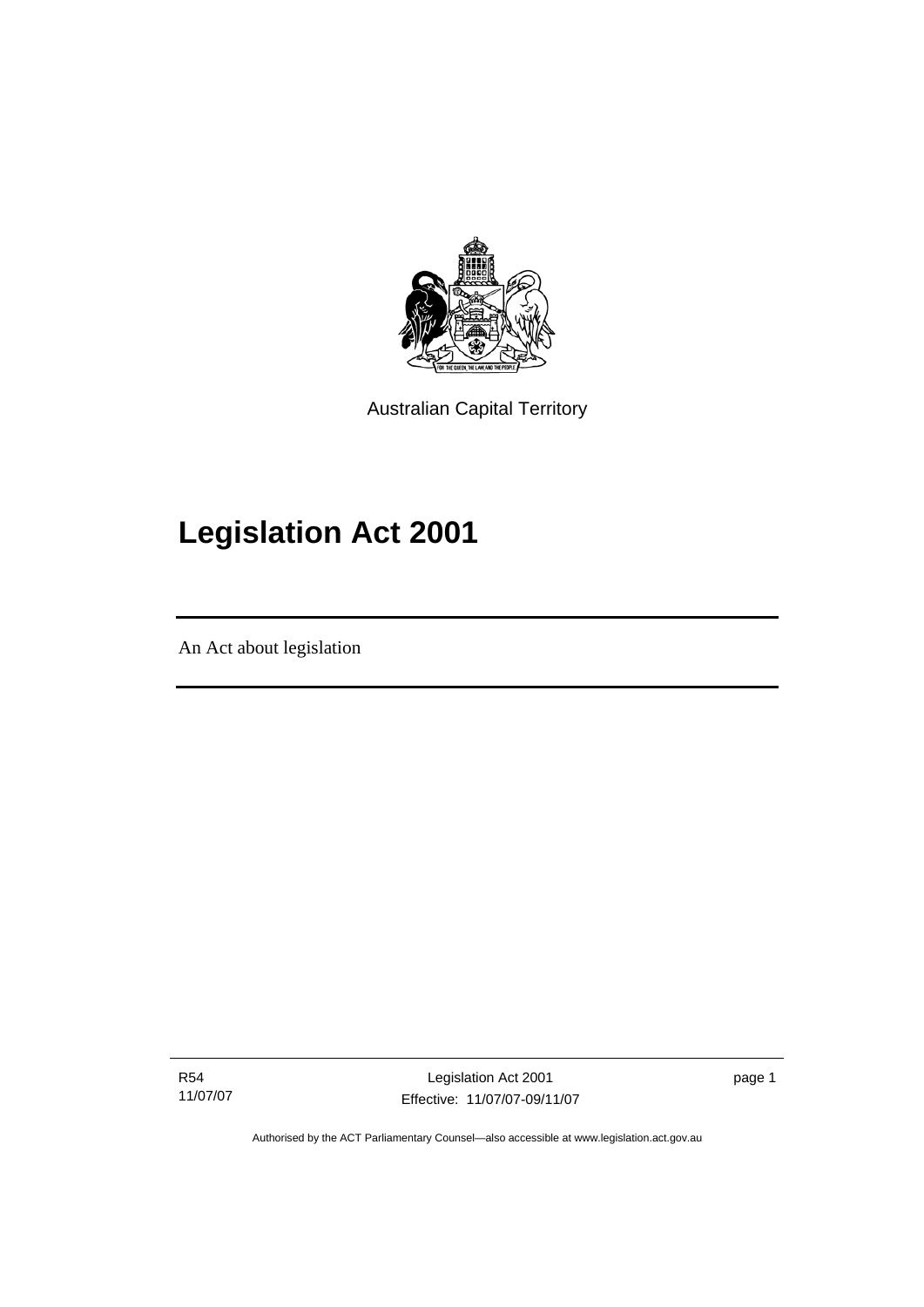<span id="page-17-0"></span>**Chapter 1** Preliminary<br>**Part 1.1** General General

Section 1

# **Chapter 1** Preliminary

### **Part 1.1 General**

### **1 Name of Act**

This Act is the *Legislation Act 2001.* 

### **2 Dictionary**

The dictionary at the end of this Act is part of this Act.

- *Note 1* The dictionary at the end of an Act usually defines certain terms used in the Act, and includes references (*signpost definitions*) to other terms defined elsewhere in the Act. However, in this Act the dictionary is divided into 2 parts.
- *Note* 2 Part 1 defines terms commonly used in Acts (including this Act) and statutory instruments. For example, because of the definition '*month* means calendar month.', the term 'month' has the defined meaning wherever the term is used in an Act or statutory instrument unless the Act or instrument provides otherwise or the contrary intention otherwise appears (see s 144 and s 155).
- *Note 3* Part 2 defines certain terms used in this Act. For example, the signpost definition '*administrator*, for part 19.5 (Service of documents)—see section 246.' means that the term 'administrator' is defined in s 246 for this Act, pt 19.5. A definition in pt 2 applies to all of this Act unless the definition, or another provision of this Act, provides otherwise or the contrary intention otherwise appears (see s 155 and s 156 (1)).

### **2A Notes**

A note included in this Act is explanatory and is not part of this Act.

*Note* See s 127 (1), (4) and (5) for the legal status of notes.

R54 11/07/07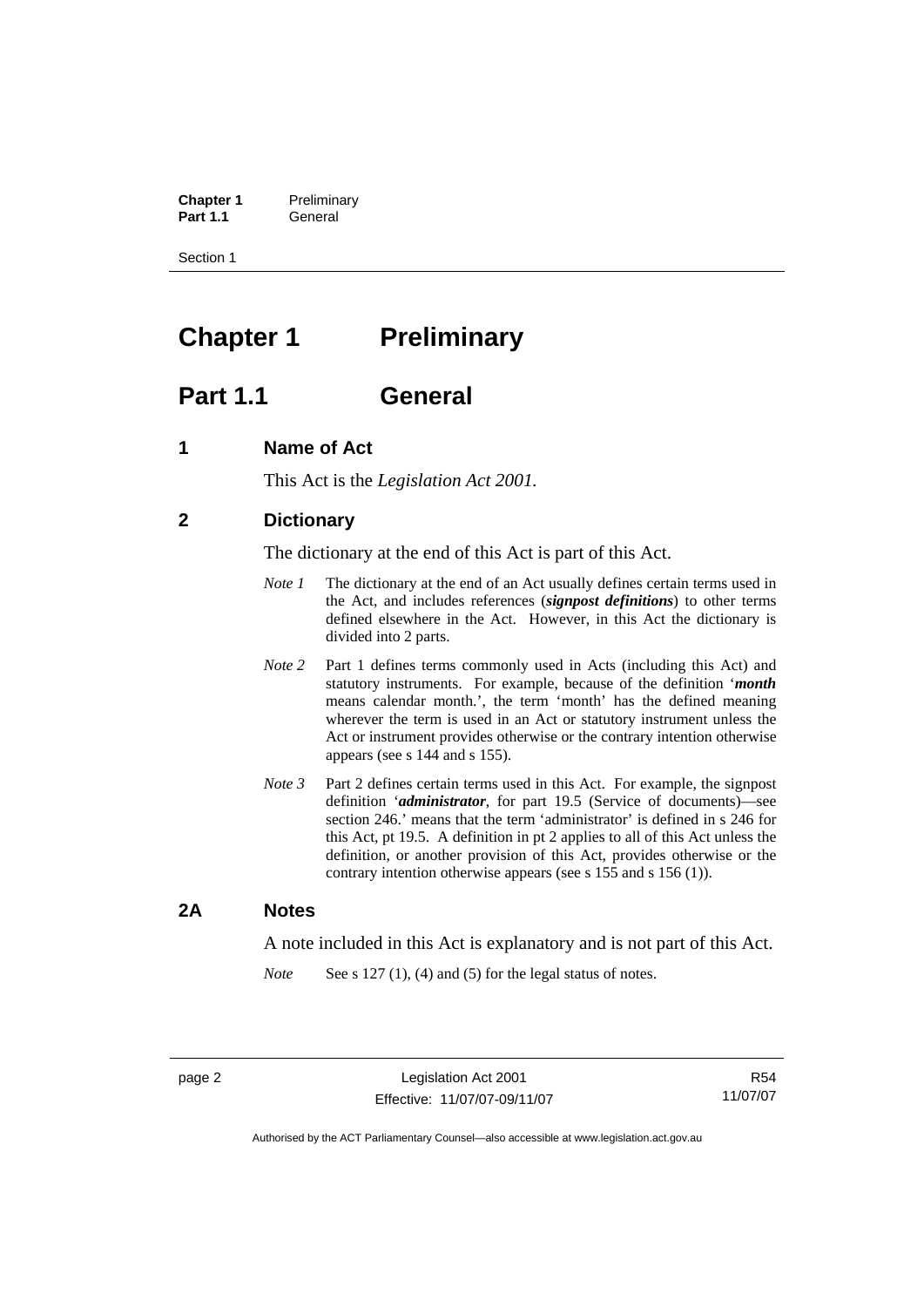### <span id="page-18-0"></span>**3 Objects**

- (1) The main object of this Act is to make legislation more accessible.
- (2) This is to be achieved particularly by—
	- (a) encouraging access to legislation through the internet, while maintaining access to printed legislation; and
	- (b) restating the law dealing with the 'life cycle' of legislation, improving its structure and content, and simplifying its provisions where practicable; and
	- (c) assisting users of legislation to find, read, understand and use legislation by—
		- (i) facilitating the shortening and simplification of legislation; and
		- (ii) promoting consistency in the form and language of legislation; and
		- (iii) providing rules about the interpretation of legislation; and
		- (iv) facilitating the updating and republication of legislation to ensure its ready availability.
- (3) For this section, the '*life cycle*' of legislation includes the making (where relevant), notification, commencement, presentation and disallowance (where relevant), operation, interpretation, proof, republication, amendment and repeal of legislation and instruments made under legislation.

### **4 Application of Act**

 (1) This Act applies to all Acts (including this Act) and statutory instruments.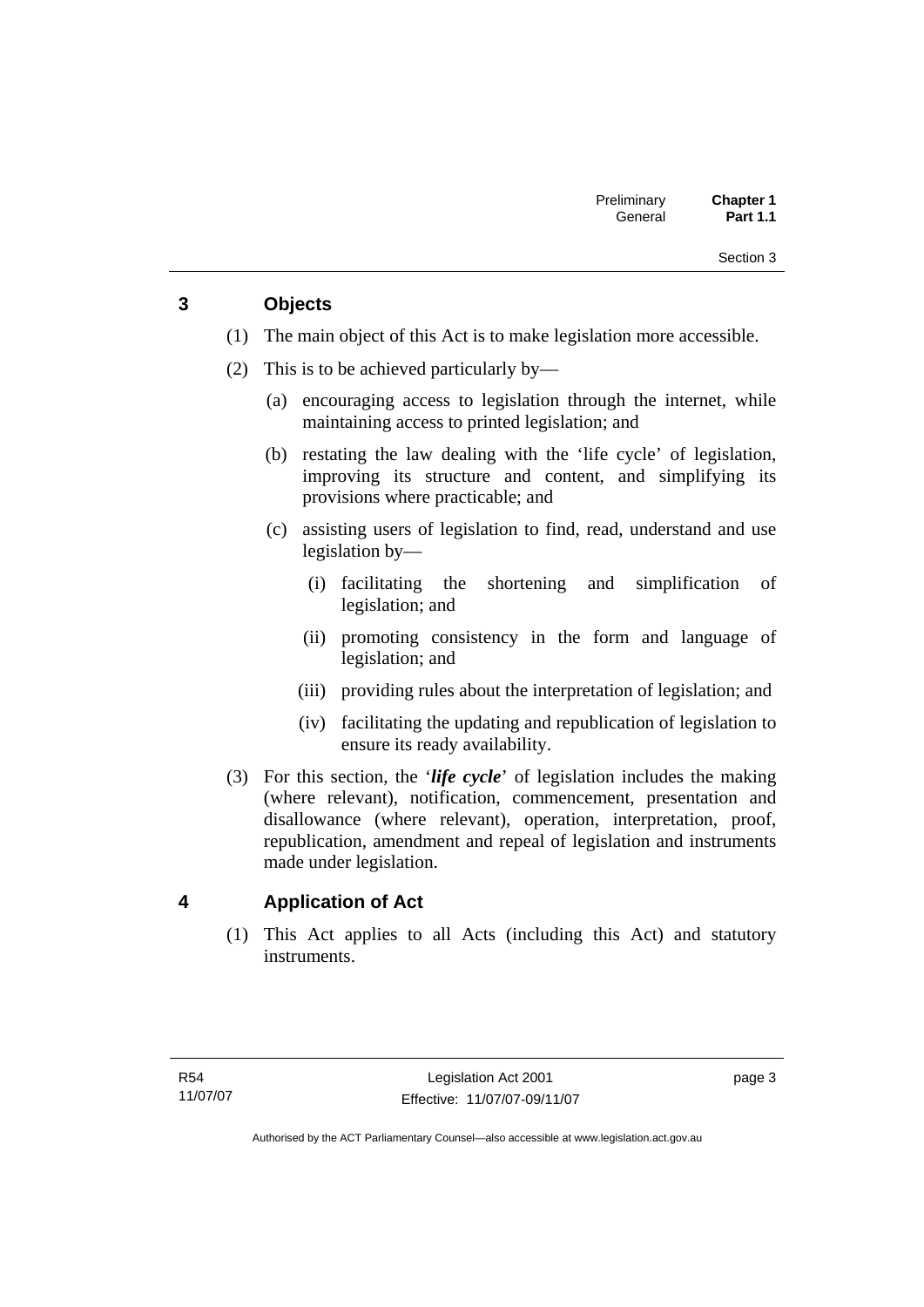<span id="page-19-0"></span>

| <b>Chapter 1</b> | Preliminary |
|------------------|-------------|
| <b>Part 1.1</b>  | General     |

 (2) In particular, Acts and statutory instruments are taken to be made on the basis that they will operate in conjunction with this Act.

#### **Examples**

- 1 An Act imposes an obligation and provides that people who 'fail' to carry out the obligation are liable to the penalty. The Act does not, however, define 'fail' or indicate that the word is used in a special way. In accordance with this Act, dictionary, part 1 (see s 144), the word 'fail' includes 'refuse'. In other words, a person who refuses to carry out the obligation will be subject to the penalty in the same way as someone who only neglects the obligation. In this case, the presence in an Act of a word that is defined in this Act attracts the operation of the definition in the dictionary.
- 2 The *XYZ Act 2001* contains the following provision:

The Minister may determine fees for this Act.

Because the XYZ Act authorises a fee to be determined 'for this Act', this Act, section 56 applies and therefore the provisions of part 6.3 (Making of certain statutory instruments about fees) apply to the determination of fees under the provision. In this case, the operation of provisions of this Act is attracted because the *XYZ Act 2001* contains a provision that triggers the application of the part.

- *Note 1* The determination of a fee by a Minister under an Act is a disallowable instrument and must be in writing (see s 9 (1) (b) and s 42 (2)).
- *Note 2* An example is part of the Act, is not exhaustive and may extend, but does not limit, the meaning of the provision in which it appears (see s 126 and s 132).
- (3) This section is a determinative provision.
	- *Note* See s 5 for the meaning of determinative provisions, and s 6 for their displacement.

#### **5 Determinative and non-determinative provisions**

 (1) This Act consists of determinative and non-determinative provisions.

R54 11/07/07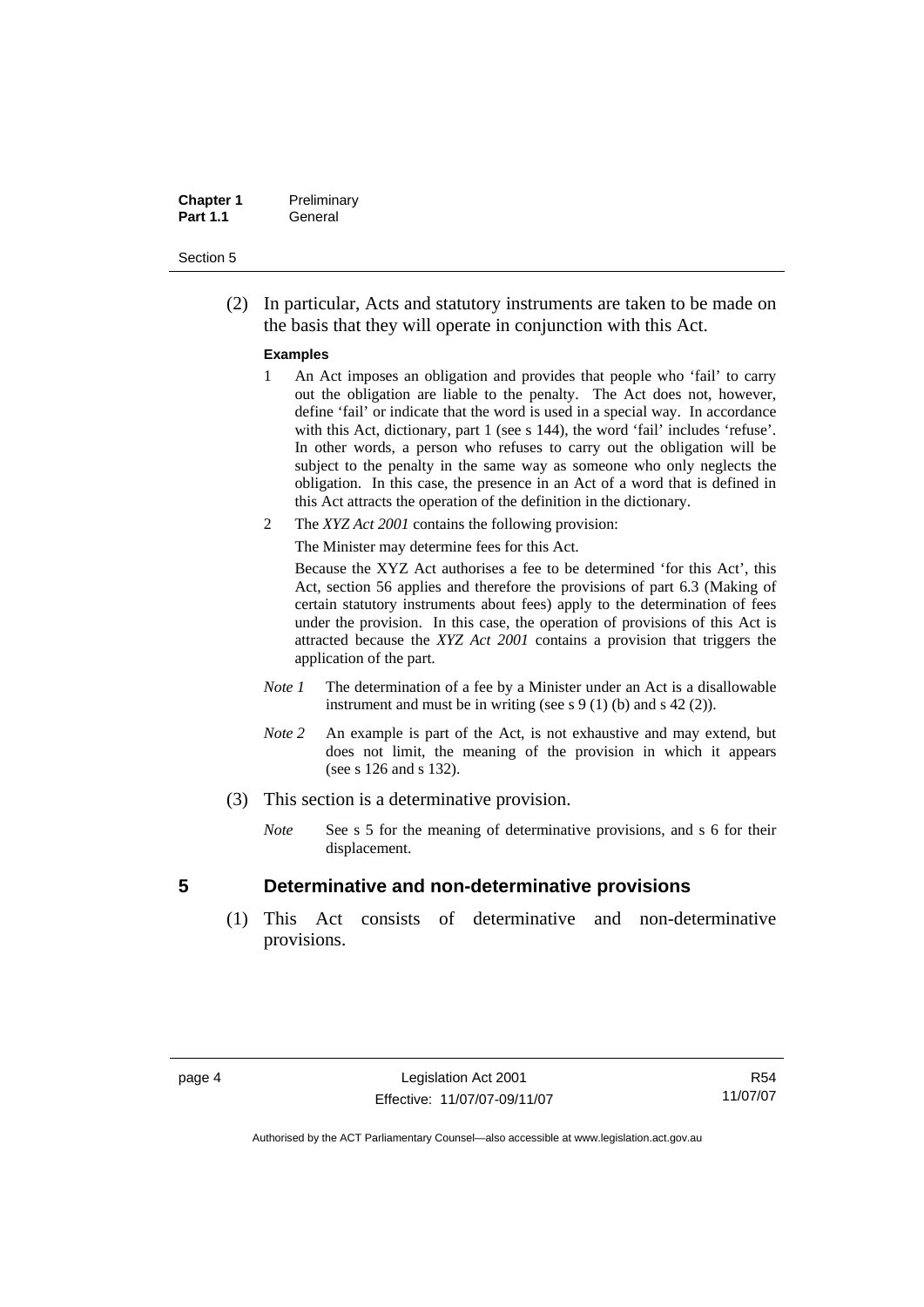<span id="page-20-0"></span> (2) A *determinative provision* is a provision of this Act that is declared to be a determinative provision.

#### **Example**

Section 4 (3) provides that section 4 is a determinative provision.

(3) A *non-determinative provision* is any other provision of this Act.

#### **Example**

Section 3 does not contain a provision corresponding to section 4 (3). Therefore, section 3 is not a determinative provision.

*Note* An example is part of the Act, is not exhaustive and may extend, but does not limit, the meaning of the provision in which it appears (see s 126 and s 132).

### **6 Legislation Act provisions must be applied**

- (1) A provision of this Act must be applied to an Act or statutory instrument, in accordance with the terms of the provision, except so far as it is displaced.
- (2) A determinative provision may be displaced expressly or by a manifest contrary intention.
- (3) A non-determinative provision may be displaced expressly or by a contrary intention.

- (4) The declaration of a provision as 'determinative' indicates that it is the intention of the Legislative Assembly that, if the provision is to be displaced at all in a particular case, a more deliberate displacement is required than if the provision were a nondeterminative provision.
- (5) This section applies despite any presumption or rule of interpretation.

*Note* For the distinction between a 'manifest contrary intention' (see s (2)) and 'contrary intention' (see s (3)), see the examples in this section.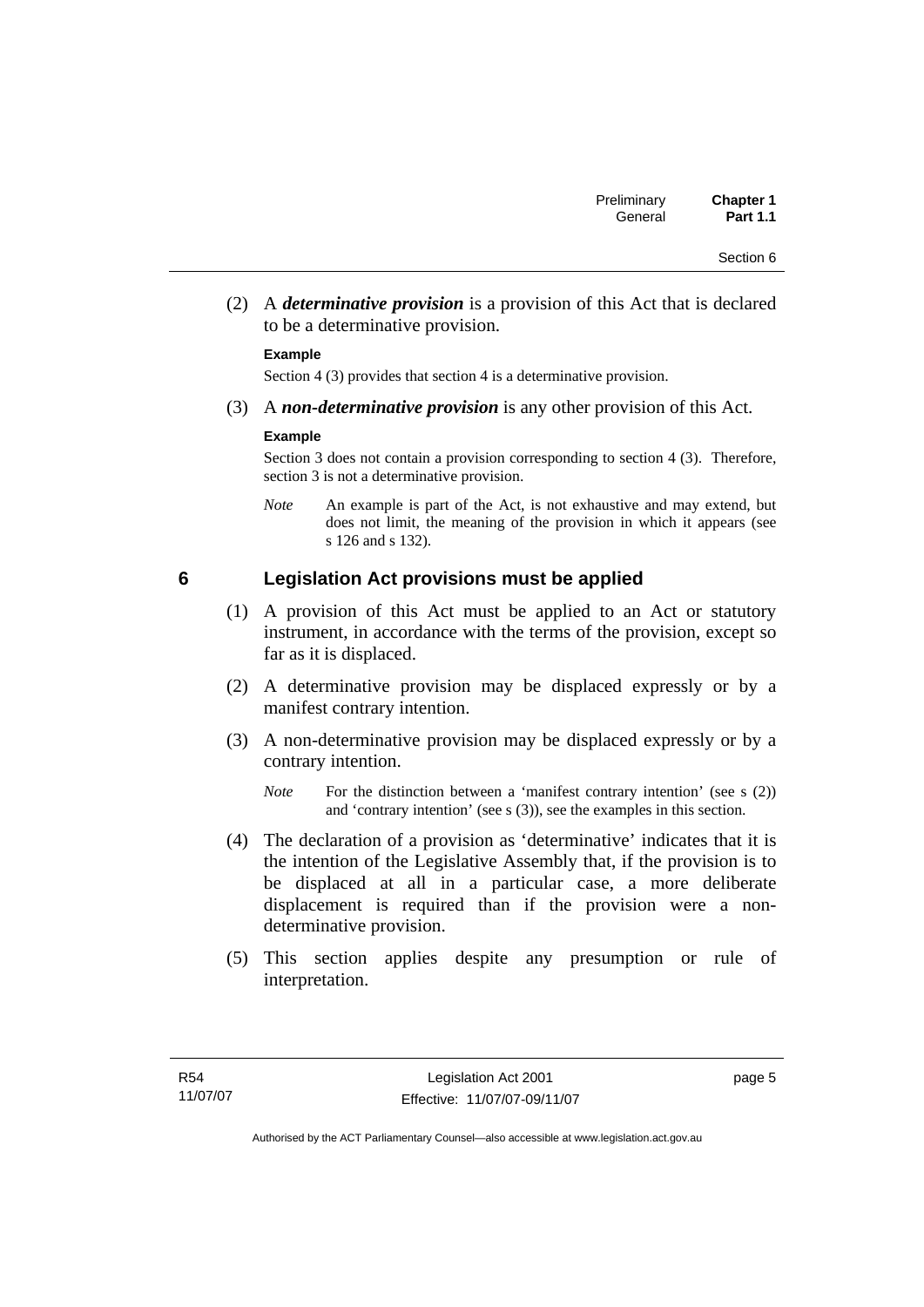| <b>Chapter 1</b> | Preliminary |
|------------------|-------------|
| <b>Part 1.1</b>  | General     |

- (6) A provision of this Act must not be taken to be displaced by a provision of an Act or statutory instrument so far as the provisions can operate concurrently.
- (7) In particular and without limiting subsection (5), a provision of this Act is not displaced by a provision of an Act or statutory instrument because the provisions deal with the same or a similar subject matter.
- (8) This section is a determinative provision.

#### **Examples of different kinds of displacement**

- 1 *Determinative provision—express displacement* The *Collections Regulation Act 1999* (hypothetical), section 83 contains the following provision:
	- (2) The Legislation Act, section 47 (3) does not apply to a regulation under this Act.

Section 83 (2) illustrates a provision expressly displacing this Act, section 47 (3), a determinative provision.

2 *Determinative provision—manifest contrary intention*

The *Motor Repairers Act 2001* (hypothetical) does not contain a provision like the *Collections Regulation Act 1999*, section 83, but section 79 contains the following provision:

(3) A regulation may apply, adopt or incorporate an instrument or provision of an instrument as in force from time to time.

Section 79 (3) illustrates a provision displacing this Act, section 47 (3), a determinative provision, by a manifest contrary intention because section 79 (3) clearly contradicts section 47 (3).

3 *Non-determinative provision—contrary intention*

The master of a vessel is charged with contravening the *Liquor Act 2001* (hypothetical), section 126 by selling liquor on or from 'licensed premises' otherwise than at a time authorised by the Act. It is claimed that the sale took place on the vessel. The Act defines 'licensed premises' to mean that part or those parts of a building or buildings and of the land adjoining it or them as defined by the licensing court. It is argued that the complaint is defective in that a vessel cannot be 'licensed premises'. However, section 126 is expressed to apply to 'a licensee, servant, agent or master who sells liquor on or from licensed premises'. In this case, the reference to

page 6 Legislation Act 2001 Effective: 11/07/07-09/11/07

R54 11/07/07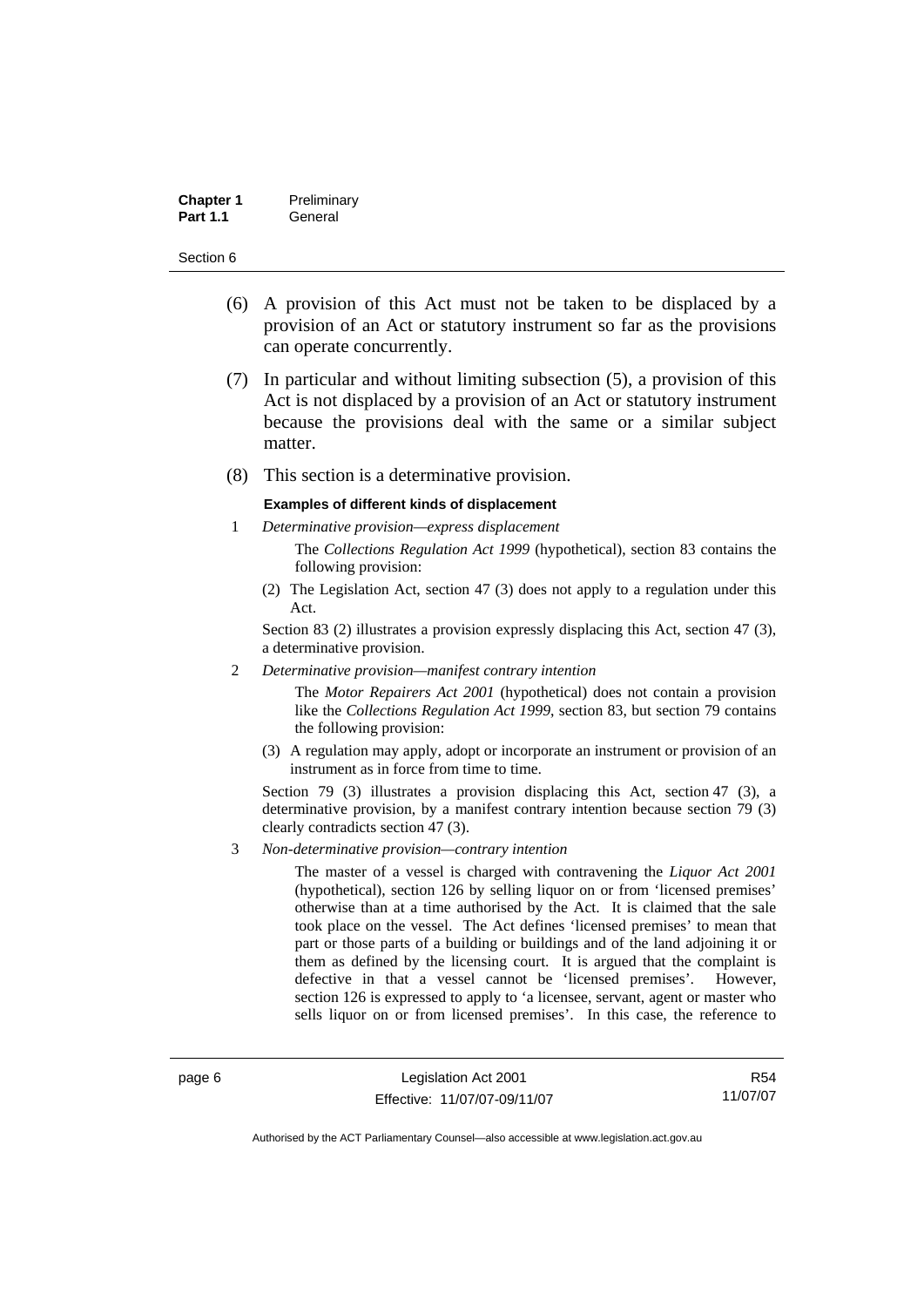'master' indicates a contrary intention indicating that the section is intended to apply to liquor sold on or from vessels.

#### **Example of concurrent operation (no displacement)**

The *Small Clubs Act 2002* (hypothetical) contains the following provision about how notice of the club's annual general meeting may be served on members of a registered small club:

#### **60 Serving notice of annual general meeting**

The executive committee of a registered small club may serve notice of the annual general meeting of the club on members by pinning the notice to a noticeboard in the club house.

This Act, section 247, a non-determinative provision, allows a document to be served on an individual under an Act in a number of ways (by giving the document to the individual, by sending it by prepaid post etc), but does not mention pinning the document to a noticeboard as a method of giving the notice.

Section 247 is not displaced by the *Small Clubs Act 2002*, section 60, because—

- section 60 does not expressly displace section 247 nor does it indicate a contrary intention (see s  $6(1)$  and  $(3)$ ) and, in particular, section  $60$ does not indicate an intention that the method of service it authorises is to be the only method of serving notice of annual general meetings on members of small clubs; and
- the application of section 247 is not displaced by any presumption or rule of interpretation (see s 6 (5)); and
- sections 60 and 247 can operate concurrently (see s  $6(6)$ ) by allowing complementary methods of service; and
- the fact that sections 60 and 247 deal with the same (or a similar) subject matter does not of itself displace section 247 (see s 6 (7) and also s 6 (5)).

It follows, therefore, that the executive committee is free to serve notice of the annual general meeting under section 60 or section 247.

*Note* An example is part of the Act, is not exhaustive and may extend, but does not limit, the meaning of the provision in which it appears (see s 126 and s 132).

page 7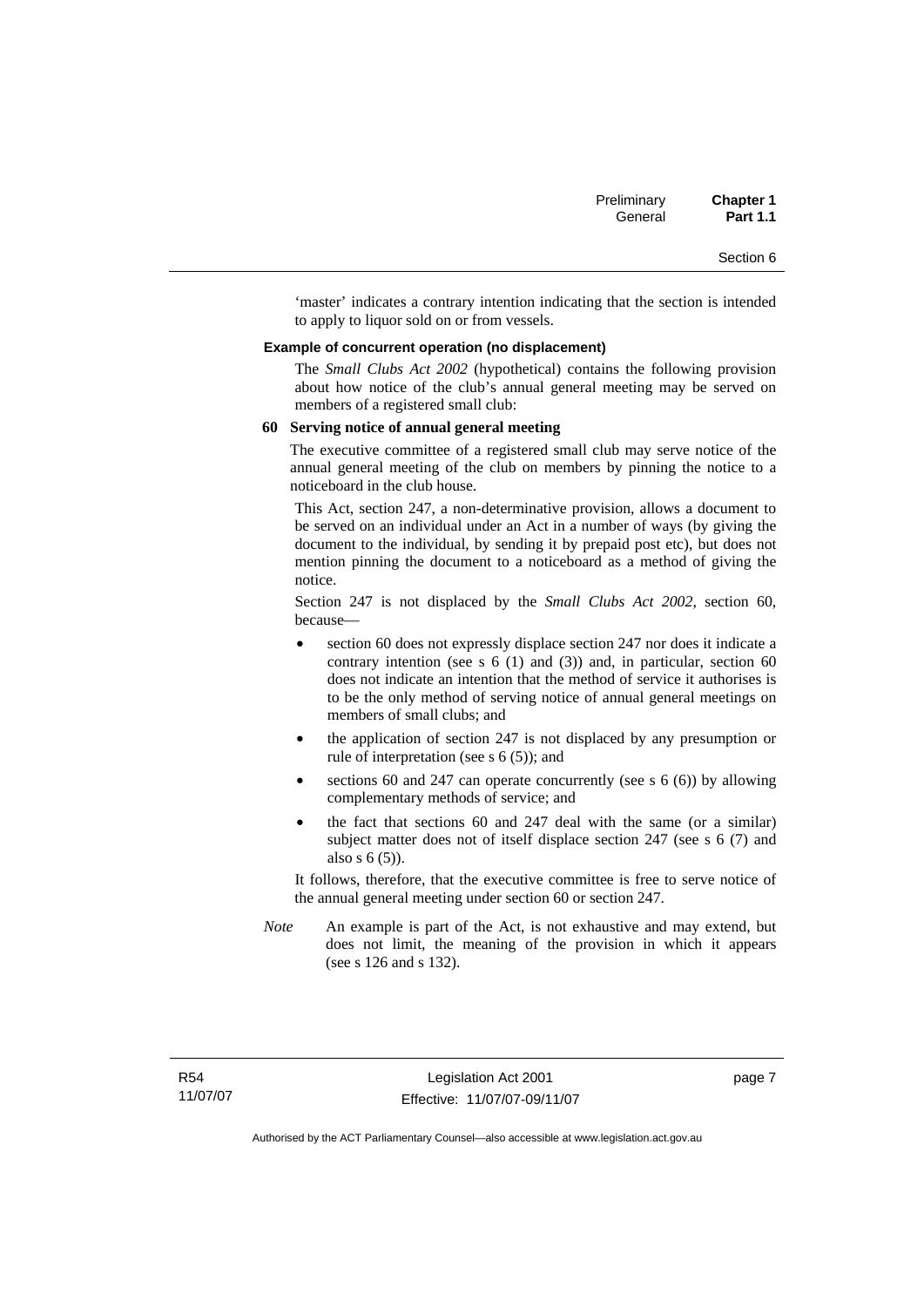<span id="page-23-0"></span>**Chapter 1** Preliminary<br>**Part 1.2** Basic conce **Basic concepts** 

Section 7

# **Part 1.2 Basic concepts**

### **7 Meaning of** *Act* **generally**

- (1) An *Act* is an Act of the Legislative Assembly.
- (2) An *Act of the Legislative Assembly* is a law (however described or named) made by the Legislative Assembly under the Self-Government Act.
- (3) A reference to an *Act* includes a reference to a provision of an Act.
	- *Note 1* Section 17 deals with former Commonwealth enactments, and former NSW and UK Acts, that have become ACT Acts.
	- *Note 2* Section 100 (1) deals with references to particular Acts.

### **8 Meaning of** *subordinate law*

- (1) A *subordinate law* is a regulation, rule or by-law (whether or not legislative in nature) made under—
	- (a) an Act; or
	- (b) another subordinate law; or
	- (c) power given by an Act or subordinate law and also power given otherwise by law.
- (2) A reference to a *subordinate law* includes a reference to a provision of a subordinate law.

### **9 Meaning of** *disallowable instrument*

- (1) A *disallowable instrument* is—
	- (a) a statutory instrument (whether or not legislative in nature) that is declared to be a disallowable instrument by an Act, subordinate law or another disallowable instrument; or

R54 11/07/07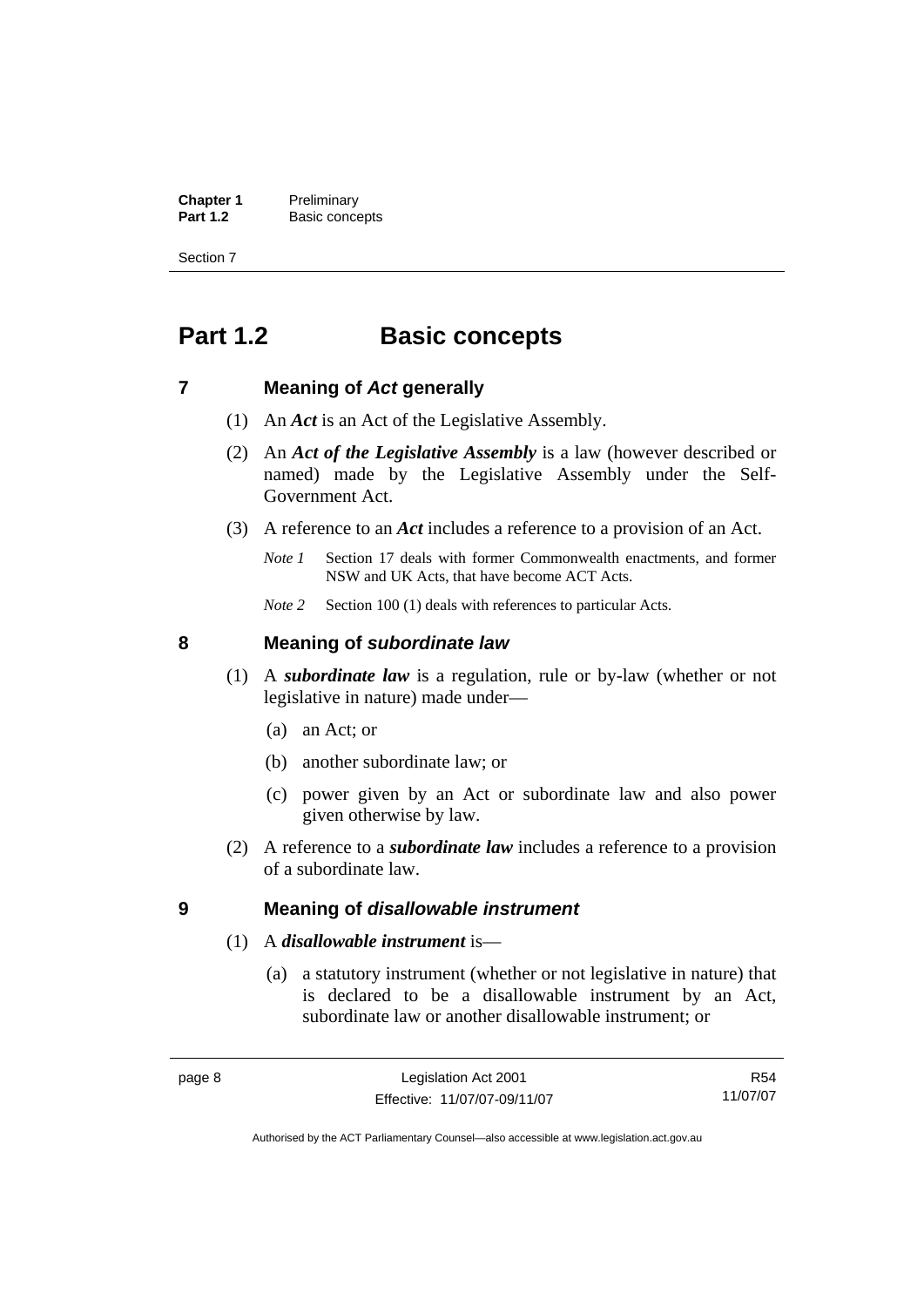- <span id="page-24-0"></span> (b) a determination of fees or charges by a Minister under an Act or subordinate law.
- *Note Statutory instrument* is defined in s 13.
- (2) A reference to a *disallowable instrument* includes a reference to a provision of a disallowable instrument.

### **10 Meaning of** *notifiable instrument*

- (1) A *notifiable instrument* is a statutory instrument (whether or not legislative in nature) that is declared to be a notifiable instrument by an Act, subordinate law, disallowable instrument or another notifiable instrument.
- (2) A reference to a *notifiable instrument* includes a reference to a provision of a notifiable instrument.

### **11 Meaning of** *commencement notice*

- (1) A *commencement notice* is a statutory instrument that fixes or otherwise determines the commencement of an Act, subordinate law, disallowable instrument or notifiable instrument.
- (2) A reference to a *commencement notice* includes a reference to a provision of a commencement notice.

### **12 Meaning of** *legislative instrument*

- (1) A legislative instrument is—
	- (a) a subordinate law; or
	- (b) a disallowable instrument; or
	- (c) a notifiable instrument; or
	- (d) a commencement notice.
- (2) A reference to a *legislative instrument* includes a reference to a provision of a legislative instrument.

| R54      | Legislation Act 2001         | page 9 |
|----------|------------------------------|--------|
| 11/07/07 | Effective: 11/07/07-09/11/07 |        |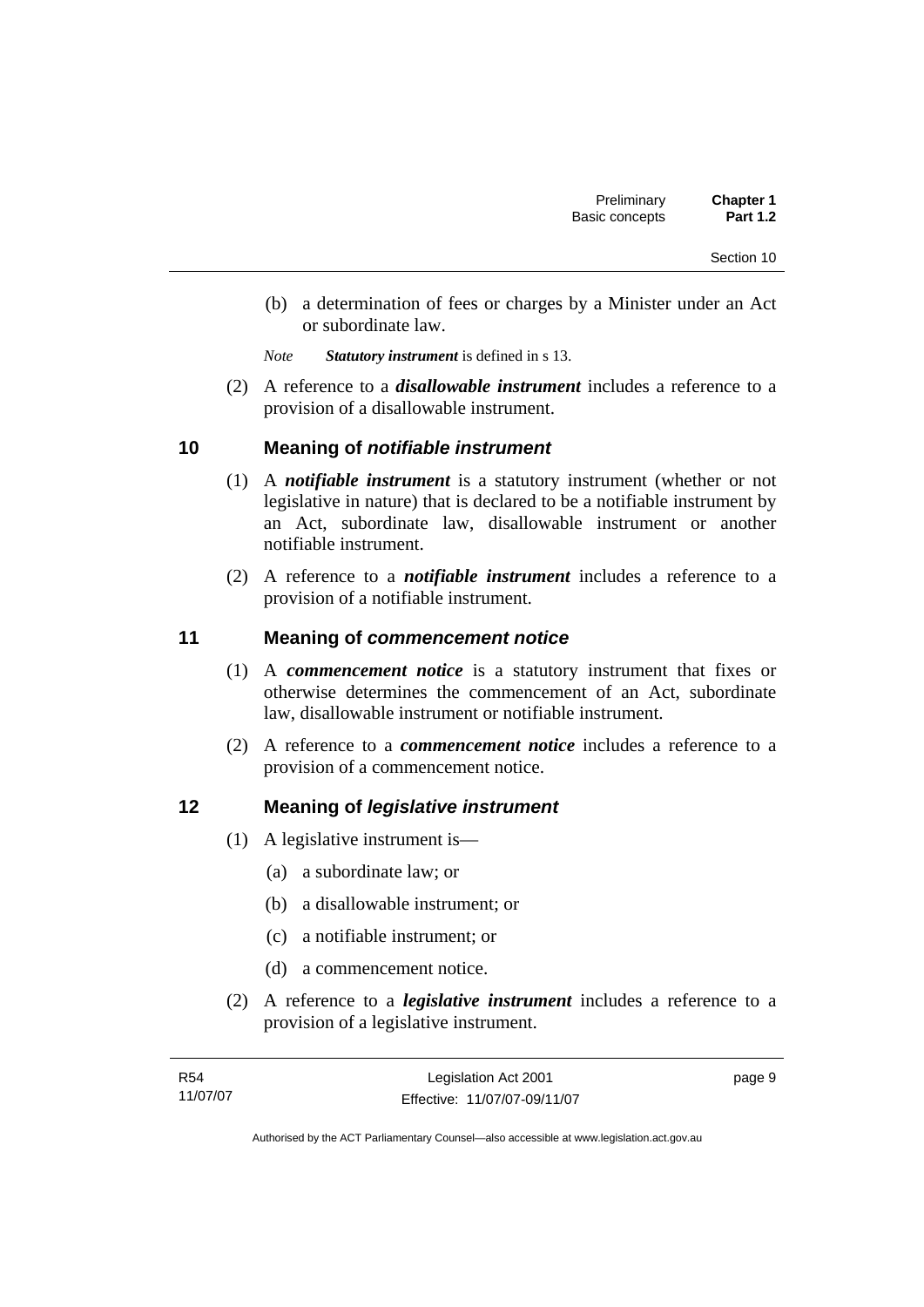<span id="page-25-0"></span>

| <b>Chapter 1</b> | Preliminary    |
|------------------|----------------|
| <b>Part 1.2</b>  | Basic concepts |

### **13 Meaning of** *statutory instrument*

- (1) A *statutory instrument* is an instrument (whether or not legislative in nature) made under—
	- (a) an Act; or
	- (b) another statutory instrument; or
	- (c) power given by an Act or statutory instrument and also power given otherwise by law.
- (2) A *statutory instrument* includes a subordinate law, disallowable instrument, notifiable instrument and commencement notice.
- (3) A reference to a *statutory instrument* includes a reference to a provision of a statutory instrument.

### **14 Meaning of** *instrument*

(1) An *instrument* is any writing or other document.

*Note Writing* is defined in the dictionary, pt 1.

 (2) A reference to an *instrument* includes a reference to a provision of an instrument.

### **15 Meaning of** *authorised republication*

- (1) An *authorised republication* is a republication of a law authorised by the parliamentary counsel under this Act.
- (2) A reference to an *authorised republication* includes a reference to a provision of an authorised republication.
- (3) In this section:

*law*—see section 107 (Definitions for ch 11).

R54 11/07/07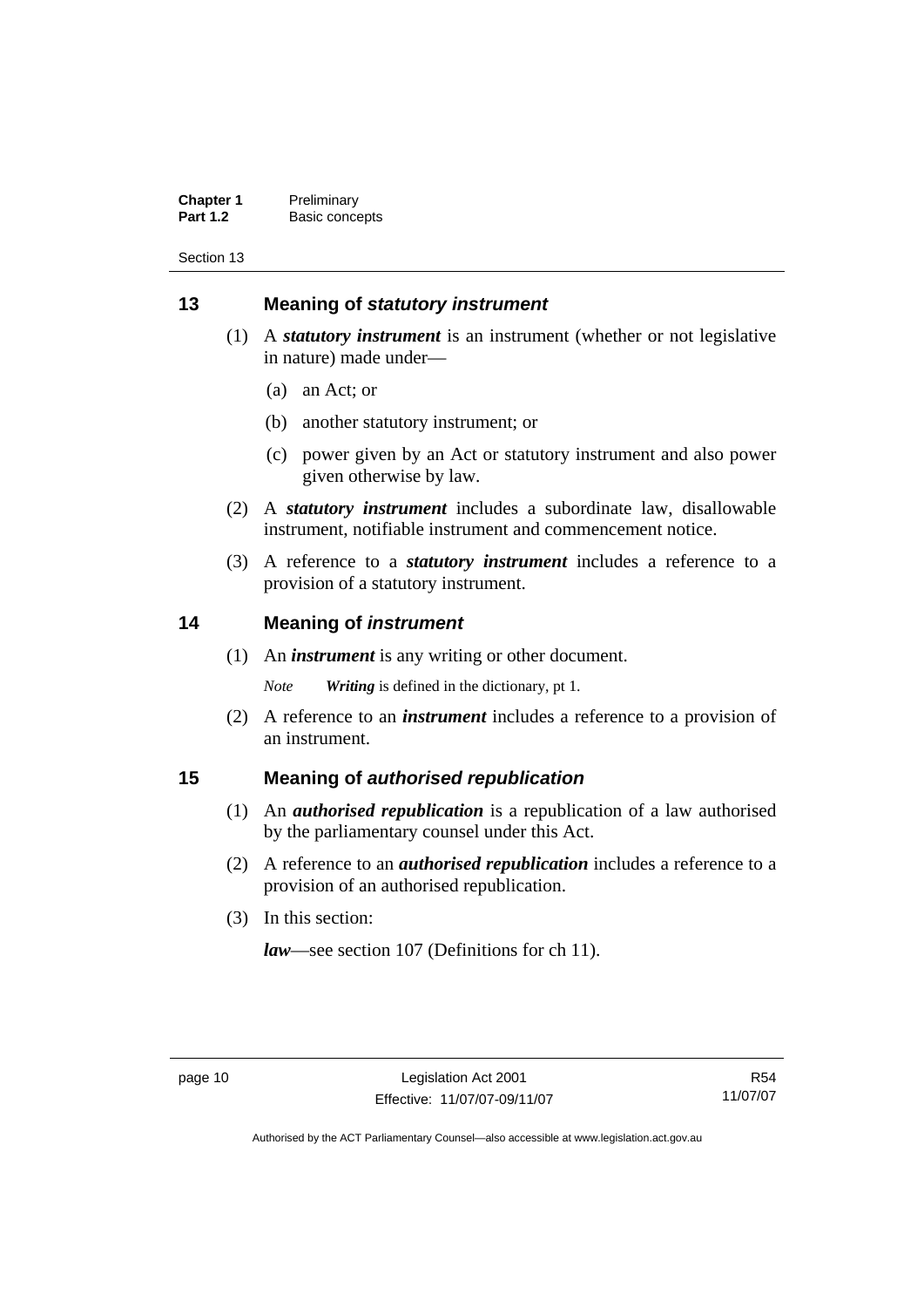### <span id="page-26-0"></span>**16 Meaning of** *provision*

A *provision* of an Act or instrument is any words or anything else that forms part of the Act or instrument.

#### **Examples of provisions consisting of groups of words**

sections, subsections, paragraphs, subparagraphs, sub-subparagraphs, examples

#### **Examples of provisions consisting of groups of other provisions**

chapters, parts, divisions, subdivisions, schedules

- *Note 1* An example is part of the Act, is not exhaustive and may extend, but does not limit, the meaning of the provision in which it appears (see s 126 and s 132).
- *Note 2* See s 126 and s 127 for material that is, or is not, part of an Act or statutory instrument.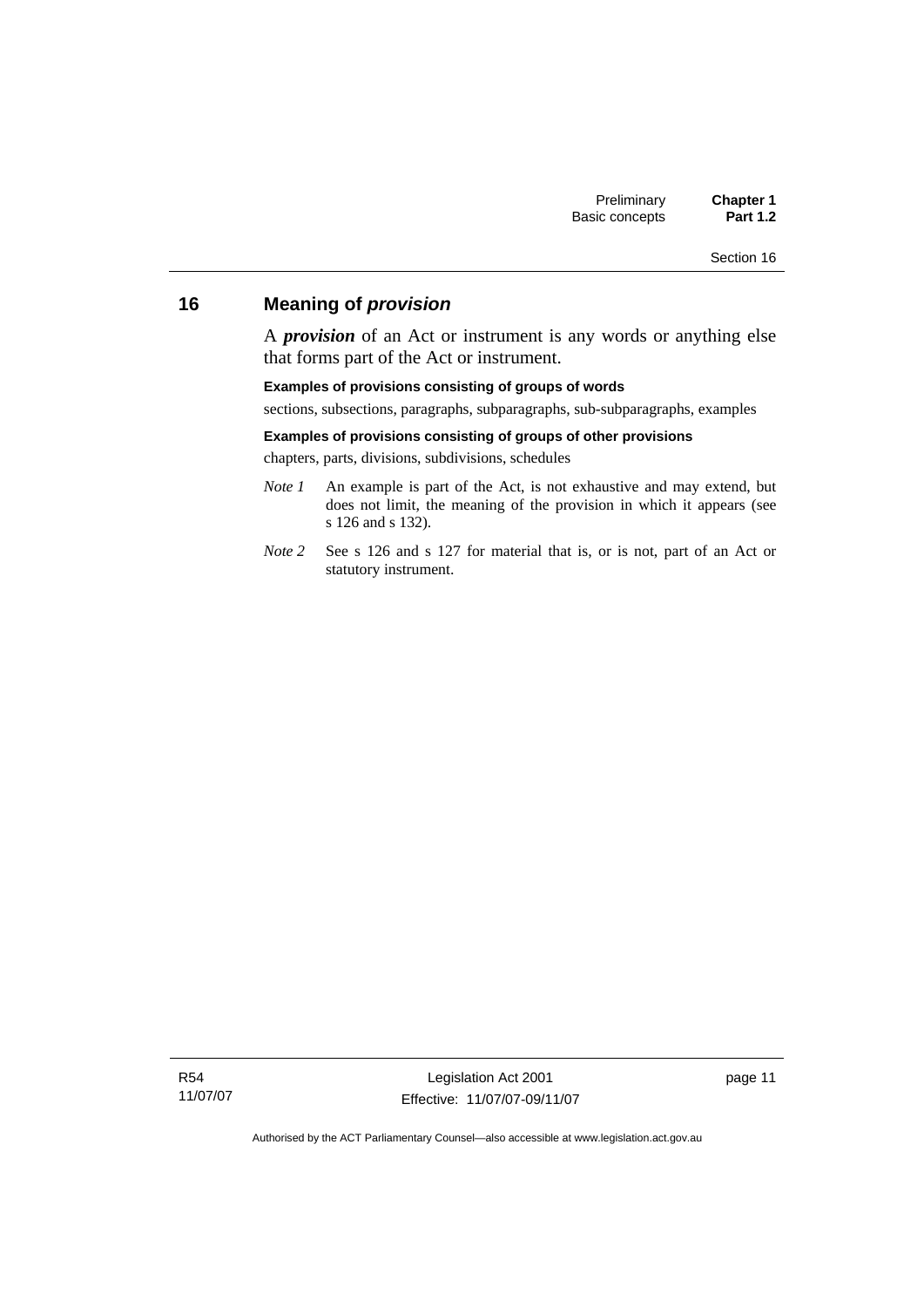**Chapter 1** Preliminary<br>**Part 1.3** Sources of **Part 1.3** Sources of law in the ACT

Section 16

# **Part 1.3 Sources of law in the ACT**

#### **Notes on sources of law**

- *Note 1* The laws in force in the ACT consist of the written law and various unwritten laws known as the principles and rules of common law and equity.
- *Note* 2 The written law of the Territory consists primarily of laws, known as Acts, made by the Legislative Assembly. It also includes regulations, rules of court and other legislative instruments made under specific powers given by Acts. (Written laws made under an Act are commonly called 'subordinate' or 'delegated' legislation.)
- *Note 3* Before self-government, ordinances made by the Governor-General under the *Seat of Government* (*Administration*) *Act 1910* (Cwlth) were the main form of legislation made for the ACT. Most of the ordinances in force at self-government have been converted into Acts (see the Self-Government Act, s 34). However, the Governor-General has power to make ordinances for the ACT on a limited number of topics (see *Seat of Government (Administration) Act 1910* (Cwlth), s 12).
- *Note 4* The written laws in force in the ACT also include the Commonwealth Constitution, Commonwealth Acts, and regulations and other legislative instruments made under Commonwealth Acts. As a general rule, Commonwealth Acts and legislative instruments apply in the ACT in the same way as they apply in other parts of Australia. Commonwealth Acts and instruments prevail over the Acts made by the Legislative Assembly to the extent to which they are inconsistent (see Self-Government Act, s 28).
- *Note 5* Certain Acts of New South Wales and the United Kingdom also formed part of the written laws in force in the ACT. Because of the *Interpretation Act 1967*, s 65, these are now taken to be laws made by the Legislative Assembly as if they had been enacted by the Assembly. (Section 65 has expired, but its previous operation was saved–see s 65 (3)). These Acts are listed in sch 1.

R54 11/07/07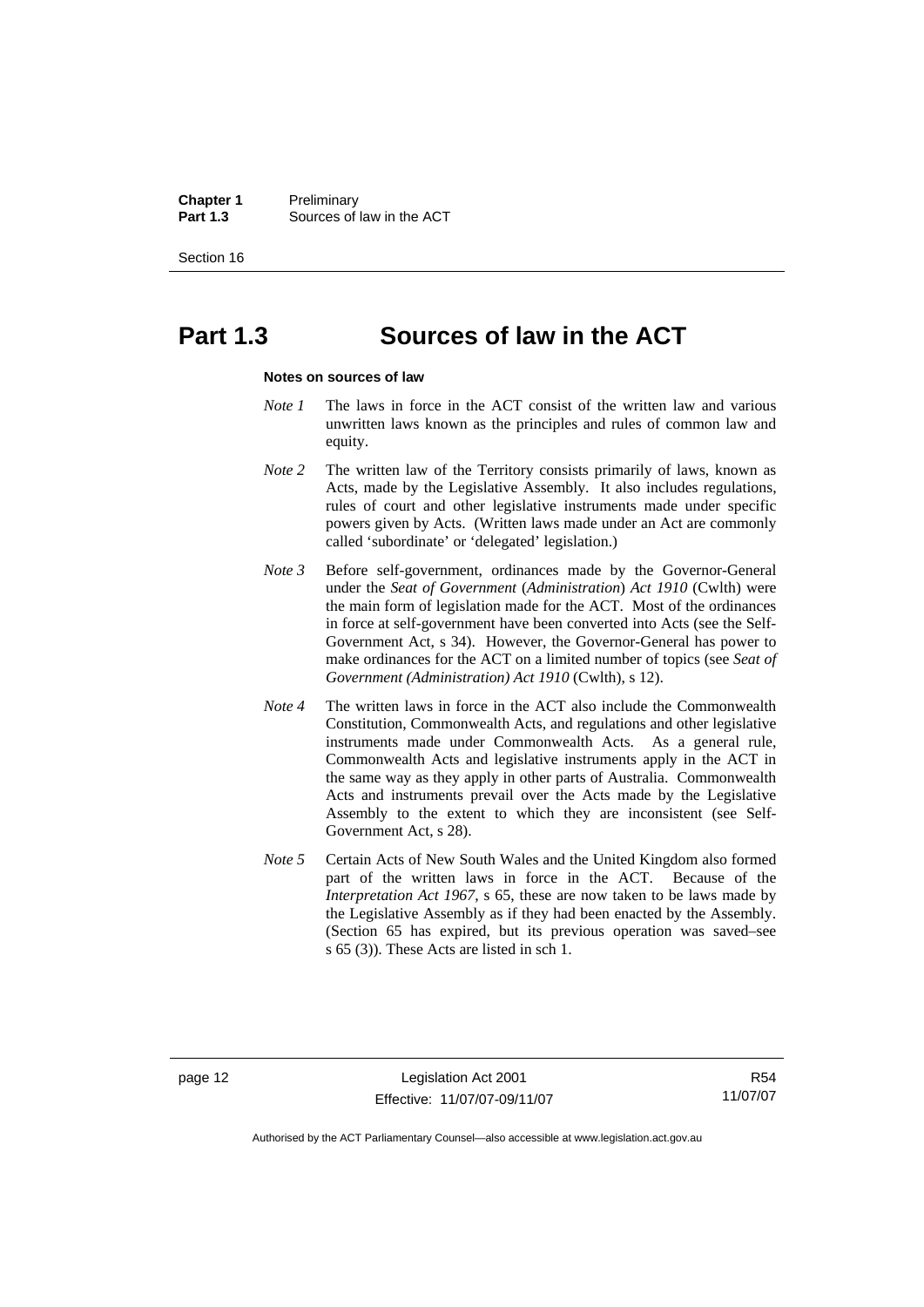### <span id="page-28-0"></span>**17 References to Acts include references to former Cwlth enactments etc**

- (1) A reference to an *Act* includes a reference to a former Commonwealth enactment.
- (2) Without limiting subsection (1), a reference to an *Act* includes a reference to a former NSW Act or former UK Act mentioned in schedule 1.
- (3) In this section:

*former Commonwealth enactment* means a Commonwealth Act or ordinance, a New South Wales Act or Imperial Act that is—

- (a) an enactment within the meaning of the Self-Government Act because of that Act, section 34; or
- (b) an enactment because of the *A.C.T*. *Self-Government (Consequential Provisions) Act 1988* (Cwlth), section 10 (3) or section 12 (2) or (3).

R54 11/07/07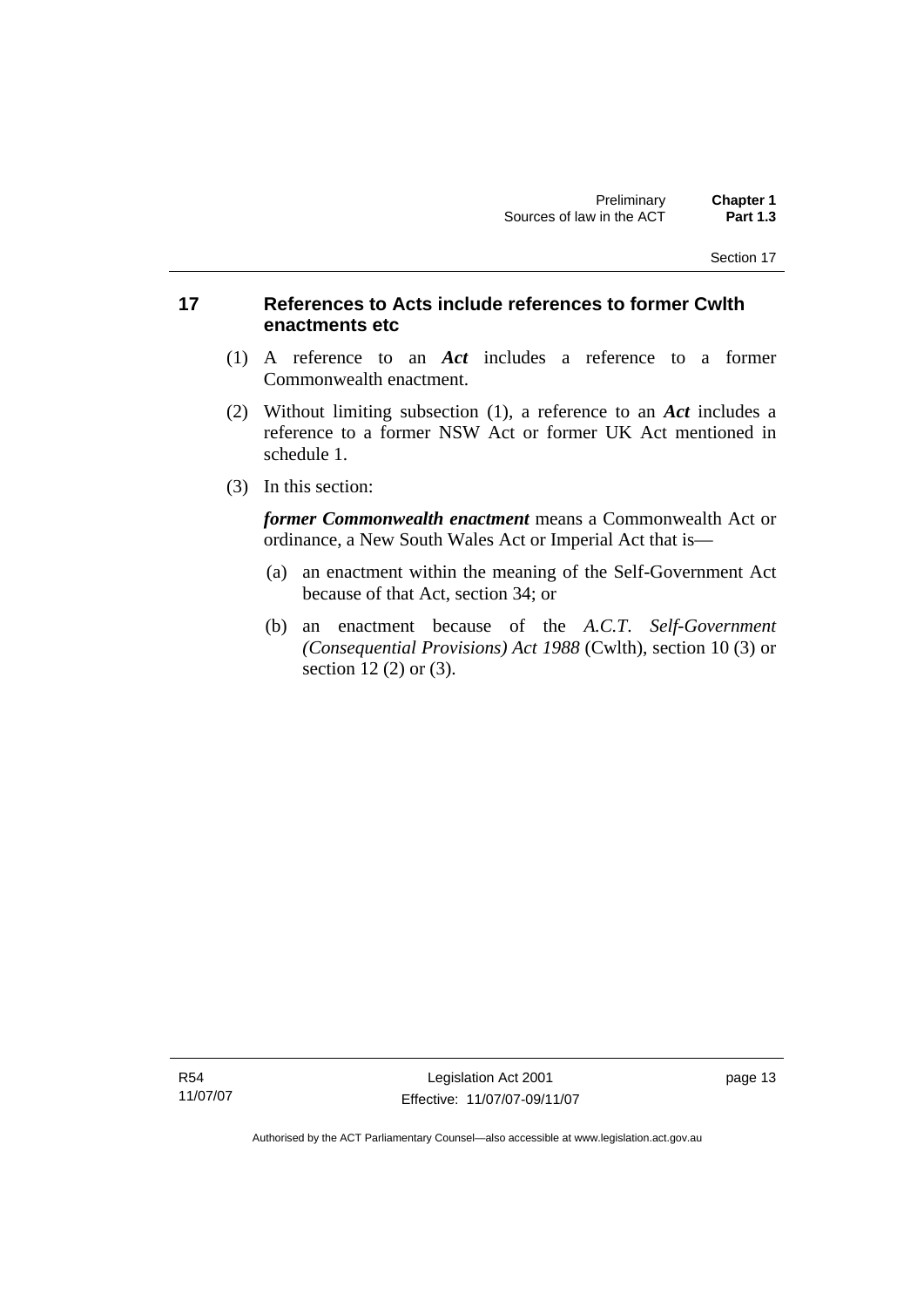# <span id="page-29-0"></span>**Chapter 2 ACT legislation register and web site**

### **18 ACT legislation register**

- (1) The parliamentary counsel must establish and maintain a register of Acts and statutory instruments (the *ACT legislation register*).
- (2) The register must be kept electronically.

#### **Example of how register may be kept**

The register may be kept in the form of, or as part of, 1 or more computer databases, and may include data compiled electronically from the databases.

*Note* An example is part of the Act, is not exhaustive and may extend, but does not limit, the meaning of the provision in which it appears (see s 126 and s 132).

### **19 Contents of register**

- (1) The ACT legislation register must contain the following:
	- (a) authorised republications of laws currently in force;
	- (b) Acts as made;
	- (c) subordinate laws as made;
	- (d) disallowable instruments as made;
	- (e) notifiable instruments as made;
	- (f) commencement notices as made;
	- (g) resolutions passed, or taken to have been passed, by the Legislative Assembly to disallow a subordinate law or disallowable instrument;

R54 11/07/07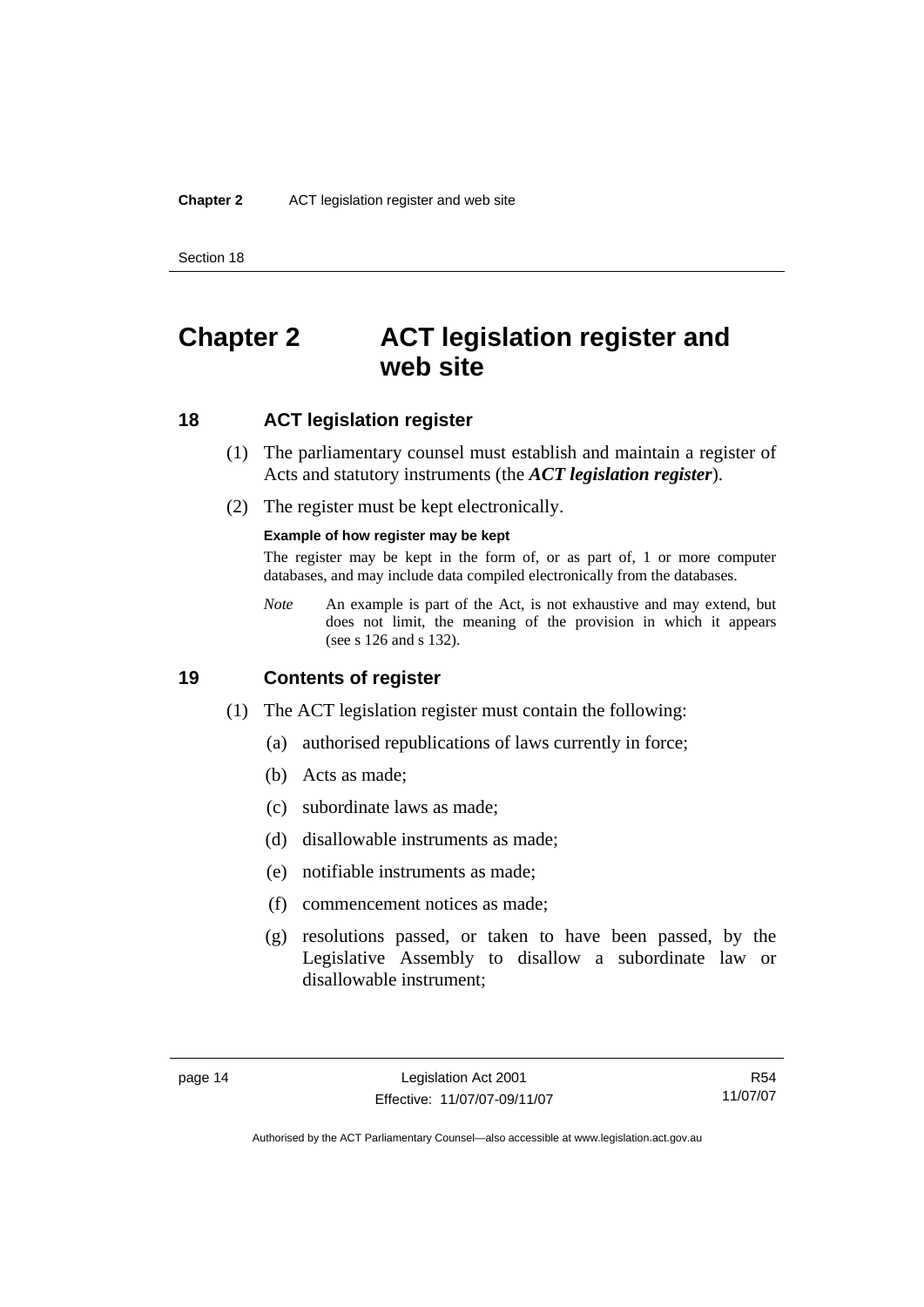- (h) resolutions passed, or taken to have been passed, by the Legislative Assembly to amend a subordinate law or disallowable instrument;
- (i) bills presented to the Legislative Assembly;
- (j) explanatory statements for bills, and amendments of bills, presented to the Legislative Assembly;
- (k) explanatory statements, and regulatory impact statements under chapter 5, for subordinate laws and disallowable instruments.
- (2) The ACT legislation register must also contain the following:
	- (a) notifications of the making of Acts;
	- (b) notifications of the making of subordinate laws;
	- (c) notifications of the making of disallowable instruments;
	- (d) notifications of the making of notifiable instruments;
	- (e) notifications of the making of commencement notices;
	- (f) notifications of the disallowance of subordinate laws or disallowable instruments under section 65 (Disallowance by resolution of Assembly);
	- (g) notifications of the amendment of subordinate laws or disallowable instruments under section 68 (Amendment by resolution of Assembly).
- (3) The parliamentary counsel may enter additional material in the register if the parliamentary counsel considers that it is likely to be useful to users of the register.
- (4) Without limiting subsection (3), the additional material may include the following:
	- (a) unauthorised republications of laws currently in force;

page 15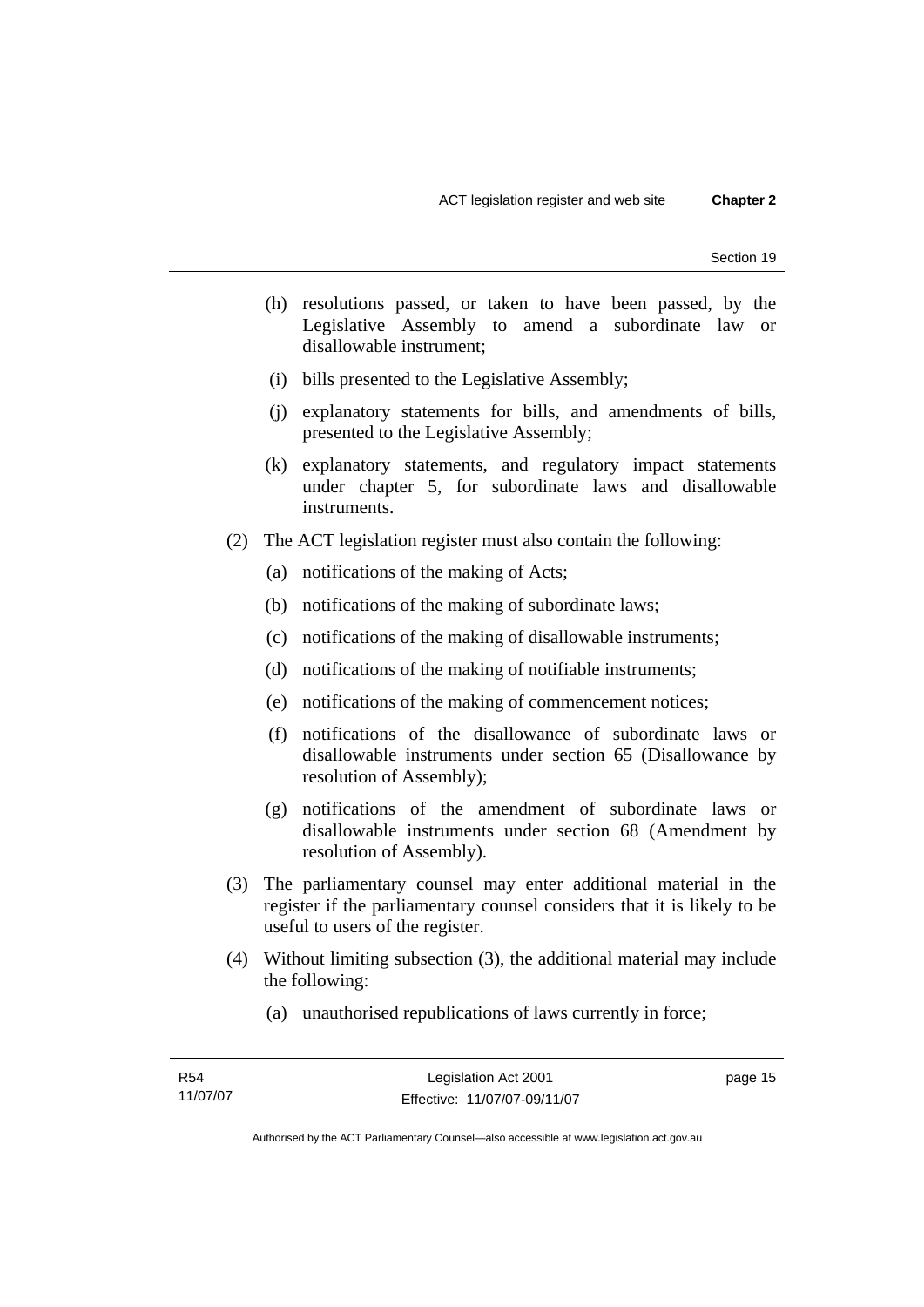#### **Chapter 2** ACT legislation register and web site

#### Section 19

- (b) past versions of unauthorised republications;
- (c) past versions of authorised republications;
- (d) statutory instruments that are not legislative instruments;
- (e) repealed Acts and statutory instruments;
- (f) Commonwealth laws that apply in or in relation to the ACT;
- (g) material relevant to interpreting the rights set out in the *Human Rights Act 2004*, including documents mentioned in that Act, dictionary, definition of *international law*.
- *Note* The following sections of the Act deal with the entry of material in the register:
	- s 28 (Notification of Acts)
	- s 61 (Notification of legislative instruments)
	- s 65A (Notification of disallowance by resolution of Assembly)
	- s 69 (Notification of amendments made by resolution of Assembly)
	- s 108 (Republication in register).
- (5) The parliamentary counsel may enter additional material in the register in any way the parliamentary counsel considers is likely to be helpful to users of the register.

#### **Examples**

- 1 A uniform legislative scheme is entered into under heads of agreement signed on behalf of the Commonwealth, States and Territories. The Legislative Assembly later passes an Act to implement the scheme on behalf of the ACT and the Act is notified and entered in the register. The agreement is also entered in the register as a notifiable instrument with a notifiable instrument number even though the instrument is not taken to be a notifiable instrument under section 10 (Meaning of *notifiable instrument*). The page of the register for the Act contains the heading 'Legislative instruments' and the agreement is listed underneath. The page of the register for the agreement gives particulars for the agreement and mentions that it is not a notifiable instrument but is included in the register for information.
- 2 An instrument under the Self-Government Act notifying the appointment of Ministers is entered in the register as a notifiable instrument even though the instrument is not taken to be a notifiable instrument under section 10

page 16 Legislation Act 2001 Effective: 11/07/07-09/11/07

R54 11/07/07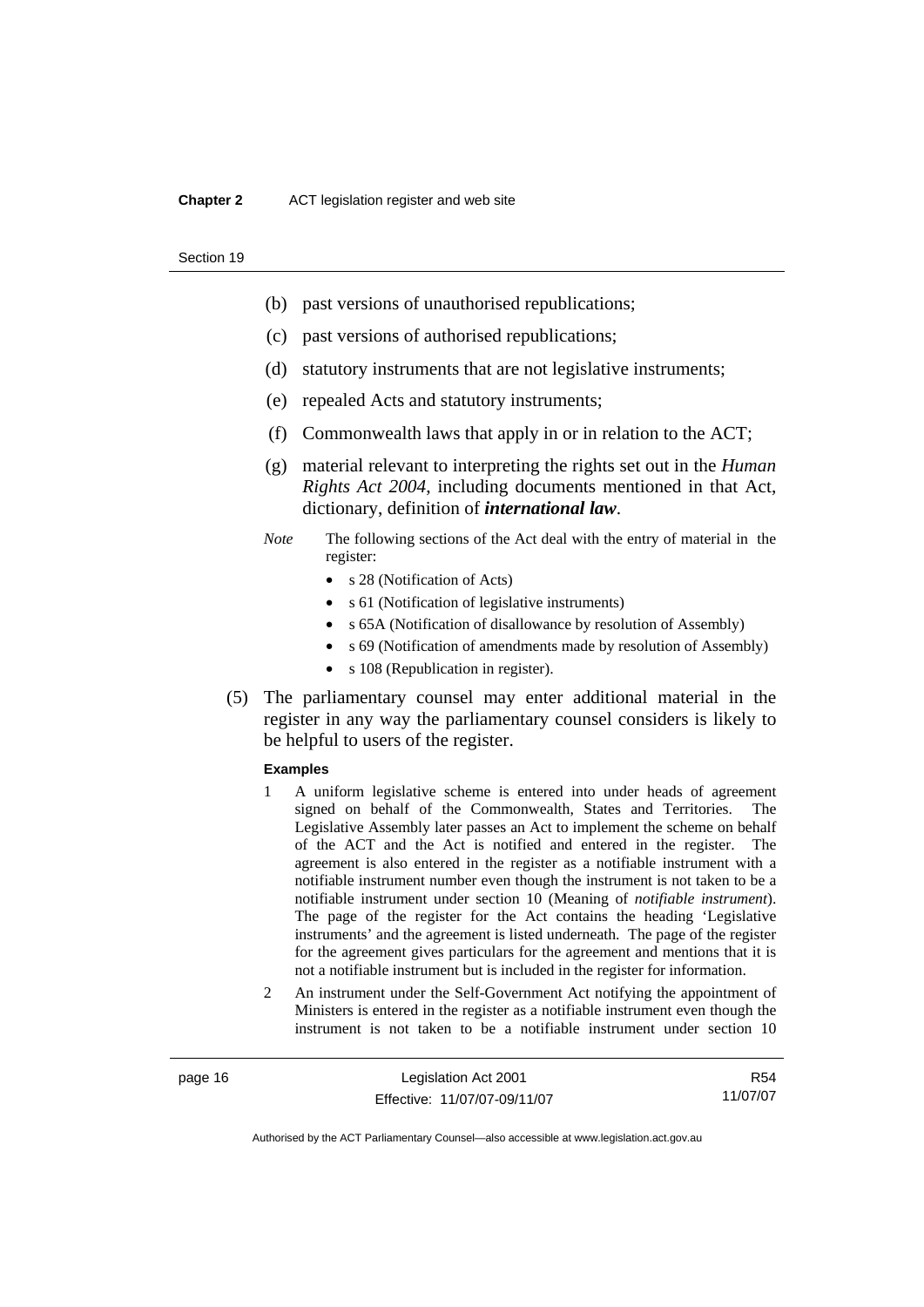(Meaning of *notifiable instrument*). The instrument is also numbered as a notifiable instrument. The page of the register for the notification mentions that it is made under the Self-Government Act and is not a notifiable instrument but is included in the register for information.

- *Note* An example is part of the Act, is not exhaustive and may extend, but does not limit, the meaning of the provision in which it appears (see s 126 and s 132).
- (6) Without limiting subsection (3) or (5), a regulation may prescribe requirements to be satisfied for additional material to be entered in the register under this section, including, for example, requirements about—
	- (a) the form of the material; and
	- (b) the making of requests for its entry in the register.
- (7) A regulation may also make provision about the following in relation to instruments (other than legislative instruments) to be entered in the register under this section:
	- (a) the numbering of the instruments by the parliamentary counsel, whether in a series of numbers allocated under section 59 (Numbering) or otherwise;
	- (b) the identification of the instruments, including, for example, authorising the parliamentary counsel to—
		- (i) add a name to an unnamed instrument; or
		- (ii) amend an instrument's name; or
		- (iii) add notes to an instrument to assist in its identification; or
		- (iv) do anything else in relation to an instrument to assist users of the register to identify or refer to the instrument.
- (8) If the register contains an authorised republication of a law currently in force, and the law is amended, the parliamentary counsel must replace the republication with an authorised republication of the law as amended.

| R <sub>54</sub> | Legislation Act 2001         | page 17 |
|-----------------|------------------------------|---------|
| 11/07/07        | Effective: 11/07/07-09/11/07 |         |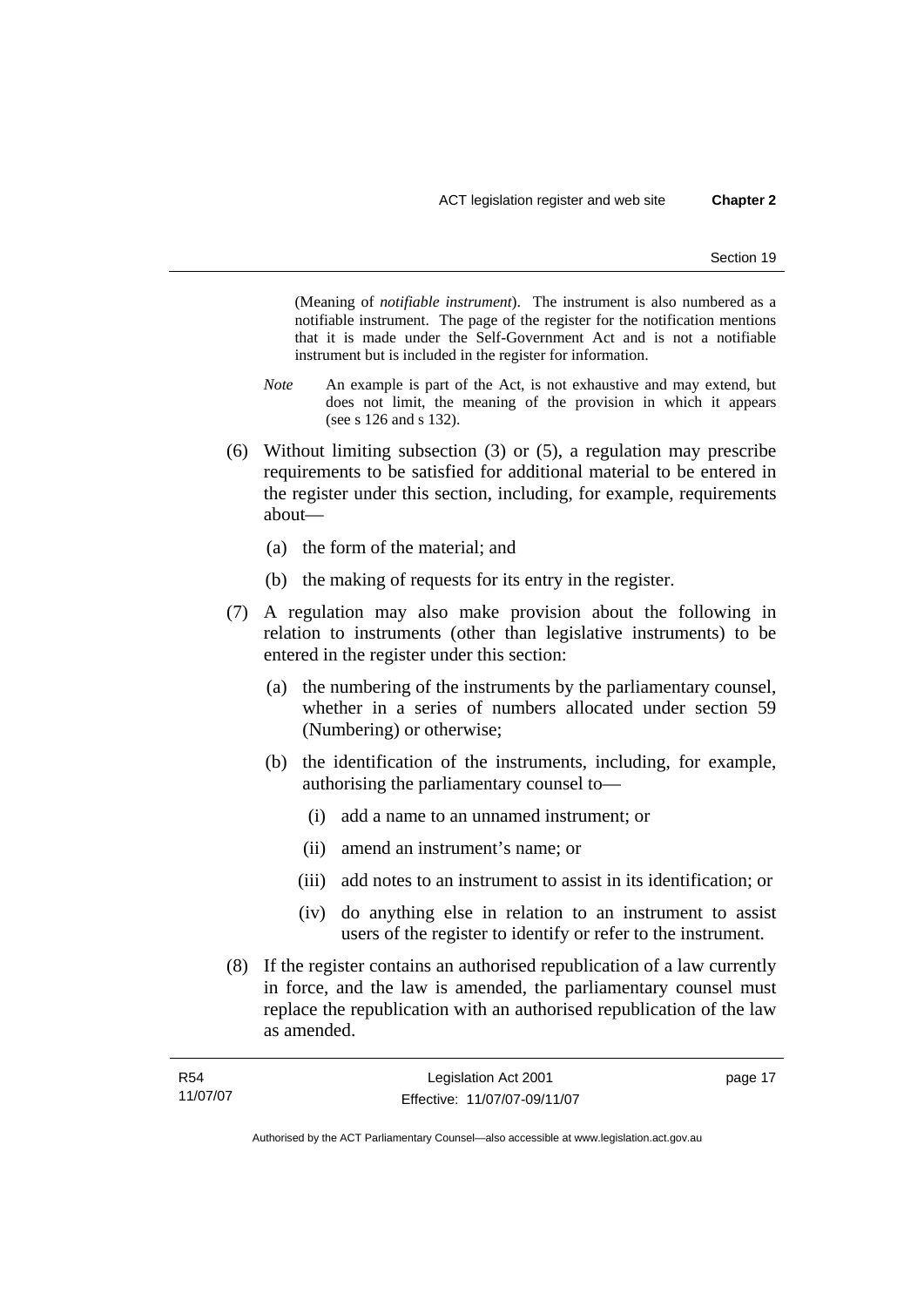- <span id="page-33-0"></span> (9) If the register contains an authorised republication of a law, and the law is repealed, expires or, for a subordinate law or disallowable instrument, is disallowed by the Legislative Assembly, the parliamentary counsel must ensure that the republication is no longer shown as a republication of law currently in force.
- (10) If the parliamentary counsel considers it likely to be useful to users of the register to enter information (in any form) in the register, the parliamentary counsel may enter the information at any time.

#### **Example**

guides and indexes to the register

- (11) If an Act passed by the Legislative Assembly, or a legislative instrument made, before the commencement of this Act need not be notified under this Act, the parliamentary counsel may enter the text of the Act or instrument in the register.
- (12) The parliamentary counsel may correct any mistake, error or omission in the register subject to the requirements (if any) of the regulations.
- (13) In this section:

*amended* includes modified.

*law*—see section 107 (Definitions for ch 11).

*repealed* includes lapsed and expired.

### **20 Prompt registration**

The parliamentary counsel must ensure that anything the parliamentary counsel is required to do in relation to the register is done promptly.

### **21 Approved web site**

 (1) The parliamentary counsel must approve an internet site, and may approve additional internet sites, for this Act.

R54 11/07/07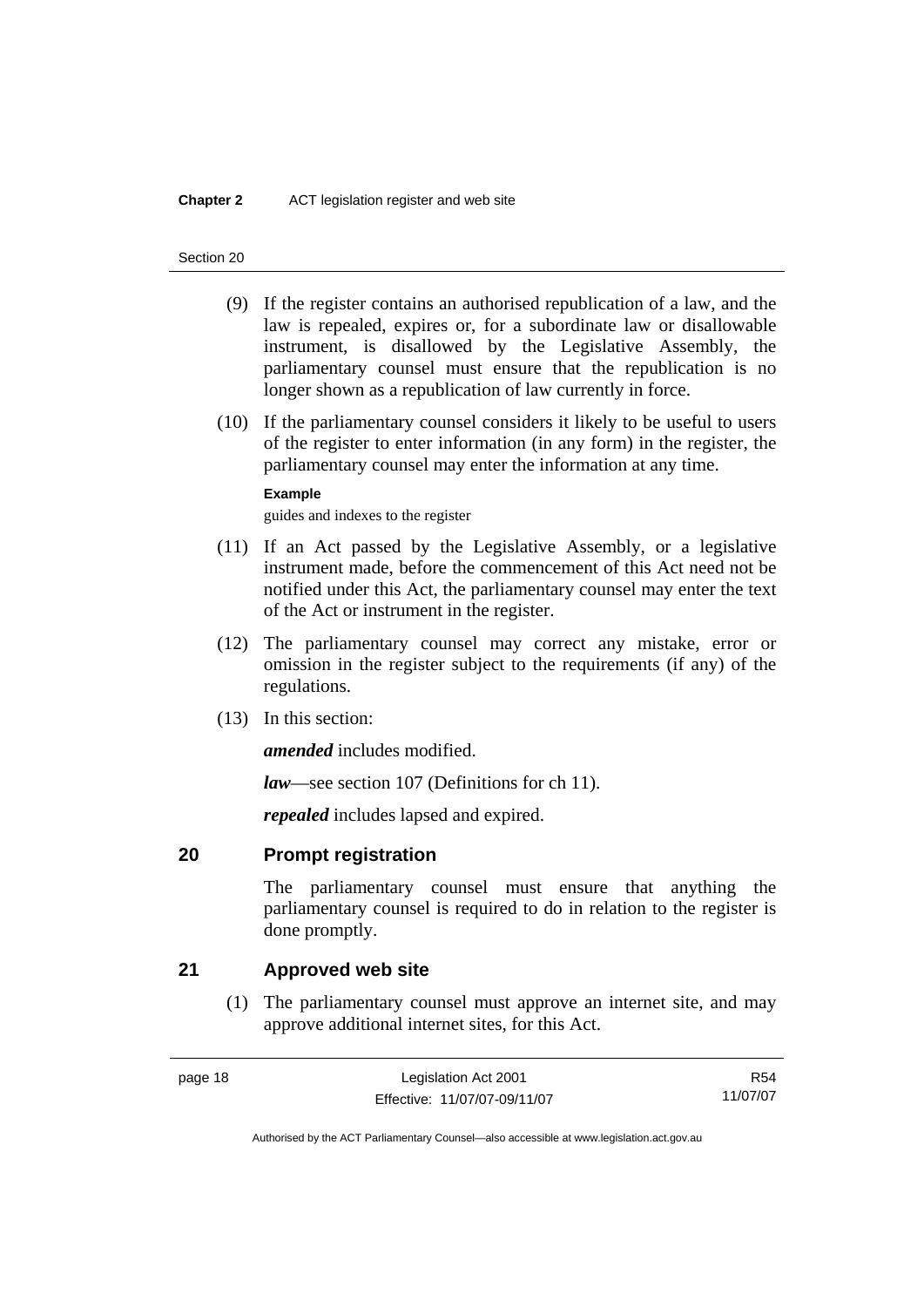<span id="page-34-0"></span> (2) The parliamentary counsel may enter into agreements or arrangements to ensure that users can authenticate an approved web site or the material accessible on an approved web site.

### **22 Access to registered material at approved web site**

- (1) The parliamentary counsel must ensure, as far as practicable, that a copy of the material mentioned in section 19 (1) and (2) (Contents of register) is accessible at all times on an approved web site.
- (2) Access is to be provided without charge by the Territory.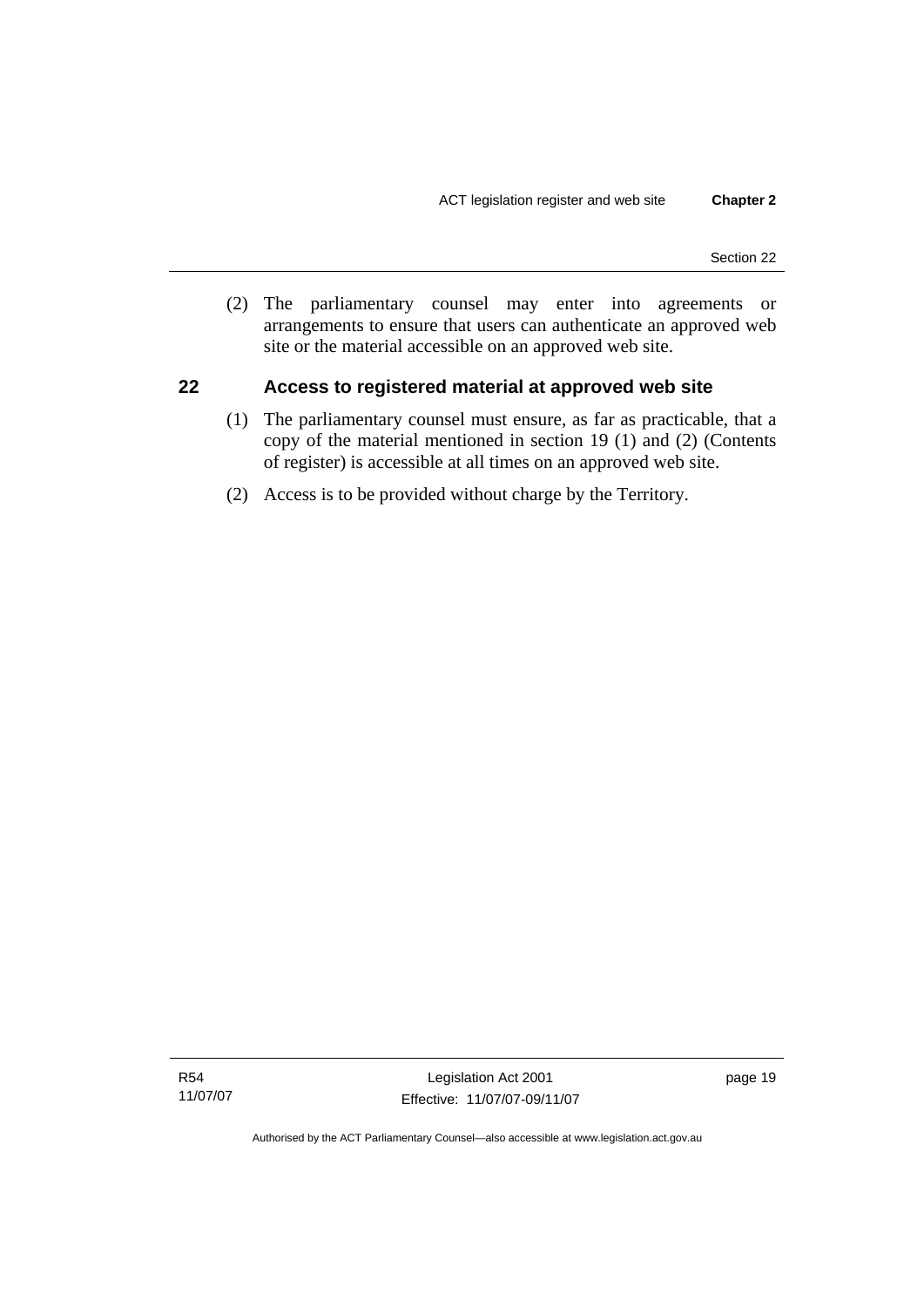<span id="page-35-0"></span>Section 22A

# **Chapter 3 Authorised versions and evidence of laws and legislative material**

### **22A Definitions for ch 3**

In this chapter:

*law* means an Act or statutory instrument, whether or not it has been amended, and includes, in relation to a republication—

- (a) a collection of 2 or more Acts or statutory instruments; or
- (b) all or part of an agreement or other instrument that has the force of law or is in, or attached to, an Act or statutory instrument.
- *Note* A reference to an Act or statutory instrument includes a reference to a provision of the Act or instrument (see s 7 and s 13).

*legislative material* means material (other than a law or provision of a law) relating to an Act or statutory instrument.

#### **Examples of** *legislative material*

- 1 Additional material entered in the register under section 19 (3) (Contents of register) that is not an Act or statutory instrument, for example, appointments of Ministers. Ministers are appointed by the Chief Minister under the Self-Government Act, section 41. An instrument notifying an appointment may be entered in the register even though the instrument is not a statutory instrument.
- 2 Material that may be considered under chapter 14 in working out the meaning of an Act or statutory instrument, for example, an explanatory statement for the bill that became the relevant Act that was presented to the Legislative Assembly before the Act was passed.
- *Note* An example is part of the Act, is not exhaustive and may extend, but does not limit, the meaning of the provision in which it appears (see s 126 and s 132).

| page 20 | Legislation Act 2001         | R54      |
|---------|------------------------------|----------|
|         | Effective: 11/07/07-09/11/07 | 11/07/07 |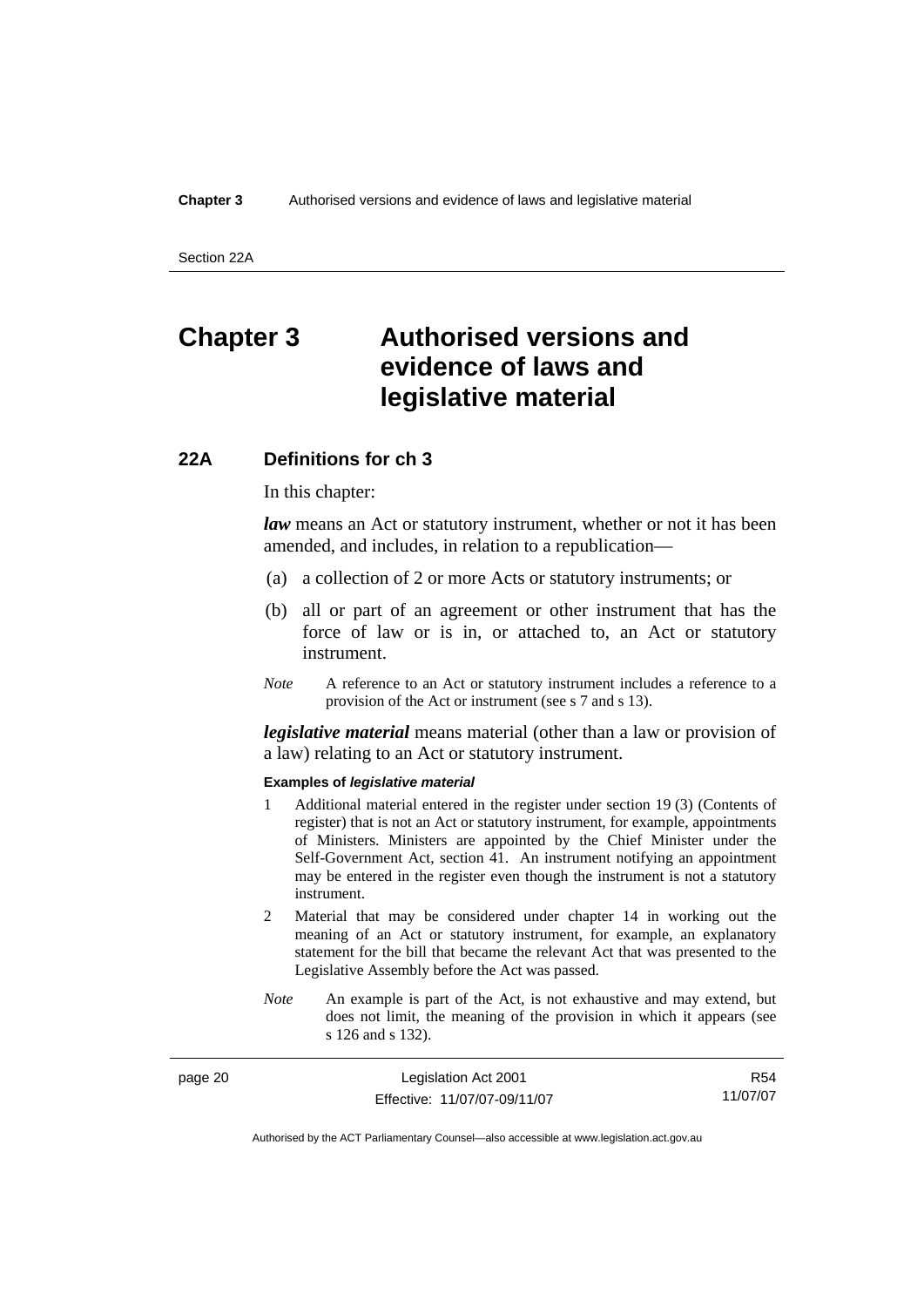*republication* includes part of a republication.

# **23 Authorisation of versions by parliamentary counsel**

The parliamentary counsel may authorise written or electronic versions of a law, republication or legislative material.

*Note Written* includes printed (see dict, pt 1, def *writing*).

# **24 Authorised electronic versions**

- (1) An electronic copy of a law, republication or legislative material is an authorised version if—
	- (a) it is accessed at, or downloaded from, an approved web site in a format authorised by the parliamentary counsel; or
	- (b) it is authorised by the parliamentary counsel and is in the format in which it is authorised by the parliamentary counsel.

## **Example of authorised electronic format**

a locked pdf file

- *Note* An example is part of the Act, is not exhaustive and may extend, but does not limit, the meaning of the provision in which it appears (see s 126 and s 132).
- (2) It is presumed, unless the contrary is proved—
	- (a) that an internet site purporting to be an approved web site is an approved web site; and
	- (b) that an electronic copy of a law, republication or legislative material accessed at, or downloaded from, an approved web site and purporting to be authorised by the parliamentary counsel (however expressed) is an authorised version of the law, republication or legislative material; and
	- (c) that any other electronic copy of a law, republication or legislative material purporting to be authorised by the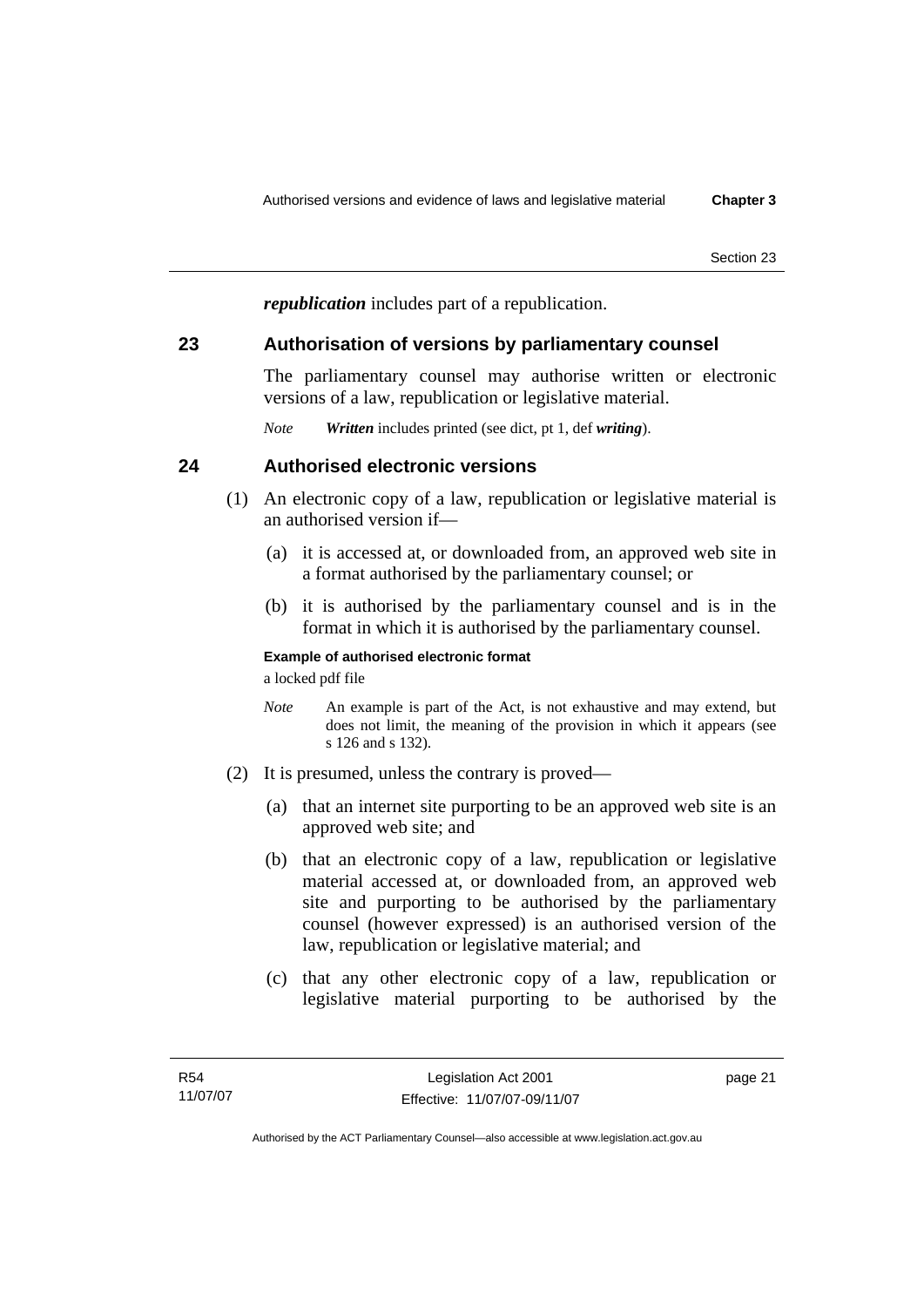#### **Chapter 3** Authorised versions and evidence of laws and legislative material

Section 25

parliamentary counsel (however expressed) is an authorised version of the law, republication or legislative material; and

- (d) that an authorised electronic version of an Act or statutory instrument correctly shows the Act or instrument; and
- (e) that an authorised electronic version of a republication of a law correctly shows the law as at the republication date; and
- (f) that an authorised electronic version of legislative material correctly shows the material.

#### **Examples of an electronic copy of a republication purporting to be authorised by the parliamentary counsel**

- 1 The republication has the words 'Authorised by the ACT Parliamentary Counsel' on the front cover and the words 'Authorised when accessed at www.legislation.act.gov.au or in authorised printed form' at the foot of each page of the republication.
- 2 The republication has the words 'Authorised by the ACT Parliamentary Counsel' on the front cover and the words 'Authorised by the ACT Parliamentary Counsel—also accessible at www.legislation.act.gov.au' at the foot of each page of the republication.
- *Note* A reference to an Act or statutory instrument includes a reference to a provision of the Act or instrument (see s 7 (3) and s 13 (3)). A reference to a republication includes a reference to part of a republication (see s 22A def *republication*).

# **25 Authorised written versions**

- (1) A written copy of a law, republication or legislative material is an authorised version if—
	- (a) it is a written copy produced directly from an authorised electronic version of the law, republication or legislative material; or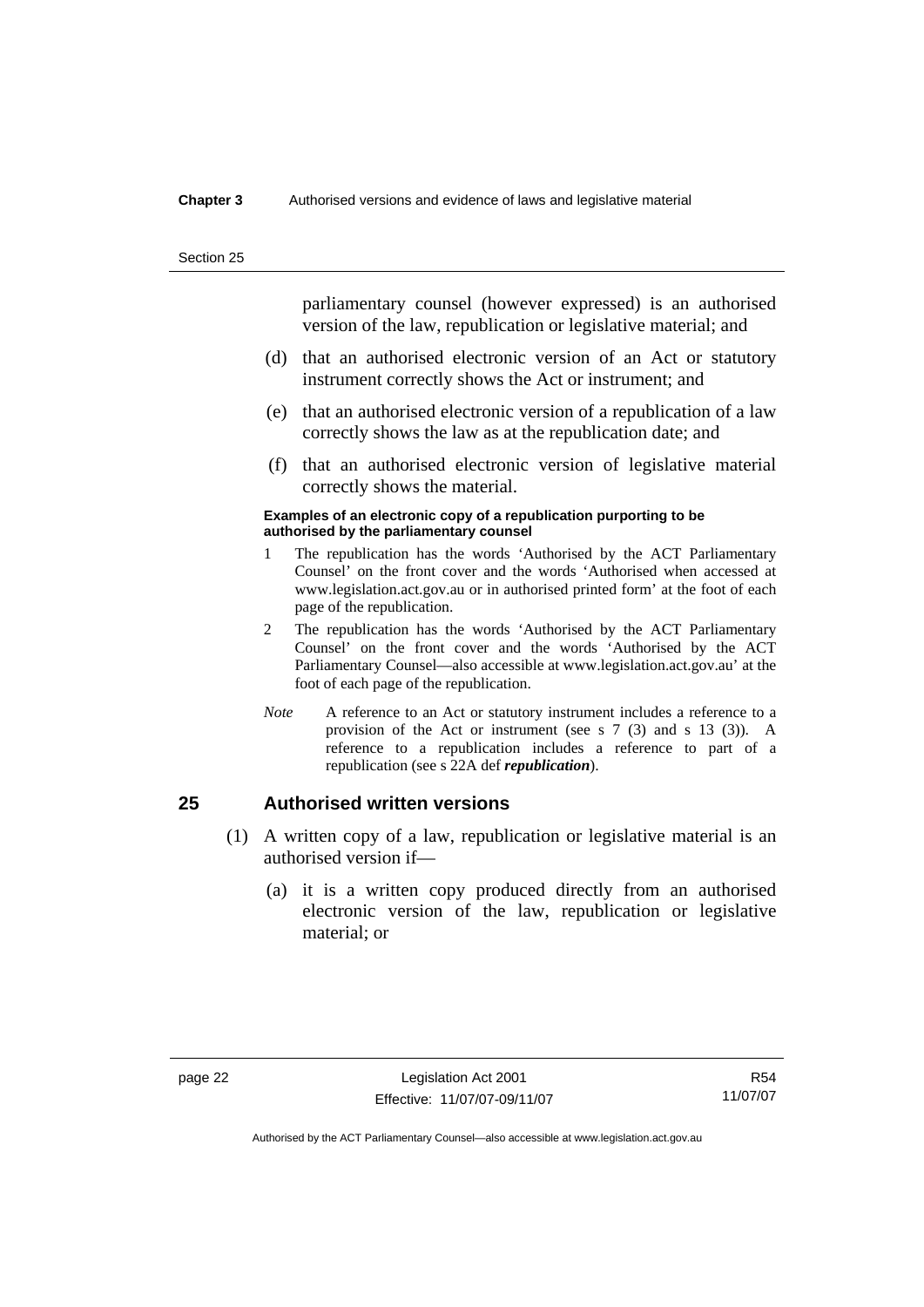(b) it is a written copy of another version of the law, republication or legislative material authorised by the parliamentary counsel.

#### **Example for par (a)**

An authorised electronic version of an Act is downloaded from an approved web site and printed. The printed copy is an authorised written version of the Act.

- *Note* An example is part of the Act, is not exhaustive and may extend, but does not limit, the meaning of the provision in which it appears (see s 126 and s 132).
- (2) It is presumed, unless the contrary is proved—
	- (a) that a written copy of a law, republication or legislative material purporting to be authorised by the parliamentary counsel (however expressed) is an authorised version of the law, republication or legislative material; and
	- (b) that an authorised written version of an Act or statutory instrument correctly shows the Act or instrument; and
	- (c) that an authorised written version of a republication of a law correctly shows the law as at the republication date; and
	- (d) that an authorised written version of legislative material correctly shows the material.

#### **Examples of a written copy of a republication purporting to be authorised by the parliamentary counsel**

- 1 The republication has the words 'Authorised by the ACT Parliamentary Counsel' on the front cover and the words 'Authorised by the parliamentary counsel and printed by authority of the ACT Government' at the foot of each page of the republication.
- 2 The republication has the words 'Authorised by the ACT Parliamentary Counsel and printed by authority of the ACT Government' on the front cover and the words 'Authorised by the ACT Parliamentary Counsel—also accessible at www.legislation.act.gov.au' at the foot of each page of the republication.
- 3 The republication has the words 'Authorised by the ACT Parliamentary Counsel' on the front cover and the words 'Authorised by the ACT

page 23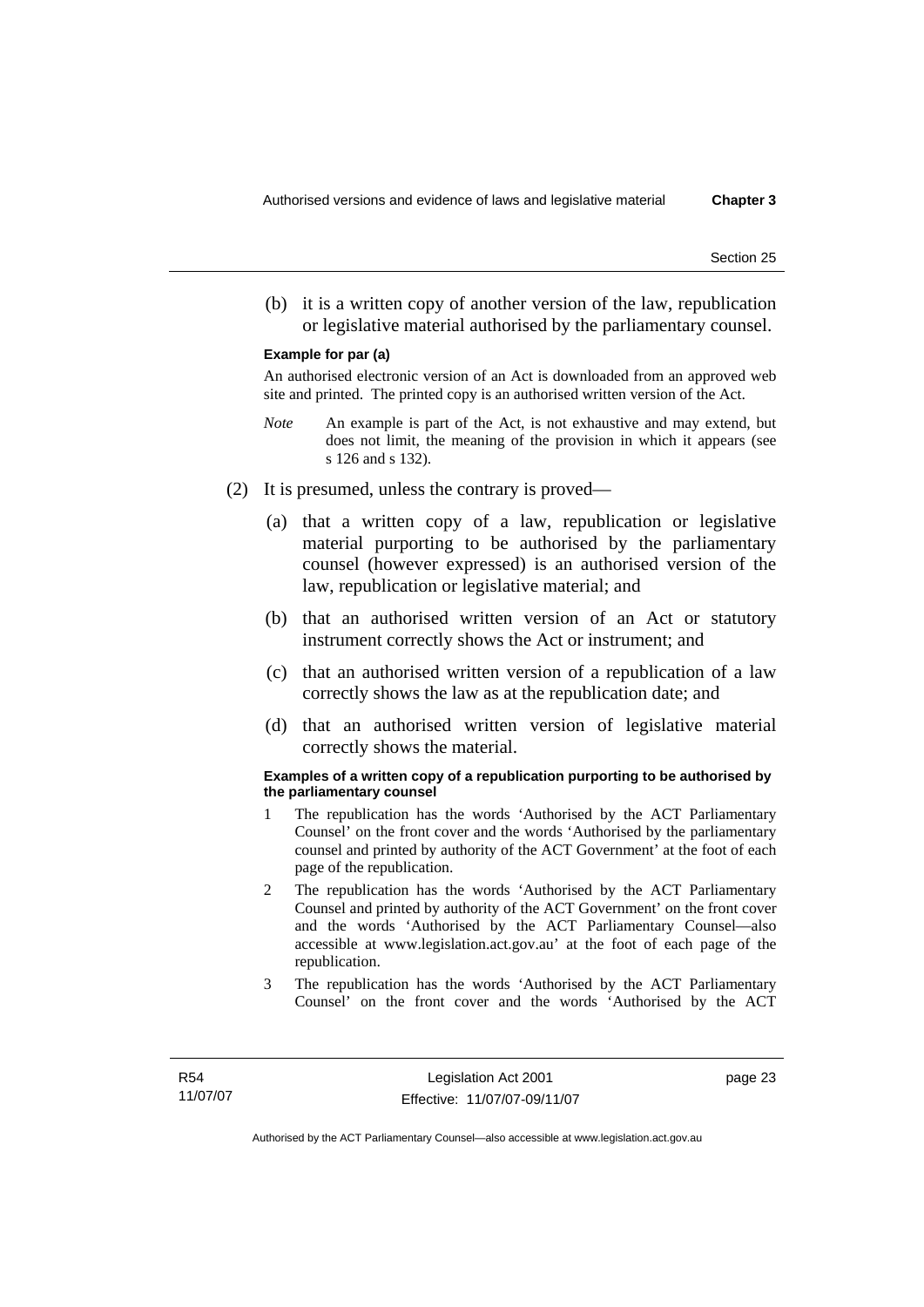#### **Chapter 3** Authorised versions and evidence of laws and legislative material

#### Section 26

Parliamentary Counsel—also accessible at www.legislation.act.gov.au' at the foot of each page of the republication.

*Note* A reference to an Act or statutory instrument includes a reference to a provision of the Act or instrument (see s 7 (3) and s 13 (3)). A reference to a republication includes a reference to part of a republication (see s 22A def *republication*).

## **26 Judicial notice of certain matters**

- (1) Proof is not required about—
	- (a) the passing of a proposed law by the Legislative Assembly or its notification in the register or the gazette; or
	- (b) the making, or notification or publication in the register or the gazette, of a subordinate law, disallowable instrument, notifiable instrument, commencement notice or any other statutory instrument; or
	- (c) the approval (however described) of a statutory instrument by the Executive, a Minister or any other entity; or
	- (d) the provisions of an Act, subordinate law, disallowable instrument, notifiable instrument, commencement notice or any other statutory instrument; or
	- (e) the commencement of an Act, subordinate law, disallowable instrument, notifiable instrument, or any other statutory instrument; or
	- (f) the presentation of a subordinate law, disallowable instrument or any other statutory instrument to the Legislative Assembly; or
	- (g) anything done or not done by or in the Legislative Assembly in relation to a subordinate law, disallowable instrument or any other statutory instrument; or
	- (h) amendments or other changes made under chapter 11 (Republication of Acts and statutory instruments); or

| page 24 | Legislation Act 2001         | R54      |
|---------|------------------------------|----------|
|         | Effective: 11/07/07-09/11/07 | 11/07/07 |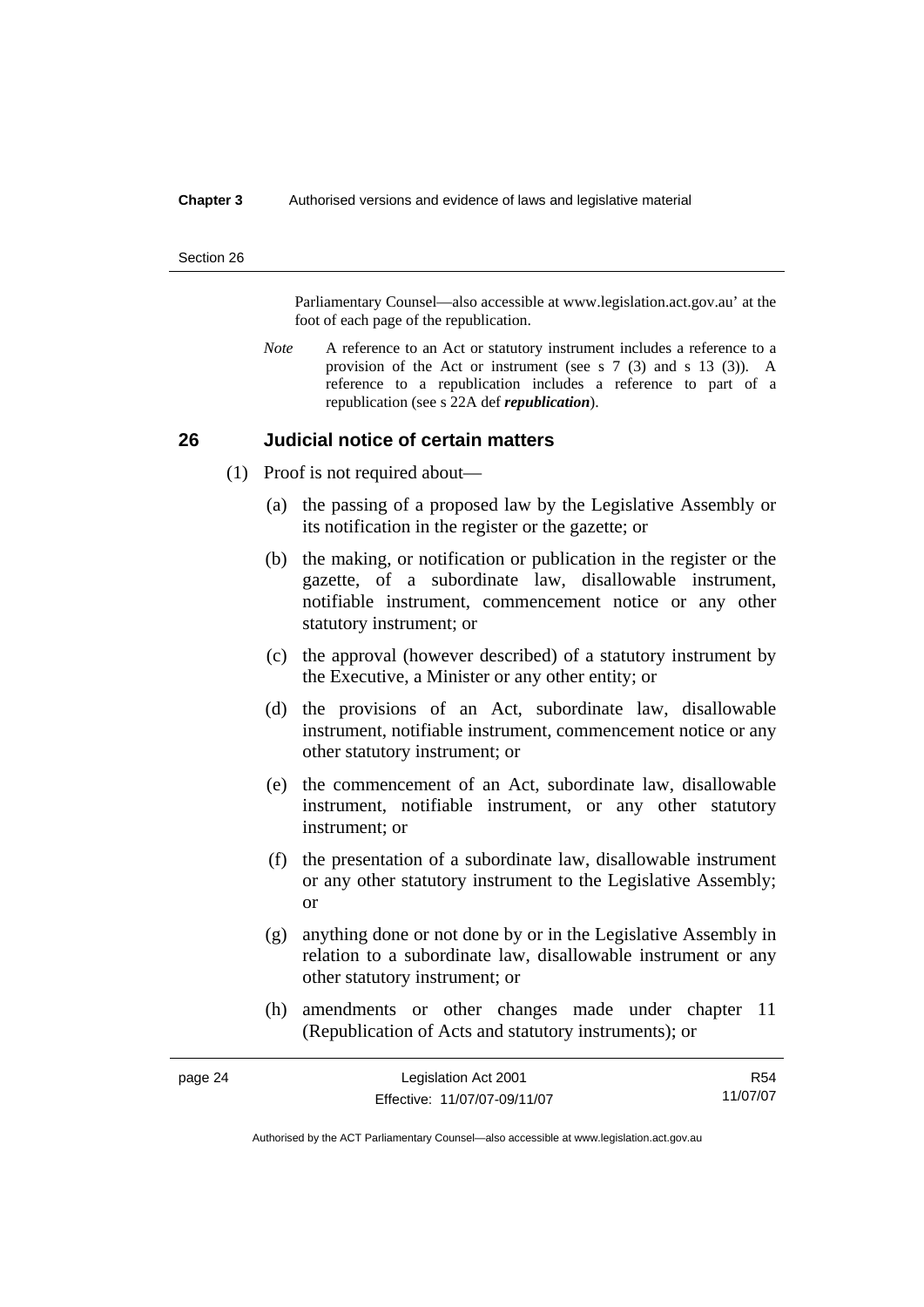- (i) the authorisation of a republication under this Act, the provisions of an authorised republication or the republication date of an authorised republication.
- (2) A court or tribunal may inform itself of anything mentioned in subsection (1) in any way it considers appropriate.

#### **Examples of ways that may be appropriate**

- 1 using a version of an Act downloaded from an approved web site using the internet
- 2 using information obtained from an approved web site using the internet
- 3 using an authorised written version of a republication
- *Note* An example is part of the Act, is not exhaustive and may extend, but does not limit, the meaning of the provision in which it appears (see s 126 and s 132).
- (3) However, the court or tribunal must consider whether the source it intends to use appears to be a reliable source of information.
- (4) For subsection (3), an authorised version of a law, republication or legislative material is a reliable source of information.
- (5) This section does not limit any other law providing how a court or tribunal may be informed about a matter mentioned in subsection  $(1)$ .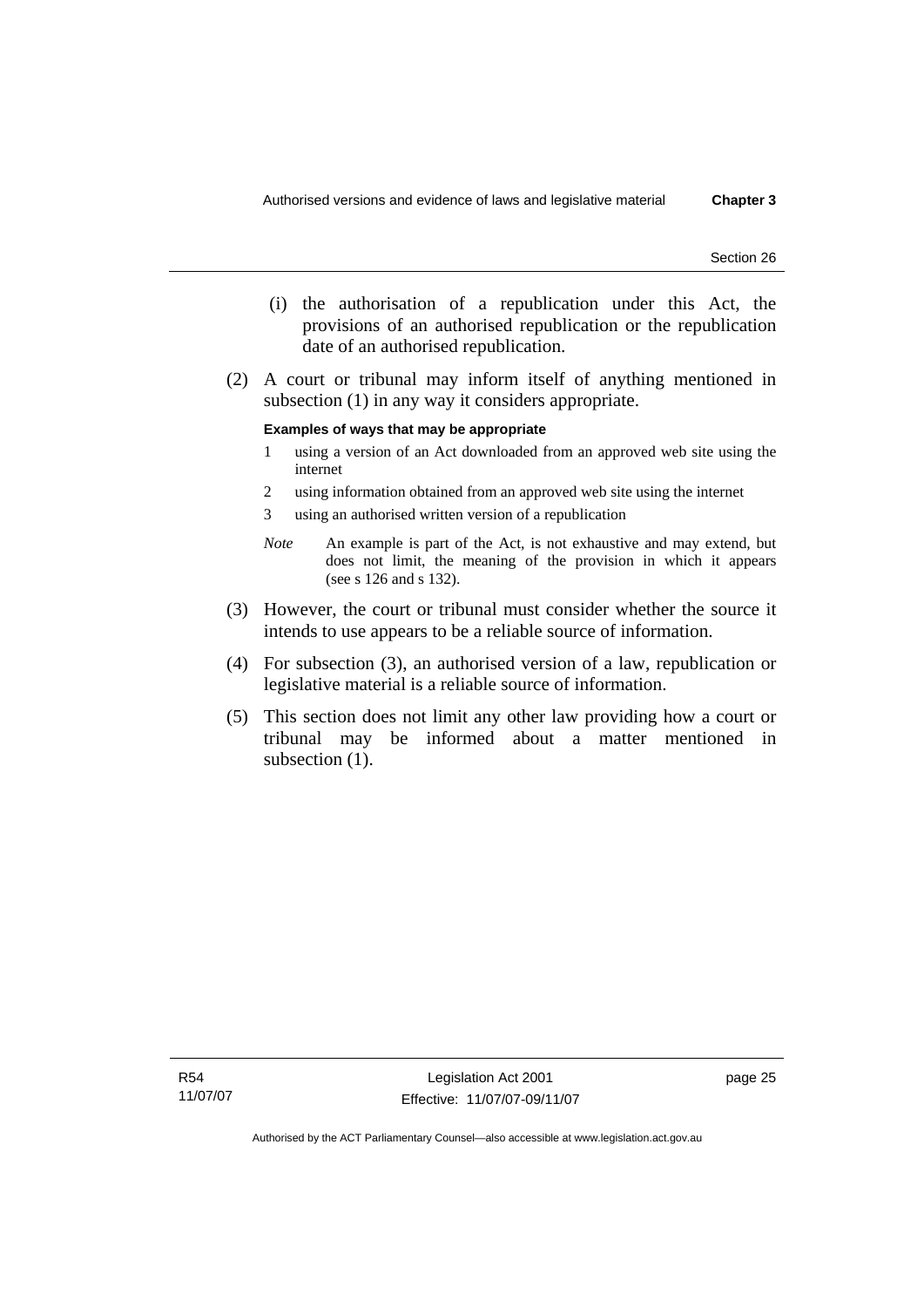# **Chapter 4 Numbering and notification of Acts**

# **27 Numbering of Acts**

The Acts passed in each year are to be numbered as nearly as practicable in the order in which they are passed.

# **28 Notification of Acts**

- (1) If a proposed law is passed by the Legislative Assembly, the Speaker must ask the parliamentary counsel to notify the making of the law.
- (2) If the Speaker asks the parliamentary counsel to notify the making of the proposed law, the parliamentary counsel must—
	- (a) notify the making of the law in the register; or
	- (b) if it is not practicable to notify the making of the proposed law in the register—notify the making of the law in the gazette.
- (3) If the Speaker asks the parliamentary counsel to notify the making of the proposed law on a particular day, the parliamentary counsel must notify the making of the law on that day unless it is impracticable to do so.
- (4) The making of the proposed law is notified in the register by entering in the register—
	- (a) a statement that the law has been passed by the Legislative Assembly; and
	- (b) the text of the law.
- (5) The making of the proposed law is notified in the gazette by—

R54 11/07/07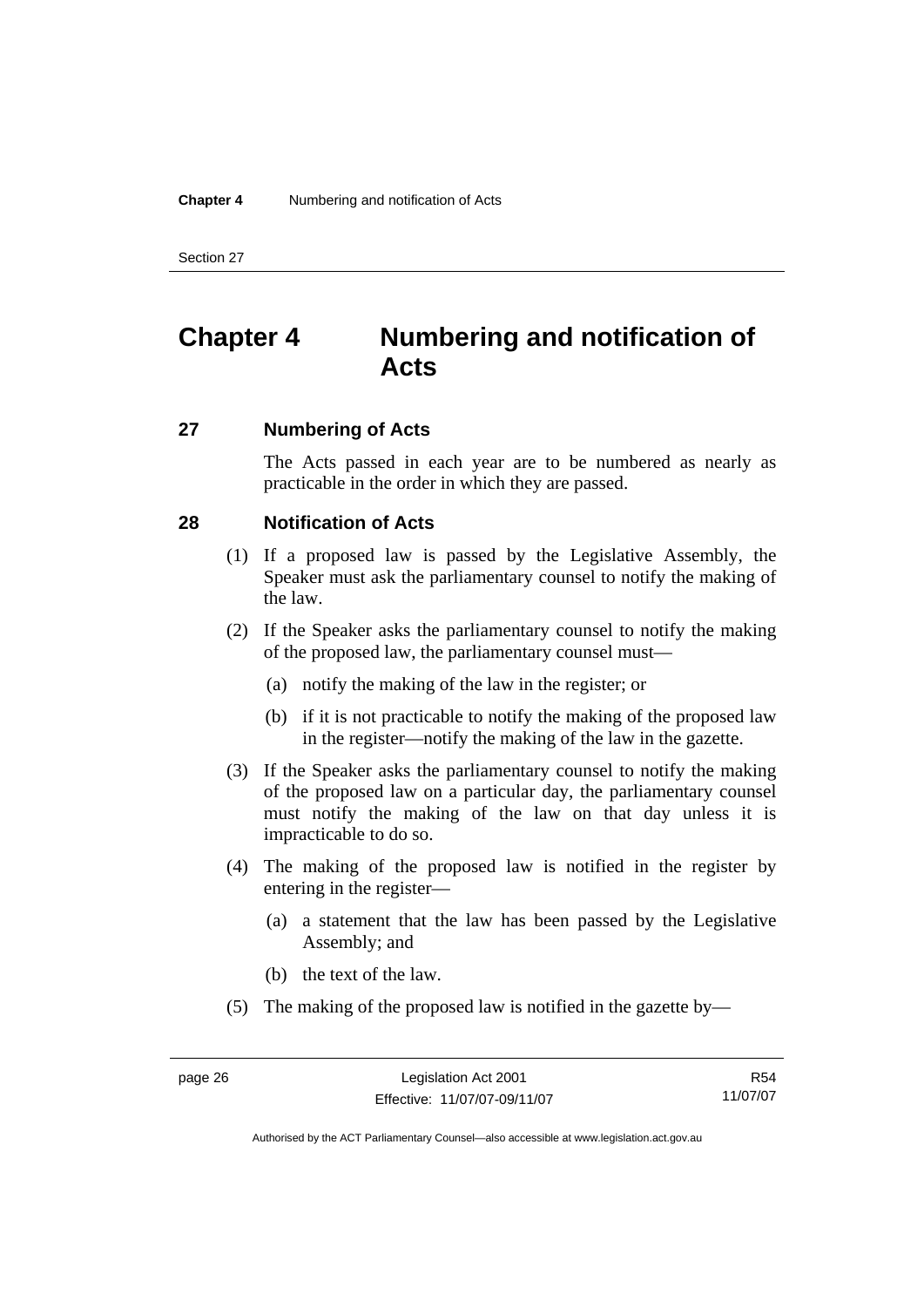| Section 28 |  |
|------------|--|
|            |  |

- (a) publishing the text of the law in the gazette; or
- (b) publishing in the gazette a statement—
	- (i) that the law has been passed by the Legislative Assembly; and
	- (ii) of the place or places where copies of the law can be obtained (whether by purchase or otherwise).
- (6) If the making of the proposed law is notified in the gazette, the parliamentary counsel must enter in the register—
	- (a) a statement that the law has been passed by the Legislative Assembly; and
	- (b) a statement that the law was notified in the gazette on a stated date; and
	- (c) the text of the law.
- (7) If the making of the proposed law is notified in the gazette by publishing the statement mentioned in subsection (5) (b), copies of the law must be available on the day of publication (the *gazette date*), or as soon as practicable after the gazette date, at the place, or each of the places, stated in the gazette.
- (8) If on the gazette date no copies of the law are available at the place, or any of the places, stated in the gazette, the parliamentary counsel must give the Minister a statement—
	- (a) that copies of the law were not available; and
	- (b) explaining why they were not available.
- (9) The Minister must present the statement to the Legislative Assembly not later than 6 sitting days after the gazette date.
- (10) This section is a determinative provision.
	- *Note* See s 5 for the meaning of determinative provisions, and s 6 for their displacement.

| R54      | Legislation Act 2001         | page 27 |
|----------|------------------------------|---------|
| 11/07/07 | Effective: 11/07/07-09/11/07 |         |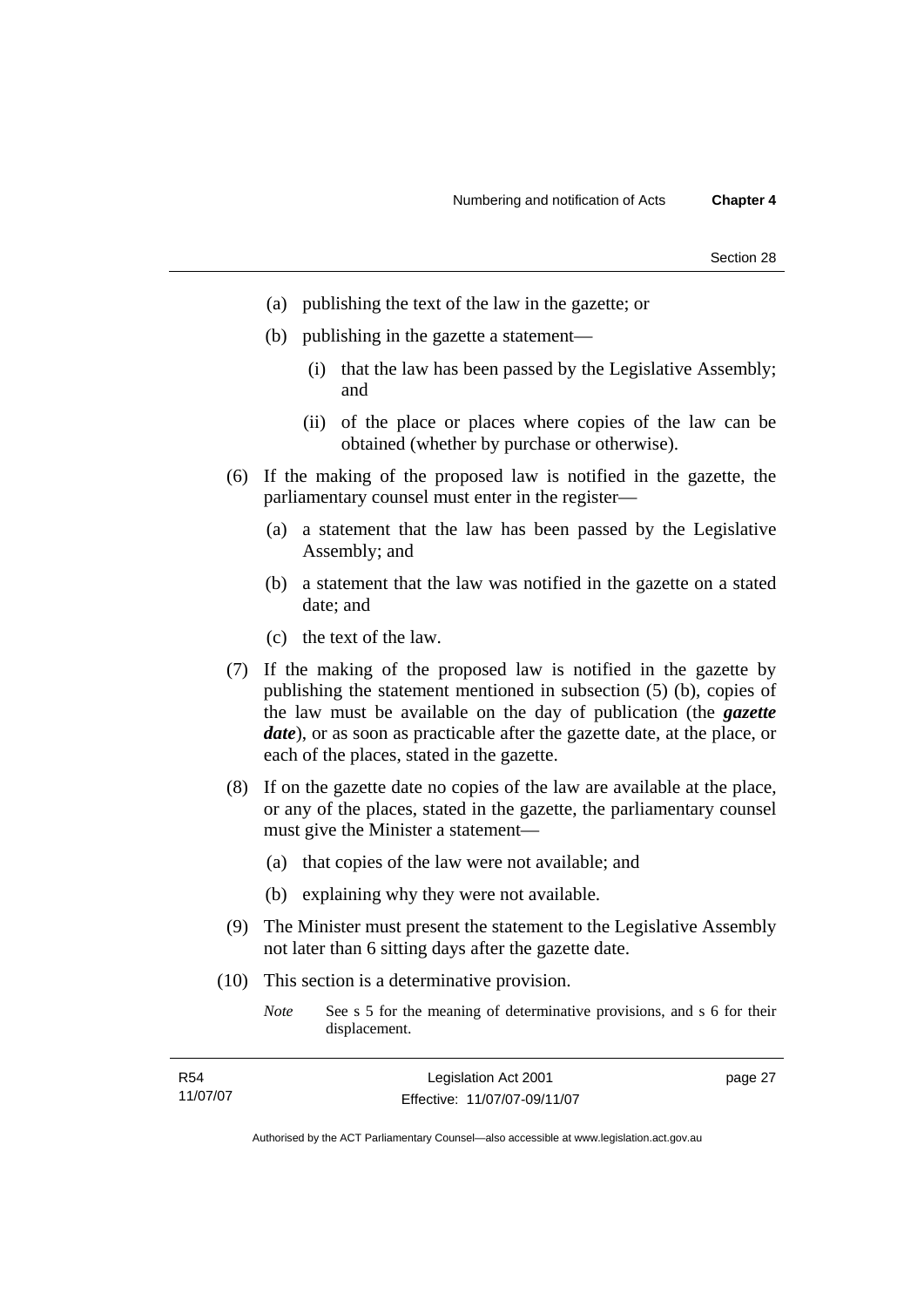### **Chapter 4** Numbering and notification of Acts

Section 29

# **29 References to** *enactment* **or** *passing* **of Acts**

In an Act or statutory instrument, a reference to the *enactment* or *passing* of an Act is a reference to the making of the Act having been notified in the register or the gazette.

# **30 References to** *notification* **of Acts**

In an Act or statutory instrument, a reference to the *notification* of an Act is a reference to the making of the Act having been notified in the register or the gazette.

page 28 Legislation Act 2001 Effective: 11/07/07-09/11/07

R54 11/07/07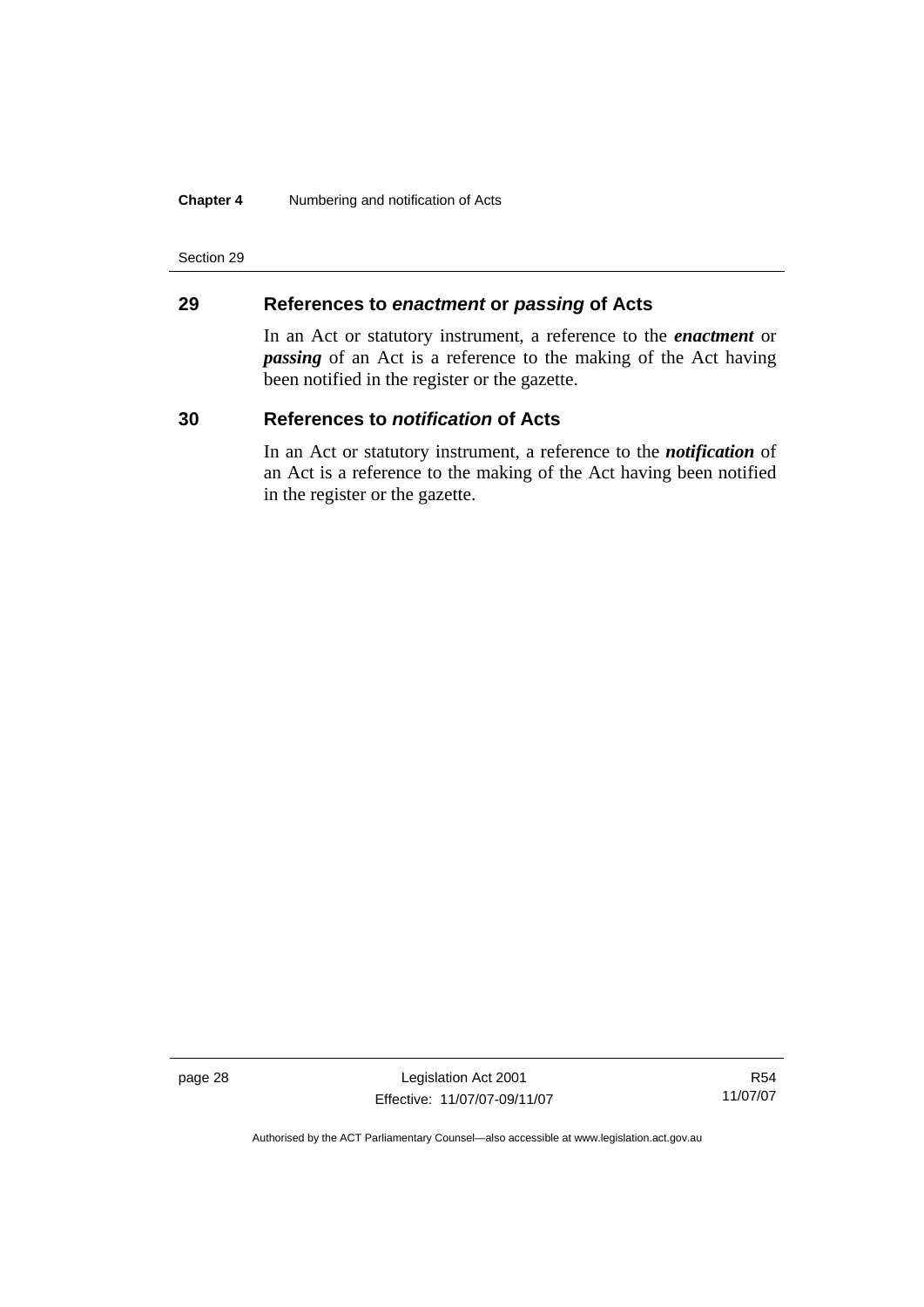# **Chapter 5 Regulatory impact statements for subordinate laws and disallowable instruments**

# **Part 5.1** Preliminary

# **31 Definitions for ch 5**

In this chapter:

*authorising law*, in relation to a proposed subordinate law or disallowable instrument (the *proposed law*), means the Act or statutory instrument (and, if appropriate, the provision of the Act or statutory instrument) under which the proposed law will be made.

*benefits* includes—

- (a) advantages; and
- (b) direct and indirect economic, environmental and social benefits.

*costs* includes—

- (a) burdens and disadvantages; and
- (b) direct and indirect economic, environmental and social costs.

*scrutiny committee principles* means the terms of reference of the Legislative Assembly's Standing Committee on Legal Affairs that apply to subordinate laws and disallowable instruments.

page 29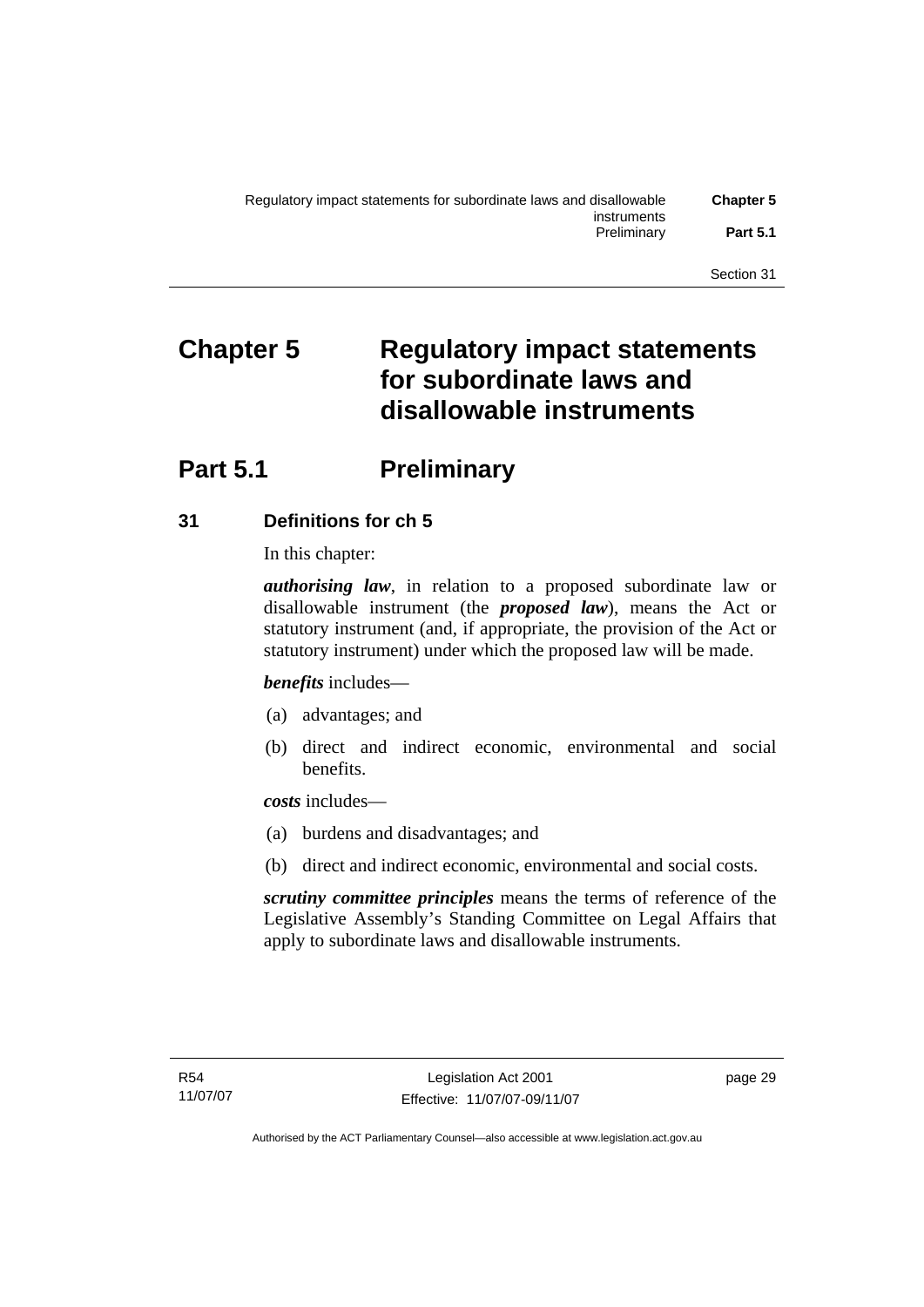| <b>Chapter 5</b> | Regulatory impact statements for subordinate laws and disallowable |
|------------------|--------------------------------------------------------------------|
|                  | instruments                                                        |
| <b>Part 5.1</b>  | Preliminary                                                        |

# **32 Other publication or consultation requirements not affected**

- (1) Part 5.2 (Requirements for regulatory impact statements) does not affect any requirements in any other territory law for publication or consultation about a proposal to make a subordinate law or disallowable instrument.
- (2) Part 5.2 does not apply to the subordinate law or disallowable instrument if the requirements are of a comparable level to publication and consultation under the part.

# **33 Guidelines about costs of proposed subordinate laws and disallowable instruments**

- (1) The Minister may issue guidelines to be applied in deciding whether a proposed subordinate law or disallowable instrument is, or is not, likely to impose appreciable costs on the community or a part of the community.
- (2) A guideline is a disallowable instrument.
	- *Note* A disallowable instrument must be notified, and presented to the Legislative Assembly, under this Act.

page 30 Legislation Act 2001 Effective: 11/07/07-09/11/07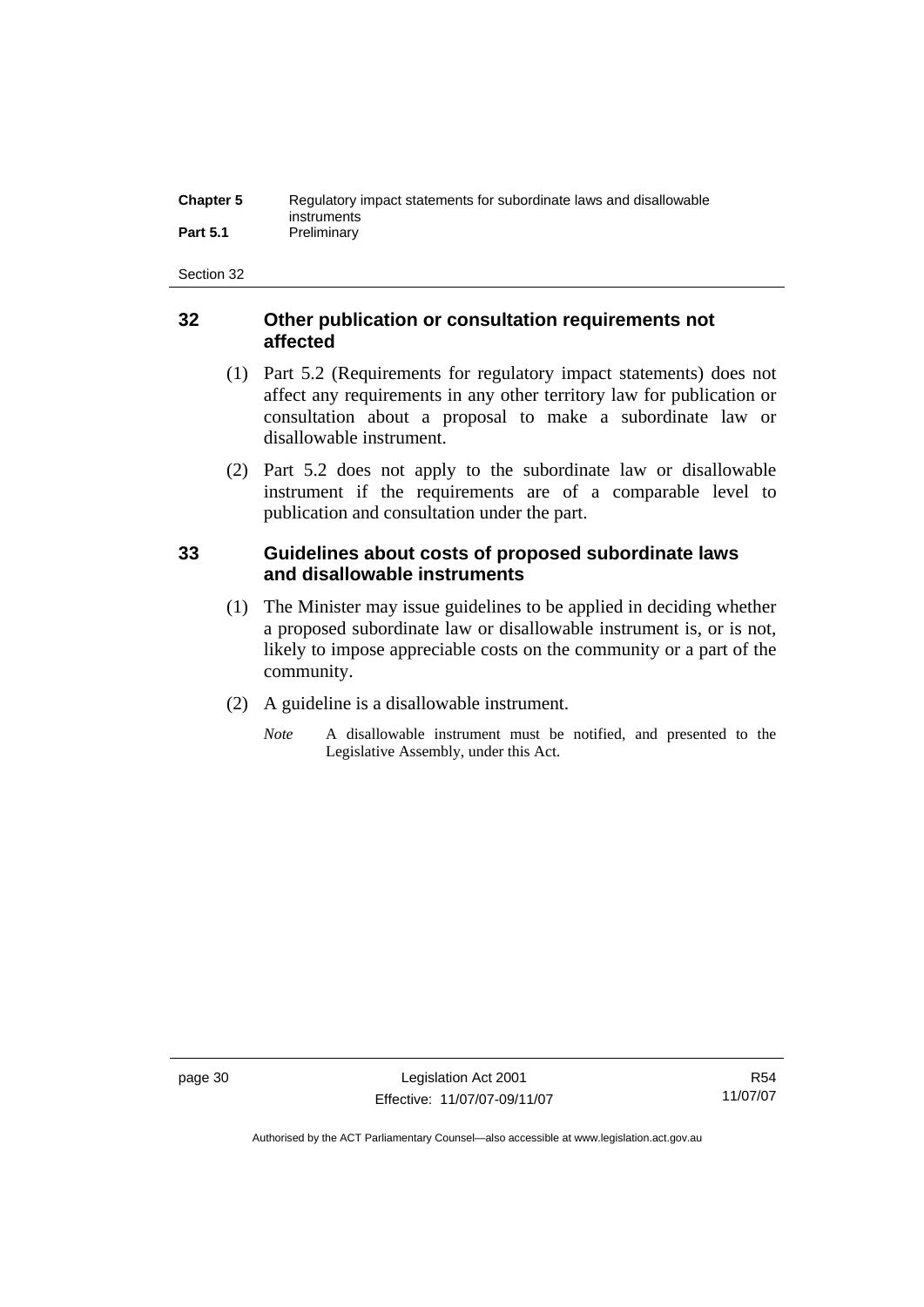# **Part 5.2 Requirements for regulatory impact statements**

# **34 Preparation of regulatory impact statements**

- (1) If a proposed subordinate law or disallowable instrument (the *proposed law*) is likely to impose appreciable costs on the community, or a part of the community, then, before the proposed law is made, the Minister administering the authorising law (the *administering Minister*) must arrange for a regulatory impact statement to be prepared for the proposed law.
- (2) However, this section does not apply to the proposed law if the administering Minister exempts the proposed law from subsection  $(1)$ .
	- *Note* Section 32 and s 36 also state other circumstances when a regulatory impact statement is not required.
- (3) An exemption under subsection (2) (the *RIS exemption*) is a disallowable instrument.
	- *Note* A disallowable instrument must be notified, and presented to the Legislative Assembly, under this Act.
- (4) If the RIS exemption is disallowed under this Act after the proposed law has been made, the administering Minister must arrange for a regulatory impact statement to be prepared for the subordinate law or disallowable instrument.
- (5) The regulatory impact statement prepared under subsection (4) must be presented to the Legislative Assembly not later than 5 sitting days after the day the RIS exemption is disallowed.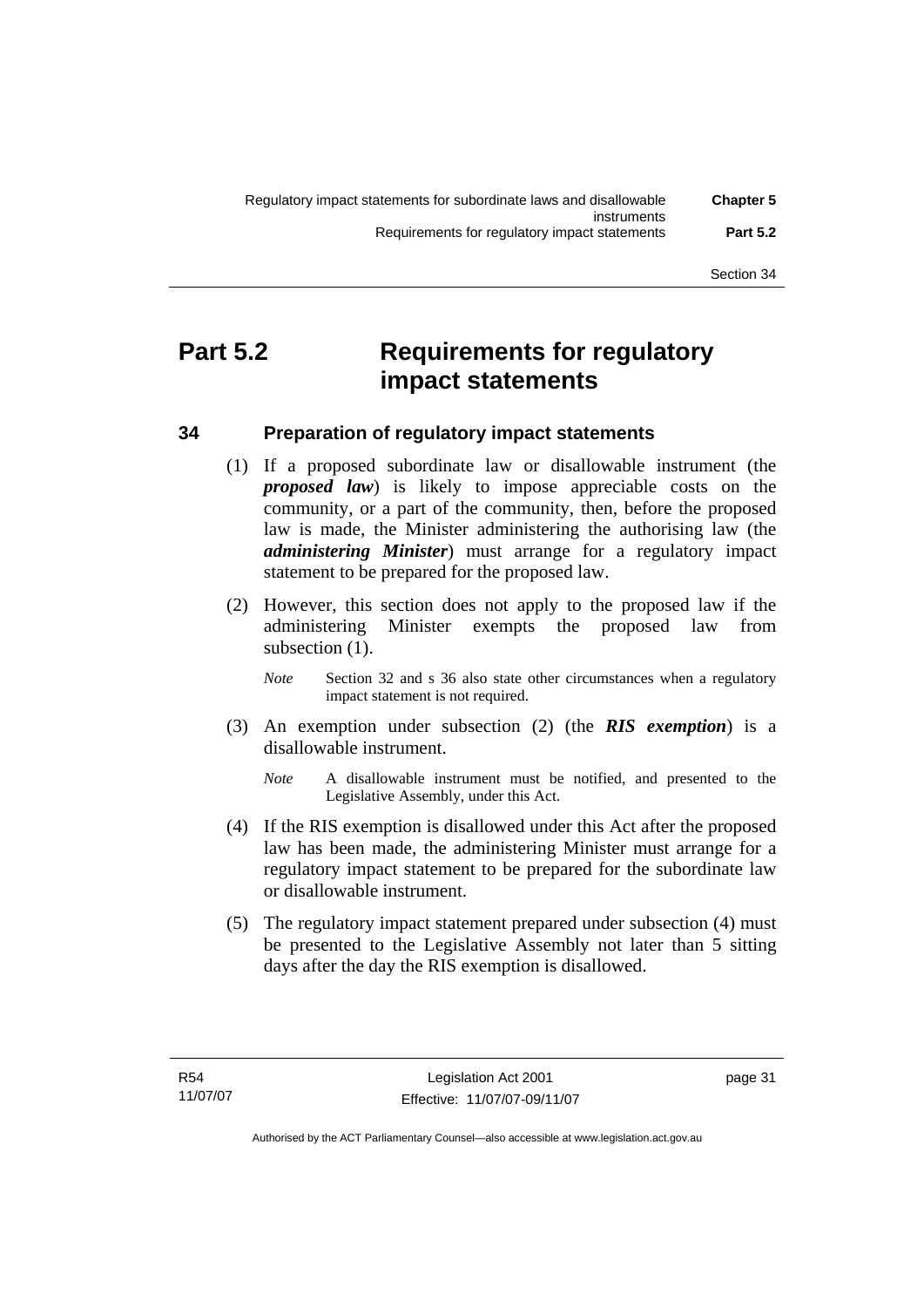| <b>Chapter 5</b> | Regulatory impact statements for subordinate laws and disallowable |
|------------------|--------------------------------------------------------------------|
| <b>Part 5.2</b>  | instruments<br>Requirements for regulatory impact statements       |

 (6) This chapter (other than section 37 (When must regulatory impact statement be presented?)) applies to the law as if the law were a proposed subordinate law or disallowable instrument.

# **35 Content of regulatory impact statements**

A regulatory impact statement for a proposed subordinate law or disallowable instrument (the *proposed law*) must include the following information about the proposed law in clear and precise language:

- (a) the authorising law;
- (b) a brief statement of the policy objectives of the proposed law and the reasons for them;
- (c) a brief statement of the way the policy objectives will be achieved by the proposed law and why this way of achieving them is reasonable and appropriate;
- (d) a brief explanation of how the proposed law is consistent with the policy objectives of the authorising law;
- (e) if the proposed law is inconsistent with the policy objectives of another territory law—
	- (i) a brief explanation of the relationship with the other law; and
	- (ii) a brief explanation for the inconsistency;
- (f) if appropriate, a brief statement of any reasonable alternative way of achieving the policy objectives (including the option of not making a subordinate law or disallowable instrument) and why the alternative was rejected;
- (g) a brief assessment of the benefits and costs of implementing the proposed law that—

R54 11/07/07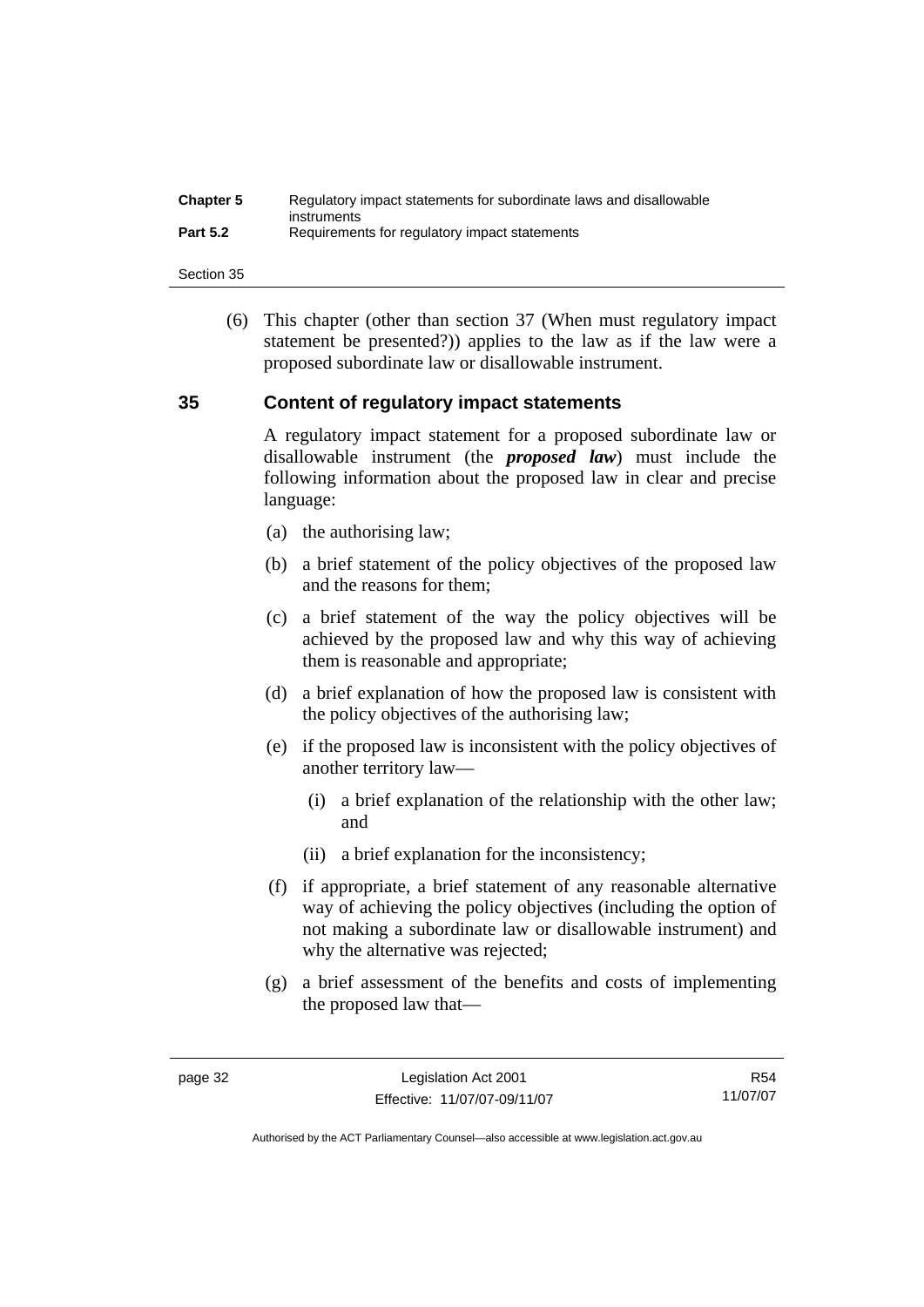- (i) if practicable and appropriate, quantifies the benefits and costs; and
- (ii) includes a comparison of the benefits and costs with the benefits and costs of any reasonable alternative way of achieving the policy objectives stated under paragraph (f);
- (h) a brief assessment of the consistency of the proposed law with the scrutiny committee principles and, if it is inconsistent with the principles, the reasons for the inconsistency.

# **36 When is preparation of regulatory impact statement unnecessary?**

- (1) A regulatory impact statement need not be prepared for a proposed subordinate law or disallowable instrument (the *proposed law*) if the proposed law only provides for, or to the extent it only provides for, any of the following:
	- (a) a matter that is not of a legislative nature, including, for example, a matter of a machinery, administrative, drafting or formal nature;
	- (b) a matter that does not operate to the disadvantage of anyone (other than the Territory or a territory authority or instrumentality) by—
		- (i) adversely affecting the person's rights; or
		- (ii) imposing liabilities on the person;
	- (c) an amendment of a territory law to take account of current legislative drafting practice;
	- (d) the commencement of an Act or statutory instrument;
		- *Note* A reference to an Act or statutory instrument includes a reference to a provision of the Act or instrument (see s 7 and s 13).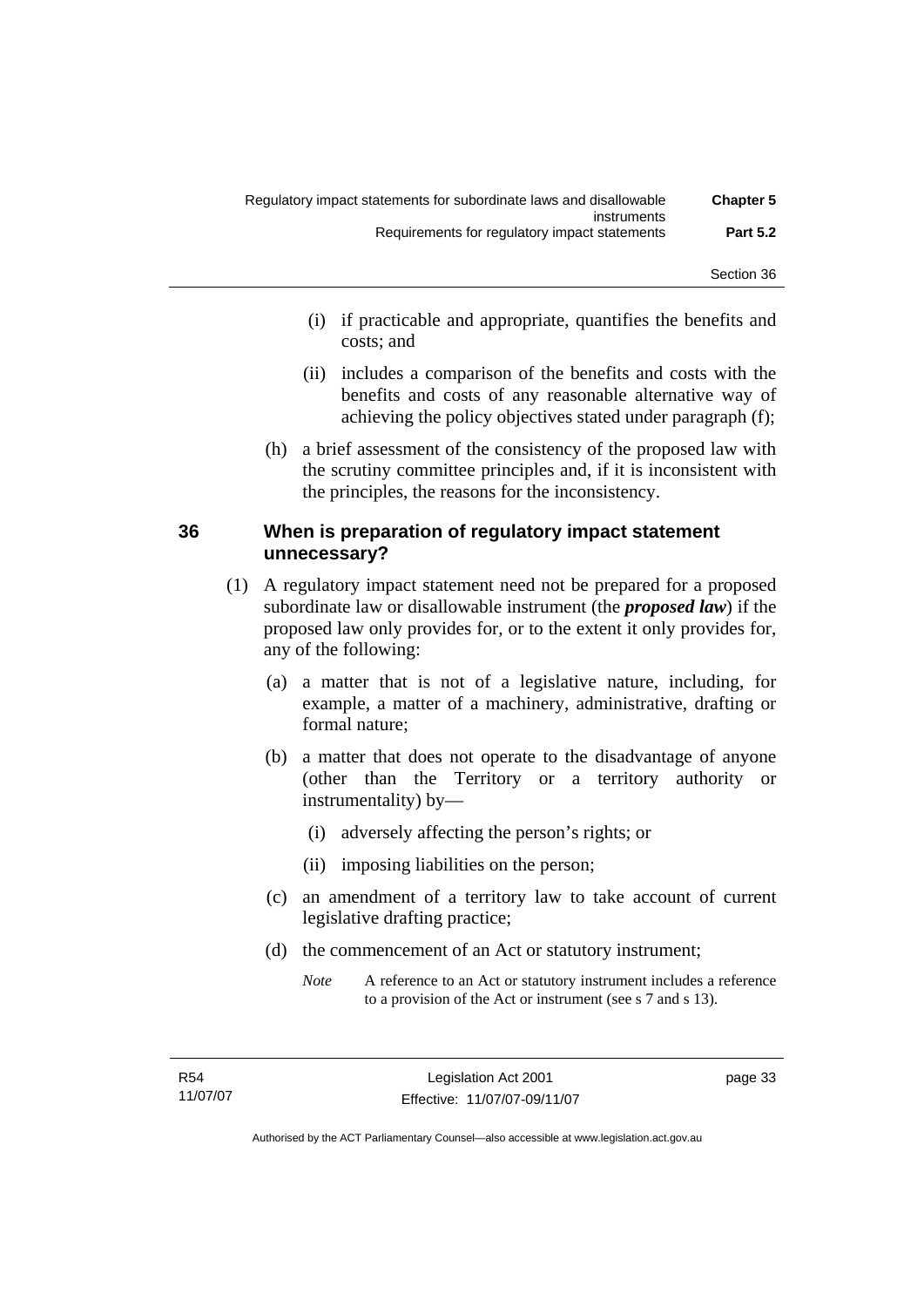| <b>Chapter 5</b> | Regulatory impact statements for subordinate laws and disallowable |
|------------------|--------------------------------------------------------------------|
| <b>Part 5.2</b>  | instruments<br>Requirements for regulatory impact statements       |

- (e) an amendment of a territory law that does not fundamentally affect the law's application or operation;
- (f) a matter of a transitional character;
- (g) a matter arising under a territory law that is part of a uniform scheme of legislation or complementary with legislation of the Commonwealth, a State or New Zealand;
- (h) a matter involving the adoption of an Australian or international protocol, standard, code, or intergovernmental agreement or instrument, if an assessment of the benefits and costs has already been made and the assessment was made for, or is relevant to, the ACT;
- (i) a proposal to make, amend or repeal rules of court;
- (j) a matter advance notice of which would enable someone to gain unfair advantage;
- (k) an amendment of a fee, charge or tax consistent with announced government policy.
- (2) A regulatory impact statement also need not be prepared for the proposed law if, or to the extent that, it would be against the public interest because of the nature of the proposed law or the circumstances in which it is made.

#### **Example**

A law may need to be made urgently for controlling the spread of a disease or dealing with another urgent situation.

- *Note 1* An example is part of the Act, is not exhaustive and may extend, but does not limit, the meaning of the provision in which it appears (see this Act, s 126 and s 132).
- *Note* 2 Section 32 and s 34 also state other circumstances when a regulatory impact statement is not required.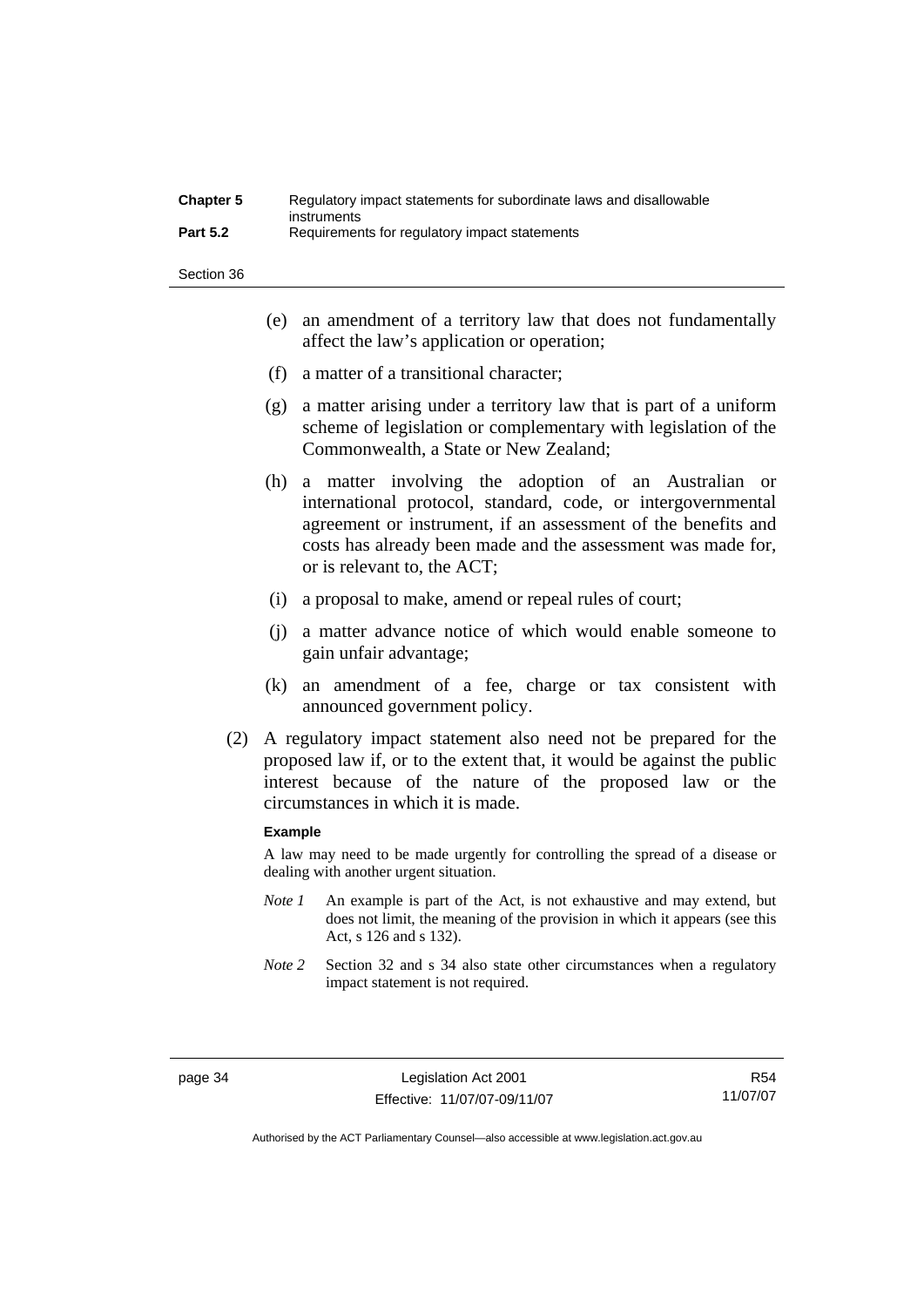| <b>Chapter 5</b> | Regulatory impact statements for subordinate laws and disallowable |
|------------------|--------------------------------------------------------------------|
|                  | instruments                                                        |
| <b>Part 5.2</b>  | Requirements for regulatory impact statements                      |
|                  |                                                                    |

# **37 When must regulatory impact statement be presented?**

- (1) This section applies if a regulatory impact statement for a proposed subordinate law or disallowable instrument (the *proposed law*) has been prepared and the proposed law is made.
- (2) The statement must be presented to the Legislative Assembly with the subordinate law or disallowable instrument.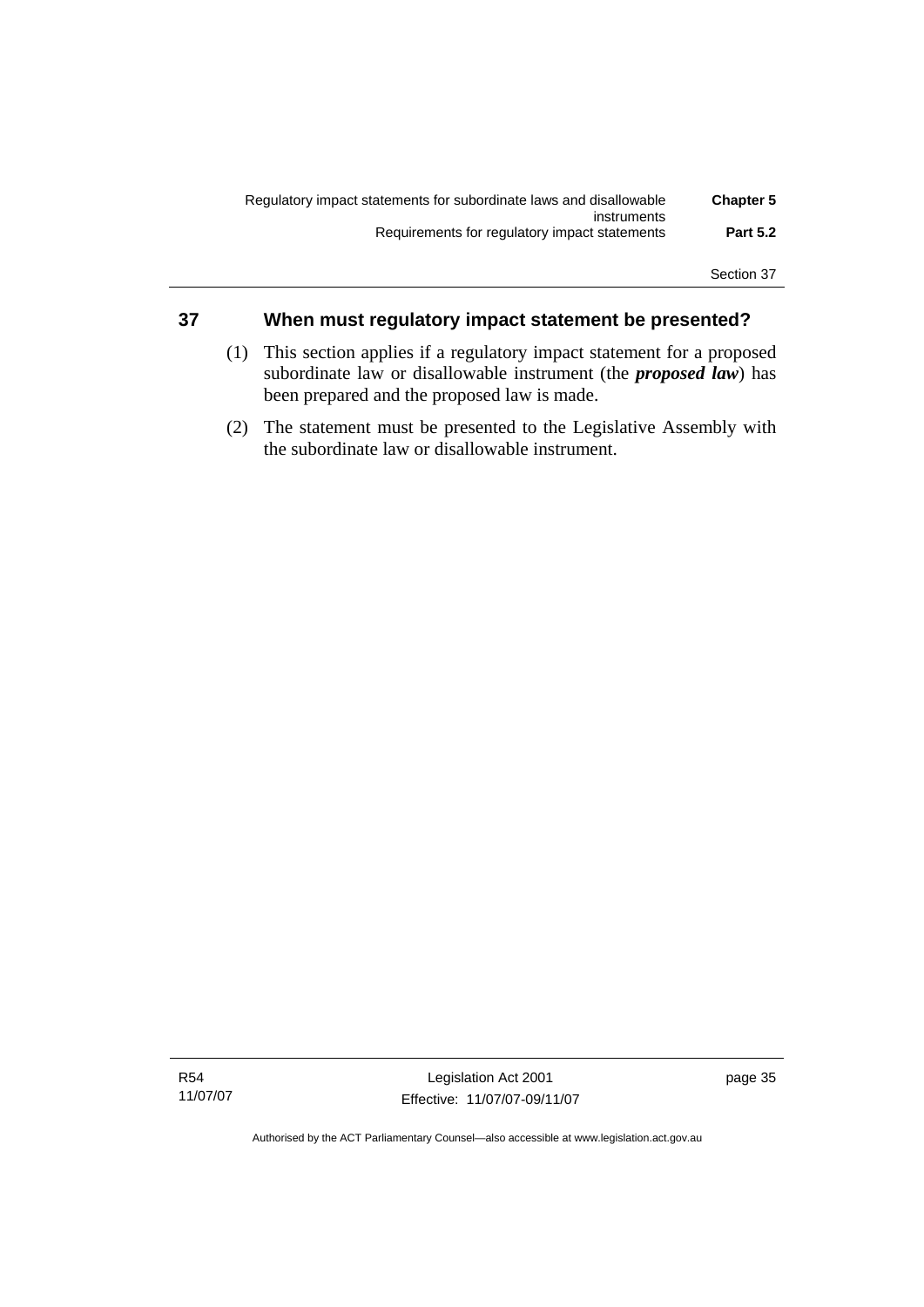| <b>Chapter 5</b> | Regulatory impact statements for subordinate laws and disallowable<br>instruments |
|------------------|-----------------------------------------------------------------------------------|
| <b>Part 5.3</b>  | Failure to comply with requirements for regulatory impact statements              |
|                  |                                                                                   |
| Section 38       |                                                                                   |

# **Part 5.3 Failure to comply with requirements for regulatory impact statements**

# **38 Effect of failure to comply with pt 5.2**

- (1) Failure to comply with part 5.2 (Requirements for regulatory impact statements) in relation to a subordinate law or disallowable instrument (the *law*) does not—
	- (a) affect the law's validity; or
	- (b) create rights or impose legally enforceable obligations on the Territory, a Minister or anyone else.
- (2) In addition, a decision made, or appearing to be made, under part 5.2 is final and conclusive.
- (3) In this section:

*decision* includes—

- (a) conduct engaged in to make a decision; and
- (b) conduct related to making a decision; and
- (c) failure to make a decision.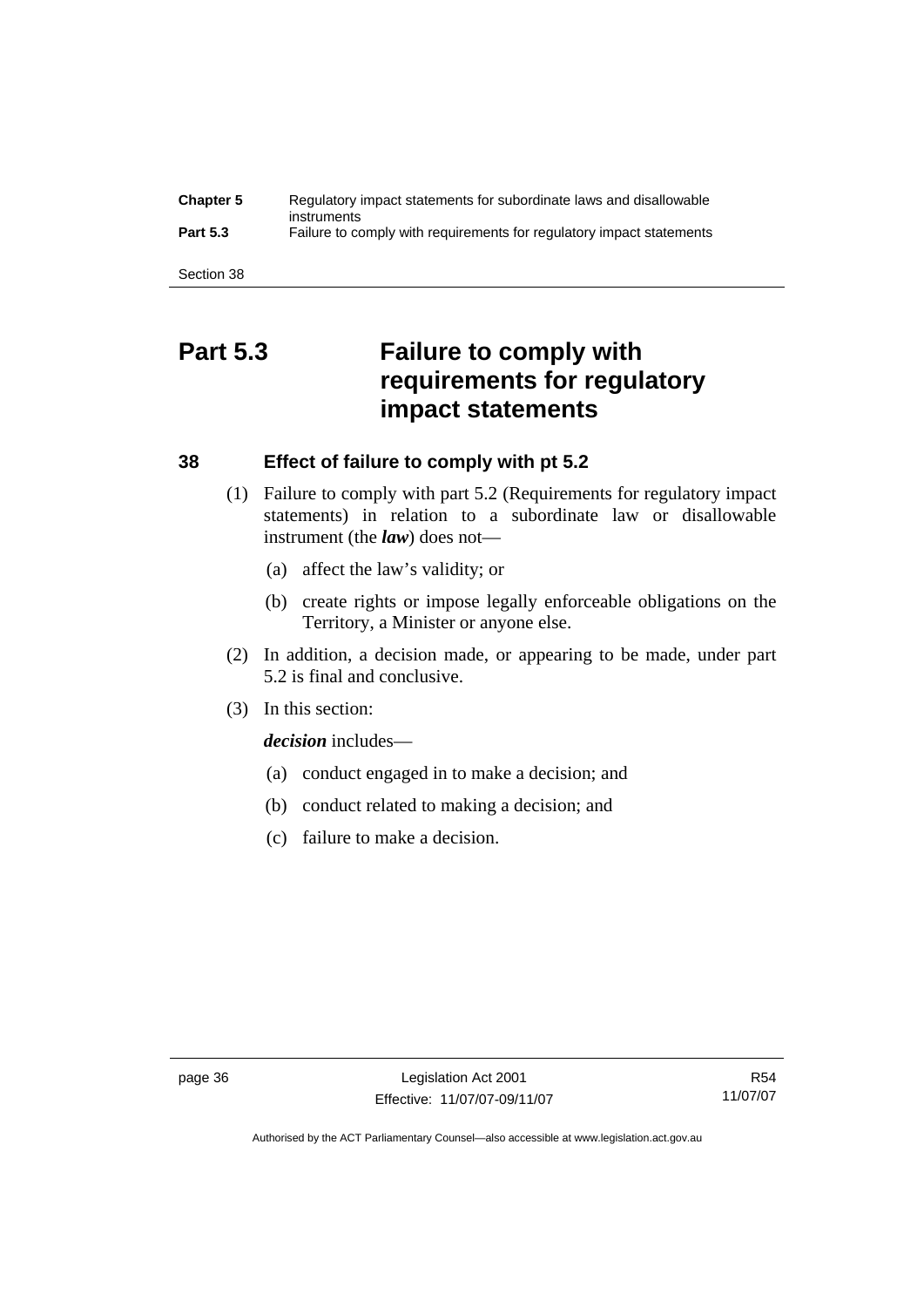# **Chapter 6 Making, notification and numbering of statutory instruments**

# **Part 6.1 General**

# **39 Meaning of** *matter* **in ch 6**

In this chapter:

*matter*, in relation to a statutory instrument, includes circumstance, person, place and purpose.

# **40 Presumption of validity**

It is presumed, unless the contrary is proved, that all conditions and steps required for the making of a statutory instrument have been satisfied and carried out.

# **41 Making of certain statutory instruments by Executive**

- (1) This section applies if an Act authorises or requires the Executive to make a subordinate law or disallowable instrument.
- (2) The subordinate law or disallowable instrument is taken to be made by the Executive if—
	- (a) it is signed by 2 or more Ministers who are members of the Executive; and
	- (b) 1 of the signing Ministers is the responsible Minister.
- (3) A subordinate law or disallowable instrument made in accordance with subsection (2) is taken to be made when it is signed by the second Minister signing.

page 37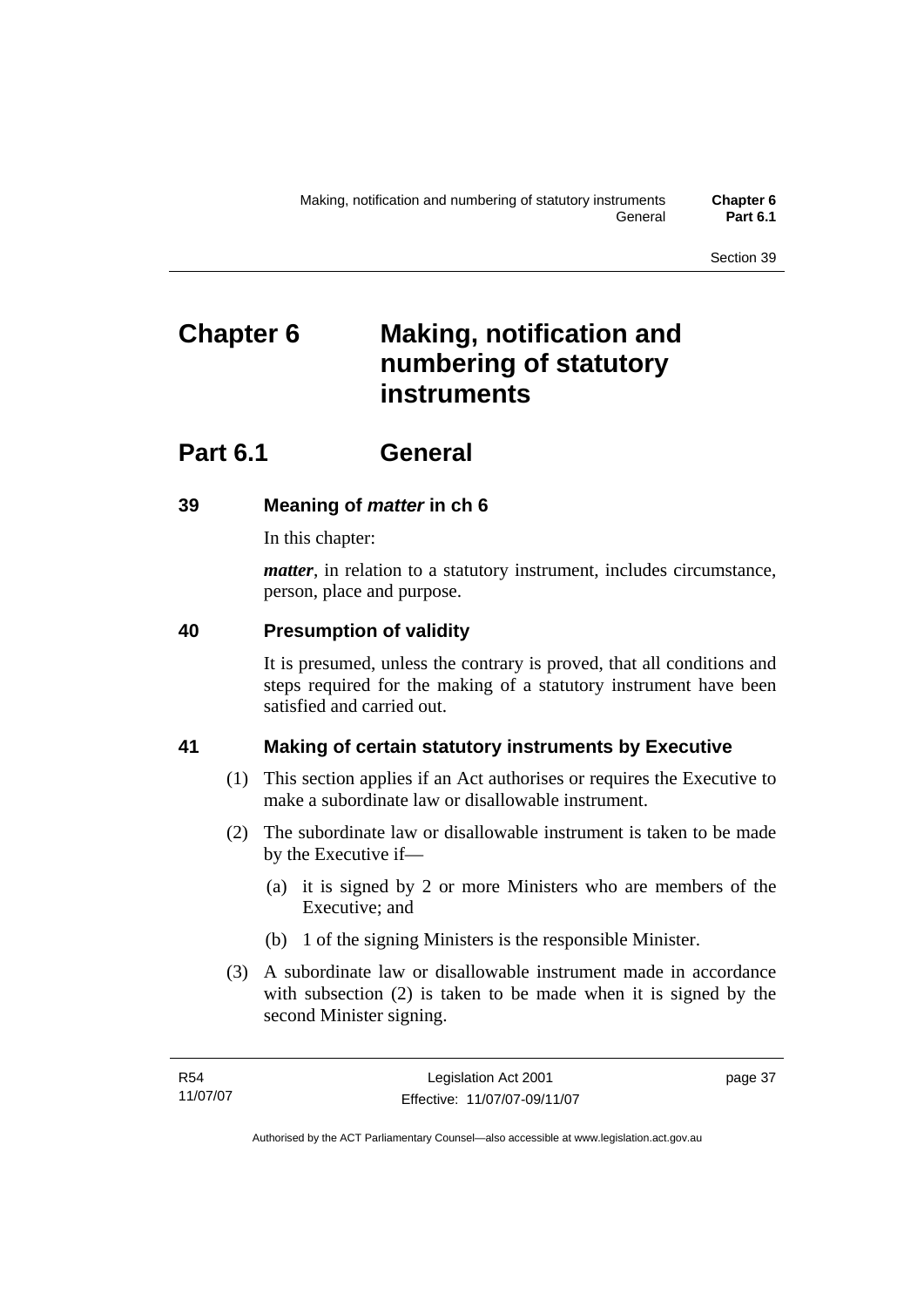| <b>Chapter 6</b> | Making, notification and numbering of statutory instruments |
|------------------|-------------------------------------------------------------|
| Part 6.1         | General                                                     |

- (4) Subsection (2) (b) does not apply if the responsible Minister cannot sign because he or she is absent from the ACT, ill or on leave.
- (5) In this section:

*responsible Minister* means—

- (a) the Minister for the time being administering the Act; or
- (b) if, for the time being, different Ministers administer the Act in relation to different matters—
	- (i) if only 1 Minister administers the Act in relation to the relevant matter—that Minister; or
	- (ii) if 2 or more Ministers administer the Act in relation to the relevant matter—any of the Ministers; or
	- (iii) if subparagraph (ii) does not apply and, for the time being, 2 or more Ministers administer the Act—any of the Ministers;

but does not include a Minister for the time being acting on behalf of the Minister or 2 or more Ministers.

page 38 Legislation Act 2001 Effective: 11/07/07-09/11/07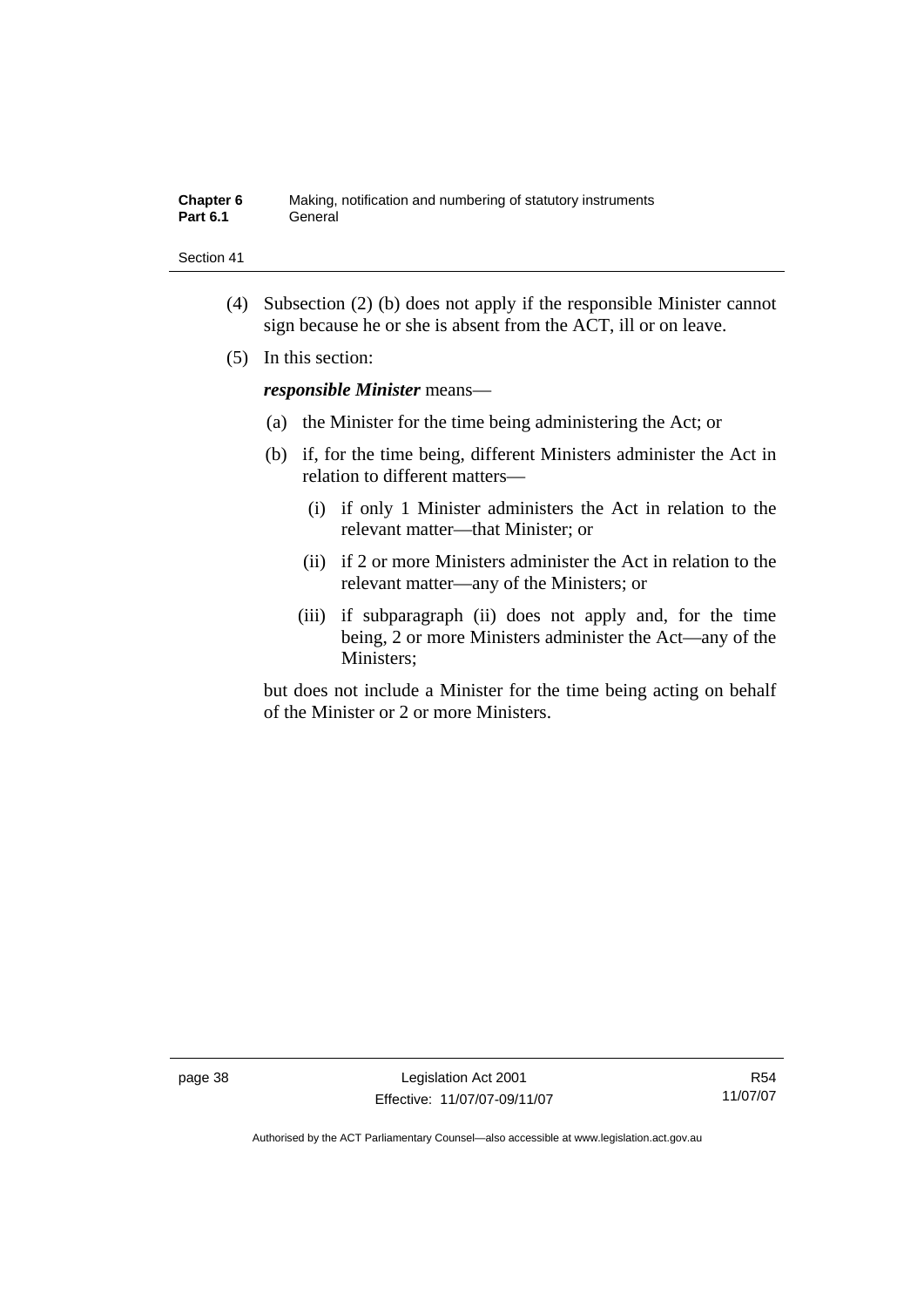# **Part 6.2 Making of statutory instruments generally**

# **42 Power to make statutory instruments**

 (1) If an Act or statutory instrument gives a power that can be exercised by making an instrument, the Act or statutory instrument gives power to make the instrument.

### **Example**

An Act gives a Minister power to approve codes of practice, but does not require the approval to be in writing or to be given by a particular instrument. The power can be exercised by giving a written approval. The Act, therefore, gives power to make an instrument, namely, a written approval.

- *Note* An example is part of the Act, is not exhaustive and may extend, but does not limit, the meaning of the provision in which it appears (see s 126 and s 132).
- (2) If an Act or statutory instrument gives power to make an instrument that would be a legislative instrument, the power can only be exercised by making an instrument.

### **Examples**

See examples to section 56 (3) and section 255 (3).

- (3) If an Act or statutory instrument gives power to make an instrument, the power may be exercised from time to time.
- (4) This section is a determinative provision.
	- *Note* See s 5 for the meaning of determinative provisions, and s 6 for their displacement.

page 39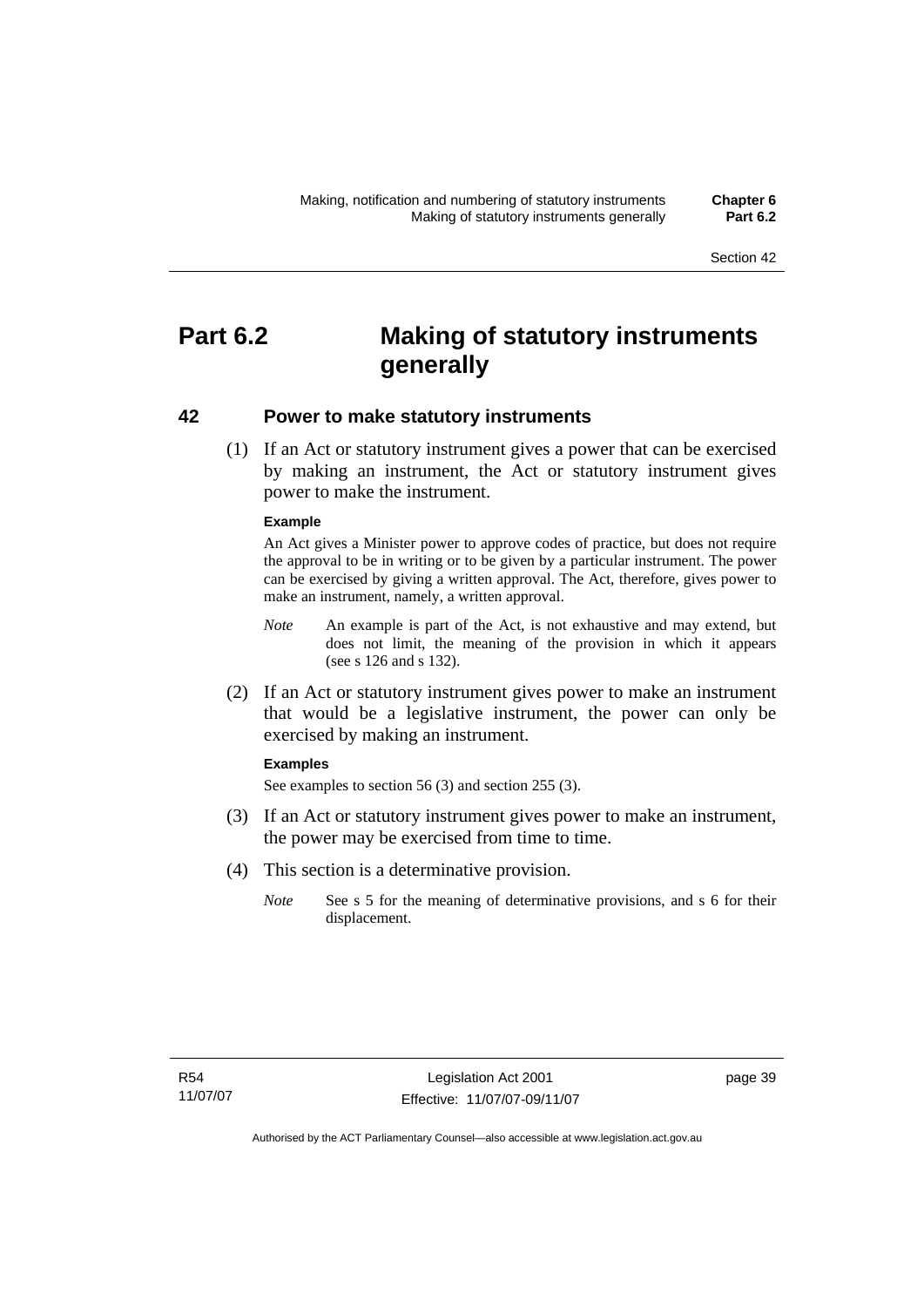# **43 Statutory instruments to be interpreted not to exceed powers under authorising law**

- (1) A statutory instrument is to be interpreted as operating to the full extent of, but not to exceed, the power given by the Act or statutory instrument under which it is made (the *authorising law*).
- (2) Without limiting subsection (1), if a provision of a statutory instrument would, apart from this section, be interpreted as exceeding power—
	- (a) the provision is valid to the extent to which it does not exceed power; and
	- (b) the remainder of the instrument is not affected.

#### **Example 1**

The *Agriculture Services Determination* 2001, part 4 exceeds the determination– making power given by the *Agriculture Services Act 2000* (hypothetical). The other provisions of the determination are within power.

The determination (apart from part 4) operates effectively. Part 4 is treated as if it did not form part of the determination and is disregarded.

*Note to example 1* The kind of interpretation indicated in example 1 is known as a divisible interpretation of the determination.

#### **Example 2**

The *Goats Regulation 2001* (hypothetical) is made under the *Goats Act 2001*. The *Goats Regulation 2001*, section 39 seeks to impose rules about the care of 'animals', but the Act only gives power to make regulations about goats.

Section 39 is read restrictively ('read down') as if it mentioned goats. In other words, the section is effective but treated as if it applied only to goats.

*Note to example 2* The kind of interpretation indicated in example 2 is known as a distributive interpretation of the regulation.

#### **Example 3**

The *Wombat Protection Act 2003* (hypothetical) provides that the Minister may appoint a Wombat Advocate. The instrument making the appointment states that the appointment is for 5 years, but the maximum term of appointment authorised under the Act is 4 years.

page 40 Legislation Act 2001 Effective: 11/07/07-09/11/07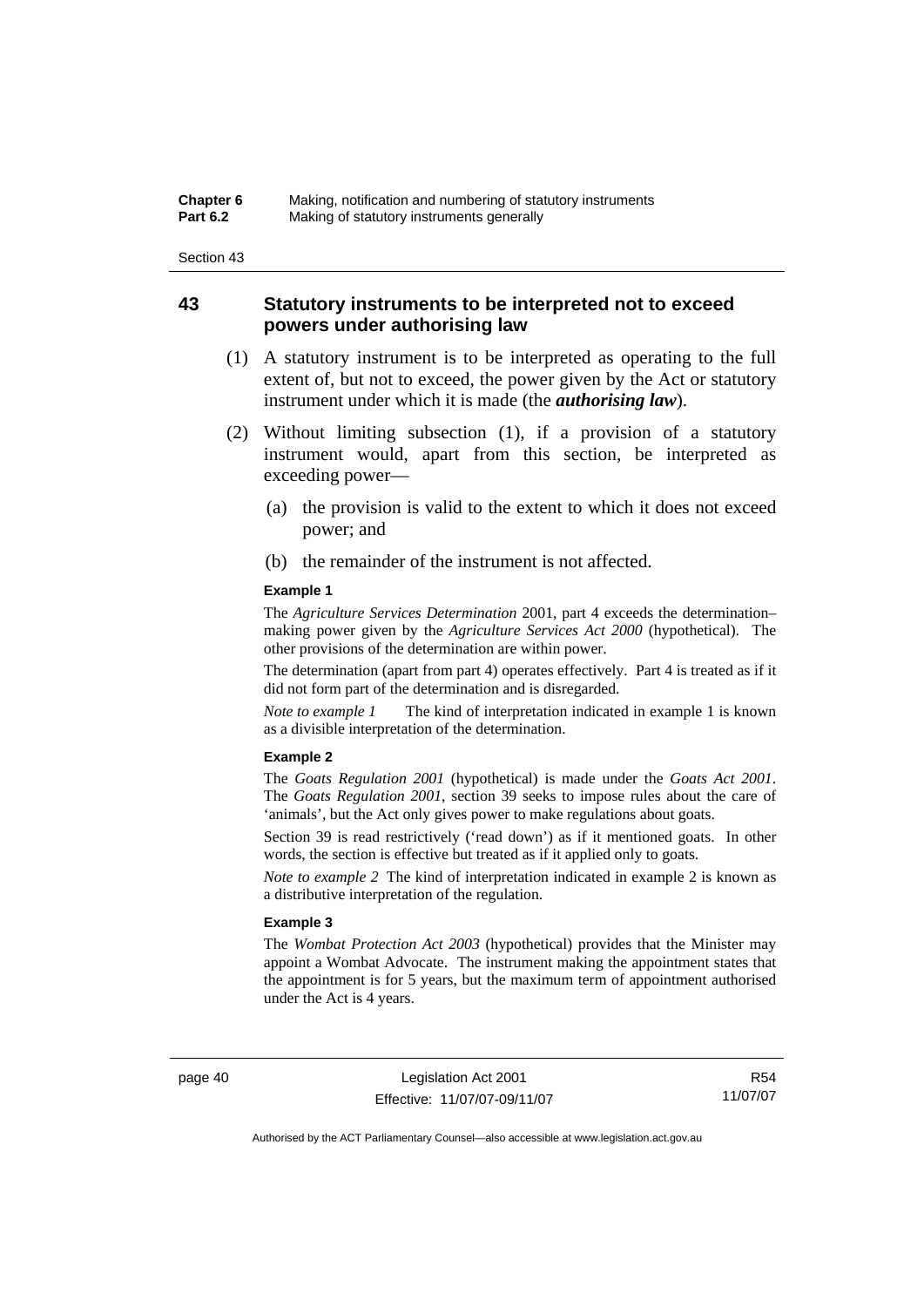The instrument is read restrictively ('read down') as if it referred to 4 years. In other words, the instrument is effective but the appointment is only valid for 4 years.

*Note to example 3* The kind of interpretation indicated in example 3 is known as a distributive interpretation of the instrument.

- *Note* An example is part of the Act, is not exhaustive and may extend, but does not limit, the meaning of the provision in which it appears (see s 126 and s 132).
- (3) Without limiting subsection (1), if the application of a provision of a statutory instrument to a matter would, apart from this section, be interpreted as exceeding power, the provision's application to other matters is not affected.

### **Example**

The *Community Safety Order 2001* is expressed to apply to all members of the community without qualification although it is in fact made under the *Building Industry (Safety) Act 2000* (hypothetical). That Act is restricted in its operation to the building industry. The order is cast in such wide terms that it cannot be interpreted divisibly or distributively. However, the order applies to entities such as XYZ Constructions Pty Ltd because it is a company in the construction industry.

- (4) This section is in addition to any provision of the statutory instrument or authorising law.
- (5) This section is a determinative provision.
	- *Note* See s 5 for the meaning of determinative provisions, and s 6 for their displacement.

## **44 Power to make statutory instruments for Act etc**

 (1) If an Act or statutory instrument (the *authorising law*) authorises or requires the making of a statutory instrument for the authorising law or another Act or statutory instrument (the *other law*), the power authorises a statutory instrument to be made in relation to any matter that—

page 41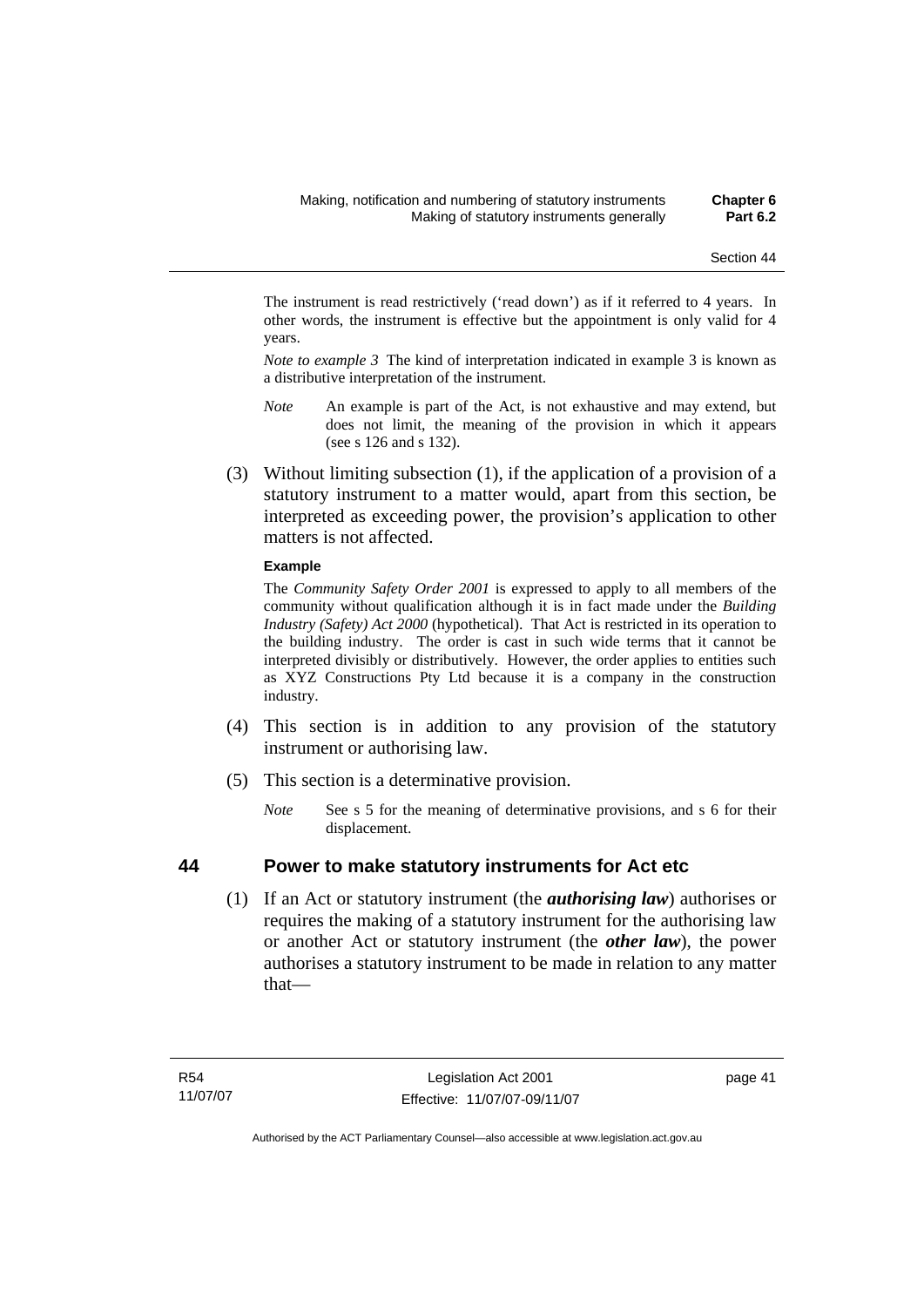| Chapter 6       | Making, notification and numbering of statutory instruments |
|-----------------|-------------------------------------------------------------|
| <b>Part 6.2</b> | Making of statutory instruments generally                   |

- (a) is required or permitted to be prescribed by the authorising law or other law; or
- (b) is necessary or convenient to be prescribed for carrying out or giving effect to the authorising law or other law.
- (2) Subsection (1) applies to the authorising law even though the authorising law—
	- (a) only authorises the making of a statutory instrument for the authorising law; or
	- (b) also authorises or requires the making of a statutory instrument about a particular matter.
- (3) Power given by the authorising law to make a statutory instrument about a particular matter does not limit power given by the authorising law or other law to make a statutory instrument (whether or not of the same kind) about any other matter.
- (4) This section is a determinative provision.
	- *Note* See s 5 for the meaning of determinative provisions, and s 6 for their displacement.

# **45 Power to make court rules**

- (1) The power of an entity to make rules for a court includes power to make rules in relation to any matter necessary or convenient to be prescribed for carrying out or giving effect to the court's jurisdiction under any law that authorises or requires anything to be done in or in relation to the court.
- (2) This section is additional to section 44.
- (3) This section is a determinative provision.
	- *Note* See s 5 for the meaning of determinative provisions, and s 6 for their displacement.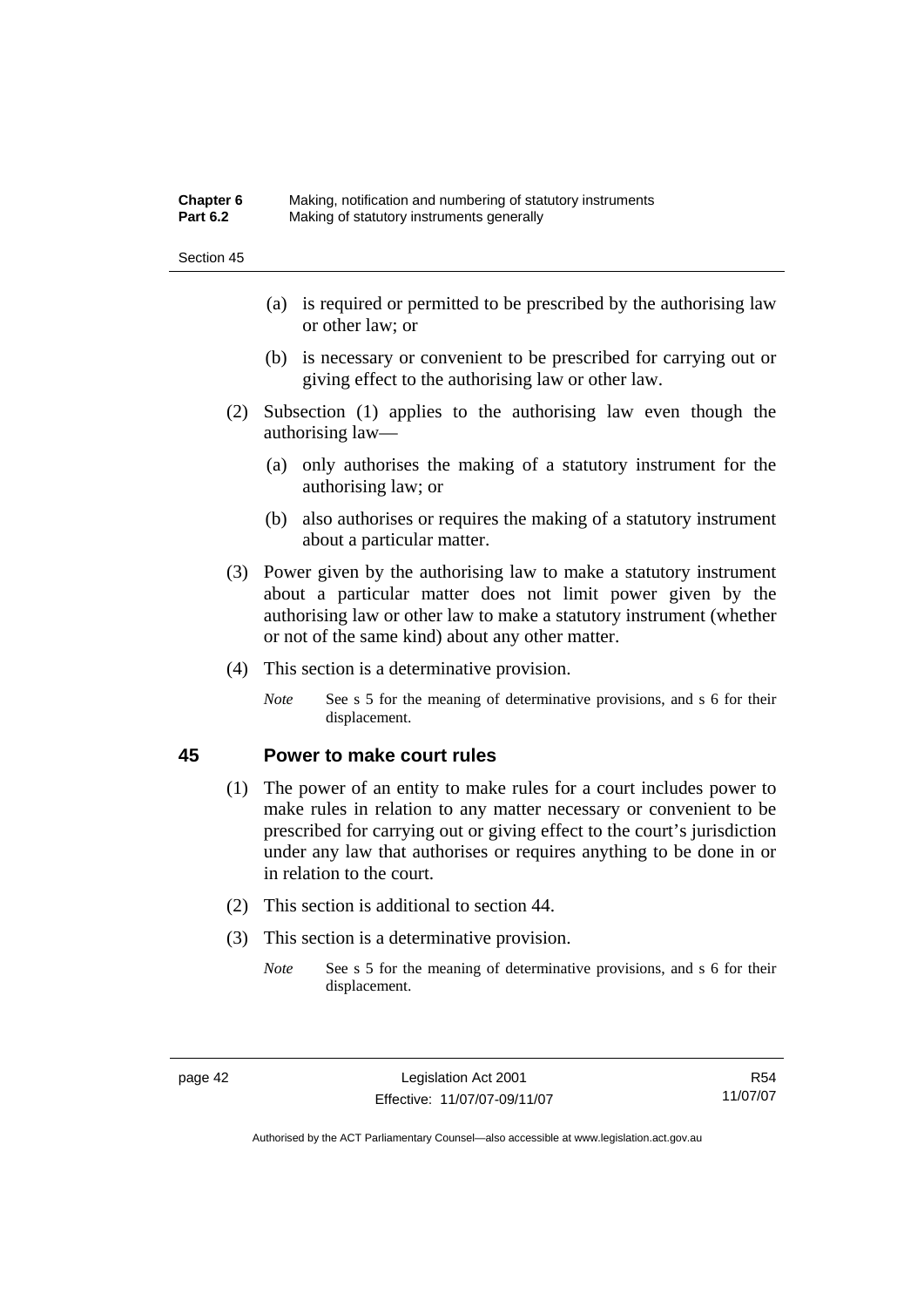(4) In this section:

*court* includes a tribunal*.*

*disallowable instrument*, for a Commonwealth Act, means an instrument that can be disallowed under the *Legislative Instruments Act 2003* (Cwlth), part 5 (Parliamentary scrutiny of legislative instruments), including that part, or provisions of that part, applied by another Commonwealth law.

## *law* means—

- (a) an Act, subordinate law or disallowable instrument; or
	- *Note* A reference to an Act, subordinate law or disallowable instrument includes a reference to a provision of the Act, law or instrument (see s 7, s 8 and s 9).
- (b) a Commonwealth Act or a disallowable instrument under a Commonwealth Act (or a provision of such an Act or instrument).

# **46 Power to make instrument includes power to amend or repeal**

- (1) Power given under an Act or statutory instrument (the *authorising law*) to make a statutory instrument includes power to amend or repeal the instrument.
- (2) The power to amend or repeal the instrument is exercisable in the same way, and subject to the same conditions, as the power to make the instrument.

## **Examples**

- 1 If the instrument is a disallowable instrument, an amendment or repeal of the instrument is also a disallowable instrument.
- 2 If the instrument is a notifiable instrument, an amendment or repeal of the instrument is also a notifiable instrument.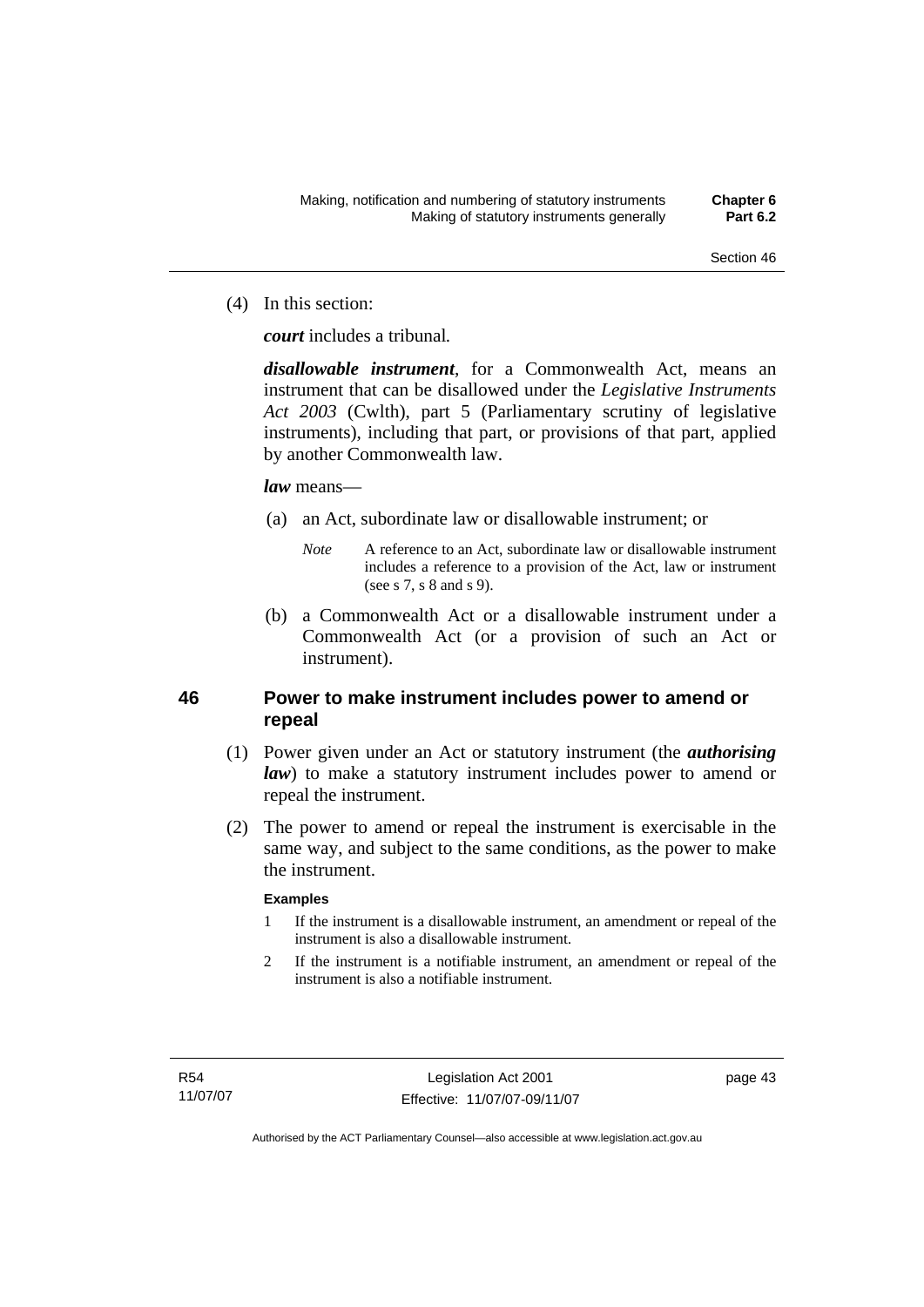| Chapter 6       | Making, notification and numbering of statutory instruments |
|-----------------|-------------------------------------------------------------|
| <b>Part 6.2</b> | Making of statutory instruments generally                   |

- 3 If notice of the making of the instrument must be published in a newspaper, notice of an amendment or repeal of the instrument must also be published in the newspaper.
- *Note* An example is part of the Act, is not exhaustive and may extend, but does not limit, the meaning of the provision in which it appears (see s 126 and s 132).
- (3) Despite subsection (1), a form that is a legislative instrument may be repealed or repealed and remade (with or without changes), but may not be amended.
- (4) This section is a determinative provision.
	- *Note* See s 5 for the meaning of determinative provisions, and s 6 for their displacement.

# **47 Statutory instrument may make provision by applying law or instrument**

- (1) This section applies if an Act, subordinate law or disallowable instrument (the *authorising law*) authorises or requires the making of a statutory instrument (the *relevant instrument*) about a matter.
- (2) The relevant instrument may make provision about the matter by applying an ACT law—
	- (a) as in force at a particular time; or
	- (b) as in force from time to time.
- (3) The relevant instrument may make provision about the matter by applying a law of another jurisdiction, or an instrument, as in force only at a particular time.

*Note* For information on the operation of s (3), see the examples to s (9).

 (4) If the relevant instrument makes provision about the matter by applying a law of another jurisdiction or an instrument, the following provisions apply: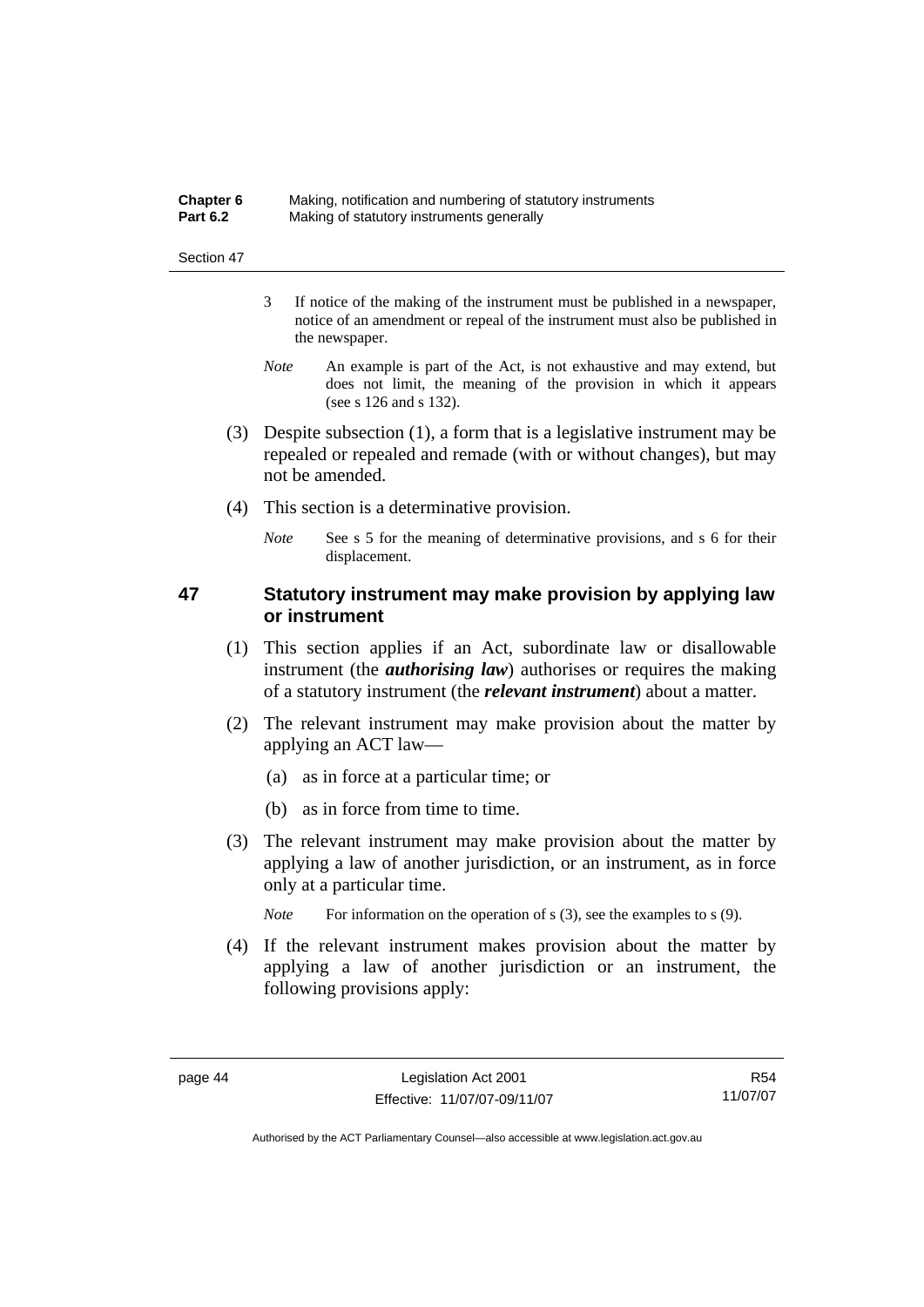- (a) if subsection (3) is displaced by, or under authority given by, an Act or the authorising law—the law of the other jurisdiction or instrument is applied as in force from time to time;
	- *Note* For the displacement of s (3), see s 6, examples 1 and 2.
- (b) if subsection (3) is not so displaced and the relevant instrument does not provide that the law of the other jurisdiction or instrument is applied as in force at a particular time—the law or instrument is taken to be applied as in force when the relevant instrument is made.

#### **Examples for s (4) (b)**

- 1 The *Locust Damage Compensation Determination 2003* (a hypothetical disallowable instrument) provides for the making of claims against a compensation fund. Section 43 states that disputes about claims must be decided in accordance with the *Commercial Arbitration Act 1984* (NSW) (the *NSW Act*) as in force from time to time. The determination is made on 1 August 2003. The Act under which the determination is made does not displace subsection (3). Therefore, even though section 43 purports to apply the NSW Act as in force from time to time, the NSW Act as in force on 1 August 2003 is applied by the determination.
- 2 The *Locust Damage Compensation Determination 2003* (mentioned in example 1), section 43 states that disputes about claims must be decided in accordance with the *Commercial Arbitration Act 1984* (NSW) (the *NSW Act*), but does not state that the NSW Act is to be applied as in force from time to time or at a particular time. The determination is made on 1 August 2003. The Act under which the determination is made does not displace subsection (3). Therefore, the NSW Act as in force on 1 August 2003 is applied by the determination.
- *Note* An example is part of the Act, is not exhaustive and may extend, but does not limit, the meaning of the provision in which it appears (see s 126 and s 132).
- (5) If a law of another jurisdiction or an instrument is applied as in force at a particular time, the text of the law or instrument (as in force at that time) is taken to be a notifiable instrument made under the relevant instrument by the entity authorised or required to make the relevant instrument.

page 45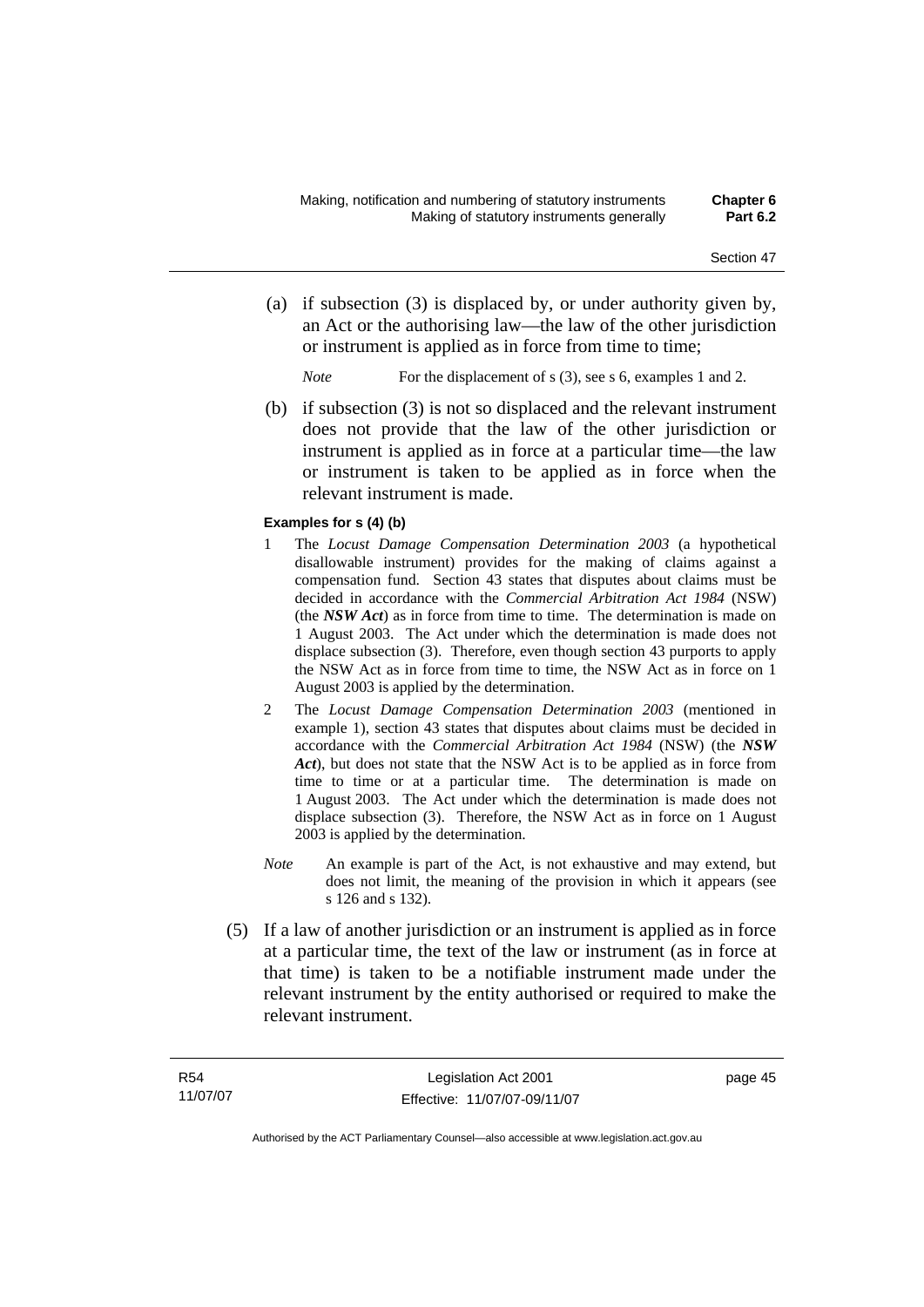#### **Chapter 6** Making, notification and numbering of statutory instruments<br>**Part 6.2** Making of statutory instruments generally **Making of statutory instruments generally**

#### Section 47

- (6) If subsection (3) is displaced and a law of another jurisdiction or an instrument is applied as in force from time to time, the text of each of the following is taken to be a notifiable instrument made under the relevant instrument by the entity authorised or required to make the relevant instrument:
	- (a) the law or instrument as in force at the time the relevant instrument is made;
	- (b) each subsequent amendment of the law or instrument;
	- (c) if the law or instrument is repealed and remade (with or without changes)—the law or instrument as remade and each subsequent amendment of the law or instrument;
	- (d) if a provision of the law or instrument is omitted and remade (with or without changes) in another law or instrument—the provision as remade and each subsequent amendment of the provision.
- (7) The authorising law or, if the relevant instrument is a subordinate law or disallowable instrument, the relevant instrument may provide that—
	- (a) subsection (5) or (6) does not apply to the relevant instrument; or
	- (b) subsection (5) or (6) applies with the modifications stated in the authorising law or relevant instrument.
- (8) If a provision of an Act, subordinate law or disallowable instrument authorises or requires the application of a law or instrument, the provision authorises the making of changes or modifications to the law or instrument for that application.
- (9) This section is a determinative provision.

#### **Examples for s (3) and s (9)**

Here are 2 examples about the operation of subsections (3) and (9): the first illustrates how subsection (3) might be displaced and the second illustrates how a

R54 11/07/07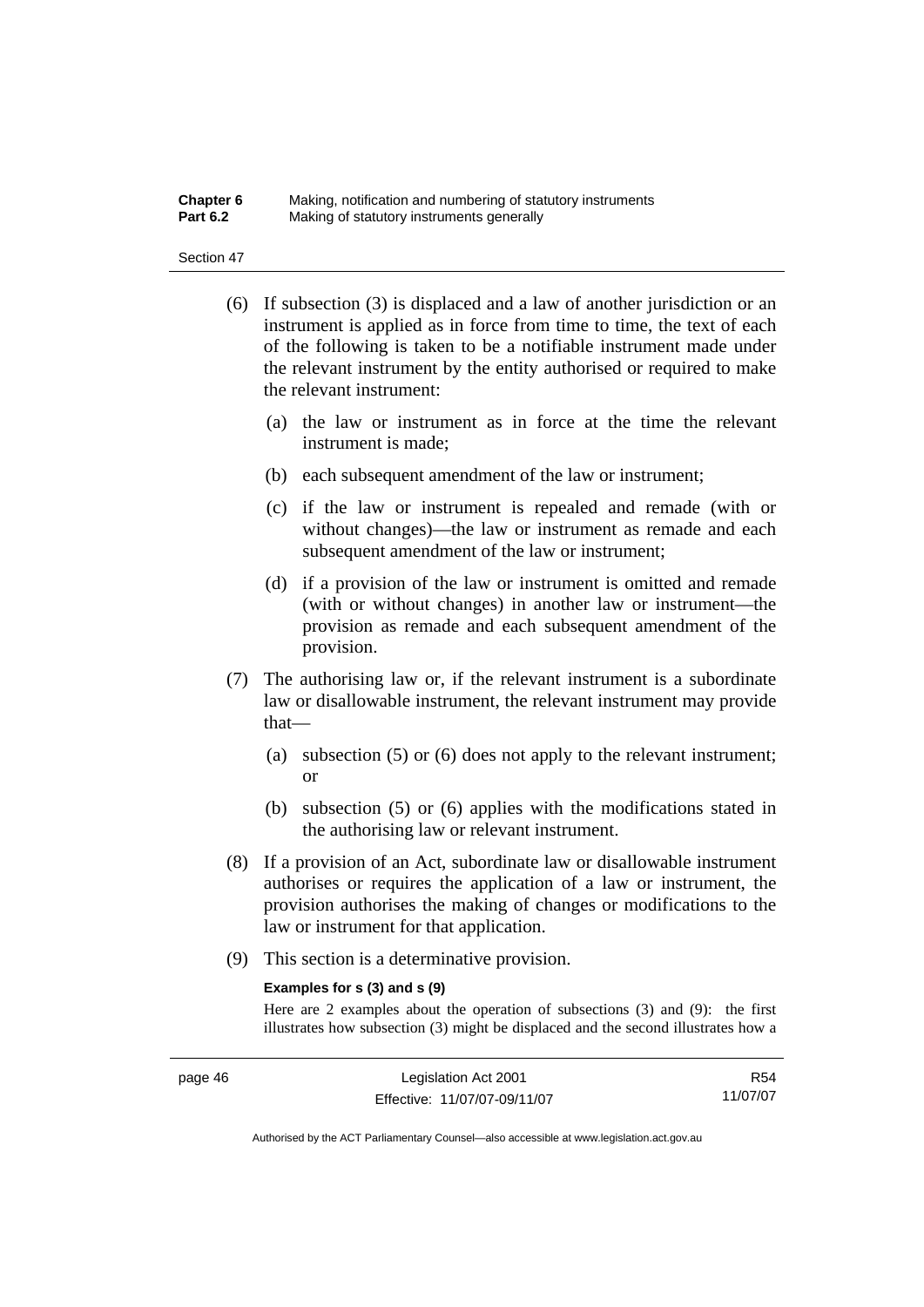law of another jurisdiction that applies as in force from time to time would operate—

- 1 The effect of subsections (3) and (9), and subsection (10), definition of *applying*, is that if it is intended to apply, adopt or incorporate a law or instrument as in force from time to time, the authorising law would need to expressly displace subsection (3) (as illustrated in s 6, examples of different kinds of displacement, example 1) *or* indicate a manifest contrary intention (as illustrated in example 2 in those examples).
- 2 The *ABC Regulation 2001* (made under a provision like those illustrated in section 6, examples of different kinds of displacement, examples 1 and 2) provides that noise measurements are to be taken in accordance with the NSW noise control manual as in force from time to time. The effect of the *ABC Regulation 2001* is that whenever the NSW noise control manual is amended in future, the noise measurements must be taken in accordance with the manual as last amended.
	- *Note* See s 5 for the meaning of determinative provisions, and s 6 for their displacement.
- (10) In this section:

*ACT law* means an Act, subordinate law or disallowable instrument.

*Note* A reference to an Act, subordinate law or disallowable instrument includes a reference to a provision of the Act, law or instrument (see s 7, s 8 and s 9).

*applying* includes adopting or incorporating.

*Note* See also s 157 (Defined terms–other parts of speech and grammatical forms).

*disallowable instrument*, for a Commonwealth Act, means an instrument that can be disallowed under the *Legislative Instruments Act 2003* (Cwlth), part 5 (Parliamentary scrutiny of legislative instruments), including that part, or provisions of that part, applied by another Commonwealth law.

*instrument* includes a provision of an instrument, but does not include an ACT law or a law of another jurisdiction.

page 47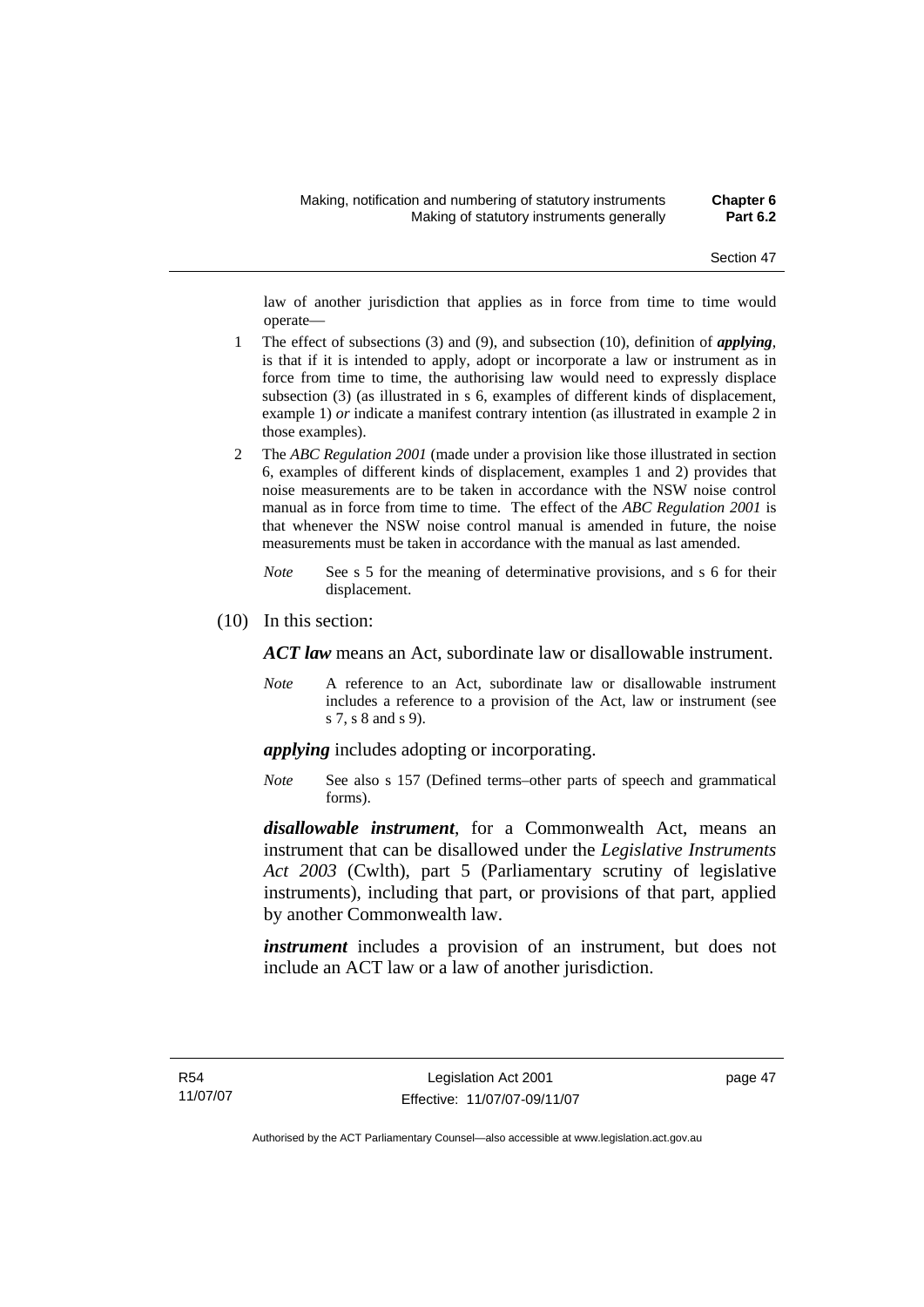### **Chapter 6** Making, notification and numbering of statutory instruments<br>**Part 6.2** Making of statutory instruments generally **Making of statutory instruments generally**

#### Section 48

### *law of another jurisdiction* means—

- (a) a Commonwealth Act or a disallowable instrument under a Commonwealth Act; or
- (b) a State Act, or any regulation or rule under a State Act; or
- (c) a New Zealand or Norfolk Island Act, or any regulation or rule under a New Zealand or Norfolk Island Act; or
- (d) a provision of a law mentioned in paragraphs (a) to (c).

# **48 Power to make instrument includes power to make different provision for different categories etc**

- (1) Power given under an Act or statutory instrument to make a statutory instrument includes power—
	- (a) to make different provision in relation to different matters or different classes of matters; or
	- (b) to make an instrument that applies differently by reference to stated exceptions or factors.
- (2) Without limiting subsection (1), power given under an Act or statutory instrument to make a statutory instrument about particular matters includes power to make a statutory instrument about any 1 or more of the matters or a particular class of the matters.
- (3) For this section, a class may consist of a single matter.
- (4) This section is a determinative provision.
	- *Note* See s 5 for the meaning of determinative provisions, and s 6 for their displacement.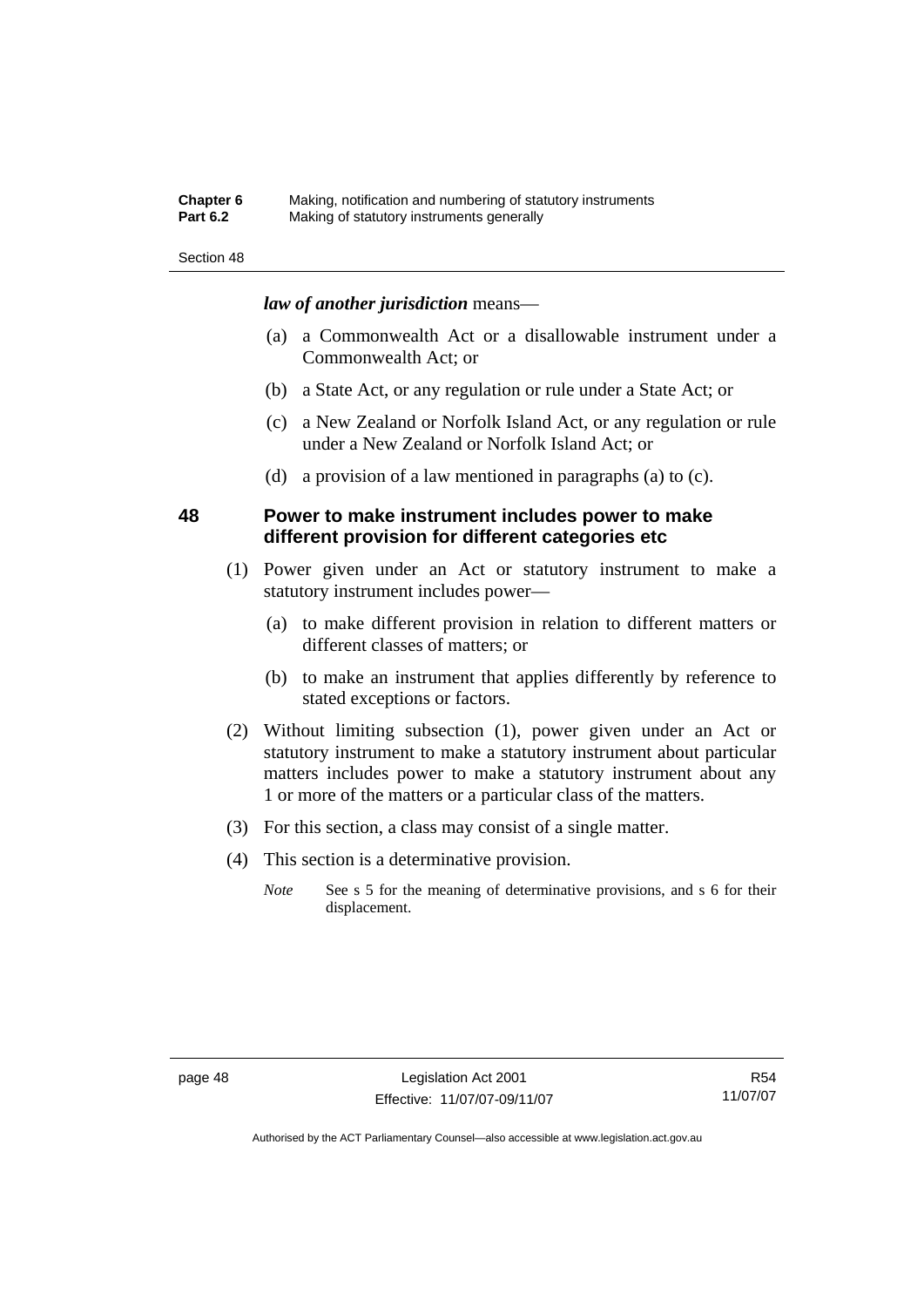# **49 Single instrument may exercise several powers or satisfy several requirements**

- (1) Power given under an Act or statutory instrument may be exercised with any other power to make a single instrument—
	- (a) whether or not the powers are exercised in relation to separate provisions, some of the same provisions, or all of the provisions, of the instrument; or
	- (b) whether or not the other powers are given under the same Act or statutory instrument, another Act or statutory instrument or any other territory law.
- (2) A statutory instrument is taken—
	- (a) to be made under each power given under territory law under which it could be made; and
	- (b) to satisfy each requirement under territory law that it could satisfy.
- (3) Without limiting subsection (2), that subsection applies to an instrument even though—
	- (a) it is stated to be made under a particular territory law (the *authorising law*) or a particular provision of the authorising law; and
	- (b) it is stated to be made for a particular territory law (the *requiring law*) or a particular provision of the requiring law.
- (4) This section is a determinative provision.
	- *Note* See s 5 for the meaning of determinative provisions, and s 6 for their displacement.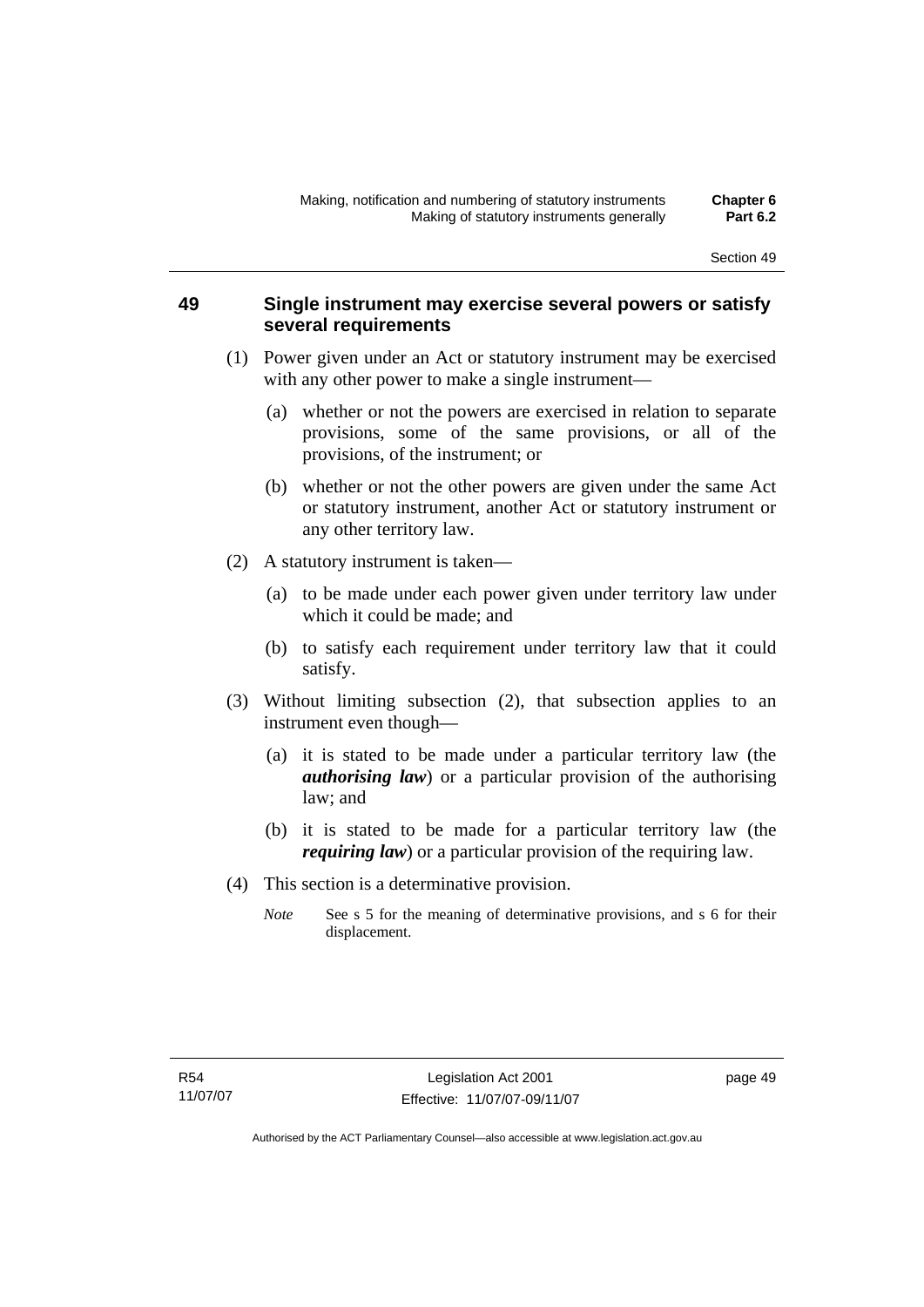| Chapter 6       | Making, notification and numbering of statutory instruments |
|-----------------|-------------------------------------------------------------|
| <b>Part 6.2</b> | Making of statutory instruments generally                   |

# **50 Relationship between authorising law and instrument dealing with same matter**

- (1) If an Act or statutory instrument (the *authorising law*) gives power to make a statutory instrument about a matter, the instrument may make provision in relation to a particular aspect of the matter even though provision is made by the authorising law in relation to another aspect of the matter or in relation to another matter.
- (2) This section is a determinative provision.
	- *Note* See s 5 for the meaning of determinative provisions, and s 6 for their displacement.

# **51 Instrument may make provision in relation to land by reference to map etc**

- (1) This section applies if an Act or statutory instrument authorises or requires provision to be made by statutory instrument in relation to land or waters.
- (2) Provision may be made by reference to—
	- (a) a particular map or plan held by an entity; or
	- (b) a particular entry in a register kept by an entity;

if the map, plan or register is available for inspection (on the internet or otherwise) by members of the public, whether or not on payment of a fee.

# **52 Instrument may authorise determination of matter etc**

- (1) This section applies if an Act or statutory instrument (the *authorising law*) authorises or requires provision to be made about a matter by statutory instrument.
- (2) A statutory instrument made under the authorising law may make provision about the matter by authorising or requiring a stated entity

R54 11/07/07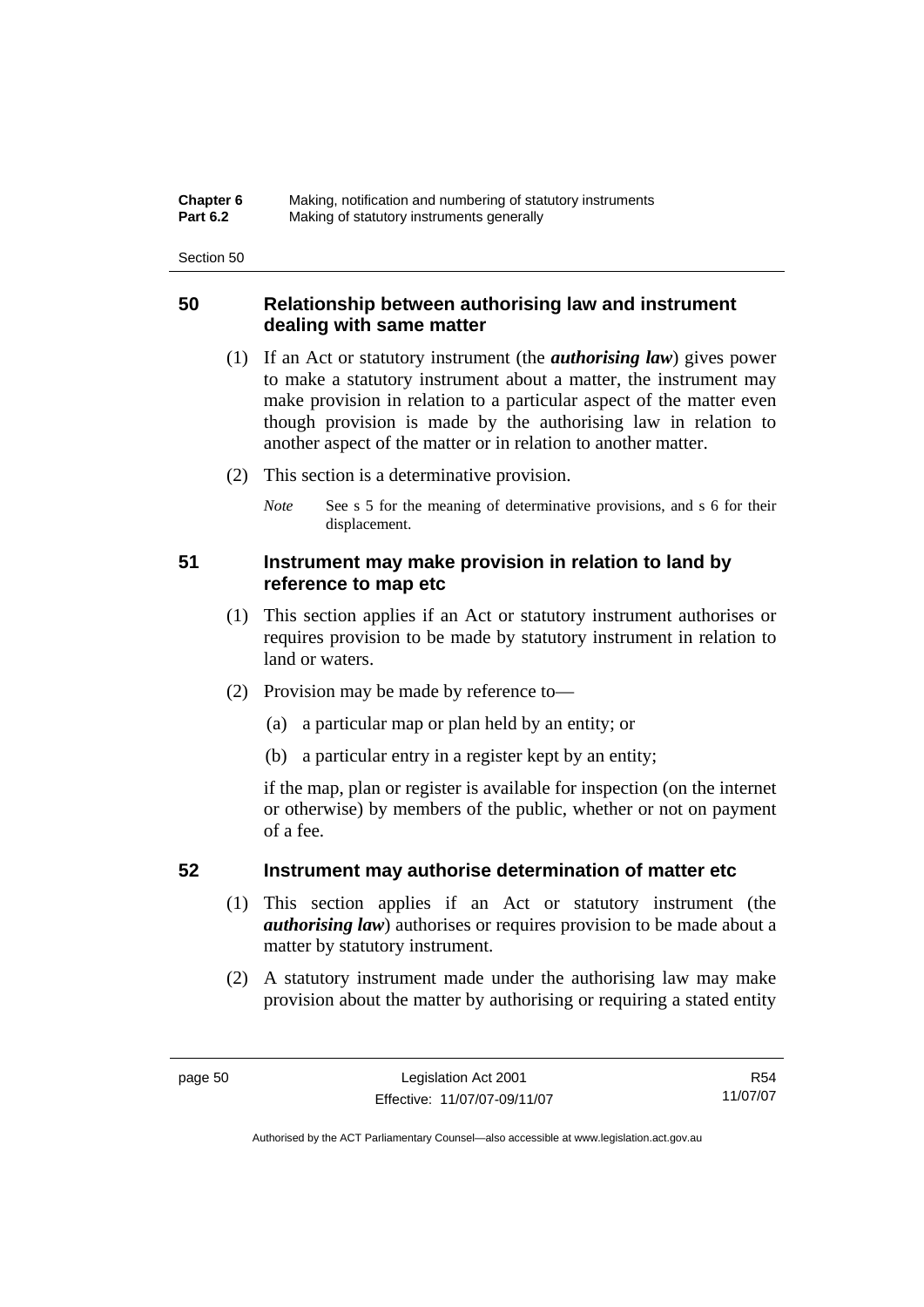to make provision about the matter, or any aspect of the matter, whether or not from time to time.

- (3) This section is a determinative provision.
	- *Note* See s 5 for the meaning of determinative provisions, and s 6 for their displacement.
- (4) In this section:

*provision*, for a matter, includes determining or regulating the matter, applying the instrument to the matter, being satisfied or forming an opinion about anything relating to the matter, or doing anything else in relation to the matter.

#### **Example**

If an Act provides that an application is to be in a prescribed form, a regulation made under the Act may provide that the form is to be a form approved by the Minister.

*Note* An example is part of the Act, is not exhaustive and may extend, but does not limit, the meaning of the provision in which it appears (see s 126 and s 132).

# **53 Instrument may prohibit**

- (1) If an Act or statutory instrument authorises or requires a matter to be regulated (however described) by statutory instrument, the power may be exercised by prohibiting by statutory instrument the matter or any aspect of the matter.
- (2) This section is a determinative provision.
	- *Note* See s 5 for the meaning of determinative provisions, and s 6 for their displacement.

page 51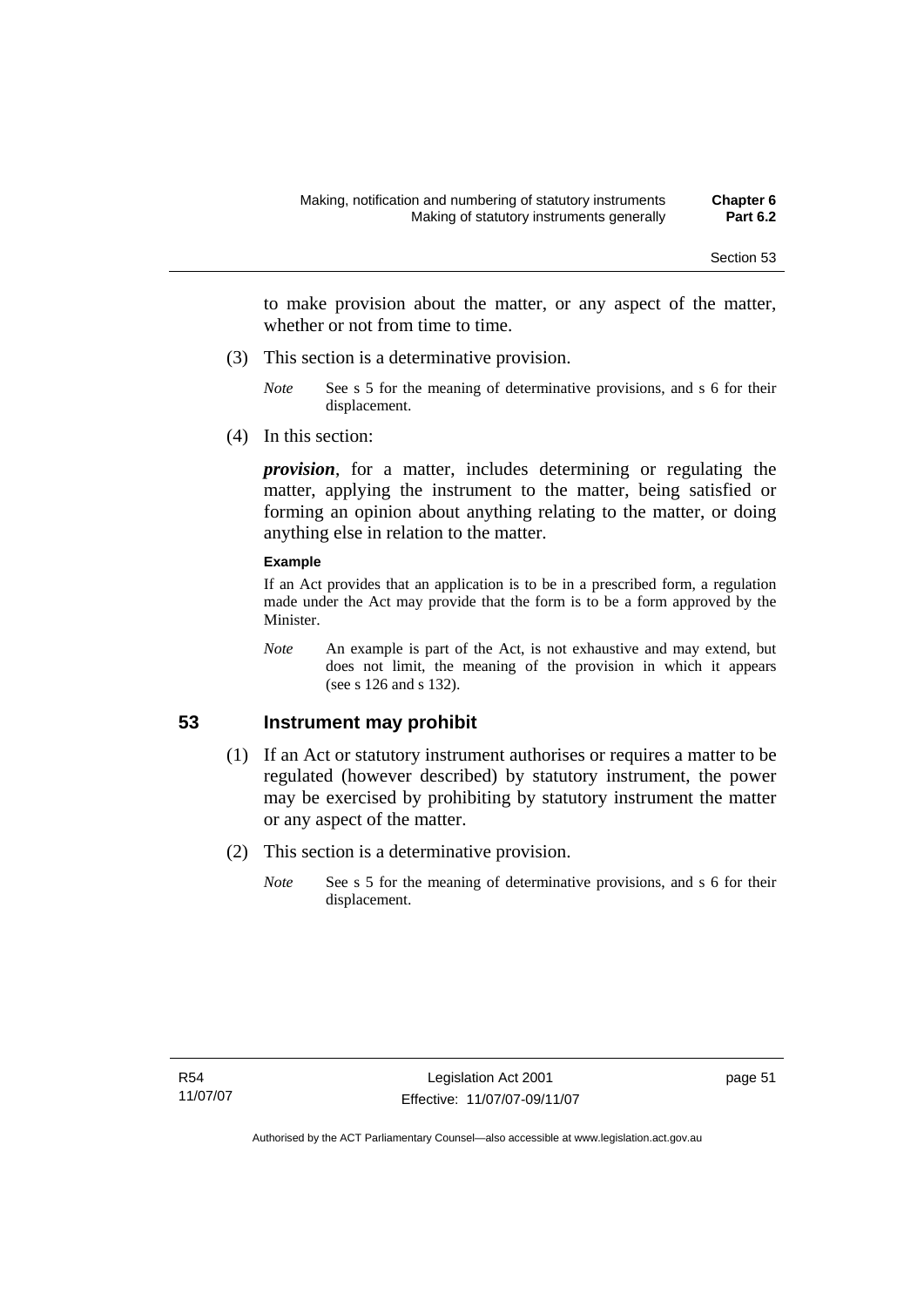#### **Chapter 6** Making, notification and numbering of statutory instruments<br>**Part 6.2** Making of statutory instruments generally **Making of statutory instruments generally**

Section 54

# **54 Instrument may require making of statutory declaration**

- (1) If an Act or statutory instrument (the *authorising law*) gives power to make a statutory instrument, the instrument may require the making of a statutory declaration.
	- *Note* The *Statutory Declarations Act 1959* (Cwlth) applies to the making of statutory declarations under territory laws (see that Act, s 5).
- (2) Subsection (1) applies—
	- (a) whether or not the authorising law authorises or requires penalties to be prescribed by instrument; and
	- (b) if the authorising law authorises or requires penalties to be prescribed by instrument—irrespective of the level of penalties that may be prescribed.
- (3) This section is a determinative provision.
	- *Note* See s 5 for the meaning of determinative provisions, and s 6 for their displacement.

page 52 Legislation Act 2001 Effective: 11/07/07-09/11/07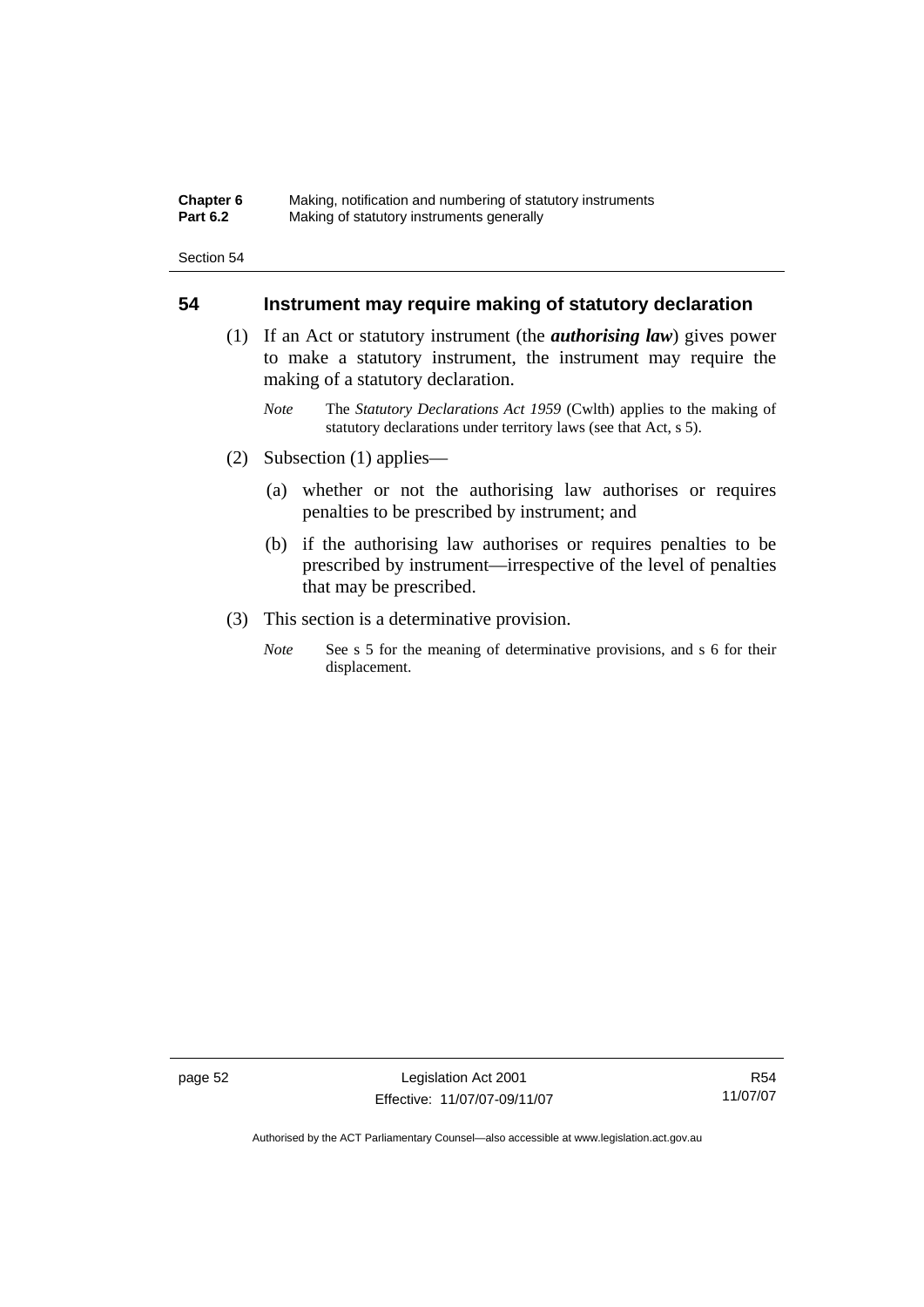# **Part 6.3 Making of certain statutory instruments about fees**

# **55 Definitions for pt 6.3**

In this part:

*fee* includes a charge or other amount.

*provide* a service includes exercise a function.

*service* includes a function or facility.

## **56 Determination of fees by disallowable instrument**

- (1) This section applies if an Act (the *authorising law*) authorises fees to be determined for an Act or statutory instrument (the *relevant law*).
- (2) The authorising law authorises a fee to be determined in relation to any matter under or related to the relevant law.
- (3) To remove any doubt, a fee may be determined for a provision of the relevant law even though the provision does not mention a fee.

#### **Example**

The X Act, section 15 provides for a person to apply for an approval but makes no mention of a fee for the approval. However, the Act, section 79 (1) provides:

(1) The Minister may determine fees for this Act.

Because section 79 (1) permits a fee to be determined 'for this Act', this Act, section 56 applies in relation to section 15 and the Minister may, in writing, determine an application fee for the approval.

*Note 1* The determination of a fee by a Minister under an Act is a disallowable instrument and must be in writing (see s  $9(1)$  (b) and s  $42(2)$ ).

page 53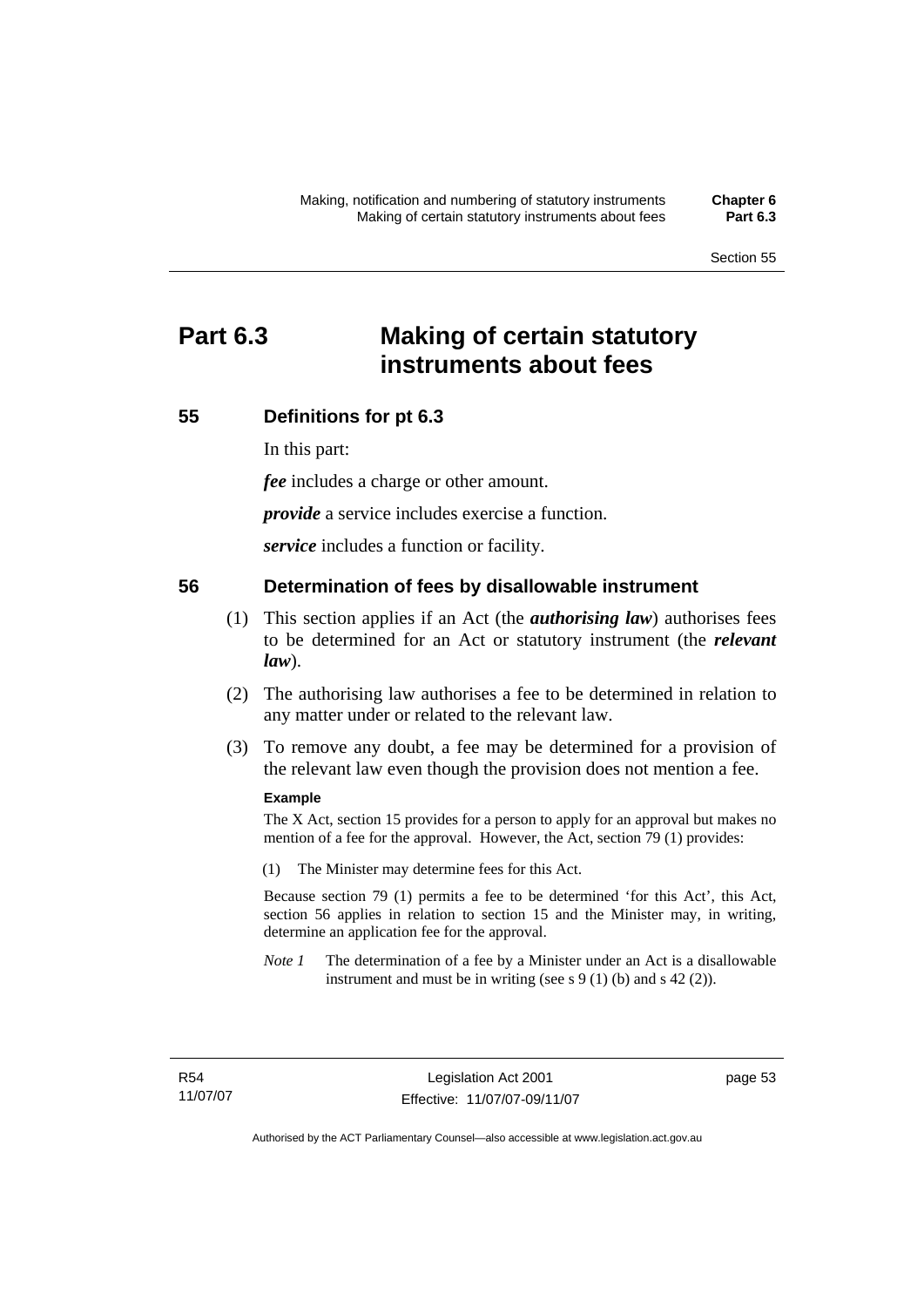#### **Chapter 6** Making, notification and numbering of statutory instruments **Part 6.3** Making of certain statutory instruments about fees

#### Section 56

- *Note 2* An example is part of the Act, is not exhaustive and may extend, but does not limit, the meaning of the provision in which it appears (see s 126 and s 132).
- (4) A fee may be determined—
	- (a) by stating the fee; or
	- (b) by setting a rate, or providing a formula or other method, by which the fee is to be worked out; or
	- (c) by a combination of a stated fee and a rate, formula or other method.

#### **Examples of different methods of determining fees**

An instrument may determine a fee by stating an amount (eg \$250), or a rate (eg \$7.50 per kilogram). An instrument may also determine a fee by providing a formula. For example, the fee for a licence issued for part of a year could be worked out using the following formula:

12 annual fee  $\times$  whole and part months for which licence issued

- (5) The determination—
	- (a) must provide by whom the fee is payable; and
	- (b) must provide to whom the fee is to be paid; and
	- (c) may make provision about the circumstances in which the fee is payable; and
	- (d) may make provision about exempting a person from payment of the fee; and
	- (e) may make provision about when the fee is payable and how it is to be paid (for example, as a lump sum or by instalments); and
	- (f) may mention the service for which the fee is payable; and
	- (g) may make provision about waiving, postponing or refunding the fee (completely or partly); and

| page 54 | Legislation Act 2001         | R54      |
|---------|------------------------------|----------|
|         | Effective: 11/07/07-09/11/07 | 11/07/07 |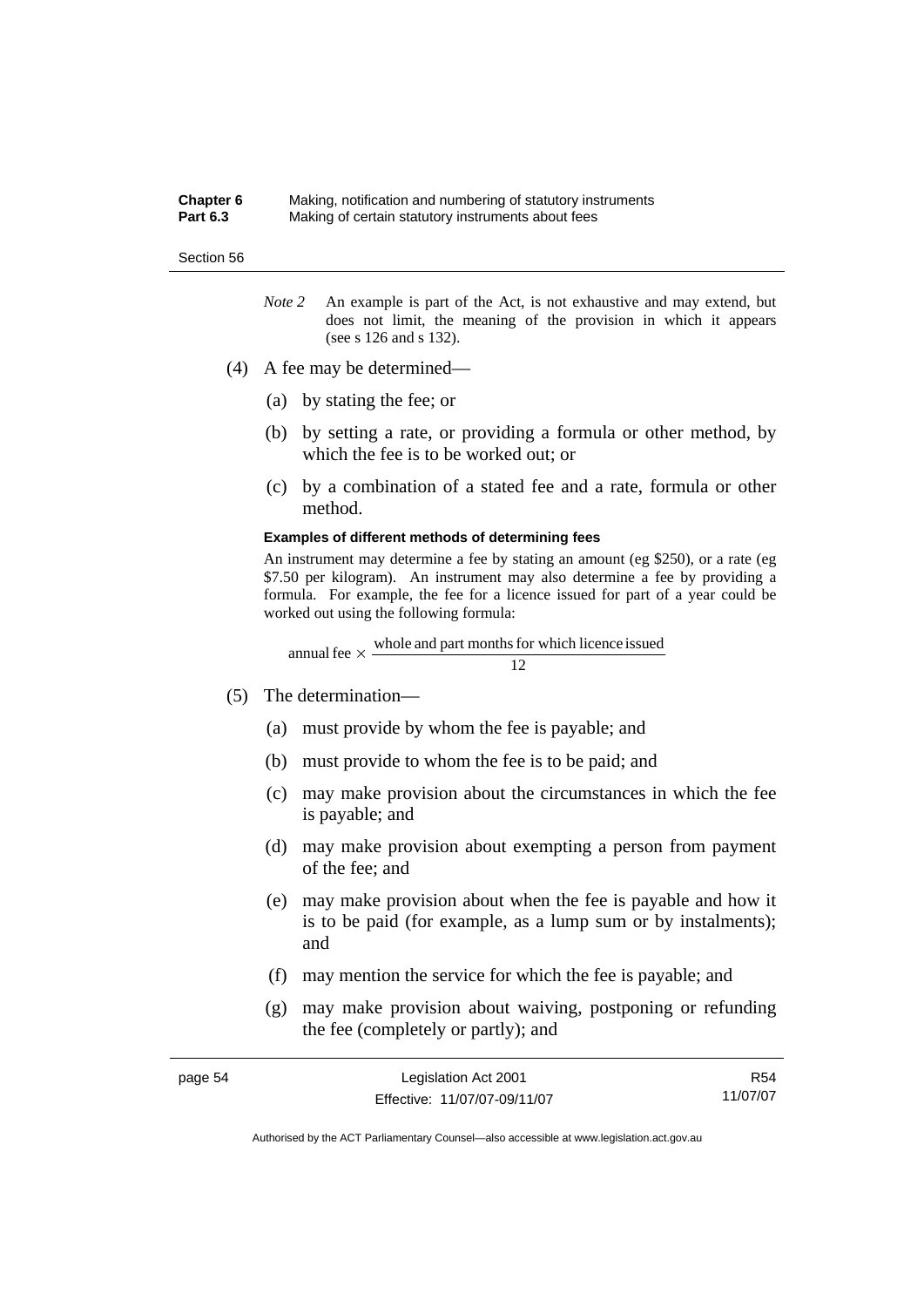(h) may make provision about anything else relating to the fee.

### **Example for par (a)**

a provision that the owner for the time being of a vehicle is liable for any unpaid registration fee

#### **Examples for par (c)**

- 1 a provision that a document prepared and submitted in accordance with a condition imposed under the Act be accompanied by a fee
- 2 a provision that royalty ceases to be payable if the percentage of recoverable minerals is less than the prescribed limit

#### **Examples for par (e)**

- 1 a provision that a levy is payable within 30 days after the day goods are sold
- 2 a provision that, if a licensee fails to pay an instalment payable in the financial year within 14 days after the day it is payable, all remaining instalments payable in the financial year become payable

### **Example for par (g)**

a provision that a stated official may waive all or part of a charge in stated circumstances, including if the official is satisfied about a stated circumstance

- (6) This section is a determinative provision.
	- *Note* See s 5 for the meaning of determinative provisions, and s 6 for their displacement.

## **57 Fees payable in accordance with determination etc**

- (1) A fee determined by a disallowable instrument is payable by the person by whom the fee is payable under the determination, in relation to the service (if any) mentioned in the determination and in accordance with the determination, to the person to whom the fee is payable under the determination.
- (2) If a service is mentioned in the determination, the fee is payable before the service is provided unless the determination provides otherwise.

page 55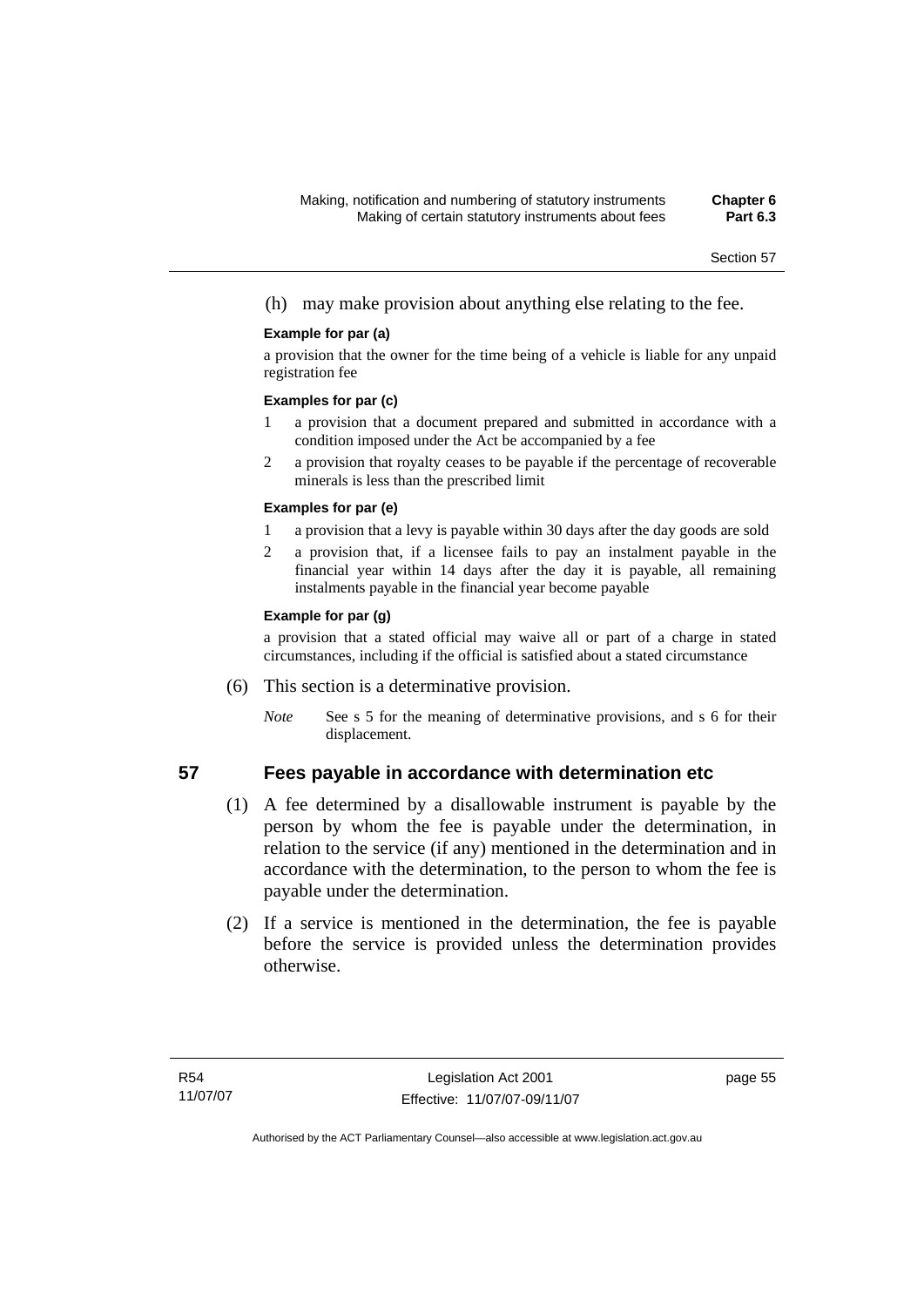### **Chapter 6** Making, notification and numbering of statutory instruments<br>**Part 6.3** Making of certain statutory instruments about fees Making of certain statutory instruments about fees

#### Section 58

 (3) If the fee is payable in relation to a service mentioned in the determination and the fee has not been paid in accordance with the determination, no-one is obliged to provide the service.

#### **Examples**

- 1 If a fee for a service is payable in advance under a disallowable instrument and the fee is not paid, there is no obligation to provide the service.
- 2 If fees for services over a period of time are payable by instalment under a disallowable instrument and the person paying the fees falls behind in payments on the instalments, there is no obligation to provide further services for the person.
- *Note* An example is part of the Act, is not exhaustive and may extend, but does not limit, the meaning of the provision in which it appears (see s 126 and s 132).
- (4) Subsection (3) applies to a service even though, apart from that subsection, someone is under a duty to provide the service.

#### **Example**

A provision of an Act provides that a registrar 'must' renew a licence if the holder of the licence applies to the registrar for its renewal before the end of the licence term. If a fee is determined for renewal of the licence, the registrar is not required to renew the licence unless the fee is paid.

- (5) This section is a determinative provision.
	- *Note* See s 5 for the meaning of determinative provisions, and s 6 for their displacement.

- **58 Regulations may make provision about fees** 
	- (1) This section applies if an Act (the *authorising law*)—
		- (a) authorises or requires fees to be determined for the authorising law, or another Act or a statutory instrument (the *fees law*); and
		- (b) the authorising law authorises the making of regulations by the Executive.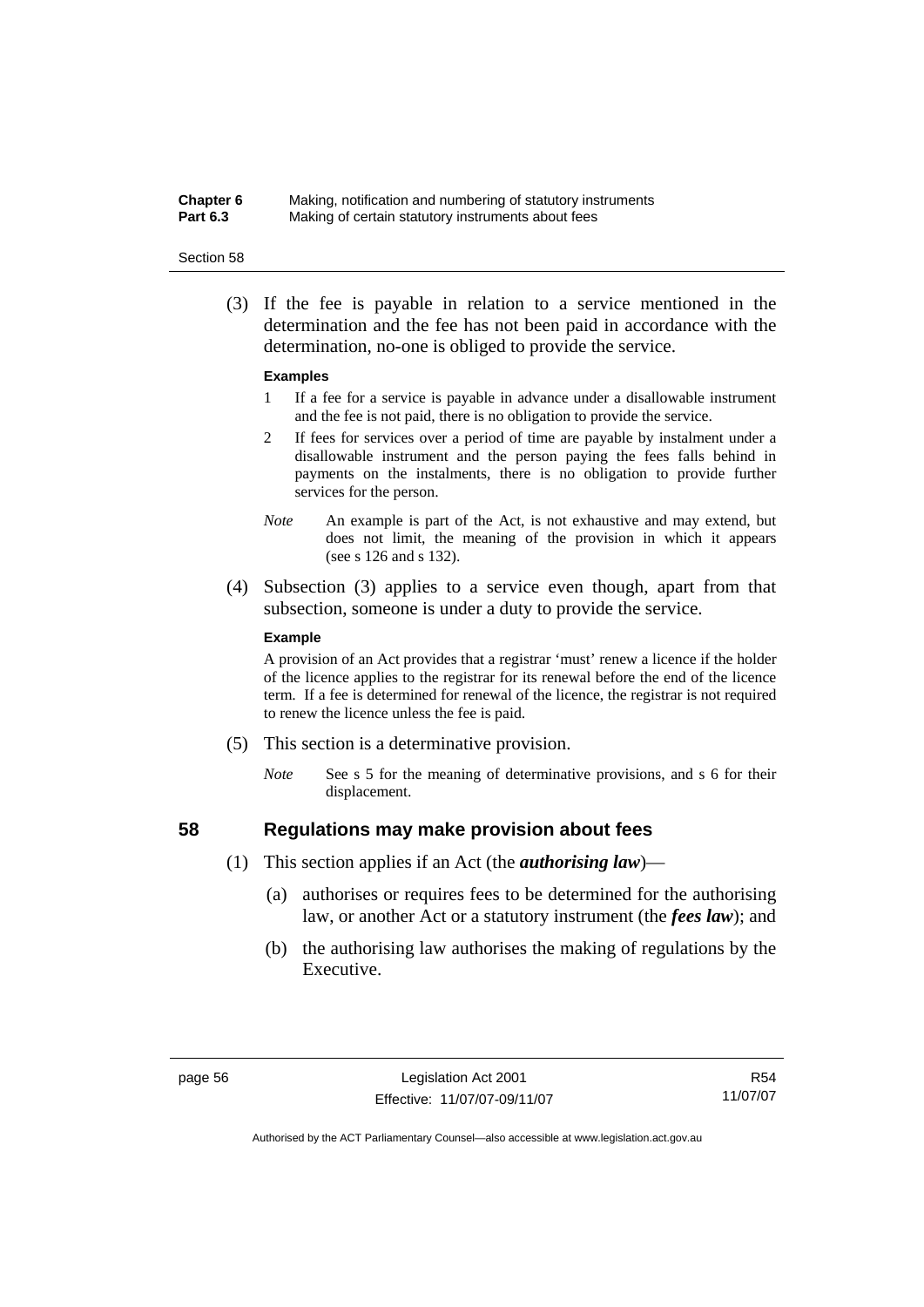- (2) A regulation under the authorising law may make provision in relation to—
	- (a) the payment, collection and recovery of determined fees; and
	- (b) the waiver, postponement or refund of the fees (completely or partly); and
	- (c) anything else about which provision may, under section 56 (Determination of fees by disallowable instrument), be made by determination in relation to determined fees.
- (3) The power mentioned in subsection (2) (b) includes power to make provision in relation to an entitlement to a waiver, postponement or refund of determined fees in circumstances prescribed by regulation (including the removal of a statutory capacity).
- (4) A regulation or the authorising law may make provision in relation to the payment of determined fees by cheque or credit card, including, for example, the consequences of a cheque not being honoured on presentation or a credit card transaction not being honoured.
- (5) A regulation or the authorising law may make provision in relation to the removal of a statutory capacity if any determined fee—
	- (a) is not paid when it is required to be paid; or
	- (b) is paid by cheque and the cheque is not honoured on presentation; or
	- (c) is paid by credit card and the credit card transaction is not honoured.
- (6) A regulation or the authorising law may make provision in relation to the restoration of a statutory capacity (whether prospectively or during any past period).
- (7) This section is in addition to any provision of the authorising law or fees law.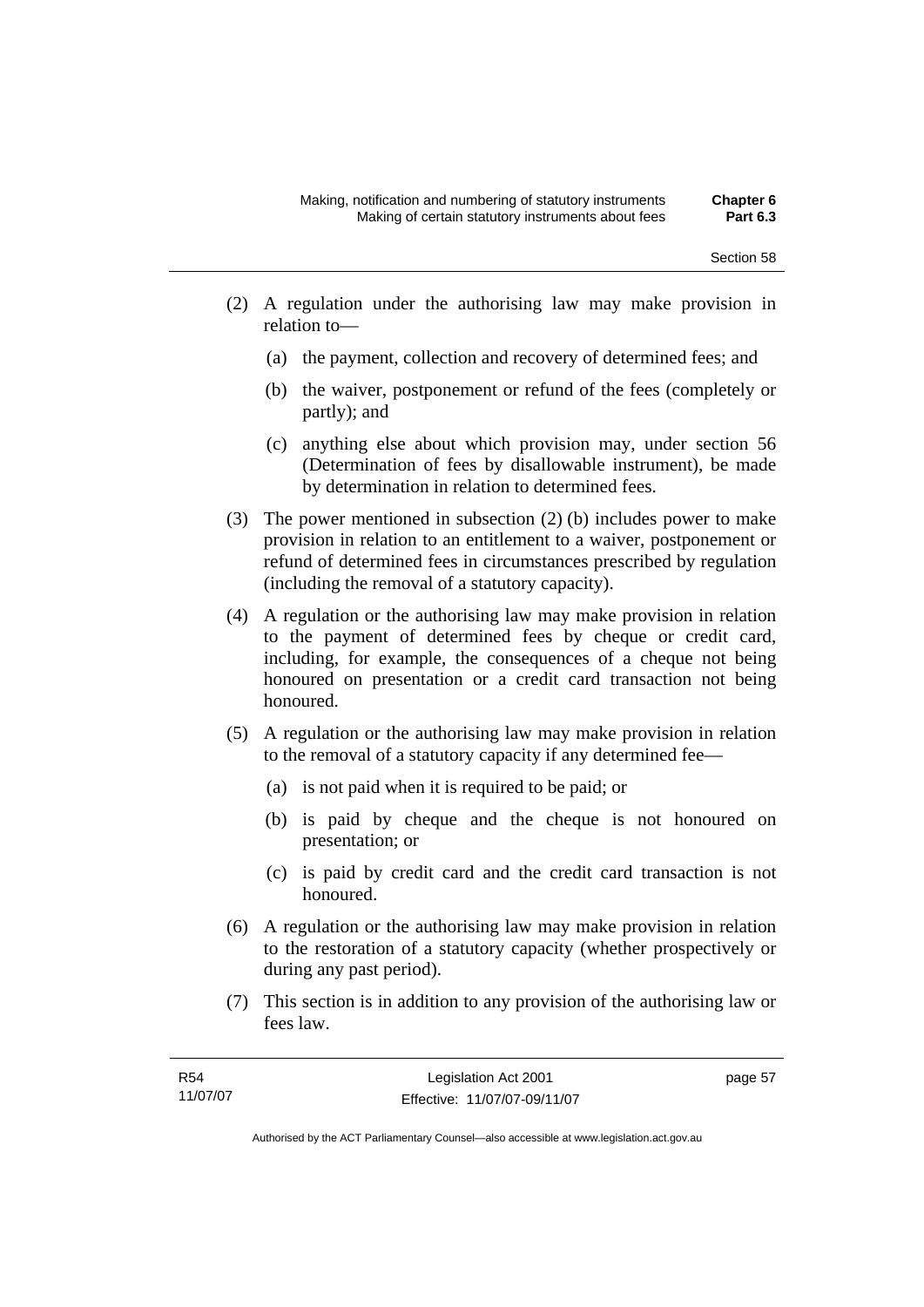#### **Chapter 6** Making, notification and numbering of statutory instruments<br>**Part 6.3** Making of certain statutory instruments about fees Making of certain statutory instruments about fees

#### Section 58

- (8) This section is a determinative provision.
	- *Note* See s 5 for the meaning of determinative provisions, and s 6 for their displacement.
- (9) In this section:

*credit card* includes debit card.

*removal*, of a statutory capacity, includes suspension, cancellation, revocation, withdrawal, surrender or other prescribed restriction or termination of a statutory capacity under the fees law or authorising law.

*statutory capacity* includes an accreditation, approval, assessment, authority, certificate, condition, decision, determination, exemption, licence, permission, permit, registration or other prescribed thing giving a status, privilege or benefit under the fees law or authorising law (whether or not required under either law for doing anything).

page 58 Legislation Act 2001 Effective: 11/07/07-09/11/07

R54 11/07/07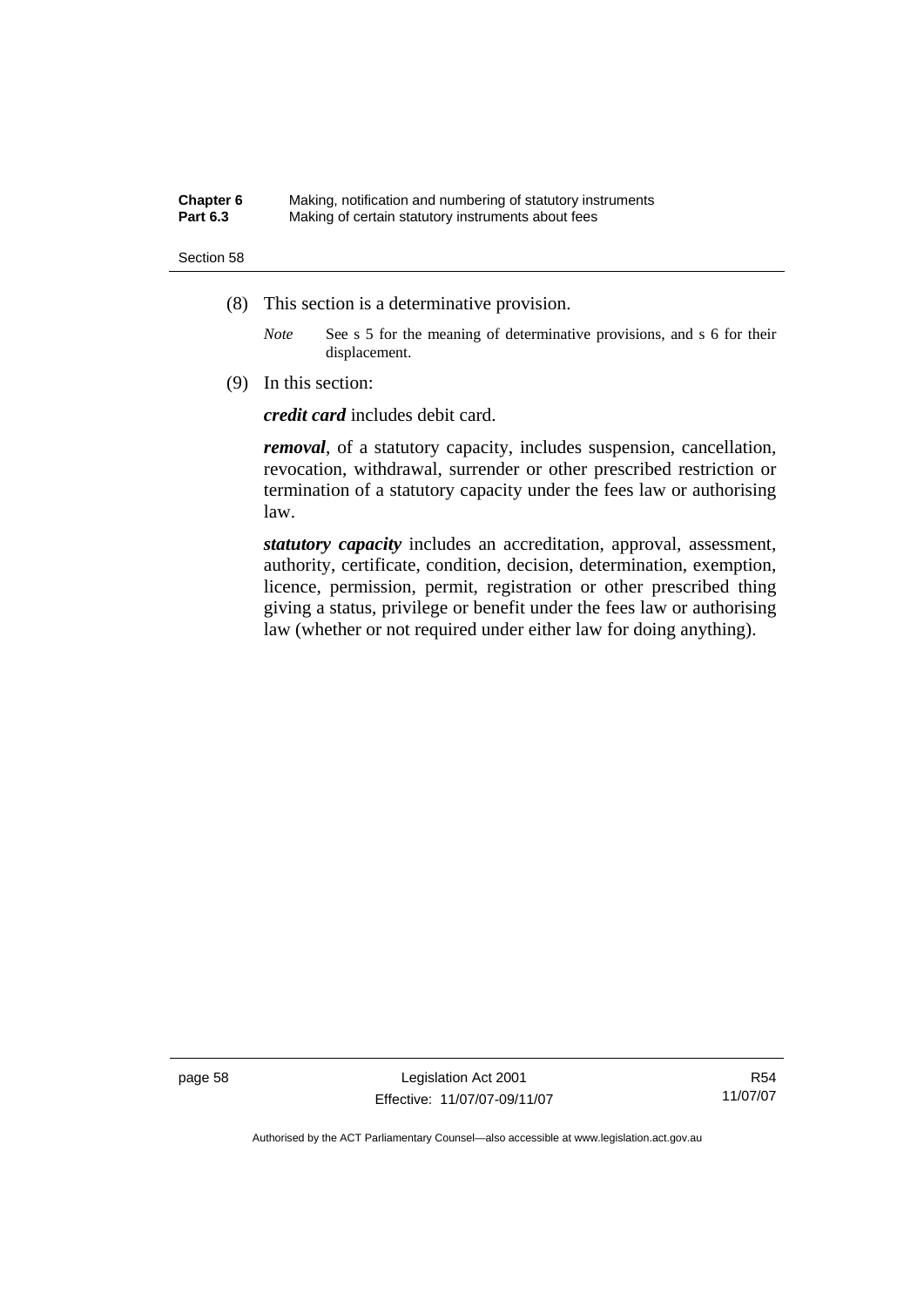# **Part 6.4 Numbering and notification of legislative instruments**

# **59 Numbering**

- (1) The legislative instruments registered in each year must be numbered by the parliamentary counsel as nearly as practicable in the order in which they are notified.
- (2) However, the parliamentary counsel may—
	- (a) allocate different kinds of legislative instruments to different series for numbering purposes; or
	- (b) add distinguishing letters to numbers to indicate the kind of legislative instrument.

#### **Examples**

- 1 The parliamentary counsel may number subordinate laws, disallowable instruments, commencement notices and other legislative instruments in different series.
- 2 The parliamentary counsel may add the letters 'SL' to the numbers of registered subordinate laws, the letters 'DI' to the numbers of registered disallowable instruments and the letters 'CN' to the numbers of registered commencement notices.
- *Note* An example is part of the Act, is not exhaustive and may extend, but does not limit, the meaning of the provision in which it appears (see s 126 and s 132).
- (3) Also, a regulation may provide that this section does not apply to a notifiable instrument of a kind prescribed by regulation.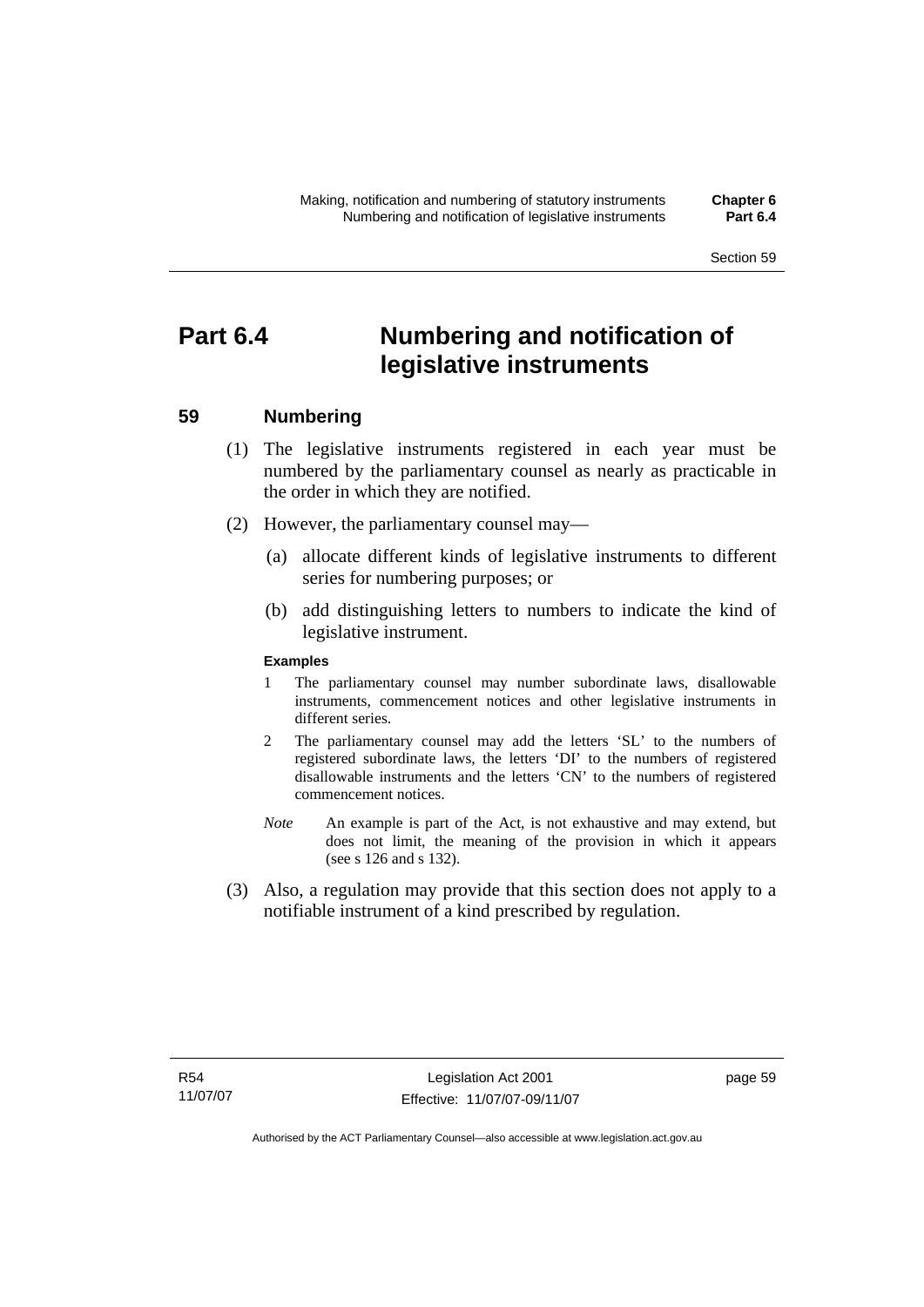#### **Chapter 6** Making, notification and numbering of statutory instruments<br>**Part 6.4** Mumbering and notification of legislative instruments **Part 6.4** Numbering and notification of legislative instruments

Section 60

# **60 Correction etc of name of legislative instrument**

- (1) This section applies if a legislative instrument is unnamed or the name it gives to itself—
	- (a) includes a year that is not the year in which the instrument was notified; or
	- (b) is the same as another legislative instrument that has been, or is to be, notified under this Act; or
	- (c) includes a number that is not consecutive with other legislative instruments that have been notified under this Act; or
	- (d) does not include a number that would give the instrument a unique name; or
	- (e) is otherwise not in accordance with current legislative drafting practice.

### **Example for par (c)**

A legislative instrument has the name '*XYZ Amendment Rule 2000* (*No 5*)'. Legislative instruments with the names '*XYZ Amendment Rule 2000 (No 1)*', '*XYZ Amendment Rule 2000 (No 2)*' and '*XYZ Amendment Rule 2000 (No 3)*' have already been notified under the Act

#### **Example for par (d)**

A legislative instrument has the name '*XYZ Amendment Rule 2000 (No )*'.

#### **Example for par (e)**

A legislative instrument has the name '*XYY Amendment Order 2002 (No 1)*'. The instrument was made under the *XYZ Act 2000* (the *authorising Act*). The name of the instrument does not correctly reflect the name of the authorising Act.

- *Note* An example is part of the Act, is not exhaustive and may extend, but does not limit, the meaning of the provision in which it appears (see s 126 and s 132).
- (2) The parliamentary counsel may, before notifying the legislative instrument under this Act—
	- (a) add a name to an unnamed instrument; or

R54 11/07/07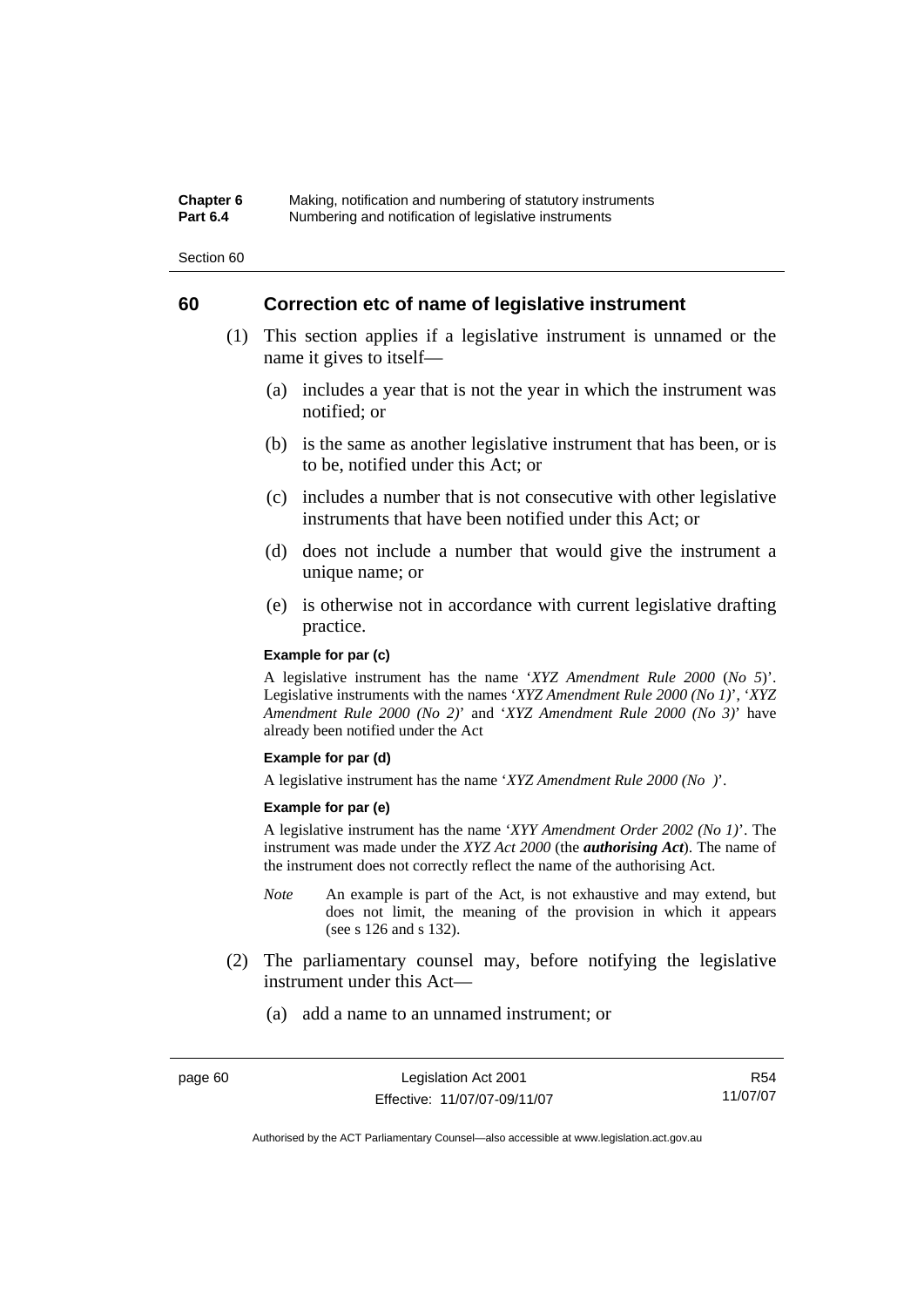- (b) amend the instrument's name to bring it into line with current legislative drafting practice.
- (3) If the name of a legislative instrument is added or amended under this section, the instrument has effect for all purposes as if the instrument were made with the name as added or amended.
- (4) If the name of a legislative instrument is added or amended under this section, the parliamentary counsel may make a corresponding change to any explanatory statement or regulatory impact statement for the instrument.

# **60A Correction of name of explanatory statement etc**

- (1) This section applies if an explanatory statement or regulatory impact statement for a legislative instrument—
	- (a) does not include the instrument's number or name in an appropriate place; or
	- (b) includes a reference to the instrument's number or name that is incorrect.
- (2) The parliamentary counsel may, before entering the statement in the register—
	- (a) include the instrument's number or name in an appropriate place in the statement; or
	- (b) correct the reference to the instrument's number or name.

# **61 Notification of legislative instruments**

- (1) If a legislative instrument is made, an authorised person for making a notification request for the instrument may ask the parliamentary counsel to notify the making of the instrument.
- (2) If an authorised person for making a notification request for a legislative instrument asks the parliamentary counsel to notify the making of the instrument and complies with the requirements (if

| R54      | Legislation Act 2001         | page 61 |
|----------|------------------------------|---------|
| 11/07/07 | Effective: 11/07/07-09/11/07 |         |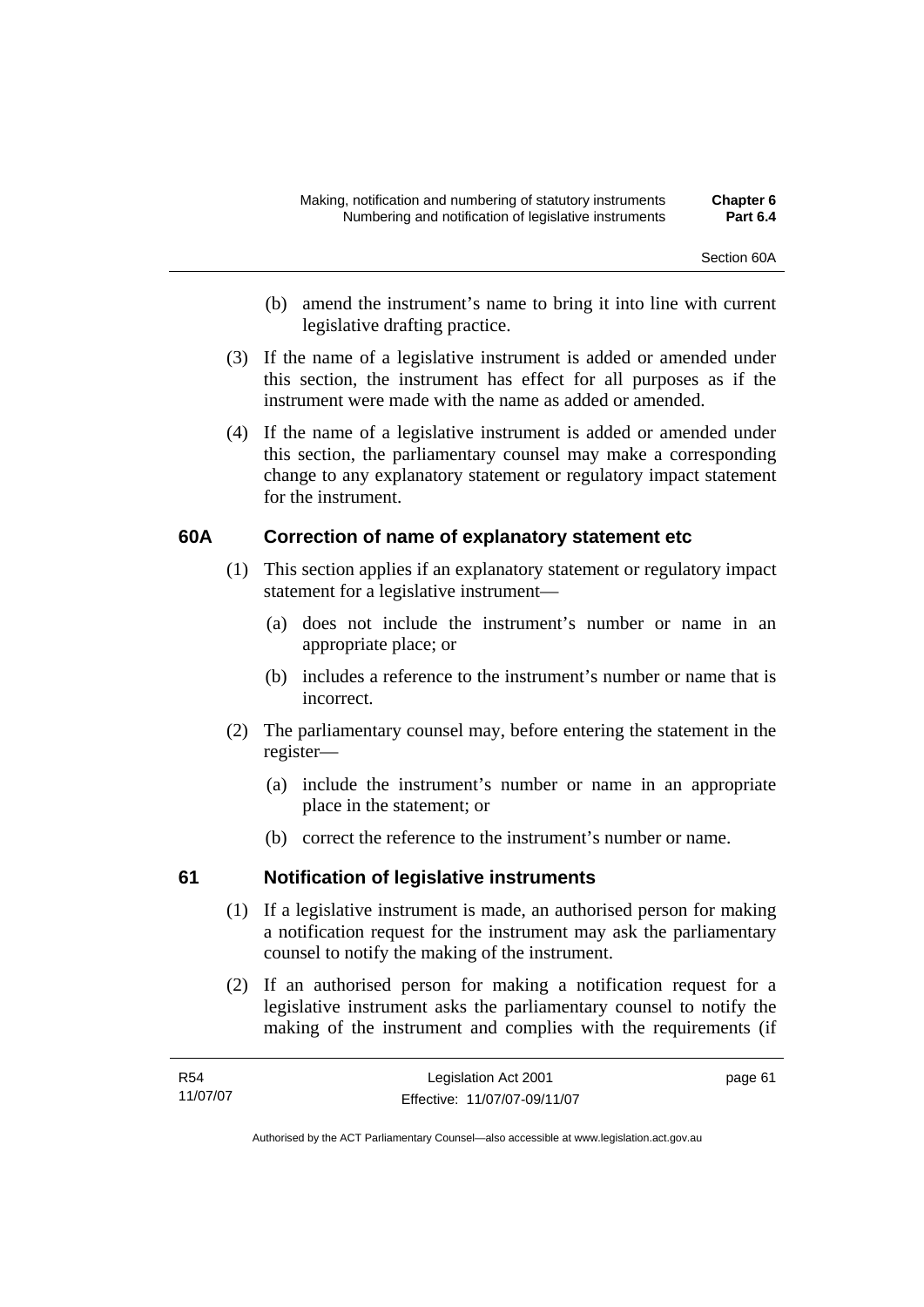#### **Chapter 6** Making, notification and numbering of statutory instruments<br>**Part 6.4** Mumbering and notification of legislative instruments **Part 6.4** Numbering and notification of legislative instruments

Section 61

any) prescribed by regulation (whether in relation to the form of the instrument, in relation to the making of the request or otherwise), the parliamentary counsel must—

- (a) notify the making of the instrument in the register; or
- (b) if it is not practicable to notify the making of the instrument in the register—notify the making of the instrument in the gazette.
- (3) The making of the legislative instrument is notified in the register by entering in the register—
	- (a) a statement that the instrument has been made; and
	- (b) the text of the instrument.
- (4) The making of the legislative instrument is notified in the gazette by—
	- (a) publishing the text of the instrument in the gazette; or
	- (b) publishing in the gazette a statement—
		- (i) that the instrument has been made; and
		- (ii) of the place or places where copies of the instrument can be obtained (whether by purchase or otherwise).
- (5) If the making of the legislative instrument is notified in the gazette, the parliamentary counsel must enter in the register—
	- (a) a statement that the instrument has been made; and
	- (b) a statement that the instrument was notified in the gazette on a stated date; and
	- (c) the text of the instrument.
- (6) If the making of the legislative instrument is notified in the gazette by publishing the statement mentioned in subsection (4) (b), copies of the instrument must be available on the day of the publication

R54 11/07/07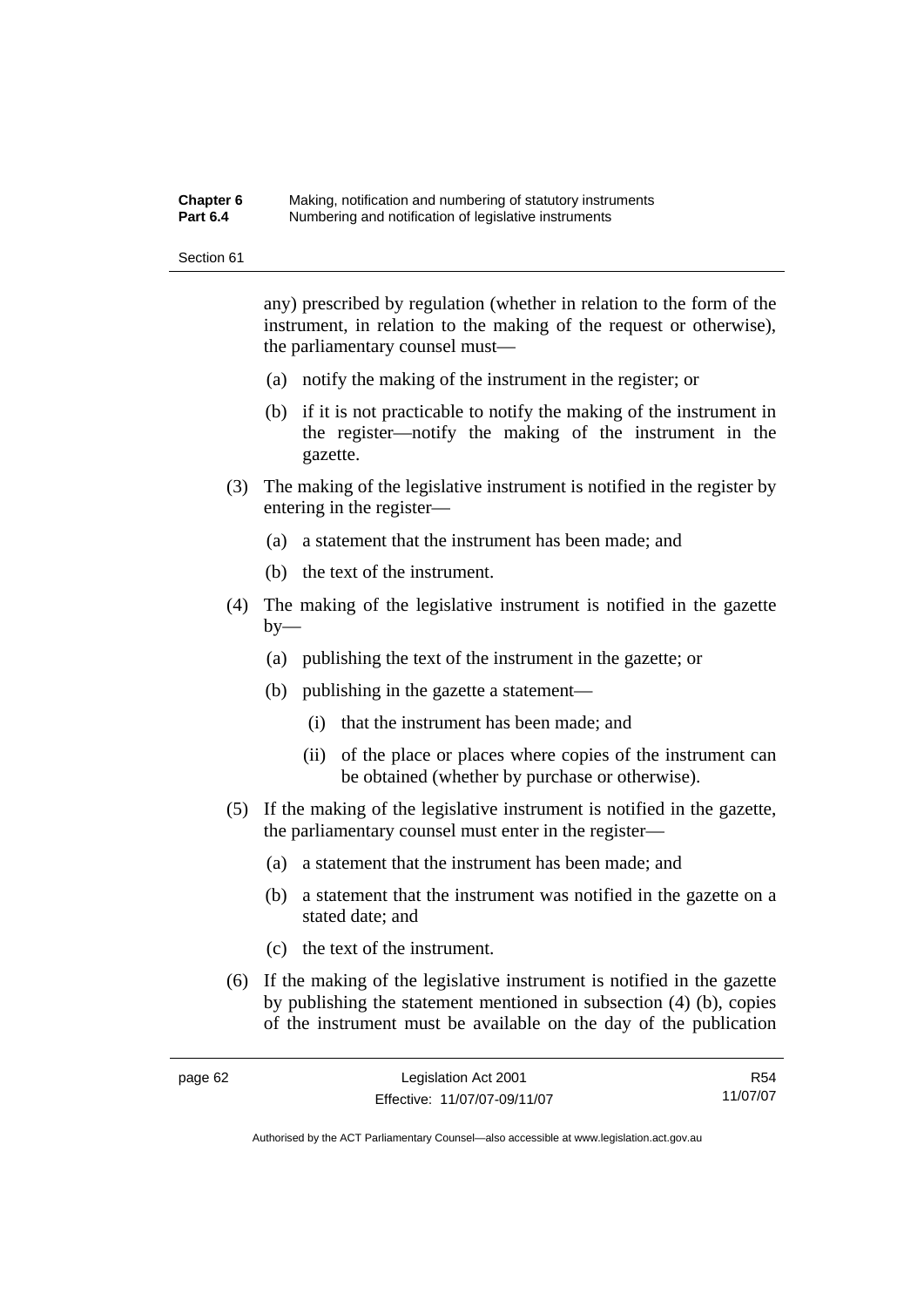(the *gazette date*), or as soon as practicable after the gazette date, at the place, or each of the places, stated in the gazette.

- (7) If on the gazette date no copies of the legislative instrument are available at the place, or any of the places, stated in the gazette, the parliamentary counsel must give the Minister a statement—
	- (a) that copies of the law were not available; and
	- (b) explaining why they were not available.
- (8) The Minister must present the statement to the Legislative Assembly not later than 6 sitting days after the gazette date.
- (9) Despite subsection (2), the parliamentary counsel may notify the making of a legislative instrument even though a requirement prescribed by regulation for subsection (2) (a *prescribed requirement*) is not complied with.
- (10) The notification of a legislative instrument is valid even if—
	- (a) a prescribed requirement was not complied with; or
	- (b) the notification was made on the request of a person who was not, or was no longer, a delegate of an authorised person for making a notification request for the instrument.
- (11) This section is a determinative provision.
	- *Note* See s 5 for the meaning of determinative provisions, and s 6 for their displacement.
- (12) In this section:

*authorised person*, for making a notification request for a legislative instrument, means—

- (a) the maker of the instrument; or
- (b) for a legislative instrument made by the Executive—a Minister or chief executive; or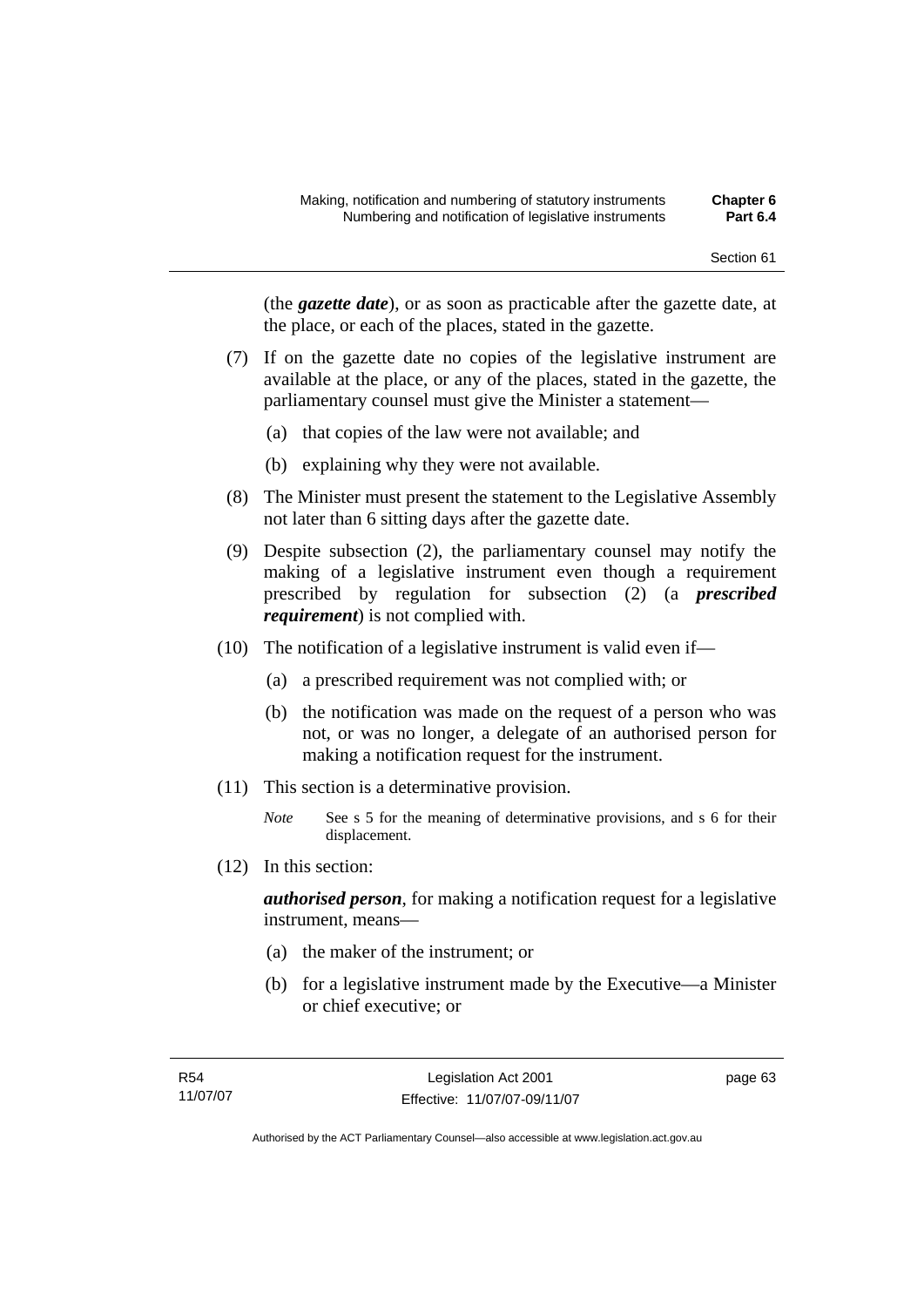#### **Chapter 6** Making, notification and numbering of statutory instruments<br>**Part 6.4** Mumbering and notification of legislative instruments **Part 6.4** Numbering and notification of legislative instruments

Section 62

- (c) for a legislative instrument made by a Minister—a chief executive; or
- (d) for a legislative instrument made by the rule-making committee—
	- (i) the secretary of the committee; or
	- (ii) the registrar of a court or tribunal in relation to which the instrument applies; or
- (e) for any other legislative instrument made by a court or tribunal, or by a member (however described) of a court or tribunal the registrar of the court or tribunal; or
- (f) for any other legislative instrument (other than an instrument prescribed by regulation for this paragraph)—a chief executive; or
- (g) for a legislative instrument prescribed by regulation for this paragraph—a person prescribed by regulation as an authorised person for making a notification request for the instrument.

*rule-making committee* means the rule-making committee established under the *Court Procedures Act 2004*.

# **62 Effect of failure to notify legislative instrument**

- (1) A legislative instrument is not enforceable by or against the Territory or anyone else unless it is notified.
- (2) This section is a determinative provision.
	- *Note* See s 5 for the meaning of determinative provisions, and s 6 for their displacement.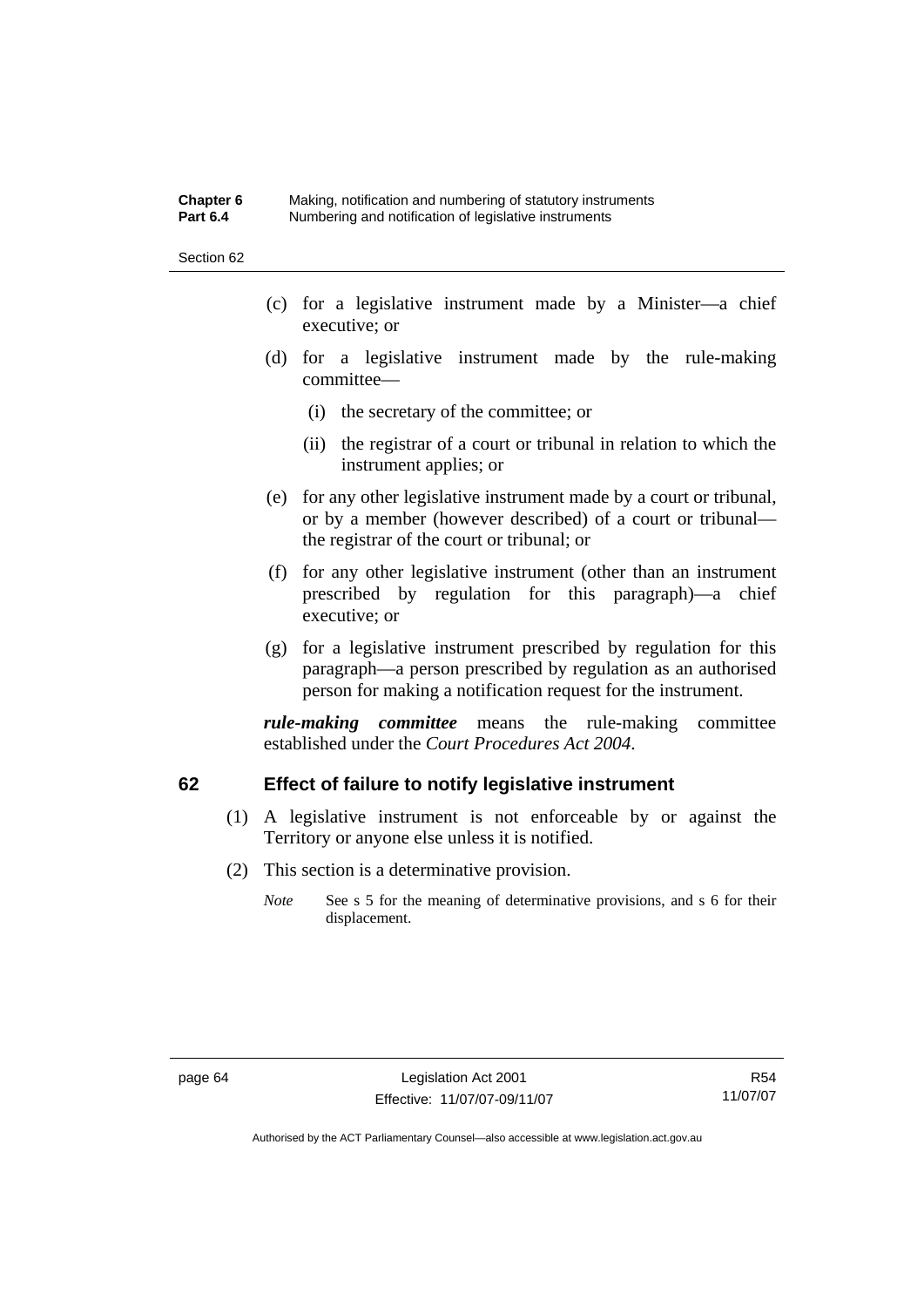Section 63

# **63 References to** *notification* **of legislative instruments**

In an Act or statutory instrument, a reference to the *notification* of a legislative instrument is a reference to the instrument having been notified in the register or gazette.

R54 11/07/07

Legislation Act 2001 Effective: 11/07/07-09/11/07 page 65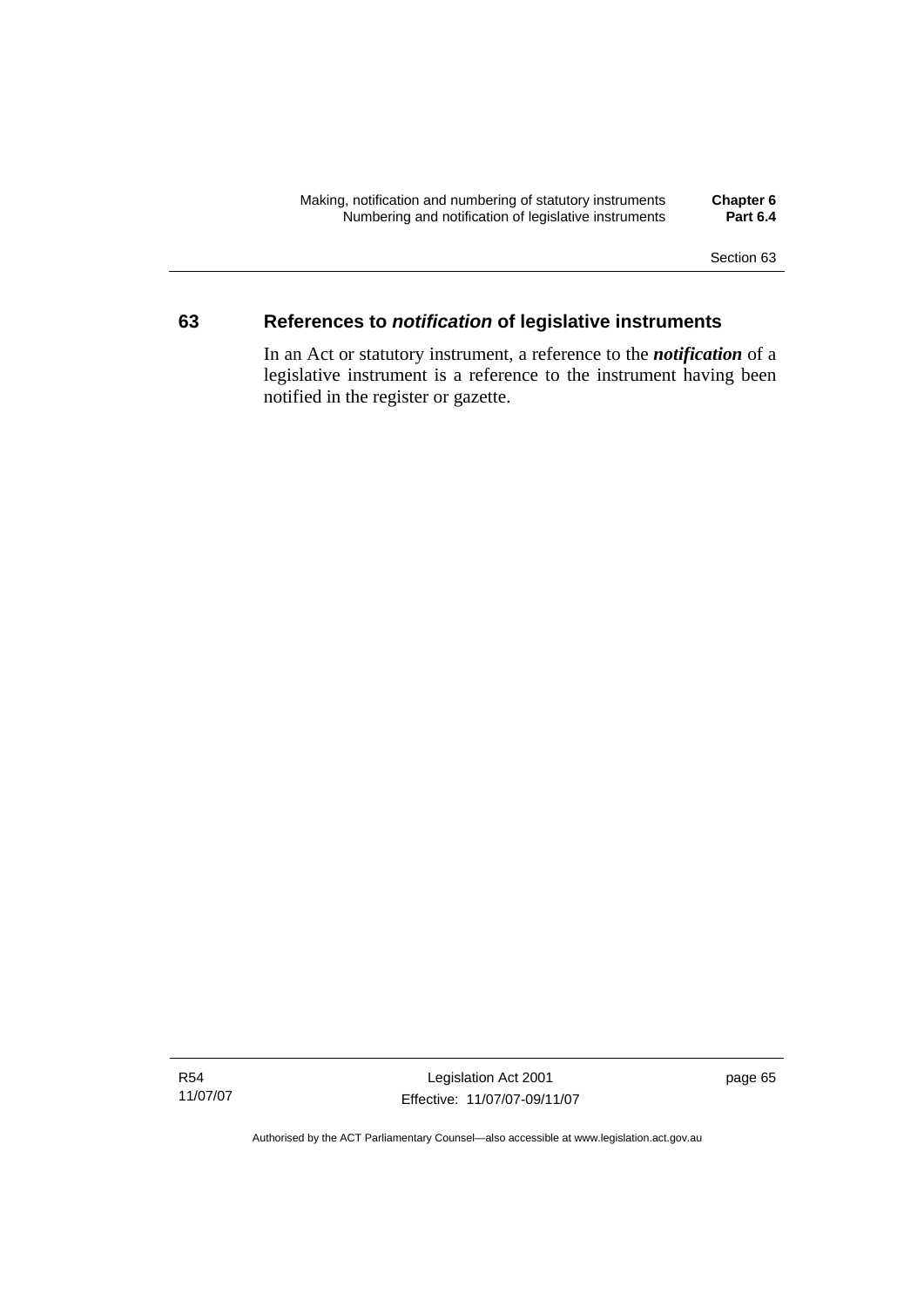**Chapter 7** Presentation, amendment and disallowance of subordinate laws and disallowable instruments

# **Chapter 7** Presentation, amendment and **disallowance of subordinate laws and disallowable instruments**

#### *Note to ch 7*

In this chapter, a reference to a subordinate law or disallowable instrument includes a reference to a provision of a subordinate law or disallowable instrument (see s 8 (2) and s 9 (2)).

# **64 Presentation of subordinate laws and disallowable instruments**

- (1) A subordinate law or disallowable instrument must be presented to the Legislative Assembly not later than 6 sitting days after its notification day.
- (2) If a subordinate law or disallowable instrument is not presented in accordance with subsection (1), it is taken to be repealed.
- (3) This section is a determinative provision.
	- *Note* See s 5 for the meaning of determinative provisions, and s 6 for their displacement.

# **65 Disallowance by resolution of Assembly**

 (1) This section applies if notice of a motion to disallow a subordinate law or disallowable instrument is given in the Legislative Assembly not later than 6 sitting days after the day it is presented to the Assembly.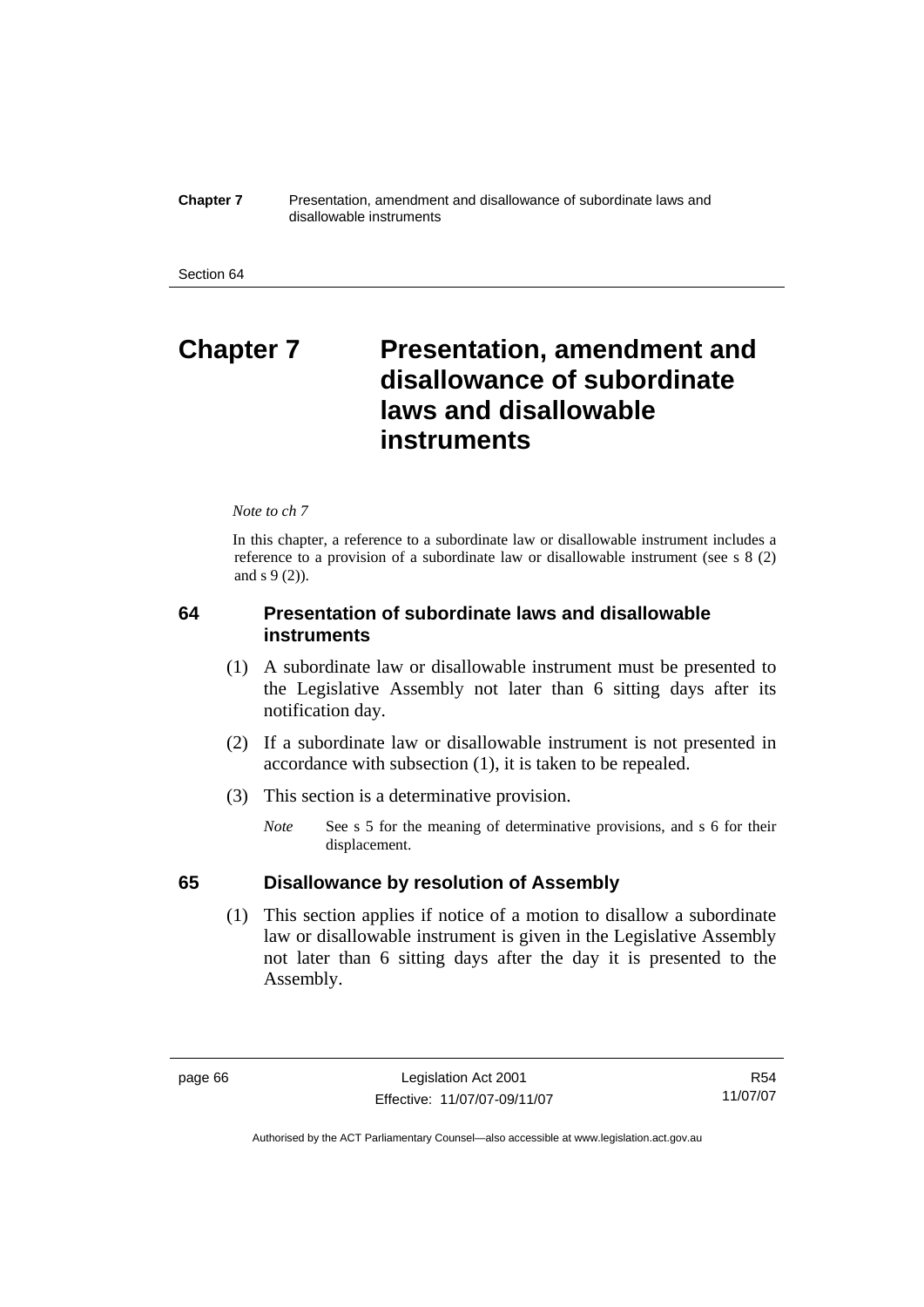Section 65A

- (2) If the Legislative Assembly passes a resolution to disallow the subordinate law or disallowable instrument, it is taken to be repealed—
	- (a) on the day after the day the disallowance is notified; or
	- (b) if the resolution provides that it takes effect on the day the resolution is passed—that day.
- (3) For this chapter, the Legislative Assembly is taken to have passed a resolution to disallow the subordinate law or disallowable instrument if, at the end of 6 sitting days after the day the notice is given—
	- (a) the notice has not been withdrawn and the motion has not been called on; or
	- (b) the motion has been called on and moved, but has not been withdrawn or otherwise disposed of.
- (4) If subsection (3) applies, the resolution is taken to be the resolution set out in the motion for the resolution.
- (5) A disallowance under this section has effect for all purposes as if it were a repeal made by an Act.
- (6) This section is a determinative provision.
	- *Note* See s 5 for the meaning of determinative provisions, and s 6 for their displacement.

# **65A Notification of disallowance by resolution of Assembly**

- (1) If a subordinate law or disallowable instrument is disallowed, or taken to have been disallowed, under section 65, the Speaker must ask the parliamentary counsel to notify the disallowance.
- (2) If the Speaker asks the parliamentary counsel to notify the disallowance, the parliamentary counsel must—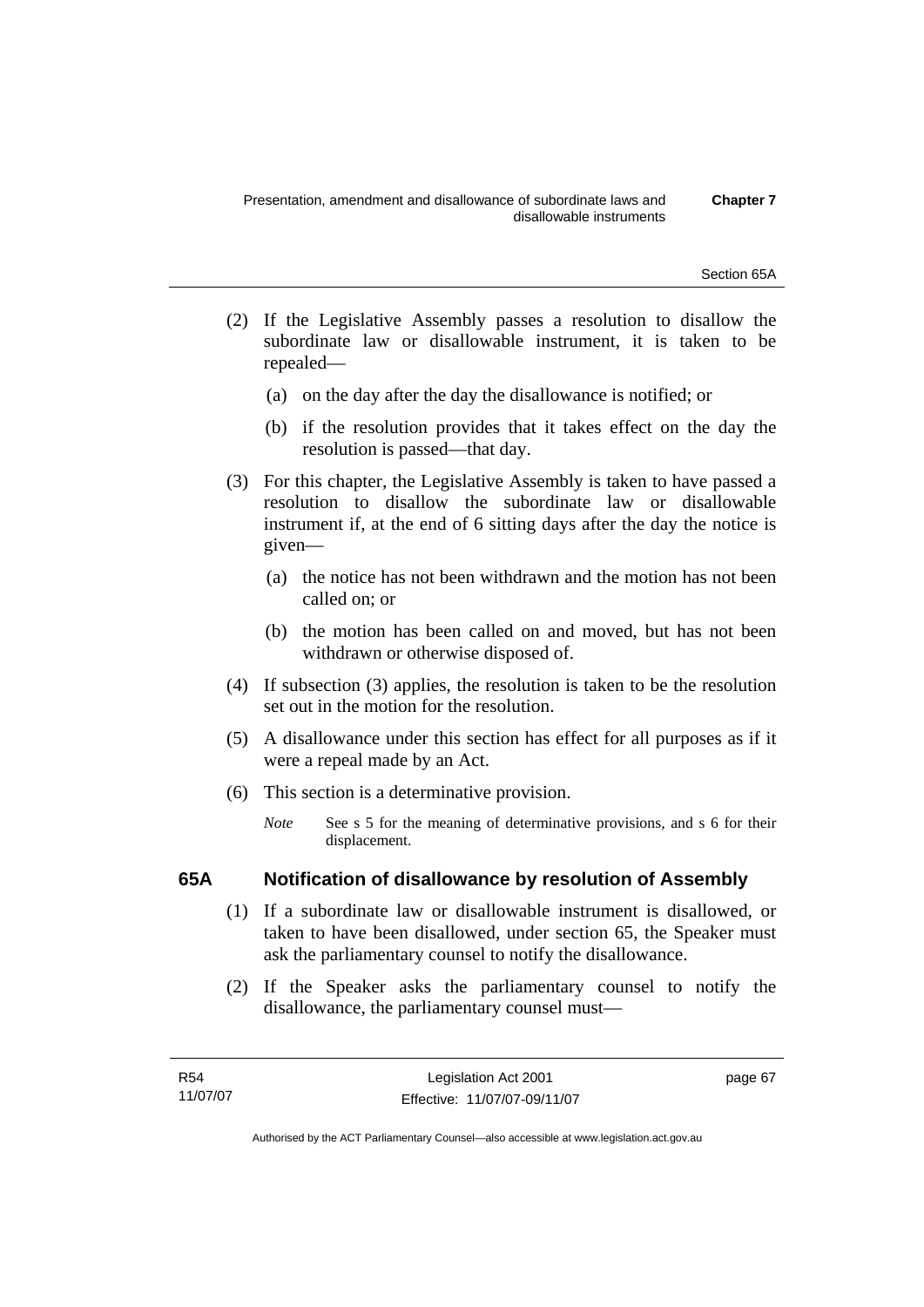#### **Chapter 7** Presentation, amendment and disallowance of subordinate laws and disallowable instruments

#### Section 65A

- (a) notify the disallowance in the register; or
- (b) if it is not practicable to notify the disallowance in the register—notify the disallowance in the gazette.
- (3) If the Speaker asks the parliamentary counsel to notify the disallowance on a particular day, the parliamentary counsel must notify the disallowance on that day unless it is impracticable to do so.
- (4) The disallowance is notified in the register by entering in the register—
	- (a) a statement that the subordinate law or disallowable instrument has been disallowed under section 65; and
	- (b) the text of the resolution passed, or taken to have been passed, by the Legislative Assembly under section 65; and
	- (c) the day when the resolution was passed or taken to have been passed; and
	- (d) the day when the subordinate law or disallowable instrument is taken to be repealed because of the resolution.
- (5) The disallowance is notified in the gazette by publishing in the gazette—
	- (a) a statement that the subordinate law or disallowable instrument has been disallowed under section 65; and
	- (b) the text of the resolution passed, or taken to have been passed, by the Legislative Assembly under section 65; and
	- (c) the day when the resolution was passed or taken to have been passed; and
	- (d) the day when the subordinate law or disallowable instrument is taken to be repealed because of the resolution.

R54 11/07/07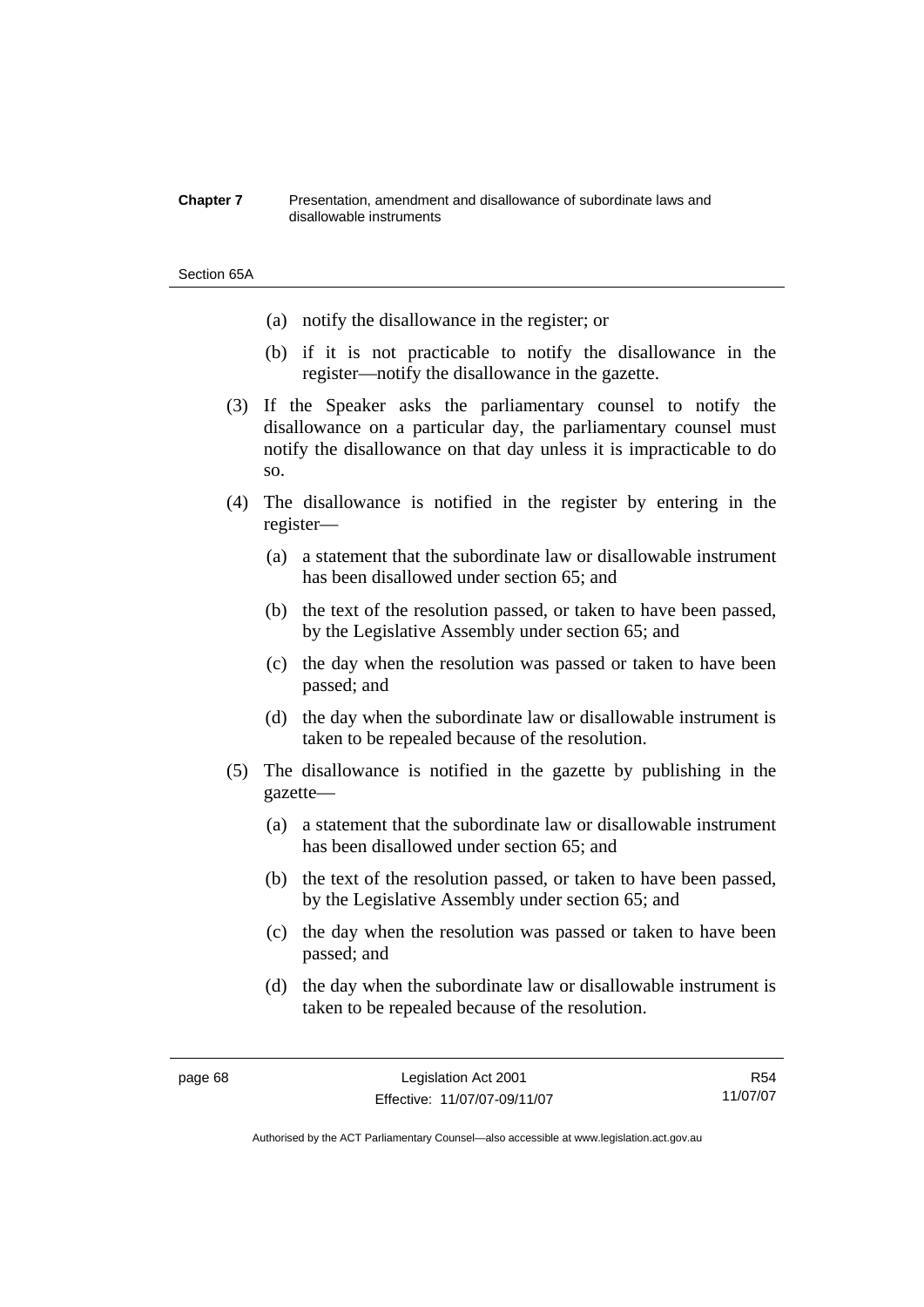- (6) If the disallowance is notified in the gazette, the parliamentary counsel must enter in the register—
	- (a) a statement that the subordinate law or disallowable instrument has been disallowed under section 65; and
	- (b) a statement that the disallowance was notified in the gazette on a stated date; and
	- (c) the text of the resolution passed, or taken to have been passed, under section 65; and
	- (d) the day when the resolution was passed or taken to have been passed; and
	- (e) the day when the subordinate law or disallowable instrument is taken to be repealed because of the resolution.
- (7) This section is a determinative provision.
	- *Note* See s 5 for the meaning of determinative provisions, and s 6 for their displacement.

# **66 Revival of affected laws**

- (1) This section applies if—
	- (a) a subordinate law or disallowable instrument (the *disallowed law*) is taken to be repealed under section 64 (Presentation of subordinate laws and disallowable instruments) or section 65 (Disallowance by resolution of Assembly); and
	- (b) the disallowed law repealed or amended an Act or statutory instrument (the *affected law*); and
	- (c) the repeal or amendment has commenced.
- (2) The affected law is revived, from the beginning of the day after the disallowed law is taken to have been repealed, as if the disallowed law had never been made.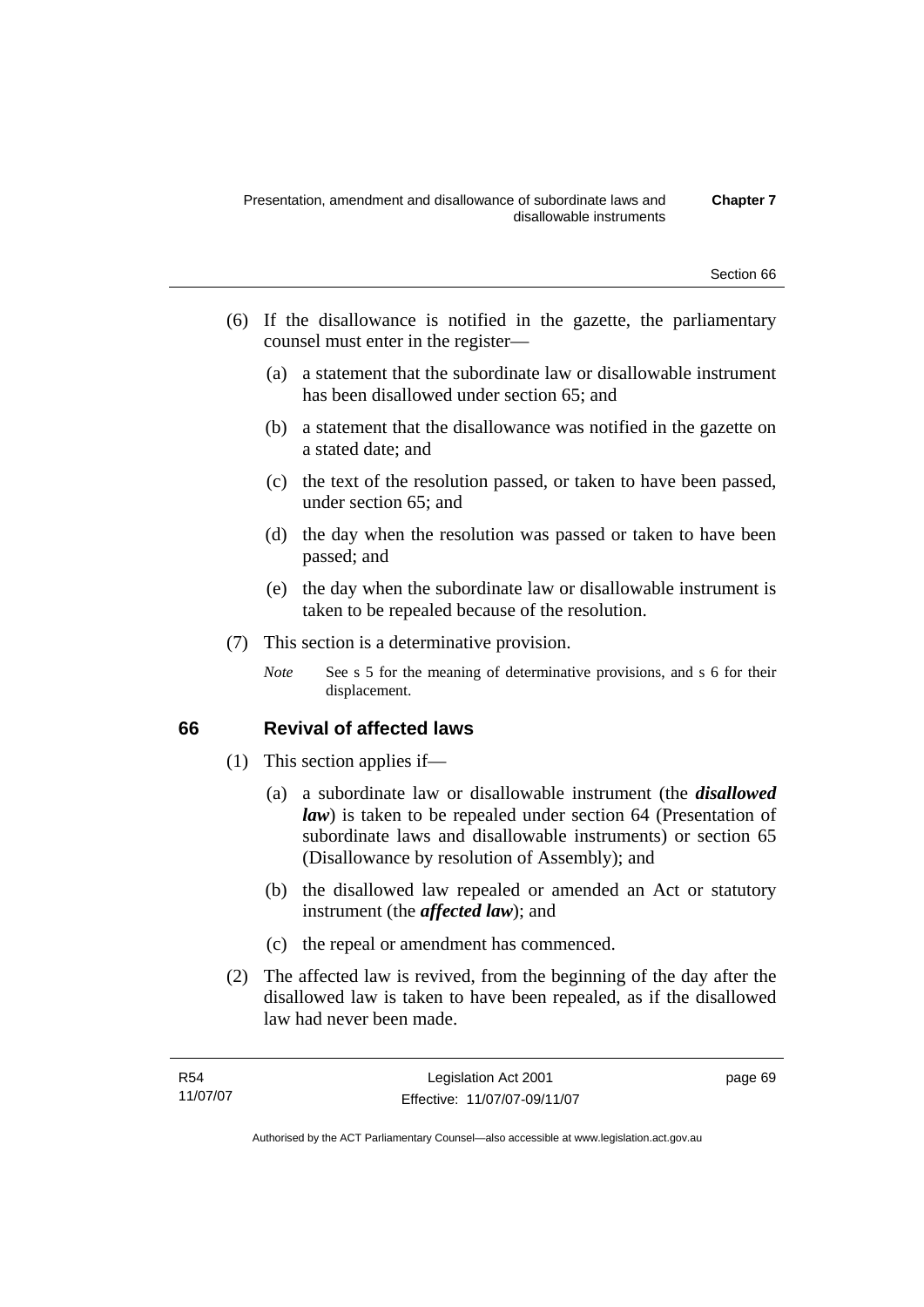#### **Chapter 7** Presentation, amendment and disallowance of subordinate laws and disallowable instruments

#### Section 67

- (3) This section is a determinative provision.
	- *Note* See s 5 for the meaning of determinative provisions, and s 6 for their displacement.

# **67 Making of instrument same in substance within 6 months after disallowance**

- (1) This section applies if a subordinate law or disallowable instrument (the *disallowed law*) is disallowed under section 65 (Disallowance by resolution of Assembly).
- (2) A subordinate law or disallowable instrument the same in substance must not be made within 6 months beginning on the day of the disallowance unless the Legislative Assembly has—
	- (a) rescinded the resolution that disallowed the disallowed law; or
	- (b) by resolution, approved the making of—
		- (i) a subordinate law or disallowable instrument in those terms; or
		- (ii) a subordinate law or disallowable instrument the same in substance as the disallowed law.
- (3) A subordinate law or disallowable instrument made in contravention of this section is void.
- (4) This section is a determinative provision.
	- *Note* See s 5 for the meaning of determinative provisions, and s 6 for their displacement.

# **68 Amendment by resolution of Assembly**

(1) In this section:

*amendment* does not include an amendment that would have the effect of waiving or changing any fee, charge, penalty or other amount payable to the Territory.

| page 70 | Legislation Act 2001         | R54      |
|---------|------------------------------|----------|
|         | Effective: 11/07/07-09/11/07 | 11/07/07 |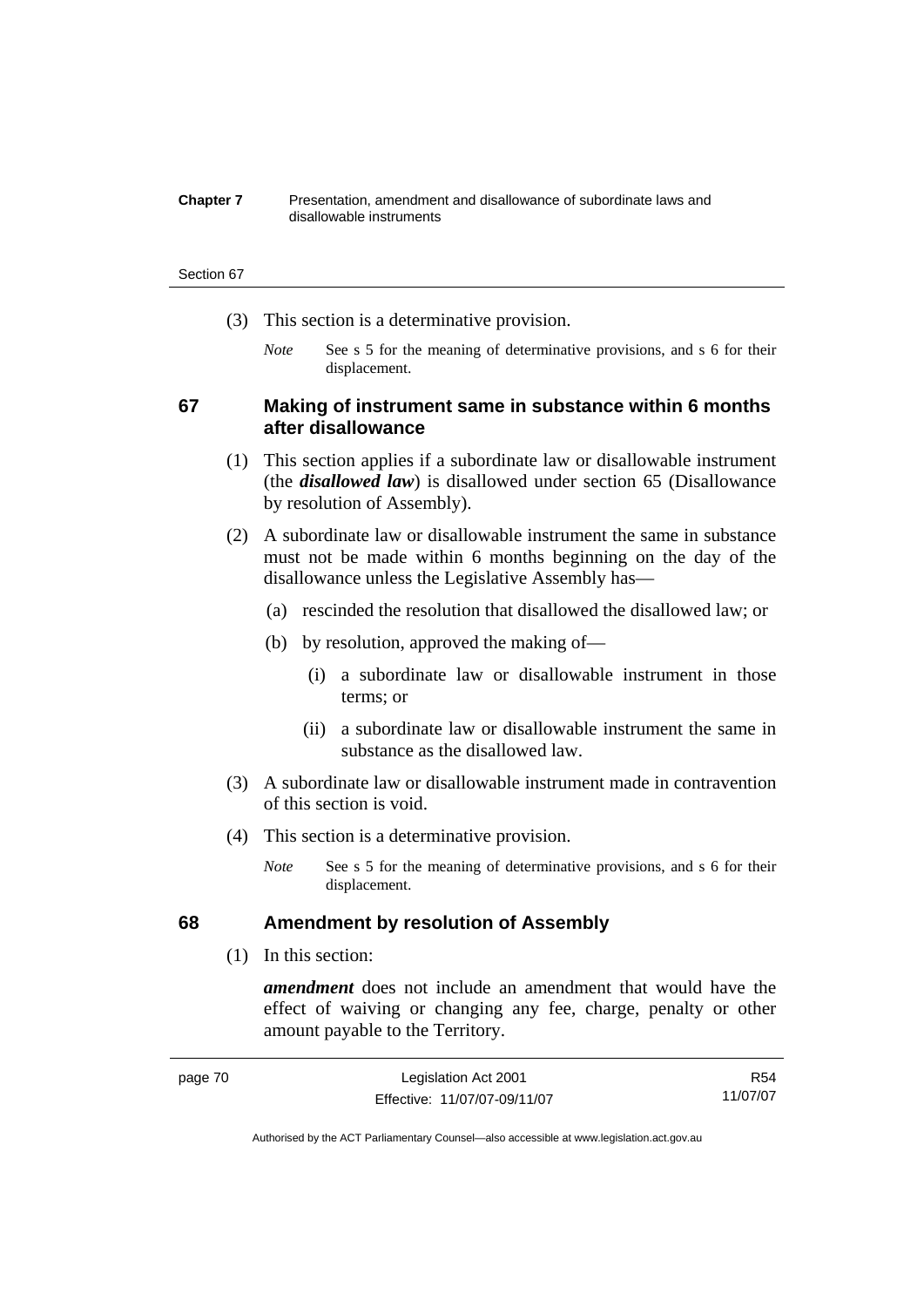*disallowable instrument* does not include a determination of fees or charges by a Minister under an Act or subordinate law.

- (2) This section applies if notice of a motion to amend a subordinate law or disallowable instrument is given in the Legislative Assembly not later than 6 sitting days after the day it is presented to the Assembly.
- (3) If the Legislative Assembly passes a resolution to amend the subordinate law or disallowable instrument, it is amended accordingly—
	- (a) on the day after the day the amendment is notified; or
	- (b) if the resolution provides that it takes effect on the day the resolution is passed—that day.
- (4) For this chapter, the Legislative Assembly is taken to have passed a resolution to amend the subordinate law or disallowable instrument if, at the end of 6 sitting days after the day the notice is given—
	- (a) the notice has not been withdrawn and the motion has not been called on; or
	- (b) the motion has been called on and moved, but has not been withdrawn or otherwise disposed of.
- (5) If subsection (4) applies, the resolution is taken to be the resolution set out in the motion for the resolution.
- (6) An amendment under this section has effect for all purposes as if it had been made by an Act.
- (7) Without limiting subsection (6), section 83 (Consequences of amendment of statutory instrument by Act) applies to the amendment as if it had been made by an Act.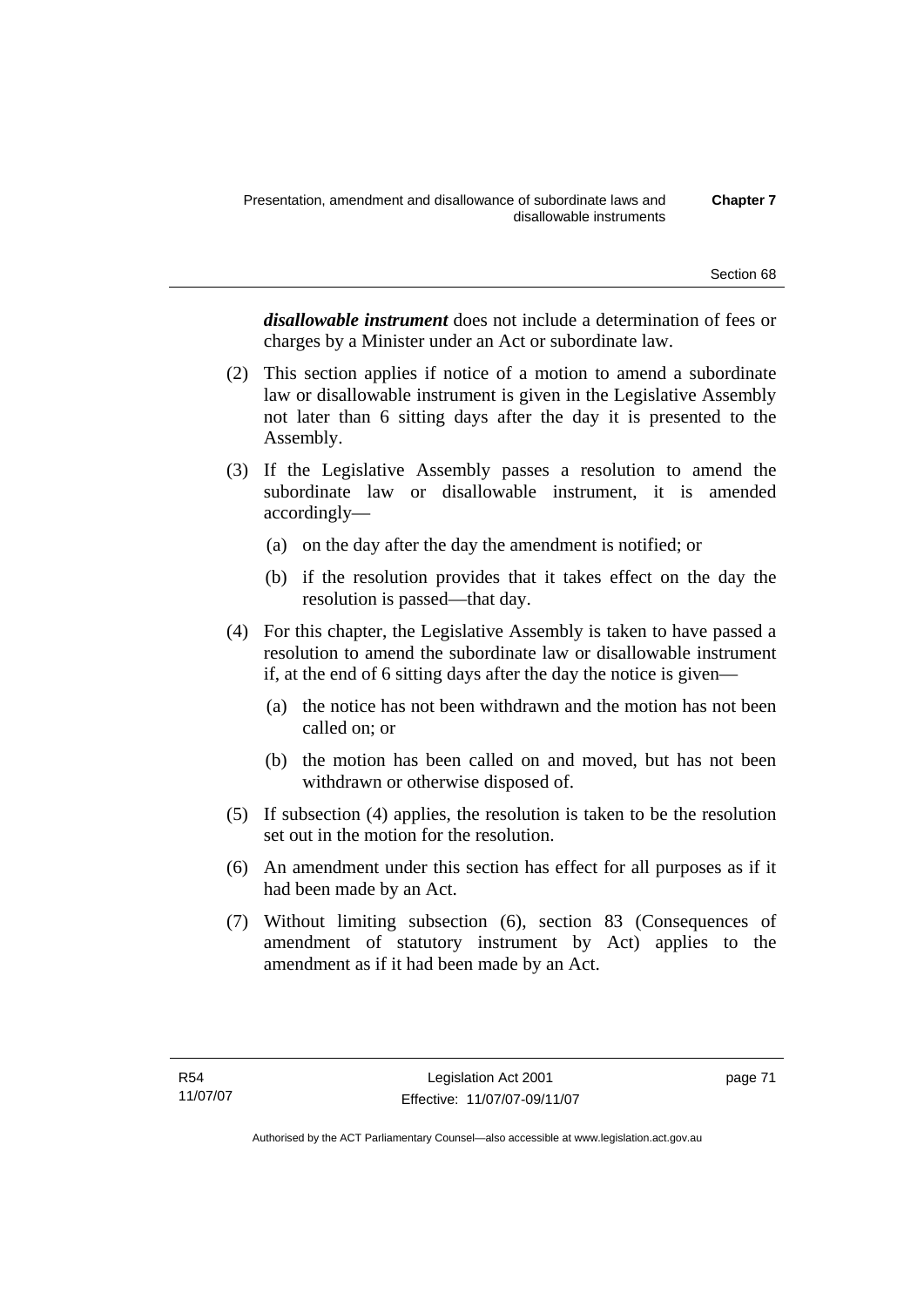#### **Chapter 7** Presentation, amendment and disallowance of subordinate laws and disallowable instruments

#### Section 69

- (8) This section is a determinative provision.
	- *Note* See s 5 for the meaning of determinative provisions, and s 6 for their displacement.

# **69 Notification of amendments made by resolution of Assembly**

- (1) If a subordinate law or disallowable instrument (the *amended law*) is amended under section 68, the Speaker must ask the parliamentary counsel to notify the amendment.
- (2) If the Speaker asks the parliamentary counsel to notify the amendment, the parliamentary counsel must—
	- (a) notify the amendment in the register; or
	- (b) if it is not practicable to notify the amendment in the register notify the amendment in the gazette.
- (3) If the Speaker asks the parliamentary counsel to notify the amendment on a particular day, the parliamentary counsel must notify the amendment on that day unless it is impracticable to do so.
- (4) The amendment is notified in the register by entering in the register—
	- (a) a statement that the amendment of the amended law has been made under section 68; and
	- (b) the text of the resolution passed, or taken to have been passed, by the Legislative Assembly under section 68; and
	- (c) the day when the resolution was passed or taken to have been passed; and
	- (d) the day when the subordinate law or disallowable instrument is taken to be amended because of the resolution.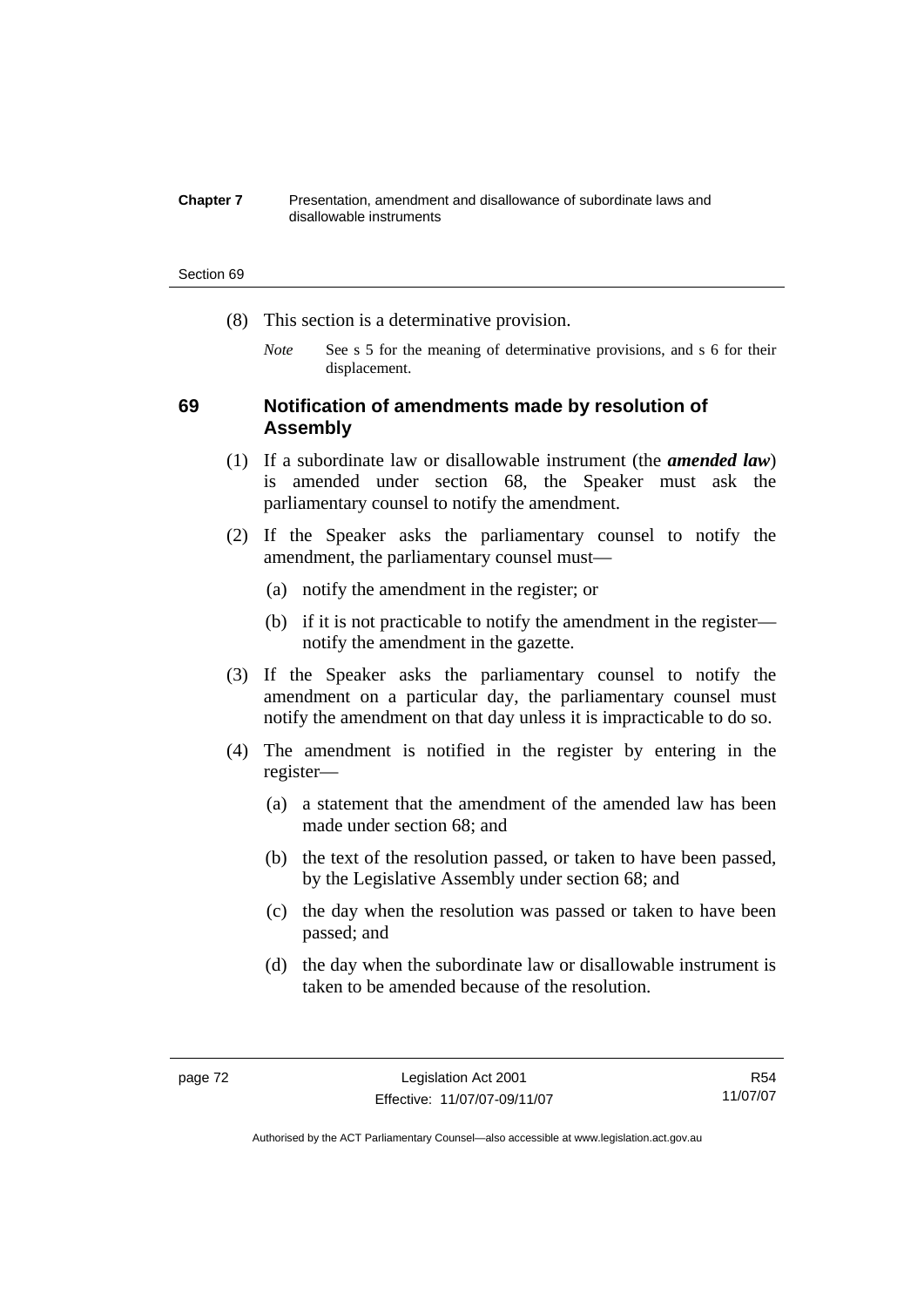- (5) The amendment is notified in the gazette by publishing in the gazette—
	- (a) a statement that the amendment of the amended law has been made under section 68; and
	- (b) the text of the resolution passed, or taken to have been passed, by the Legislative Assembly under section 68; and
	- (c) the day when the resolution was passed or taken to have been passed; and
	- (d) the day when the subordinate law or disallowable instrument is taken to be amended because of the resolution.
- (6) If the amendment is notified in the gazette, the parliamentary counsel must enter in the register—
	- (a) a statement that the amendment of the amended law has been made under section 68; and
	- (b) a statement that the amendment was notified in the gazette on a stated date; and
	- (c) the text of the resolution passed, or taken to have been passed, by the Legislative Assembly under section 68; and
	- (d) the day when the resolution was passed or taken to have been passed; and
	- (e) the day when the subordinate law or disallowable instrument is taken to be amended because of the resolution.
- (7) This section is a determinative provision.
	- *Note* See s 5 for the meaning of determinative provisions, and s 6 for their displacement.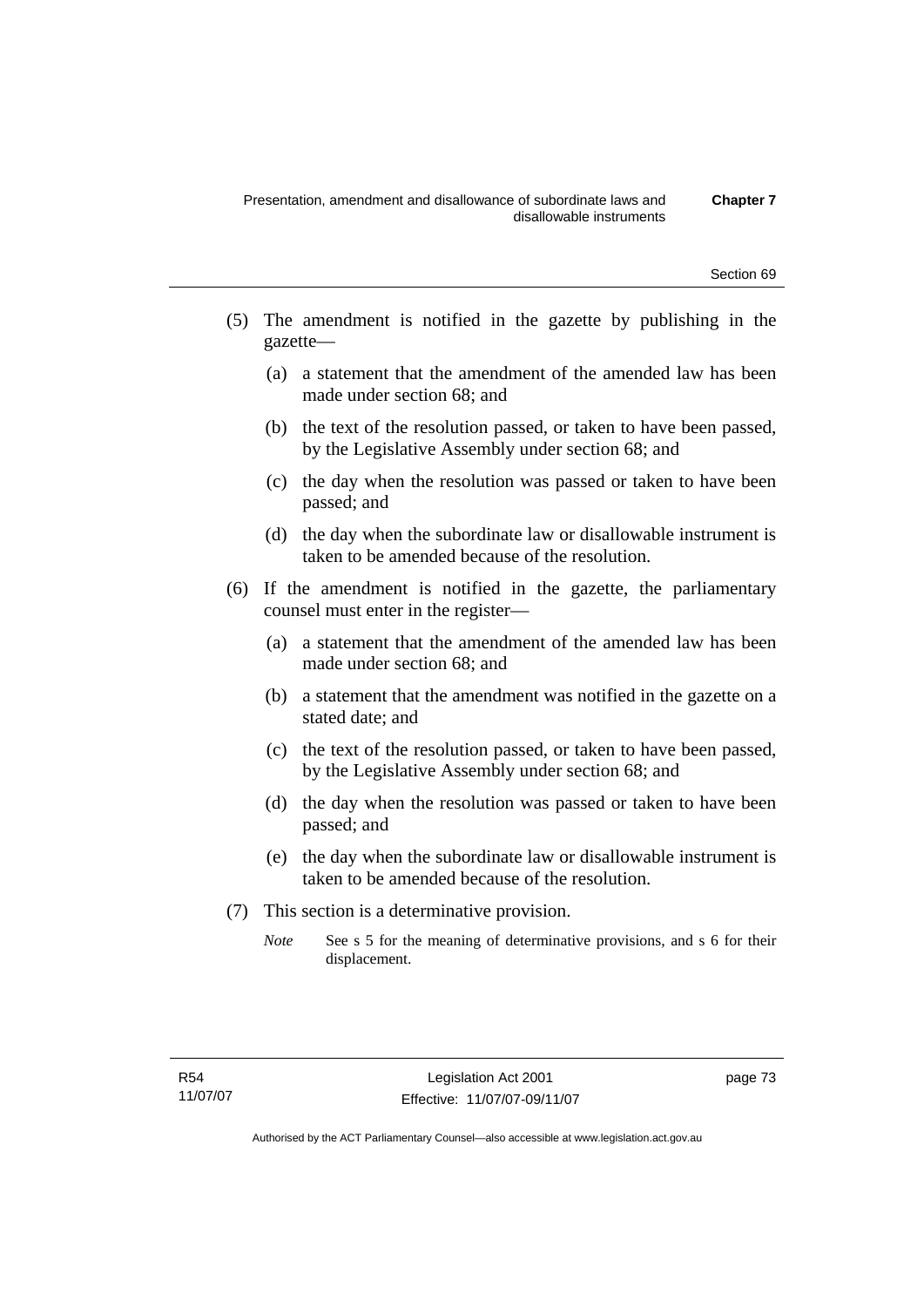#### **Chapter 7** Presentation, amendment and disallowance of subordinate laws and disallowable instruments

#### Section 70

# **70 Making of amendment restoring effect of law within 6 months after amendment**

- (1) This section applies if a subordinate law or disallowable instrument (the *amended law*) is amended under section 68 (Amendment by resolution of Assembly).
- (2) A subordinate law or disallowable instrument the same in substance as the amended law before the amendment (the *earlier law*) must not be made within 6 months beginning on the day the amendment is made unless the Legislative Assembly has—
	- (a) rescinded the resolution that made the amendment; or
	- (b) by resolution approved the making of—
		- (i) a subordinate law or disallowable instrument in those terms; or
		- (ii) a subordinate law or disallowable instrument the same in substance as the earlier law.
- (3) A subordinate law or disallowable instrument made in contravention of this section is void.
- (4) This section is a determinative provision.
	- *Note* See s 5 for the meaning of determinative provisions, and s 6 for their displacement.

# **71 Effect of dissolution or expiry of Assembly on notice of motion**

- (1) This section applies if—
	- (a) notice of motion to disallow or amend a subordinate law or disallowable instrument is given in the Legislative Assembly not later than 6 sitting days after the day the instrument is presented to the Assembly; and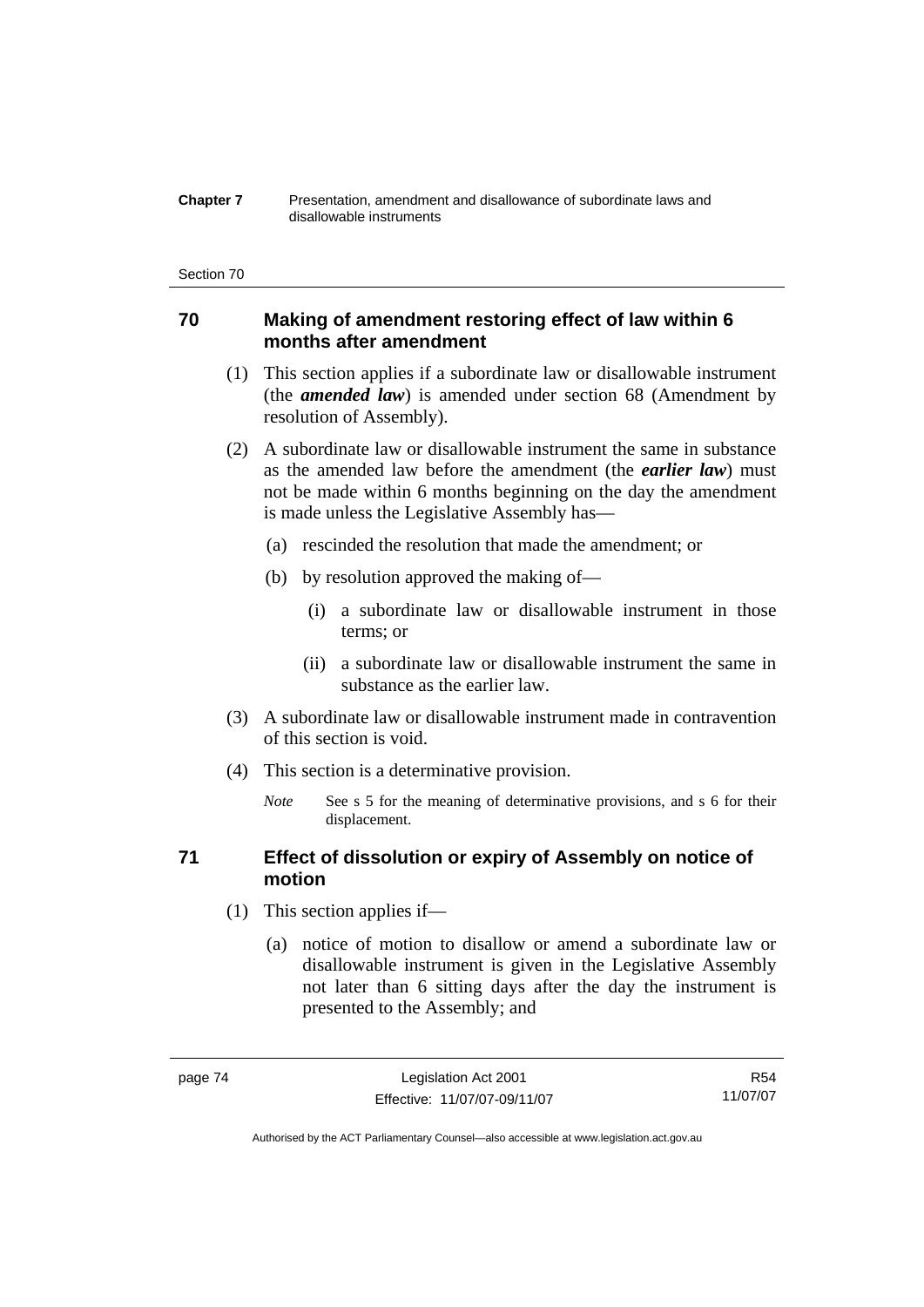- (b) not later than 6 sitting days after the day the notice is given, the Assembly is dissolved or expires; and
- (c) at the time of the dissolution or expiry—
	- (i) the notice has not been withdrawn and the motion has not been called on; or
	- (ii) the motion has been called on and moved, but has not been withdrawn or otherwise disposed of.
- (2) For this chapter, the subordinate law or disallowable instrument is taken to have been presented to the Legislative Assembly on the first sitting day of the Assembly after the next general election of members of the Assembly.
- (3) This section is a determinative provision.
	- *Note* See s 5 for the meaning of determinative provisions, and s 6 for their displacement.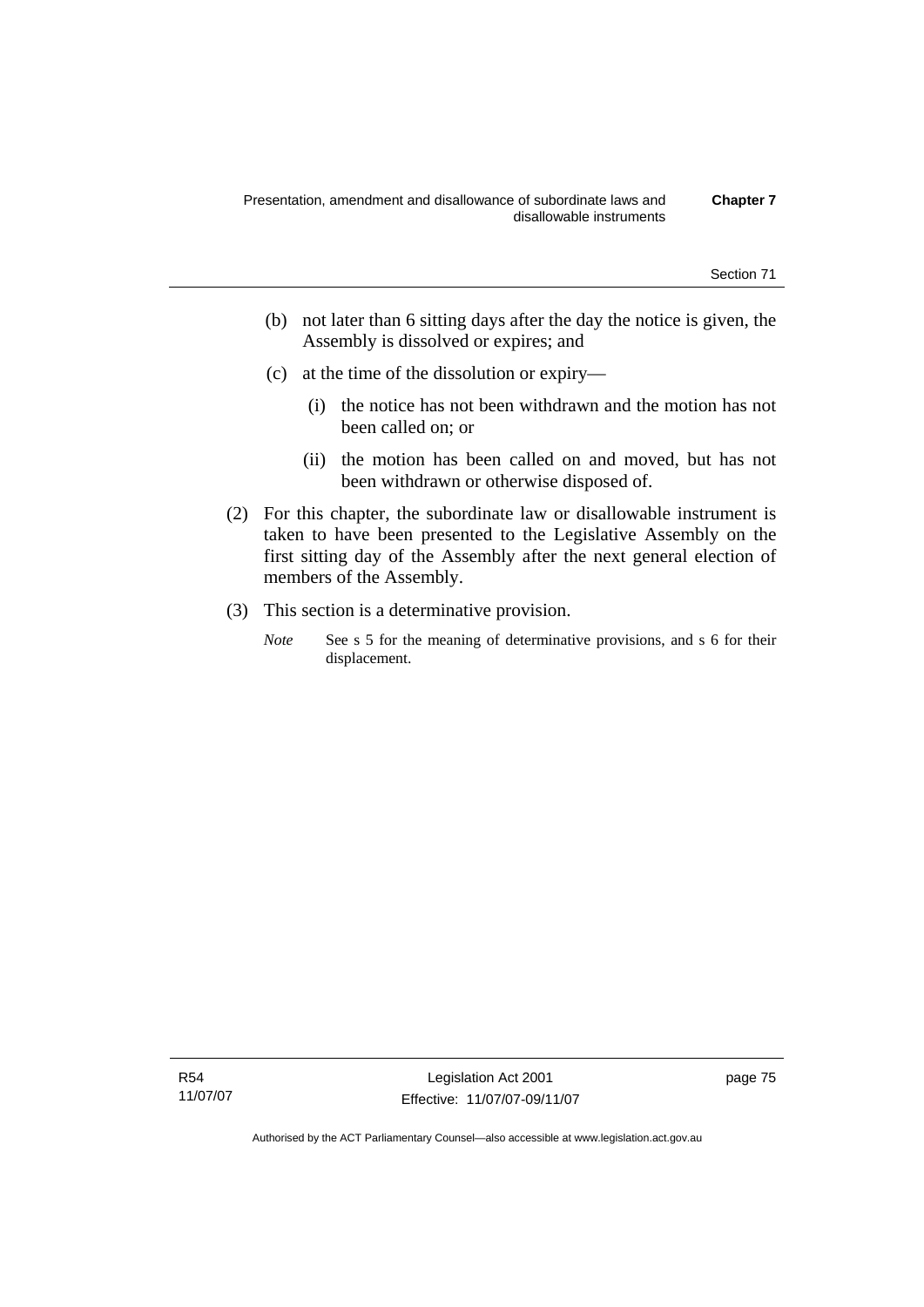Section 72

# **Chapter 8 Commencement and exercise of powers before commencement**

# **72 Meaning of** *law* **in ch 8**

In this chapter:

*law* means an Act or statutory instrument.

*Note* A reference to an Act or statutory instrument includes a reference to a provision of the Act or instrument (see s 7 and s 13).

# **73 General rules about commencement**

- (1) An Act commences—
	- (a) on the day after its notification day; or
	- (b) if the Act or another Act provides for a different date or time of commencement—on that date or at that time.
- (2) A legislative instrument commences—
	- (a) on the day after its notification day; or
	- (b) if an Act or the instrument provides for a later date or time of commencement—on that date or at that time; or
	- (c) if an Act provides for an earlier date or time of commencement—on that date or at that time; or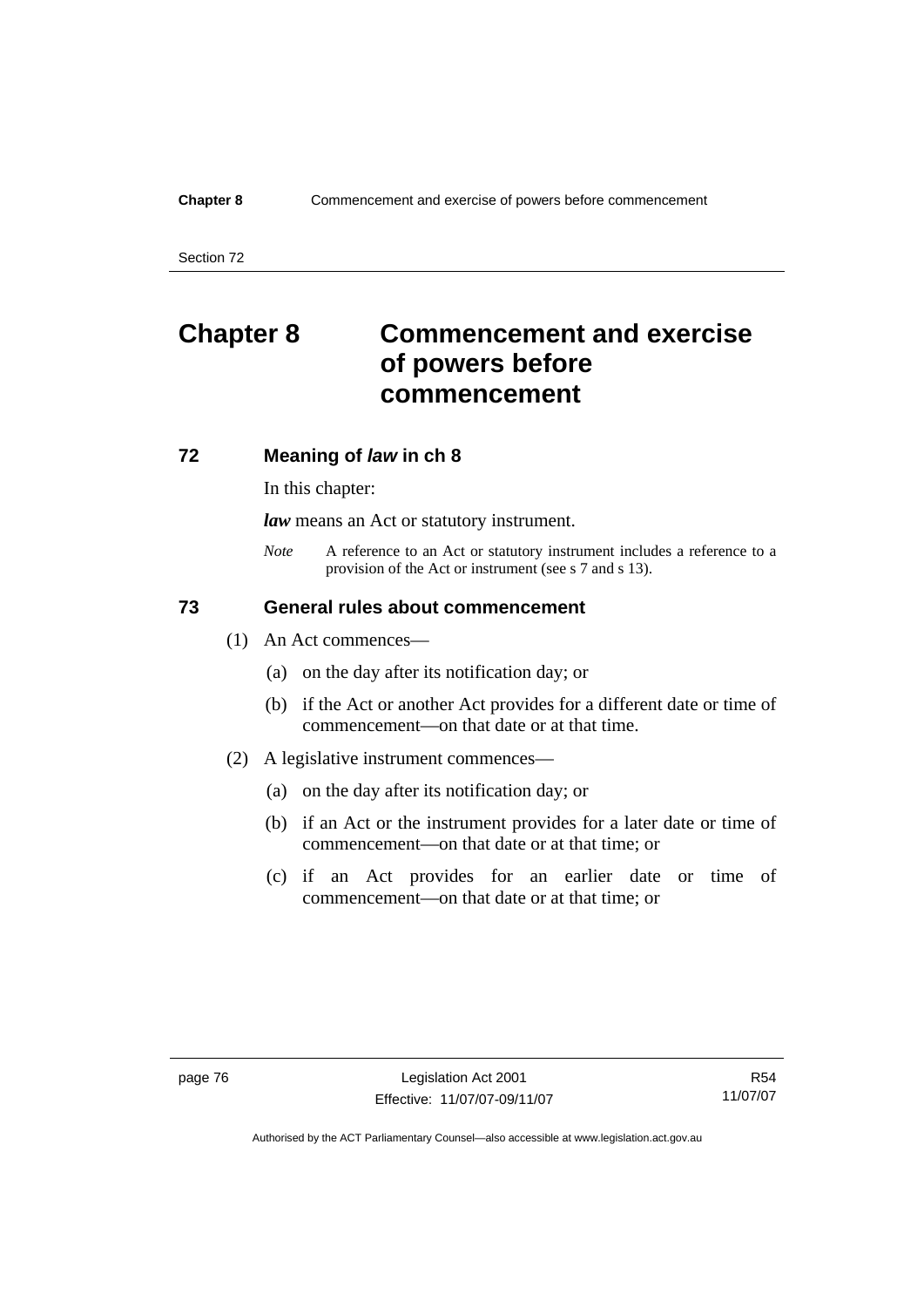(d) if the instrument, under authority given by an Act, provides for an earlier date or time—on that date or at that time.

#### **Examples for par (b)**

- 1 A subordinate law may provide that it commences on a stated future date or at a stated time on a stated future date.
- 2 A disallowable instrument may provide that it commences on the commencement of a stated law or a stated provision of a stated law.
- 3 A notifiable instrument may provide that it commences on the expiry of a stated statutory instrument.
- 4 A notifiable instrument may provide that it commences on the date fixed by a Commonwealth Minister, by notice in the Commonwealth gazette, under a stated Commonwealth Act.
- *Note* An example is part of the Act, is not exhaustive and may extend, but does not limit, the meaning of the provision in which it appears (see s 126 and s 132).
- (3) Without limiting subsection (2), if a legislative instrument is notified on a day after the day or time provided by the instrument for its commencement, and subsection (2) (c) or (d) does not apply to the instrument—
	- (a) the instrument is valid; but
	- (b) the instrument commences on the day after its notification day.
- (4) A statutory instrument that is not a legislative instrument commences—
	- (a) on the day after the day it is made or, if it is required under an Act or statutory instrument to be approved (however described) by the Executive, a Minister or any other entity, the day after the day it is approved; or
	- (b) if an Act or the instrument provides for a later date or time of commencement—on that date or at that time; or
	- (c) if an Act provides for an earlier date or time of commencement—on that date or at that time; or

Authorised by the ACT Parliamentary Counsel—also accessible at www.legislation.act.gov.au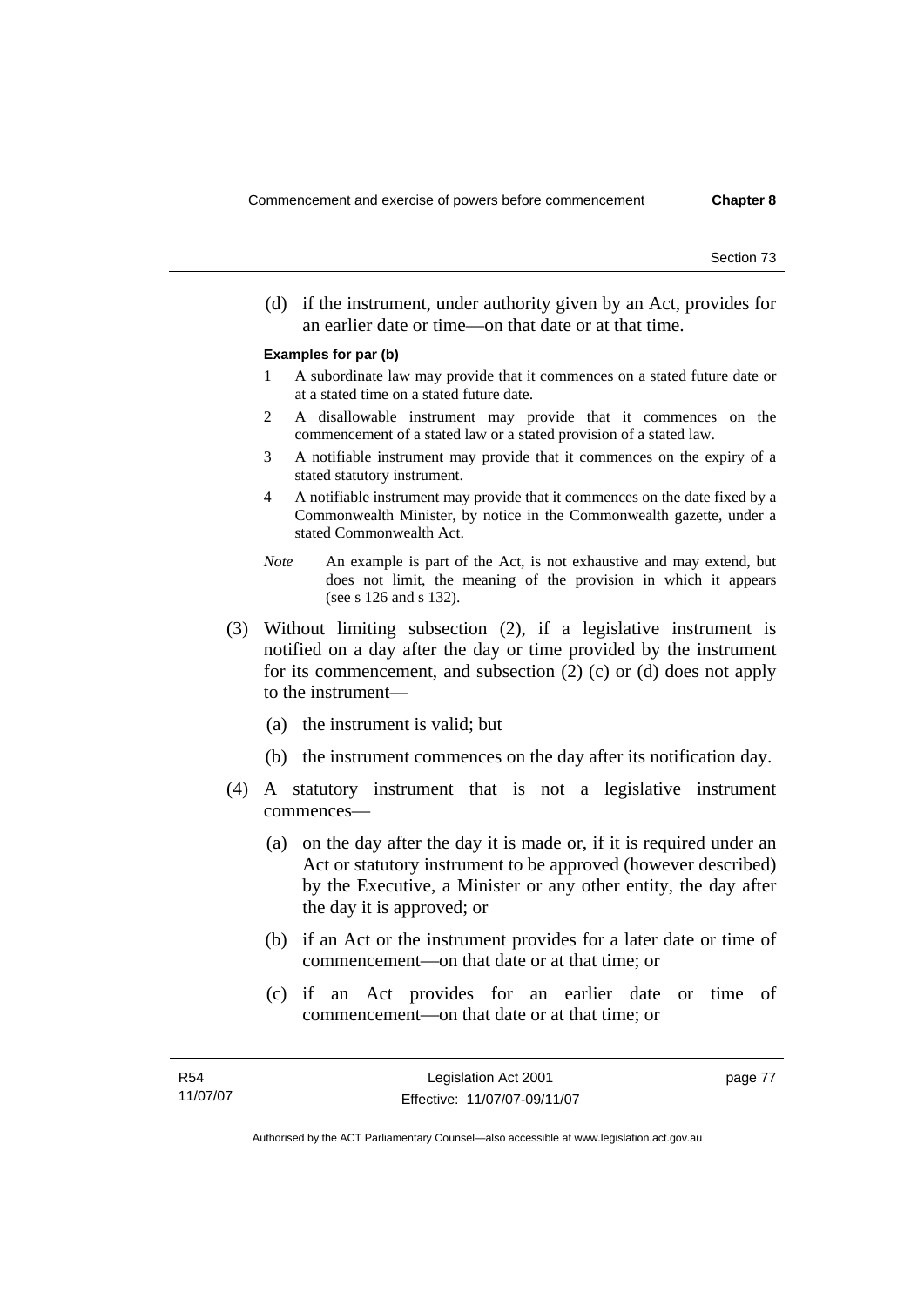#### Section 74

- (d) if the instrument, under authority given by an Act, provides for an earlier date or time—on that date or at that time.
- (5) This section is subject to the following sections:
	- (a) section 75 (Commencement of naming and commencement provisions);
	- (b) section 76 (Non-prejudicial provision may commence retrospectively);
	- (c) section 79 (Automatic commencement of postponed law);
	- (d) section 79A (Commencement of amendment of uncommenced law);
	- (e) section 81 (Exercise of powers between notification and commencement).
- (6) This section is a determinative provision.
	- *Note* See s 5 for the meaning of determinative provisions, and s 6 for their displacement.

# **74 Time of commencement**

- (1) If an Act commences on a day, it commences at the beginning of the day unless a different time of commencement is provided by the Act, another Act, or a commencement notice providing for the commencement of the Act.
- (2) If a statutory instrument commences on a day, it commences at the beginning of the day unless a different time of commencement is provided by the instrument, an Act, or a commencement notice providing for the commencement of the instrument.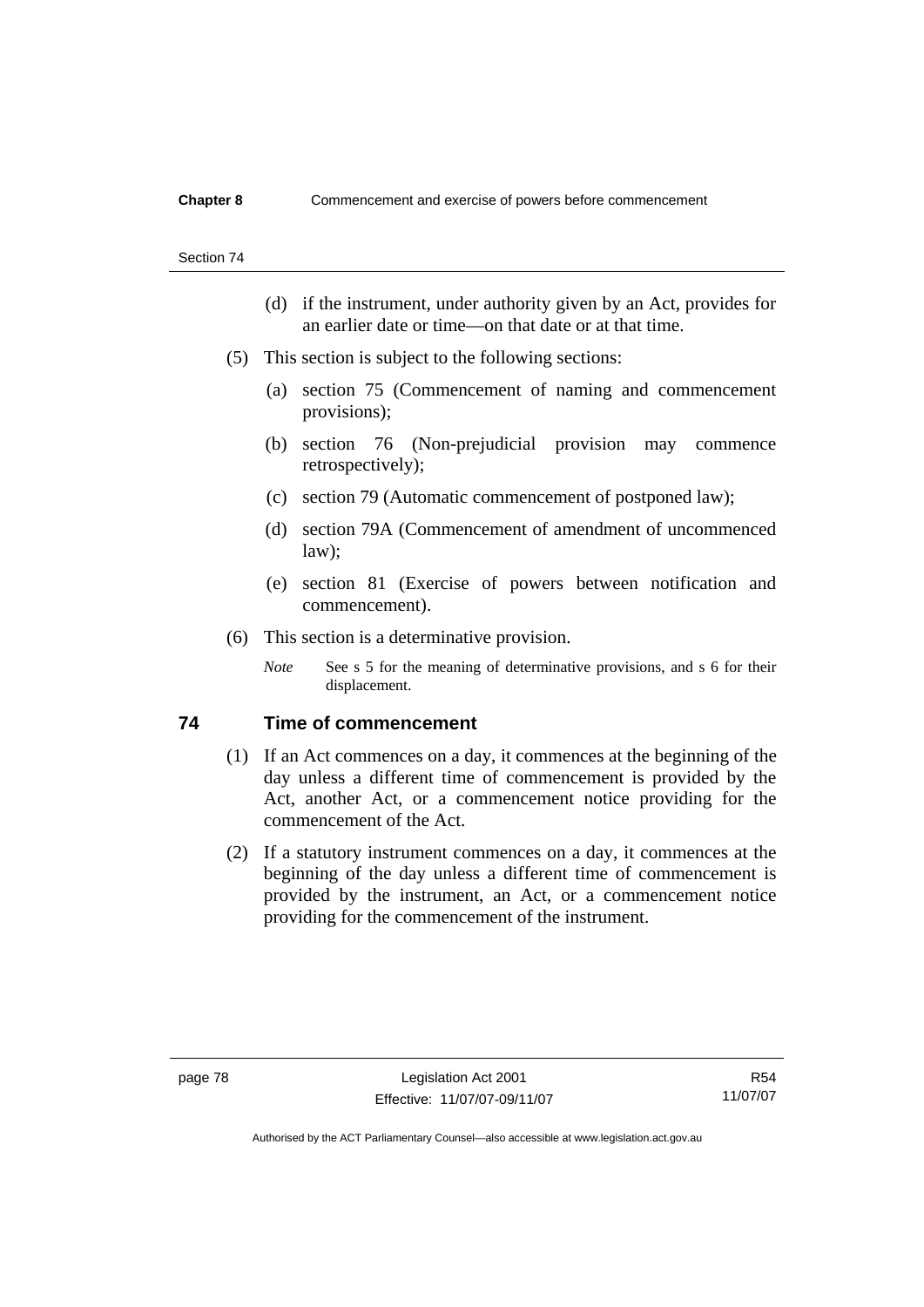Section 75

# **75 Commencement of naming and commencement provisions**

 (1) The provisions of a law providing for its name and commencement automatically commence on its notification day.

#### **Example**

The *XYZ Act 2002* was notified on 1 October 2002. It contains the following provision:

#### **2 Commencement**

This Act commences on 1 December 2002.

The provisions of the *XYZ Act 2002* providing for its name and commencement commence on 1 October 2002.

- *Note* An example is part of the Act, is not exhaustive and may extend, but does not limit, the meaning of the provision in which it appears (see s 126 and s 132).
- (2) However, if a provision of the law commences before the law's notification day, the naming and commencement provisions are taken to have automatically commenced—
	- (a) on that commencement; or
	- (b) if 2 or more provisions of the law commence at different times before the notification day—on the earlier or earliest of the commencements.

#### **Example**

**2 Commencement** 

(1) This Act, other than section 9 and section 10, commences on a day fixed by the Minister by written notice.

- (2) Section 9 is taken to have commenced on 1 July 2001.
- (3) Section 10 is taken to have commenced on 1 August 2001.

The provisions of the *XYZ Act 2001* providing for its name and commencement are taken to have commenced on 1 July 2001.

 (3) In the application of this section to a statutory instrument that is not a legislative instrument, a reference to the instrument's *notification* 

| R54      | Legislation Act 2001         | page 79 |
|----------|------------------------------|---------|
| 11/07/07 | Effective: 11/07/07-09/11/07 |         |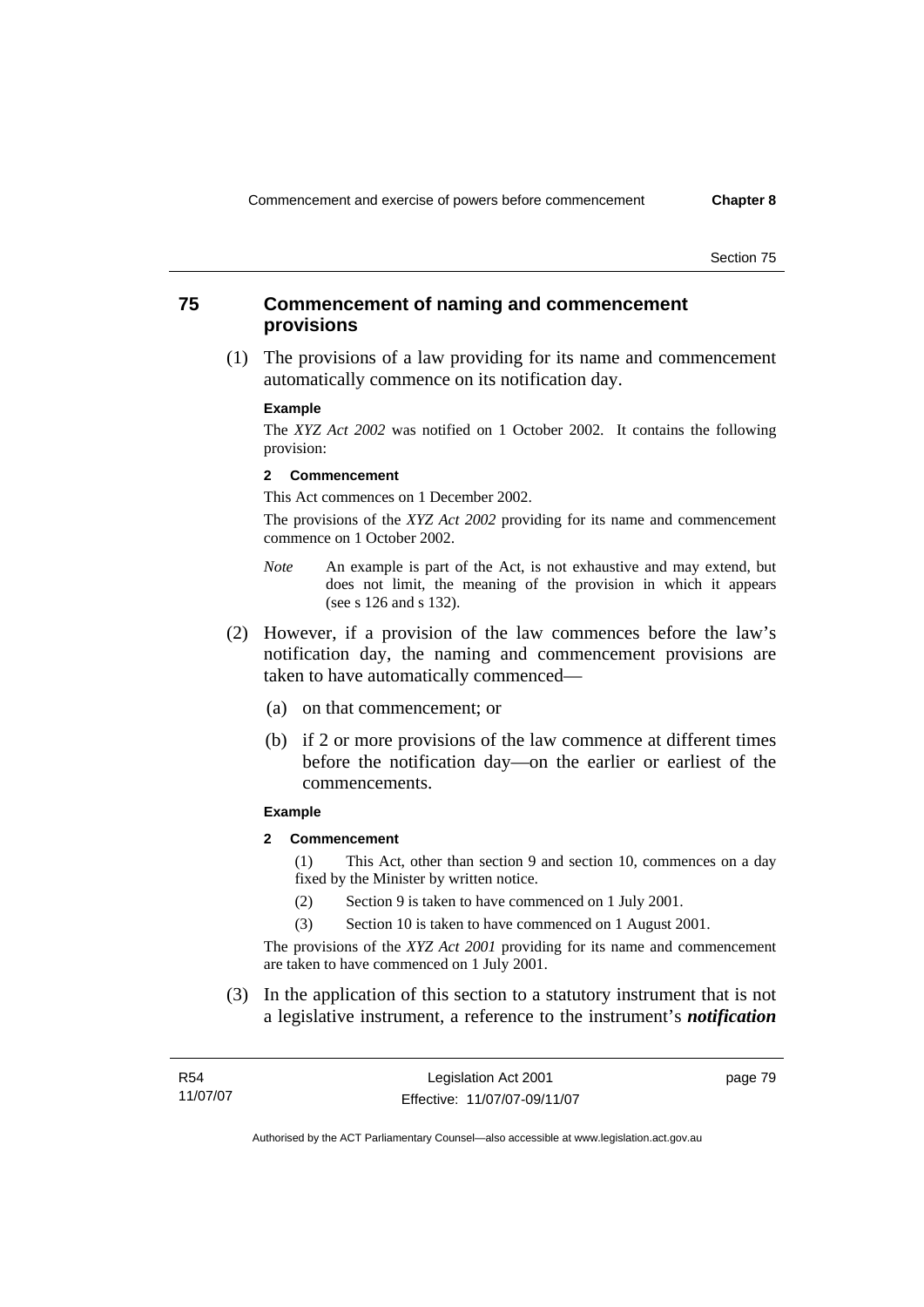#### Section 75AA

day is a reference to the day after the day it is made or, if it is required under an Act or statutory instrument to be approved (however described) by the Executive, a Minister or any other entity, the day after the day it is approved.

- (4) This section is a determinative provision.
	- *Note* See s 5 for the meaning of determinative provisions, and s 6 for their displacement.

# **75AA Commencement of provisions identifying amended laws**

- (1) This section applies if a law amends another law and includes a provision (a *legislation amended provision*) identifying the amended law.
- (2) The legislation amended provision automatically commences (or is taken to have automatically commenced)—
	- (a) on the commencement of the amendments; or
	- (b) if the amendments commence at different times—on the commencement of the earlier or earliest of the amendments.
- (3) This section is a determinative provision.
	- *Note* See s 5 for the meaning of determinative provision, and s 6 for their displacement.

# **75A Meaning of commences** *retrospectively*

- (1) An Act or legislative instrument commences *retrospectively* if it commences on a day or at a time earlier than the day after its notification day.
	- *Note* A reference to an Act or legislative instrument includes a reference to a provision of an Act or legislative instrument (see s 7 (3) and s 12 (2)).
- (2) A statutory instrument that is not a legislative instrument commences *retrospectively* if it commences on a day or at a time earlier than the day after the day it is made or, if it is required under

R54 11/07/07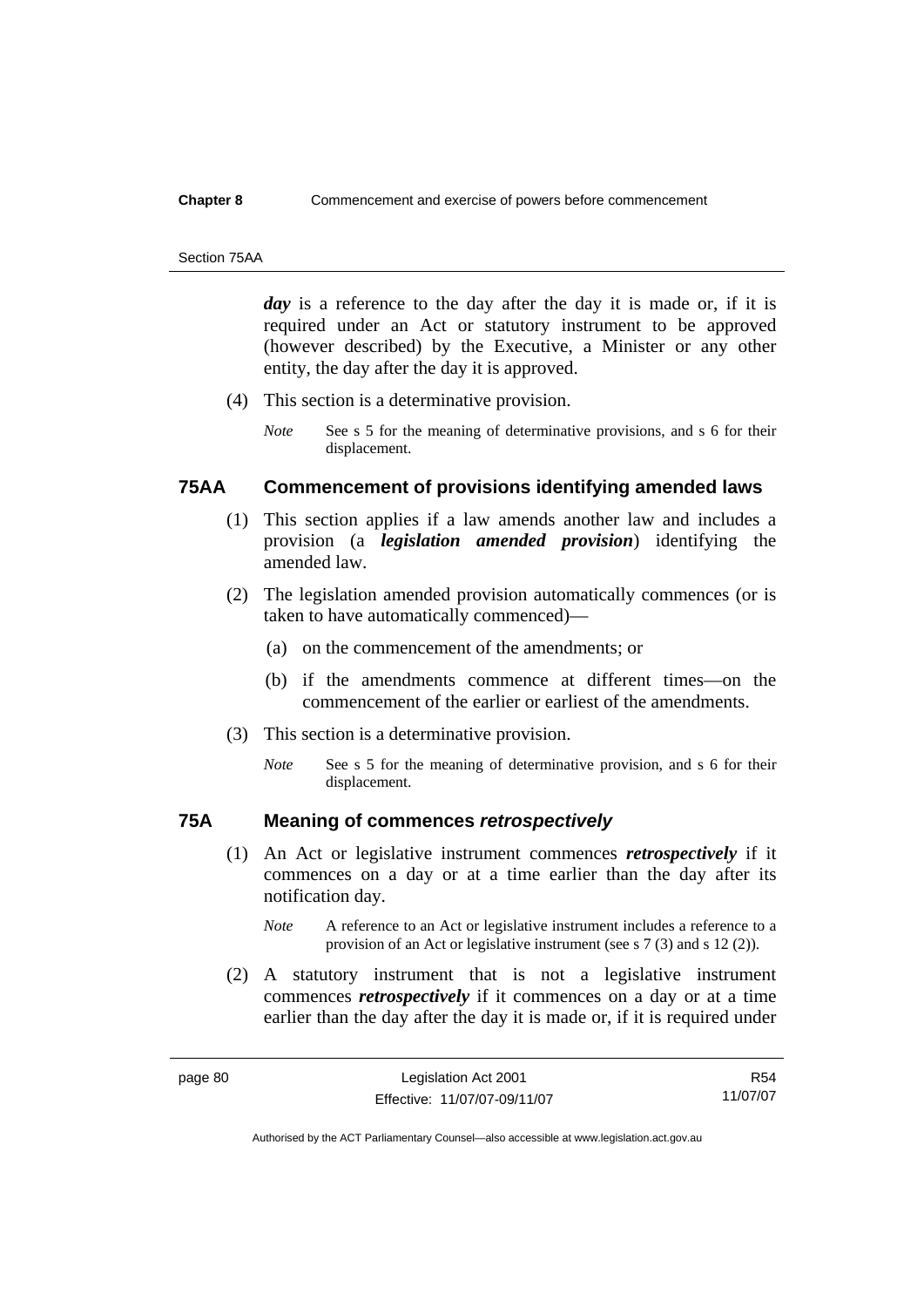Section 75B

an Act or statutory instrument to be approved (however described) by the Executive, a Minister or any other entity, the day after the day it is approved.

### **75B Retrospective commencement requires clear indication**

 (1) A law must not be taken to provide for the law (or another law) to commence retrospectively unless the law clearly indicates that it is to commence retrospectively.

#### **Example**

The *XYZ Act 2003* was notified on 1 July 2003. It contains the following provision:

#### **2 Commencement**

This Act is taken to have commenced on 17 October 2001.

Section 2 clearly indicates that the Act is to commence retrospectively.

- *Note* An example is part of the Act, is not exhaustive and may extend, but does not limit, the meaning of the provision in which it appears (see s 126 and s 132).
- (2) This section is a determinative provision.
	- *Note* See s 5 for the meaning of determinative provisions, and s 6 for their displacement.

### **76 Non–prejudicial provision may commence retrospectively**

- (1) A statutory instrument may provide that a non-prejudicial provision of the instrument commences retrospectively.
- (2) Unless this subsection is displaced by, or under authority given by, an Act, a statutory instrument cannot provide that a prejudicial provision of the instrument commences retrospectively.

#### **Example**

The *Locust Damage Compensation Determination 2003* (a hypothetical disallowable instrument) sets out (among other things) the people who are eligible for compensation under a compensation fund. Previously, there was no restriction on who was eligible. The determination provides that it is taken to have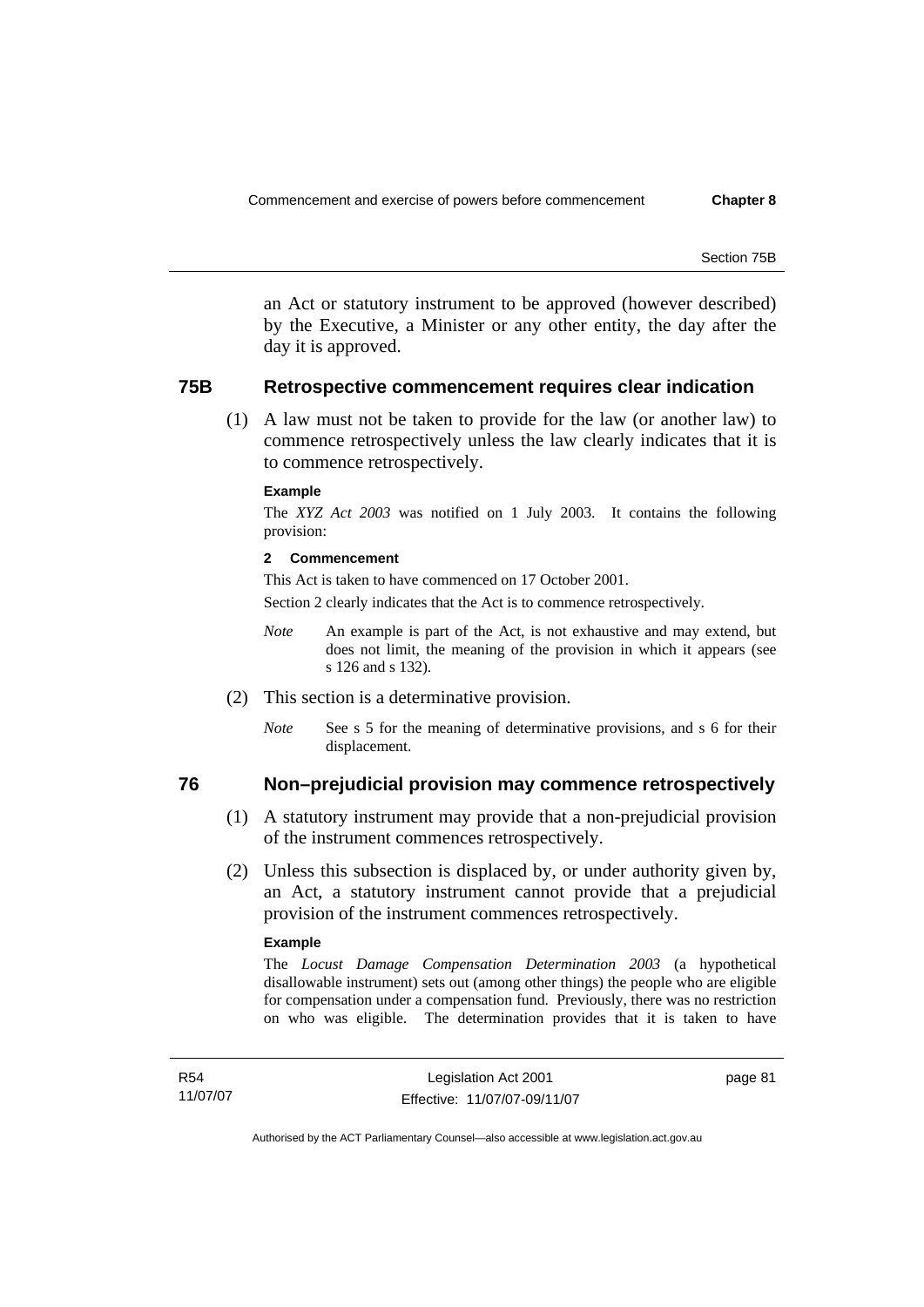#### Section 77

commenced on 1 July 2003, but it is not notified until 15 August 2003. There is nothing in the Act under which the determination is made (or any other Act) that authorises the retrospective commencement.

The provision of the determination that limits who can apply for compensation is a prejudicial provision (ie it adversely affects some people's right to receive compensation) and cannot commence retrospectively. Instead, it would commence on the day after the determination's notification day (see s 73 (3)).

- (3) This section is a determinative provision.
	- *Note* See s 5 for the meaning of determinative provisions, and s 6 for their displacement.
- (4) In this section:

*non-prejudicial provision* means a provision that is not a prejudicial provision.

*prejudicial provision* means a provision that operates to the disadvantage of a person (other than the Territory or a territory authority or instrumentality) by—

- (a) adversely affecting the person's rights; or
- (b) imposing liabilities on the person.

# **77 Commencement by commencement notice**

- (1) If a law is expressed to commence on a day fixed or otherwise determined by a notice—
	- (a) a single day, or a time on a single day, may be fixed or determined; or
	- (b) different days or times may be fixed or determined for different provisions.

#### **Example**

The *Hypothetical Act 2001* is expressed to commence on a day to be fixed by the Minister by written notice. Unless the Act has commenced automatically in accordance with section 79 (Automatic commencement of postponed law), any of the following arrangements for commencement would be possible:

R54 11/07/07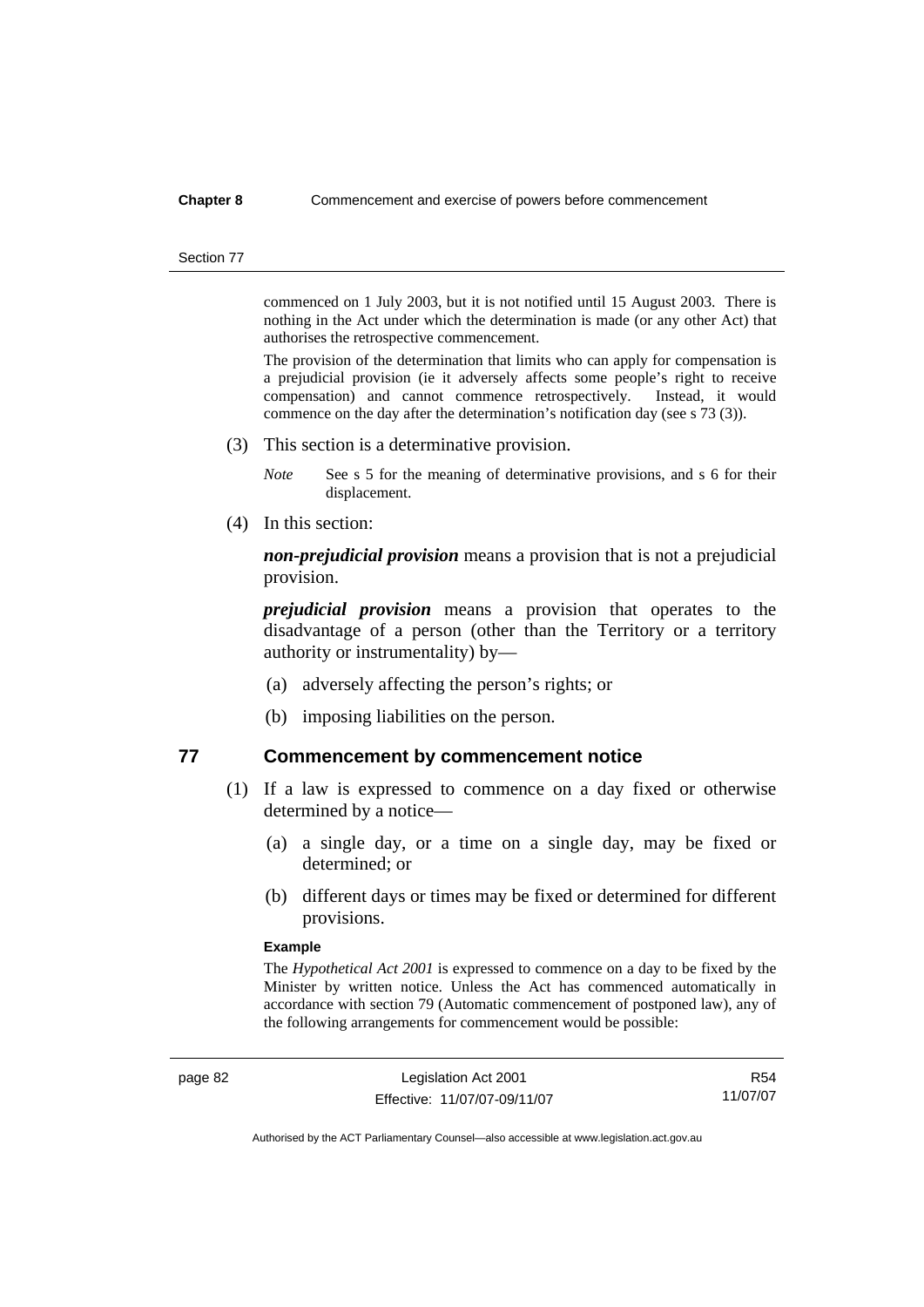Section 77

- (a) a notice could fix a single day (eg 5 June 2001) for the entire Act to commence;
- (b) a notice could fix a time on a single day (eg 8 pm on 5 June 2001) for the entire Act to commence;
- (c) a notice could fix different days or times for the different provisions of the Act to commence (eg part 7, part 9 and schedule 4 commence on 5 June 2001, part 11 commences at 5 pm on 30 June 2001, and the remaining provisions of the Act commence on 1 July 2001);
- (d) a notice could fix a single day (eg 5 June 2001) or a time on a single day (eg 8 pm on 5 June 2001) for the provisions of the Act not already commenced to come into operation.
- *Note* An example is part of the Act, is not exhaustive and may extend, but does not limit, the meaning of the provision in which it appears (see s 126 and s 132).
- (2) A commencement notice for a law is valid even if the day or time fixed or otherwise determined by the notice happens before the notice's notification day.
- (3) If the day or time fixed or otherwise determined by a commencement notice for a law happens on or before the notice's notification day, the law commences on the day after the notice's notification day.
- (4) However, subsection (3) does not apply to the commencement notice if—
	- (a) the notice clearly indicates that the law is to commence at an earlier date or time; and
	- (b) the notice provides for the earlier date or time under authority given by an Act.

#### **Example for par (a)**

the commencement notice provides that the law or statutory instrument is 'taken to have commenced' at the earlier date or time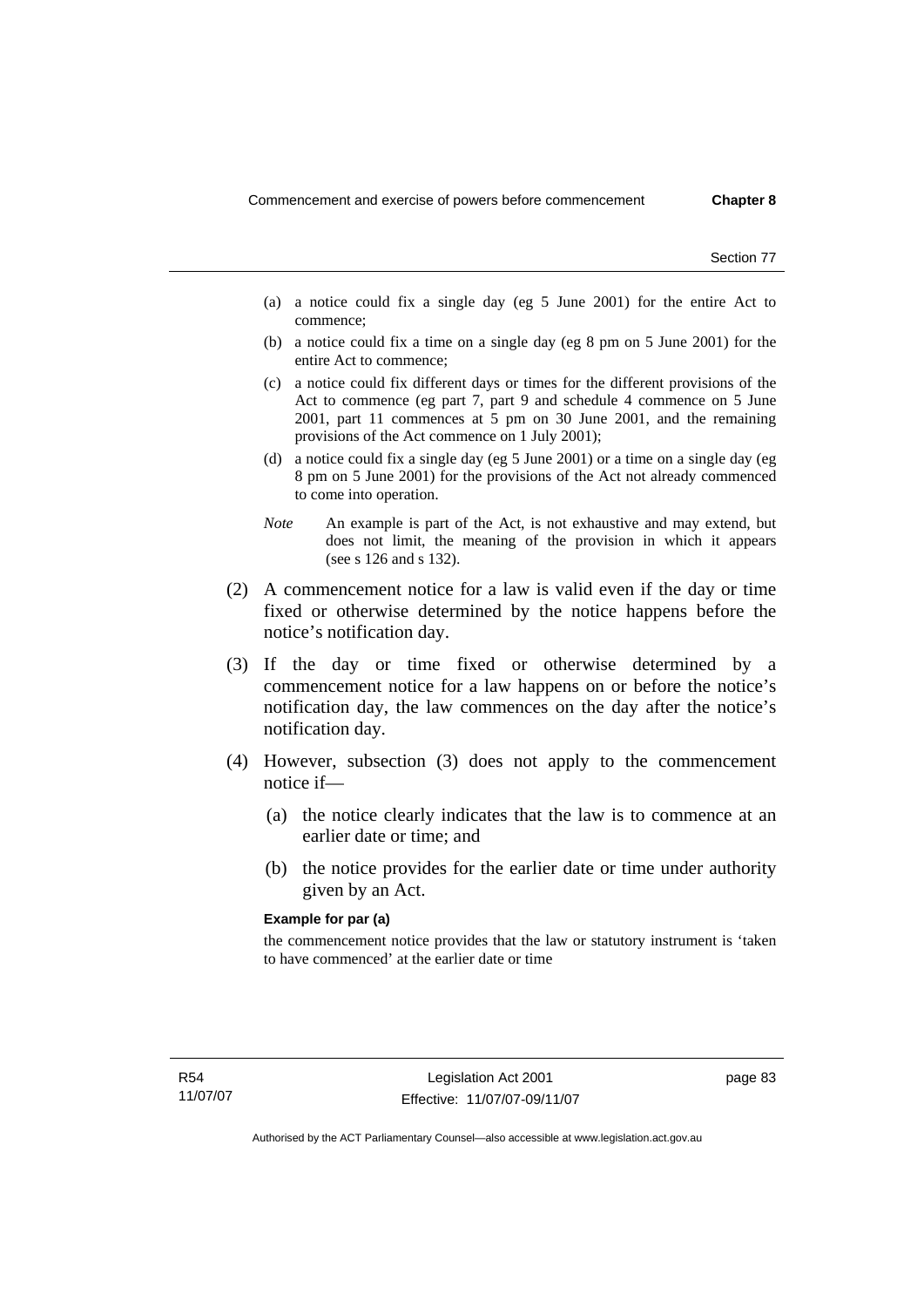Section 78

- (5) This section is a determinative provision.
	- *Note* See s 5 for the meaning of determinative provisions, and s 6 for their displacement.

### **78 Separate commencement of amendments**

 (1) Amendments made by a provision of a law may be given separate commencements, whether or not the provision is self-contained.

#### **Examples**

- 1 A provision of an amending law inserts 2 sections. The sections may be given separate commencements.
- 2 A provision of an amending law inserts a section that is divided into paragraphs. The paragraphs may be given separate commencements.
- *Note* An example is part of the Act, is not exhaustive and may extend, but does not limit, the meaning of the provision in which it appears (see s 126 and s 132).
- (2) This section is a determinative provision.
	- *Note* See s 5 for the meaning of determinative provisions, and s 6 for their displacement.

# **79 Automatic commencement of postponed law**

 (1) If a postponed law has not commenced within 6 months beginning on its notification day, it automatically commences on the first day after that period.

#### **Example**

The *Hypothetical Act 2001* was notified on 5 July 2001 and was expressed to commence on a day to be fixed by the Minister by written notice. If the Act had not commenced by notice on or before 4 January 2002, it would automatically commence on 5 January 2002.

*Note* An example is part of the Act, is not exhaustive and may extend, but does not limit, the meaning of the provision in which it appears (see s 126 and s 132).

page 84 Legislation Act 2001 Effective: 11/07/07-09/11/07

R54 11/07/07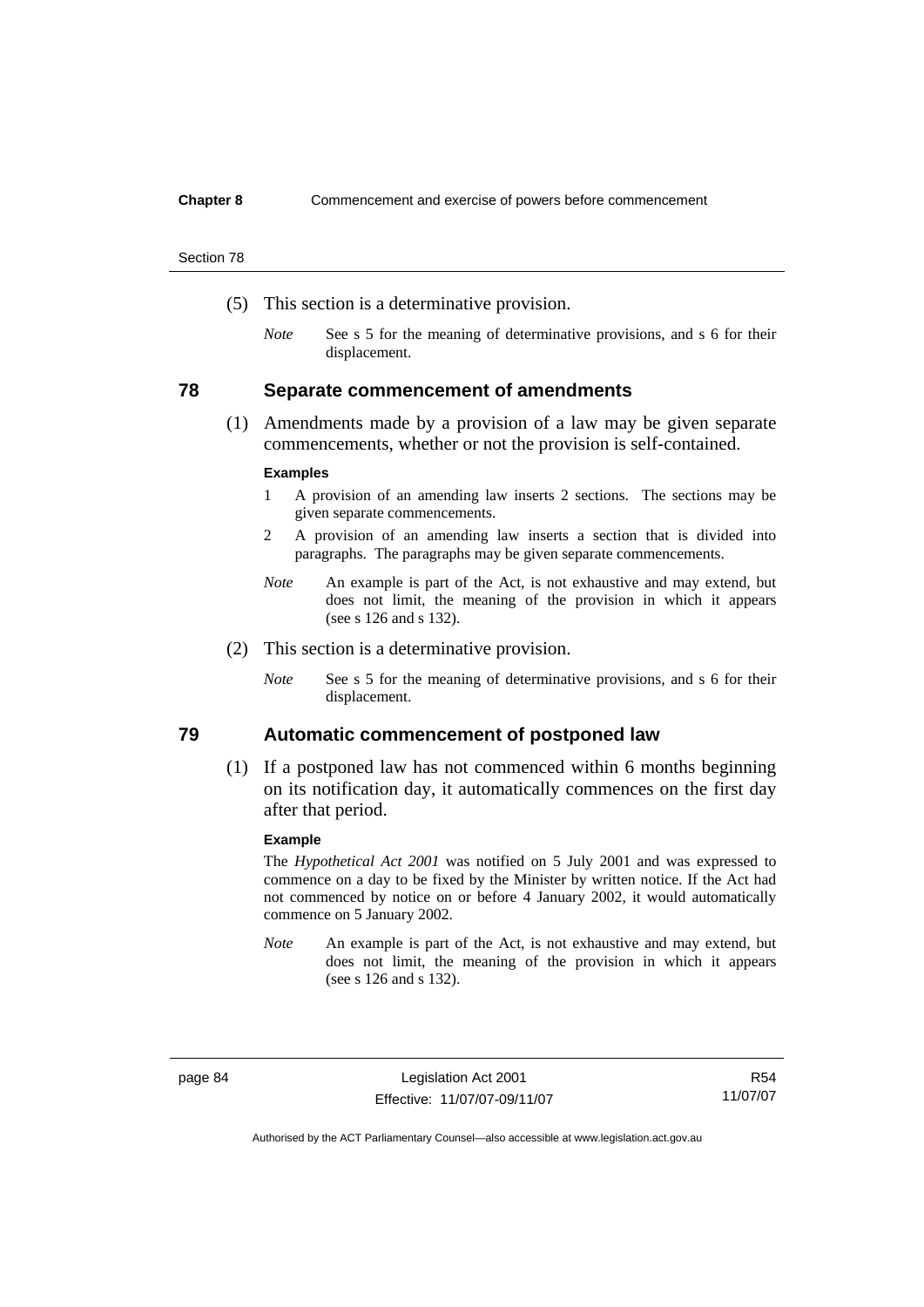Section 79A

- (2) This section applies to a law unless it is displaced by, or under authority given by, an Act or, if the postponed law is a subordinate law or disallowable instrument, the postponed law.
- (3) This section is a determinative provision.
	- *Note* See s 5 for the meaning of determinative provisions, and s 6 for their displacement.
- (4) In this section:

*enact* includes make.

*law* means an Act, subordinate law, disallowable instrument or notifiable instrument.

*Note* A reference to an Act, subordinate law, disallowable instrument or notifiable instrument includes a reference to a provision of the Act, law or instrument (see s 7, s 8, s 9 and s 10).

*notification day*, for a postponed law, means the notification day of—

- (a) if the postponed law is a law—the law; or
- (b) if the postponed law is a provision of a law—the law that enacts the provision.

*postponed law* means a law that does not commence on its notification day because a law postpones its commencement until a day or time fixed or determined by a commencement notice.

# **79A Commencement of amendment of uncommenced law**

- (1) This section applies if a law (the *amending law*) amends a law that has not commenced (the *uncommenced law*).
- (2) The amendment of the uncommenced law does not of itself commence that law.
- (3) The amendment made by the amending law commences on the commencement of the uncommenced law.

| R <sub>54</sub> | Legislation Act 2001         | page 85 |
|-----------------|------------------------------|---------|
| 11/07/07        | Effective: 11/07/07-09/11/07 |         |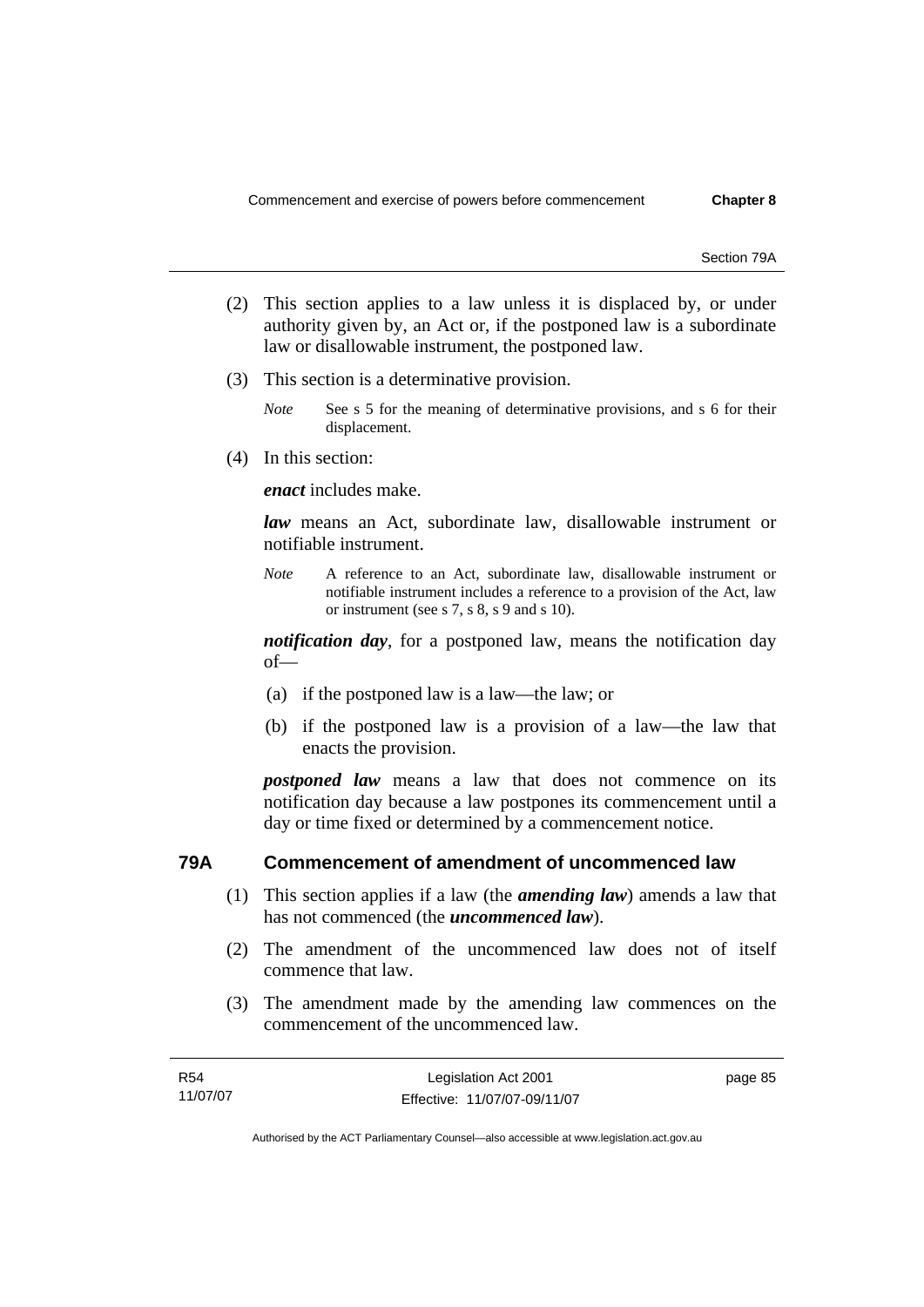#### Section 80

- (4) This section is a determinative provision.
	- *Note* See s 5 for the meaning of determinative provisions, and s 6 for their displacement.

### **80 References to** *commencement* **of law**

In a law, a reference to the *commencement* of the law, or another law, (the *law concerned*) is a reference to—

- (a) if the provisions of the law concerned (other than those providing for its name and commencement) commence, or are required to commence, on a single day or at a single time—the commencement of the remaining provisions; or
- (b) if paragraph (a) does not apply and the reference is in a provision of the law concerned—the commencement of the provision; or
- (c) in any other case—the commencement of the relevant provision of the law concerned.

# **81 Exercise of powers between notification and commencement**

- (1) This section applies to a power to make an appointment or statutory instrument, or to do anything else, in the following situations:
	- (a) the power is given by a law (the *authorising law*) that has been notified but has not commenced;
	- (b) the power is given by a law (the *authorising law*) as amended by another law (the *amending law*) and the laws have been notified, but all or any of them have not commenced.

#### **Examples of powers to which section applies**

- 1 power to delegate a function
- 2 power to give or issue an approval, consent, licence, permit or other authority (however described)
- 3 power to make an acting appointment

R54 11/07/07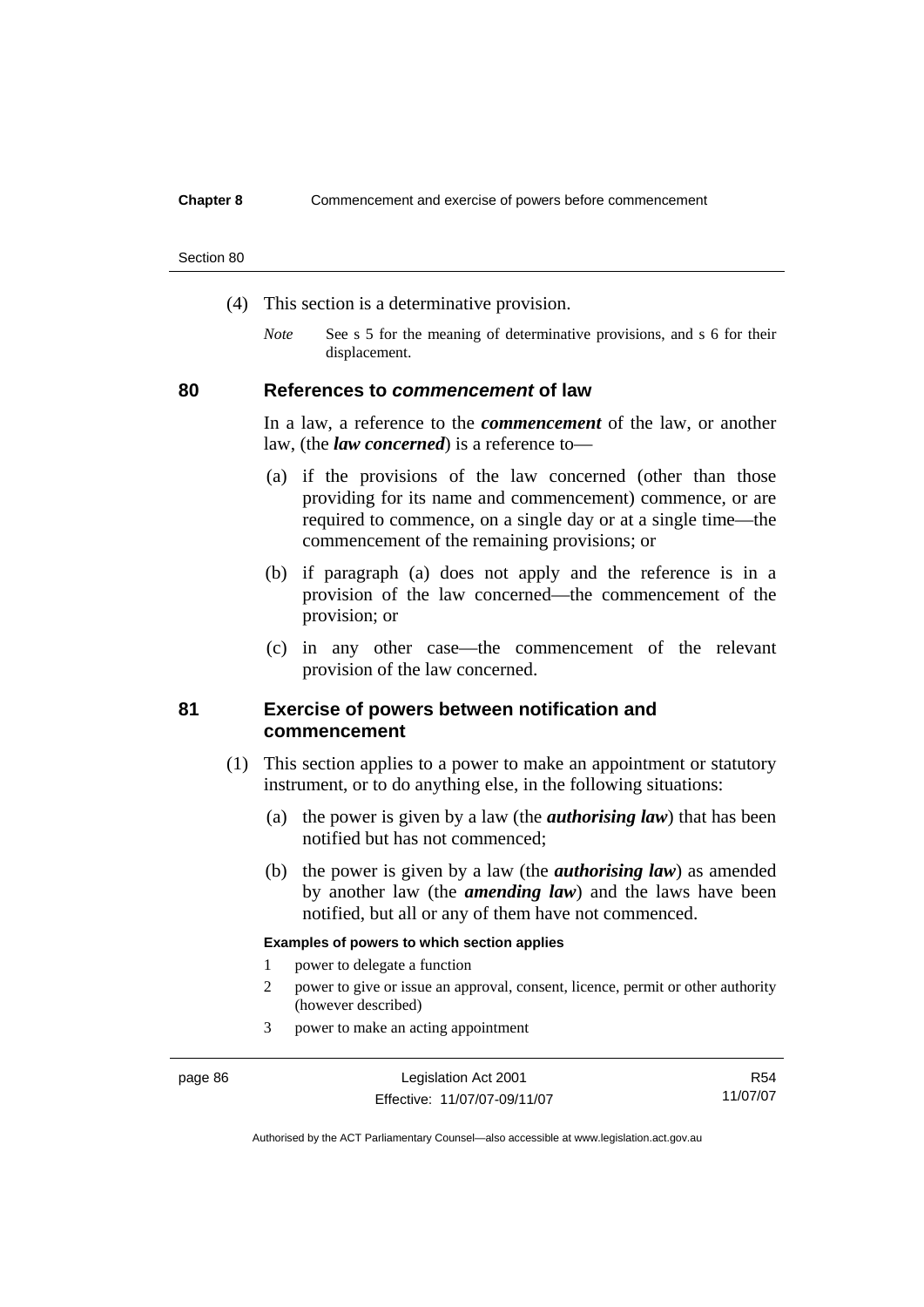Section 81

- 4 power to issue guidelines
- *Note* An example is part of the Act, is not exhaustive and may extend, but does not limit, the meaning of the provision in which it appears (see s 126 and s 132).
- (2) To remove any doubt and without limiting subsection (1), this section applies to any of the following powers if the power is to be exercised in relation to an entity to be established by the authorising law or the authorising law as amended by the amending law:
	- (a) a power to make an appointment to the entity;
	- (b) a power to make a statutory instrument for the purposes of the entity;
	- (c) a power to do anything else in relation to the entity.

#### **Example**

This section applies to powers under an authorising law to be exercised in relation to the conduct of an election for members of a board to be established as a corporation by the authorising law.

- *Note* An example is part of the Act, is not exhaustive and may extend, but does not limit, the meaning of the provision in which it appears (see s 126 and s 132).
- (3) The power may be exercised at any time even though the authorising law, or the authorising law and amending law (or either of them), is not in force at the time.
- (4) For the exercise of the power, the authorising law, or the authorising law and amending law, are taken to be in force at the time of the exercise of the power.
- (5) Also, anything else may be done under the power at any time for the purpose of bringing, or in relation to bringing, the authorising law, or the authorising law as amended by the amending law, into operation.
- (6) If an appointment or statutory instrument made under this section declares that this subsection applies to it, then, unless the

| <b>R54</b> | Legislation Act 2001         | page 87 |
|------------|------------------------------|---------|
| 11/07/07   | Effective: 11/07/07-09/11/07 |         |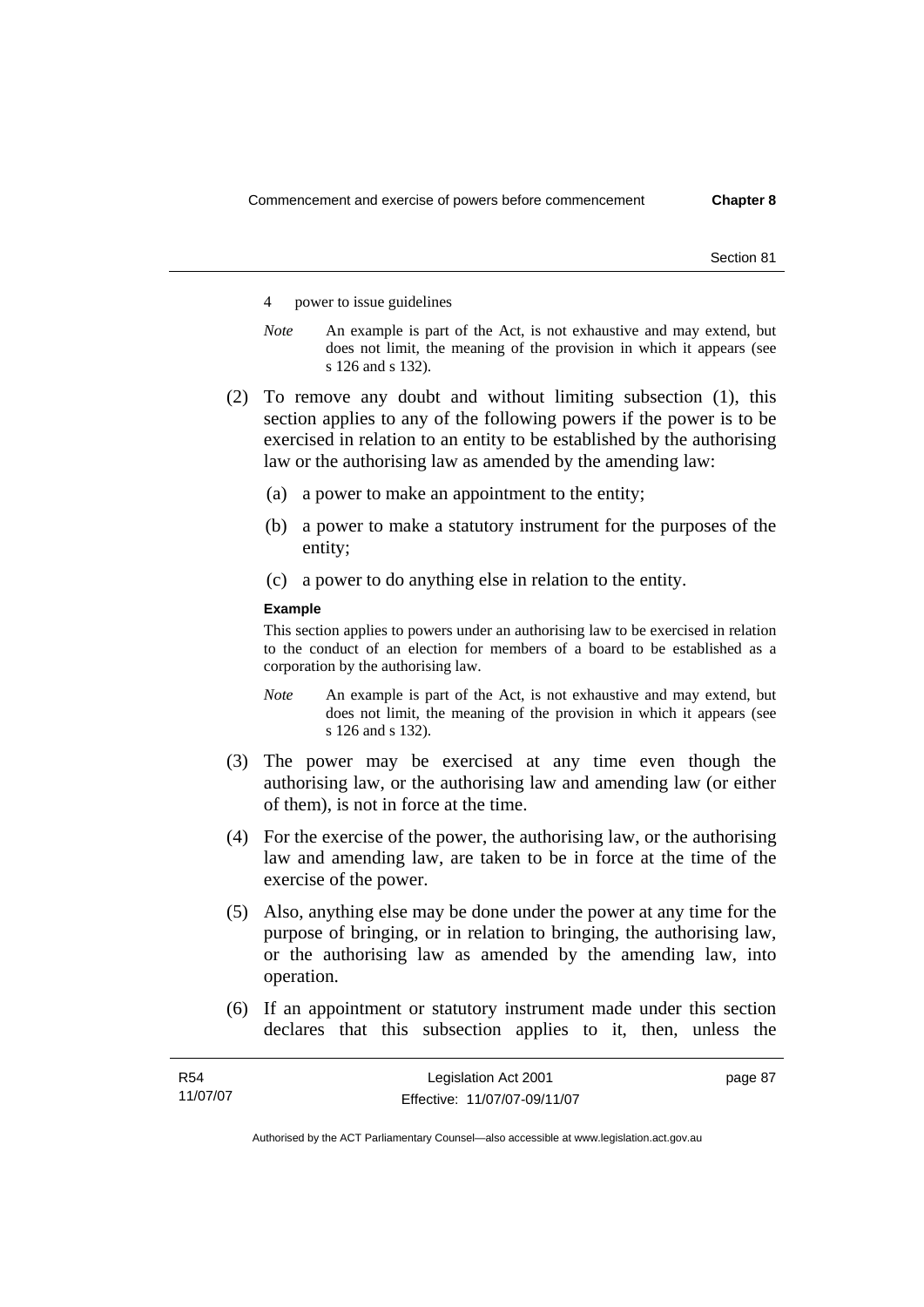#### Section 81

appointment or instrument commences on a different date or at a different time under another provision of this chapter, the appointment or instrument commences on—

- (a) for an appointment or statutory instrument that is a legislative instrument—the day after its notification day; or
- (b) for any other appointment or statutory instrument—the day after the day it is made or, if it is required under an Act or statutory instrument to be approved (however described) by the Executive, a Minister or any other entity, the day after the day it is approved.
- (7) In any other case, an appointment or statutory instrument made under this section commences on the latest of the following:
	- (a) the commencement of the authorising law or, if subsection (1) (b) applies and the amending law commences after the authorising law, the commencement of the amending law;
	- (b) on the day or at the time the appointment or instrument would have commenced if it had not been made under this section.
- (8) In the application of this section to a statutory instrument that is not a legislative instrument, a reference to the instrument being *notified*  is a reference to the instrument being made or, if it is required under an Act or statutory instrument to be approved (however described) by the Executive, a Minister or any other entity, to the instrument being approved.
- (9) This section is a determinative provision.
	- *Note* See s 5 for the meaning of determinative provisions, and s 6 for their displacement.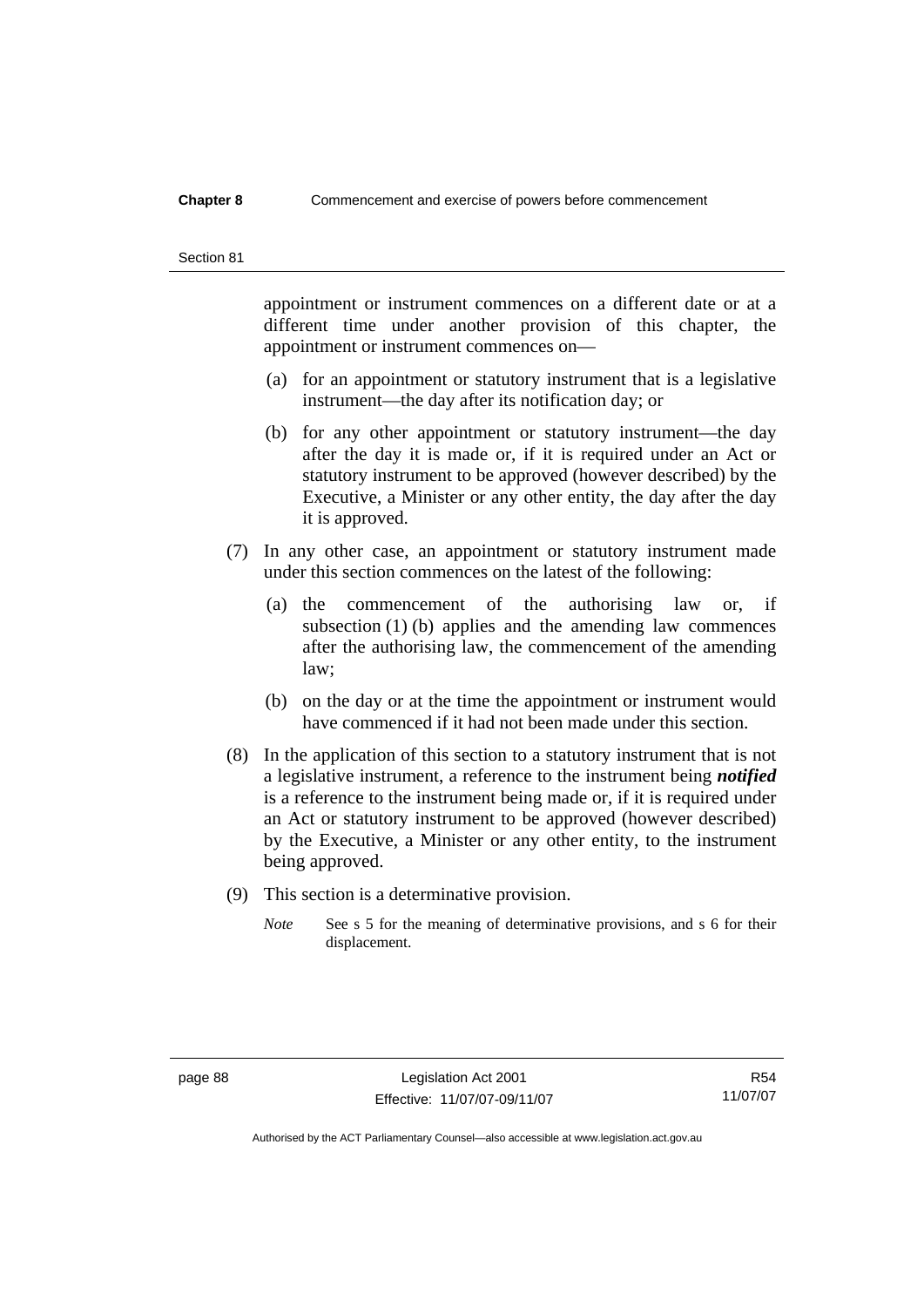Section 82

# **Chapter 9 Repeal and amendment of laws**

# **Part 9.1 General**

# **82 Definitions for ch 9**

In this chapter:

*amend* includes modify.

*law* means an Act or statutory instrument.

*Note* A reference to an Act or statutory instrument includes a reference to a provision of the Act or instrument (see s 7 and s 13).

*repeal* includes lapse and expire.

# **83 Consequences of amendment of statutory instrument by Act**

- (1) If an Act amends a statutory instrument, the instrument may be amended or repealed as if the amendment had been made by another statutory instrument of that kind.
- (2) This section is a determinative provision.
	- *Note* See s 5 for the meaning of determinative provisions, and s 6 for their displacement.

# **84 Saving of operation of repealed and amended laws**

- (1) The repeal or amendment of a law does not—
	- (a) revive anything not in force or existing when the repeal or amendment takes effect; or
	- (b) affect the previous operation of the law or anything done, begun or suffered under the law; or

| R54      | Legislation Act 2001         | page 89 |
|----------|------------------------------|---------|
| 11/07/07 | Effective: 11/07/07-09/11/07 |         |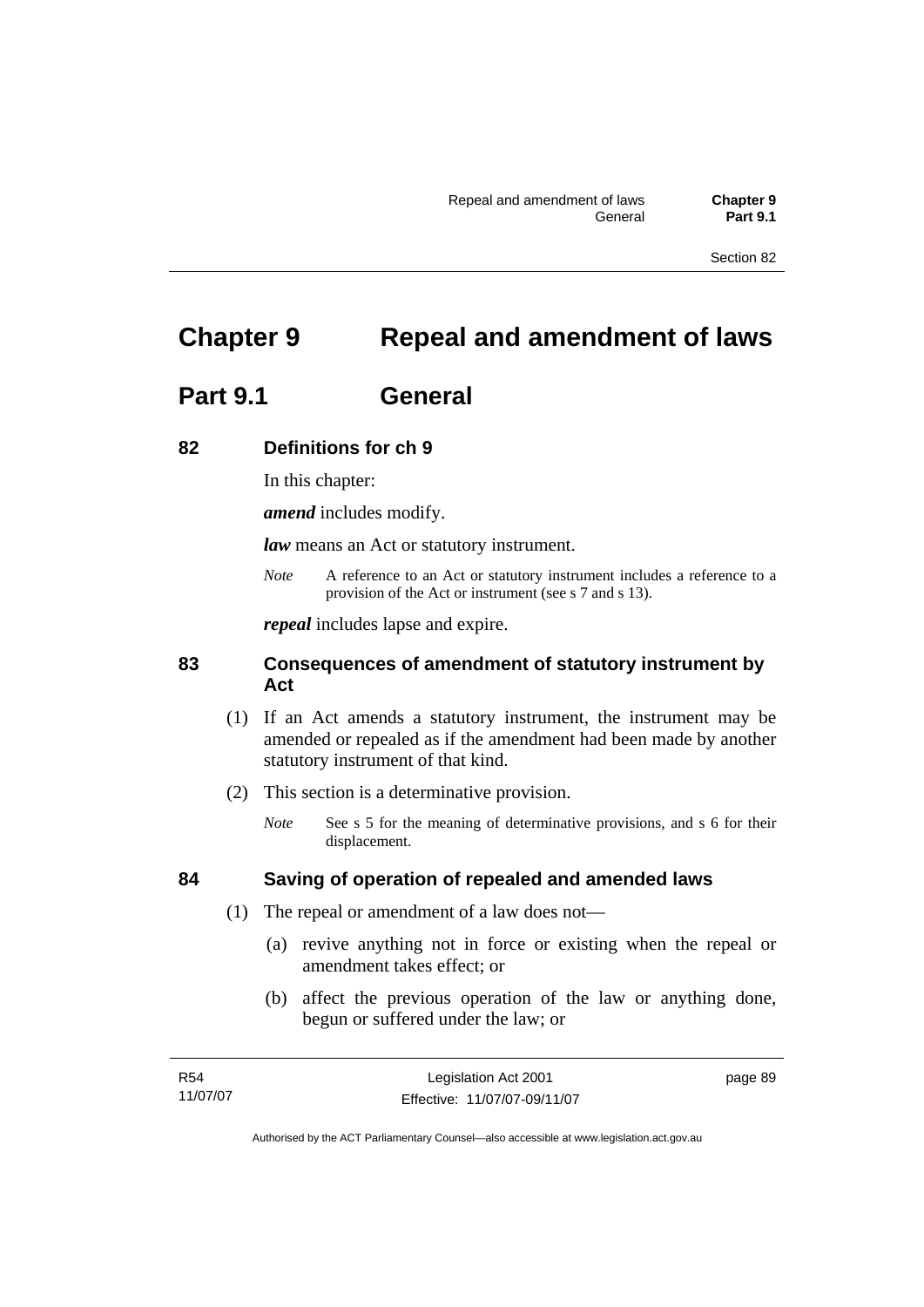| <b>Chapter 9</b> | Repeal and amendment of laws |
|------------------|------------------------------|
| <b>Part 9.1</b>  | General                      |

Section 84

- (c) affect an existing right, privilege or liability acquired, accrued or incurred under the law.
- (2) An investigation, proceeding or remedy in relation to an existing right, privilege or liability under the law may be started, exercised, continued or completed, and the right, privilege or liability may be enforced and any penalty imposed, as if the repeal or amendment had not happened.
- (3) Without limiting subsections (1) and (2), the repeal or amendment of a law does not affect—
	- (a) the proof of anything that has happened; or
	- (b) any right, privilege or liability saved by the law.
- (4) This section does not limit any other provision of this chapter and is in addition to any provision of the law by which the repeal or amendment is made.
- (5) This section is a determinative provision.
	- *Note* See s 5 for the meaning of determinative provisions, and s 6 for their displacement.
- (6) In this section:

*liability* includes liability to penalty for an offence against the law.

*penalty* includes punishment and forfeiture.

*privilege* includes immunity.

*right* includes capacity, interest, status and title.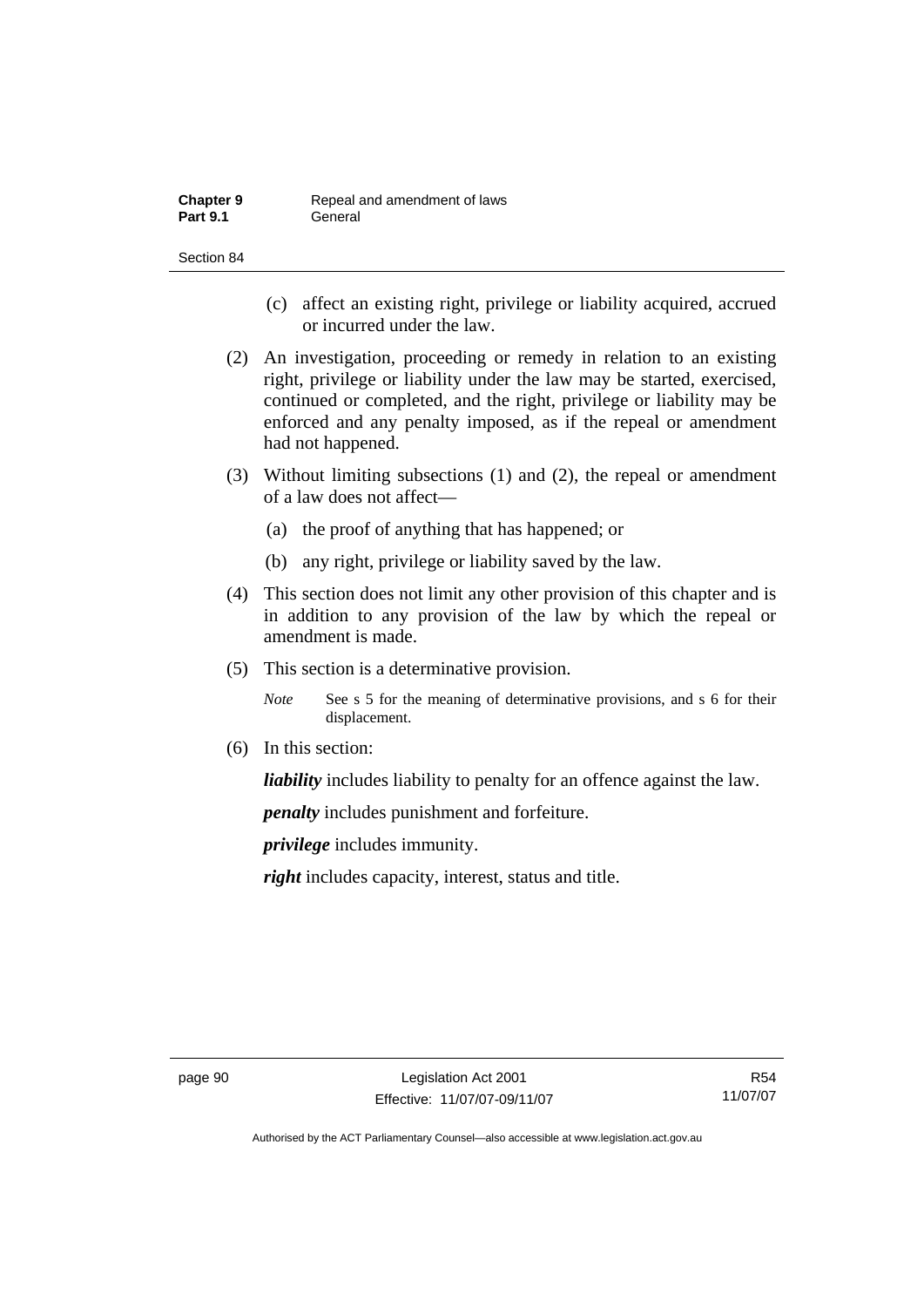# **84A Creation of offences and changes in penalties**

- (1) If a law makes an act or omission an offence, the act or omission is only an offence if done or not done after the law commences.
- (2) If a law increases the maximum or minimum penalty, or the penalty, for an offence, the increase applies only to an offence committed after the law commences.
- (3) If a law reduces the maximum or minimum penalty, or the penalty, for an offence, the reduction applies to an offence committed before or after the law commences, but does not affect any penalty imposed before the law commences.
- (4) In this section:

*law* means an Act or subordinate law.

- *Note* A reference to an Act or statutory instrument includes a reference to a provision of the Act or instrument (see s 7 and s 8).
- (5) This section is a determinative provision.
	- *Note* See s 5 for the meaning of determinative provisions, and s 6 for their displacement.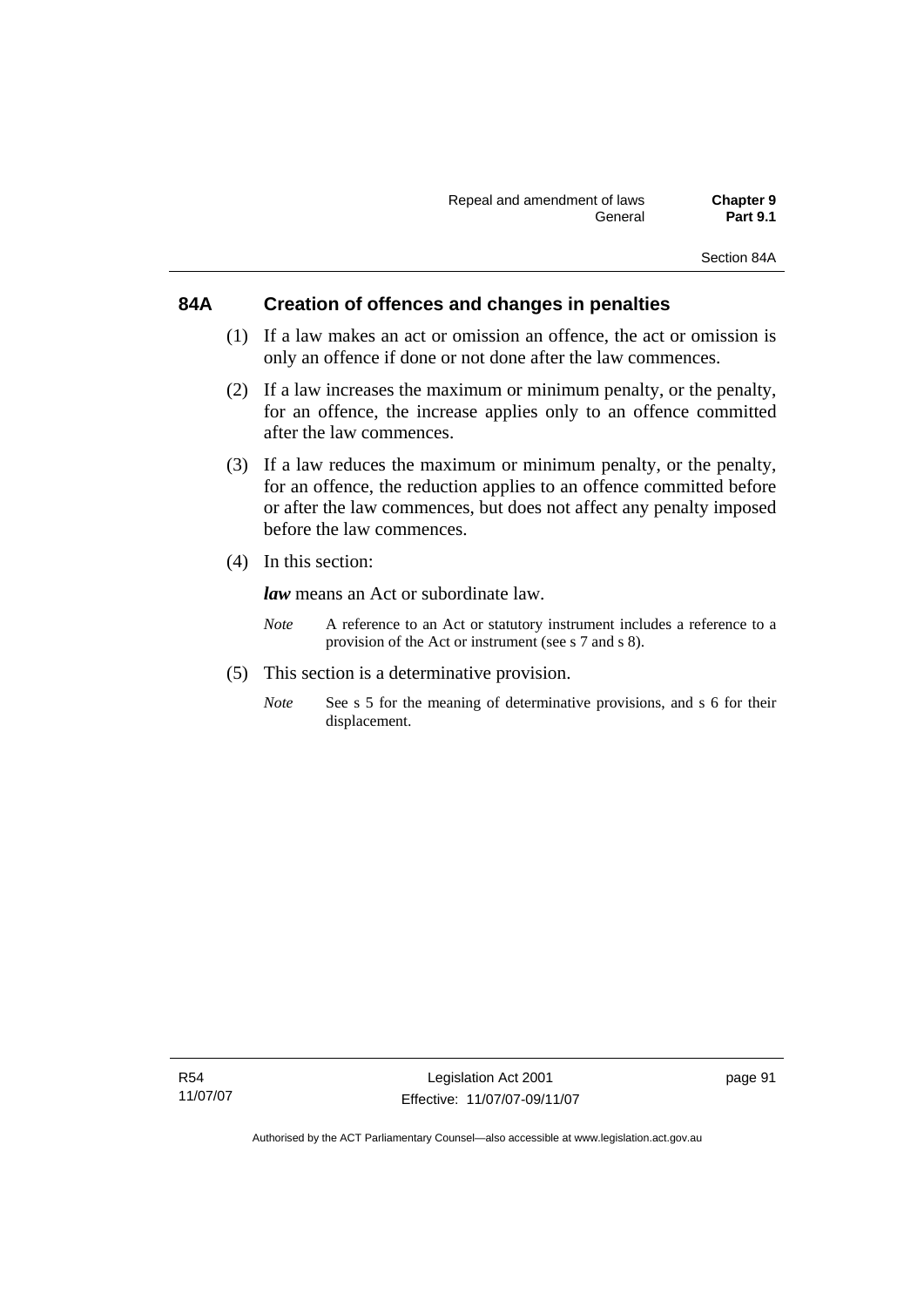**Chapter 9 Repeal and amendment of laws**<br>**Part 9.2 Repeal** Repeal

Section 85

# **Part 9.2 Repeal**

# **85 When repeal takes effect**

- (1) This section applies if a law is repealed on a day.
- (2) If the law is remade on that day (with or without changes), the repeal takes effect when the remade law commences.

 (3) If the law is not remade on that day (with or without changes), the law continues in force until the end of the day and the repeal takes effect at midnight on the day.

# **86 Repealed and amended laws not revived on repeal of repealing and amending laws**

 (1) If a law (the *first law*) is repealed by another law (the *other law*), the first law is not revived only because the other law is repealed.

#### **Examples**

- 1 Act A repeals Act B. Act A is repealed. The repeal of Act A does not revive Act B.
- 2 Act A repeals Act B. Act A is automatically repealed under this Act, section 89 (Automatic repeal of certain laws and provisions). The repeal of Act A does not revive Act B.
- *Note* An example is part of the Act, is not exhaustive and may extend, but does not limit, the meaning of the provision in which it appears (see s 126 and s 132).

page 92 Legislation Act 2001 Effective: 11/07/07-09/11/07

*Note* Under s 74, if a law commences on a day, it commences at the beginning of the day unless otherwise provided.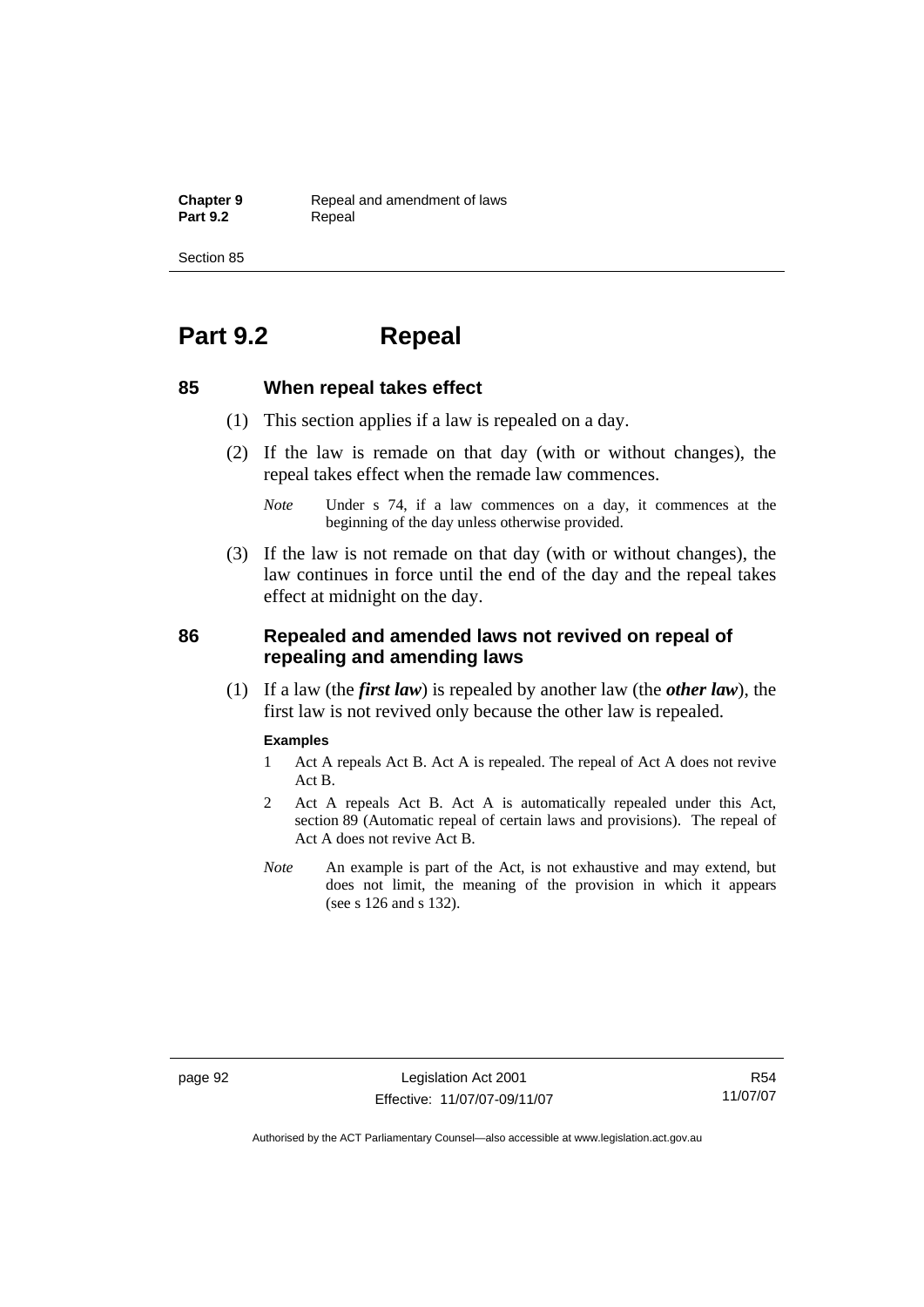(2) If a law (the *first law*) is amended by another law (the *other law*), the continuing operation of the amendments made by the other law is not affected only because the other law is repealed and, in particular, the first law is not revived in the form in which it was in before the amendments took effect only because of the repeal.

#### **Examples**

- 1 Act A amends Act B. Act A is repealed after it has commenced by a later Act C. The amendments made by Act A continue to operate, even though Act A has been repealed.
- 2 Act A amends Act B. Act A is automatically repealed under this Act, section 89. The amendments made by Act A continue to operate, even though Act A has been repealed.
- (3) This section does not limit any other provision of this chapter and is in addition to any provision of the law by which the repeal is made.
- (4) This section is a determinative provision.
	- *Note* See s 5 for the meaning of determinative provisions, and s 6 for their displacement.
- (5) In this section:

*amended* does not include modified.

*law* includes a rule of the common law (including equity).

### **Examples**

- 1 a common law offence
- 2 a common law rule of practice or procedure
- 3 a right to equitable relief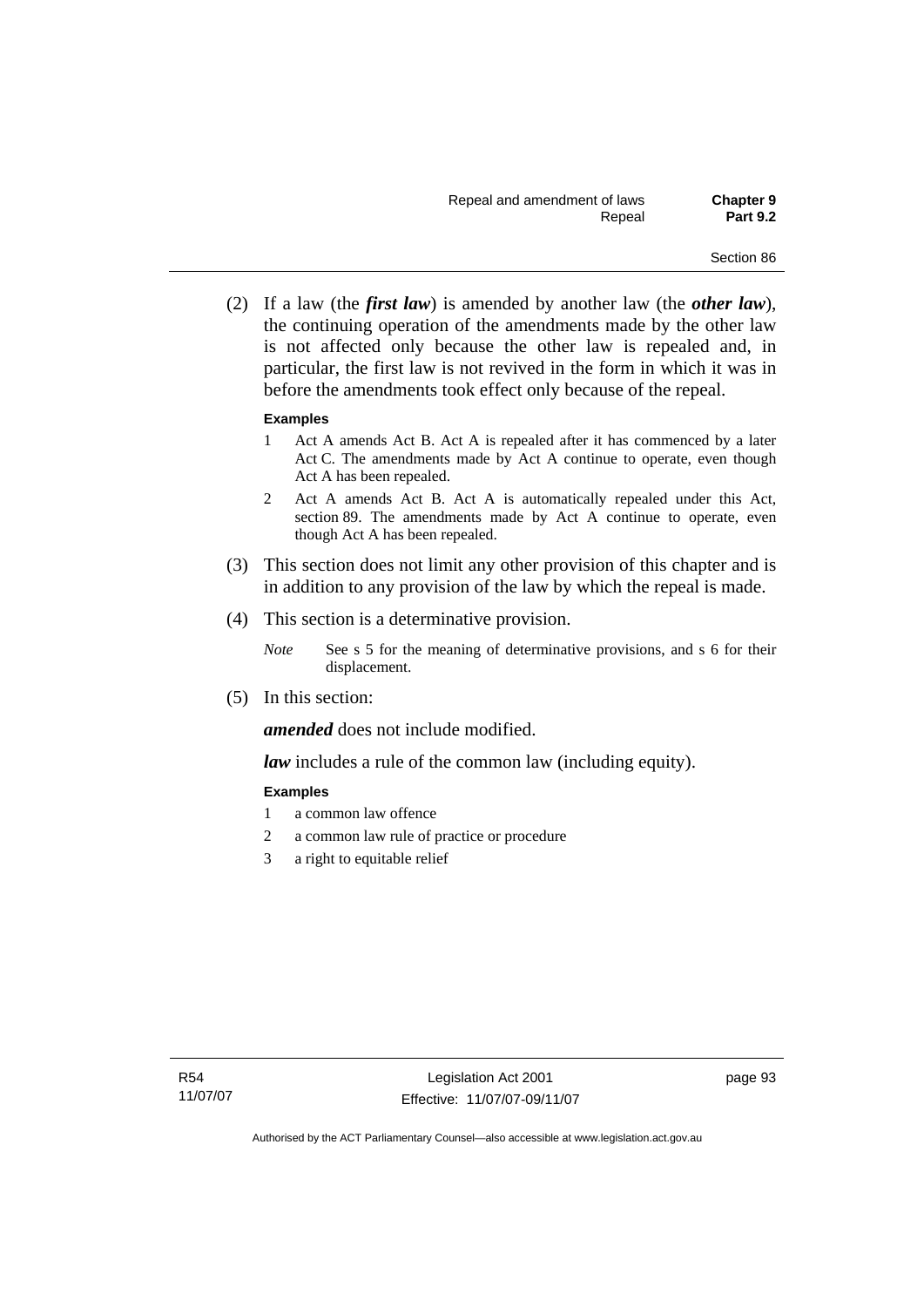| <b>Chapter 9</b> | Repeal and amendment of laws |
|------------------|------------------------------|
| <b>Part 9.2</b>  | Repeal                       |

# **87 Commencement not undone if repealed**

- (1) If a provision of a law providing for the commencement of the law is repealed after the law has commenced, the repeal of the provision does not affect the continuing operation of the law.
- (2) If a commencement notice providing for the commencement of a law is repealed after the law has commenced, the repeal of the notice does not affect the continuing operation of the law.
- (3) This section does not limit any other provision of this chapter and is in addition to any provision of the law by which the repeal is made.
- (4) This section is a determinative provision.
	- *Note* See s 5 for the meaning of determinative provisions, and s 6 for their displacement.

# **88 Repeal does not end effect of transitional laws etc**

- (1) The continuing operation of a transitional law or validating law is not affected only because the law is repealed.
- (2) Subsection (1) does not apply to a law that is a transitional law or validating law because of modifications that it makes to another law.
- (3) If a law (the *savings law*) declares a law (the *declared law*) to be a law to which this section applies—
	- (a) the effect of the declared law does not end only because of its repeal; and
	- (b) the effect of the savings law does not end only because of its repeal.
- (4) A declaration may be made for subsection (3) about a law whether or not the Act is a law to which subsection (1) applies.
- (5) A declaration made for subsection (3) about a law does not imply that, in the absence of a declaration about it, another law is not a law to which this section applies.

R54 11/07/07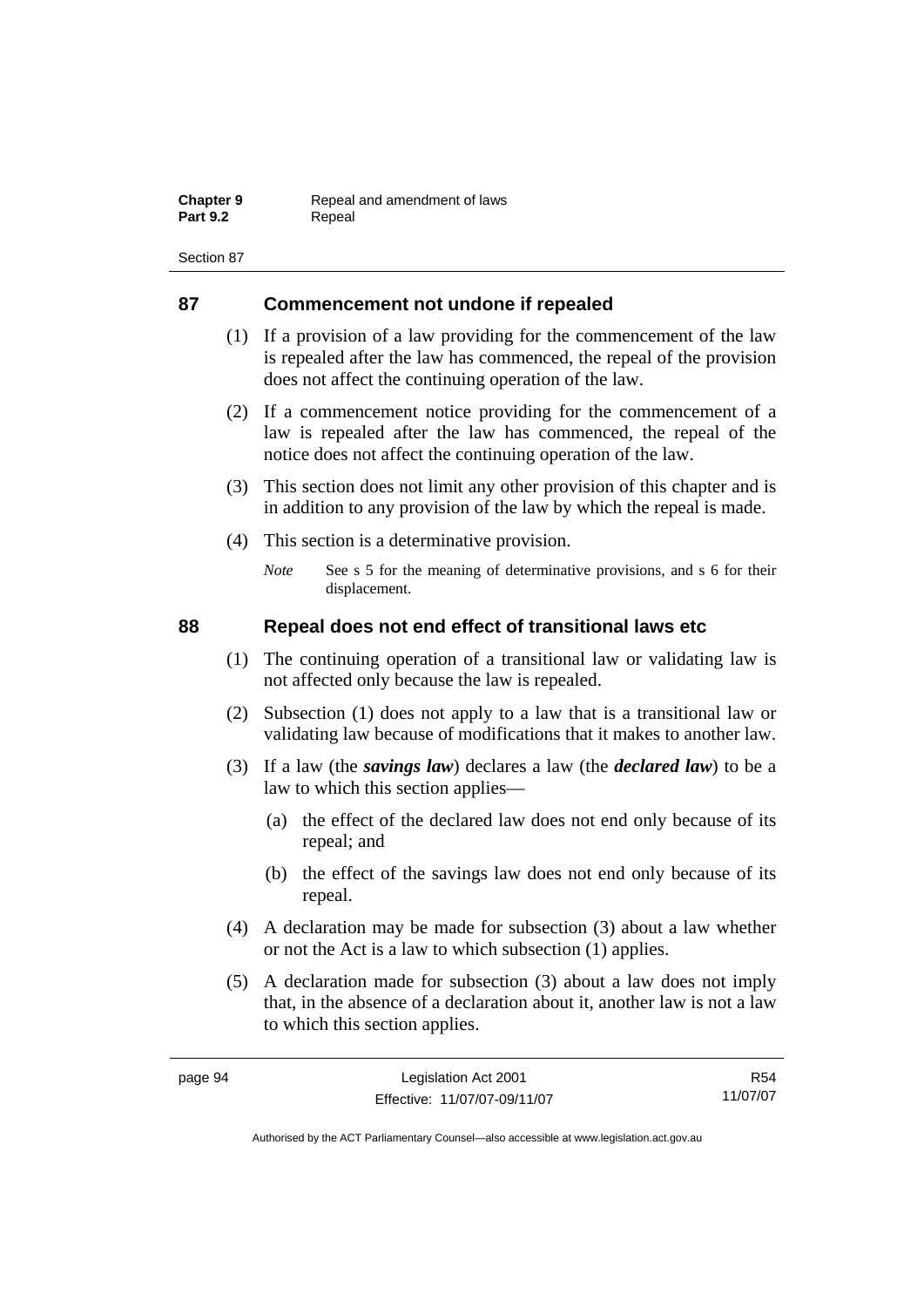- (6) This section does not limit any other provision of this chapter and is in addition to any provision of the law by which the repeal is made.
- (7) This section is a determinative provision.
	- *Note* See s 5 for the meaning of determinative provisions, and s 6 for their displacement.
- (8) To remove any doubt and without limiting section 6 (Legislation Act provisions must be applied), the application of this section to a law is not displaced only because the law is repealed and, in particular, the repeal of the law does not of itself imply an intention to displace the application of this section to the law.
- (9) In this section:

#### *transitional law* means—

- (a) a law made or expressed to be made for a transitional purpose; or
- (b) a law that makes provision consequential on a law mentioned in paragraph (a).

#### **Examples**

- 1 a provision stating that an existing licence under a repealed Act is taken to be a licence of a particular kind under another Act and authorising the imposition of conditions under the other Act
- 2 a provision stating that a provision applies to certain applications made before the commencement of an amendment or only to applications made after the commencement of an amendment
- 3 a declaration made for subsection (3)
- *Note 1 Transitional* is defined in the dictionary to include application and savings.
- *Note 2* An example is part of the Act, is not exhaustive and may extend, but does not limit, the meaning of the provision in which it appears (see s 126 and s 132).

page 95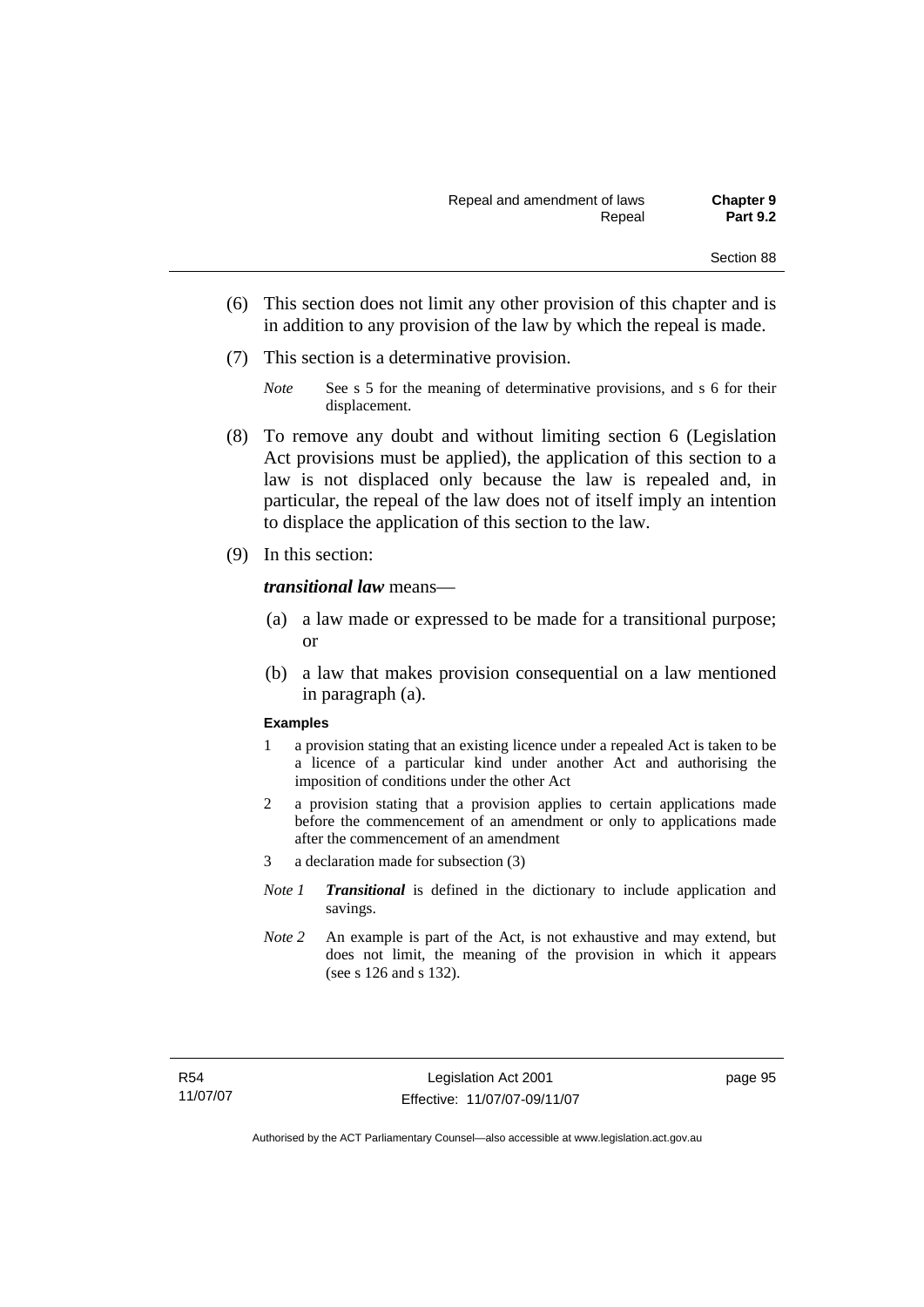#### **Chapter 9 Repeal and amendment of laws**<br>**Part 9.2 Repeal** Repeal

#### Section 89

#### *validating law* means—

- (a) a law that validates something that is or may be invalid; or
- (b) a law that makes provision consequential on a law mentioned in paragraph (a).

#### **Examples**

- 1 a provision declaring an instrument to have been validly made and acts done in reliance on the instrument to have been validly done
- 2 a provision stating that an instrument that is declared valid is taken to have been amended in a particular way

# **89 Automatic repeal of certain laws and provisions**

- (1) An amending law is automatically repealed on the day after—
	- (a) all of its provisions have commenced; or
	- (b) the last of its provisions that have not commenced are omitted or cannot commence.

#### **Example of provision that can no longer commence**

The *ABC Act 2005* includes a provision that amends the *XYZ Act 2000*. Before the provision commences, the *XYZ Act 2000* is repealed. The provision can, therefore, no longer commence.

- *Note* An example is part of the Act, is not exhaustive and may extend, but does not limit, the meaning of the provision in which it appears (see s 126 and s 132).
- (2) An appropriation Act is automatically repealed on the last day of the financial year for which it makes appropriations.
- (3) An amending provision of a law is automatically repealed immediately after all of the amendments and repeals made by it (or to which it relates) have commenced.
- (4) A commencement provision of a law is automatically repealed immediately after all of the provisions of the law have commenced.

R54 11/07/07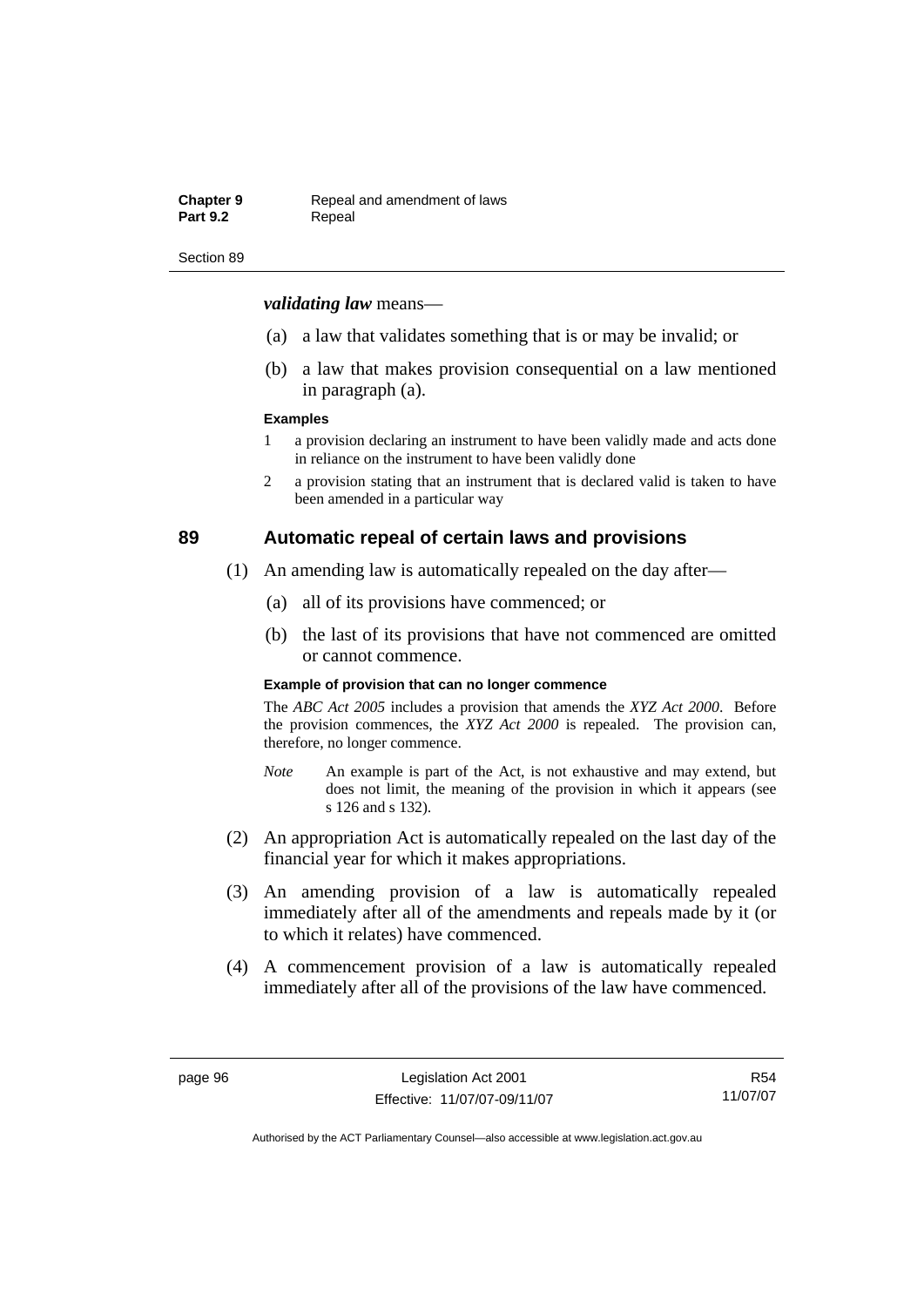- (5) A commencement notice is automatically repealed on the day after the day, or the last of the days, fixed or otherwise determined by the notice for the commencement of a law.
- (6) If an instrument making, or evidencing, an appointment (including an acting appointment) is a legislative instrument, the instrument is automatically repealed—
	- (a) on the day the appointment ends; or
	- (b) if the instrument makes 2 or more appointments that end on different days—on the day the last-ending appointment ends.
- (7) A repeal under this section has effect for all purposes, including, for example, any other provisions of this chapter about repeals.
- (8) If apart from this subsection a law would be automatically repealed on a day that is earlier than its notification day, the law is instead automatically repealed on the day after its notification day.
- (9) In the application of subsection (8) to a statutory instrument that is not a legislative instrument, a reference to the instrument's *notification day* is a reference to the day after the day it is made or, if it is required under an Act or statutory instrument to be approved (however described) by the Executive, a Minister or any other entity, the day after the day it is approved.
- (10) This section does not limit any other provision of this chapter.
- (11) This section is a determinative provision.
	- *Note* See s 5 for the meaning of determinative provisions, and s 6 for their displacement.
- (12) In this section:

*amend* does not include modify.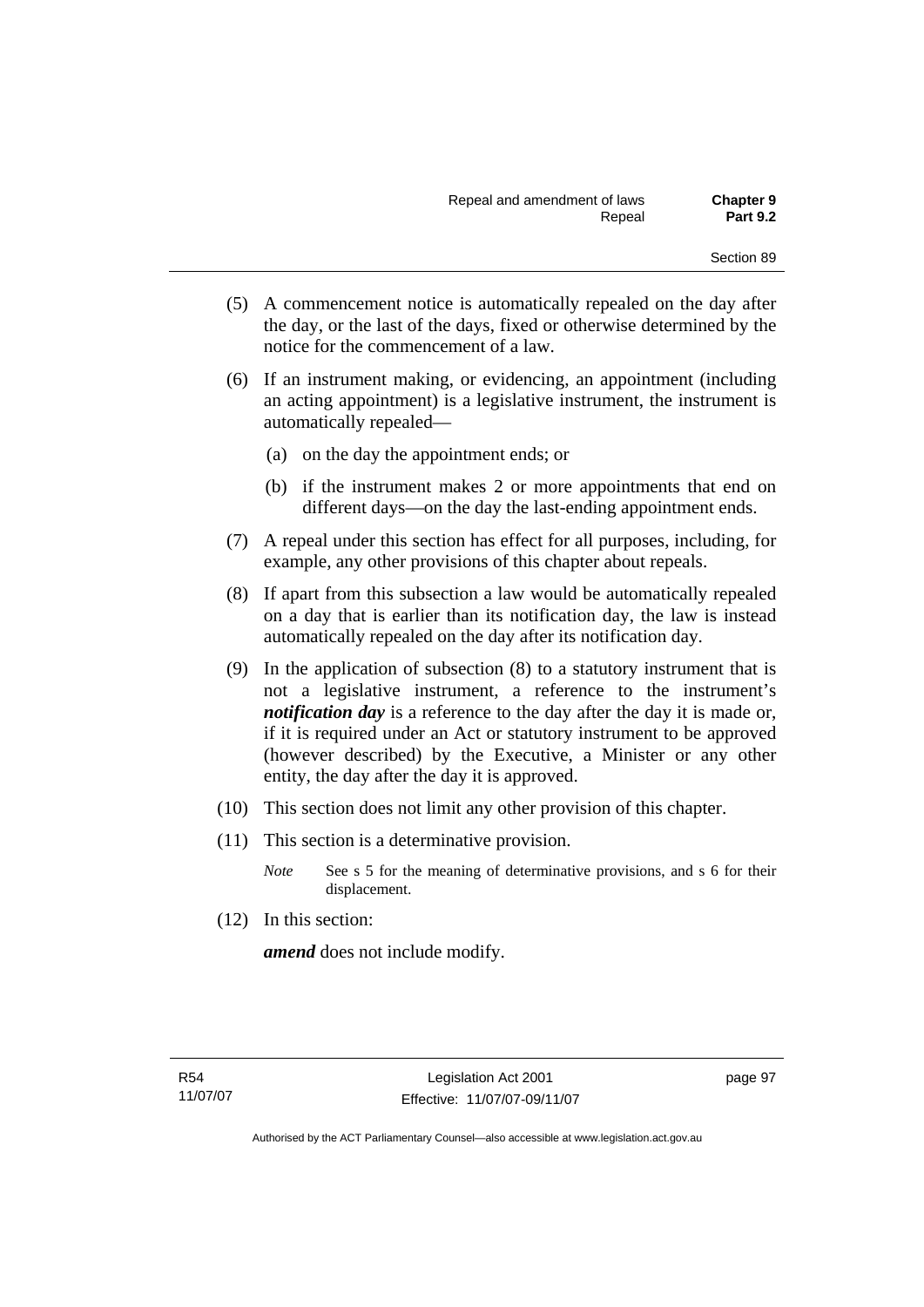#### **Chapter 9 Repeal and amendment of laws**<br>**Part 9.2 Repeal** Repeal

#### Section 89

*amending law* means a law that consists only of provisions of the following kinds:

- (a) for an Act—the Act's long title;
- (b) a preamble or recital (however described);
- (c) a provision about the law's name;
- (d) a provision about the law's commencement;
- (e) a provision about the purposes of the law or any of its provisions;
- (f) a provision about the effect of notes;

*Note* A note itself is not part of an Act or statutory instrument (see s 127).

- (g) a provision providing for the amendment or repeal of a law (including a provision identifying the amended or repealed law);
- (h) a provision declaring a law to be a law to which section 88 (Repeal does not end effect of transitional laws etc) applies;
- (i) a provision about the renumbering of a law;
- (j) a provision authorising or requiring something to be done under chapter 11 (Republication of Acts and statutory instruments).

#### **Example for par (e)**

an objects provision

*amending provision*, of a law, means a provision of the law that only amends or repeals a law, and includes—

 (a) any other provision (for example, a schedule) of the law that only identifies the law amended or repealed; and

R54 11/07/07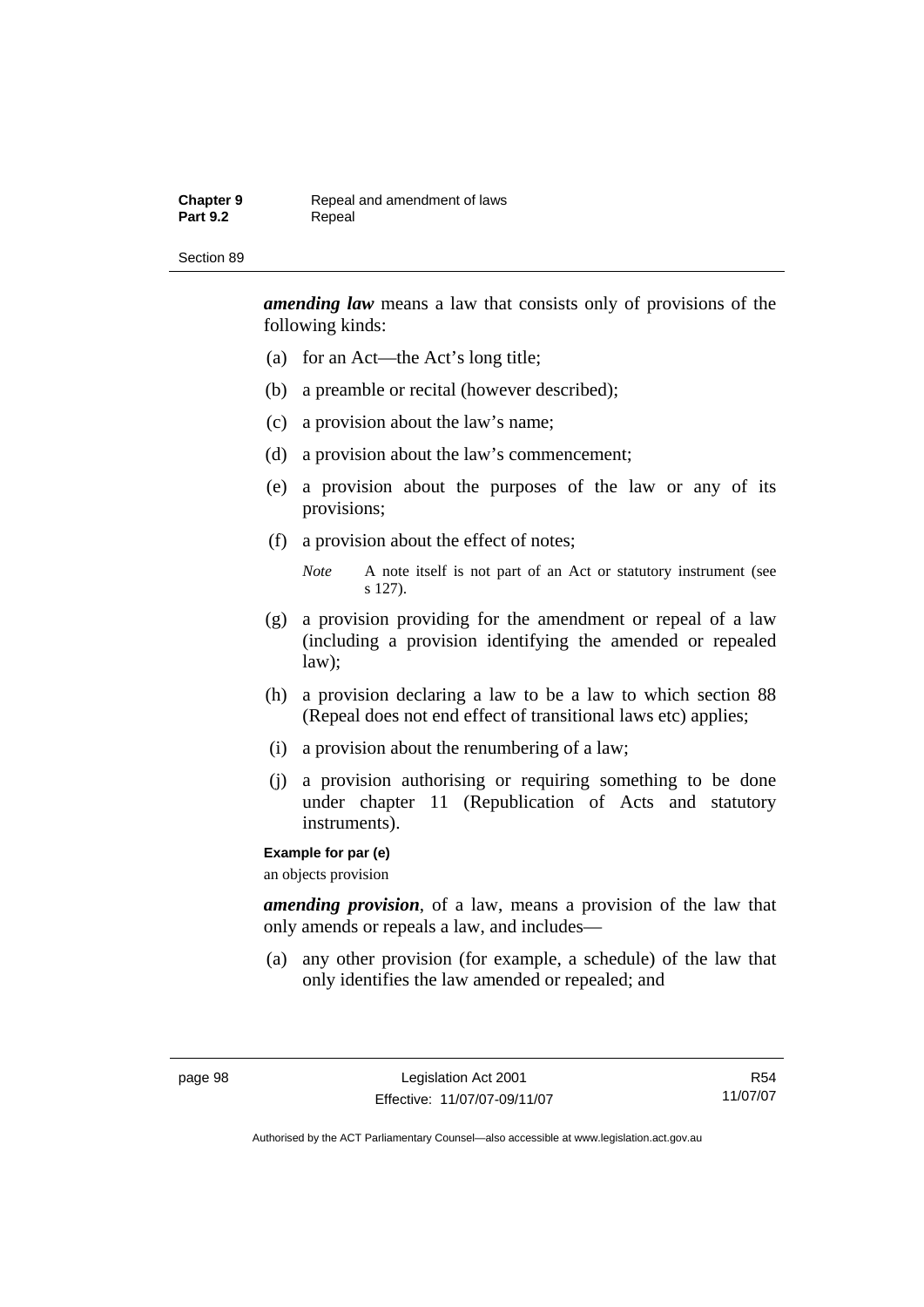(b) any other provision (for example, a part heading) of the law that only identifies (or groups) provisions that are amended or repealed.

*appropriation Act*—see the *Financial Management Act 1996*, dictionary.

*commencement provision*, of a law, means a provision of the law that only provides for the commencement of the law.

#### **Example 1 for s 89**

The *Hypothetical Amending Act 2002* repeals and amends a number of Acts. The Act contains the following provisions:

- a long title
- a provision about the Act's name
- a provision about the Act's commencement
- repealing provisions (that is, a provision stating that the Act repeals the Acts mentioned in schedule 1 and a schedule (schedule 1) setting out the names of the repealed Acts)
- amending provisions (that is, a provision stating that the Act amends the Acts mentioned in schedule 2 and a schedule (schedule 2) setting out the amended Acts and the amendments of them)
- a provision about the application of this Act, section 88 (Repeal does not end effect of transitional laws etc) to a provision being repealed
- a provision requiring an amended Act (the *XYZ Act 1990*), or a provision of the *XYZ Act 1990*, to be renumbered in the next republication of the Act under this Act.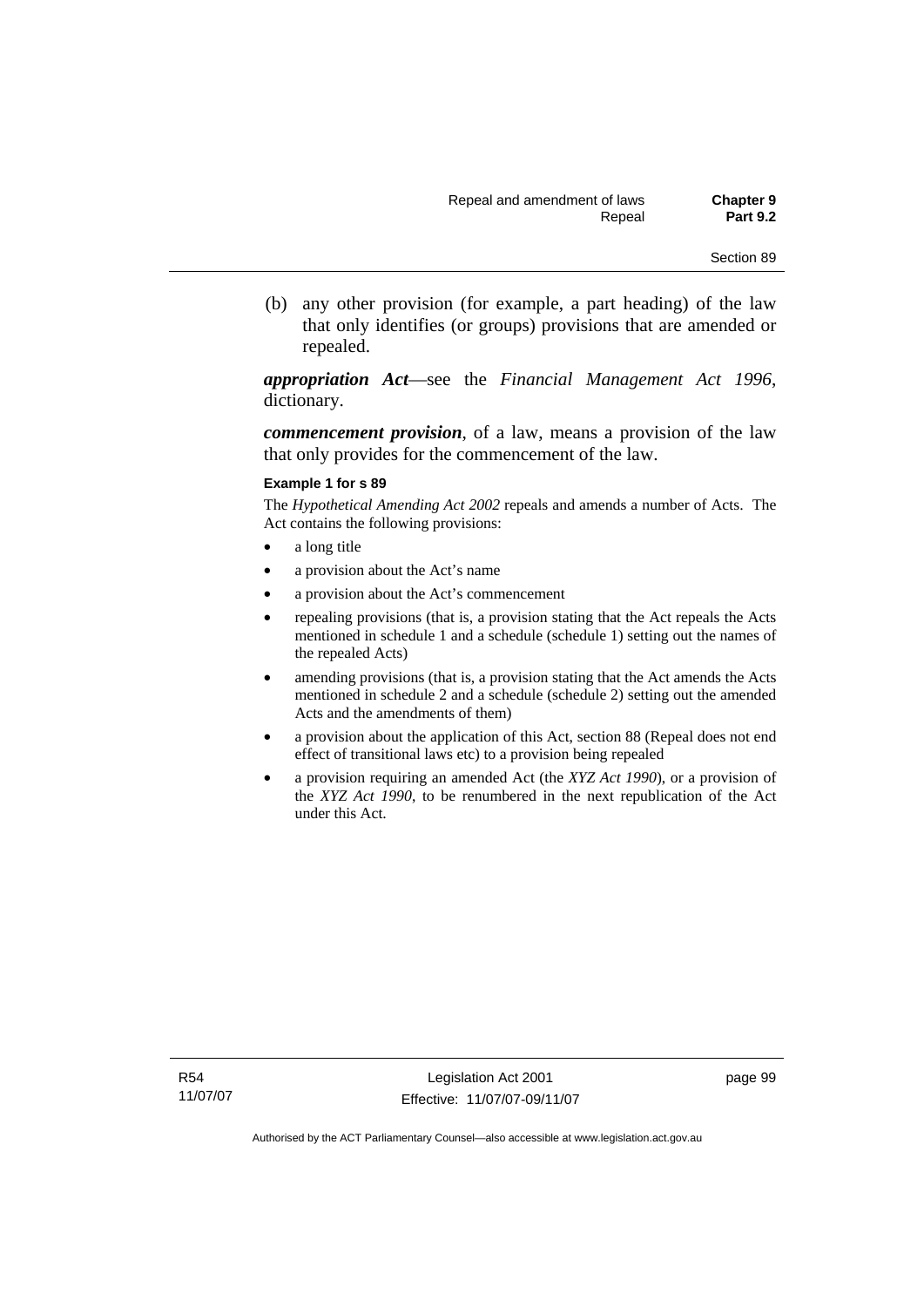**Chapter 9 Repeal and amendment of laws**<br>**Part 9.2 Repeal Repeal** 

#### Section 89

The Act contains no other provisions. Its repealing provisions, and its other provisions apart from the naming provision, the commencement provision and the amending provisions, commence on the day after its notification day, 22 March 2002. Its amending provisions commence on a date fixed by the Minister by written notice, 12 April 2002. The Act is automatically repealed under section 89 on the day after all of its provisions have commenced, 13 April 2002.

#### **Example 2 for s 89**

The *Example Act 2001* contains provisions establishing a new licensing scheme. It also amends several Acts and repeals others. Because it contains the scheme provisions, it is not an amending law covered by subsection (1). It is, therefore, not automatically repealed under section 89.

#### **Example 3 for s 89—see s (12), def** *amending provision*

The *Plant Diseases Act 2003* (hypothetical), part 6 is as follows:

#### **Part 6 Repeals and consequential amendment**

**42 Repeal of Plant Diseases Act 1934**

The *Plant Diseases Act 1934* A1934-21 is repealed.

- **43 Repeal of Plant Diseases Regulation 1938** The *Plant Diseases Regulation 1938* (made on 11 February 1938) is repealed. **44 Administrative Decisions (Judicial Review) Act 1989, schedule 1, new item 6**
- *insert* 
	- 6 This Act does not apply to decisions of the Minister under the *Plant Diseases Act 2003*, part 3 (Measures for the control of diseases and pests).

Under the definition of *amending provision*, the heading to part 6, as well as the contents of part 6, are automatically repealed under section 89.

*Note* An example is part of the Act, is not exhaustive and may extend, but does not limit, the meaning of the provision in which it appears (see s 126 and s 132).

page 100 Legislation Act 2001 Effective: 11/07/07-09/11/07

R54 11/07/07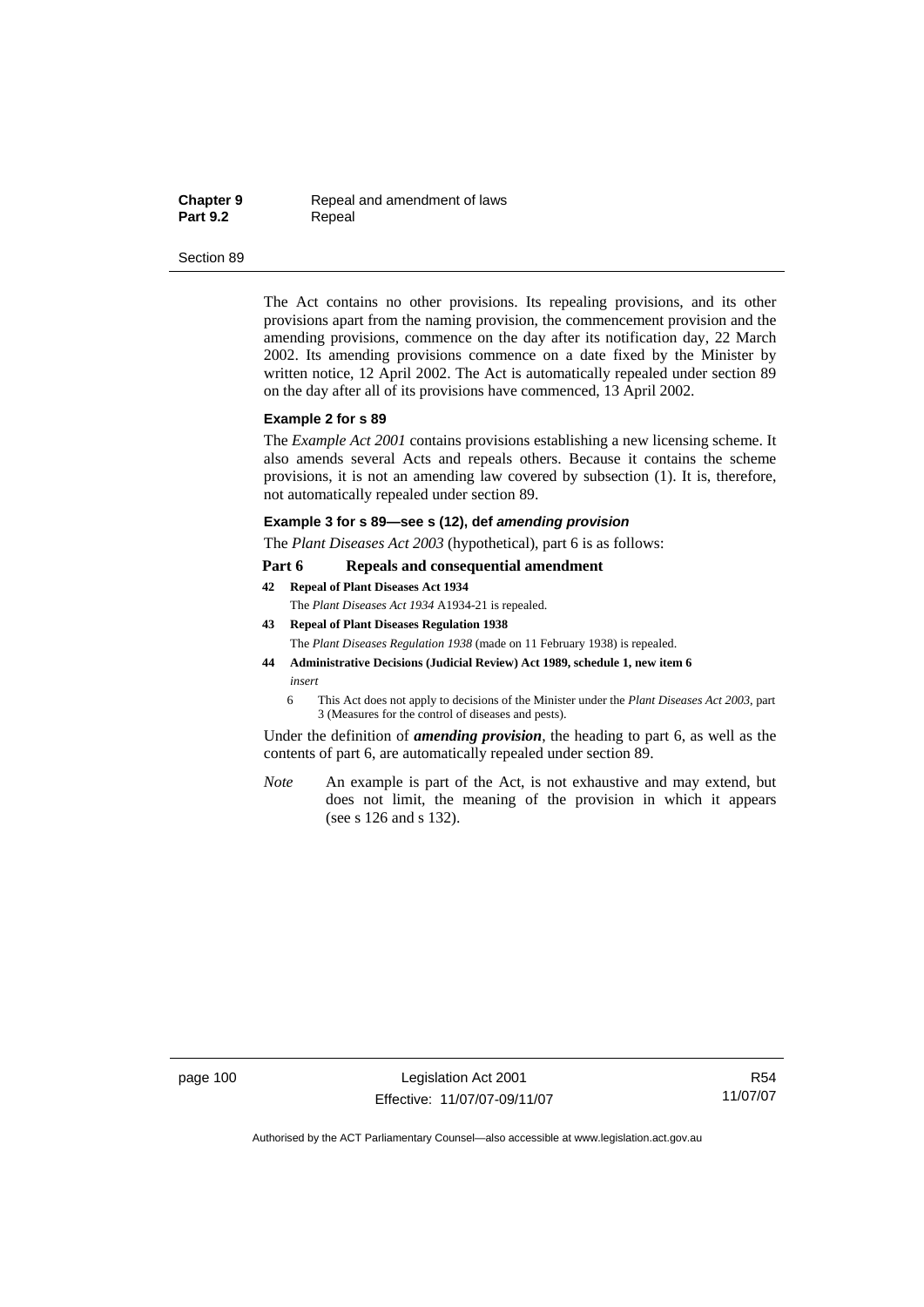# **Part 9.3 Amendment**

# **90 Law and amending laws to be read as one**

A law and all laws amending it are to be read as one.

# **91 Insertion of provisions by amending law**

- (1) This section applies if a law (the *amending law*) amends another law (the *amended law*) by inserting any of the following provisions, and does not exactly specify the position in the amended law where it is to be inserted:
	- (a) a chapter, part, division, subdivision, section or subsection (an *inserted chapter, part, division, subdivision, section* or *subsection*);
	- (b) a paragraph (an *inserted paragraph*);
	- (c) a subparagraph (an *inserted subparagraph*);
	- (d) a sub-subparagraph (an *inserted sub-subparagraph*);
	- (e) a definition (an *inserted definition*);
	- (f) any other provision (a *miscellaneous inserted provision*).
- (2) An inserted chapter, part, division, subdivision, section or subsection is inserted in the appropriate numerical or alphanumerical position in the amended law.
- (3) An inserted paragraph is inserted in the appropriate alphabetical position in the amended law.
- (4) An inserted subparagraph is inserted in the appropriate numerical or alphanumerical position in the amended law.
- (5) An inserted sub-subparagraph is inserted in the appropriate alphabetical position in the amended law.

| R54      | Legislation Act 2001         | page 101 |
|----------|------------------------------|----------|
| 11/07/07 | Effective: 11/07/07-09/11/07 |          |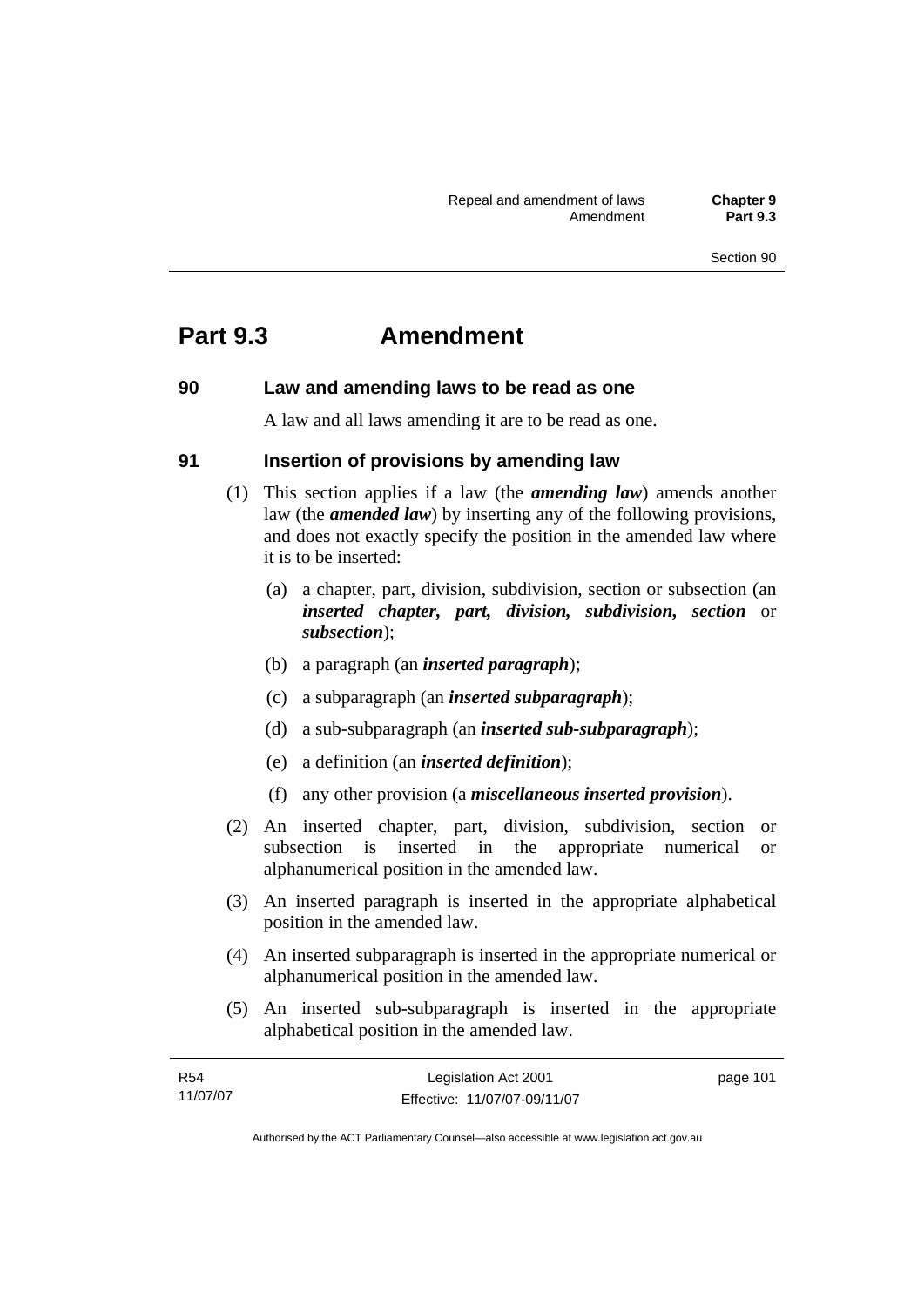- (6) An inserted definition is inserted in the appropriate alphabetical position (worked out on a letter-by-letter basis) in a series of definitions in the amended law.
- (7) A miscellaneous inserted provision is inserted in the appropriate position in the amended law.
- (8) In applying this section to a law that is divided otherwise than into sections, a reference to a section or subsection is a reference to a corresponding provision of the law.
- (9) In working out the appropriate position where a provision is to be inserted in the amended law, regard may be had to the following:
	- (a) the provision number or letter;
	- (b) the heading of the relevant amending provision of the amending Act;
	- (c) any other amendments in the amending law including the order of amendments;
	- (d) anything else in the amending law or amended law;
	- (e) current legislative drafting practice.

#### **Examples**

- 1 If a part numbered '3' is to be inserted into an amended law with an existing sequence of parts 'part 1—part 2—part 4', inserted part 3 is inserted between parts 2 and 4.
- 2 If a division numbered '2.2A' is to be inserted into an amended law with an existing sequence of divisions in part 2 'division 2.1—division 2.2 division 2.3', inserted division 2.2A is inserted between divisions 2.2 and  $2.3$
- 3 If a section numbered '6AA' is to be inserted into an amended law with an existing sequence of sections 'section 6—section 6A—section 6B', inserted section 6AA is inserted between sections 6A and 6B.
- 4 If a section numbered '7A' is to be inserted (by an amending section headed 'New section 7A', with the command '*in division 2.2, insert*') into an amended law with an existing sequence 'section 7 [in division 2.2]—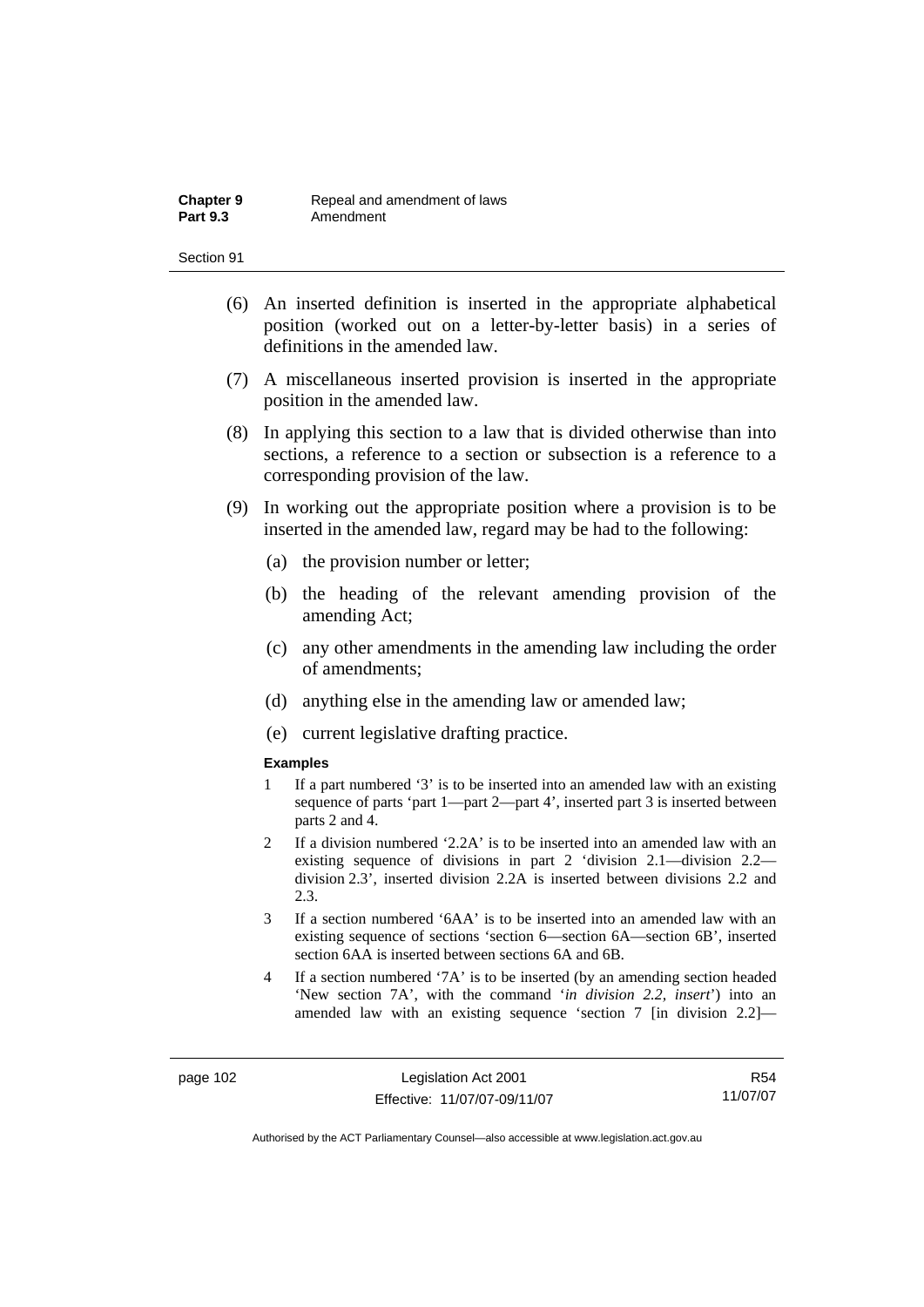division 2.3 heading—section 8', inserted section 7A is inserted between section 7 and the division 2.3 heading (that is, at the end of division 2.2).

- 5 If a section numbered '7A' is to be inserted (by an amending section headed 'New section 7A', with the command '*in division 2.3, insert*') into an amended law with an existing sequence 'section 7 [in division 2.2] division 2.3 heading—section 8', inserted section 7A is inserted between the division 2.3 heading and section 8 (that is, at the beginning of division 2.3).
- *Note* An example is part of the Act, is not exhaustive and may extend, but does not limit, the meaning of the provision in which it appears (see s 126 and s 132).
- (10) This section is a determinative provision.
	- *Note* See s 5 for the meaning of determinative provisions, and s 6 for their displacement.
- (11) In this section:

*insert* includes relocate.

### **92 Amendment to be made wherever possible**

- (1) If a law amends another law—
	- (a) by omitting a word; or
	- (b) by substituting a word for another word; or
	- (c) by inserting a word before or after a particular word;

the amendment is to be made wherever possible in the other law.

#### **Example**

The *XYZ Amendment Act 2002* is expressed to omit the word 'authorised' from the *ABC Act 1998*, section 20. The word 'authorised' is used once in the section 20 heading, 3 times in section 20 (1), twice in section 20 (3), once in an example to section 20 (4) and twice in a note to section 20 (5). The amendment omits each of those references to the word 'authorised'.

*Note* An example is part of the Act, is not exhaustive and may extend, but does not limit, the meaning of the provision in which it appears (see s 126 and s 132).

R54 11/07/07 page 103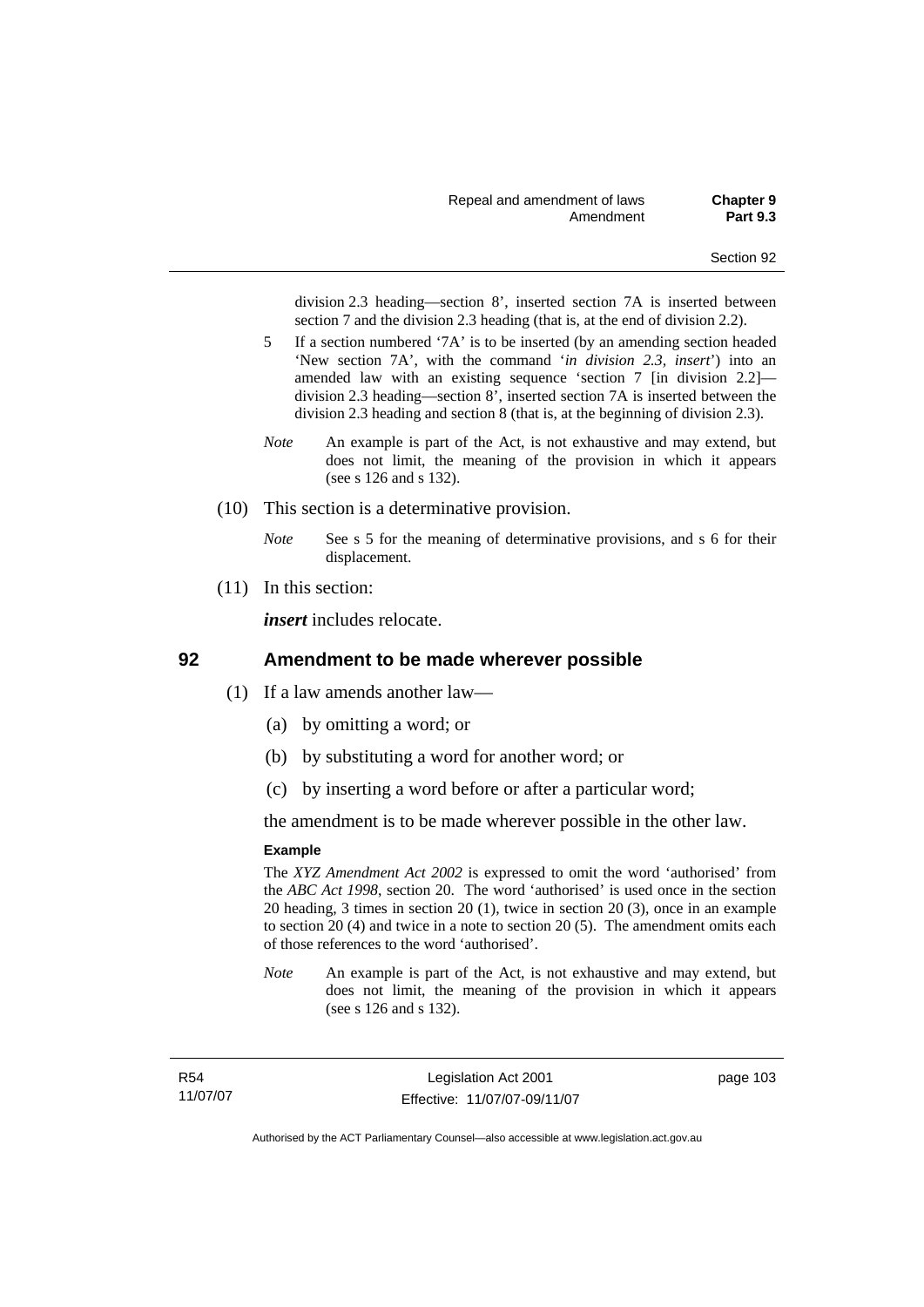| <b>Chapter 9</b> | Repeal and amendment of laws |
|------------------|------------------------------|
| <b>Part 9.3</b>  | Amendment                    |

- (2) This section is a determinative provision.
	- *Note* See s 5 for the meaning of determinative provisions, and s 6 for their displacement.

# **93 Provisions included in another provision for amendment purposes**

- (1) This section applies for the purpose of amending a law.
- (2) The heading to a chapter, part, division, subdivision, schedule, dictionary, section or any other provision of the law forms part of the provision to which it is a heading.
- (3) An example at the end of a provision of the law is part of the provision unless the example is expressed in a way that indicates that it applies only to another provision.
- (4) A note at the end of a provision of the law is taken, for this section, to be part of the provision unless the note is expressed in a way that indicates that it applies only to another provision.
- (5) However, a note in a law is not, for any other purpose, part of the law.

*Note* Section 127 (Material that is not part of Act or statutory instrument) deals with the status of notes.

- (6) A penalty at the end of a subsection of the law—
	- (a) is part of the subsection unless the penalty is expressed in a way that indicates that it applies only to other subsections of the section; or
	- (b) if the penalty is expressed in a way that indicates that it applies only to other subsections—is part of the section.
- (7) A penalty at the end of a section of the law that is not divided into subsections is part of the section.

R54 11/07/07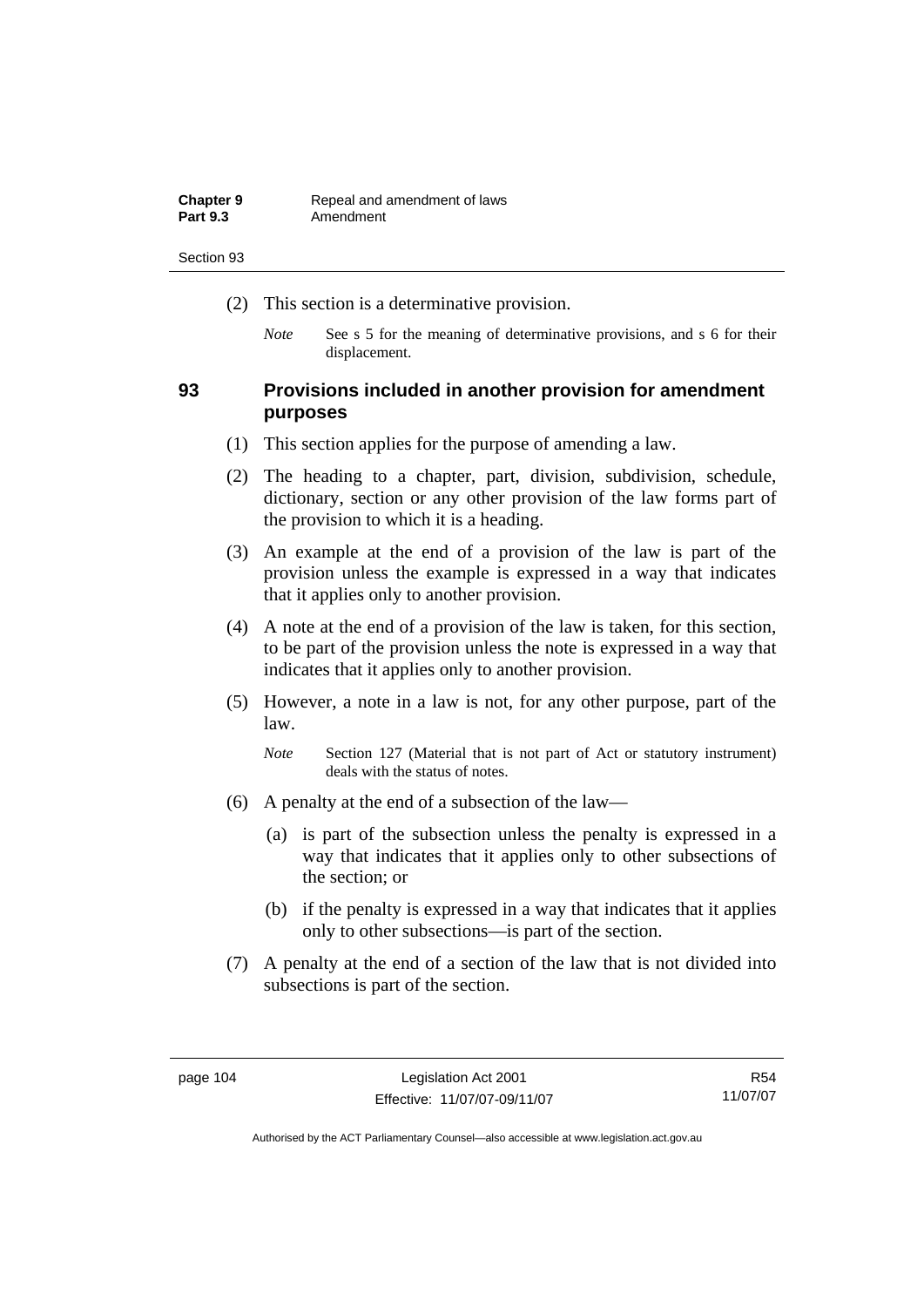- (8) The word 'and', 'or' or 'but', or a similar word, at the end of a paragraph, subparagraph, sub-subparagraph or another provision of the law is part of the provision.
- (9) In working out whether an example or note is at the end of a provision of the law, any penalty is to be disregarded, and, for an example, any note is to be disregarded.
- *Note* According to current legislative drafting practice, examples, notes and penalties to a provision are arranged in the following order at the end of provisions:
	- 1 penalty (first)
	- 2 examples
	- 3 notes (last).
- (10) In applying this section to a law that is divided otherwise than into sections, a reference to a section or subsection is a reference to a corresponding provision of the law.
- (11) This section is a determinative provision.
	- *Note* See s 5 for the meaning of determinative provisions, and s 6 for their displacement.

# **94 Continuance of appointments etc made under amended provisions**

- (1) This section applies if—
	- (a) a law expressly or impliedly authorises or requires—
		- (i) the making of an appointment or statutory instrument; or
		- (ii) the delegation of a function; or
		- (iii) the issue of a licence or permit (however described); or
		- (iv) the doing (however described) of anything else; and
	- (b) the law is amended by another law; and
	- (c) under the amended law—

R54 11/07/07 Legislation Act 2001 Effective: 11/07/07-09/11/07 page 105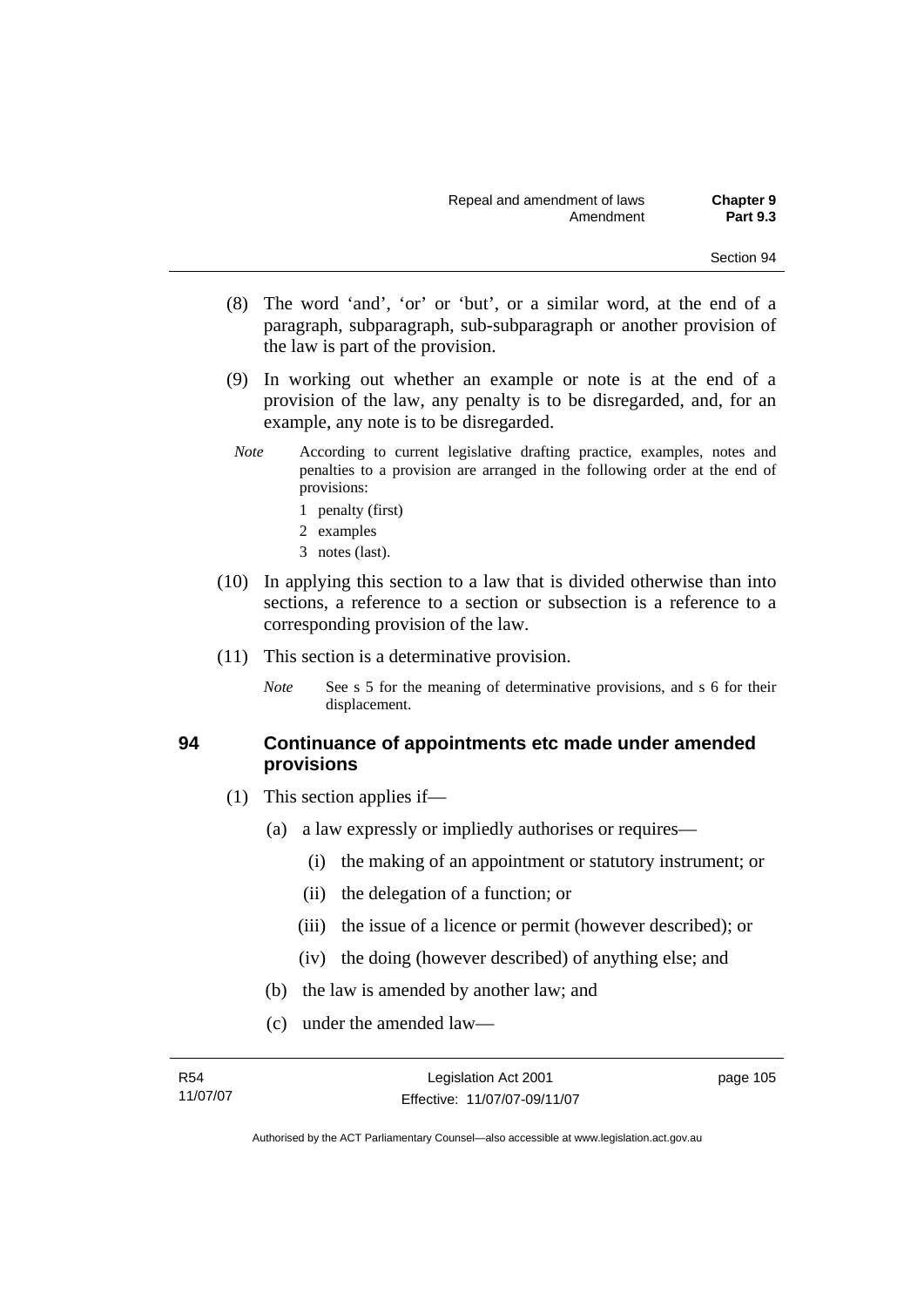#### **Chapter 9 Repeal and amendment of laws**<br>**Part 9.3 Amendment** Amendment

Section 95

- (i) the appointment or statutory instrument may be made; or
- (ii) the function may be delegated; or
- (iii) the licence or permit may be issued; or
- (iv) the thing may be done;

whether by the same or a different entity.

#### **Examples for par (a) (iv)**

- 1 the giving of an approval, consent or permission
- 2 the making of a recommendation
- *Note* An example is part of the Act, is not exhaustive and may extend, but does not limit, the meaning of the provision in which it appears (see s 126 and s 132).
- (2) An appointment, statutory instrument, delegation, licence, permit or anything else mentioned in subsection (1) that was in force immediately before the commencement of the amendment continues to have effect as if it had been made, issued or done (however described) under the amended law.
- (3) This section is a determinative provision.
	- *Note* See s 5 for the meaning of determinative provisions, and s 6 for their displacement.
- (4) In this section:

*amend* includes omit and re-enact in the same law (with or without changes), but does not include omit and re-enact in another law.

*appointment* includes acting appointment.

# **95 Status of modifications**

 (1) If a law is modified by another law, the law operates as modified but the modification does not amend the text of the law.

R54 11/07/07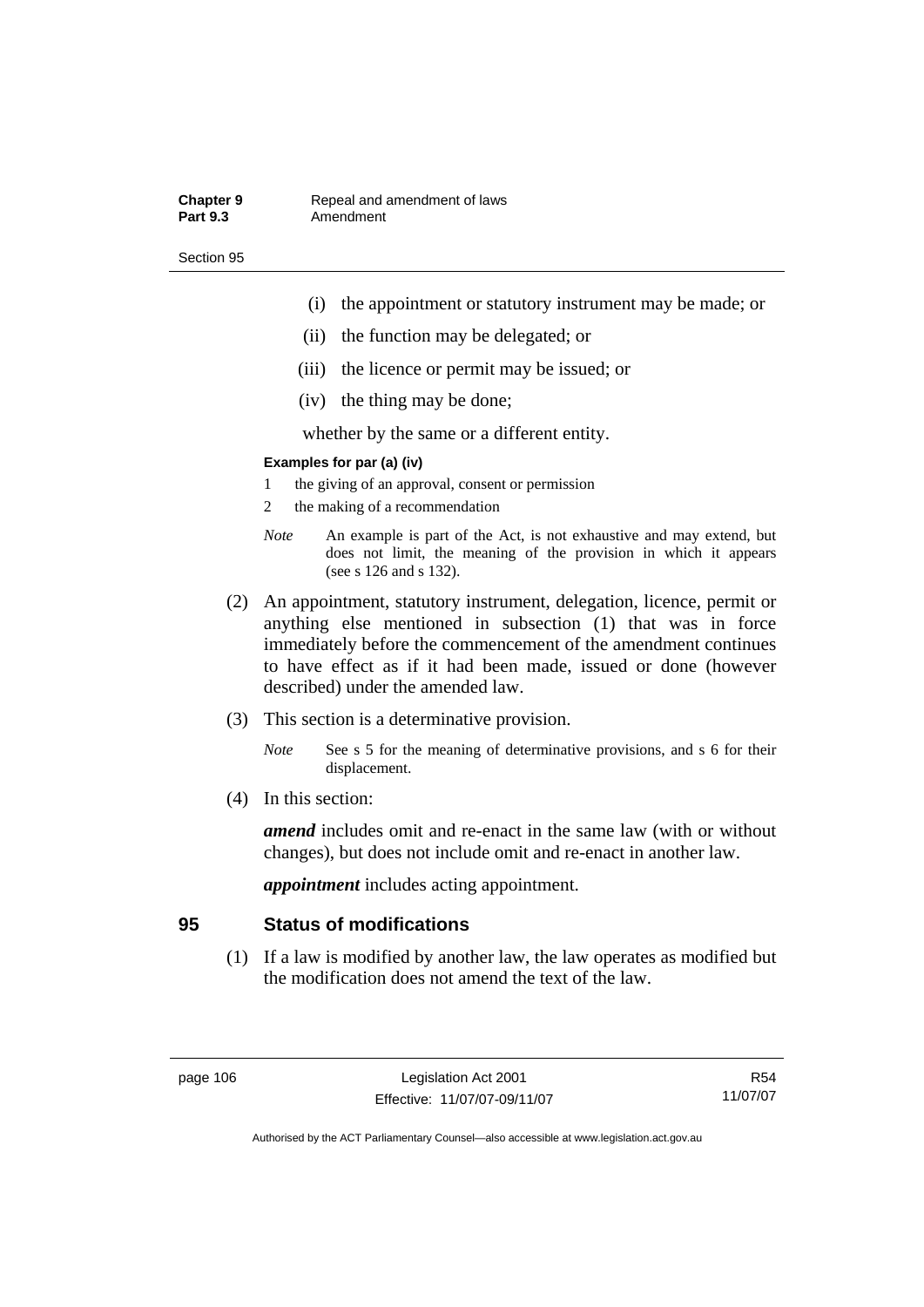- (2) This section is a determinative provision.
	- *Note* See s 5 for the meaning of determinative provisions, and s 6 for their displacement.

# **96 Relocated provisions**

- (1) This section applies if a provision of a law is relocated (with or without changes) to a different place in the same law or to a different law.
- (2) The operation or meaning of the provision is not affected only because of the provision's relocation.
- (3) Without limiting subsection (2), if before its relocation the provision was to be interpreted in a particular way, it is to be interpreted in that way in its new location.

#### **Example**

If a provision of an Act is to be interpreted as if it were a law consolidating the provisions of other laws and it is relocated into another Act, it is to be interpreted in the same way in its new location.

- *Note* An example is part of the Act, is not exhaustive and may extend, but does not limit, the meaning of the provision in which it appears (see s 126 and s 132).
- (4) However, the provision has effect subject to any changes made to, or in relation to, it.
- (5) This section is a determinative provision.
	- *Note* See s 5 for the meaning of determinative provisions, and s 6 for their displacement.

page 107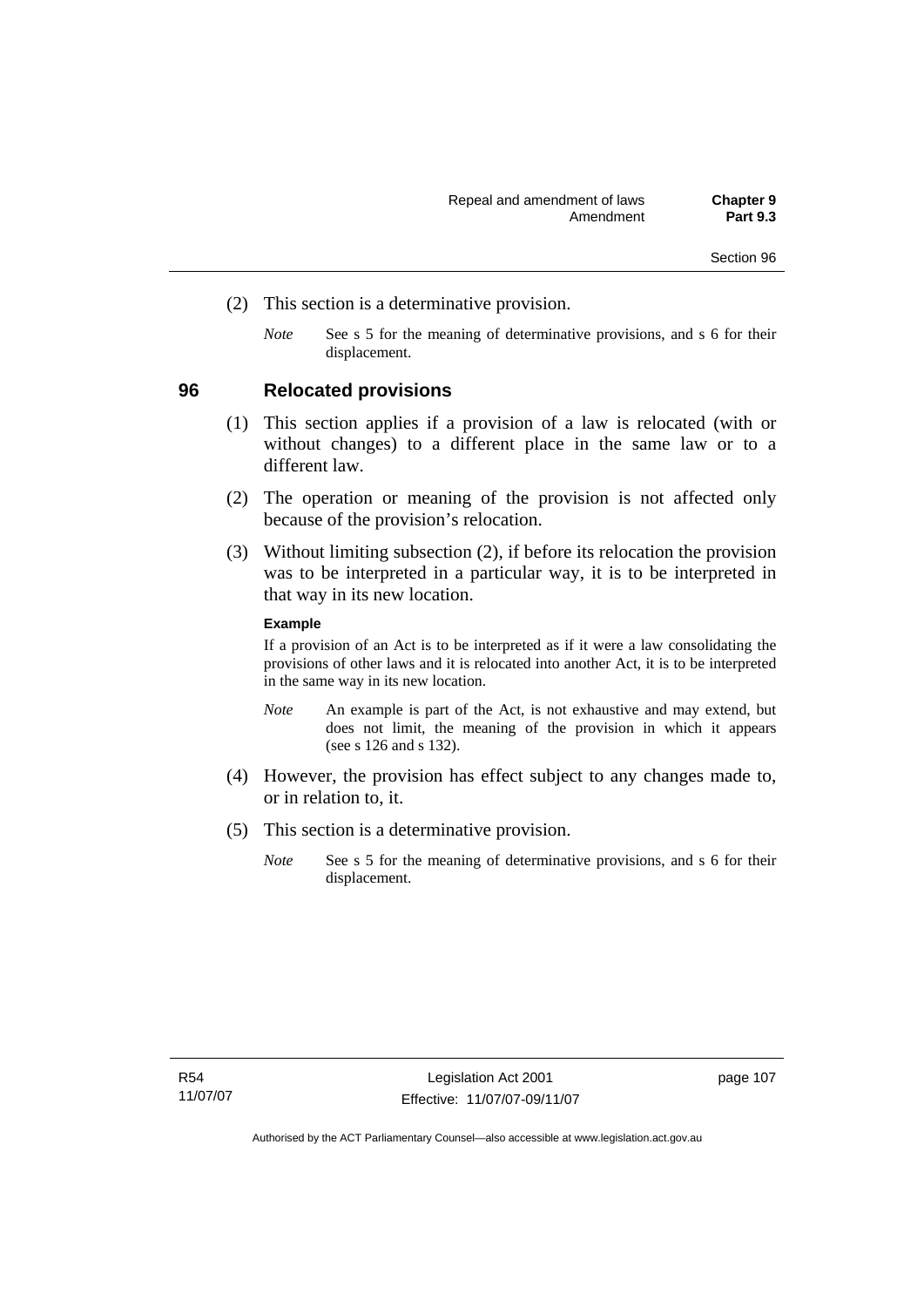#### **Chapter 10** Referring to laws

Section 97

# **Chapter 10 Referring to laws**

# **97 Definitions for ch 10**

(1) In this chapter:

*ACT law* means an Act or statutory instrument.

*Note* A reference to an Act or statutory instrument includes a reference to a provision of the Act or instrument (see s 7 and s 13).

*law* means an ACT law or a law of another jurisdiction.

*law of another jurisdiction* means an Act or statutory instrument of another jurisdiction, and includes a provision of an Act or statutory instrument of another jurisdiction.

- *Note Another jurisdiction* means the Commonwealth, a State, another Territory, the United Kingdom or New Zealand (see dict, pt 2).
- (2) In this section:

*Act*, in relation to another Territory, includes ordinance.

*statutory instrument*, of another jurisdiction, means an instrument (whether or not legislative in nature) made under—

- (a) an Act of the other jurisdiction; or
- (b) another statutory instrument of the other jurisdiction; or
- (c) power given by an Act or statutory instrument of the other jurisdiction and also power given otherwise by law.

R54 11/07/07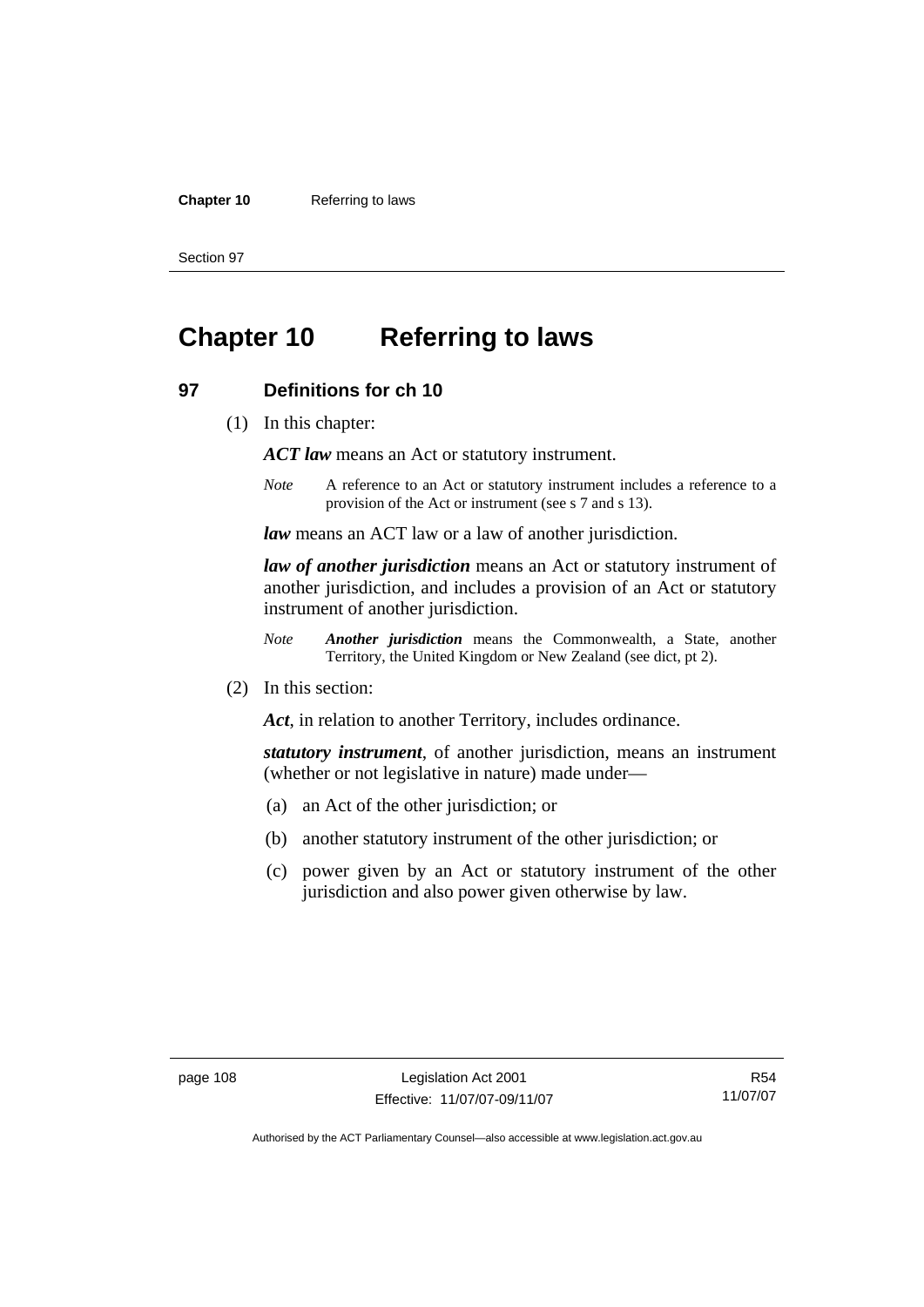### **98 References to ACT law include law containing reference**

In an ACT law, a reference in general terms to an ACT law of the same kind includes a reference to the law itself.

#### **Example**

The *ABC Act 2001*, section 27 gives a power to confiscate property under certain circumstances. Section 93 of the same Act provides 'If an Act authorises the confiscation of property, the owner of the property has a right of appeal to the Magistrates Court.' The right of appeal under section 93 also applies to the power given by section 27 because the reference to 'an Act' in section 93 includes a reference to the *ABC Act 2001*.

*Note* An example is part of the Act, is not exhaustive and may extend, but does not limit, the meaning of the provision in which it appears (see s 126 and s 132).

#### **99 References in ACT statutory instruments to** *the Act*

In a statutory instrument, a reference to *Act* or *the Act*, without mentioning a particular Act, is a reference to the Act under which the instrument is made or in force.

# **100 Referring to particular ACT laws**

- (1) An Act may be referred to by—
	- (a) the name the Act gives to itself; or
	- (b) the year it was passed and its number, together with a reference (if necessary) to indicate that it is an Act.

#### **Example of reference to indicate Act**

An Act may be referred to using the word Act or the letter 'A' (eg 'A1993-1' is a reference to Act No 1 of 1993).

- *Note* An example is part of the Act, is not exhaustive and may extend, but does not limit, the meaning of the provision in which it appears (see s 126 and s 132).
- (2) A statutory instrument may be referred to by—
	- (a) any name the instrument gives to itself; or

| R54      | Legislation Act 2001         | page 109 |
|----------|------------------------------|----------|
| 11/07/07 | Effective: 11/07/07-09/11/07 |          |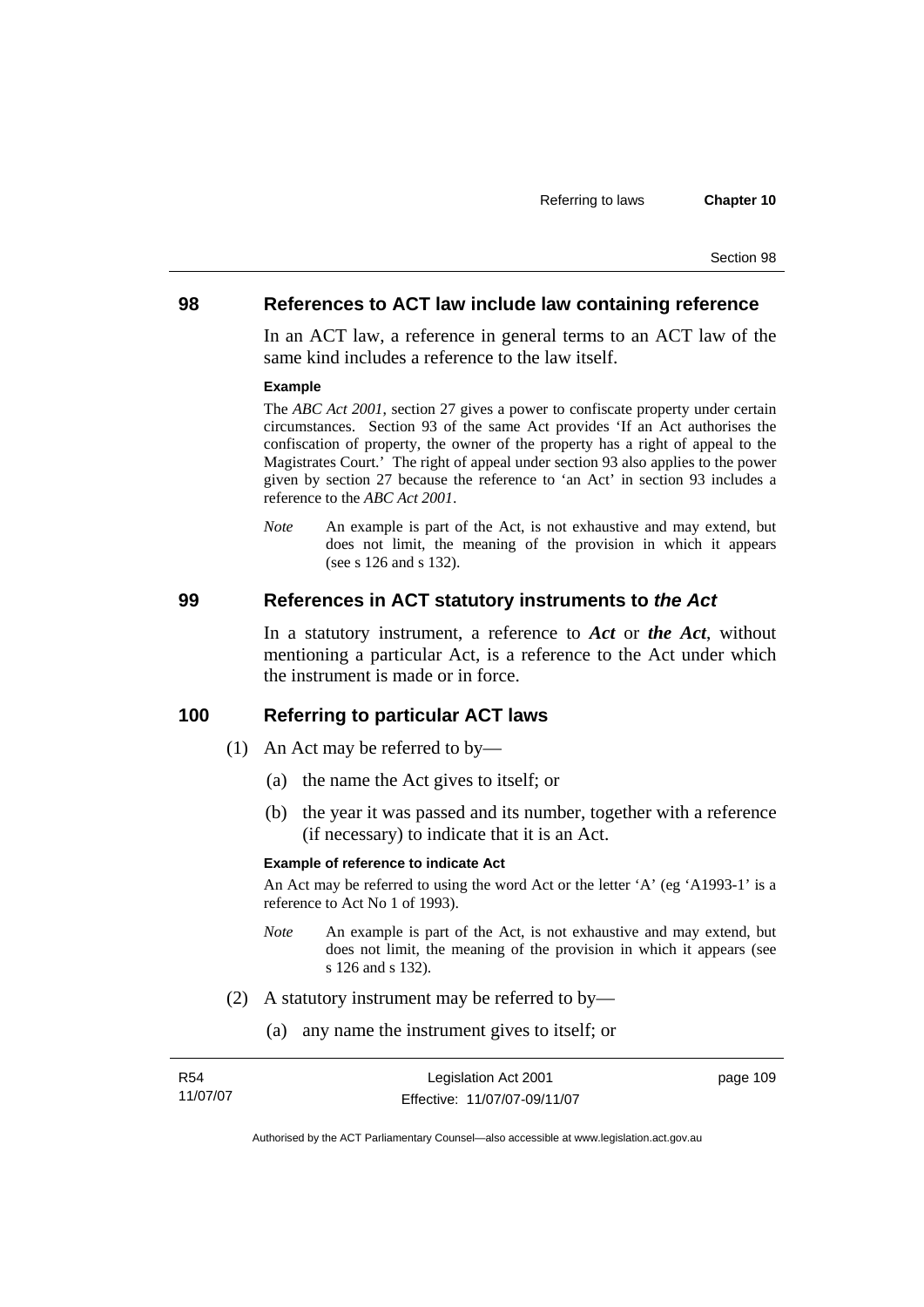#### **Chapter 10** Referring to laws

#### Section 101

- (b) if the instrument was notified in the register or gazette and was numbered under this Act or another territory law—the year it was notified and its number, together with a reference (if necessary) to the kind of instrument; or
- (c) if the instrument was not notified but was numbered under a territory law—the year it was made and its number, together with a reference (if necessary) to the kind of instrument; or
- (d) if the instrument was notified in the gazette before the commencement of this Act—the number, date and page of the gazette where it was notified; or
- (e) the date it was made, together with a reference to the Act or statutory instrument under which it was made.

#### **Examples of references to kind of instrument for par (b)**

- 1 A subordinate law may be referred to using the letters 'SL' (eg 'SL2000-11' is a reference to subordinate law No 11 of 2000).
- 2 A disallowable instrument may be referred to using the letters 'DI' (eg 'DI1997-101' is a reference to disallowable instrument No 101 of 1997).
- 3 A notifiable instrument that is not an approved form may be referred to using the letters 'NI' (eg 'NI2002-226' is a reference to notifiable instrument No 226 of 2002).
- 4 An approved form may be referred to using the letters 'AF' (eg 'AF2003-1' is a reference to approved form No 1 of 2003).
- 5 A commencement notice may be referred to using the letters 'CN' (eg 'CN2002-3' is a reference to commencement notice No 3 of 2002).
- *Note* An example is part of the Act, is not exhaustive and may extend, but does not limit, the meaning of the provision in which it appears (see s 126 and s 132).

# **101 Referring to particular laws of other jurisdictions etc**

 (1) In an ACT law, a law of another jurisdiction (the *relevant law*) may be referred to—

### (a) by the name the relevant law gives to itself; or

| page 110 | Legislation Act 2001         | R54      |
|----------|------------------------------|----------|
|          | Effective: 11/07/07-09/11/07 | 11/07/07 |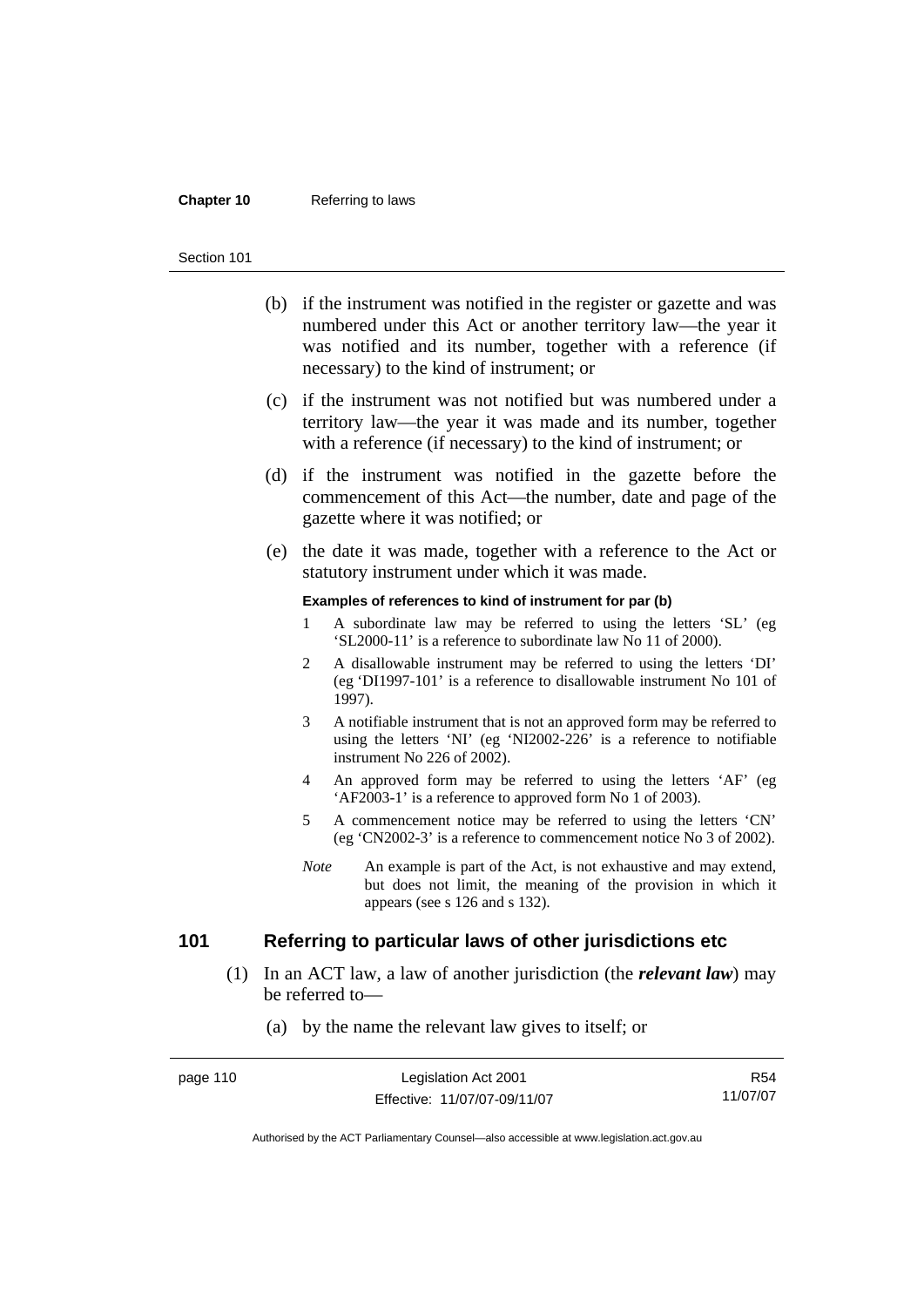- (b) in any other way sufficient in a law of the other jurisdiction for referring to the relevant law; or
- (c) in any way that, under current legislative drafting practice, would be sufficient for referring to the relevant law if it were an ACT law;

together with a reference to the jurisdiction (or an abbreviation of the jurisdiction).

- (2) In an ACT law, a provision of a law of another jurisdiction may be referred to—
	- (a) in a way sufficient in a law of the other jurisdiction for referring to the provision; or
	- (b) in any way that, under current legislative drafting practice, would be sufficient for referring to the provision if it were a provision of an ACT law.
- (3) Subsection (2) does not limit any other provision of this chapter.

# **102 References to laws include references to laws as in force from time to time**

- (1) In an ACT law, a reference to a law includes a reference to the following:
	- (a) the law as originally made, and as amended from time to time since it was originally made;
	- (b) if the law has been repealed and remade (with or without changes) since the reference was made—the law as remade (or last remade), and as amended from time to time since it was remade (or last remade);
	- (c) if a relevant provision of the law has been omitted and remade (with or without changes) in another law since the reference was made—the law in which the provision was remade (or last remade), as in force when the provision was remade (or last

| R <sub>54</sub> | Legislation Act 2001         | page 111 |
|-----------------|------------------------------|----------|
| 11/07/07        | Effective: 11/07/07-09/11/07 |          |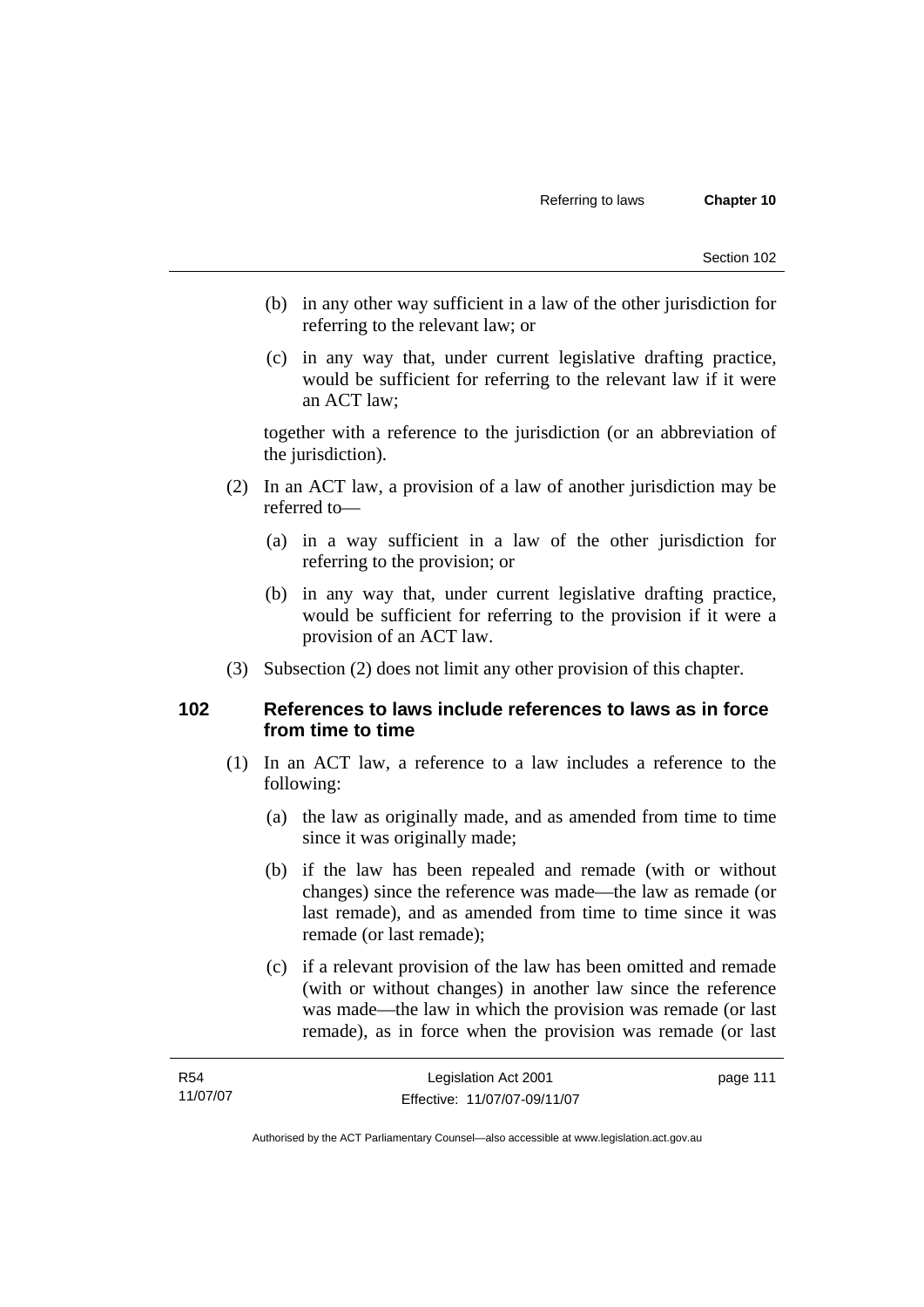#### **Chapter 10** Referring to laws

Section 103

remade), and as amended from time to time since the provision was remade (or last remade).

- (2) In an ACT law, a reference to a provision of a law includes a reference to the following:
	- (a) the provision as originally made, and as amended from time to time since it was originally made;
	- (b) if the provision has been omitted and remade (with or without changes and whether in the law or another law) since the reference was made—the provision as remade (or last remade), and as amended from time to time since it was remade (or last remade).
- (3) To remove any doubt, if the name of a law is amended, a reference in an ACT law to the law by its name before the amendment includes a reference to the law by its name as amended.
- (4) This section is subject to section 47 (Statutory instrument may make provision by applying law or instrument).
- (5) In this section:

*made* includes enacted.

### **103 References to repealed laws**

In an ACT law, a reference to a law as repealed is a reference to the law as in force immediately before it was repealed.

#### **Example**

A reference to the '*XYZ Act 2000* (repealed)' is a reference to the *XYZ Act 2000* immediately before it was repealed.

*Note* An example is part of the Act, is not exhaustive and may extend, but does not limit, the meaning of the provision in which it appears (see s 126 and s 132).

page 112 Legislation Act 2001 Effective: 11/07/07-09/11/07

R54 11/07/07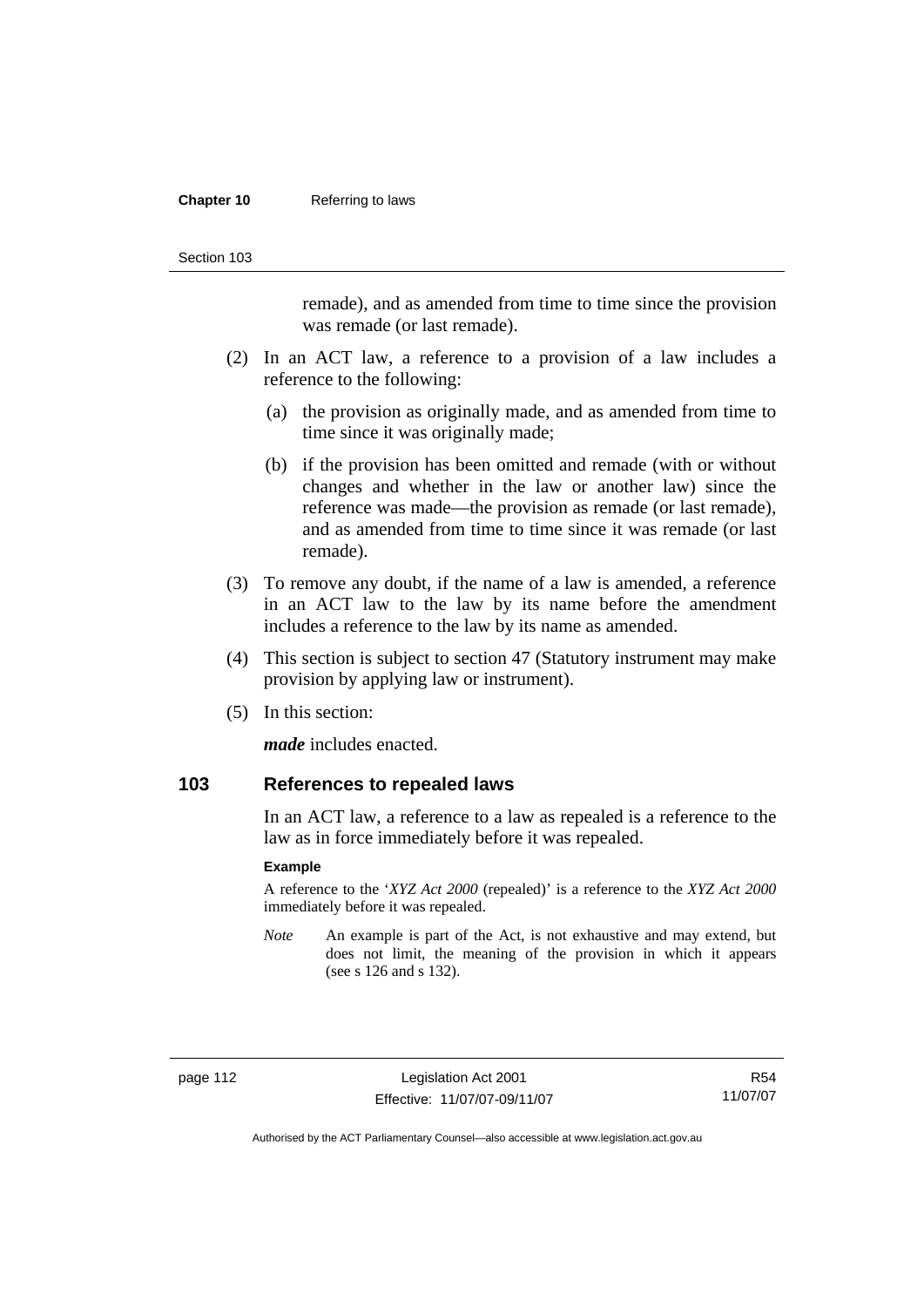# **104 References to laws include references to instruments under laws**

- (1) In an ACT law, a reference (either generally or specifically) to a law includes a reference to the statutory instruments made or in force under the law.
- (2) In subsection (1), a reference to the statutory instruments made or in force under the law includes a reference to any law or instrument applied, adopted or incorporated (with or without change) under the law.
- (3) This chapter applies to an instrument applied, adopted or incorporated under a law as if—
	- (a) the instrument were a law; and
	- (b) any other necessary changes were made.
- (4) In this section:

*statutory instrument*, of another jurisdiction—see section 97 (2).

# **105 Referring to provisions of laws**

In an ACT law, a provision of a law may be referred to by reference to the provision of the law in which it is contained.

#### **Example**

Paragraph (b) of subsection (2) of section 10 of an Act may be referred to by reference to the section, subsection and paragraph, that is, as section 10 (2) (b).

*Note* An example is part of the Act, is not exhaustive and may extend, but does not limit, the meaning of the provision in which it appears (see s 126 and s 132).

# **106 References to provisions of laws are inclusive**

In an ACT law, a reference to any part of a law is a reference to the following:

(a) the provision of the law that begins the part;

| R54      | Legislation Act 2001         | page 113 |
|----------|------------------------------|----------|
| 11/07/07 | Effective: 11/07/07-09/11/07 |          |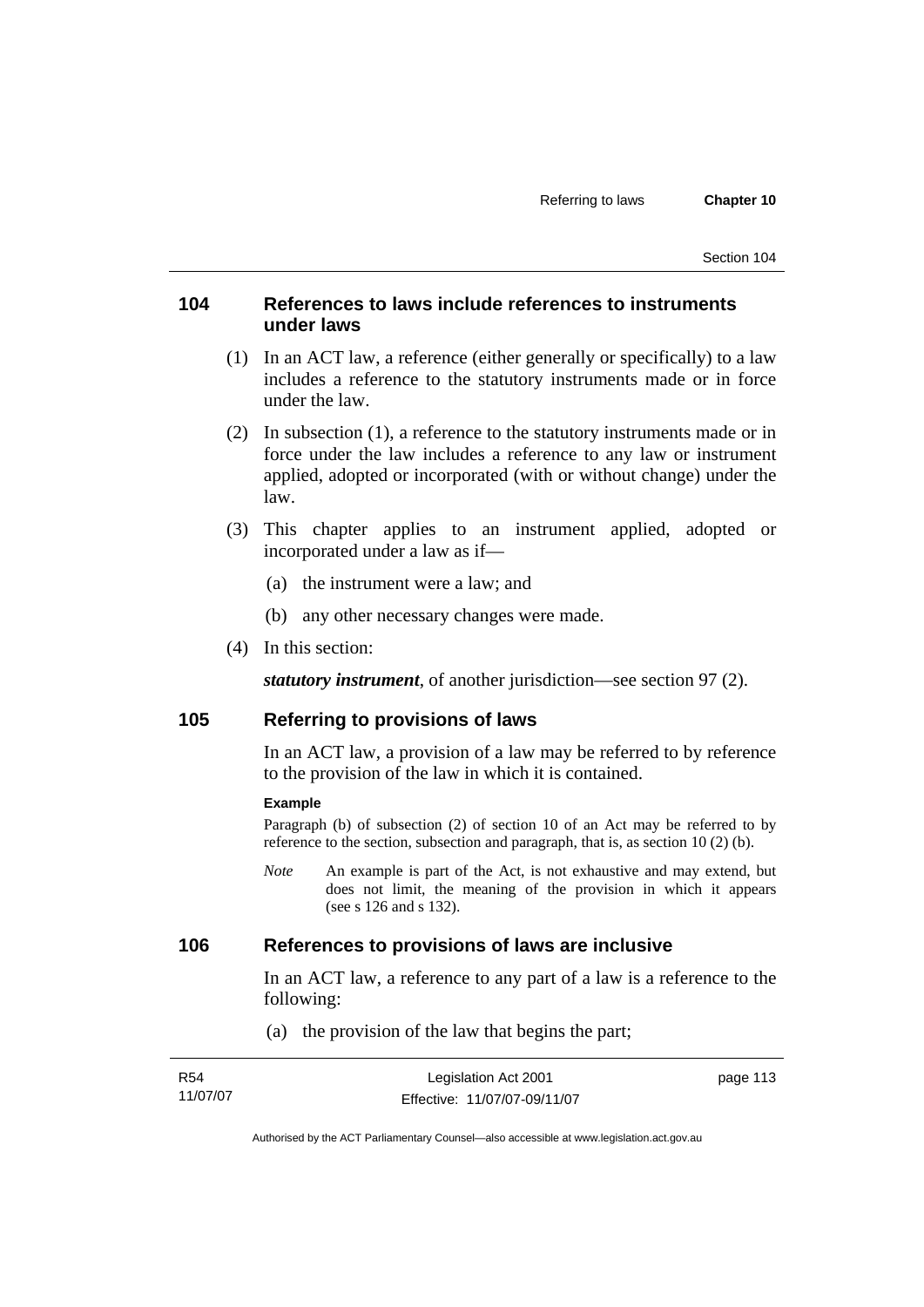#### **Chapter 10** Referring to laws

Section 106A

- (b) the provision of the law that ends the part;
- (c) any provision of the law between the beginning and end of the part.

#### **Examples**

- 1 A reference to 'sections 5 to 9' includes both section 5 and section 9.
- 2 A reference to 'sections 260 to 264' includes a provision such as a part heading between section 260 and section 261.
- 3 A reference to '*from* child *to* adult' includes both the word 'child' and the word 'adult'.
- *Note* An example is part of the Act, is not exhaustive and may extend, but does not limit, the meaning of the provision in which it appears (see s 126 and s 132).

# **106A References to paragraphs etc of laws**

 (1) In an ACT law, a reference to a paragraph of a provision of a law includes any words in the provision before or after the paragraph that are necessary or desirable to make the reference meaningful.

#### **Example**

A subsection may be divided into paragraphs as follows:

'(2) An application must be—

- (a) in writing; and
- (b) accompanied by a copy of the advertisement of the applicant's intention to apply.'

Paragraphs form part of the sentence in which they are contained. A reference to paragraph (a) in this example that did not include the preceding words 'An application must be' would be meaningless. Section 106A therefore allows the paragraph to be read with those words so that it makes sense.

- *Note 1* Although this section contains a reference to an ACT law and a reference to a law, s 98 makes it clear that the references can be to the same law.
- *Note 2* An example is part of the Act, is not exhaustive and may extend, but does not limit, the meaning of the provision in which it appears (see s 126 and s 132).

page 114 Legislation Act 2001 Effective: 11/07/07-09/11/07

R54 11/07/07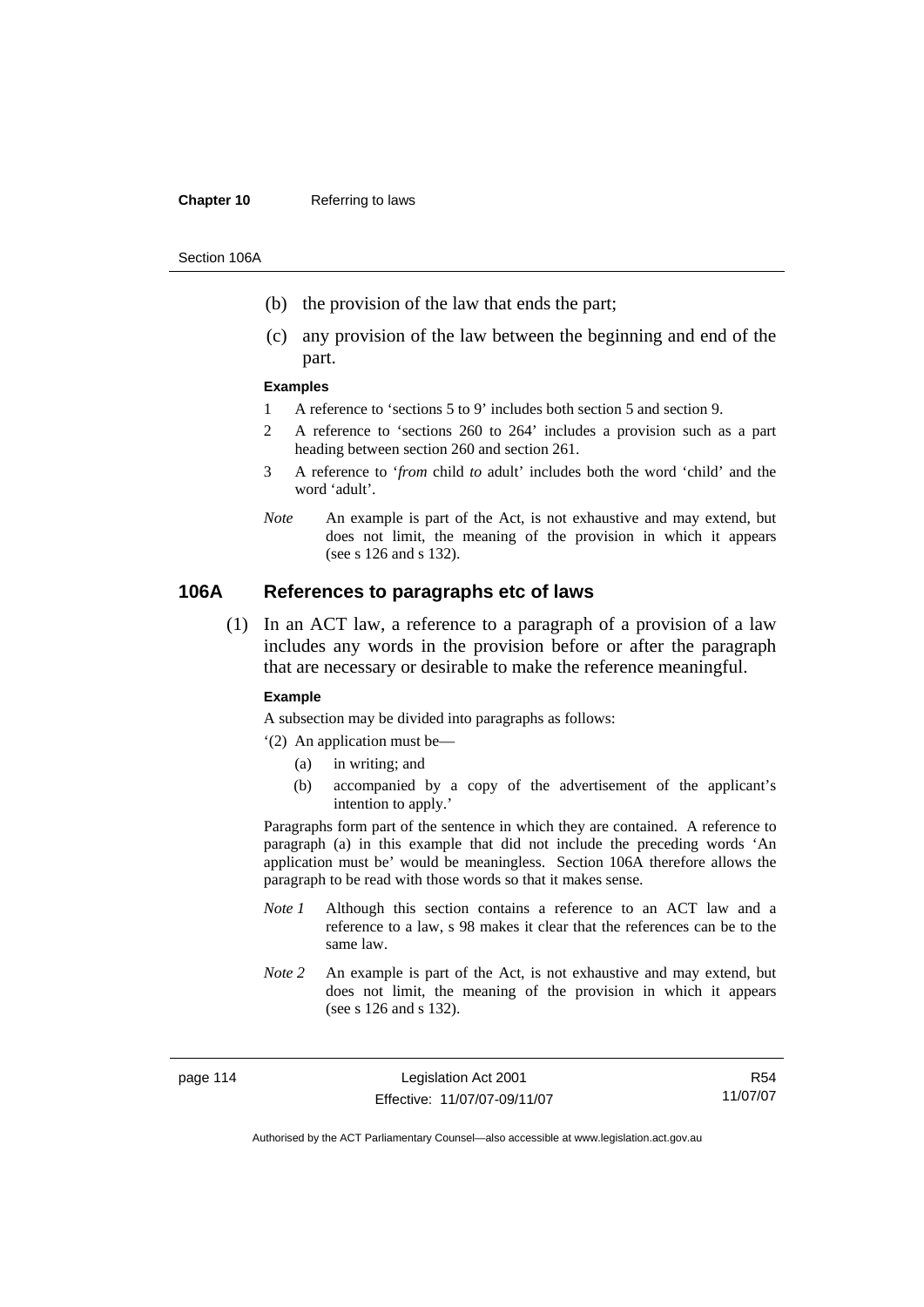Section 106A

(2) In this section:

*paragraph* includes a subparagraph and a sub-subparagraph.

R54 11/07/07

Legislation Act 2001 Effective: 11/07/07-09/11/07 page 115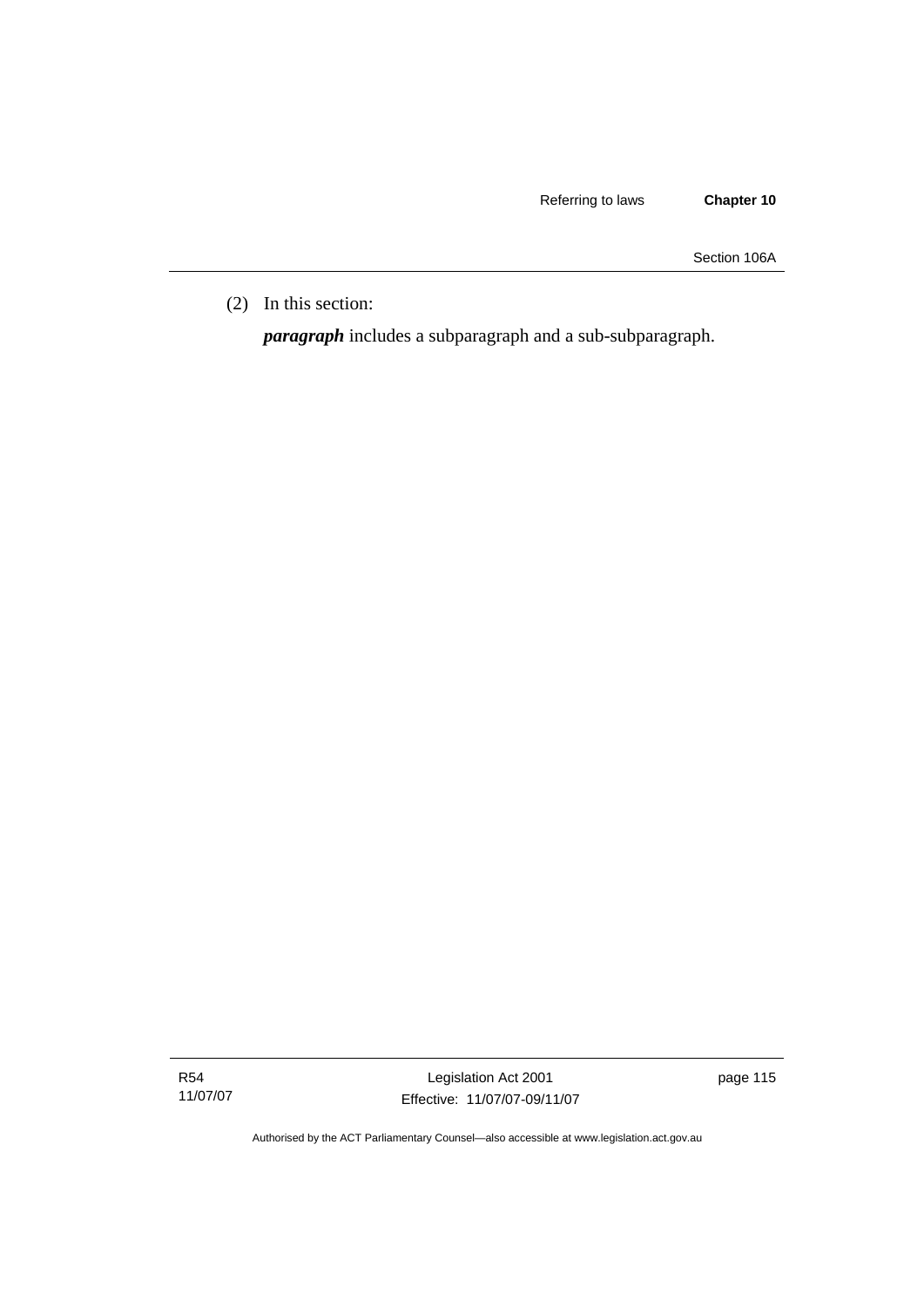# **Chapter 11 Republication of Acts and statutory instruments**

# **Part 11.1 General**

# **107 Definitions for ch 11**

In this chapter:

*law* means an Act or statutory instrument, whether or not it has been amended, and includes—

- (a) a collection of 2 or more Acts or statutory instruments; or
- (b) all or part of an agreement or other instrument that has the force of law or is in, or attached to, an Act or statutory instrument.
- *Note* A reference to an Act or statutory instrument includes a reference to a provision of the Act or instrument (see s 7 and s 13).

*republication* means a republication of a law.

# **108 Republication in register**

- (1) The parliamentary counsel may republish a law by entering the text of the law in the register.
- (2) This section does not limit the ways in which the parliamentary counsel may republish a law.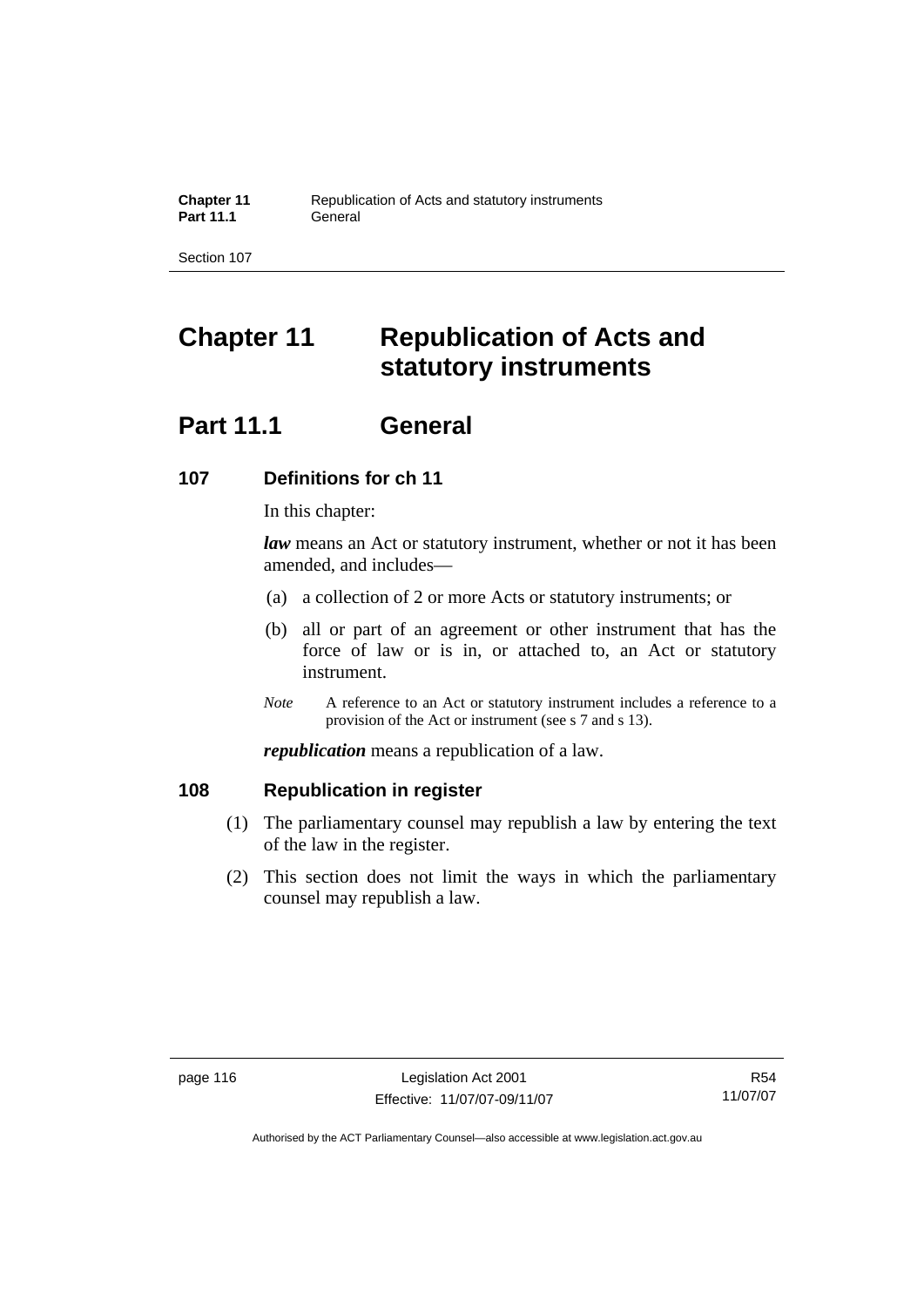# **109 Republications may be published with other information**

The parliamentary counsel may publish information not required by this chapter with a written or electronic version of an authorised republication if the parliamentary counsel considers that the information is likely to be useful to users of the republication.

# **110 Collections of laws**

- (1) If the parliamentary counsel authorises under this Act the republication of 2 or more laws in a collection, this chapter applies to each of the laws in the collection as if it were republished separately.
- (2) This section does not prevent the use of—
	- (a) a single contents for the collection; or
	- (b) information applying to 2 or more laws in the collection.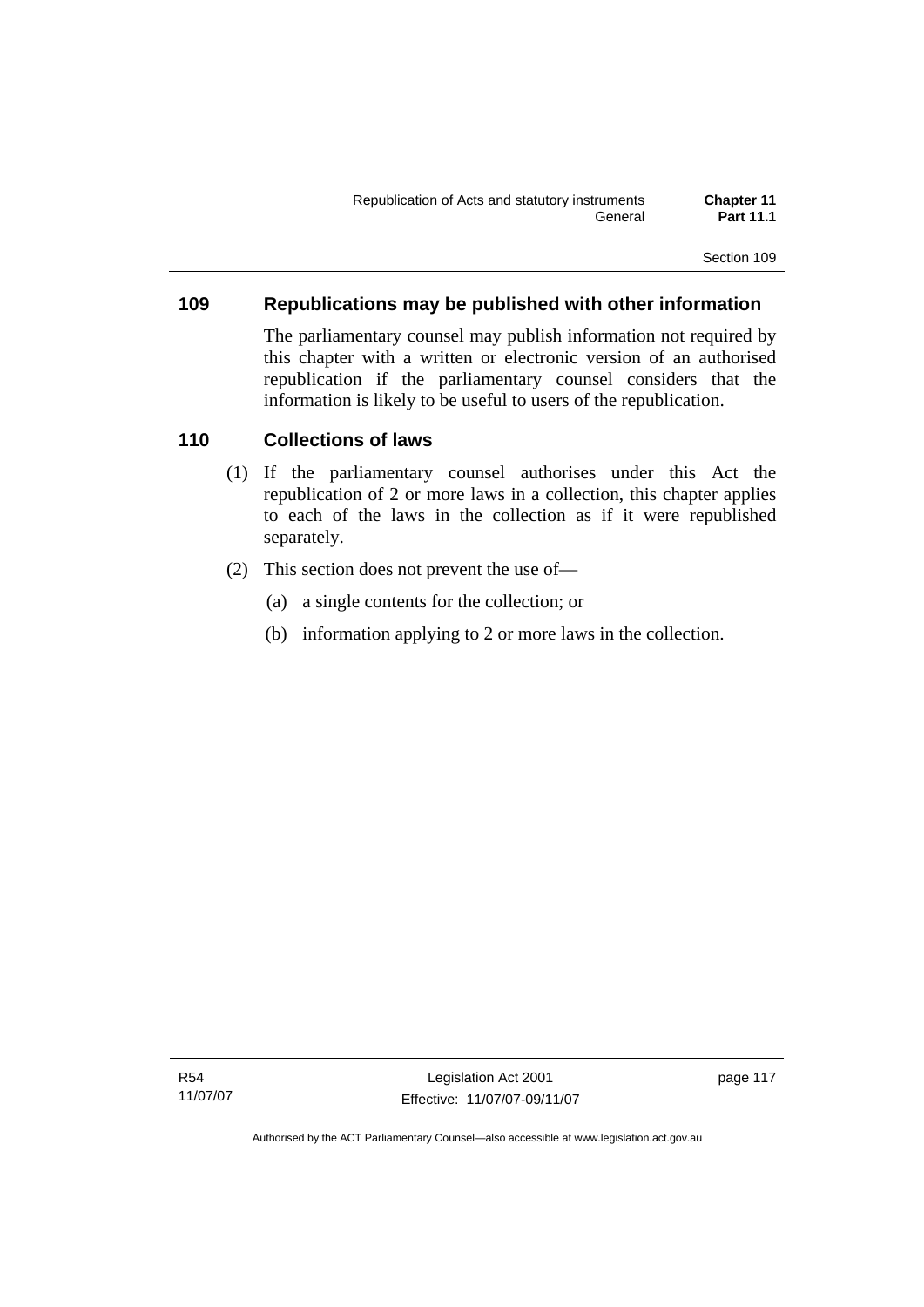| <b>Chapter 11</b> | Republication of Acts and statutory instruments |
|-------------------|-------------------------------------------------|
| <b>Part 11.2</b>  | Substantive amendments made by laws             |

# **Part 11.2 Substantive amendments made by laws**

# **111 Incorporation of amendments**

- (1) This section applies to a law if the law has been amended by another law by the omission, insertion, substitution, renumbering or relocation of provisions.
- (2) An authorised republication of the law must show the law as amended by all amendments that commenced on or before the day stated in the republication as the republication date.
- (3) This section does not prevent an authorised republication of the law showing the law as it would be amended by amendments that have not commenced on or before the republication date if the republication indicates, in a suitable place, that the amendments have not commenced.

# **112 Reference to amending laws**

An authorised republication of a law that shows the law as amended must include, in a suitable place, a reference to the law by which each amendment was made.

# **113 Provisions not republished or relocated**

- (1) This part does not require—
	- (a) every provision of a law to be shown in an authorised republication of the law; or
	- (b) each provision of a law to be shown in an authorised republication of the law in the place in the law where it was located when the provision was made.

R54 11/07/07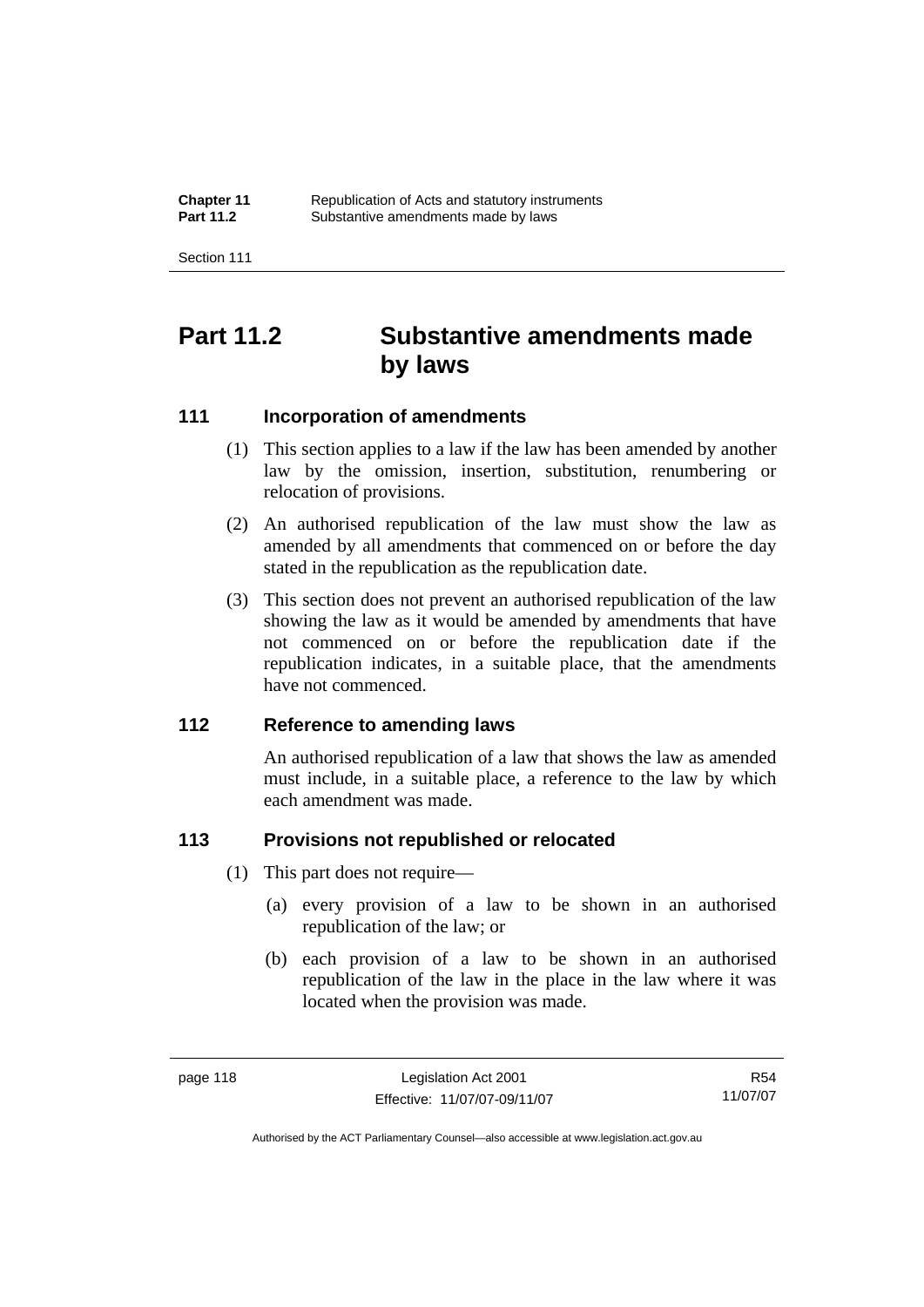| Republication of Acts and statutory instruments | <b>Chapter 11</b> |
|-------------------------------------------------|-------------------|
| Substantive amendments made by laws             | <b>Part 11.2</b>  |

- (2) If a provision of a law is not shown in an authorised republication, the republication must indicate that fact in a suitable place.
- (3) If a provision of a law is shown in an authorised republication in a different place in the law to the place where it was located when the provision was made, the republication must indicate that fact in a suitable place.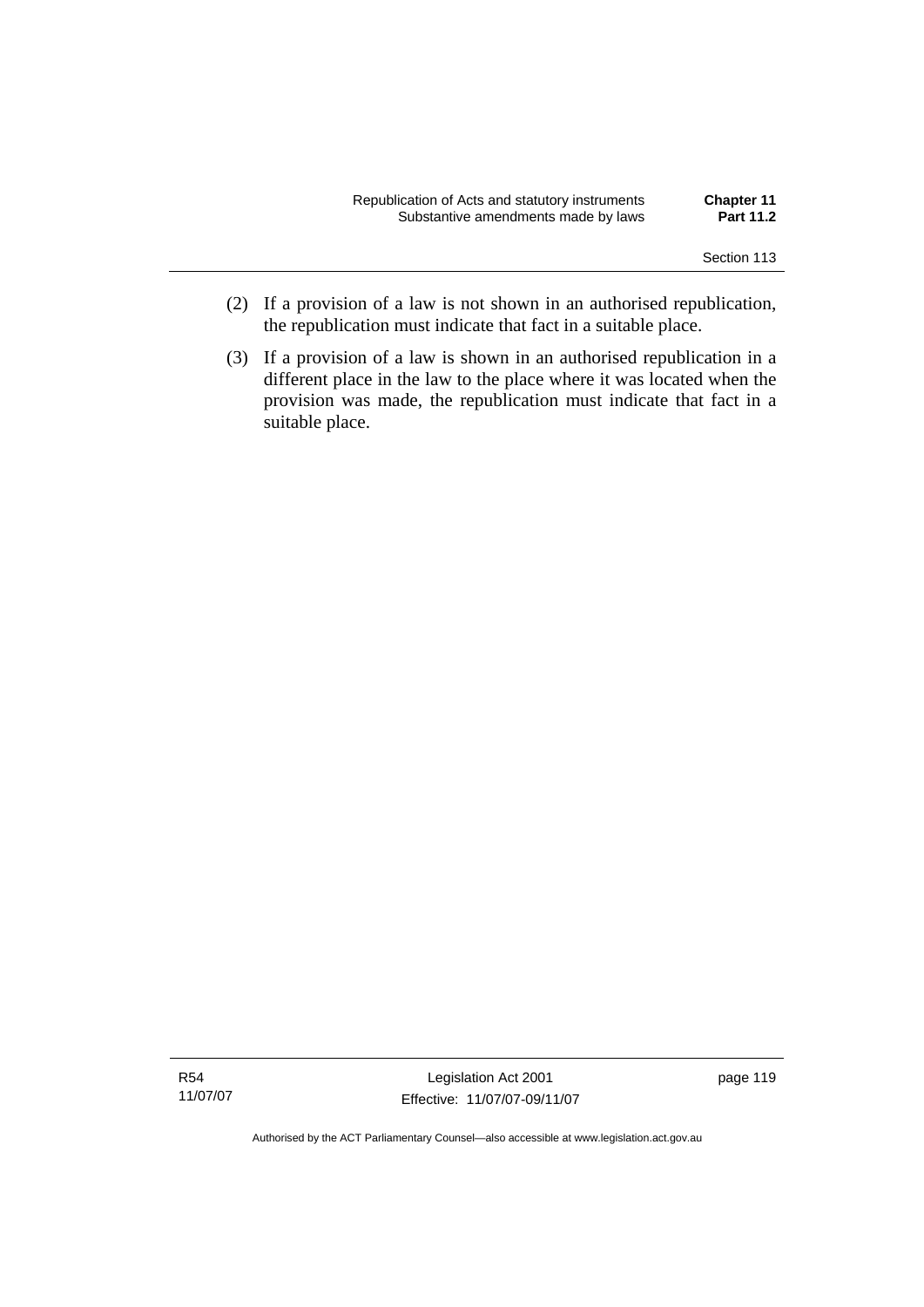# **Part 11.3 Editorial changes**

# **114 Authorisation for parliamentary counsel**

In preparing a law for republication, the parliamentary counsel is authorised—

- (a) to make editorial amendments and other textual amendments of a formal nature that the parliamentary counsel considers desirable to bring the law into line, or more closely into line, with current legislative drafting practice; and
- (b) to make other editorial changes by way of format, layout or printing style, or in any other presentational respect, that the parliamentary counsel considers desirable to bring the law into line, or more closely into line, with current legislative drafting practice.

# **115 Amendments not to change effect**

This part does not permit the making of an amendment of a law that would change the effect of the law.

# **116 Ambit of editorial amendments**

- (1) An *editorial amendment* of a law is an amendment that—
	- (a) corrects a typographical error; or
	- (b) corrects or updates a reference to a law, position, entity, place or thing; or
	- (c) goes only to a matter of spelling, punctuation, grammar or syntax or the use of conjunctives and disjunctives; or
	- (d) changes the name of the law or a provision of the law; or
	- (e) numbers or renumbers a provision of the law; or

R54 11/07/07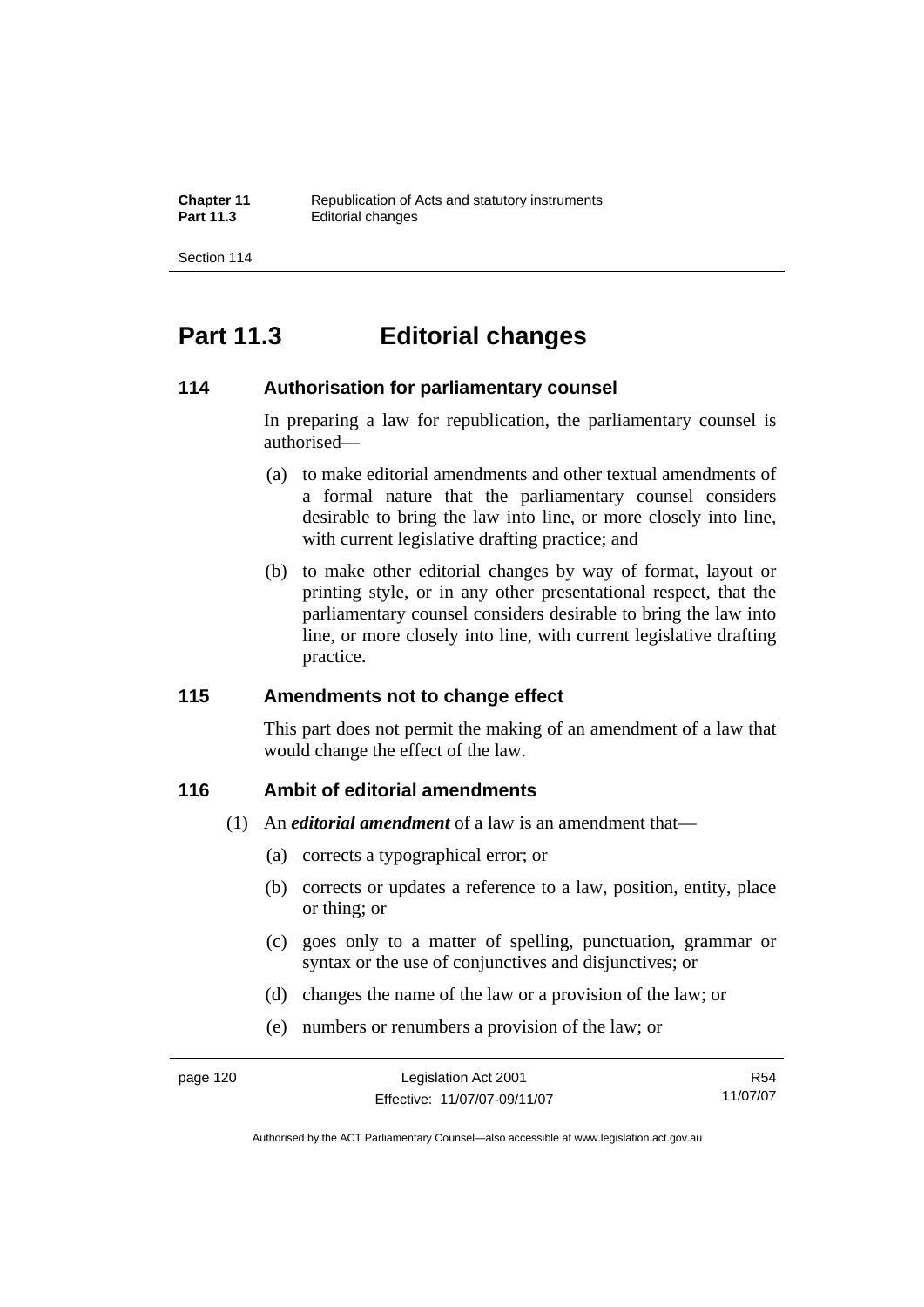- (f) changes the order of definitions or other provisions of the law; or
- (g) replaces a reference to a provision of a law with a different form of reference to the provision; or
- (h) changes the way of referring to or expressing a number, year, date, time, amount of money, penalty, quantity, measurement, or other matter, idea or concept; or
- (i) replaces a word indicating gender or that could be taken to indicate gender in accordance with current legislative drafting practice; or
- (j) replaces a reference to the Queen, the King or the Crown with a reference to the Sovereign or the Territory; or
- (k) omits—
	- (i) the enacting words or the law-making words (including any signatures); or
	- (ii) a provision that consists only of a description of how the law is arranged into groups of provisions; or
	- (iii) a provision that has expired, the operation of which is exhausted or spent or that is otherwise obsolete or redundant; or
- (l) omits, inserts or changes a referential term; or
- (m) inserts, omits or changes a note; or
- (n) updates a reference to the heading to a provision; or
- (o) is consequential on any amendment made to the law by another law; or
- (p) is consequential on any other editorial amendment (whether made to that law or another law).

page 121

Authorised by the ACT Parliamentary Counsel—also accessible at www.legislation.act.gov.au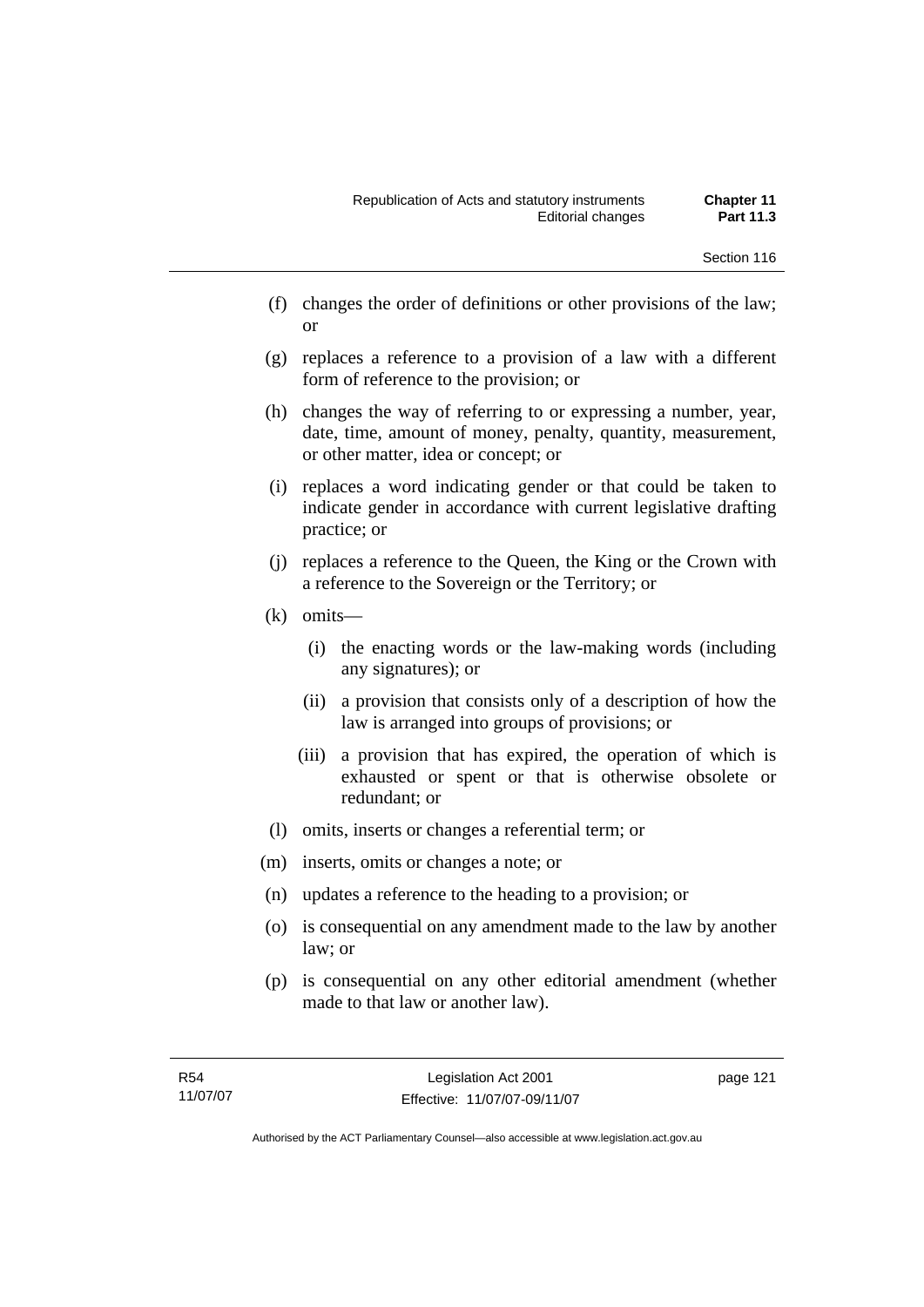#### **Chapter 11 Republication of Acts and statutory instruments**<br>**Part 11.3 Editorial changes Editorial changes**

Section 116

#### **Examples of consequential amendments for par (o)**

- 1 If an amendment adds 1 or more subsections to a section that is not already divided into subsections, the subsection number (1) may be inserted.
- 2 If an amendment omits subsection (1) from a section with 2 subsections, the subsection number (2) may be omitted.
- 3 If an amendment omits subsection (2) from a series of 4 subsections (subsections  $(1)$  to  $(4)$ ), subsections  $(3)$  and  $(4)$  may be renumbered as subsections (2) and (3).
- 4 If an amendment adds a new subsection (3A) to a series of 5 subsections (subsections  $(1)$  to  $(5)$ ), the new subsection and subsections  $(4)$  and  $(5)$  may be renumbered as subsections (4), (5), and (6).
- 5 If an amendment omits paragraph (b) from a series of 4 paragraphs (paragraphs (a) to (d)), paragraphs (c) and (d) may be renumbered as paragraphs (b) and (c).
- 6 If an amendment adds a new paragraph (aa) to a series of 3 paragraphs (paragraphs (a) to (c)), the paragraphs may be renumbered as paragraphs (a), (b), (c) and (d).
- 7 If an amendment makes a change mentioned in any of examples 1 to 6, a cross-reference in any law to any of the provisions that have been renumbered may be correspondingly renumbered.
- 8 If an amendment adds a paragraph as the last paragraph in a series of paragraphs that end in a full stop, the full stop may be changed to a semicolon and, if the series of paragraphs is joined by a conjunction (eg 'and'), the conjunction may be added after the semicolon.
- 9 If an amendment omits a section example from a section that has 2 section examples, the number of the remaining example may be omitted.
- 10 If an amendment adds a subsection note to a subsection that already has a subsection note, the notes may be numbered.
- *Note* An example is part of the Act, is not exhaustive and may extend, but does not limit, the meaning of the provision in which it appears (see s 126 and s 132).
- (2) In this section:

*law* includes a law of another jurisdiction.

*law of another jurisdiction*—see section 97 (1).

R54 11/07/07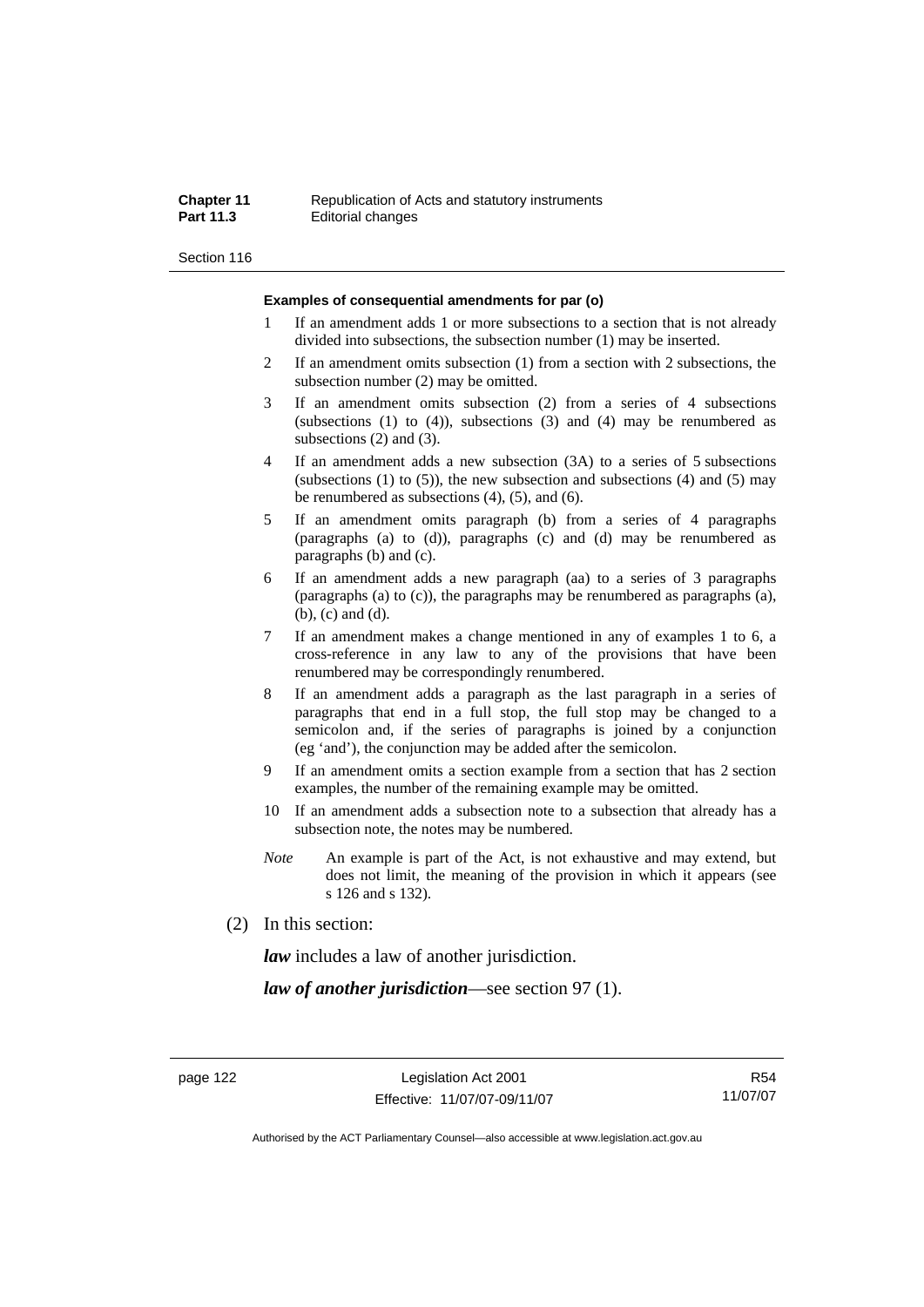*referential term* means a term that identifies a provision as a provision, or part of a provision, of the Act, statutory instrument or provision in which it appears.

### **Examples**

- 1 of this Act
- 2 of this section
- 3 hereof
- 4 said
- *Note* An example is part of the Act, is not exhaustive and may extend, but does not limit, the meaning of the provision in which it appears (see s 126 and s 132).

# **117 Legal effect of editorial changes**

- (1) A law that is amended or otherwise changed under this part in preparing an authorised republication of the law has effect for all purposes, on and after the republication date, as if the changes had been made by an Act that commenced on the republication date.
- (2) Without limiting subsection (1), section 83 (Consequences of amendment of statutory instrument by Act) applies to an amendment made under this part as if the amendment had been made by an Act.
- (3) This section is subject to section 115 (Amendments not to change effect).

# **118 Reference to editorial amendments**

If a law is amended under this part in preparing an authorised republication of the law, the republication must indicate that fact in a suitable place.

page 123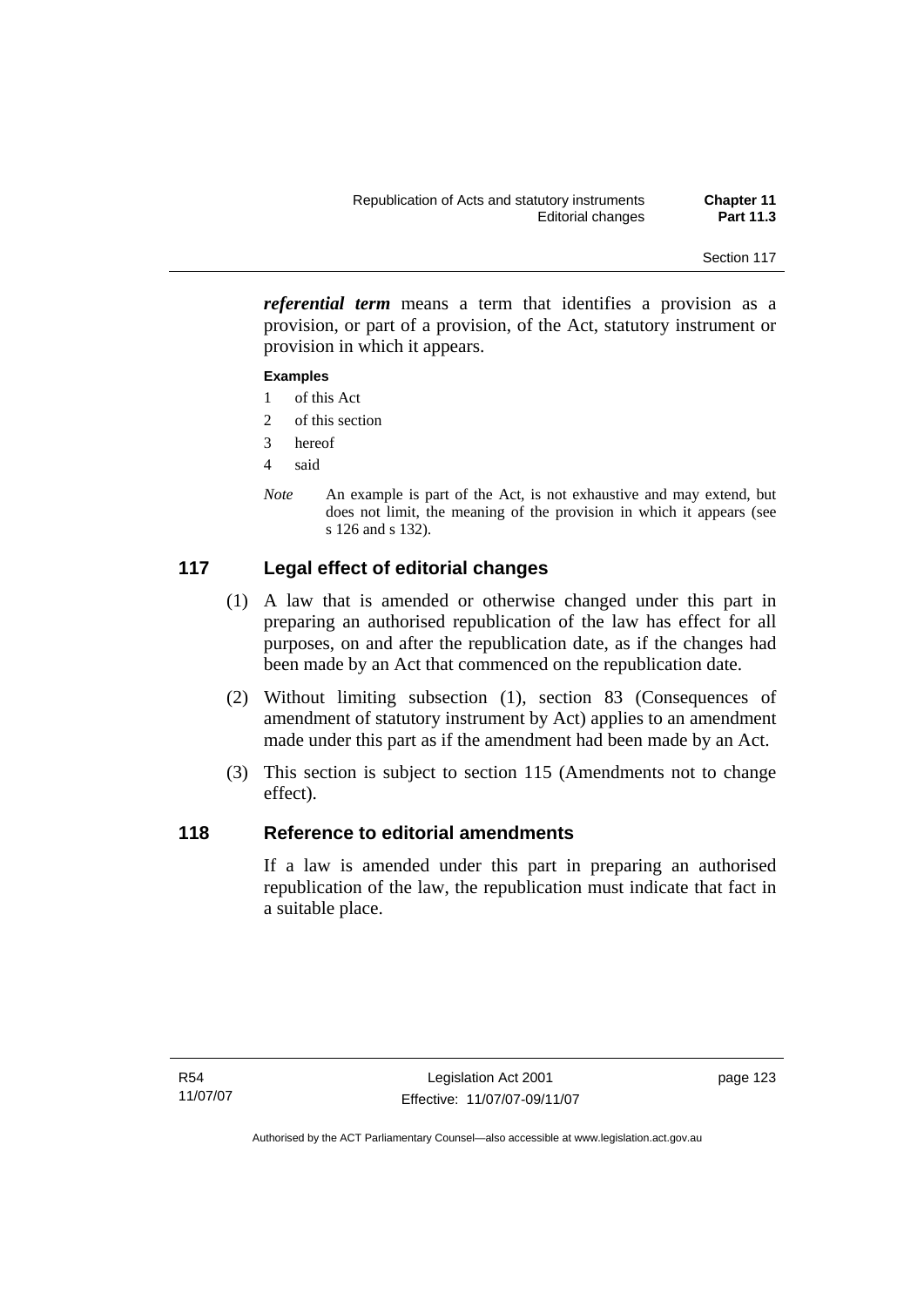# **Chapter 12 Scope of Acts and statutory instruments**

# **120 Act to be interpreted not to exceed legislative powers of Assembly**

- (1) An Act is to be interpreted as operating to the full extent of, but not to exceed, the legislative power of the Legislative Assembly.
- (2) Without limiting subsection (1), if a provision of an Act would, apart from this section, be interpreted as exceeding the legislative power of the Legislative Assembly—
	- (a) the provision is valid to the extent to which it does not exceed power; and
	- (b) the remainder of the Act is not affected.
- (3) Without limiting subsection (1), if the application of a provision of an Act to a matter would, apart from this section, be interpreted as exceeding power, the provision's application to other matters is not affected.
- (4) This section is in addition to any provision of the Act itself.

*Note* For the equivalent provision for statutory instruments, see s 43.

- (5) This section is a determinative provision.
	- *Note* See s 5 for the meaning of determinative provisions, and s 6 for their displacement.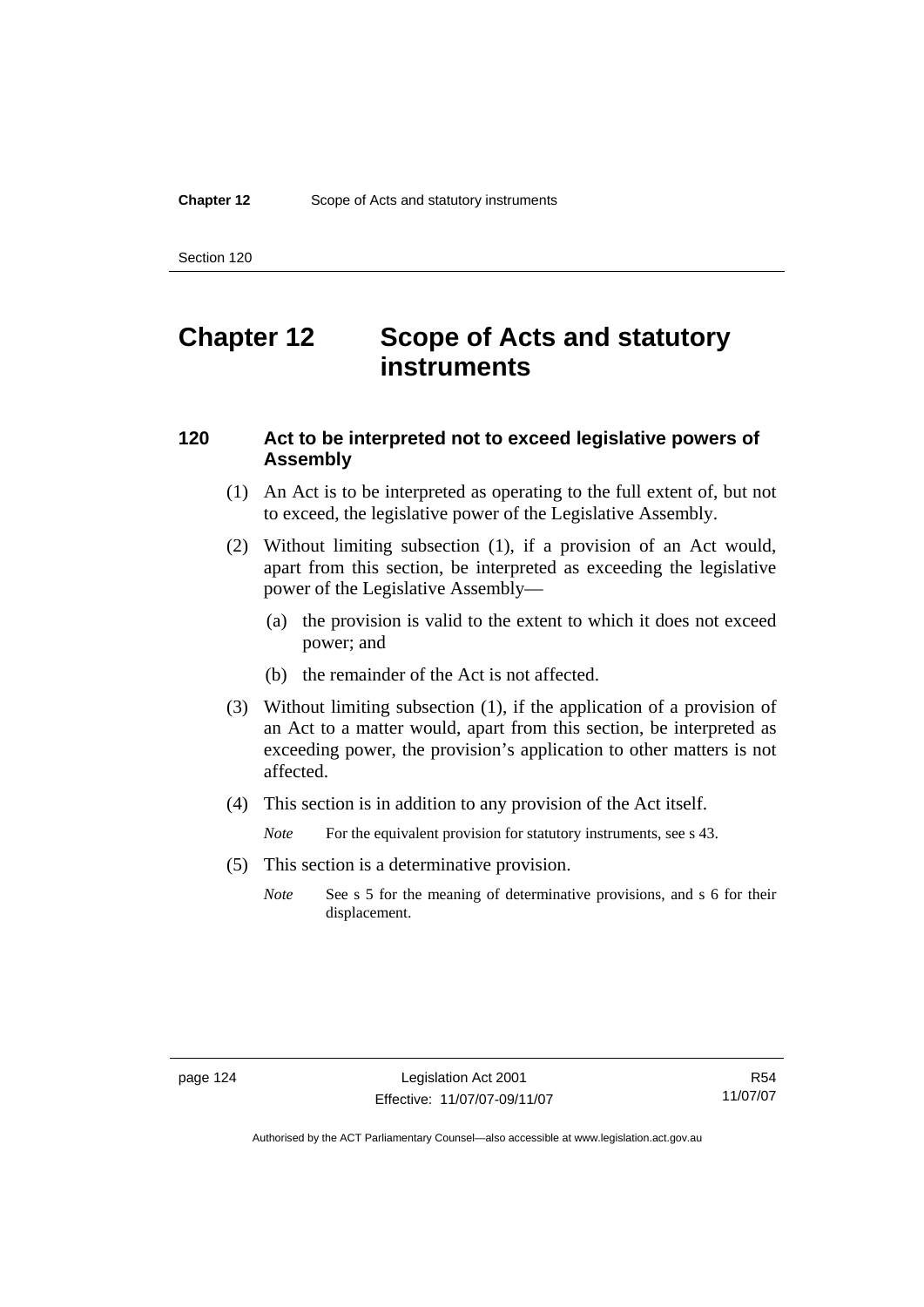# **121 Binding effect of Acts**

- (1) An Act binds everyone, including people who are not Australian citizens and all governments.
	- *Note* See the Self-Government Act, s 27 which provides that, except as provided by the regulations under that Act, an ACT enactment does not bind the Crown in right of the Commonwealth. See also s 120.
- (2) However, an Act does not bind the Territory to the extent that it requires or otherwise provides for the payment of money that, on payment, would form part of the public money of the Territory.
- (3) Also, subsection (1) does not make a government liable to be prosecuted for an offence.
- (4) To the extent that an Act does not bind a government, the same degree of immunity extends to a government entity in relation to an authorised act or omission of the entity.
- (5) This section is a determinative provision.

*Note* See s 5 for the meaning of determinative provisions, and s 6 for their displacement.

(6) In this section:

*authorised*—an act or omission of a government entity is *authorised* if—

- (a) for an instrumentality—the act or omission relates to a matter within the scope of the instrumentality's functions; and
- (b) for an officer or employee of the government—the act or omission relates to a matter within the scope of the duties of the officer or employee; and
- (c) for a contractor who exercises a function on behalf of the government—the act or omission relates to a matter within the scope of the contract; and

page 125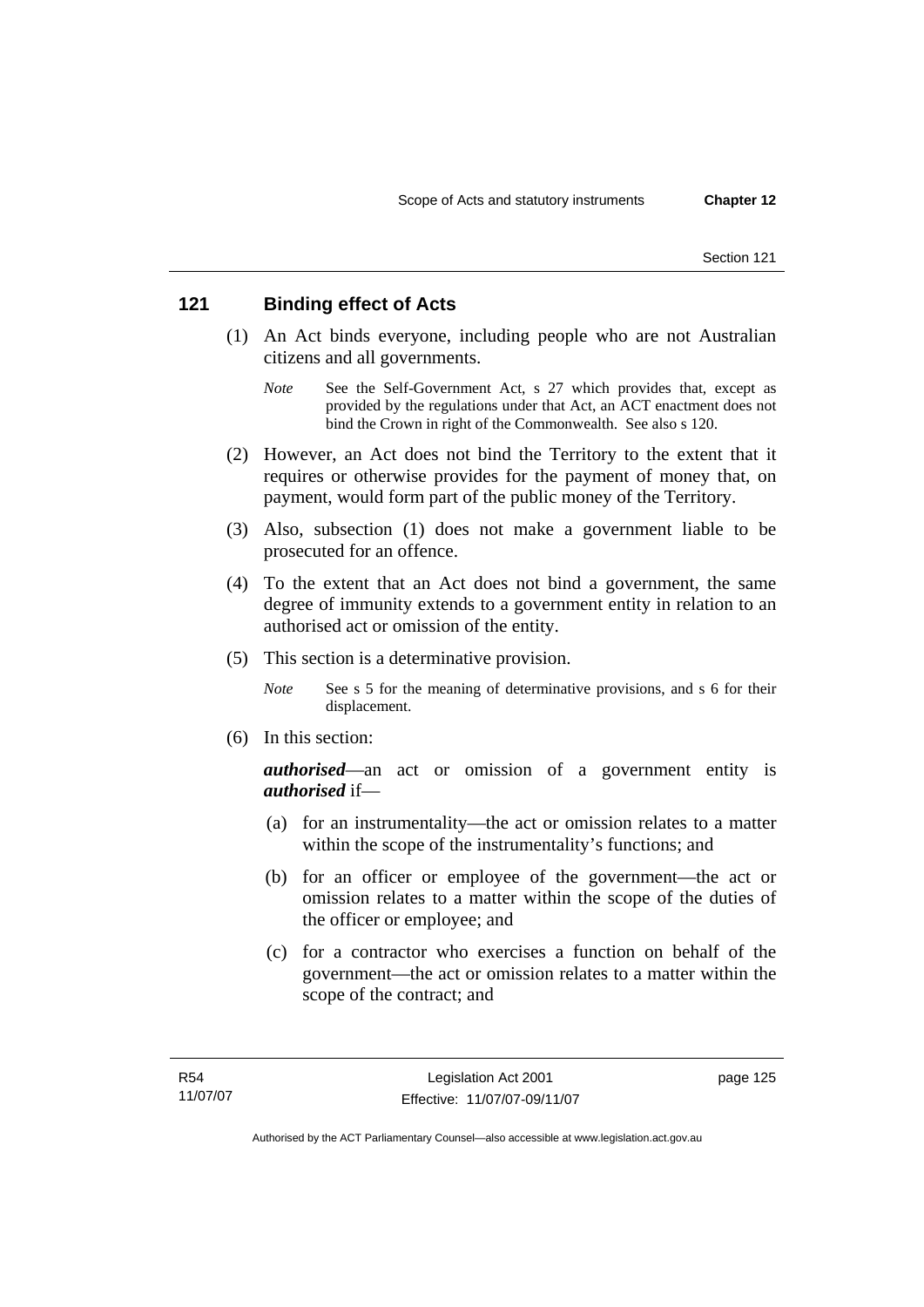#### **Chapter 12** Scope of Acts and statutory instruments

#### Section 122

 (d) for anyone else who exercises a function on behalf of the government—the act or omission relates to a matter within the scope of the person's engagement.

*government* includes the Territory, the Commonwealth, a State, another Territory or New Zealand.

### *government entity* includes—

- (a) an instrumentality, officer or employee of the government; and
- (b) a contractor or anyone else who exercises a function on behalf of the government.

### **122 Application to Territory**

- (1) In an Act or statutory instrument—
	- (a) a reference to an entity or position by name or description is a reference to the entity or position of that name or description in or for the Territory; and
	- (b) a reference to a place, jurisdiction or anything else by name or description is a reference to the place, jurisdiction or thing of that name or description in or for the Territory.
- (2) If the name of an entity or position established under an Act or statutory instrument includes the words 'of the Australian Capital Territory', 'for the Australian Capital Territory', '(ACT)', or words having a similar effect, a reference in an Act or statutory instrument to the entity or position need not include the words.

R54 11/07/07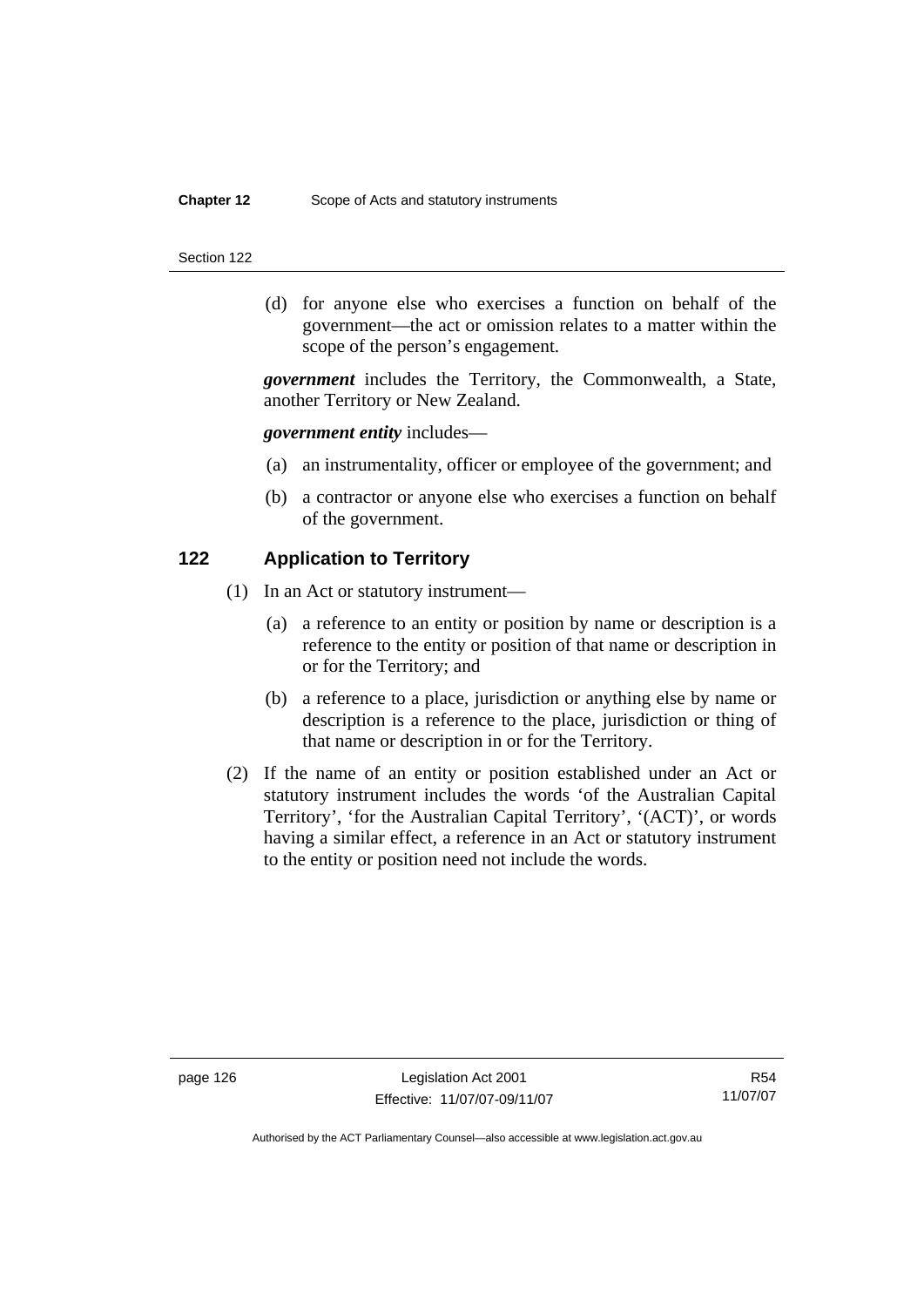# **Chapter 13 Structure of Acts and statutory instruments**

# **Part 13.1 General**

# **125 Meaning of** *law* **in ch 13**

In this chapter:

*law* means an Act, subordinate law or disallowable instrument.

*Note* A reference to an Act, subordinate law or disallowable instrument includes a reference to a provision of the Act, law or instrument (see s 7, s 8 and s 9).

# **126 Material that is part of Act or statutory instrument**

- (1) A heading to a chapter, part, division, subdivision, schedule, or another provision (other than a section or subsection), of or to an Act or statutory instrument is part of the Act or instrument.
- (2) A heading to a section or subsection of an Act or statutory instrument is part of the Act or instrument if—
	- (a) the Act was enacted, or the instrument was made, after 1 January 2000; or
	- (b) the heading was amended or inserted into the Act or instrument after 1 January 2000.
- (3) A preamble or other recital to an Act or statutory instrument is part of the Act or instrument.
- (4) An example or diagram in an Act or statutory instrument is part of the Act or instrument.

page 127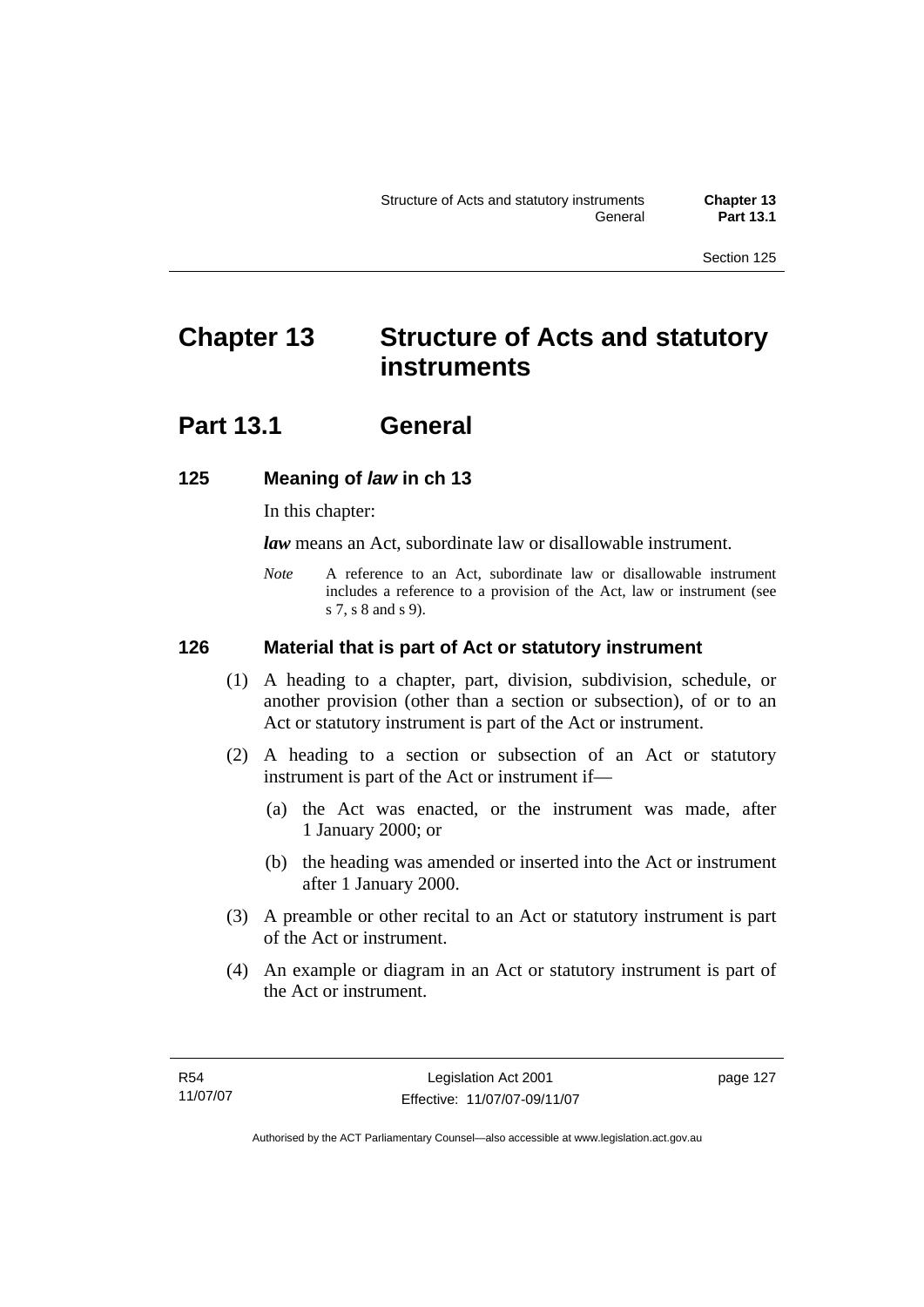- (5) A schedule, dictionary or appendix to an Act or statutory instrument is part of the Act or instrument.
- (6) Punctuation in an Act or statutory instrument is part of the Act or instrument.
- (7) A provision number in an Act or statutory instrument is part of the Act or instrument.
- (8) In applying this section to an Act or statutory instrument that is divided otherwise than into sections, a reference to a section or subsection is a reference to a corresponding provision of the Act or instrument.
	- *Note* A reference to an Act or statutory instrument includes a reference to a provision of the Act or instrument (see s 7 and s 13).
- (9) This section is a determinative provision.
	- *Note* See s 5 for the meaning of determinative provisions, and s 6 for their displacement.

# **127 Material that is not part of Act or statutory instrument**

- (1) A footnote, endnote, or other note, in or to an Act or statutory instrument is not part of the Act or instrument.
- (2) A table of contents (however described), or reader's guide or index, in or to an Act or statutory instrument is not part of the Act or instrument.
- (3) A heading to a section or subsection of an Act or statutory instrument is not part of the Act or instrument if section 126 (2) does not apply to the heading.
- (4) This section does not prevent the amendment of a note, table, guide, index or heading mentioned in subsection (1), (2) or (3).
- (5) However, such a note, table, guide or index does not become part of the Act or statutory instrument because it is amended or inserted by an Act or instrument.

R54 11/07/07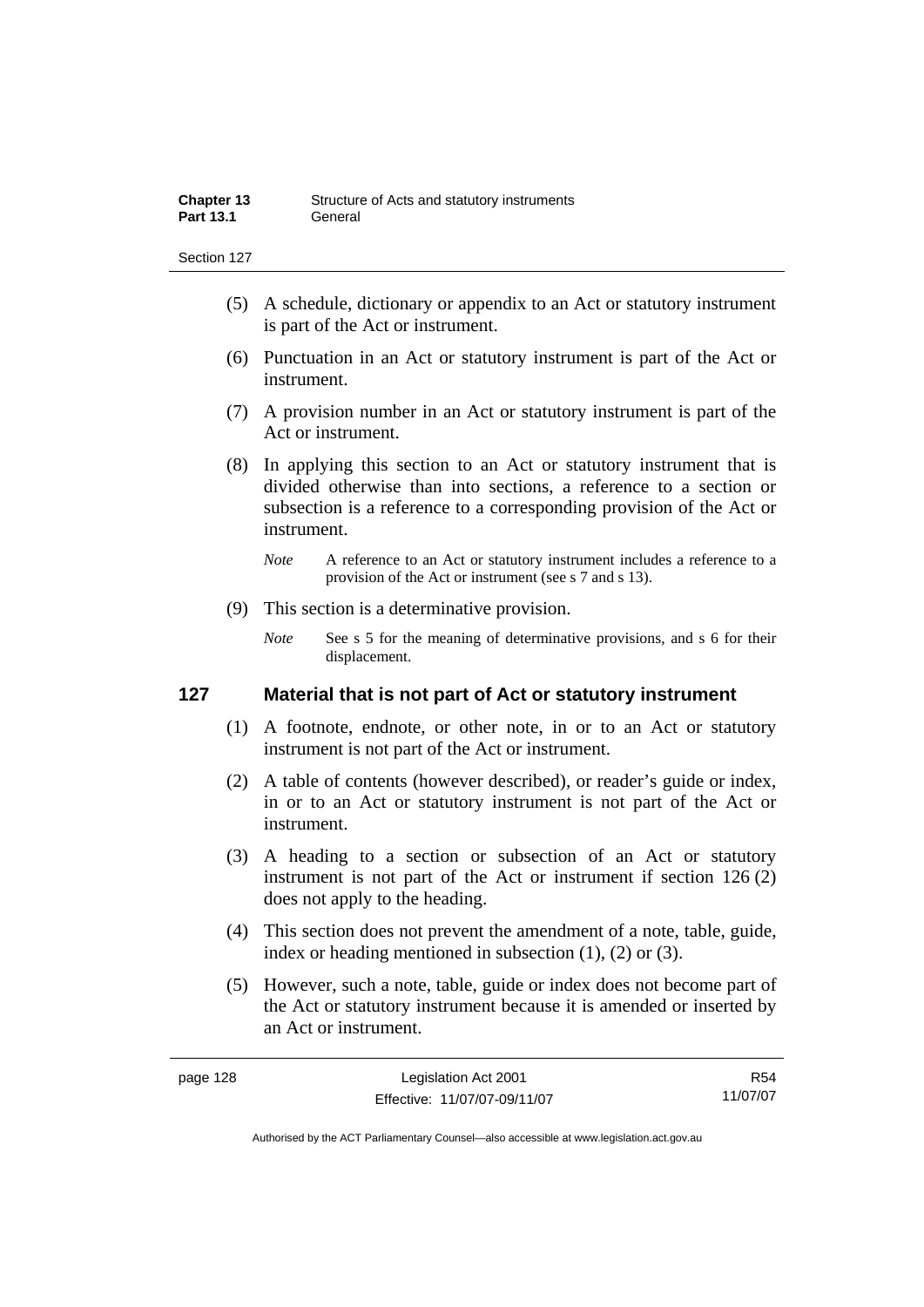- (6) In applying this section to an Act or statutory instrument that is divided otherwise than into sections, a reference to a section or subsection is a reference to a corresponding provision of the Act or instrument.
	- *Note* A reference to an Act or statutory instrument includes a reference to a provision of the Act or instrument (see s 7 and s 13).
- (7) This section is a determinative provision.
	- *Note* See s 5 for the meaning of determinative provisions, and s 6 for their displacement.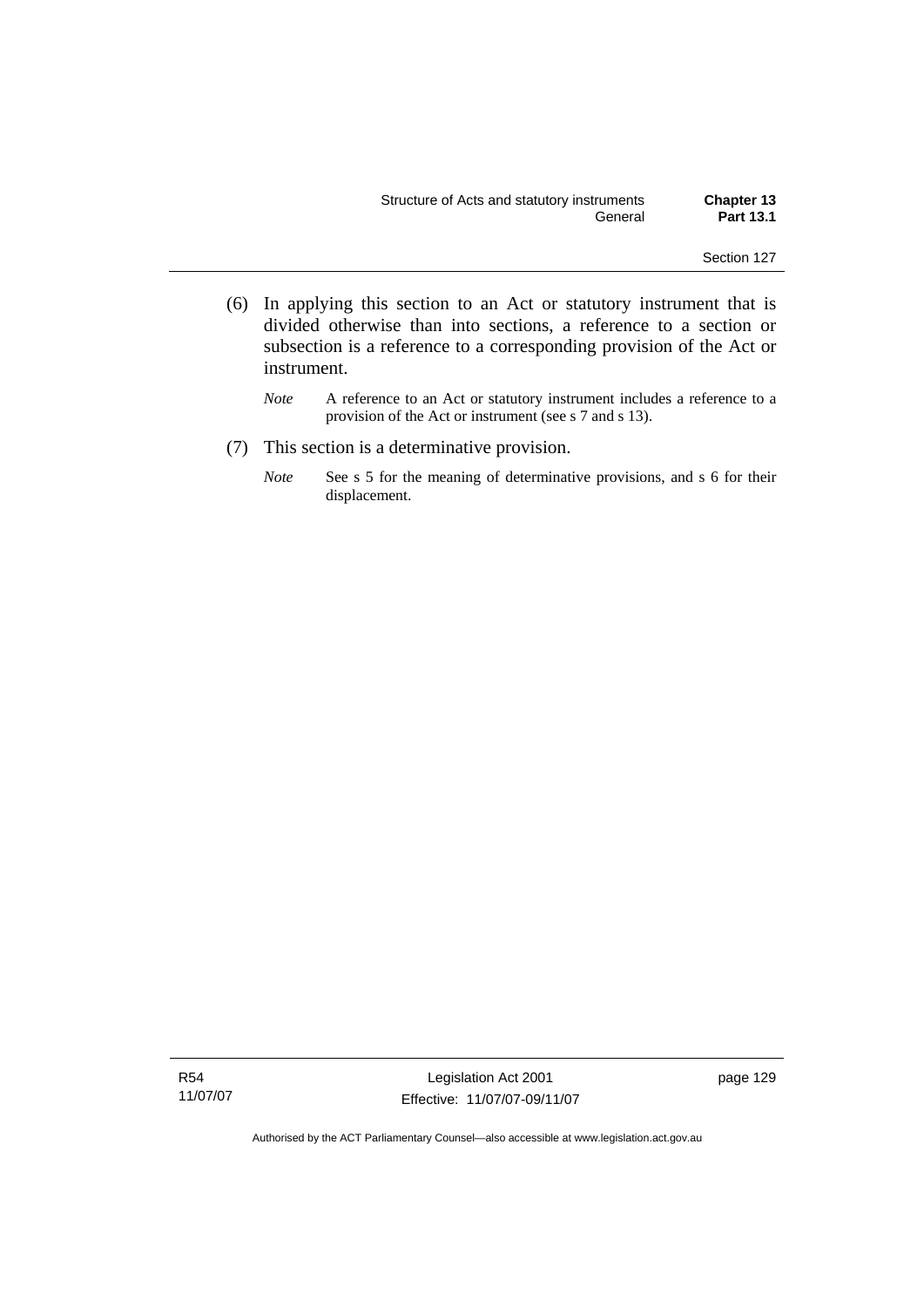# **Part 13.2 Particular kinds of provisions**

## **130 What is a definition?**

A *definition* is a provision (however expressed) of an Act or statutory instrument that—

- (a) gives a meaning to a term; or
- (b) limits or extends the meaning of a term.

#### **Examples of definitions**

- 1 *X* means Y.
- 2 *X* includes Y.
- 3 *X* means Y, and includes Z.
- 4 A reference to *X* is a reference to Y.
- 5 *X*—see section Y.
- 6 *X*—see the *XYZ Act 1999*, section Y.
- 7 In a proceeding against a person (the *retailer*), it is a defence if the retailer establishes that the goods were bought honestly.
- 8 *excluded*—a claim is *excluded* if the claim is not brought within 1 year after the day the claimant becomes aware of the failure to account to which the claim relates.
- 9 A term used in the *XYZ Act 2003* has the same meaning in this Act.
- 10 A term defined in the *XYZ Act 2003* has the same meaning in this Act.
- *Note 1* Examples 5 and 6 illustrate signpost definitions, that is, definitions that do not themselves directly define a term but point the reader to the place where the term is defined (see s 131).
- *Note 2* Example 7 illustrates a tagged-term definition (*retailer*) that takes its meaning from the context of the provision where the defined term is found.
- *Note 3* Example 8 illustrates a definition that does not begin with the defined term.
- *Note 4* For other provisions about definitions, see pt 15.2.

page 130 Legislation Act 2001 Effective: 11/07/07-09/11/07

R54 11/07/07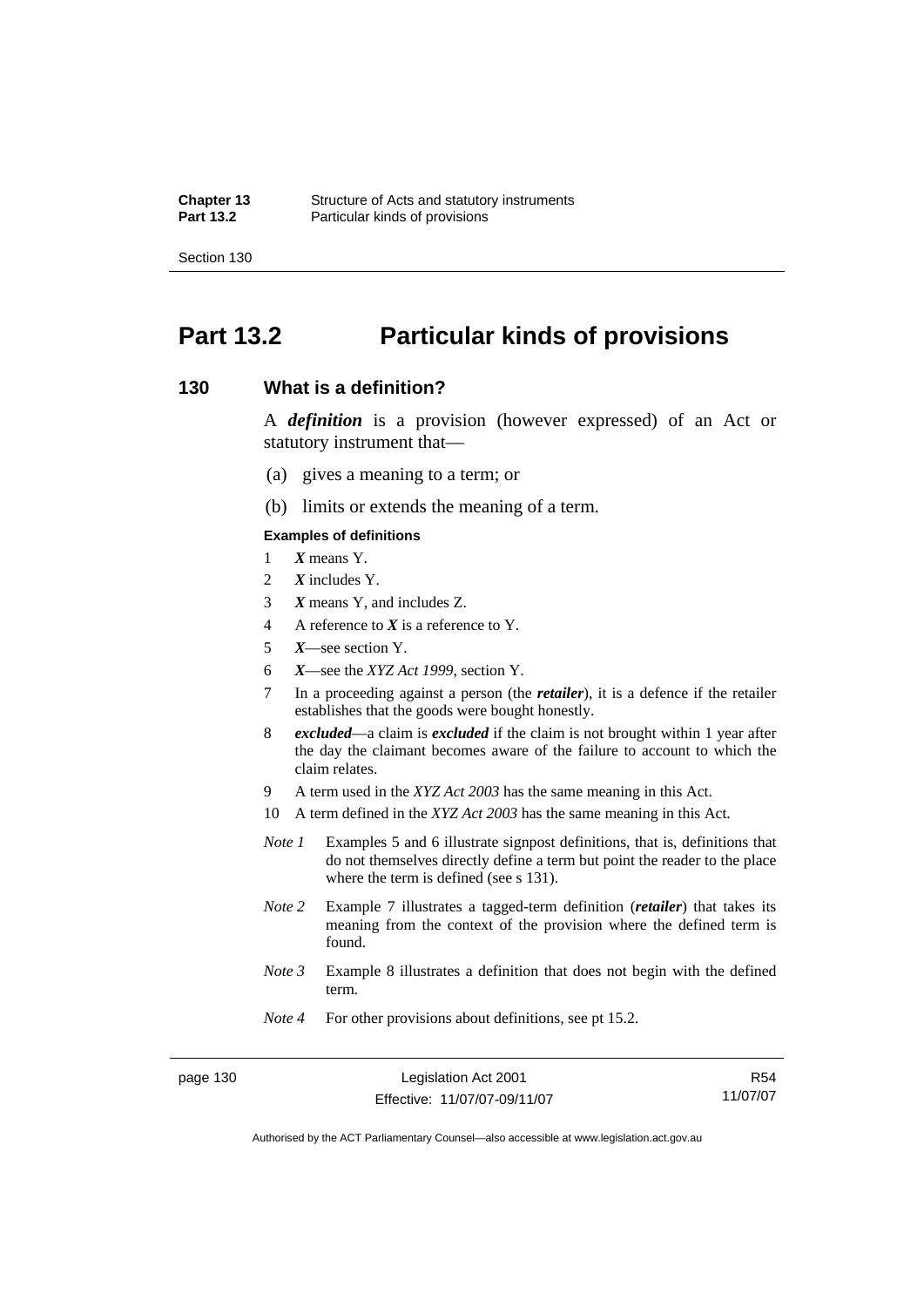*Note 5* An example is part of the Act, is not exhaustive and may extend, but does not limit, the meaning of the provision in which it appears (see s 126 and s 132).

# **131 Signpost definitions**

 (1) In an Act or statutory instrument, a definition of a term that includes the word 'see' followed by a reference to a law or instrument means the term has the same meaning as the term (or, if the reference includes a reference to the definition of another term, that term) has in the law or instrument, as in force from time to time.

#### **Examples**

- 1 A signpost definition '*food*—see section 10.' in the dictionary to an Act means that the word 'food' when used in the Act has the same meaning as it has in section 10, as in force from time to time.
- 2 A signpost definition '*injury*—see the *XYZ Act 2001*, dictionary.' in the dictionary to another Act means that the word 'injury', when used in the other Act, has the same meaning as it has in the definition of *injury* in the *XYZ Act 2001*, dictionary, as in force from time to time.
- 3 A signpost definition 'OH&S Council—see the *XYZ Act 2000*, dictionary, definition of *council*.' means that the expression 'OH&S Council' has the same meaning as the word 'council' has in the definition of *council* in the *XYZ Act 2000*, dictionary, as in force from time to time.
- *Note* An example is part of the Act, is not exhaustive and may extend, but does not limit, the meaning of the provision in which it appears (see s 126 and s 132).
- (2) This section is subject to section 47 (Statutory instrument may make provision by applying law or instrument).
- (3) In this section:

*instrument* includes a provision of an instrument.

*law* includes a law, or a provision of a law, of the Commonwealth, a State or another Territory.

*Note* For other provisions about definitions, see pt 15.2.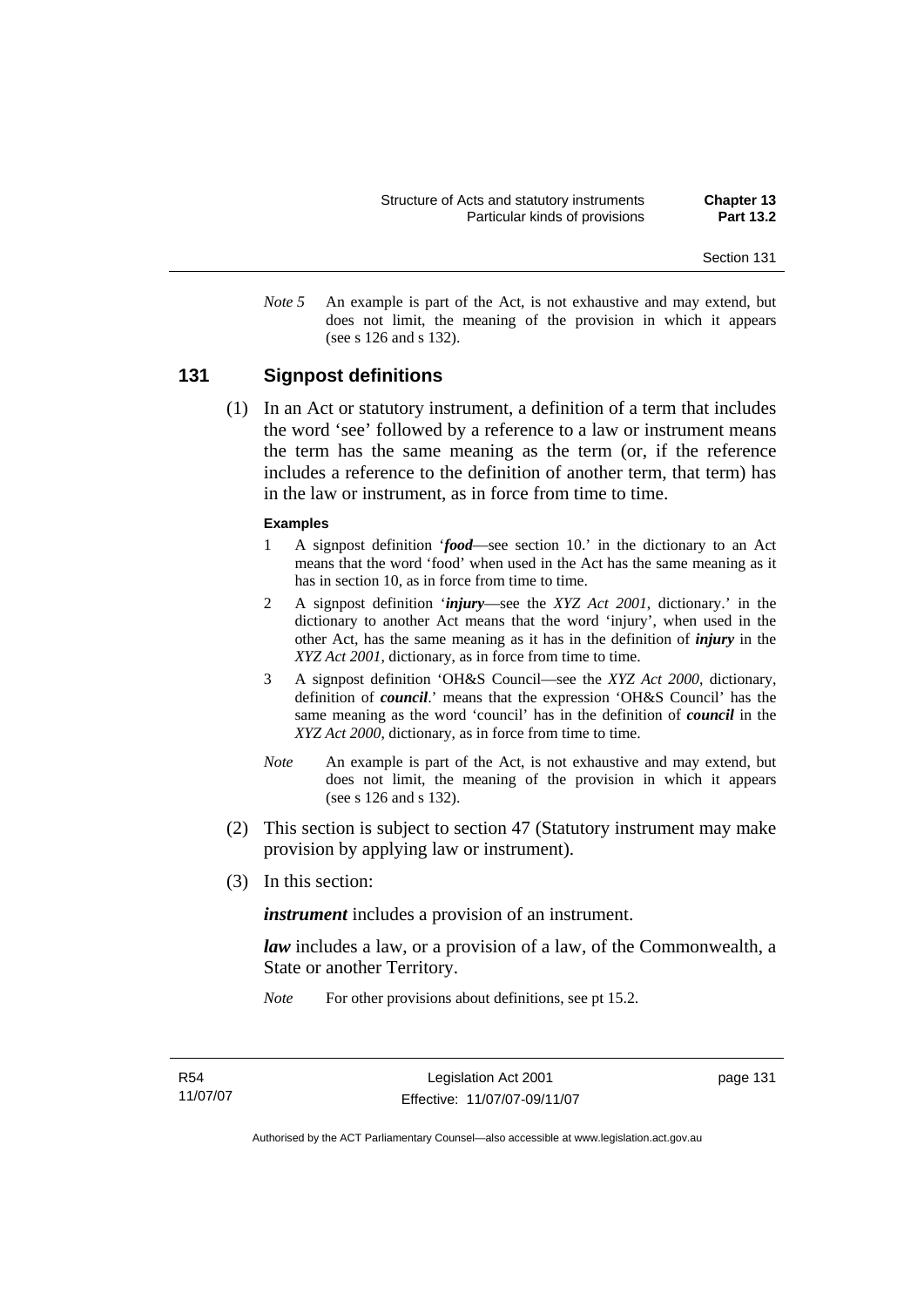| <b>Chapter 13</b> | Structure of Acts and statutory instruments |
|-------------------|---------------------------------------------|
| <b>Part 13.2</b>  | Particular kinds of provisions              |

# **132 Examples**

- (1) An example in an Act or statutory instrument—
	- (a) is not exhaustive; and
	- (b) may extend, but does not limit, the meaning of the Act or instrument, or the particular provision to which it relates.

#### **Examples**

- 1 A specific case (which may be fictional) that helps to give meaning to the more abstract language of a provision. See the examples in section 43.
- 2 An example (which may be fictional) that clarifies the scope of a provision by illustrating cases that fall within the provision or cases that fall outside the provision, or both. See the examples in section 86.
- *Note 1* These examples may overlap.
- *Note 2* An example in an Act or statutory instrument is part of the Act or instrument (see s 126 (4)).
- (2) An example may take either of the following forms:
	- (a) a statement at the end of the provision it illustrates (or at the end of a provision containing the provision it illustrates);
	- (b) a statement forming part of the text of a provision that illustrates the operation of the provision, whether or not the words 'for example' are used.

#### **Examples for par (a)**

the examples in section 130 or this section, subsection (1)

#### **Example for par (b)**

the statement beginning 'for example' in section 36 (1) (a)

- (3) Subsection (2) does not limit the form that an example may take.
- (4) This section is a determinative provision.
	- *Note* See s 5 for the meaning of determinative provisions, and s 6 for their displacement.

R54 11/07/07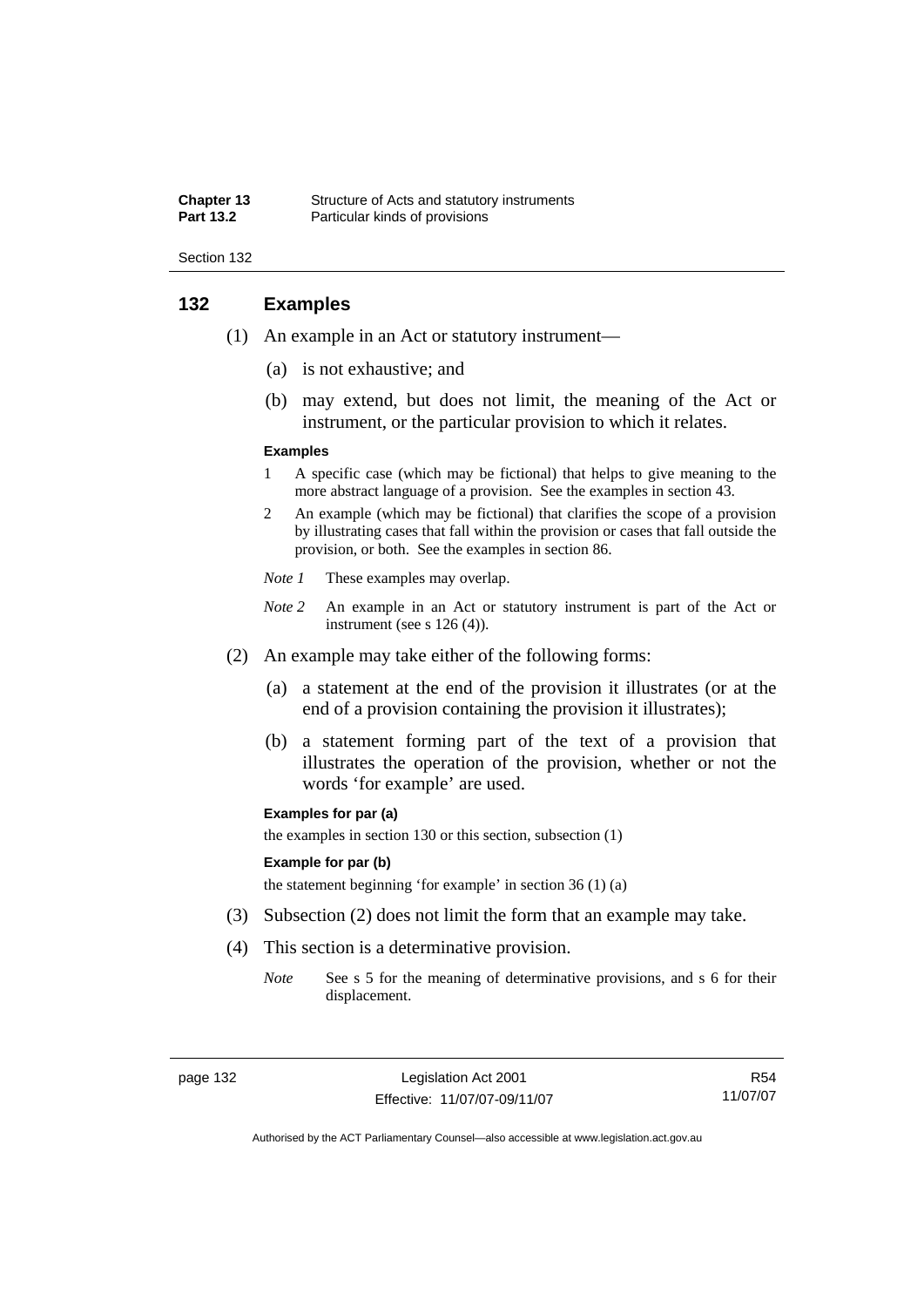# **133 Penalty units**

- (1) In a law, if a penalty for an offence is expressed as a number (whether whole or fractional) of penalty units—
	- (a) the penalty is a fine of that number of penalty units; and
	- (b) the value of the penalty unit for the offence is—
		- (i) if the person charged is an individual—\$100; or
		- (ii) if the person charged is a corporation—\$500.

#### **Example**

'Maximum penalty: 10 penalty units.' means that a person who is convicted of the relevant offence is liable to a maximum fine of 10 penalty units.

- If the person is an individual, the maximum fine is, therefore,  $$1\ 000$ (\$100 x 10).
- If the person is a corporation, the maximum fine is, therefore, \$5 000 (\$500 x 10).
- *Note* An example is part of the Act, is not exhaustive and may extend, but does not limit, the meaning of the provision in which it appears (see s 126 and s 132).
- (2) This section is a determinative provision.
	- *Note* See s 5 for the meaning of determinative provisions, and s 6 for their displacement.

# **134 Penalties at end of sections and subsections**

- (1) This section applies if a penalty (however expressed) is stated in a law—
	- (a) at the end of a section (whether or not the section is divided into subsections) and not expressed in a way that indicates that it applies only to a provision of the section; or
	- (b) at the end of a subsection (but not at the end of a section) and not expressed in a way that indicates that it applies only to a provision of the subsection; or

| R54      | Legislation Act 2001         | page 133 |
|----------|------------------------------|----------|
| 11/07/07 | Effective: 11/07/07-09/11/07 |          |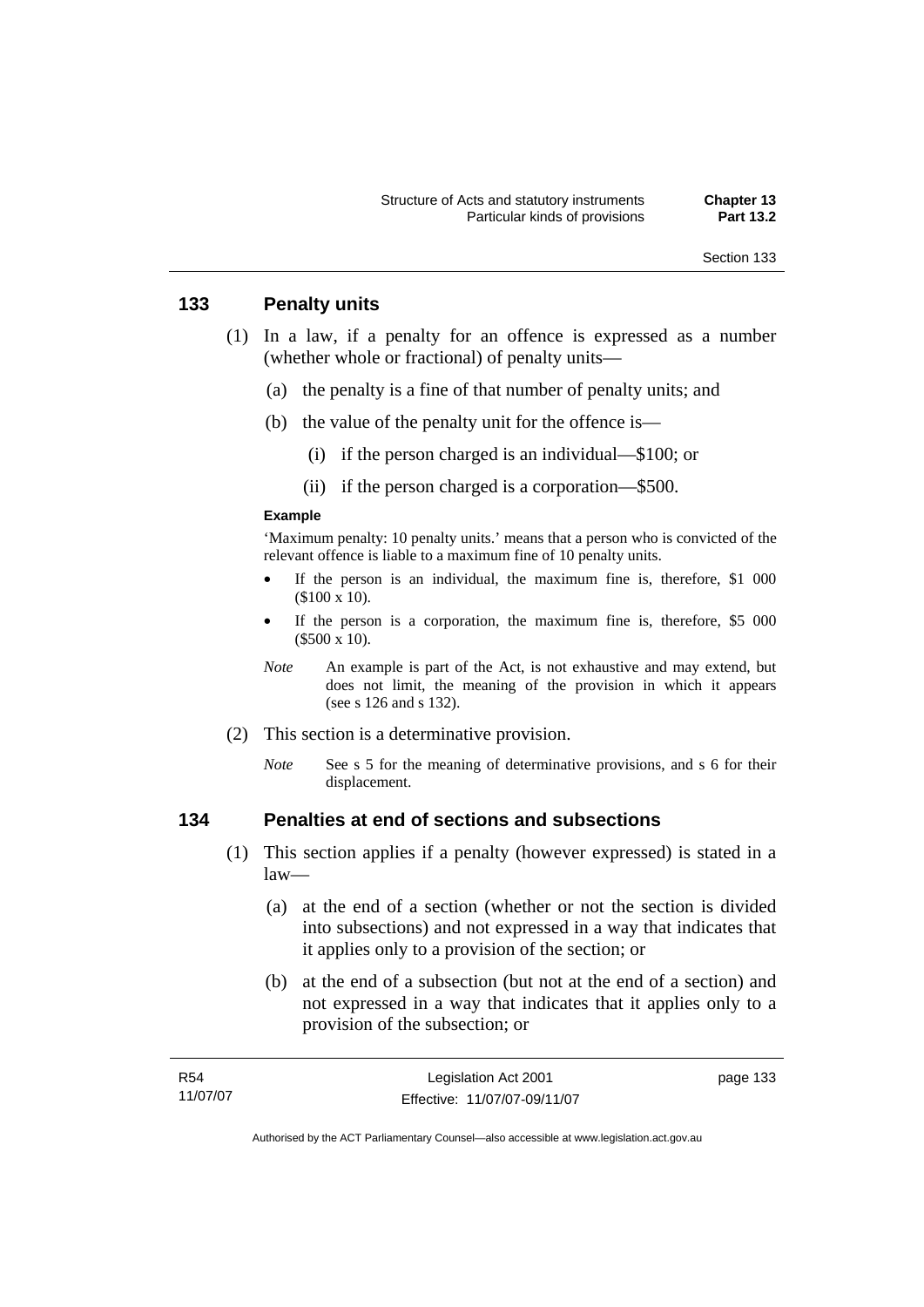**Chapter 13** Structure of Acts and statutory instruments<br>**Part 13.2** Particular kinds of provisions Particular kinds of provisions

#### Section 134

 (c) at the end of a section or subsection and expressed in a way that indicates that it applies only to a provision of the section or subsection (the *relevant provision*).

#### **Example for par (a)**

the following penalty at the end of a section: 'Maximum penalty: 20 penalty units.'

#### **Example for par (b)**

the following penalty at the end of a subsection, but not at the end of a section: 'Maximum penalty: 20 penalty units.'

#### **Examples for par (c)**

- 1 the following penalty at the end of a section divided into subsections: 'Maximum penalty (subsection (3)): 20 penalty units.'.
- 2 the following penalty at the end of a subsection, but not at the end of a section:

'Maximum penalty:

- (a) for paragraph (b)—20 penalty units; or
- (b) for another paragraph—50 penalty units, imprisonment for 6 months or both.'
- *Note* An example is part of the Act, is not exhaustive and may extend, but does not limit, the meaning of the provision in which it appears (see s 126 and s 132).
- (2) If an offence is not expressly mentioned in the section, subsection or relevant provision, the penalty indicates that contravention of the section, subsection or relevant provision is an offence punishable on conviction as provided by subsection (4).

#### **Example of a penalty applying to entire section or subsection**

A person must not contravene a notice. Maximum penalty: 20 penalty units.

#### **Example of a penalty applying to a stated provision**

- (2) The register of transactions—
	- (a) may be kept in electronic form; and

page 134 Legislation Act 2001 Effective: 11/07/07-09/11/07

R54 11/07/07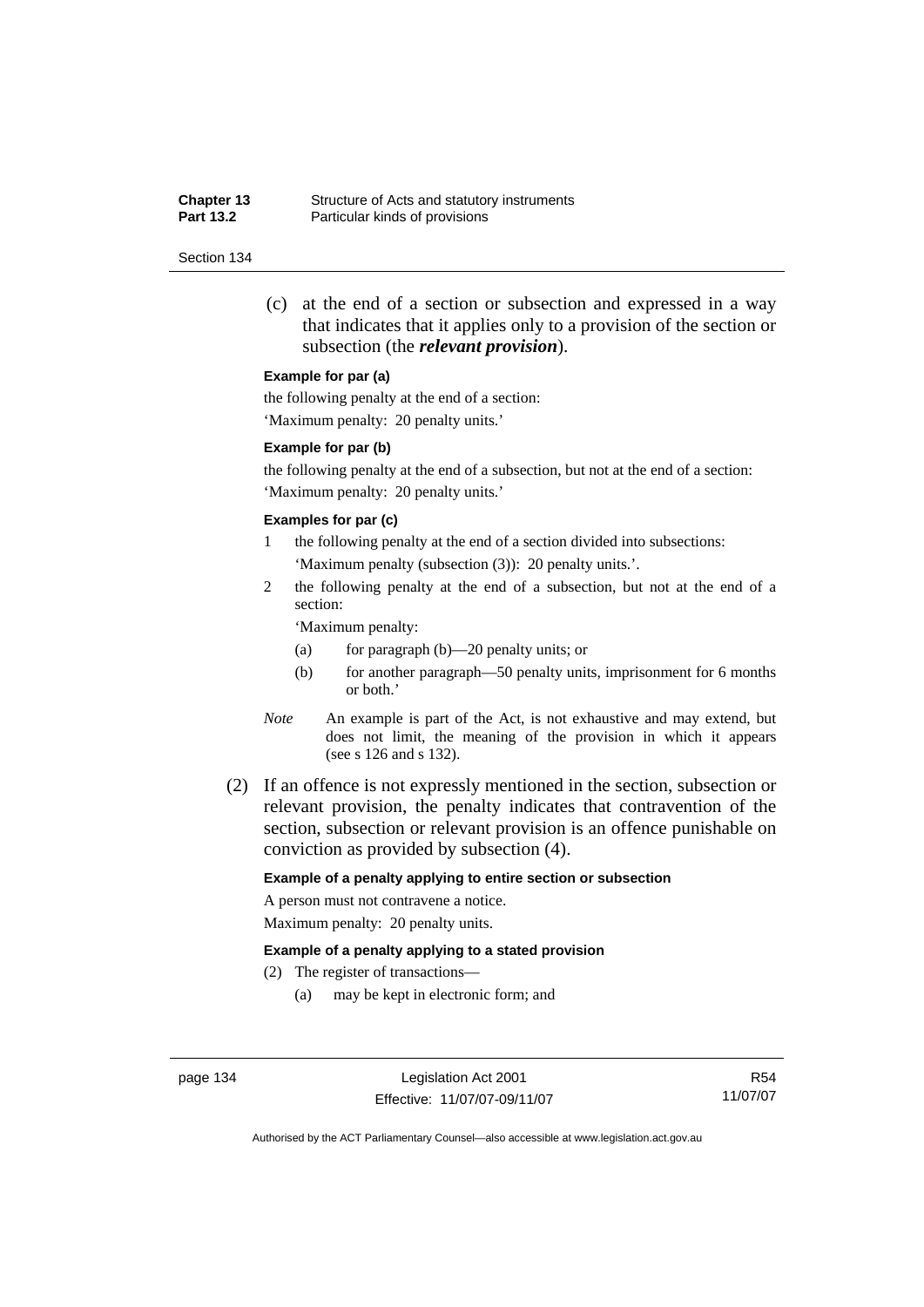- (b) must contain the particulars mentioned in section 91C.
- Maximum penalty (paragraph (b)): 20 penalty units.
- (3) If an offence is expressly mentioned in the section, subsection or relevant provision, the penalty indicates that the offence is punishable on conviction as provided by subsection (4).

#### **Example of a penalty applying to entire section or subsection**

A person who contravenes a notice commits an offence.

Maximum penalty: 20 penalty units.

#### **Example of a penalty applying to a stated provision**

- (2) If a person keeps the person's identity card after ceasing to be an officer—
	- (a) the person commits an offence; and

(b) the identity card is forfeited to the Territory.

Maximum penalty (paragraph (a)): 20 penalty units.

- (4) The penalty that may be imposed for the offence is—
	- (a) if only a single penalty is stated (whether as a maximum penalty or a penalty)—not more than the stated penalty; or
	- (b) if a minimum as well as a maximum penalty is stated—not less than the minimum and not more than the maximum.
- $(5)$  If—
	- (a) a penalty (however expressed) is stated in a law at the end of a section divided into subsections; and
	- (b) another penalty (however expressed) is stated at the end of another subsection of the section; and
	- (c) the first penalty is not expressed in a way that indicates that it applies only to a particular provision of the last subsection;

page 135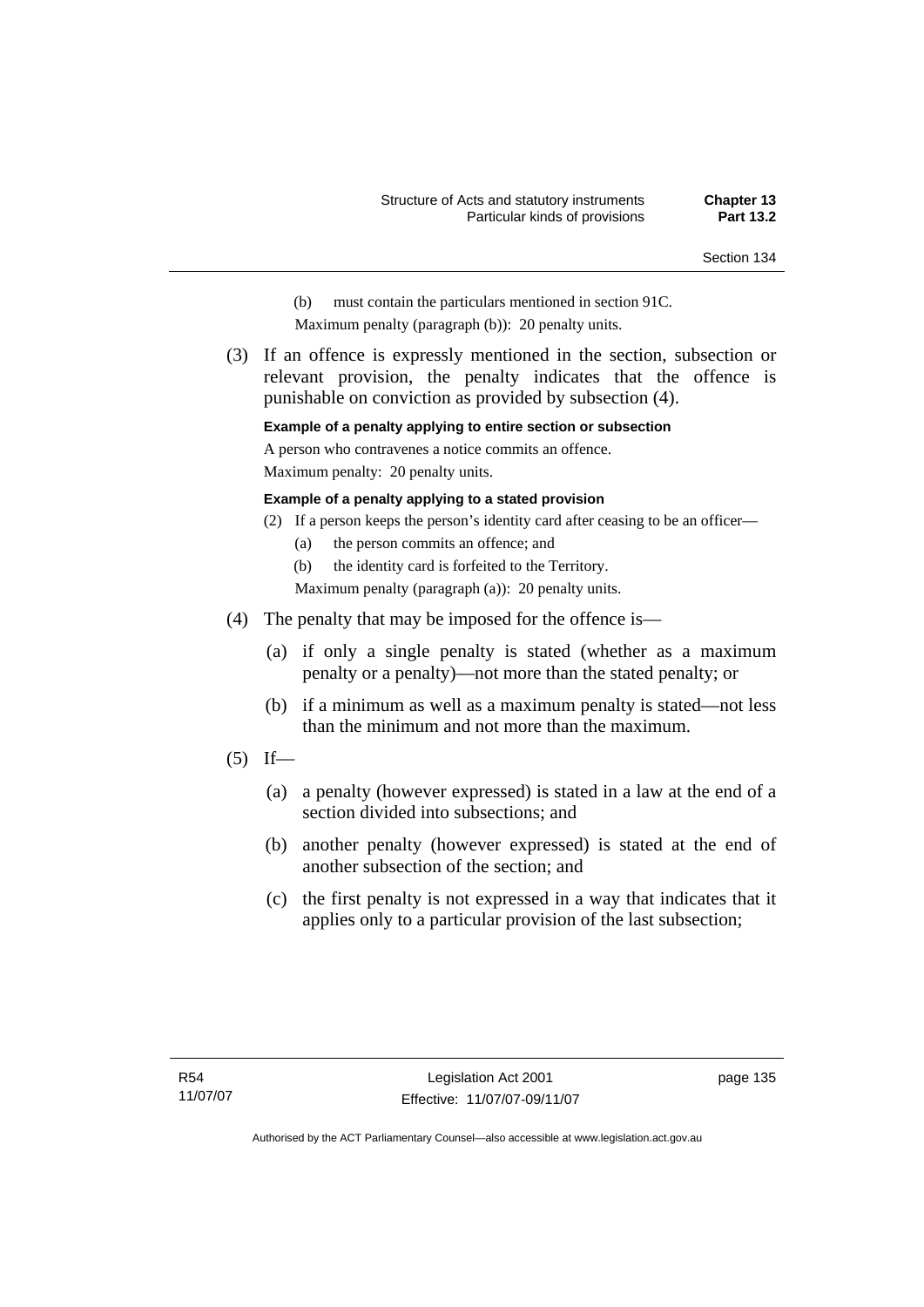| <b>Chapter 13</b> | Structure of Acts and statutory instruments |
|-------------------|---------------------------------------------|
| <b>Part 13.2</b>  | Particular kinds of provisions              |

the first penalty is taken, for this section, to be expressed in a way that indicates that it applies only to the last subsection.

#### **Example**

In the following example, subsection (4) is the last subsection and the penalty stated at the end applies only to that subsection:

'(2) A permit holder must record all transactions under this Act.

Maximum penalty: 20 penalty units.

- (3) If a permit holder is convicted of an offence against subsection (2), the registrar must cancel the permit.
- (4) A permit holder must not sell a declared substance in contravention of this Act.

Maximum penalty: 100 penalty units, imprisonment for 1 year or both.'.

- (6) In working out for this section whether a penalty is at the end of a section or subsection, the position of any example or note is to be disregarded.
- (7) This section is a determinative provision.
	- *Note* See s 5 for the meaning of determinative provisions, and s 6 for their displacement.

## **135 Penalties not at end of sections and subsections**

- (1) This section applies if a penalty (however expressed) is stated in a provision of a law other than at the end of a section or subsection.
- (2) If an offence is expressly mentioned in the provision, the penalty indicates that the offence is punishable on conviction as provided by subsection (4).

#### **Example**

A person who contravenes subsection (3) commits an offence punishable by a fine of not more than 20 penalty units.

*Note* An example is part of the Act, is not exhaustive and may extend, but does not limit, the meaning of the provision in which it appears (see s 126 and s 132).

page 136 Legislation Act 2001 Effective: 11/07/07-09/11/07

R54 11/07/07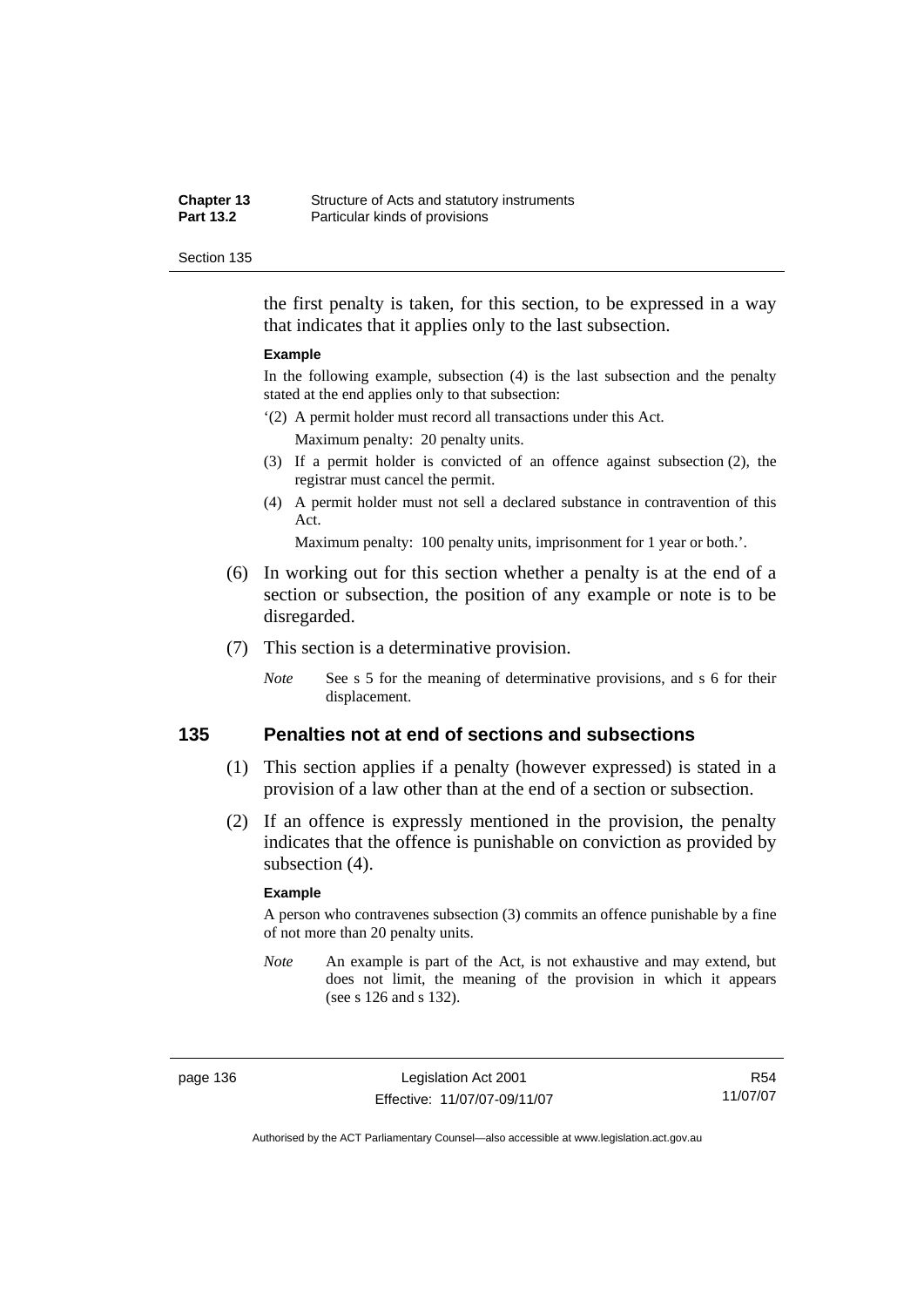(3) If an offence is not expressly mentioned in the provision, the penalty indicates that contravention of the provision (or a stated part of the provision) is an offence punishable on conviction as provided by subsection (4).

#### **Example**

A person who contravenes subsection (3) must pay a fine of not more than 20 penalty units.

- (4) The penalty that may be imposed for the offence is—
	- (a) if only a single penalty is stated (whether as a maximum penalty or a penalty)—not more than the stated penalty; or
	- (b) if a minimum as well as a maximum penalty is stated—not less than the minimum and not more than the maximum.
- (5) In working out for this section whether a penalty is at the end of a section or subsection, the position of any example or note is to be disregarded.
- (6) This section is a determinative provision.
	- *Note* See s 5 for the meaning of determinative provisions, and s 6 for their displacement.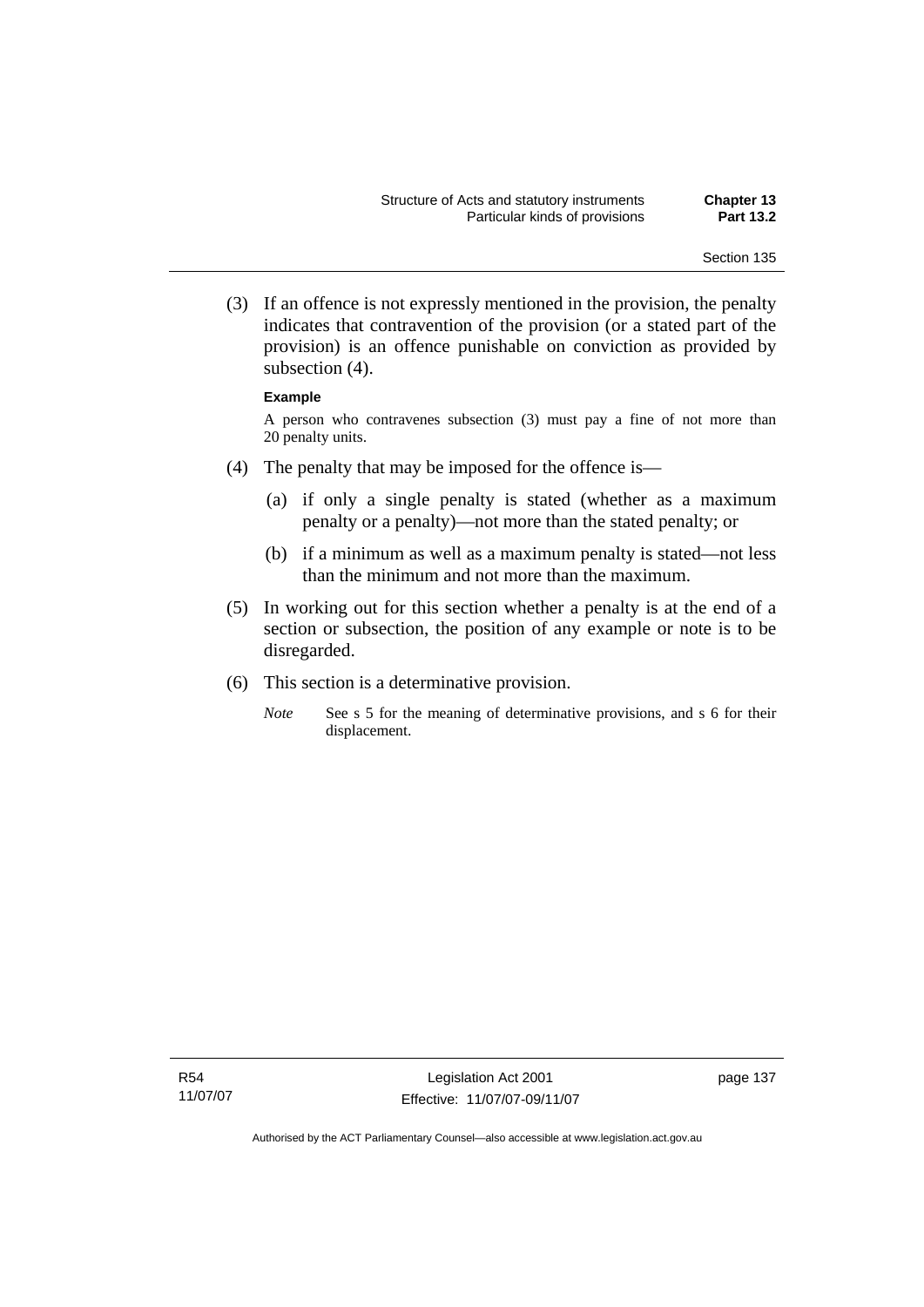# **Chapter 14 Interpretation of Acts and statutory instruments**

# **Part 14.1 Purpose and scope**

# **136 Meaning of** *Act* **in ch 14**

In this chapter:

*Act* includes a statutory instrument.

*Note* Section 7 (3) provides that a reference to an Act includes a reference to a provision of an Act. Section 13 (3) provides that a reference to a statutory instrument includes a reference to a provision of a statutory instrument.

# **137 Purpose and scope of ch 14**

- (1) The purpose of this chapter is to provide guidance about the interpretation of Acts.
- (2) This chapter is not intended to be a comprehensive statement of the law of interpretation applying to Acts.
- (3) In particular, this chapter assumes that common law presumptions operate in conjunction with this chapter.
- (4) Subsection (3) also applies to common law presumptions that come into existence after the commencement of this chapter.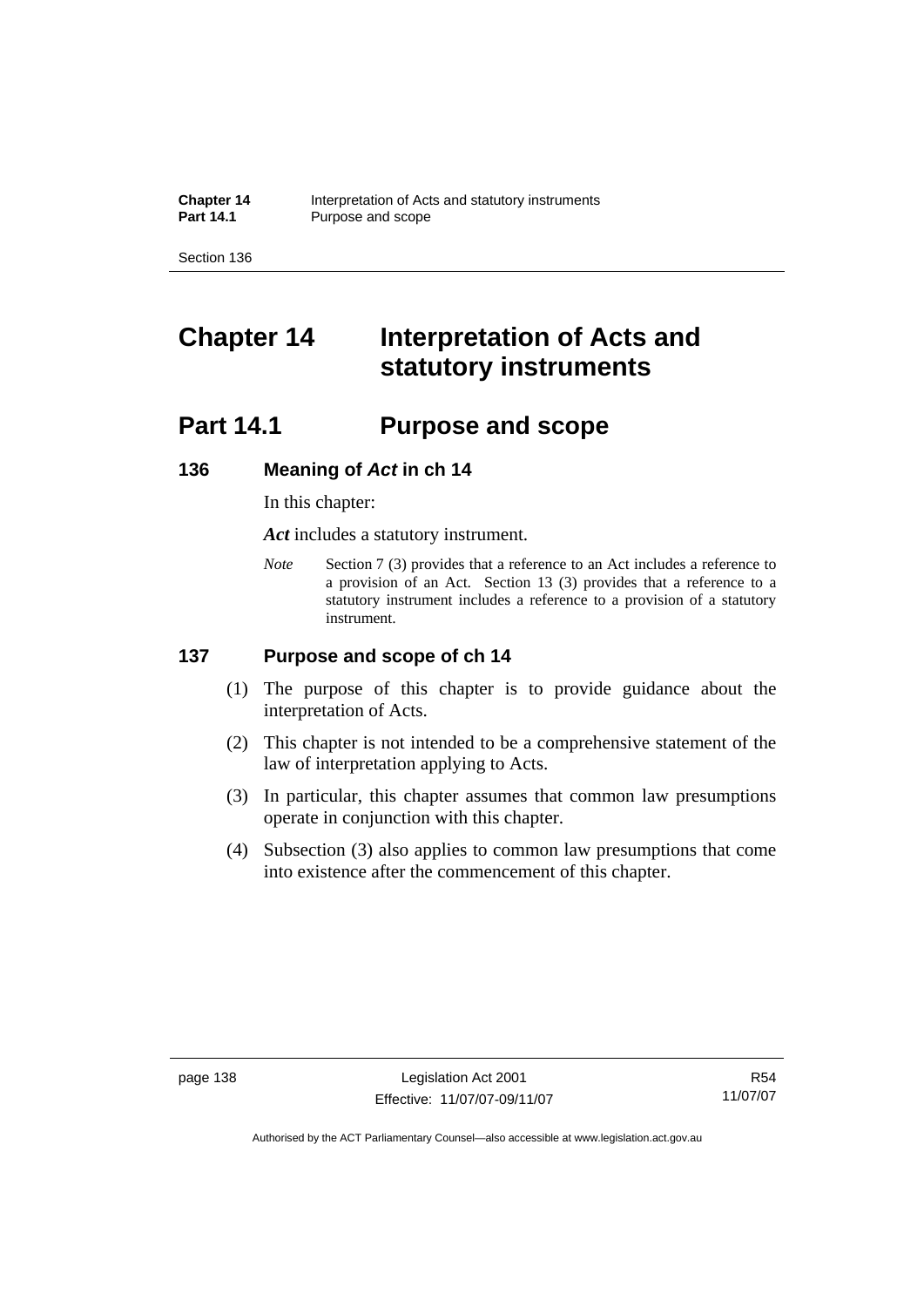# **Part 14.2 Key principles of interpretation**

# **138 Meaning of** *working out the meaning of an Act*

In this part:

*working out the meaning of an Act* means—

- (a) resolving an ambiguous or obscure provision of the Act; or
- (b) confirming or displacing the apparent meaning of the Act; or
- (c) finding the meaning of the Act when its apparent meaning leads to a result that is manifestly absurd or is unreasonable; or
- (d) finding the meaning of the Act in any other case.

# **139 Interpretation best achieving Act's purpose**

- (1) In working out the meaning of an Act, the interpretation that would best achieve the purpose of the Act is to be preferred to any other interpretation.
- (2) This section applies whether or not the Act's purpose is expressly stated in the Act.
	- *Note T*he *Human Rights Act 2004*, s 30 (1) (which is about interpreting legislation to be consistent with human rights) is also relevant to interpreting territory laws.

# **140 Legislative context**

In working out the meaning of an Act, the provisions of the Act must be read in the context of the Act as a whole.

#### **Examples**

1 The long title of an Act provides that it is an Act to give certain benefits to the holders of pensioner cards. Section 4 provides 'This Act applies to a holder of a pensioner card'. Section 22 provides that the commissioner may grant 'a person' an exemption from payment of rates. The Act does not contain a definition of 'person'. Section 22 must be read in the context of

R54 11/07/07 page 139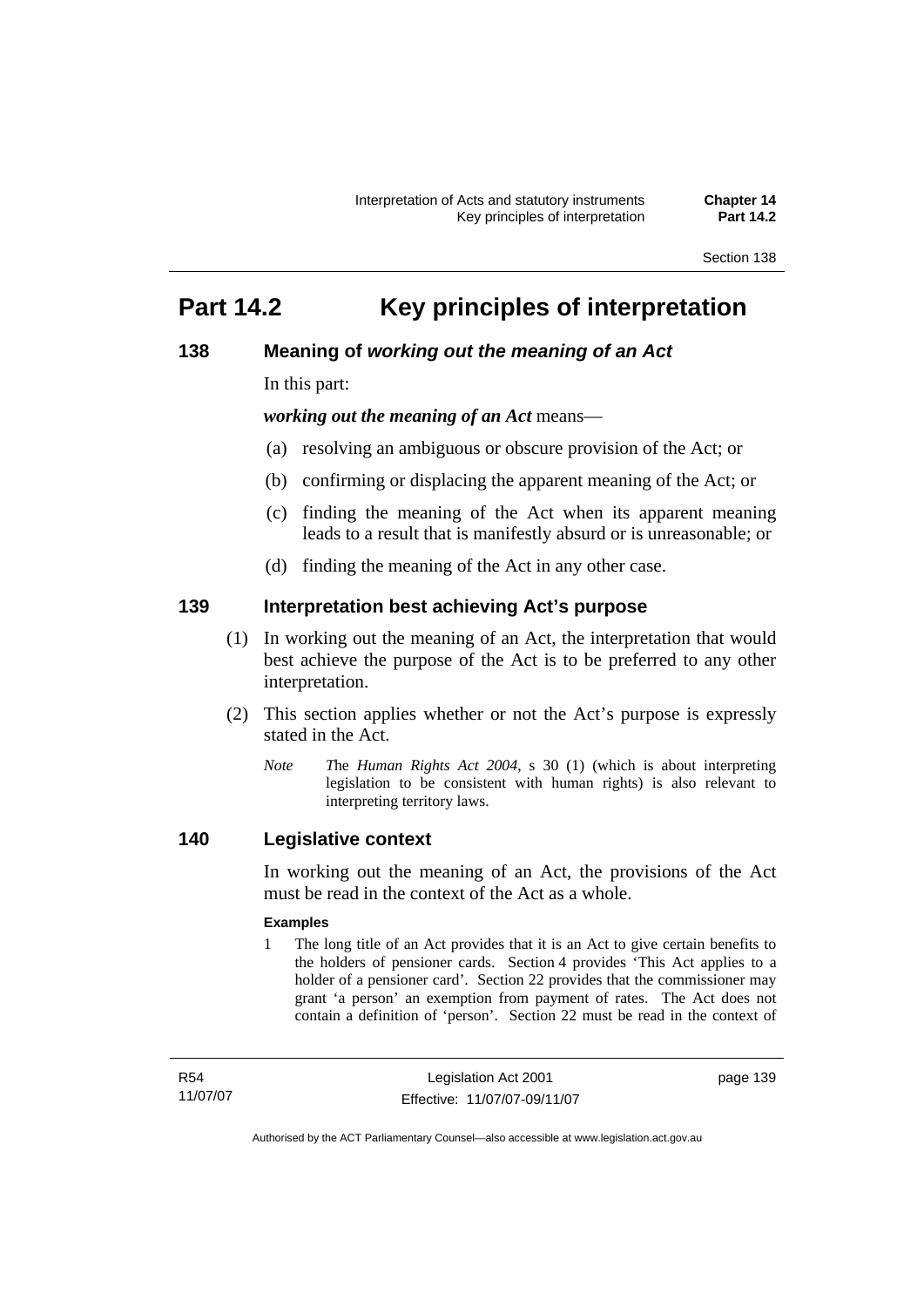| <b>Chapter 14</b> | Interpretation of Acts and statutory instruments |
|-------------------|--------------------------------------------------|
| <b>Part 14.2</b>  | Key principles of interpretation                 |

the Act as a whole so that the commissioner may only grant exemptions to people who are holders of pensioner cards.

2 The *Drug Testing Regulation 2001* (made under the *Drug Testing Act 2000* (hypothetical)), section 6 contains the following heading:

#### **6 Corresponding law—Act, s 100, def** *corresponding law*

The heading indicates that the section has been made for the definition of *corresponding law* in the *Drug Testing Act 2000*, section 100.

- 3 Section 12 (1) of a subordinate law refers to 'a non-conviction order under the *Crimes (Sentencing) Act 2005*'. No other kind of order is mentioned in the section and the word 'order' is not otherwise defined in the subordinate law. Subsections (2), (4), (7) and (9) of the same section, which only refer to 'the order', are to be understood as referring to the order mentioned in subsection  $(1)$ .
- *Note 1* See s 126 and s 127 for material that is, or is not, part of an Act or statutory instrument.
- *Note 2* An example is part of the Act, is not exhaustive and may extend, but does not limit, the meaning of the provision in which it appears (see s 126 and s 132).

# **141 Non-legislative context generally**

- (1) In working out the meaning of an Act, material not forming part of the Act may be considered.
	- *Note 1* See s 146 for the meaning of *may* and *must*.
	- *Note* 2 See s 126 and s 127 for material that is, or is not, part of an Act or statutory instrument.
	- *Note 3* See s 142 for material that may be considered in working out the meaning of an Act or statutory instrument.
- (2) In deciding whether material not forming part of an Act should be considered in working out the meaning of the Act, and the weight to be given to the material, the following matters must be taken into account:
	- (a) the desirability of being able to rely on the ordinary meaning of the Act, having regard to the purpose of the Act and the provisions of the Act read in the context of the Act as a whole;

| page 140 | Legislation Act 2001         | R54      |
|----------|------------------------------|----------|
|          | Effective: 11/07/07-09/11/07 | 11/07/07 |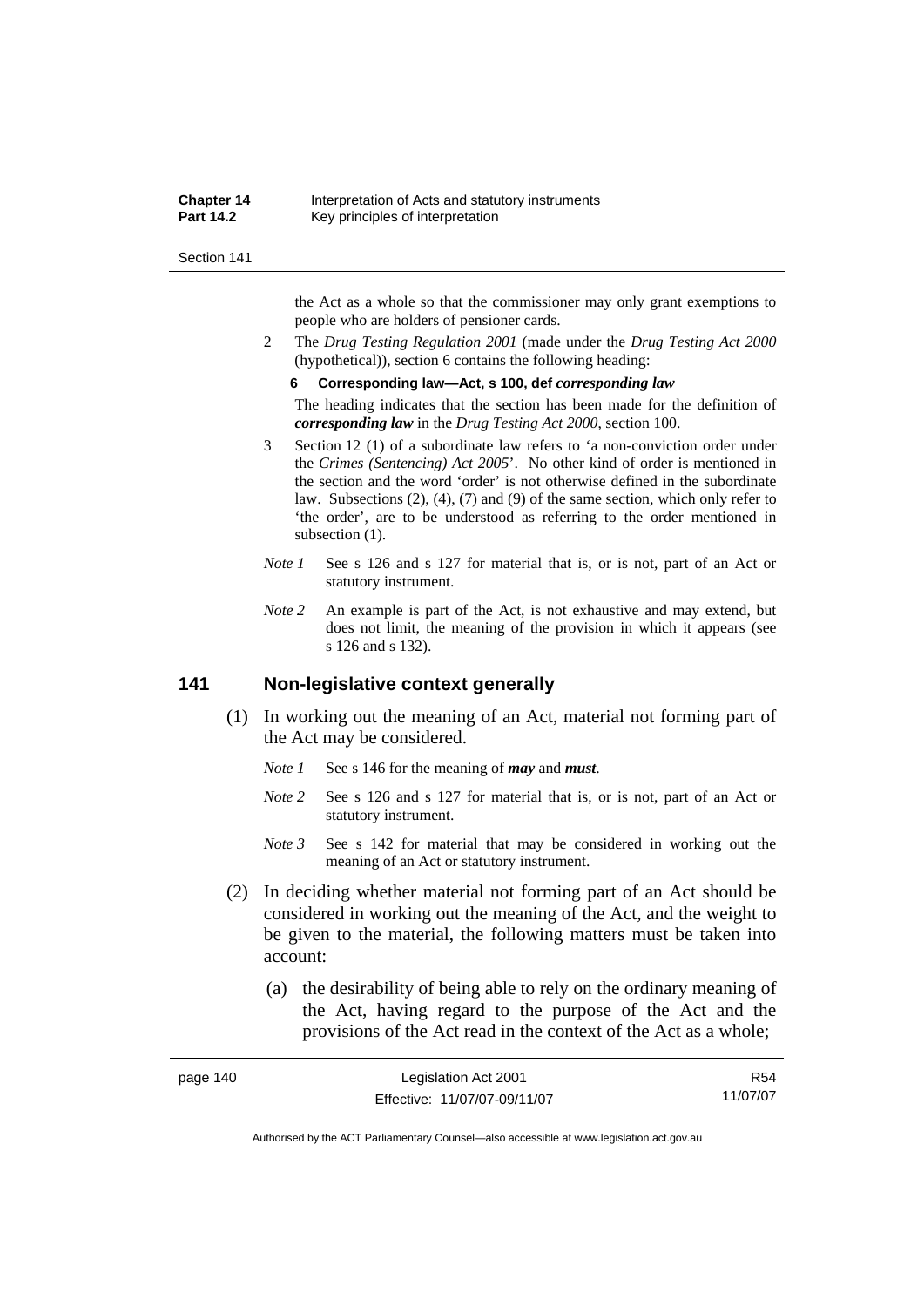- (b) the undesirability of prolonging proceedings without compensating advantage;
- (c) the accessibility of the material to the public.
- (3) Subsection (2) does not limit the matters that may be taken into account.
- (4) For subsection (2) (c), material in the register is taken to be accessible to the public.

*Note* The register is the ACT legislation register (see dict, pt 2, def *register*).

# **142 Non-legislative context—material that may be considered**

- (1) In working out the meaning of an Act, material mentioned in table 142, column 2 may be considered.
- (2) In working out the meaning of a statutory instrument, material mentioned in table 142, column 3 may be considered.
- (3) This section does not limit the material that may be considered in working out the meaning of an Act or statutory instrument.

| column 1<br>item | column 2<br>Act                                                                                          | column 3<br>statutory instrument                                                                                    |
|------------------|----------------------------------------------------------------------------------------------------------|---------------------------------------------------------------------------------------------------------------------|
|                  | material not forming<br>part of the Act contained<br>in an authorised version<br>of the Act              | material not forming part of<br>the statutory instrument<br>contained in an authorised<br>version of the instrument |
|                  | <b>Note</b><br>See ch 3 (Authorised<br>versions<br>and<br>evidence of laws and<br>legislative material). | <b>Note</b><br>See ch 3 (Authorised<br>versions and evidence of<br>legislative<br>laws<br>and<br>material).         |

## **Table 142**

R54 11/07/07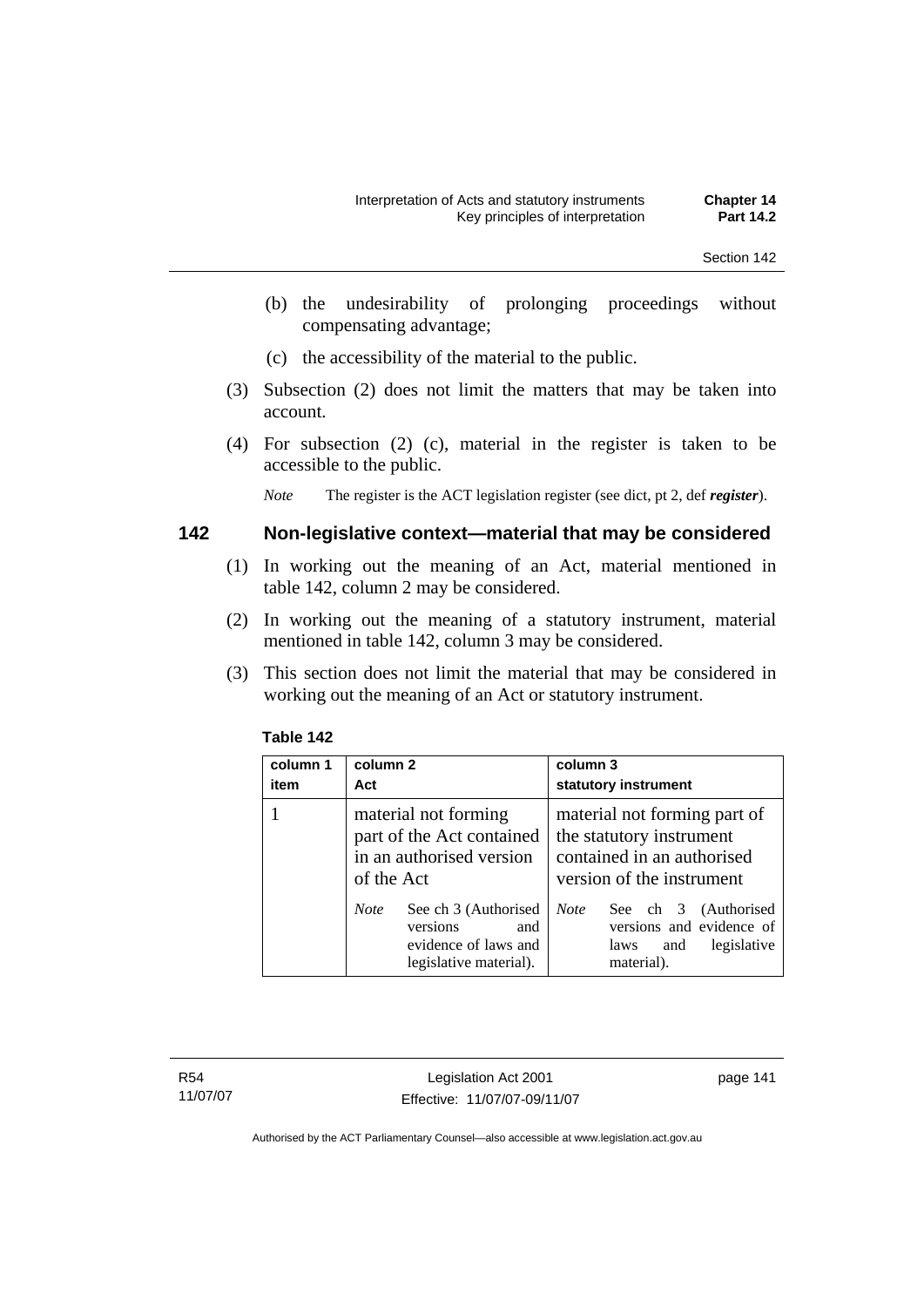**Chapter 14** Interpretation of Acts and statutory instruments **Part 14.2 Key principles of interpretation** 

#### Section 142

| column 1       | column <sub>2</sub>                                                                                                                                                                                                    | column 3                                                                                                                                                                                                                                                                                                                                                                                                                                          |
|----------------|------------------------------------------------------------------------------------------------------------------------------------------------------------------------------------------------------------------------|---------------------------------------------------------------------------------------------------------------------------------------------------------------------------------------------------------------------------------------------------------------------------------------------------------------------------------------------------------------------------------------------------------------------------------------------------|
| item           | Act                                                                                                                                                                                                                    | statutory instrument                                                                                                                                                                                                                                                                                                                                                                                                                              |
| $\overline{2}$ | any relevant report of a<br>royal commission, law<br>reform commission,<br>committee of inquiry or<br>other similar entity that<br>was presented to the<br><b>Legislative Assembly</b><br>before the Act was<br>passed | any relevant report of a royal<br>commission, law reform<br>commission, committee of<br>inquiry or other similar<br>entity that was presented to<br>the Legislative Assembly—<br>if the statutory<br>(a)<br>instrument was<br>presented to the<br>Assently—<br>before the end of<br>6 sitting days<br>after the day the<br>instrument was<br>presented to the<br>Assembly; or<br>(b)<br>in any other<br>case—before the<br>instrument was<br>made |

page 142 Legislation Act 2001 Effective: 11/07/07-09/11/07

R54 11/07/07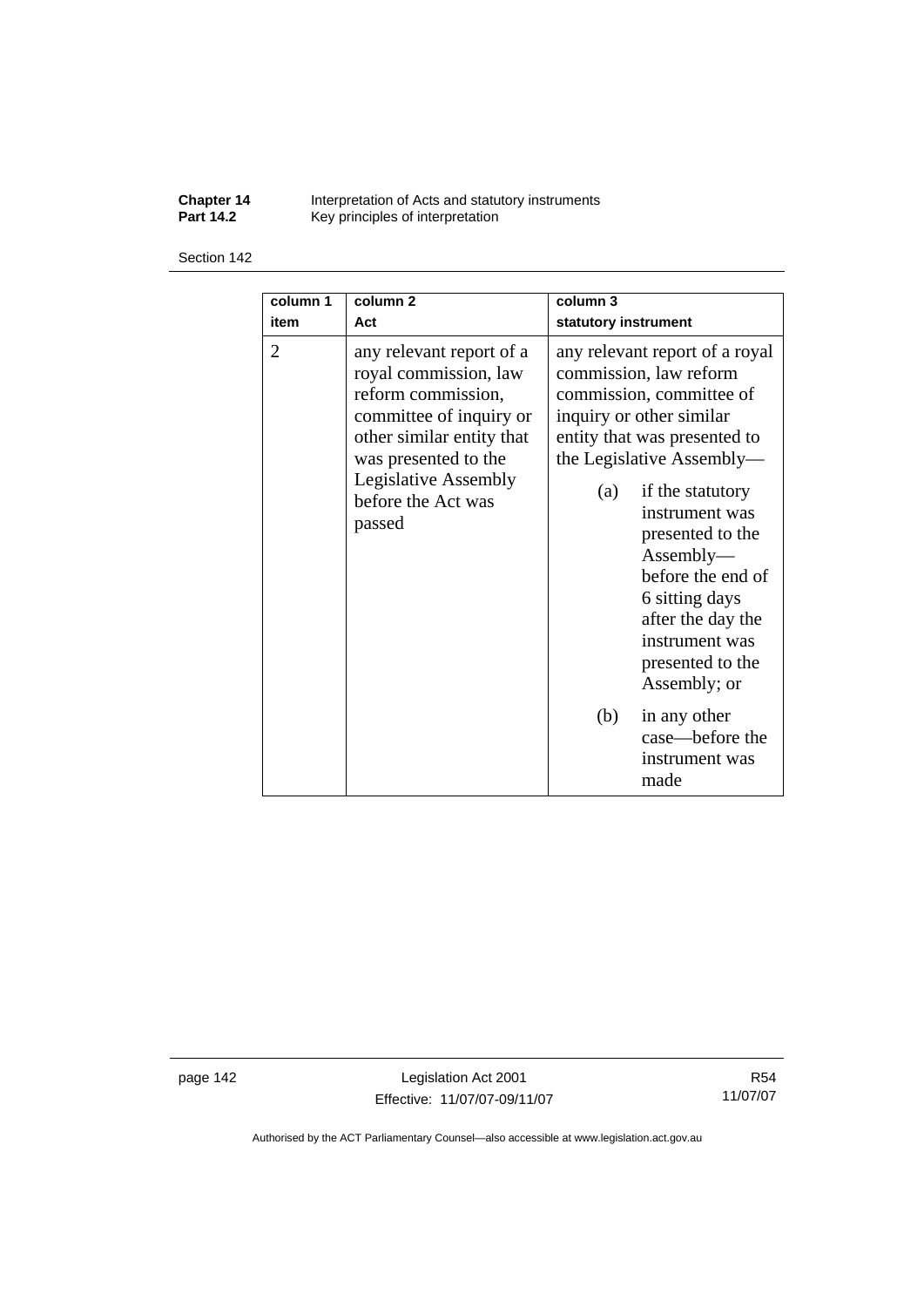Interpretation of Acts and statutory instruments **Chapter 14**  Key principles of interpretation **Part 14.2** 

**column 3** 

| item | Act                                                                                                                                                                                                                        | statutory instrument                                                                                                                                                                                                                                                                                                                                               |
|------|----------------------------------------------------------------------------------------------------------------------------------------------------------------------------------------------------------------------------|--------------------------------------------------------------------------------------------------------------------------------------------------------------------------------------------------------------------------------------------------------------------------------------------------------------------------------------------------------------------|
| 3    | any relevant report of a<br>committee of the<br><b>Legislative Assembly</b><br>that was made to the<br>Assembly before the<br>Act was passed                                                                               | any relevant report of a<br>committee of the Legislative<br>Assembly that was made to<br>the Assembly-<br>(a)<br>if the statutory<br>instrument was<br>presented to the<br>Assembly—<br>before the end of<br>6 sitting days<br>after the day the<br>instrument was<br>presented to the<br>Assembly; or<br>(b)<br>in any other<br>case—before the<br>instrument was |
| 4    | any explanatory<br>statement (however<br>described) for the bill<br>that became the Act, or<br>any other relevant<br>document, that was<br>presented to the<br><b>Legislative Assembly</b><br>before the Act was<br>passed | made<br>if the statutory instrument<br>was presented to the<br>Legislative Assembly—any<br>explanatory statement<br>(however described) for the<br>instrument, or any other<br>relevant document, that was<br>presented to the Legislative<br>Assembly before the end of<br>6 sitting days after the<br>instrument was presented to<br>the Assembly                |

R54 11/07/07 **column 1** 

**column 2** 

Legislation Act 2001 Effective: 11/07/07-09/11/07 page 143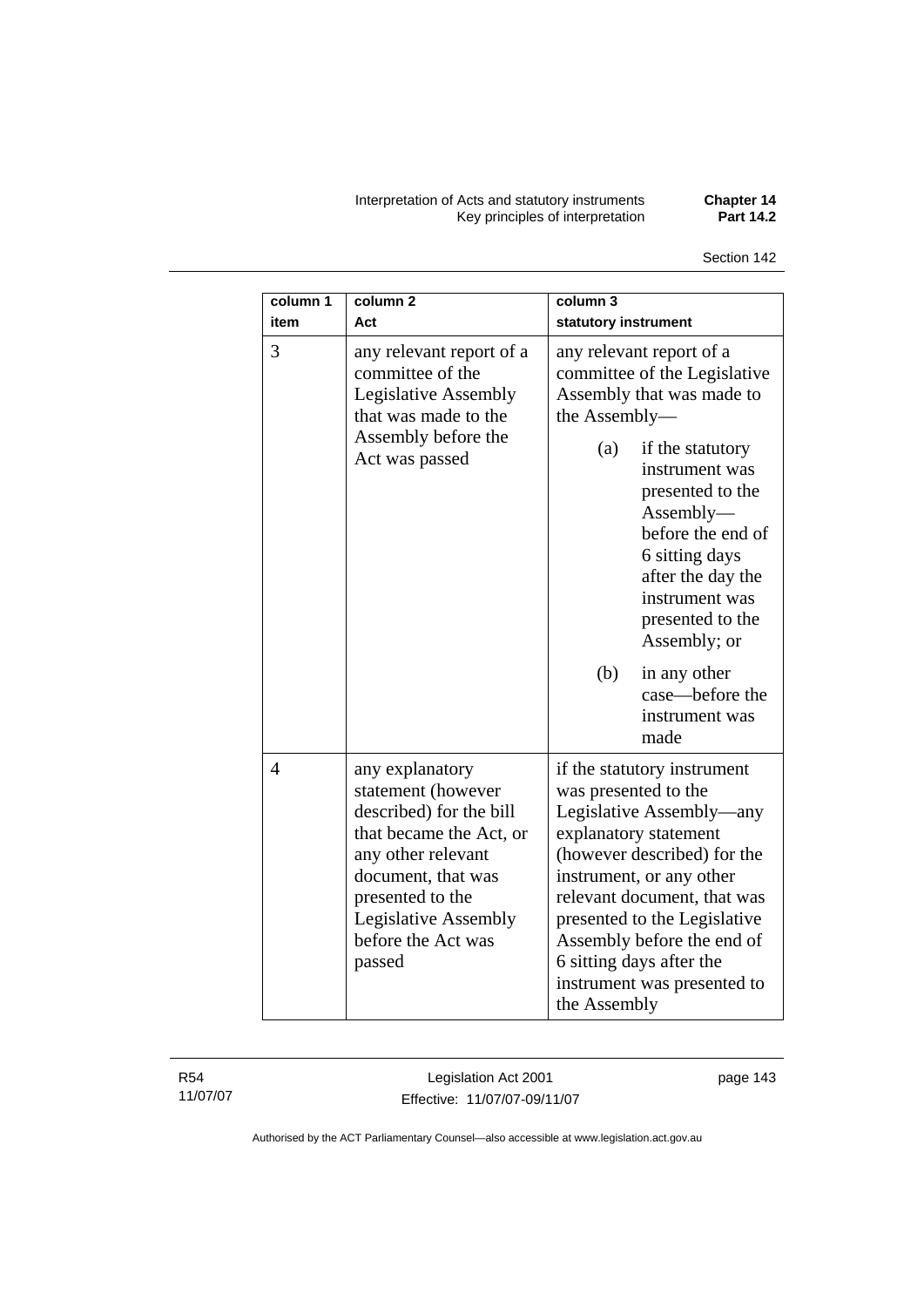**Chapter 14** Interpretation of Acts and statutory instruments<br>**Part 14.2** Key principles of interpretation Key principles of interpretation

#### Section 143

| column 1<br>item | column <sub>2</sub><br>Act                                                                                              | column 3<br>statutory instrument                                                                                                                                                                |
|------------------|-------------------------------------------------------------------------------------------------------------------------|-------------------------------------------------------------------------------------------------------------------------------------------------------------------------------------------------|
| 5                | the presentation speech<br>made to the Legislative<br>Assembly during the<br>passage of the bill that<br>became the Act | if the statutory instrument<br>was presented to the<br>Legislative Assembly by a<br>member of the Assembly-<br>any presentation speech<br>made to the Assembly                                  |
| 6                | official reports of<br>proceedings in the<br>Legislative Assembly in<br>relation to the bill that<br>became the Act     | if the statutory instrument<br>was presented to the<br>Legislative Assembly-<br>official reports of<br>proceedings in the<br>Legislative Assembly in<br>relation to the statutory<br>instrument |
| 7                | any relevant treaty or<br>other international<br>agreement to which<br>Australia is a party                             | any relevant treaty or other<br>international agreement to<br>which Australia is a party                                                                                                        |

# **143 Law stating material for consideration in working out meaning**

 (1) If a relevant law provides that stated material may or must be considered in working out the meaning of an Act or statutory instrument, that does not by implication prevent other material of the same or similar kind being considered in working out the meaning of the Act or instrument.

#### **Example**

The *Computer Crime Act 2000* (hypothetical) contains the following provision:

**4 Report may be used as an aid to interpretation** 

The *Community Law Reform Report on Computer Crime* (CLRC No X) may be considered in working out the meaning of this Act.

page 144 Legislation Act 2001 Effective: 11/07/07-09/11/07

R54 11/07/07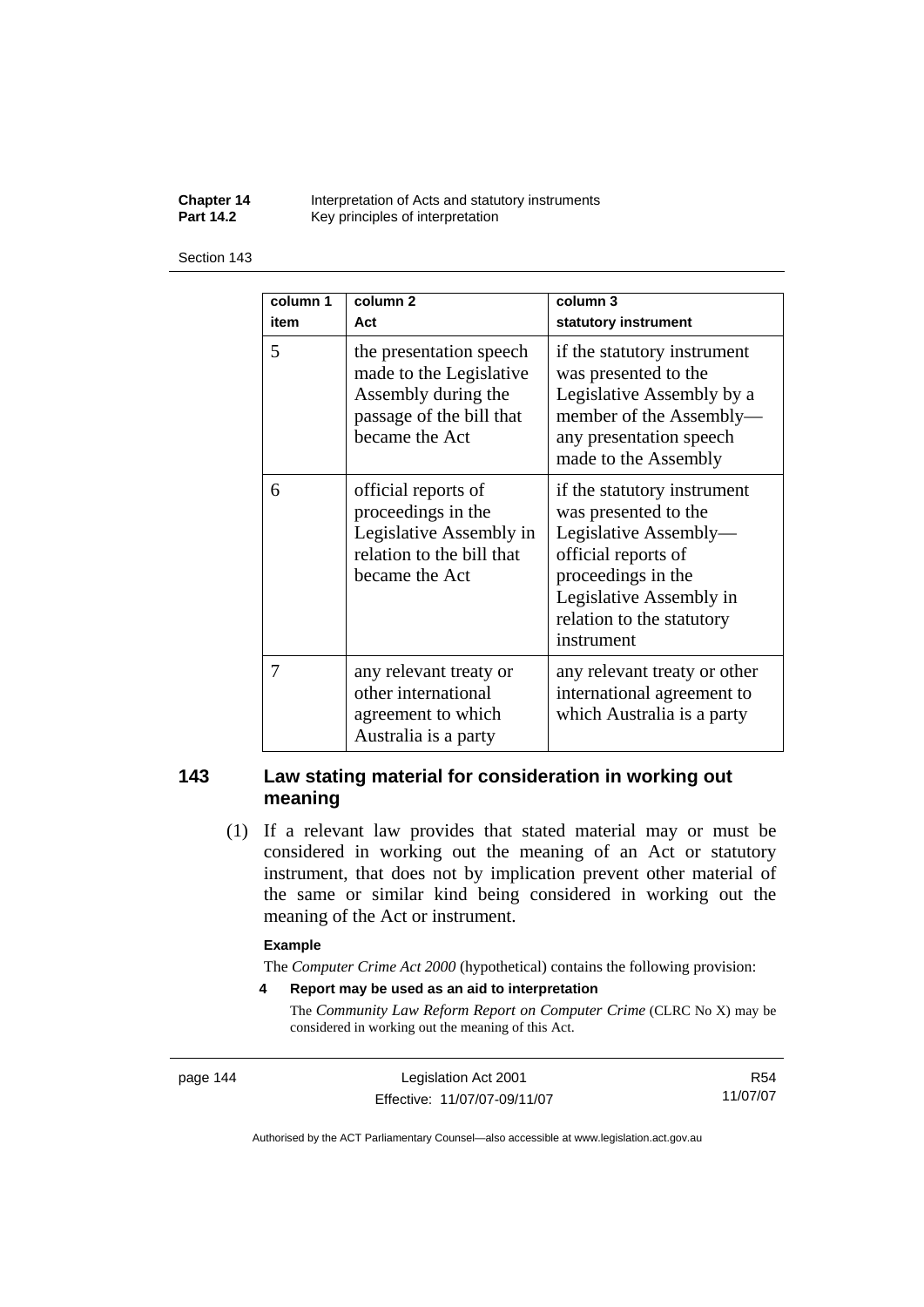This does not limit access to other non-legislative material of the same or a similar kind for working out the meaning of the *Computer Crime Act 2000*.

- *Note* An example is part of the Act, is not exhaustive and may extend, but does not limit, the meaning of the provision in which it appears (see s 126 and s 132).
- (2) In this section:

*relevant law* means—

- (a) in working out the meaning of an Act—the Act or another Act; or
- (b) in working out the meaning of a statutory instrument made under an Act—the Act, another Act or the instrument; or
- (c) in working out the meaning of a statutory instrument made under another statutory instrument—an Act or either instrument.

R54 11/07/07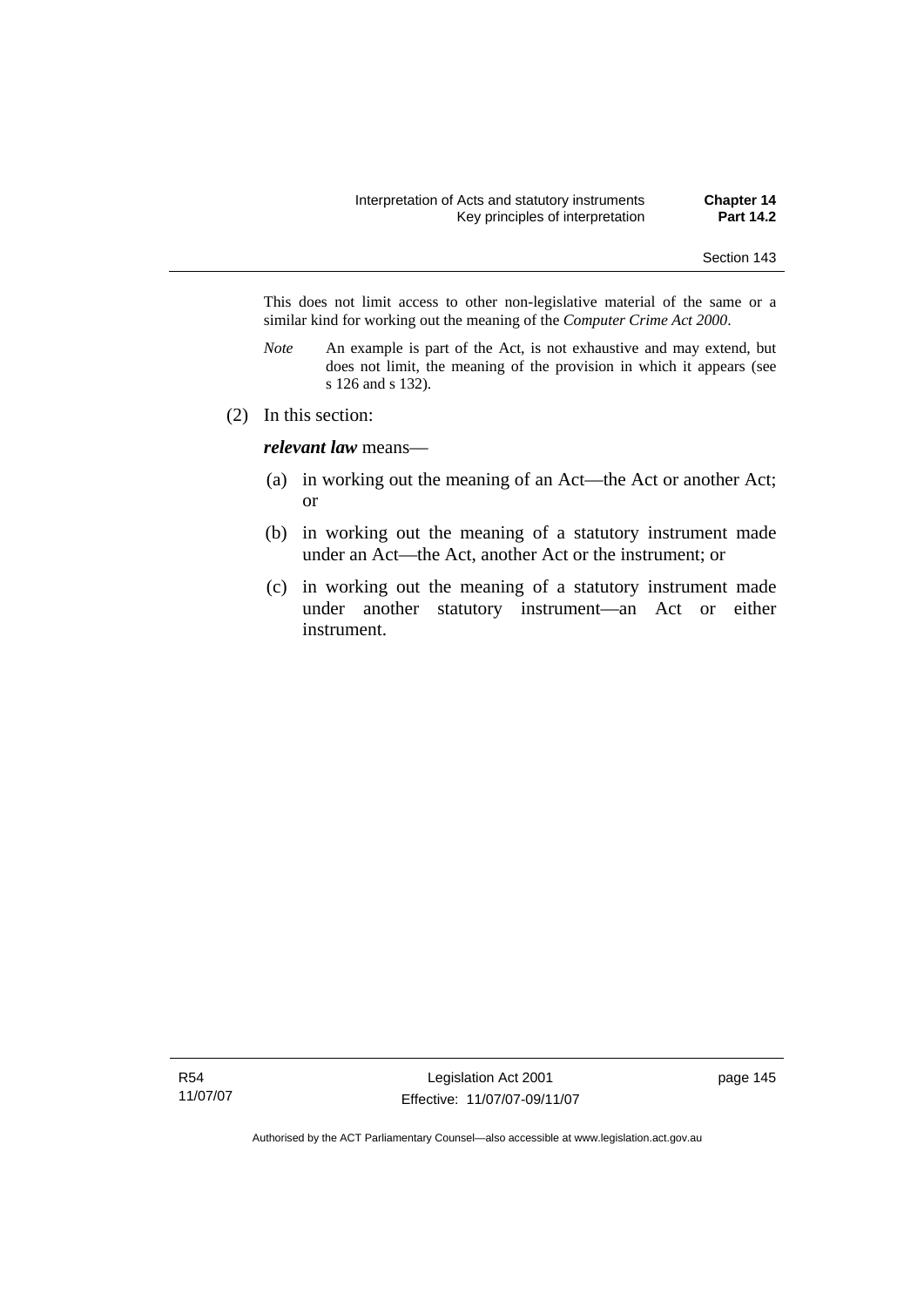**Chapter 15** Aids to interpretation **Part 15.1** General

Section 144

# **Chapter 15 Aids to interpretation**

# **Part 15.1 General**

# **144 Meaning of commonly-used terms**

A definition in the dictionary, part 1 applies to all Acts and statutory instruments.

*Note* See s 130 for the definition of *definition* and s 131 for provisions about signpost definitions.

# **145 Gender and number**

In an Act or statutory instrument—

- (a) words indicating a gender include every other gender; and
- (b) words in the singular number include the plural and words in the plural number include the singular.

# **146 Meaning of** *may* **and** *must*

- (1) In an Act or statutory instrument, the word *may*, or a similar term, used in relation to a function indicates that the function may be exercised or not exercised, at discretion.
	- *Note Function* is defined in the dict, pt 1 to include authority, duty and power.
- (2) In an Act or statutory instrument, the word *must*, or a similar term, used in relation to a function indicates that the function is required to be exercised.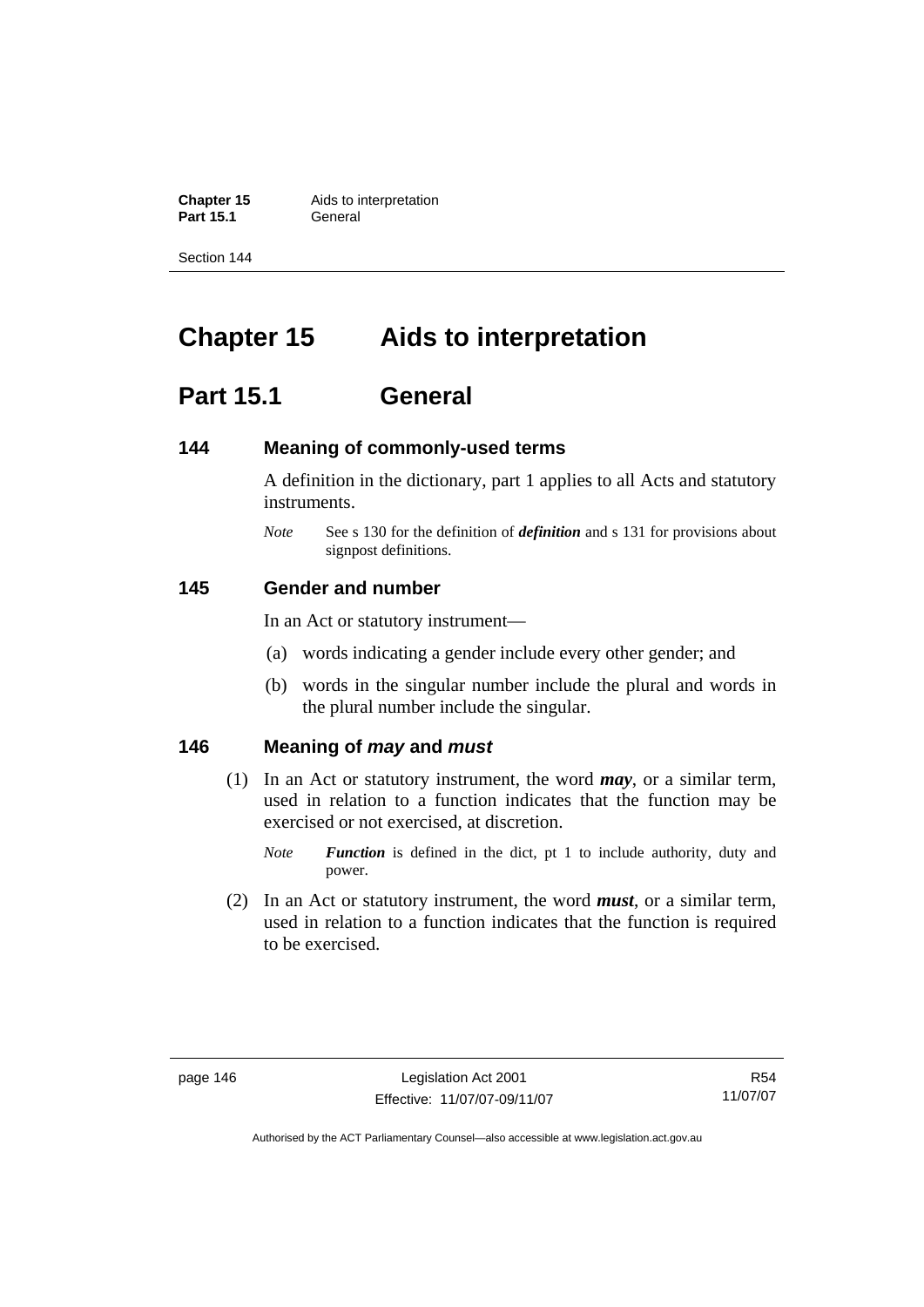- (3) This section is a determinative provision so far as it applies to an applicable law or an applicable provision.
	- *Note* See s 5 for the meaning of determinative provisions, and s 6 for their displacement.
- (4) In this section:

*applicable law* means an Act enacted, or statutory instrument made, after the application date.

*applicable provision* means a provision inserted after the application date into an Act or statutory instrument that is not an applicable law.

# *application date* means—

- (a) for an Act, subordinate law or disallowable instrument— 1 January 2000; and
- (b) for any other statutory instrument—1 January 2006.

*inserted*, for a provision, includes inserted in substitution for another provision.

# **147 Changes of drafting practice not to affect meaning**

 (1) The purpose of this section is to encourage the making of progressive improvements in the form of the statute book without inadvertently changing the substantive effect of the law.

*Note* See also s 96 (Relocated provisions).

- (2) This is to be achieved particularly by updating the language and structure of Acts and statutory instruments to replace older forms of legislative expression with forms reflecting current legislative drafting practice.
- (3) If an Act or statutory instrument is amended so that it contains an older form of legislative expression in a provision and a newer form in another, the ideas in the 2 provisions must not be regarded as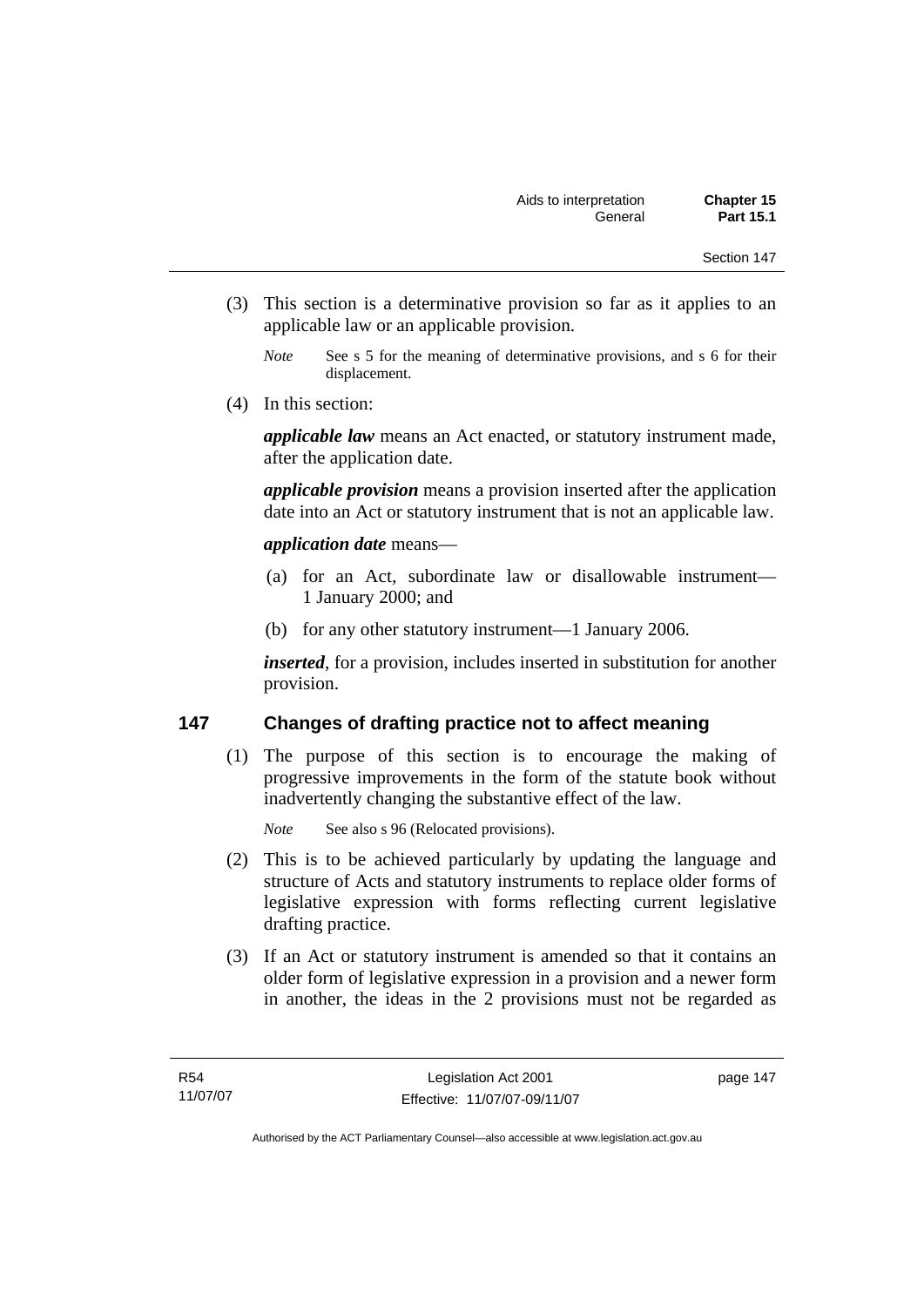| Chapter 15       | Aids to interpretation |
|------------------|------------------------|
| <b>Part 15.1</b> | General                |

different only because different words are used or the provisions are structured in different ways.

- (4) Subsection (3) also applies if the provisions are in different Acts or statutory instruments.
- (5) Also, if an Act or statutory instrument is amended so that a provision containing an older form of legislative expression is replaced (whether or not in the same position) by a provision in a newer form, the ideas in the 2 provisions must not be regarded as different only because different words are used or the provisions are structured in different ways.
- (6) In deciding whether the ideas are different, regard must be had to the context and history of the 2 provisions.
- (7) Subsection (6) does not limit the matters to which regard may be had.
- (8) This section is a determinative provision.
	- *Note* See s 5 for the meaning of determinative provisions, and s 6 for their displacement.

# **148 Terms used in instruments have same meanings as in authorising laws**

Terms used in a statutory instrument have the same meanings as they have, from time to time, in the Act or statutory instrument (the *authorising law*), or the relevant provisions of the authorising law, under which the instrument is made or in force.

# **149 Age in years**

For an Act or statutory instrument, a person is an age in years at the beginning of the person's birthday for the age.

R54 11/07/07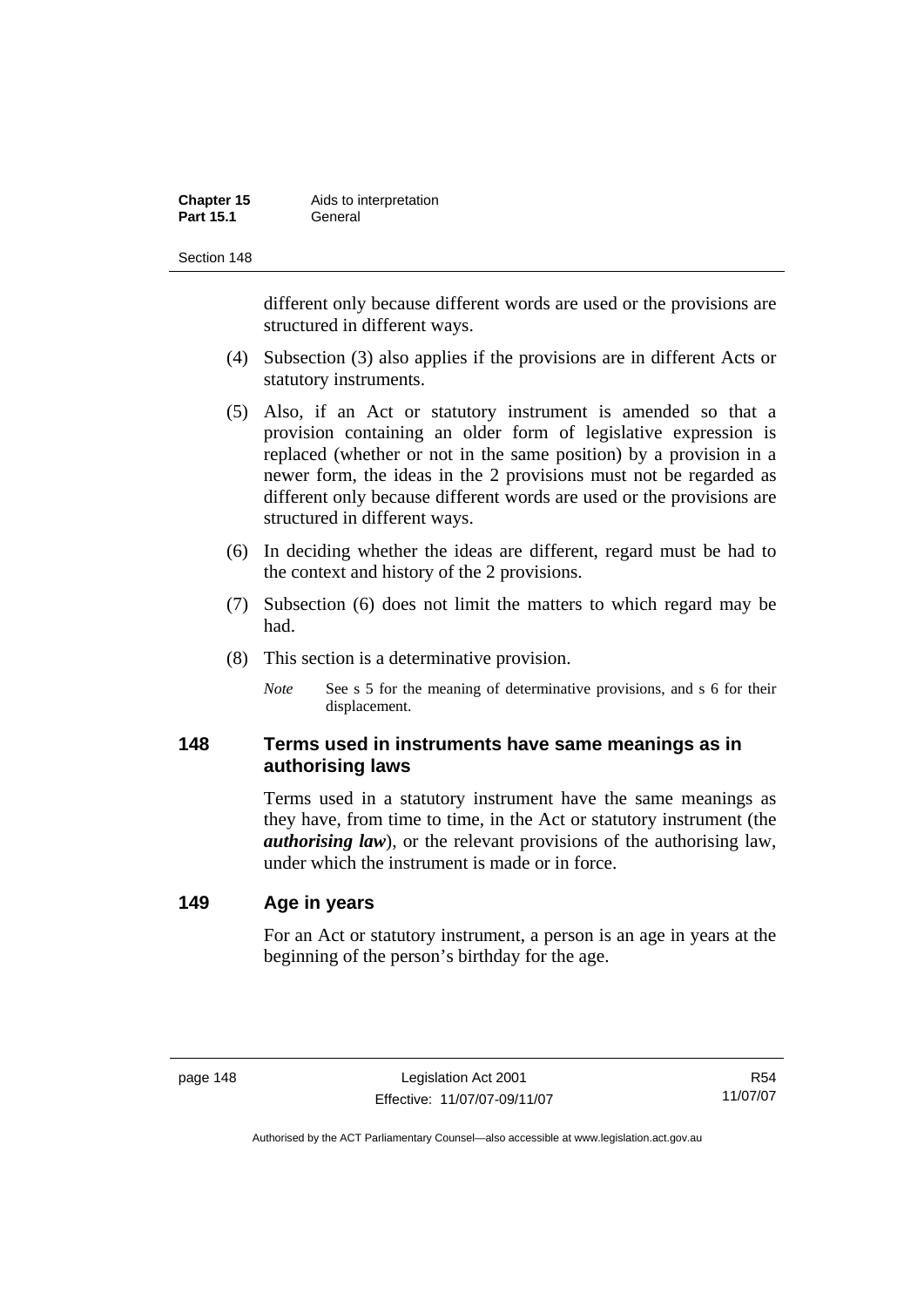# **150 Measurement of distance**

In applying an Act or statutory instrument, distance is to be measured in a straight line on a horizontal plane.

# **151 Working out periods of time generally**

- (1) This section applies in working out periods of 1 day or longer for an Act or statutory instrument, whether the period is a period in the future or the past.
	- *Note 1* The following definitions in the dictionary, pt 1 are also relevant to periods of time:
		- *business day*
		- *calendar month*
		- *calendar year*
		- *financial year*
		- *midnight*
		- *month*
		- *named month*
		- *quarter*
		- *working day*
		- *year*.
	- *Note 2* The *Standard Time and Summer Time Act 1972* deals with the meaning of a reference to a time.
- (2) A period of time described as beginning at, on or with a stated day, act or event includes the stated day or the day of the stated act or event.
- (3) A period of time described as beginning from or after a stated day, act or event does not include the stated day or the day of the stated act or event.
- (4) A period of time described as ending at, by, on or with, or as continuing to or until, a stated day, act or event includes the stated day or the day of the stated act or event.

| R54      | Legislation Act 2001         | page 149 |
|----------|------------------------------|----------|
| 11/07/07 | Effective: 11/07/07-09/11/07 |          |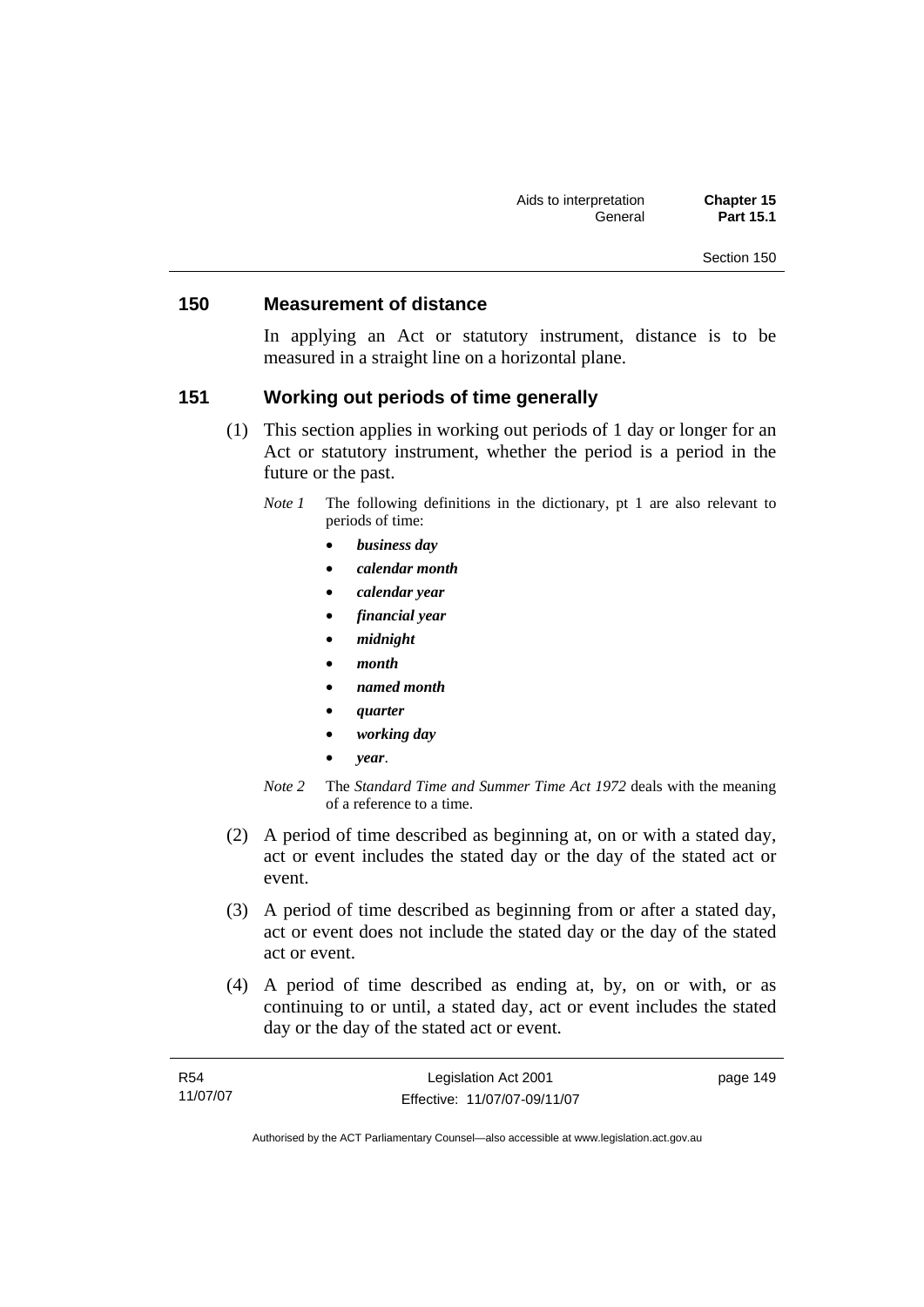| Chapter 15       | Aids to interpretation |
|------------------|------------------------|
| <b>Part 15.1</b> | General                |

- (5) A period of time described as ending before a stated day, act or event does not include the stated day or the day of the stated act or event.
- (6) A reference to a number of days between 2 events does not include the days when the events happen.

#### **Example**

A court rule requires a notice of motion to be served 2 days before the return date for the application. If the return date is Friday, that day and the day the application is served are not counted in working out the 2 days. For service to be valid, the application must be served on or before the Tuesday before the return date.

- *Note* An example is part of the Act, is not exhaustive and may extend, but does not limit, the meaning of the provision in which it appears (see Legislation Act, s 126 and s 132).
- (7) Despite subsection (3), if, under an Act or statutory instrument, something must or may be done within a particular period of time after a stated day, the thing may be done on the stated day.
- (8) This section is a determinative provision so far as it applies to an applicable law or applicable provision.
	- *Note* See s 5 for the meaning of determinative provisions, and s 6 for their displacement.
- (9) In this section:

*applicable law* means an Act enacted, or statutory instrument made, after 1 January 2006.

*applicable provision* means a provision inserted after 1 January 2006 into an Act or statutory instrument that is not an applicable law.

*inserted*, for a provision, includes inserted in substitution for another provision.

R54 11/07/07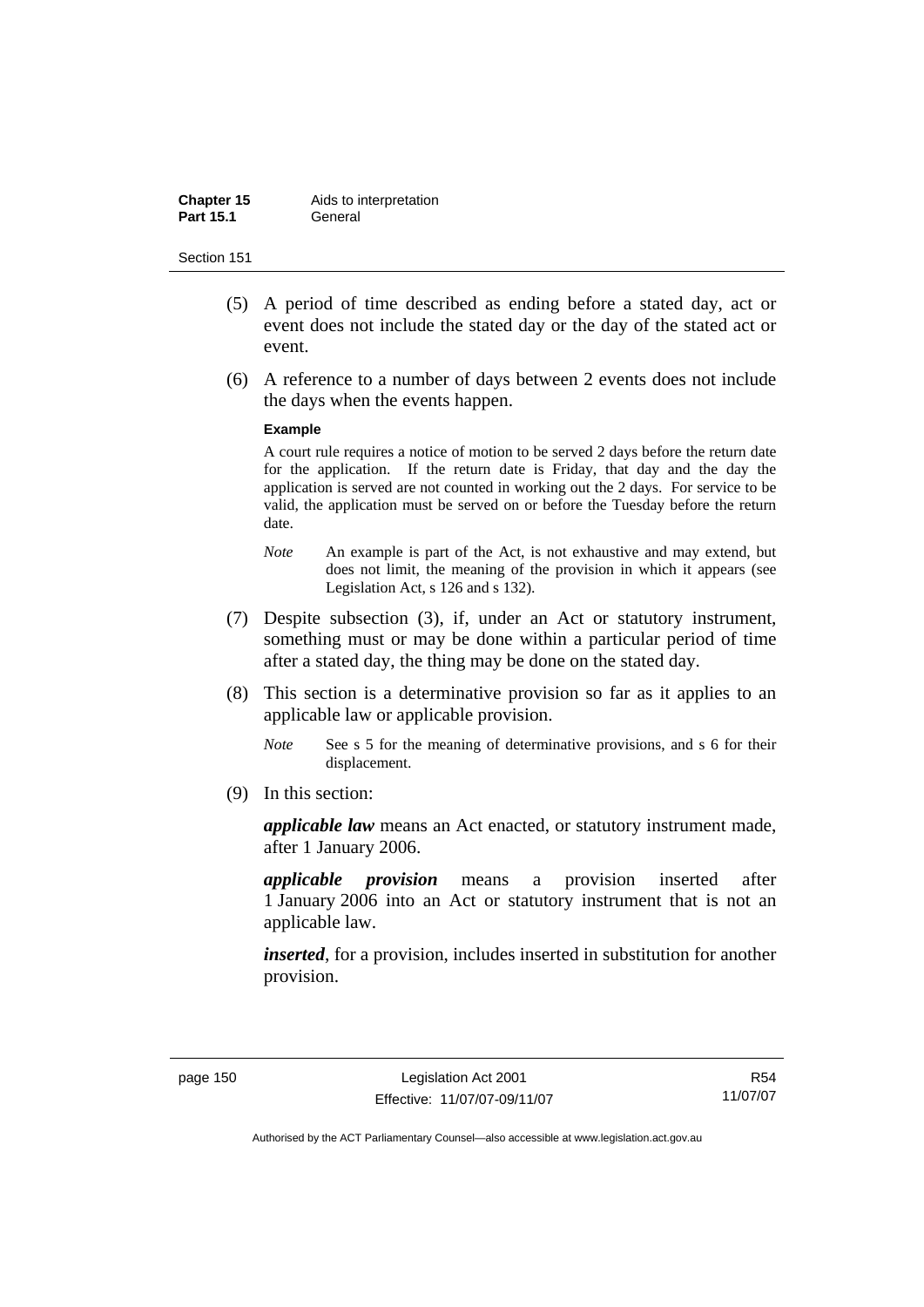Section 151A

# **151A Periods of time ending on non-working days**

- (1) This section applies if—
	- (a) under an Act or statutory instrument, something must or may be done on a particular day or within a particular period of time; and
	- (b) the day, or the last day of the period, is not a working day.
- (2) The thing must or may be done on the next day that is a working day.
- (3) This section is a determinative provision so far as it applies to an applicable law or applicable provision.
	- *Note* See s 5 for the meaning of determinative provisions, and s 6 for their displacement.
- (4) In this section:

*applicable law* means an Act enacted, or statutory instrument made, after 1 January 2006.

*applicable provision* means a provision inserted after 1 January 2006 into an Act or statutory instrument that is not an applicable law.

*inserted*, for a provision, includes inserted in substitution for another provision.

*public entity* means—

- (a) a court or tribunal; or
- (b) an administrative unit; or
- (c) a statutory-office holder; or
- (d) any other entity established for a public purpose under a law.

*working day* means—

page 151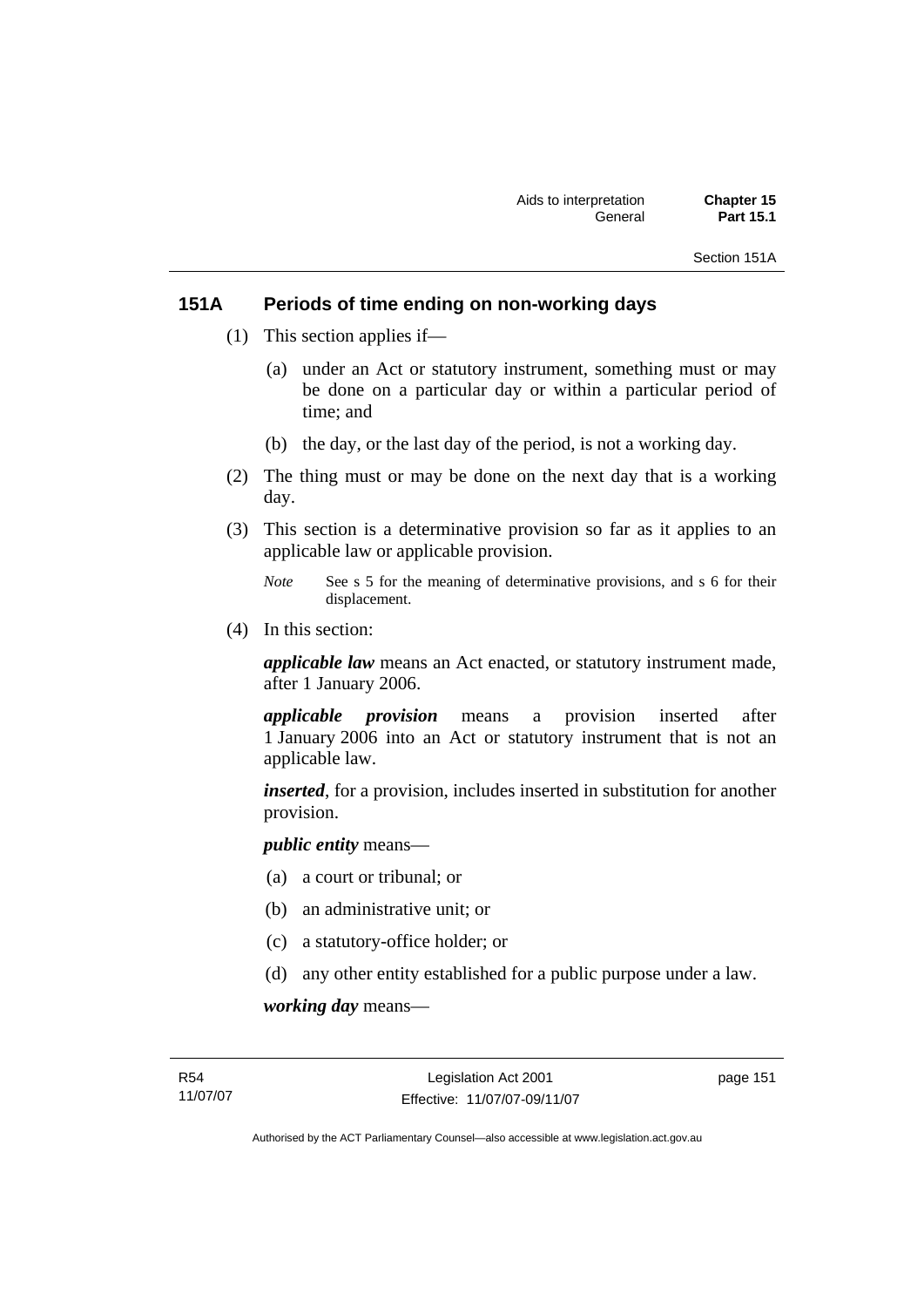#### **Chapter 15** Aids to interpretation Part 15.1 **General**

Section 151B

- (a) for doing something at an office (however described) of a public entity where the thing must or may be done—a day when the office is open; and
- (b) for doing anything else—a day that is not—
	- (i) a Saturday or Sunday; or
	- (ii) a public holiday at the place where the thing must or may be done; or
	- (iii) if the thing is to be done by or in relation to an authorised deposit-taking institution—a day observed by the institution as a bank holiday at the place where the thing must or may be done.

#### **Example for par (a)**

filing a document at a court registry

*Note* An example is part of the Act, is not exhaustive and may extend, but does not limit, the meaning of the provision in which it appears (see Legislation Act, s 126 and s 132).

# **151B Doing things for which no time is fixed**

- (1) This section applies if—
	- (a) under an Act or statutory instrument, something must or may be done; but
	- (b) no time is provided for doing the thing.
- (2) The thing must or may be done as soon as possible and as often as needed.

# **151C Power to extend time**

- (1) This section applies if, under an Act or statutory instrument—
	- (a) something must or may be done on a particular day or within a particular period of time; but

R54 11/07/07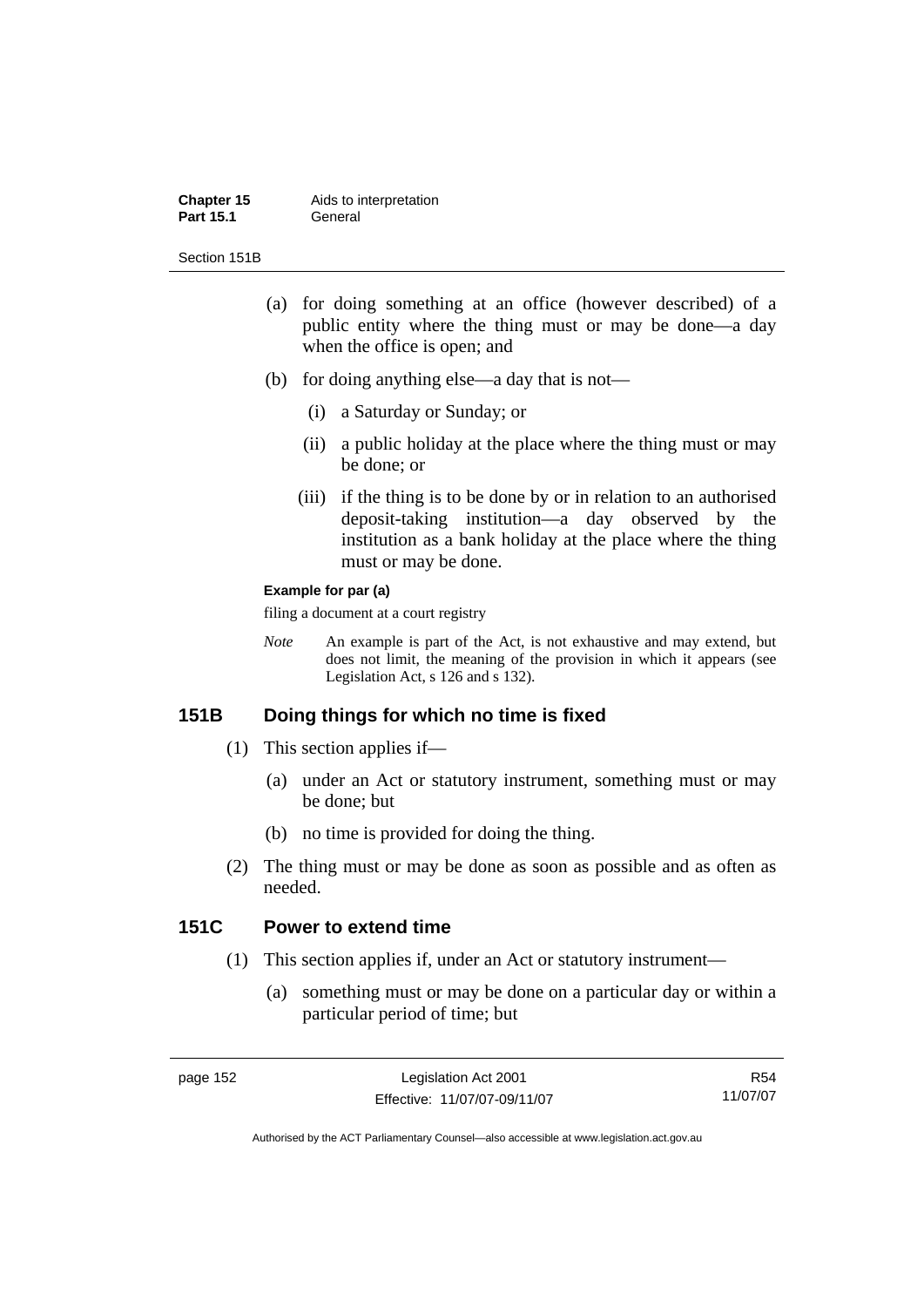- (b) a court or other entity has power to extend the time (the *relevant time*) for doing the thing.
- (2) A person may apply to the court or other entity for the relevant time to be extended even though the relevant time has ended.
- (3) The court or other entity may extend the relevant time even though the relevant time has ended.
- (4) This section is a determinative provision.

*Note* See s 5 for the meaning of determinative provisions, and s 6 for their displacement.

- (5) This section applies only to an applicable law or applicable provision.
- (6) In this section:

*applicable law* means an Act enacted, or statutory instrument made, after 1 January 2006.

*applicable provision* means a provision inserted after 1 January 2006 into an Act or statutory instrument that is not an applicable law.

*inserted*, for a provision, includes inserted in substitution for another provision.

# **152 Continuing effect of obligations**

If, under a provision of an Act or statutory instrument, an act is required to be done, the obligation to do the act continues until the act is done even if—

- (a) the provision required the act to be done within a particular period or before a particular time, and the period has ended or the time has passed; or
- (b) someone has been convicted of an offence in relation to failure to do the act.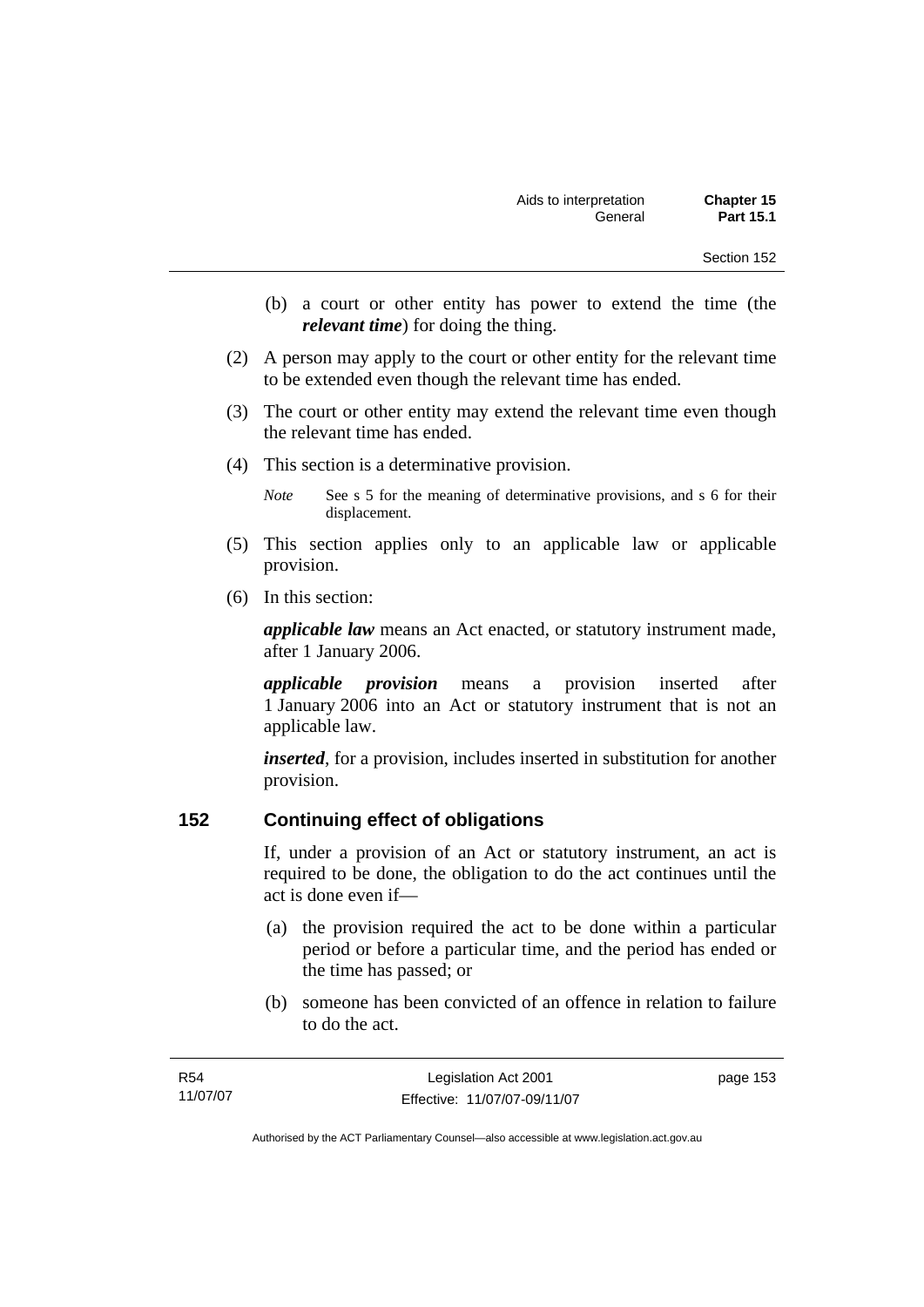**Chapter 15** Aids to interpretation<br>**Part 15.2 Definitions Definitions** 

Section 155

# **Part 15.2 Definitions**

*Note to pt 15.2* 

See also s 130 (What is a definition?), s 131 (Signpost definitions) and s 148 (Terms used in instruments have same meanings as in authorising laws).

# **155 Definitions apply subject to contrary intention**

- (1) A definition in an Act or statutory instrument applies except so far as the contrary intention appears.
- (2) This section is a determinative provision.
	- *Note* See s 5 for the meaning of determinative provisions, and s 6 for their displacement.

# **156 Application of definitions in dictionaries and sections**

 (1) A definition in the dictionary to an Act or statutory instrument applies to the entire Act or instrument unless the Act or instrument provides for the definition to have a more limited application.

#### **Examples**

- 1 The dictionary to the *ABC Act 1999* includes the signpost definition '*x*—see the *XYZ Act 1998*, section 3.'. There is nothing in the *ABC Act 1999* indicating the intended application of the definition of  $x$ . The definition of  $x$ in the *XYZ Act 1998*, section 3, therefore, applies to the entire *ABC Act 1999*.
- 2 In an Act, the word *z* is defined in the dictionary. The definition provides, in part, that '*z*, in part 4 (Registration of vehicles), means ...'. The definition of *z* applies only to part 4.
- 3 In part 6 of an Act (which is headed 'Part 6 Complaints'), the word *a* is defined in section 50. The section is not divided into subsections but contains a number of definitions. Section 50 begins with the words 'In this part:'. However, the dictionary to the Act contains the following definition:

*a*—see section 50.

R54 11/07/07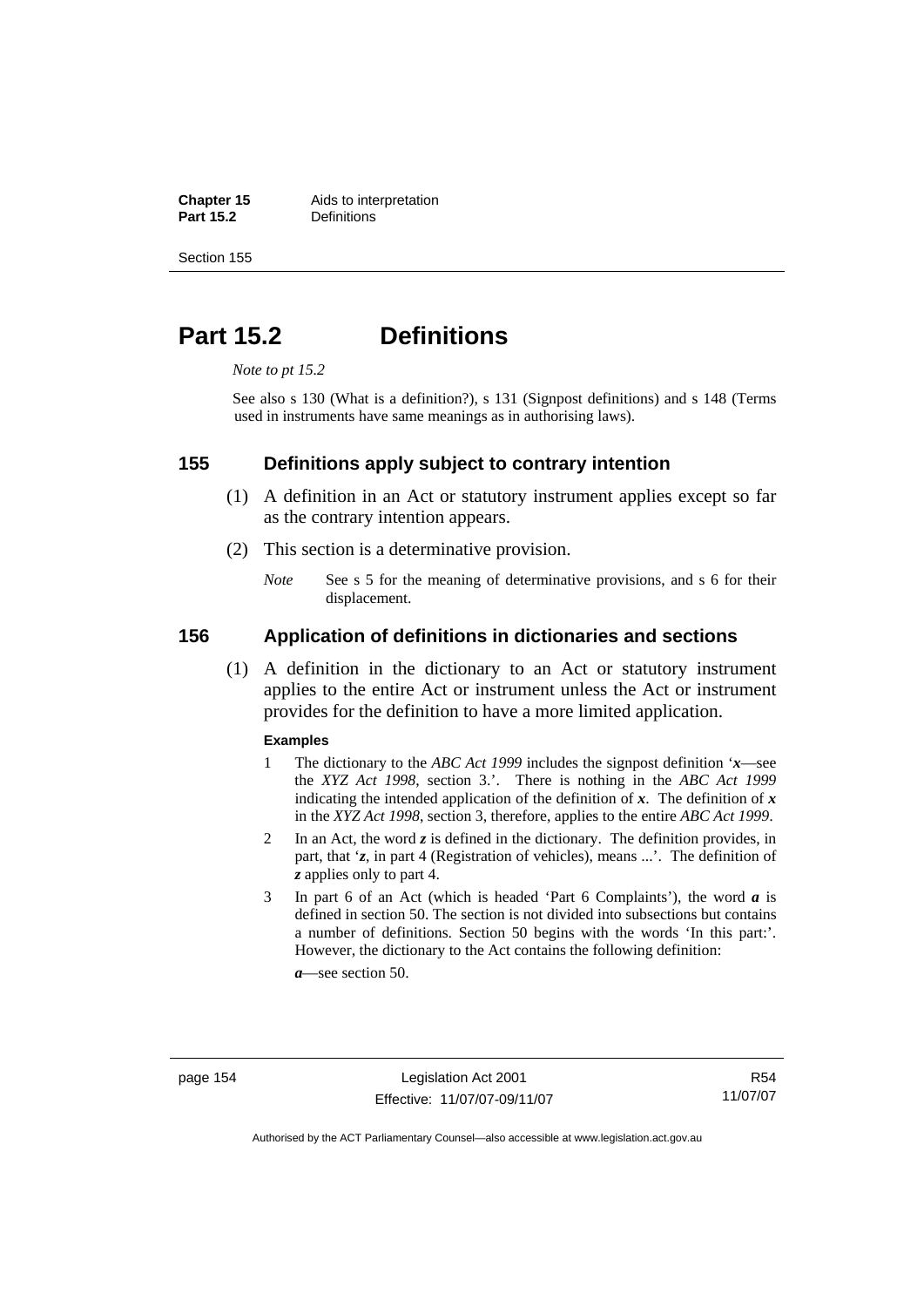The definition of *a* applies to the entire Act (compare s (2) eg 2).

- *Note 1* See s 144 (Meaning of commonly-used terms) for the application of the definitions in this Act, dict, pt 1.
- *Note 2* Section 148 (Terms used in instruments have same meanings as in authorising laws) provides that terms used in a statutory instrument have the same meaning as they have in the Act or statutory instrument under which the statutory instrument is made.
- *Note 3* An example is part of the Act, is not exhaustive and may extend, but does not limit, the meaning of the provision in which it appears (see s 126 and s 132).
- (2) A definition in a section of an Act or statutory instrument applies only to the section unless the Act or instrument provides for the definition to have a broader application.

#### **Examples**

- 1 This Act, section 255 (7) (Forms) contains definitions of *form 1* and *form 2* as tagged terms. There is nothing in this Act indicating that the definitions apply outside section 255. The definitions apply only to section 255.
- 2 In part 6 of an Act (which is headed 'Part 6 Complaints'), the word *a* is defined in section 50. The section is not divided into subsections but contains a number of definitions. Section 50 begins with the words 'In this part:'. However, the dictionary to the Act contains the following definition:

*a*, for part 6 (Complaints)—see section 50.

The definition of *a* applies to all of part 6, but not to provisions of the Act outside part 6 (compare s (1) eg 3).

- 3 In an Act, the word *b* is defined in a section, which is not divided into subsections but contains a number of definitions. The section begins with the words 'In this Act:'. The definition of *b* applies to the entire Act.
- (3) A definition in a section of an Act or statutory instrument applies to the entire section unless the Act or instrument provides for the definition to have a more limited application.

#### **Example**

In a subsection of a section of an Act, the word  $c$  is defined. The subsection begins with the words 'In subsection  $(3)$ :'. The definition of  $c$  applies only to subsection (3) of that section.

page 155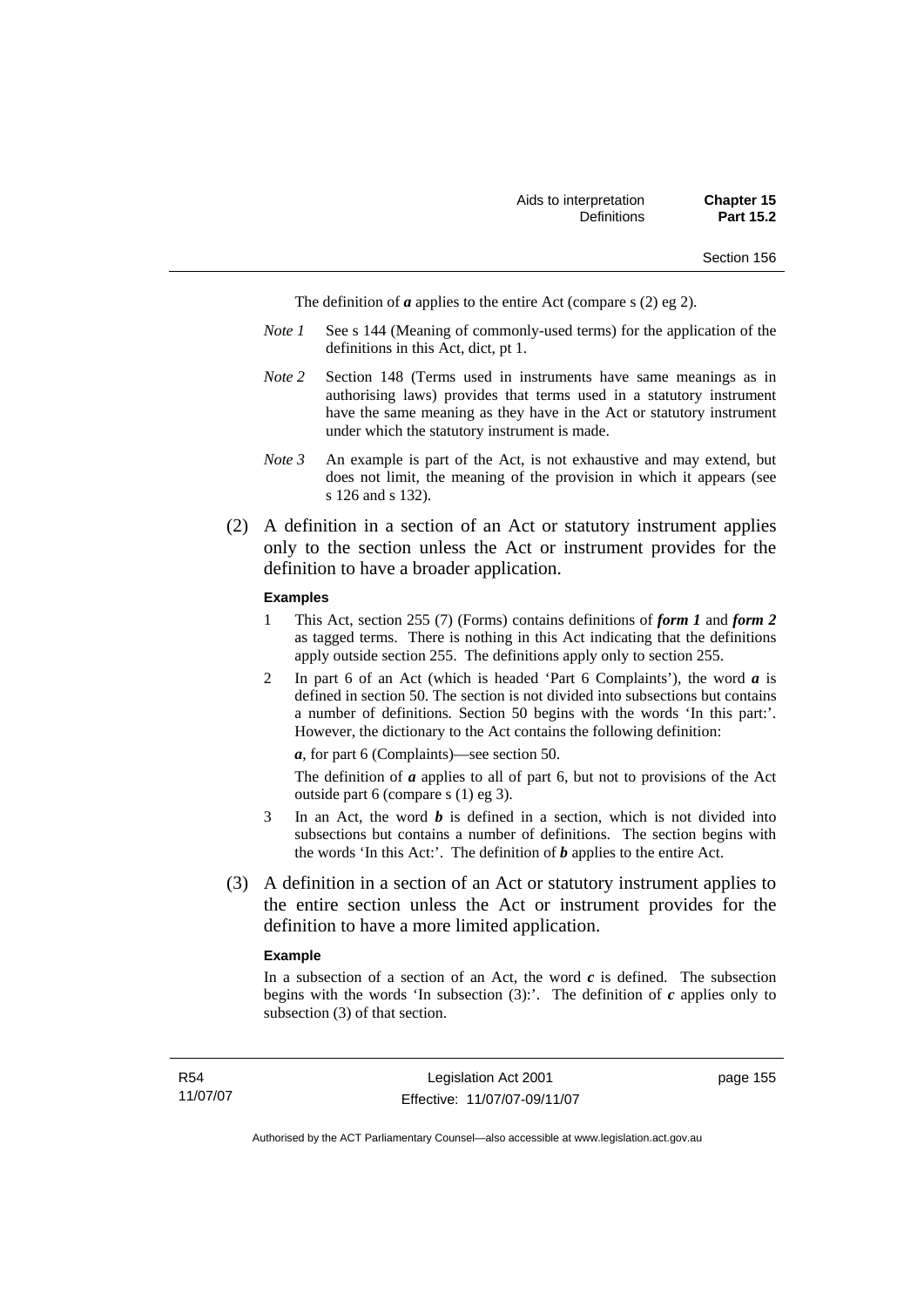| Chapter 15       | Aids to interpretation |
|------------------|------------------------|
| <b>Part 15.2</b> | <b>Definitions</b>     |

- (4) In applying this section to an Act or statutory instrument that is divided otherwise than into sections, a reference to a section is a reference to a corresponding provision of the Act or instrument.
	- *Note* A reference to an Act or statutory instrument includes a reference to a provision of the Act or instrument (see s 7 and s 13).

# **157 Defined terms—other parts of speech and grammatical forms**

If an Act or statutory instrument defines a term, other parts of speech and grammatical forms of the term have corresponding meanings.

#### **Example**

The *Publication (Grants) Act 2001* contains a definition of *publish* and also contains other forms of the same word ('published', 'publisher', 'publishes', 'publishing' and 'publication'). Because of this section, all forms of the word will have the same meaning except so far as the Act otherwise expressly provides or a contrary intention appears (see s 6 (3)).

*Note* An example is part of the Act, is not exhaustive and may extend, but does not limit, the meaning of the provision in which it appears (see s 126 and s 132).

page 156 Legislation Act 2001 Effective: 11/07/07-09/11/07

R54 11/07/07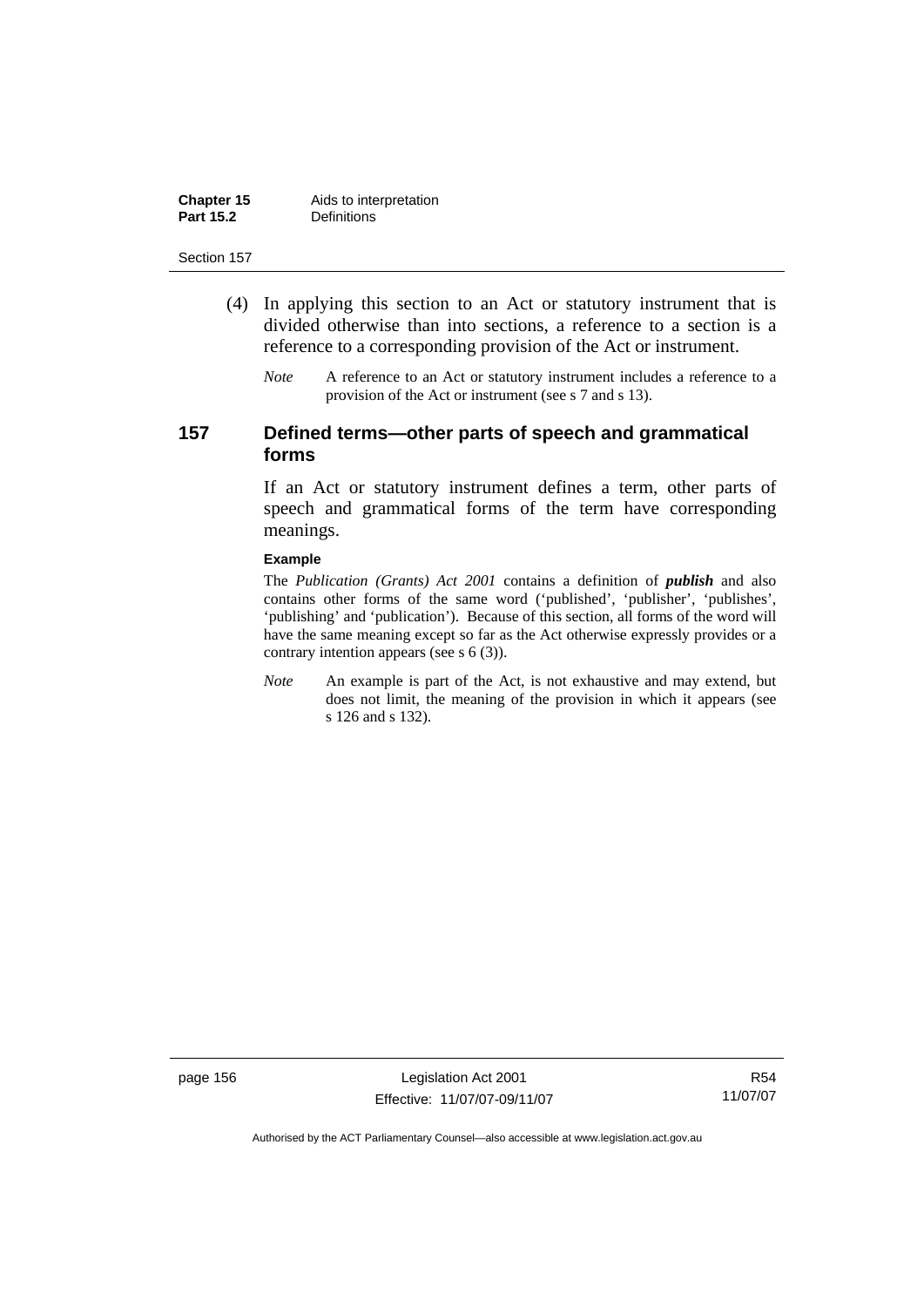# **Part 15.3 References to various entities and things**

*Note to pt 15.3* 

See also ch 10 (Referring to laws).

# **160 References to people generally**

- (1) In an Act or statutory instrument, a reference to a person generally includes a reference to a corporation as well as an individual.
- (2) Subsection (1) is not displaced only because there is an express reference to either an individual or a corporation elsewhere in the Act or statutory instrument.

### **Examples of references to a person generally**

- 1 another person
- 2 anyone else
- 3 party
- 4 someone else
- 5 employer

#### **Examples of express references to a corporation**

- 1 body corporate
- 2 company

#### **Examples of express references to an individual**

- 1 adult
- 2 child
- 3 spouse
- 4 driver
- (3) Subsection (2) does not limit the operation of section 6.

*Note* Section 6 deals with the displacement of a provision of this Act.

page 157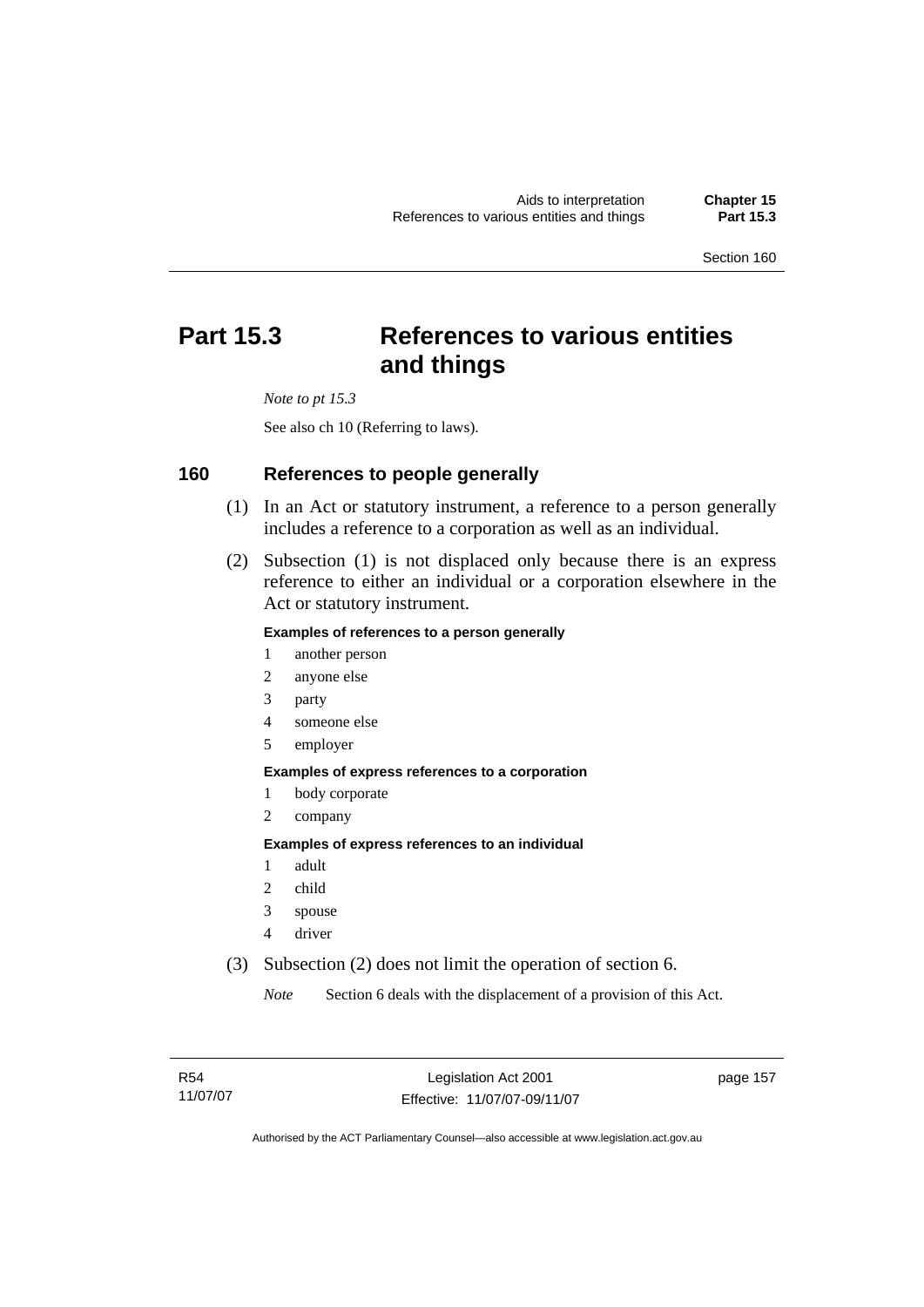# **161 Corporations liable to offences**

- (1) A provision of a law that creates an offence (whether indictable or summary) applies to corporations as well as to individuals.
- (2) A provision of a law that creates an offence can apply to a corporation even though contravention of the provision is punishable by imprisonment (with or without another penalty).

#### **Example**

A provision of an Act contains the following penalty: 'Maximum penalty: 100 penalty units, imprisonment for 1 year or both.' The provision can apply to a corporation.

- (3) If a corporation is convicted of an offence and, apart from this subsection, the penalty for the offence is a period of imprisonment only, the court may impose a maximum penalty of—
	- (a) if the period of imprisonment is not longer than 6 months— 50 penalty units; and
	- (b) if the period of imprisonment is longer than 6 months but not longer than 1 year—100 penalty units; and
	- (c) if the period of imprisonment is longer than 1 year but not longer than 2 years—200 penalty units; and
	- (d) if the period of imprisonment is longer than 2 years but not longer than 5 years—500 penalty units; and
	- (e) if the period of imprisonment is longer than 5 years but not longer than 10 years—1 000 penalty units; and
	- (f) if the period of imprisonment is longer than 10 years—1 500 penalty units.

*Note* Section 133 explains the meaning and value of penalty units.

(4) In this section:

*law* means an Act, subordinate law or disallowable instrument.

R54 11/07/07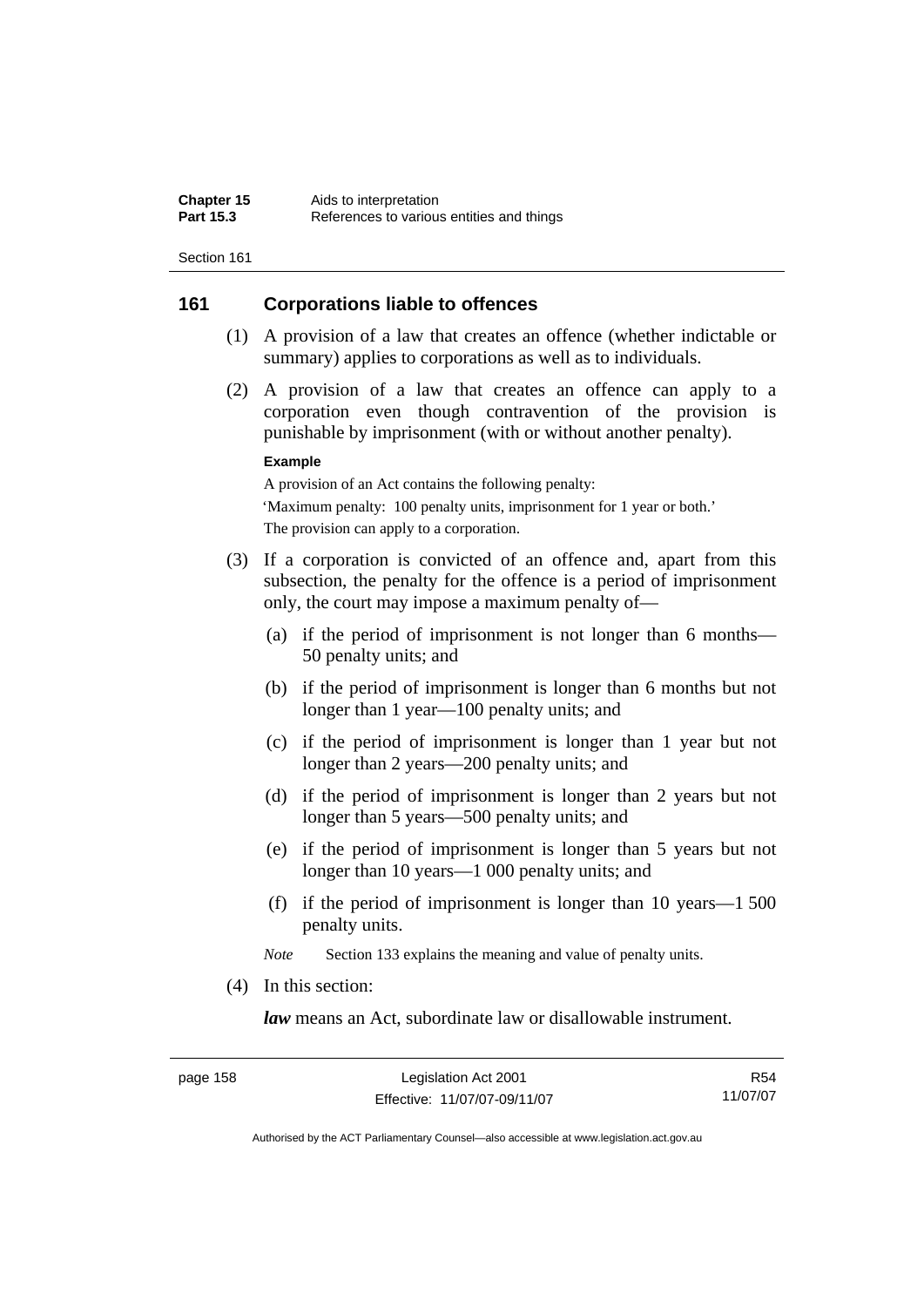# **162 References to** *a Minister* **or** *the Minister*

 (1) In an Act or statutory instrument, a reference to *a Minister* is a reference to the Chief Minister or a Minister appointed under the Self-Government Act, section 41.

*Note* See dict, pt 1, def *Chief Minister*.

- (2) In a provision of an Act or statutory instrument, a reference to *the Minister* without identifying the Minister's title or portfolio is a reference to—
	- (a) the Minister for the time being administering the provision; or
	- (b) if, for the time being, different Ministers administer the provision in relation to different matters—
		- (i) if only 1 Minister administers the provision in relation to the relevant matter—the Minister; or
		- (ii) if 2 or more Ministers administer the provision in relation to the relevant matter—any of the Ministers; or
	- (c) if paragraph (b) does not apply and, for the time being, 2 or more Ministers administer the provision—any of the Ministers.
- (3) In subsection (2):

*Minister* includes a Minister for the time being acting on behalf of the Minister or 2 or more Ministers.

- (4) If an Act or statutory instrument mentions a Minister and identifies the Minister by reference to the fact that the Minister administers a stated Act, statutory instrument or provision, subsection (2) applies as if references in paragraphs (a) to (c) to the provision were references to the stated Act, instrument or provision.
	- *Note* See also dict, pt 1, defs *Attorney-General* and *Treasurer*.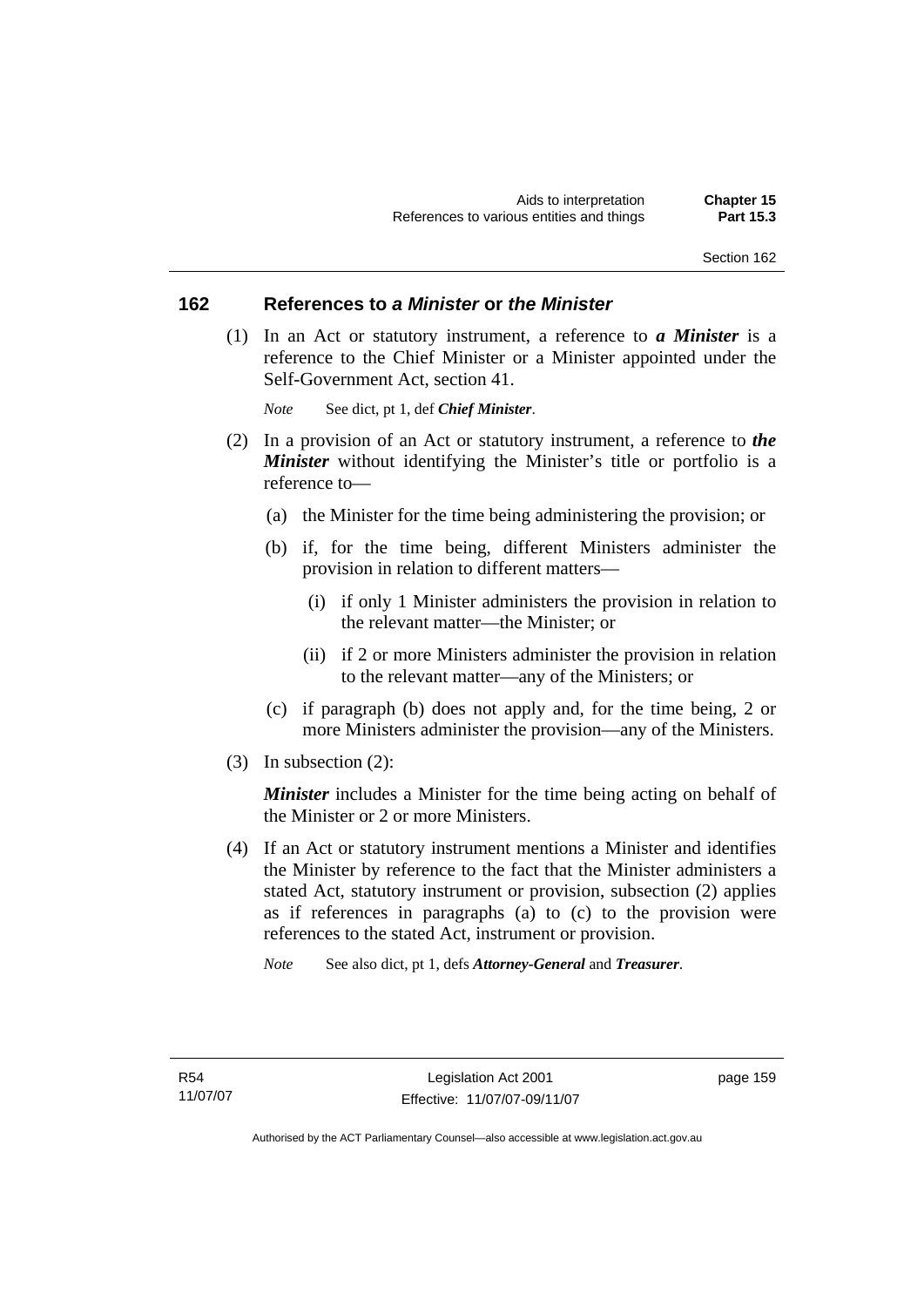## **163 References to** *a chief executive* **or** *the chief executive*

- (1) In an Act or statutory instrument, a reference to *a chief executive* is a reference to a person employed under the Public Sector Management Act, section 28 (Chief executives—engagement) or section 30 (Chief executives—temporary contracts) to perform the duties of an office of chief executive.
- (2) In a provision of an Act or statutory instrument, a reference to *the chief executive* without identifying the chief executive's title is a reference to—
	- (a) the chief executive of the administrative unit responsible for the provision; or
	- (b) if, for the time being, different administrative units are responsible for the provision in relation to different matters—
		- (i) if only 1 administrative unit is responsible for the provision in relation to the relevant matter—the chief executive of the administrative unit; or
		- (ii) if 2 or more administrative units are responsible for the provision in relation to the relevant matter—the chief executive of any of the administrative units; or
	- (c) if paragraph (b) does not apply and, for the time being, 2 or more administrative units are responsible for the provision the chief executive of any of the administrative units.

*Note* See dict, pt 1, def *administrative unit*.

 (3) If an Act or statutory instrument mentions a chief executive and identifies the chief executive by reference to the fact that the chief executive is the chief executive of the administrative unit responsible for a stated Act, statutory instrument or provision, subsection (2) applies as if references in paragraphs (a) to (c) to the provision were references to the stated Act, instrument or provision.

R54 11/07/07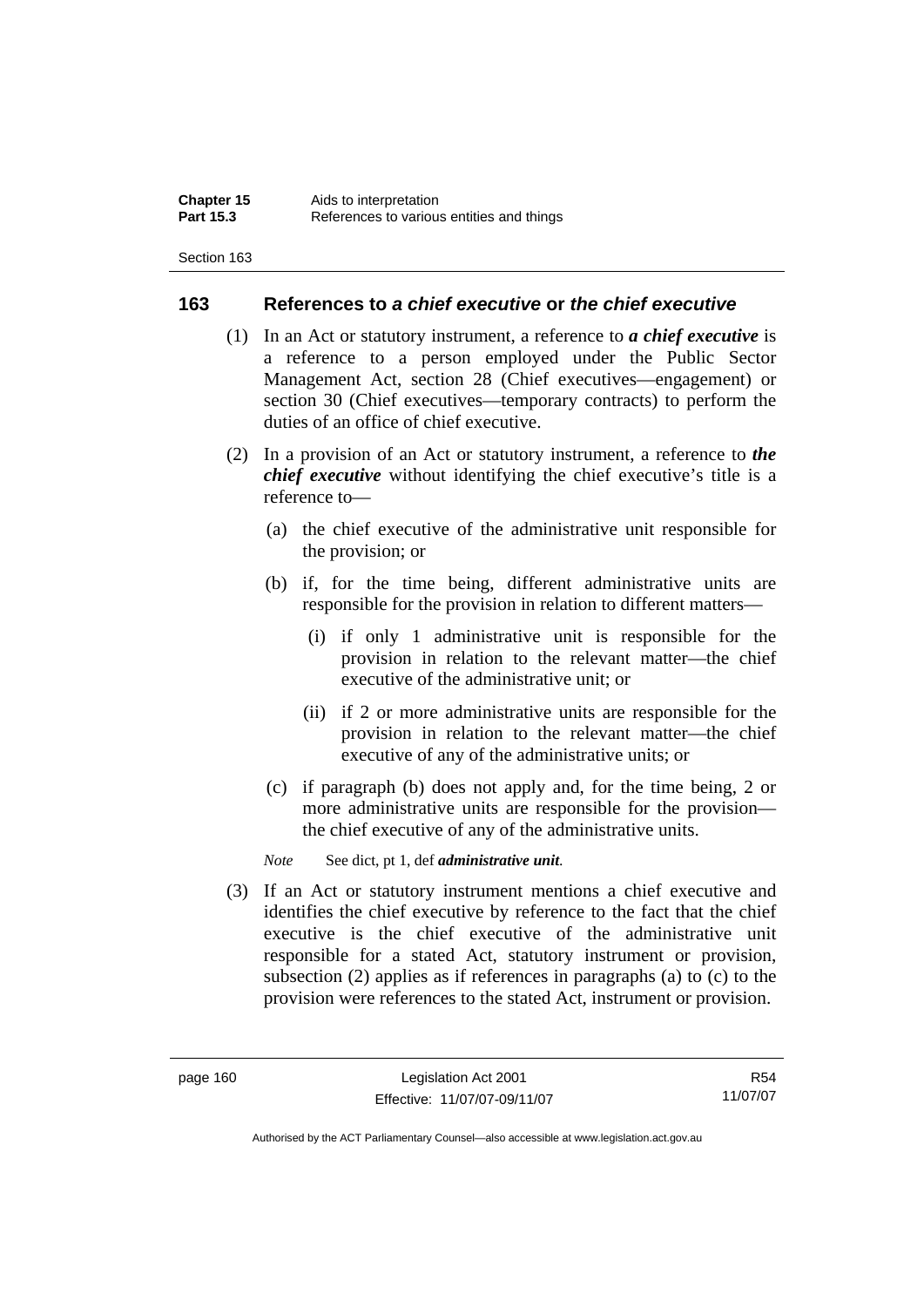(4) In this section:

*chief executive*, of an administrative unit, means the person who is employed under the Public Sector Management Act, section 28 or section 30 to perform the duties of the office of chief executive in the administrative unit.

*Public Sector Management Act* means the *Public Sector Management Act 1994*.

*responsible*, for a provision, means allocated responsibility for the provision under the Public Sector Management Act, section 14 (1) (b) (Ministerial responsibility and functions of administrative units).

# **164 References to Australian Standards etc**

- (1) In an Act or statutory instrument, a reference consisting of the words 'Australian Standard' or 'AS' followed by a number is a reference to the standard so numbered published by or on behalf of Standards Australia.
- (2) In an Act or statutory instrument, a reference consisting of the words 'Australian/New Zealand Standard' or 'AS/NZS' followed by a number is a reference to the standard so numbered published jointly by or on behalf of Standards Australia and Standards New Zealand.

## **Examples for s 164**

- 1 AS 4608-1999
- 2 AS/NZS 4906: 1994
- *Note* An example is part of the Act, is not exhaustive and may extend, but does not limit, the meaning of the provision in which it appears (see s 126 and s 132).

page 161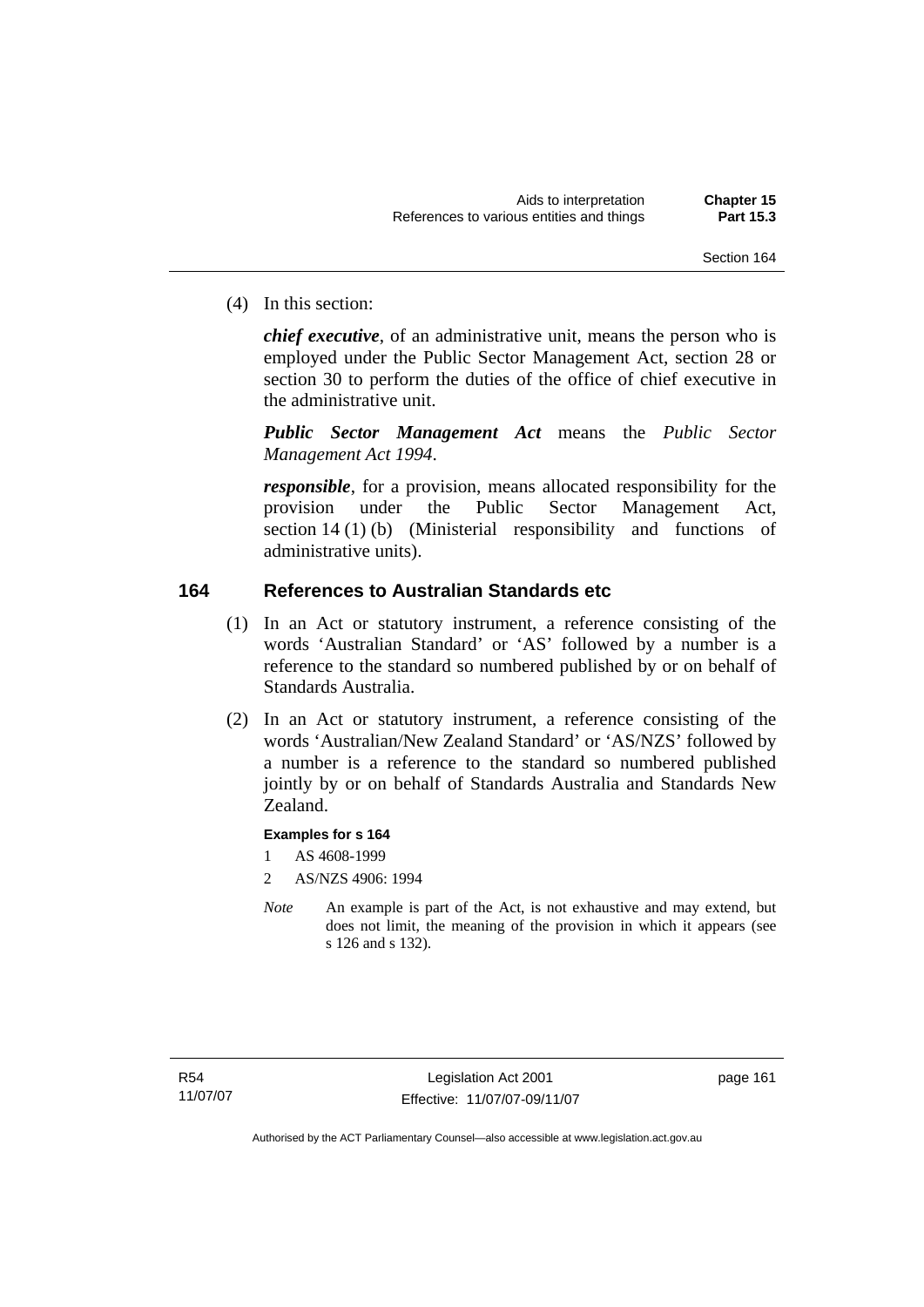# **165 References to Assembly committees that no longer exist**

In an Act or statutory instrument, a reference (whether by name or description) to a committee of the Legislative Assembly that no longer exists is a reference to the committee of the Assembly nominated by the Speaker either generally or for the provision containing the reference.

# **168 References to person with interest in land include personal representative etc**

In an Act or statutory instrument, a reference to a person with an interest in land or other property includes a reference to the person's personal representatives, successors and assigns.

#### **Examples of references to people with interests in land**

- 1 proprietor
- 2 transferor or transferee
- 3 mortgagor or mortgagee
- 4 lessor or lessee
- 5 sublessor or sublessee
- 6 trustee
- *Note* An example is part of the Act, is not exhaustive and may extend, but does not limit, the meaning of the provision in which it appears (see s 126 and s 132).

# **169 References to** *domestic partner* **and** *domestic partnership*

- (1) In an Act or statutory instrument, a reference to a person's *domestic partner* is a reference to someone who lives with the person in a domestic partnership, and includes a reference to a spouse of the person.
	- *Note* The Macquarie dictionary, (1997) defines spouse as 'either member of a married pair in relation to the other; one's husband or wife'.

R54 11/07/07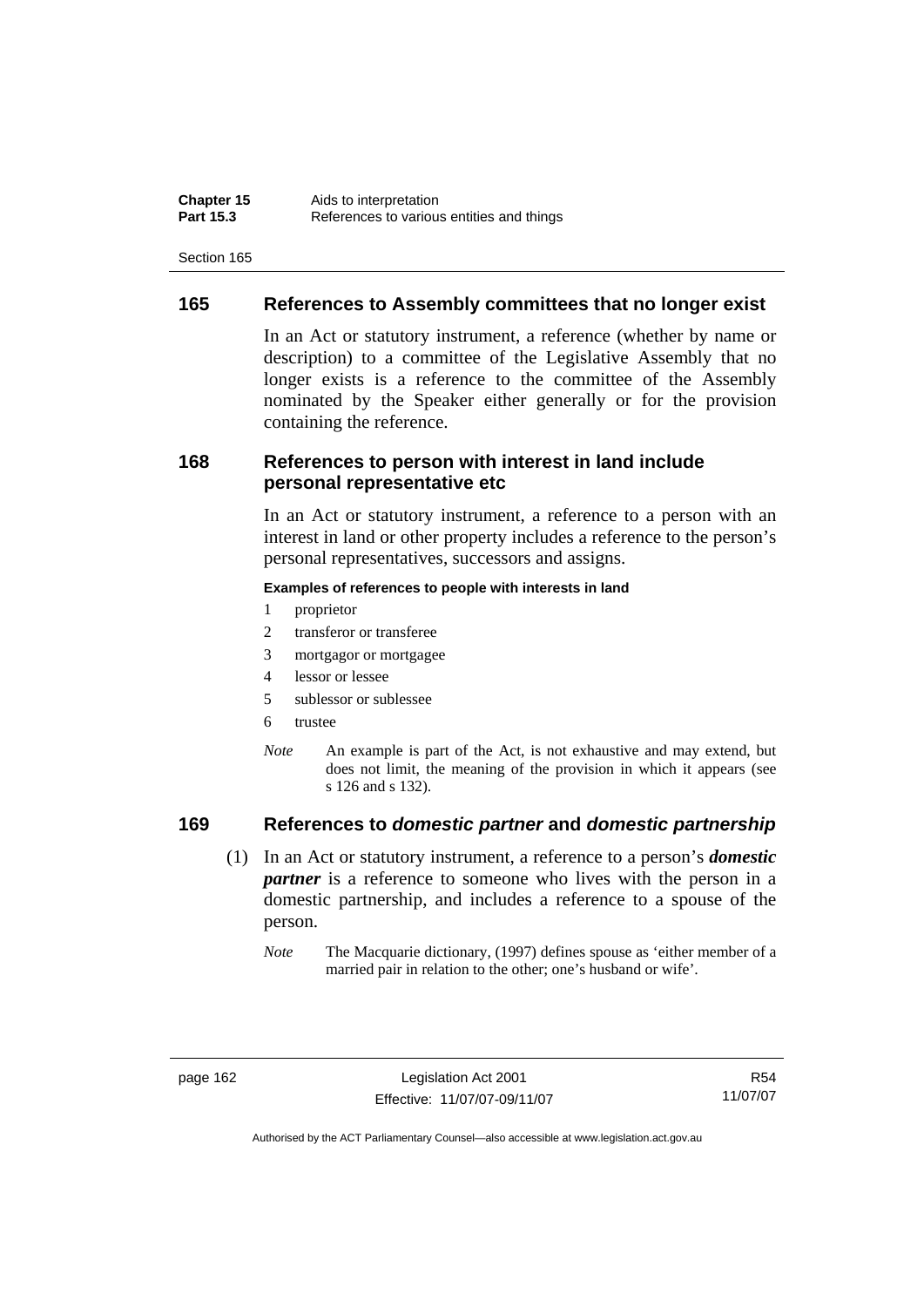Section 169A

 (2) In an Act or statutory instrument, a *domestic partnership* is the relationship between 2 people, whether of a different or the same sex, living together as a couple on a genuine domestic basis.

#### **Example of indicators to decide whether 2 people are in a domestic partnership**

- 1 the length of their relationship
- 2 whether they are living together
- 3 if they are living together—how long and under what circumstances they have lived together
- 4 whether there is a sexual relationship between them
- 5 their degree of financial dependence or interdependence, and any arrangements for financial support, between or by them
- 6 the ownership, use and acquisition of their property, including any property that they own individually
- 7 their degree of mutual commitment to a shared life
- 8 whether they mutually care for and support children
- 9 the performance of household duties
- 10 the reputation, and public aspects, of the relationship between them
- *Note* An example is part of the Act, is not exhaustive and may extend, but does not limit, the meaning of the provision in which it appears (see s 126 and s 132).

## **169A References to** *transgender people*

- (1) A *transgender person* is a person who—
	- (a) identifies as a member of a different sex by living, or seeking to live, as a member of that sex; or
	- (b) has identified as a member of a different sex by living as a member of that sex;

whether or not the person is a recognised transgender person.

 (2) A *transgender person* includes a person who is thought of as a transgender person, whether or not the person is a recognised transgender person.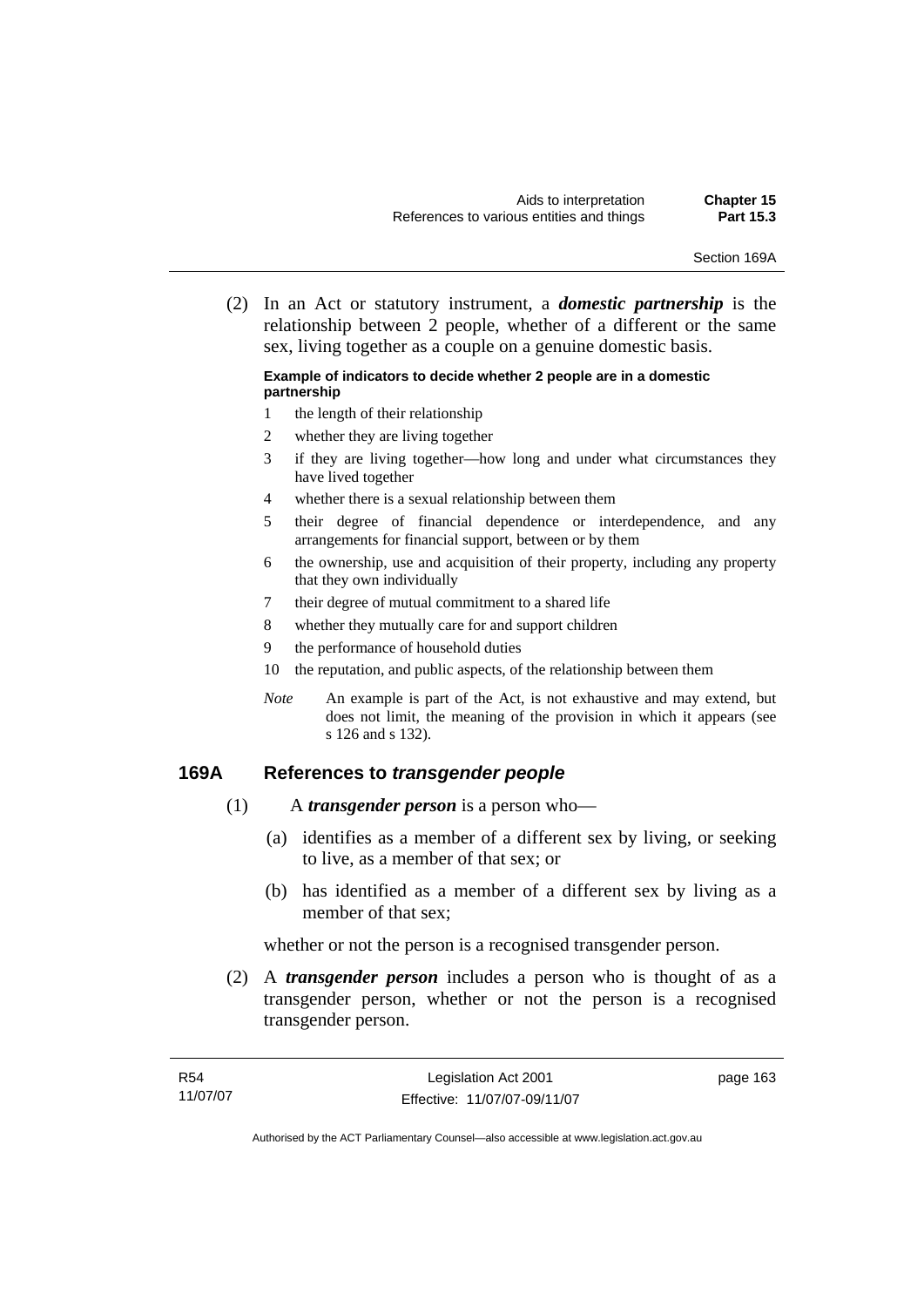| Chapter 15       | Aids to interpretation                    |
|------------------|-------------------------------------------|
| <b>Part 15.3</b> | References to various entities and things |

#### Section 169B

 (3) A *recognised transgender person* is a person the record of whose sex is altered under the *Births, Deaths and Marriages Registration Act 1997*, part 4 or the corresponding provisions of a law of a State or another Territory.

# **169B References to** *intersex people*

 An *intersex person* is a person who, because of a genetic condition, was born with reproductive organs or sex chromosomes that are not exclusively male or female.

page 164 Legislation Act 2001 Effective: 11/07/07-09/11/07

R54 11/07/07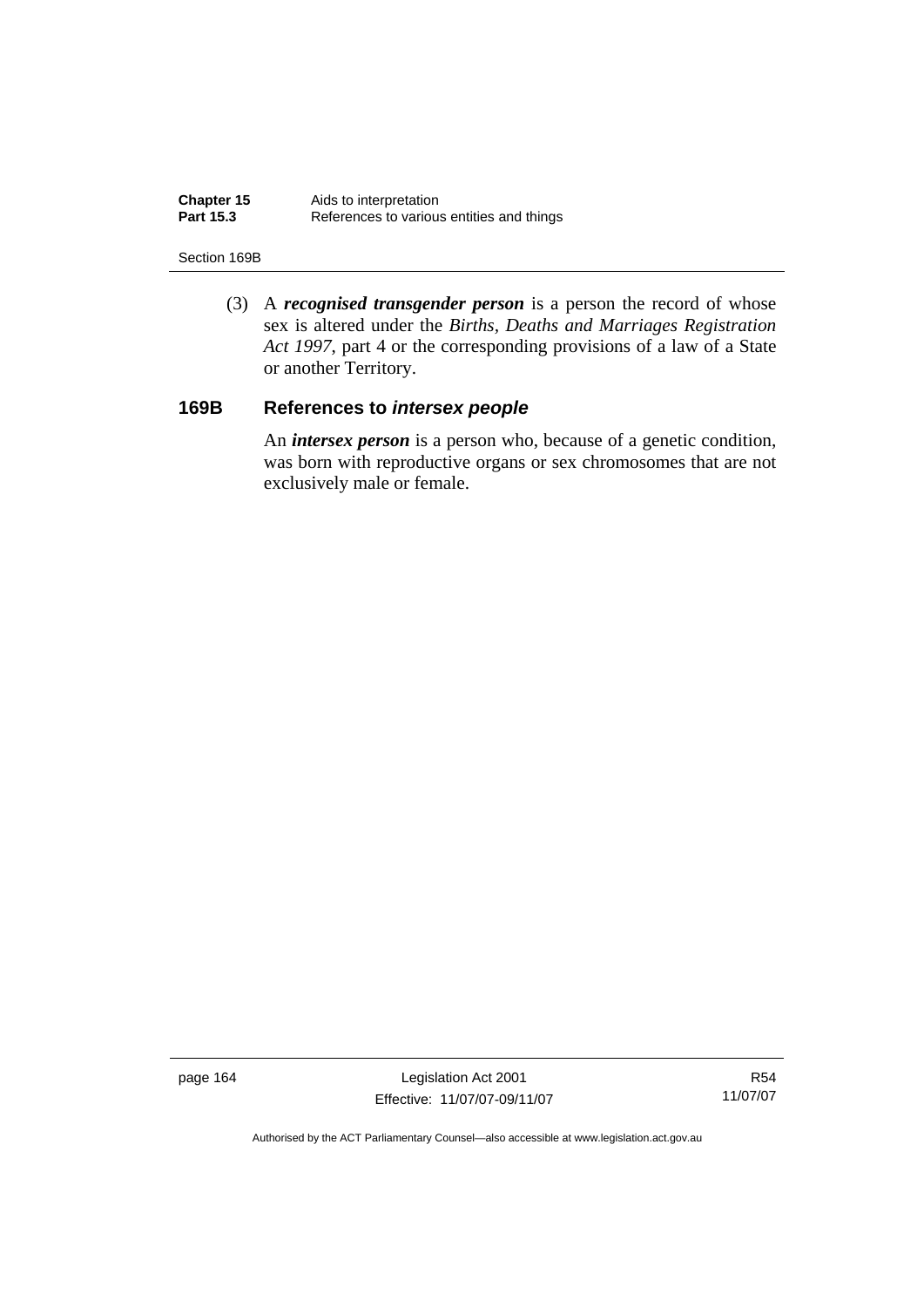# **Part 15.4** Preservation of certain common **law privileges**

# **170 Privileges against selfincrimination and exposure to civil penalty**

- (1) An Act or statutory instrument must be interpreted to preserve the common law privileges against selfincrimination and exposure to the imposition of a civil penalty.
- (2) However, this section does not affect the operation of the *Evidence Act 1995* (Cwlth).
	- *Note* The *Evidence Act 1995* (Cwlth), s 128 contains provisions that apply if a witness raises these privileges in a proceeding. The section applies to proceedings in ACT courts (see *Evidence Act 1995* (Cwlth), s 4). However, the privileges have been abolished for bodies corporate (see *Evidence Act 1995* (Cwlth), s 187).
- (3) This section is a determinative provision.
	- *Note* See s 5 for the meaning of determinative provisions, and s 6 for their displacement.

# **171 Client legal privilege**

- (1) An Act or statutory instrument must be interpreted to preserve the common law privilege in relation to client legal privilege (also known as legal professional privilege).
- (2) However, this section does not affect the operation of the *Evidence Act 1995* (Cwlth).
	- *Note* The *Evidence Act 1995* (Cwlth), pt 3.10, div 1 contains provisions about client legal privilege. The provisions apply to proceedings in ACT courts (see *Evidence Act 1995* (Cwlth), s 4).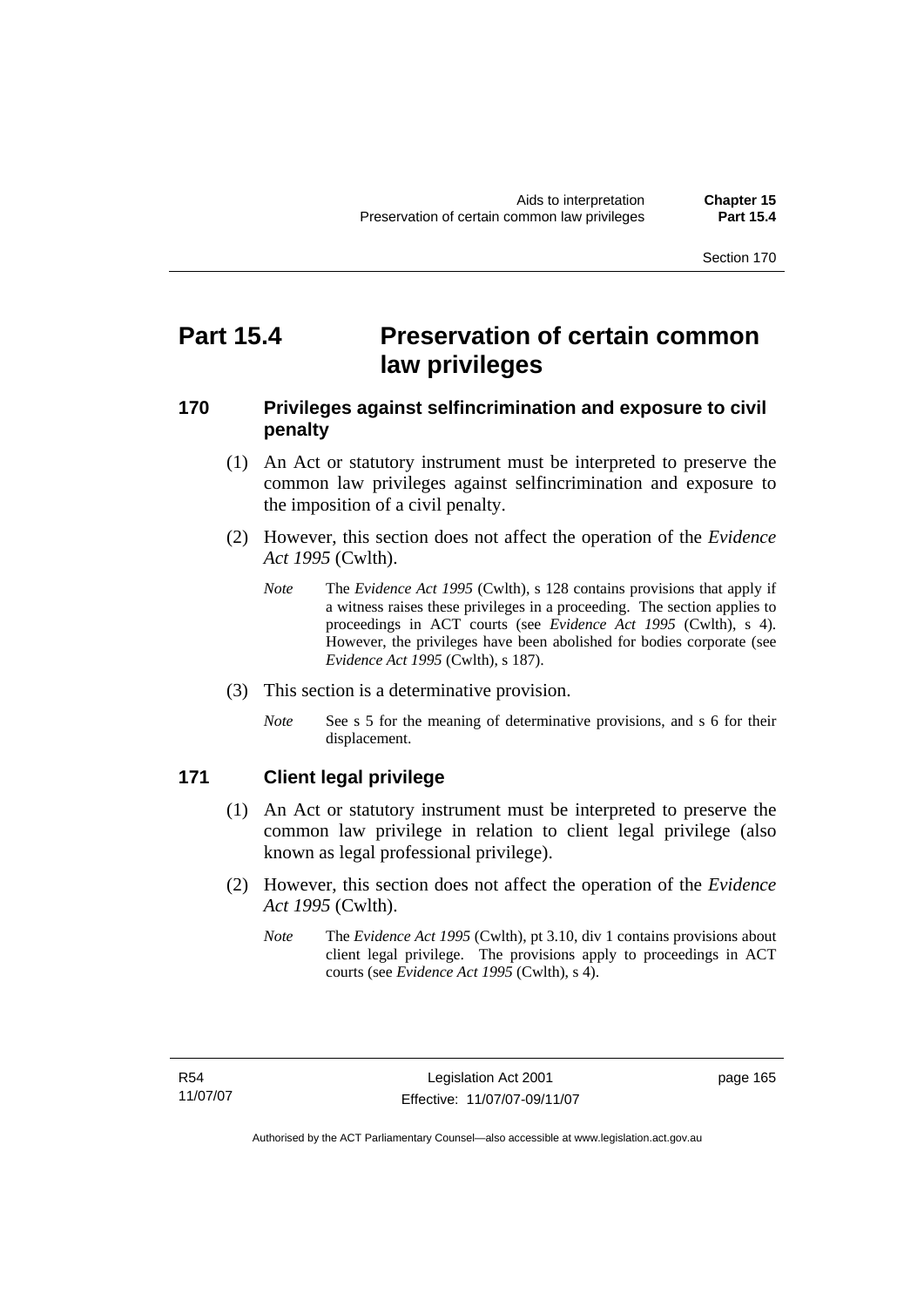| Chapter 15       | Aids to interpretation                        |
|------------------|-----------------------------------------------|
| <b>Part 15.4</b> | Preservation of certain common law privileges |

- (3) This section is a determinative provision.
	- *Note* See s 5 for the meaning of determinative provisions, and s 6 for their displacement.

page 166 Legislation Act 2001 Effective: 11/07/07-09/11/07

R54 11/07/07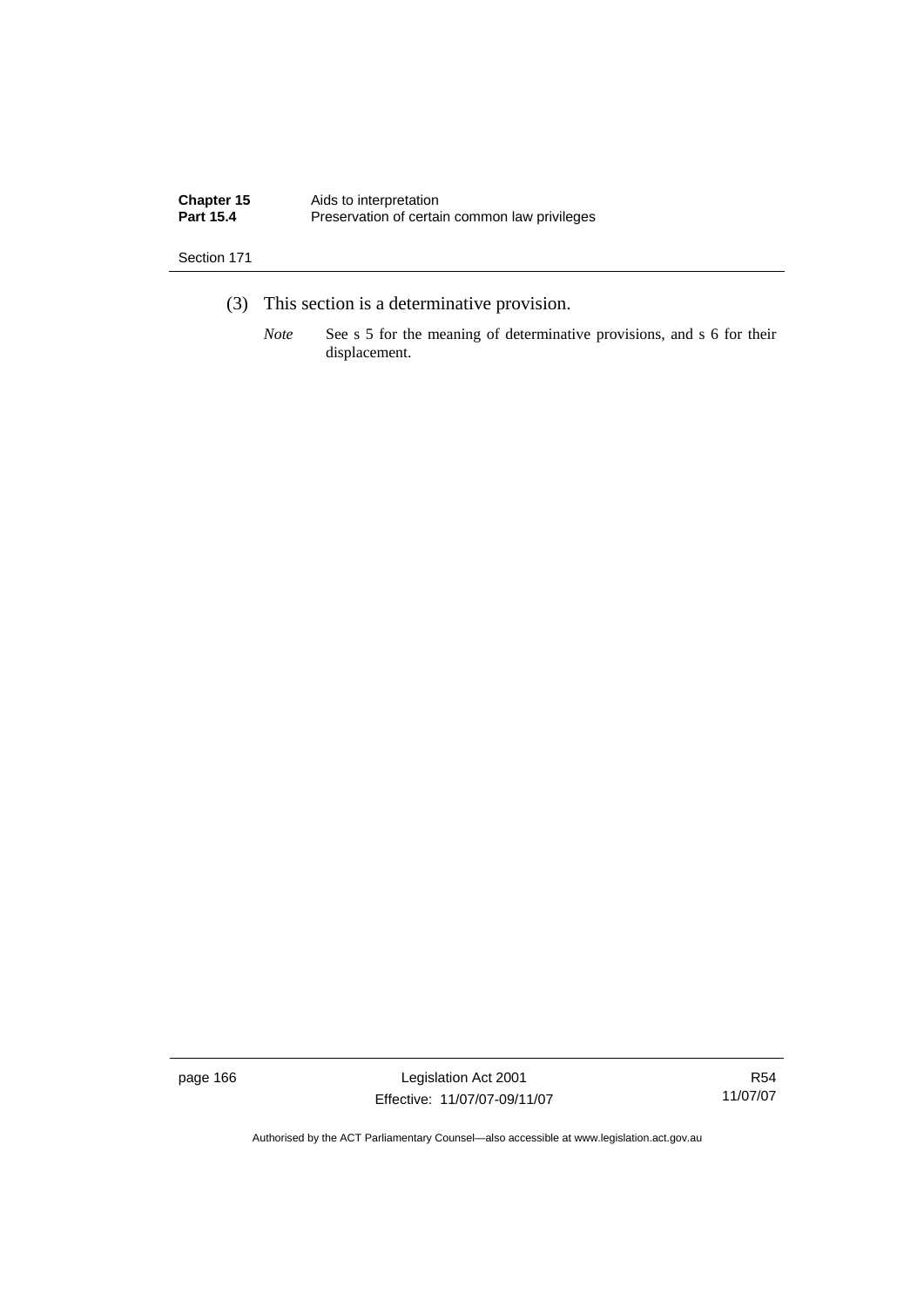# **Chapter 16 Courts, tribunals and other decision-makers**

### **175 Meaning of** *law* **in ch 16**

#### In this chapter:

*law* means an Act, subordinate law or disallowable instrument.

*Note* A reference to an Act, subordinate law or disallowable instrument includes a reference to a provision of the Act, law or instrument (see s 7, s 8 and s 9).

#### **176 Jurisdiction of courts and tribunals**

- (1) This section applies if a law, whether expressly or by implication, authorises a proceeding (whether civil or criminal) to be brought in a particular court or tribunal in relation to a matter.
- (2) The law vests the court or tribunal with jurisdiction in the matter.
- (3) The jurisdiction so vested is not limited by any limits to which any other jurisdiction of the court or tribunal may be subject.
	- *Note* See also s 45 which relates to the making of rules carrying out or giving effect to the jurisdiction of the court or tribunal.

#### **177 Recovery of amounts owing under laws**

If an amount is owing under a law to a person (the *creditor*) by another person (the *debtor*), the creditor may recover the amount as a debt owing by the debtor to the creditor in a court of competent jurisdiction.

#### **178 Power to decide includes power to take evidence etc**

 (1) A court, tribunal or other entity authorised by law to hear and decide a matter (however expressed) has power—

| R54      | Legislation Act 2001         | page 167 |
|----------|------------------------------|----------|
| 11/07/07 | Effective: 11/07/07-09/11/07 |          |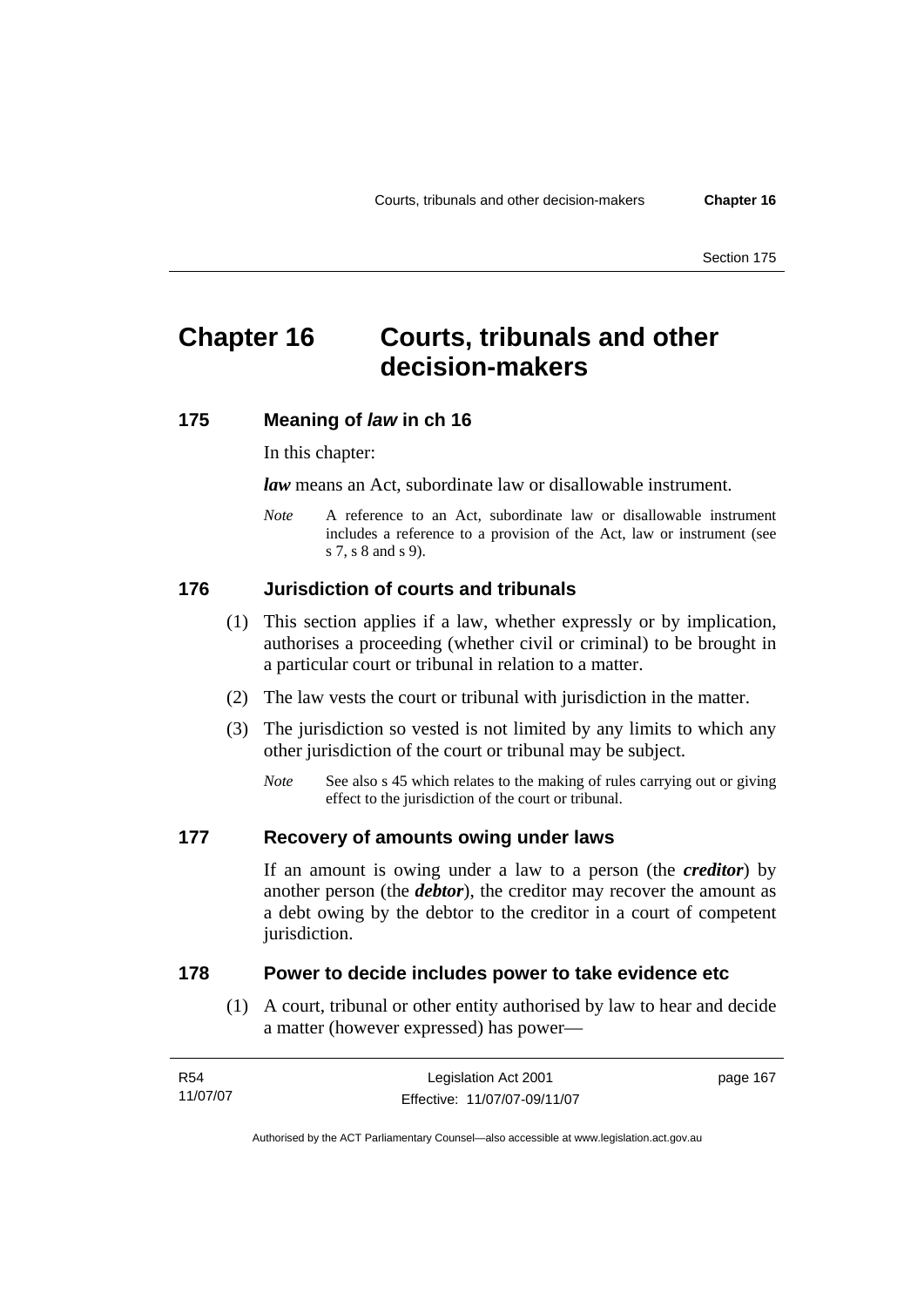#### **Chapter 16** Courts, tribunals and other decision-makers

#### Section 179

- (a) to take evidence, including evidence on oath; and
- (b) to examine witnesses; and
- (c) to administer oaths to witnesses.
- (2) The court, tribunal or other entity may authorise a person to administer an oath to a witness.
- (3) This section does not limit any other power of the court, tribunal or other entity.

#### **179 Content of statements of reasons for decisions**

- (1) This section applies if a law requires a tribunal or other entity making a decision to give written reasons for the decision, whether the term 'reasons', 'grounds' or any other term is used.
- (2) The document giving the reasons must also set out the findings on material questions of fact and refer to the evidence or other material on which the findings were based.
- (3) This section is a determinative provision.
	- *Note* See s 5 for the meaning of determinative provisions, and s 6 for their displacement.

### **180 Power to make decision includes power to reverse or change**

- (1) Power given by a law to make a decision includes power to reverse or change the decision.
- (2) The power to reverse or change the decision is exercisable in the same way, and subject to the same conditions, as the power to make the decision.

#### **Example**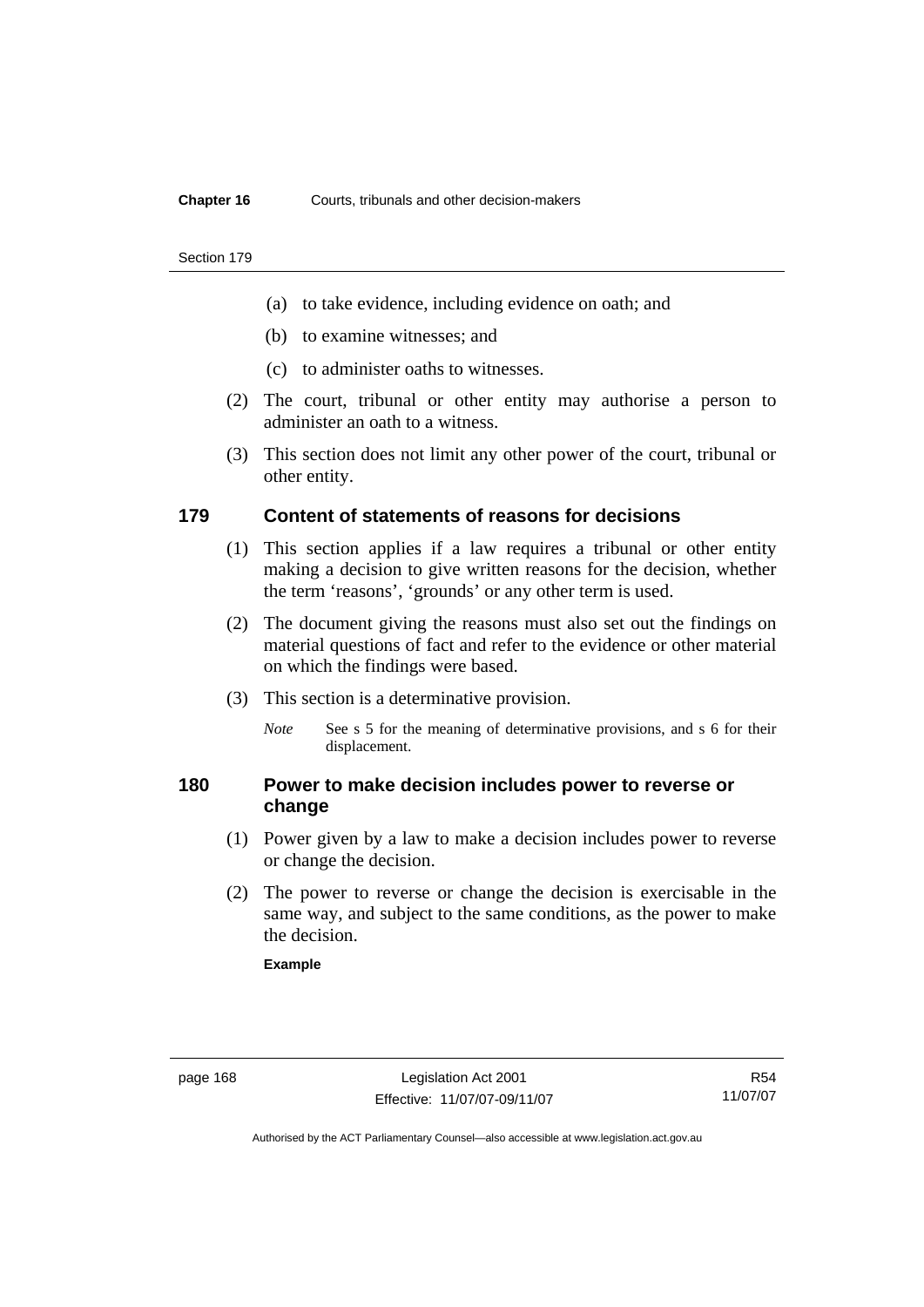If the power to include land in a special reserve is exercisable only on the resolution of the Legislative Assembly, the power to excise land from a special reserve is exercisable only on the resolution of the Assembly.

*Note* An example is part of the Act, is not exhaustive and may extend, but does not limit, the meaning of the provision in which it appears (see s 126 and s 132).

R54 11/07/07

Legislation Act 2001 Effective: 11/07/07-09/11/07 page 169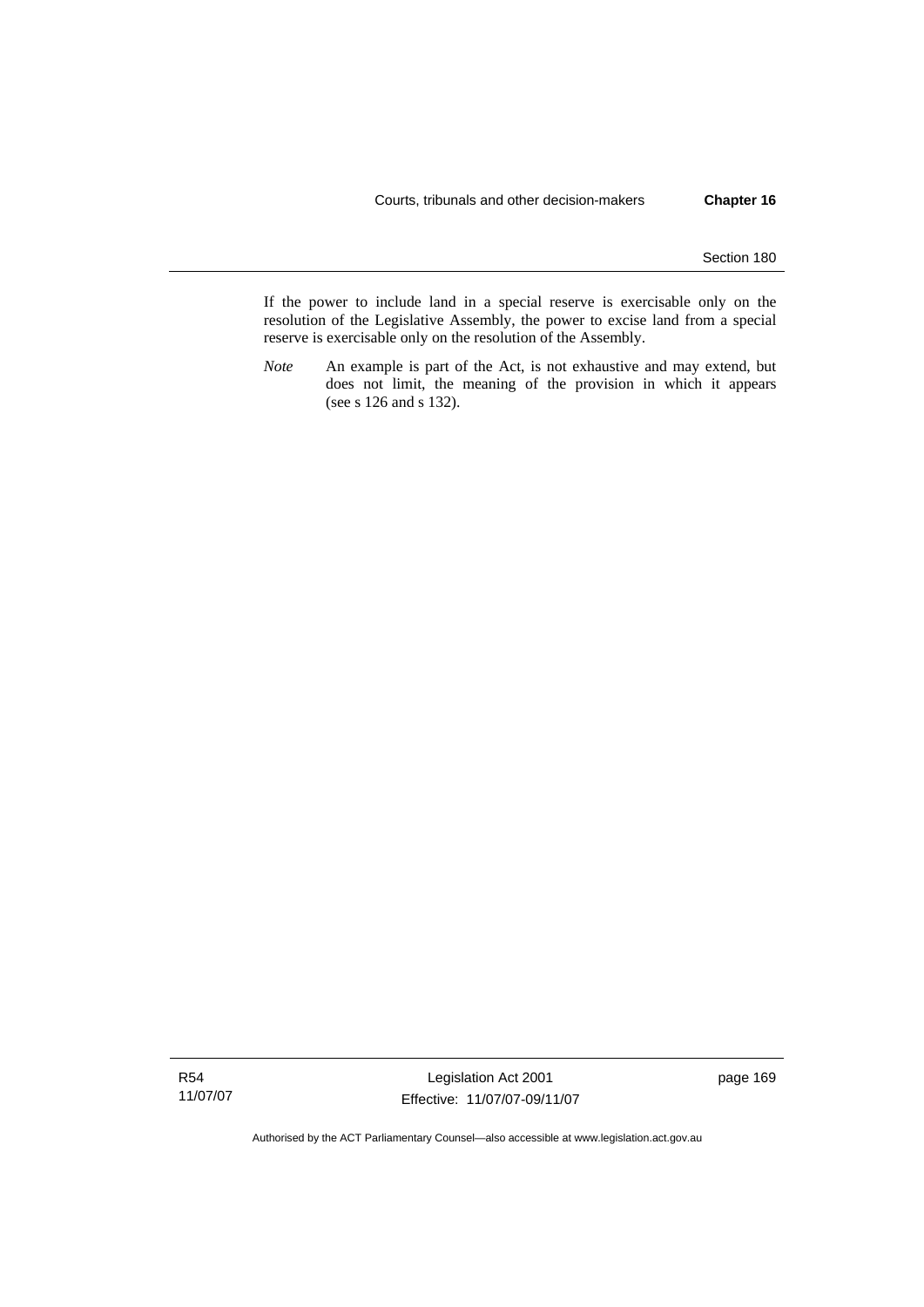#### **Chapter 17** Entities and positions

Section 182

# **Chapter 17 Entities and positions**

#### **182 Meaning of** *law* **in ch 17**

In this chapter:

*law* means an Act or statutory instrument.

*Note* A reference to an Act or statutory instrument includes a reference to a provision of the Act or instrument (see s 7 and s 13).

#### **183 Change of name of entity**

- (1) If a law changes the name of an entity established under a law, the entity continues in existence under the new name and its identity is not affected by the change.
- (2) If the name of an entity is changed, a reference in a law to the entity by its previous name is taken, after the change, to be a reference to the entity by its new name.
- (3) To remove any doubt, subsection (2) applies to all entities, whether or not in or for the Territory, including entities established under a law of another jurisdiction.
	- *Note Another jurisdiction* means the Commonwealth, a State, another Territory, the United Kingdom or New Zealand (see dict, pt 2).

# **184 Change in constitution of entity**

- (1) This section applies if a law changes how an entity established under a law is constituted.
- (2) The entity continues in existence as newly constituted and its identity is not affected by the change.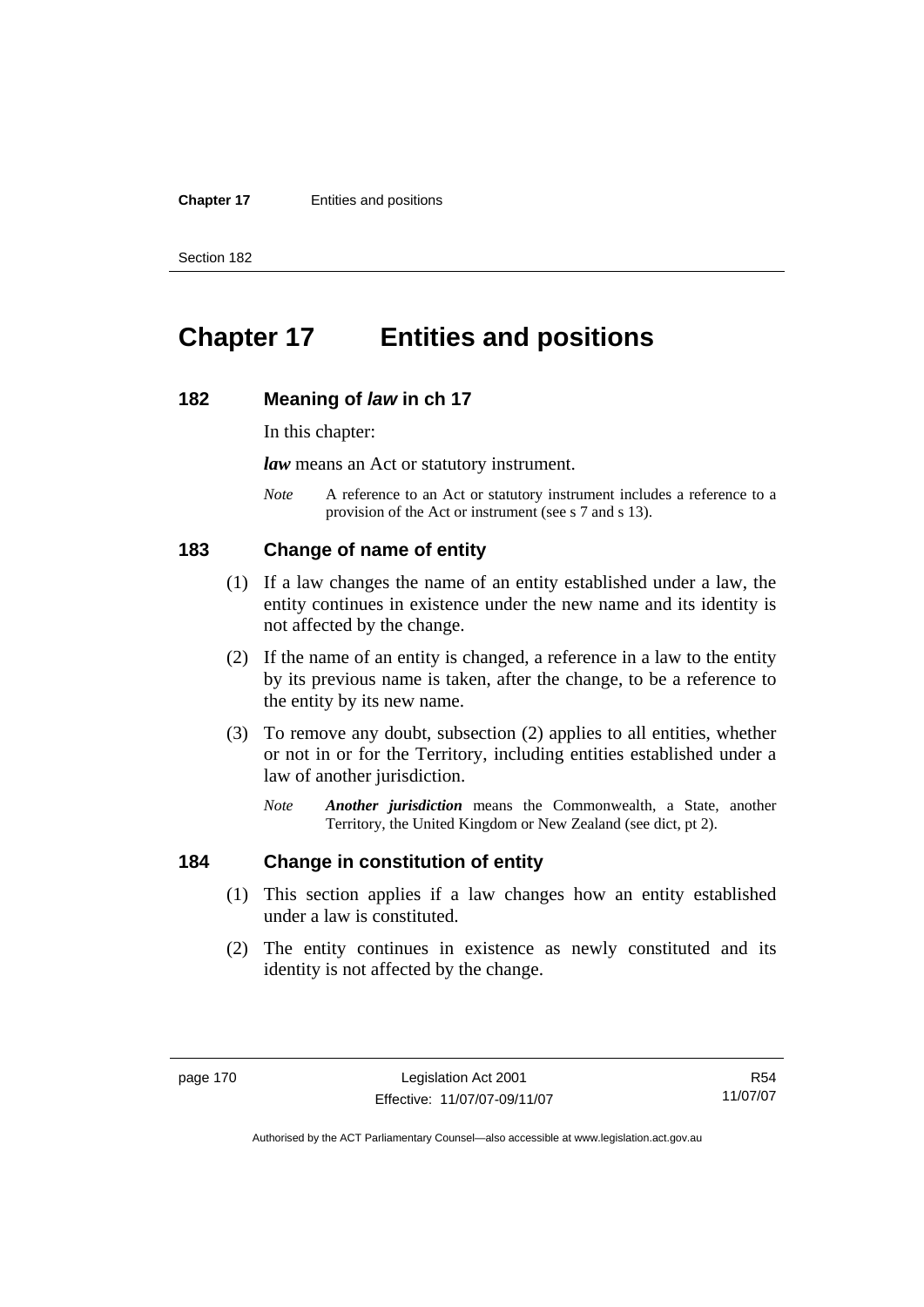- (3) Without limiting subsection (2), the change does not affect—
	- (a) any function, right, privilege, liability or property of the entity; or
	- (b) the bringing of a proceeding, or the continuation of a proceeding, by or against the entity; or
	- (c) the carrying out of an investigation or inquiry, or the continuation of an investigation or inquiry, in relation to anything done or not done by or in relation to the entity.
	- *Note Function* is defined in the dict, pt 1 to include authority, duty and power.

# **184A References to entity**

- (1) In a law, a reference to an entity includes a reference to a person exercising a function of the entity, whether under a delegation, subdelegation or otherwise.
- (2) To remove any doubt, this section applies to all entities, whether or not in or for the Territory, including entities established under a law of another jurisdiction.

### **185 References to occupant of position**

- (1) In a law, a reference to the occupant of a position (however expressed) includes a reference to anyone for the time being occupying the position.
- (2) To remove any doubt, this section applies to all positions, whether or not in or for the Territory, including positions established under a law of another jurisdiction.
	- *Note* See s 200 (1) (Functions of occupants of positions) and the definitions of *occupy* and *position* in the dict, pt 1.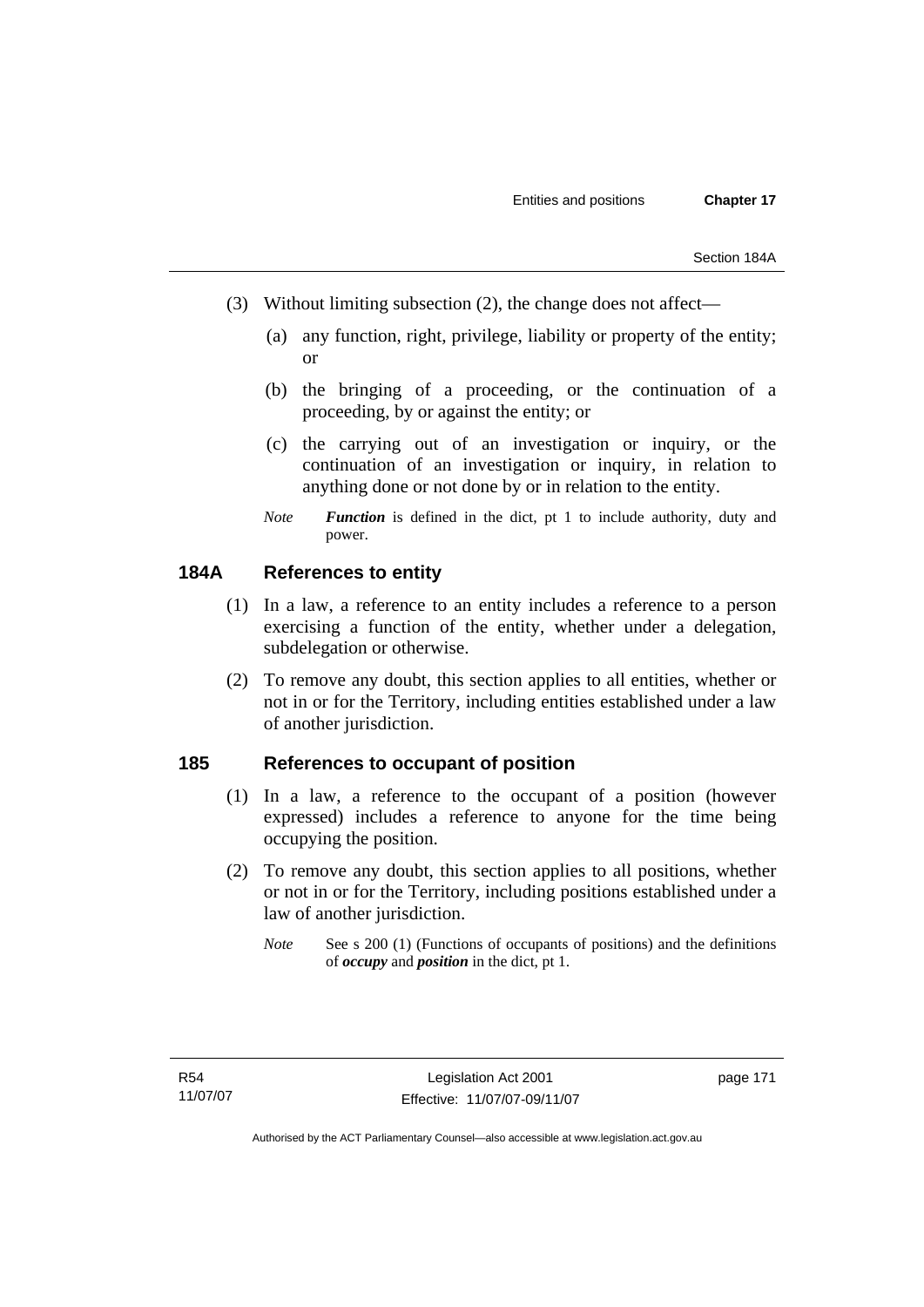#### **Chapter 17** Entities and positions

Section 186

# **186 Change of name of position**

- (1) If a law changes the name of a position established under a law, the position continues in existence under the new name and its identity is not affected by the change.
- (2) If the name of a position is changed, a reference in a law to the position by its previous name is taken, after the change, to be a reference to the position by its new name.
- (3) To remove any doubt, subsection (2) applies to all positions, whether or not in or for the Territory, including positions established under a law of another jurisdiction.

# **187 Chair and deputy chair etc**

- (1) If a law establishes a position of chair or chairperson of an entity, the chair or chairperson may be referred to as chairman, chairwoman, chairperson or chair.
- (2) If a law establishes a position of deputy chair or deputy chairperson of an entity, the deputy chair or deputy chairperson may be referred to as deputy chairman, deputy chairwoman, deputy chairperson or deputy chair.

page 172 Legislation Act 2001 Effective: 11/07/07-09/11/07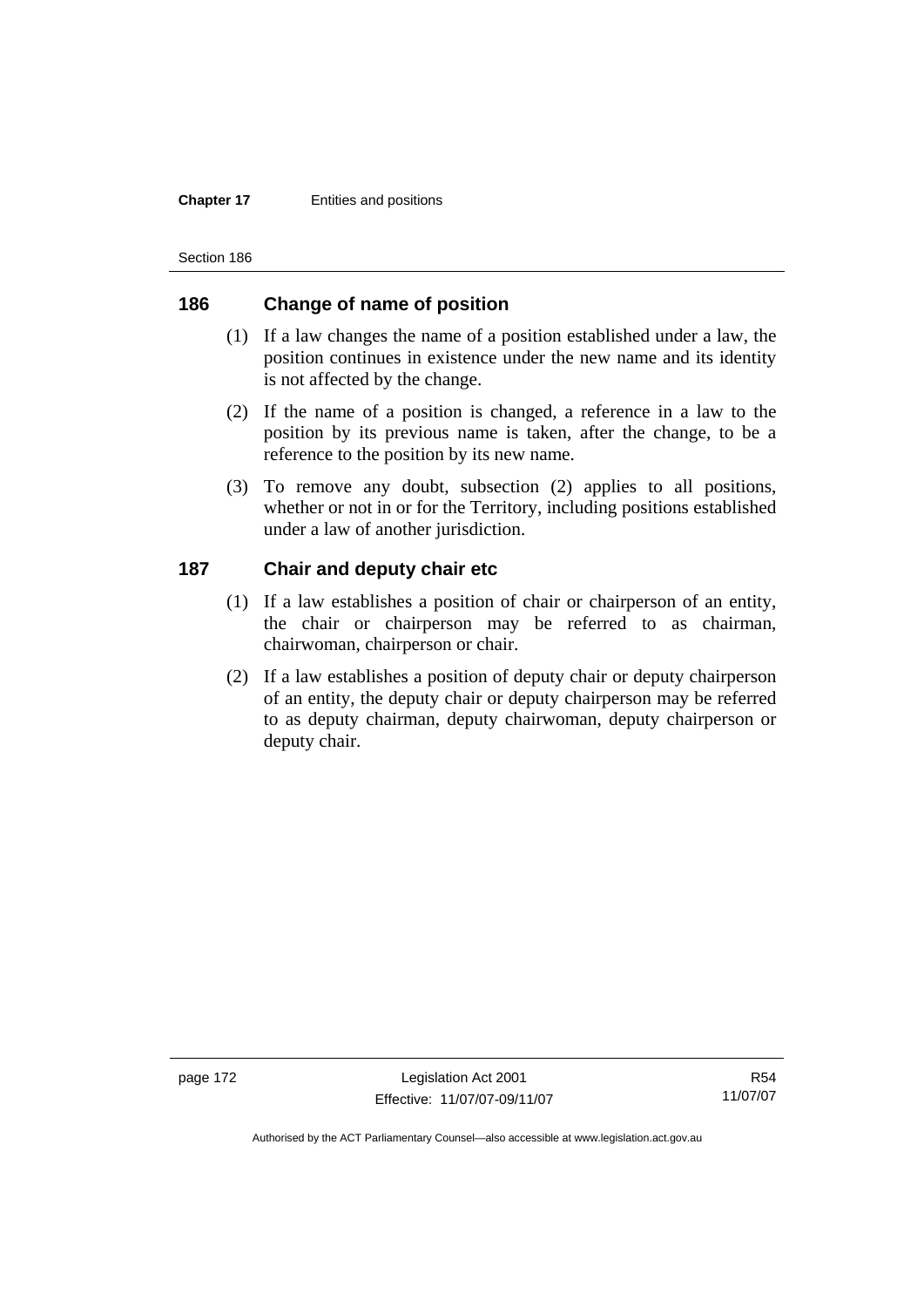# **Chapter 18 Offences**

#### *Note to ch 18*

See also s 133 to s 135 (which relate to penalty units and penalty provisions) and s 161 (Corporations liable to offences).

#### **188 Meaning of** *ACT law* **in ch 18**

In this chapter:

*ACT law* means an Act or subordinate law.

*Note* A reference to an Act or subordinate law includes a reference to a provision of the Act or law (see s 7 and s 8).

### **189 Reference to offence includes reference to related ancillary offences**

A reference to an offence against an ACT law includes a reference to an offence against the Criminal Code, part 2.4 (Extensions of criminal responsibility) or section 717 (Accessory after the fact) that relates to the ACT law.

#### **Example**

X is the holder of a licence under the *Plant Development Act 2001* (hypothetical). The Plant Development Act, section 23 provides for the cancellation of a licence if a licence holder commits an offence against the Act. While his business premises are being inspected, X incites an employee to obstruct the inspector. As a result, the employee obstructs the inspector (which is an offence against the Act). X is later convicted of the offence of incitement against the Criminal Code, section 47 (which is an offence in the Criminal Code, pt 2.4). Because of the Legislation Act, section 189, X is taken to have committed an offence against the Plant Development Act and is therefore liable to have his licence cancelled.

*Note 1* The result would be the same if X had been convicted of conspiracy relating to the offence of obstruction in the Plant Development Act.

R54 11/07/07 page 173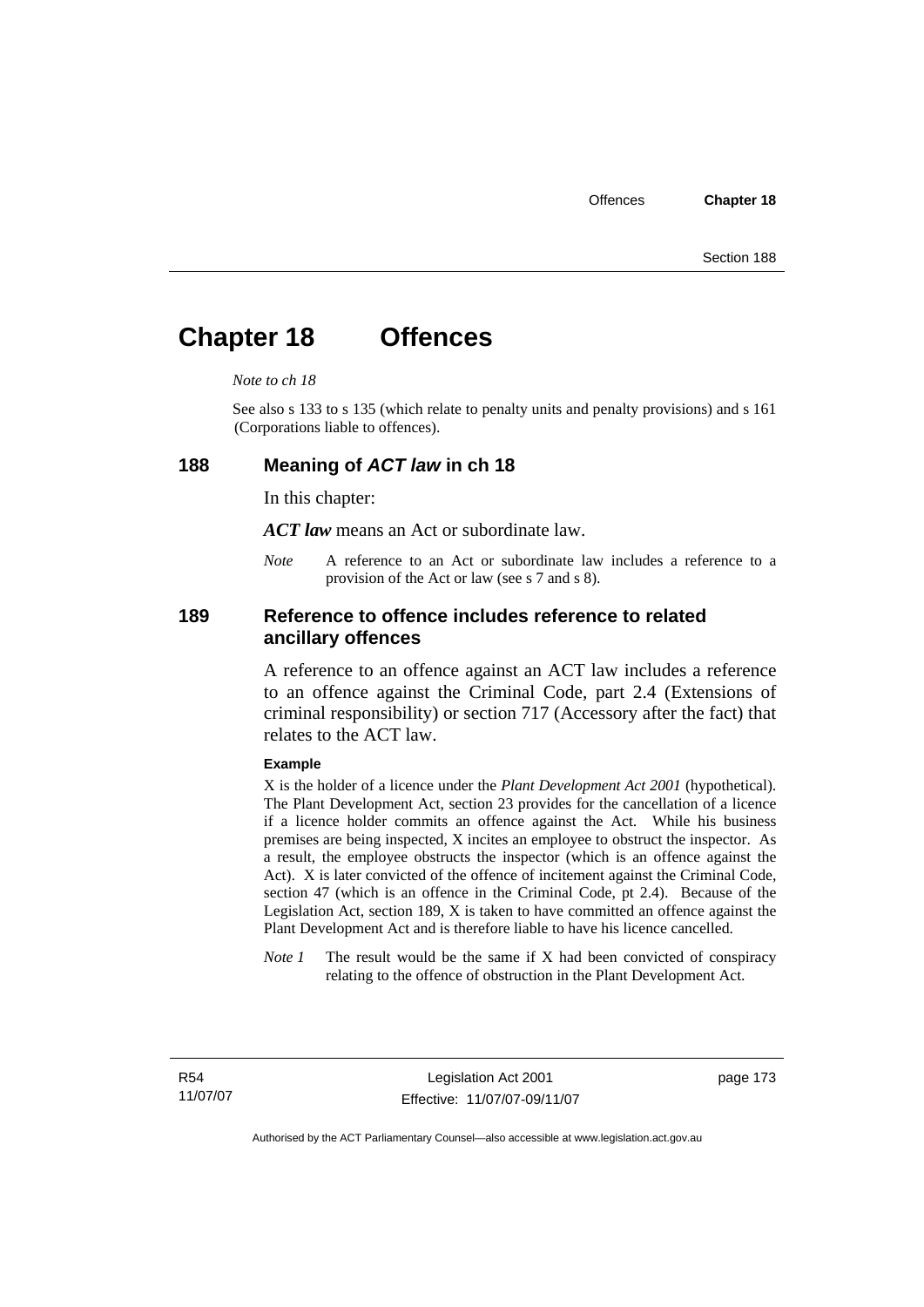#### **Chapter 18** Offences

#### Section 190

Apart from the Legislation Act, section 189, the following offences in the Criminal Code*,* pt 2.4 could also apply to the offence in the Plant Development Act:

- attempt (s 44 (Attempt))
- aiding and abetting (s 45 (Complicity and common purpose)).
- *Note 2* An example is part of the Act, is not exhaustive and may extend, but does not limit, the meaning of the provision in which it appears (see s 126 and s 132).

#### **190 Indictable and summary offences**

- (1) An offence is an *indictable offence* if—
	- (a) it is punishable by imprisonment for longer than 1 year; or
	- (b) it is declared by an ACT law to be an indictable offence.
- (2) An *indictable offence* includes an indictable offence that is or may be dealt with summarily.
- (3) Any other offence is a *summary offence* and is punishable on summary conviction.

#### **191 Offences against 2 or more laws**

- (1) If an act or omission by a person is an offence against 2 or more ACT laws, the person may be prosecuted for and convicted of any of the offences, but is not liable to be punished more than once for the act or omission.
- $(2)$  If—
	- (a) an act or omission by a person is an offence against both an ACT law and a law of another jurisdiction; and
	- (b) the person has been punished for the offence against the law of the other jurisdiction;

the person is not liable to be punished for the offence against the ACT law.

R54 11/07/07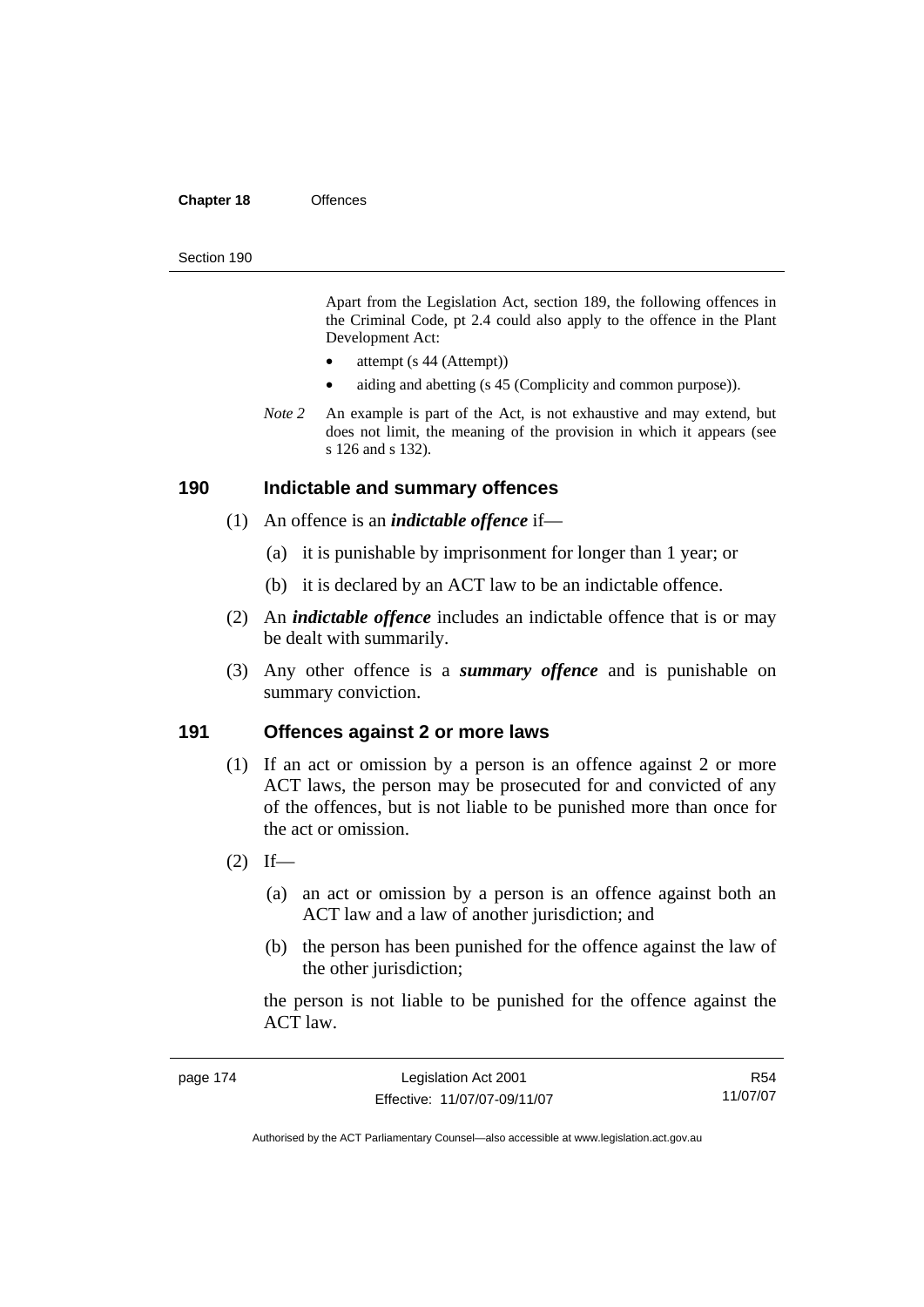#### **192 When must prosecutions begin?**

- (1) A prosecution for the following offences against an ACT law may be begun at any time:
	- (a) an offence by an individual punishable by imprisonment for longer than 6 months;
	- (b) an offence by a corporation punishable by a prescribed fine;

- (c) an aiding and abetting offence by an individual in relation to an offence by a corporation punishable by a prescribed fine.
- (2) A prosecution for any other offence against an ACT law must be begun not later than—
	- (a) 1 year after the day of commission of the offence; or
	- (b) if an ACT law provides for another period—that period.
- (3) However, if a coroner's inquest or inquiry, or an inquiry under the *Inquiries Act 1991* or the *Royal Commissions Act 1991*, is held into a matter that discloses or is otherwise found to relate to an offence mentioned in subsection (2), a prosecution for the offence may be begun not later than 1 year after the day when—
	- (a) the coroner's report is made; or
	- (b) the report of the board of inquiry or royal commission is given to the Chief Minister.
- (4) In this section:

*aiding and abetting offence* means an offence against the Criminal Code, section 45 (Complicity and common purpose).

*Note* See s 161 for the fines that may be imposed on a corporation for offences punishable only by imprisonment.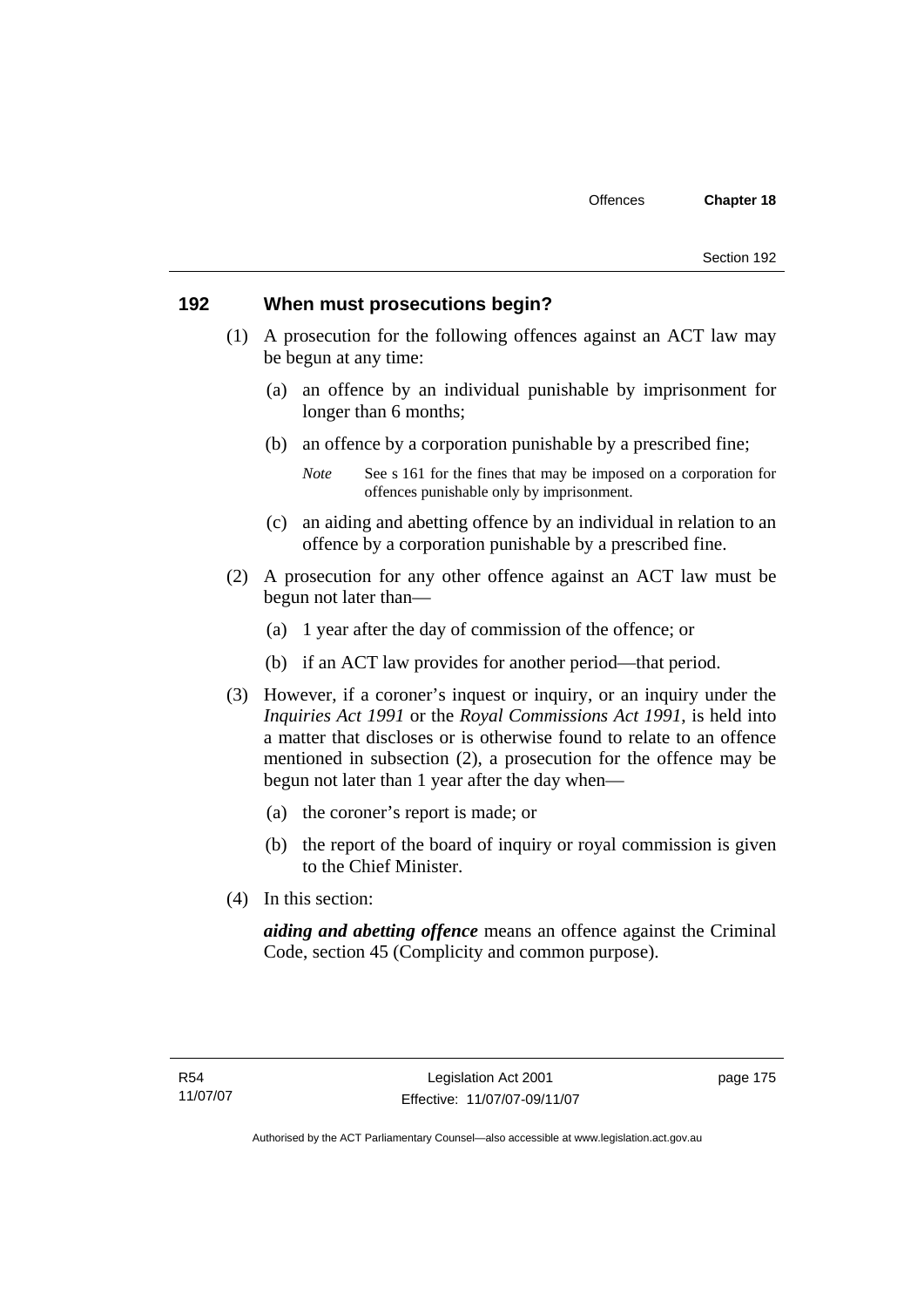#### **Chapter 18** Offences

#### Section 193

*prescribed fine*, for an offence, means—

- (a) if the penalty for the offence is expressed in penalty units— 100 penalty units or more; or
- (b) if the penalty for the offence is expressed as an amount of money—\$50 000 or more.

### **193 Continuing offences**

- (1) This section applies to a requirement to do an act if—
	- (a) the act is required to be done under an ACT law within a particular period or before a particular time; and
	- (b) failure to comply with the requirement is an offence against the law.
- (2) A person who fails to comply with the requirement commits an offence for each day until the act is done.
- (3) A day mentioned in subsection (2) includes any day of conviction for an offence and any later day.
	- *Note* See also s 152 (Continuing effect of obligations).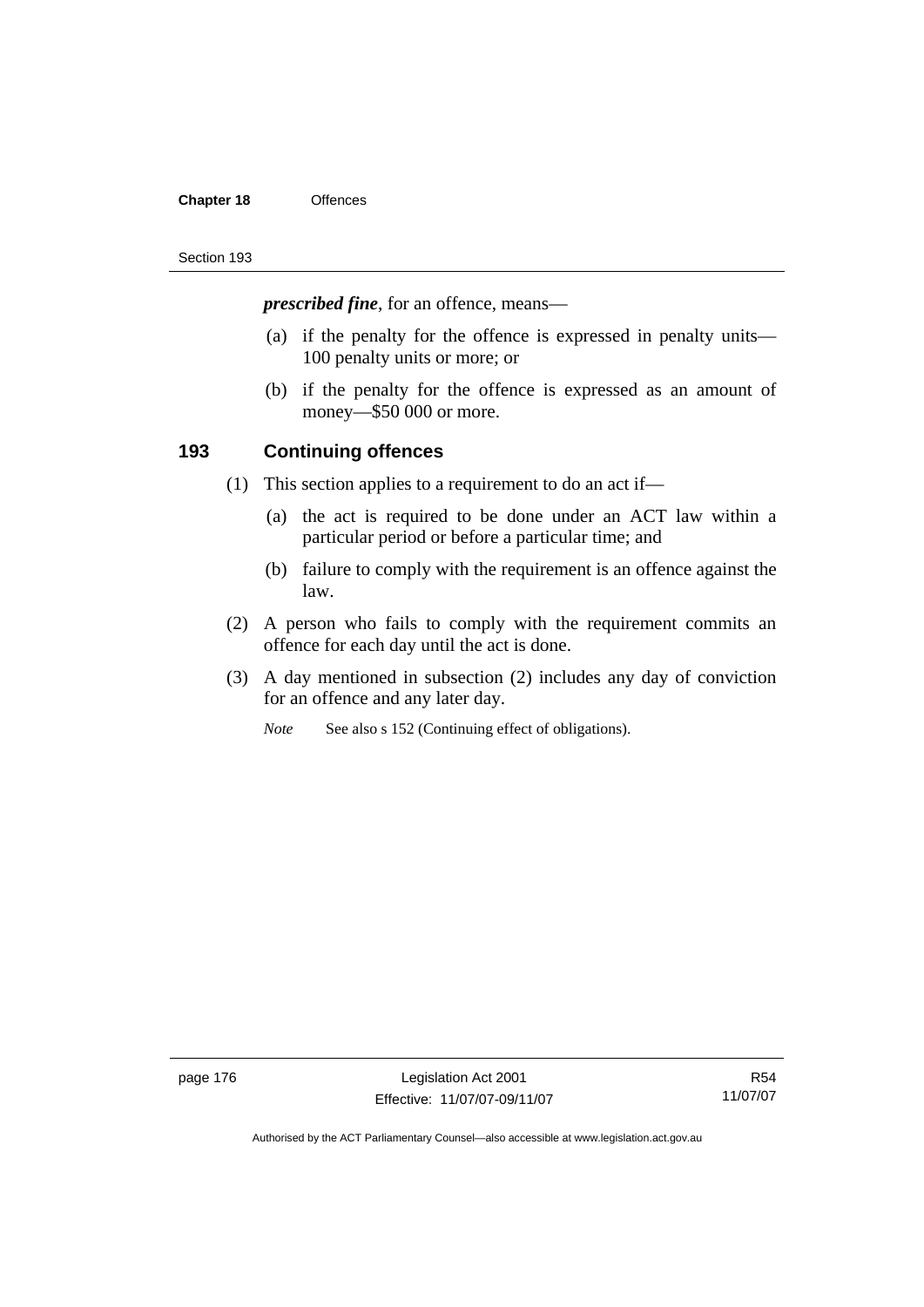# **Chapter 19 Administrative and machinery provisions**

# Part 19.1 **Introductory**

# **195 Meaning of** *law* **in ch 19**

In this chapter:

*law* means an Act, subordinate law or disallowable instrument.

*Note* A reference to an Act, subordinate law or disallowable instrument includes a reference to a provision of the Act, law or instrument (see s 7, s 8 and s 9).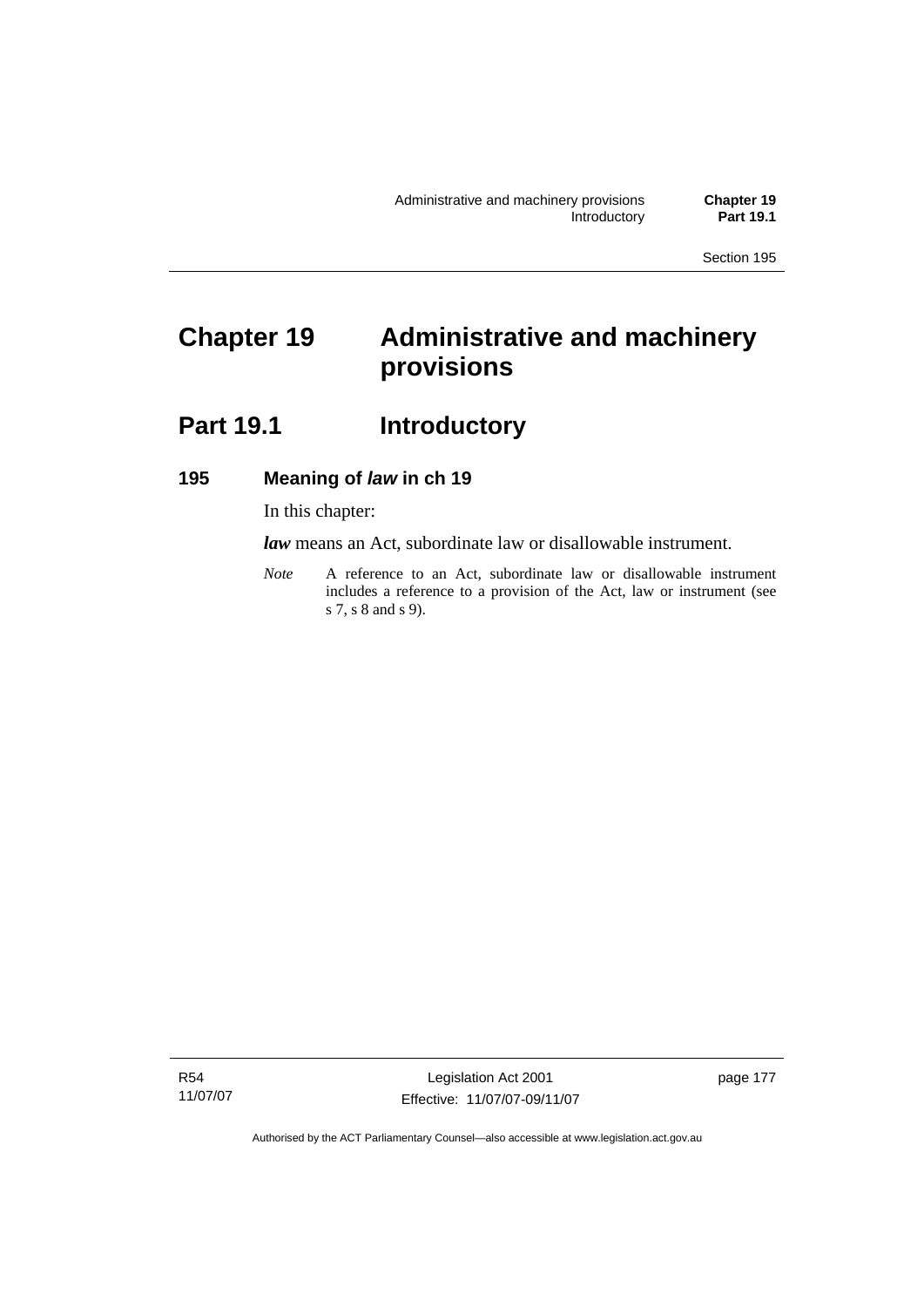**Chapter 19** Administrative and machinery provisions<br>**Part 19.2 Eunctions Part 19.2** Functions

Section 196

# **Part 19.2 Functions**

*Note to pt 19.2* 

*Function* is defined in the dict, pt 1 to include authority, duty and power.

### **196 Provision giving function gives power to exercise function**

 (1) A provision of a law that gives a function to an entity also gives the entity the powers necessary and convenient to exercise the function.

*Note* See dict, pt 1, defs *entity* and *exercise*.

 (2) The powers given to the entity under subsection (1) are in addition to any other powers of the entity under the law.

### **197 Statutory functions may be exercised from time to time**

If a law gives a function to an entity, the function may be exercised from time to time.

*Note* See also s 42 (3) (Power to make statutory instruments).

#### **199 Functions of bodies**

 (1) If a law authorises or requires a body to exercise a function, it may do so by resolution.

*Note* See dict, pt 1, def *body*.

- (2) To remove any doubt, subsection (1) applies in relation to a function even though a law authorises or requires the function to be exercised in writing.
- (3) If a law authorises or requires a signature by a person and the person is a body, the signature of a person authorised by the body for the purpose is taken to be the signature of the body.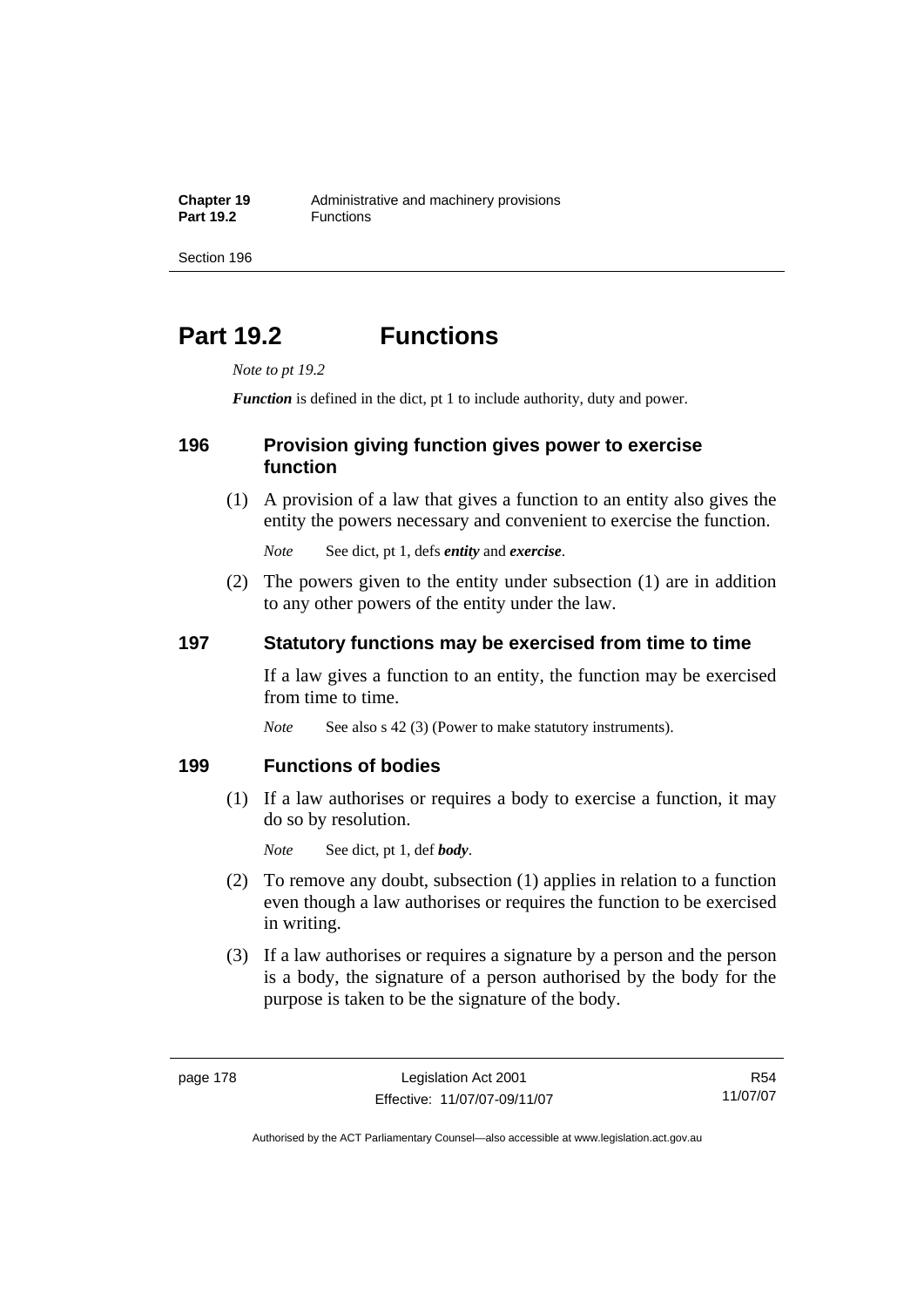(4) If a law gives a function to a body, the function may be exercised by the body as constituted for the time being.

#### **Example**

The ACT Conference Organisers Registration Board is a statutory body consisting of 5 members. At a meeting of the board it is agreed to exempt a conference organiser from registration on certain conditions. On the day after the meeting, 1 of the members of the board  $(X)$  resigns and another person  $(Y)$  is appointed to the board in  $X$ 's place. At the next meeting of the board, the board considers additional information submitted by the conference organiser and agrees to amend the conditions of exemption. Because of subsection (4), the board's ability to use its power of exemption is not affected by a change in the membership of the board.

- *Note* An example is part of the Act, is not exhaustive and may extend, but does not limit, the meaning of the provision in which it appears (see s 126 and s 132).
- (5) The exercise of the function is not affected only because of vacancies in the body's membership.
- (6) Subsections (4) and (5) do not affect any quorum requirement applying to the body.

#### **Example**

The Act establishing the board mentioned in the example to subsection (4) provides that the quorum for a meeting of the board is the chair or deputy chair and 2 other members. If the quorum requirement was complied with at each meeting mentioned in the example, the result mentioned in the example would be the same whether or not X attended the first meeting and whether or not Y attended the second meeting.

- (7) If a body as constituted for the time being does something in exercise of a function given to the body under a law, the effect of the thing done by the body does not end only because the membership of the body changes.
	- *Note* See also s 211 (Appointment not affected by appointer changes), s 224 (Acting appointment not affected by appointer changes), and s 241 (Delegation not affected by appointer changes).

R54 11/07/07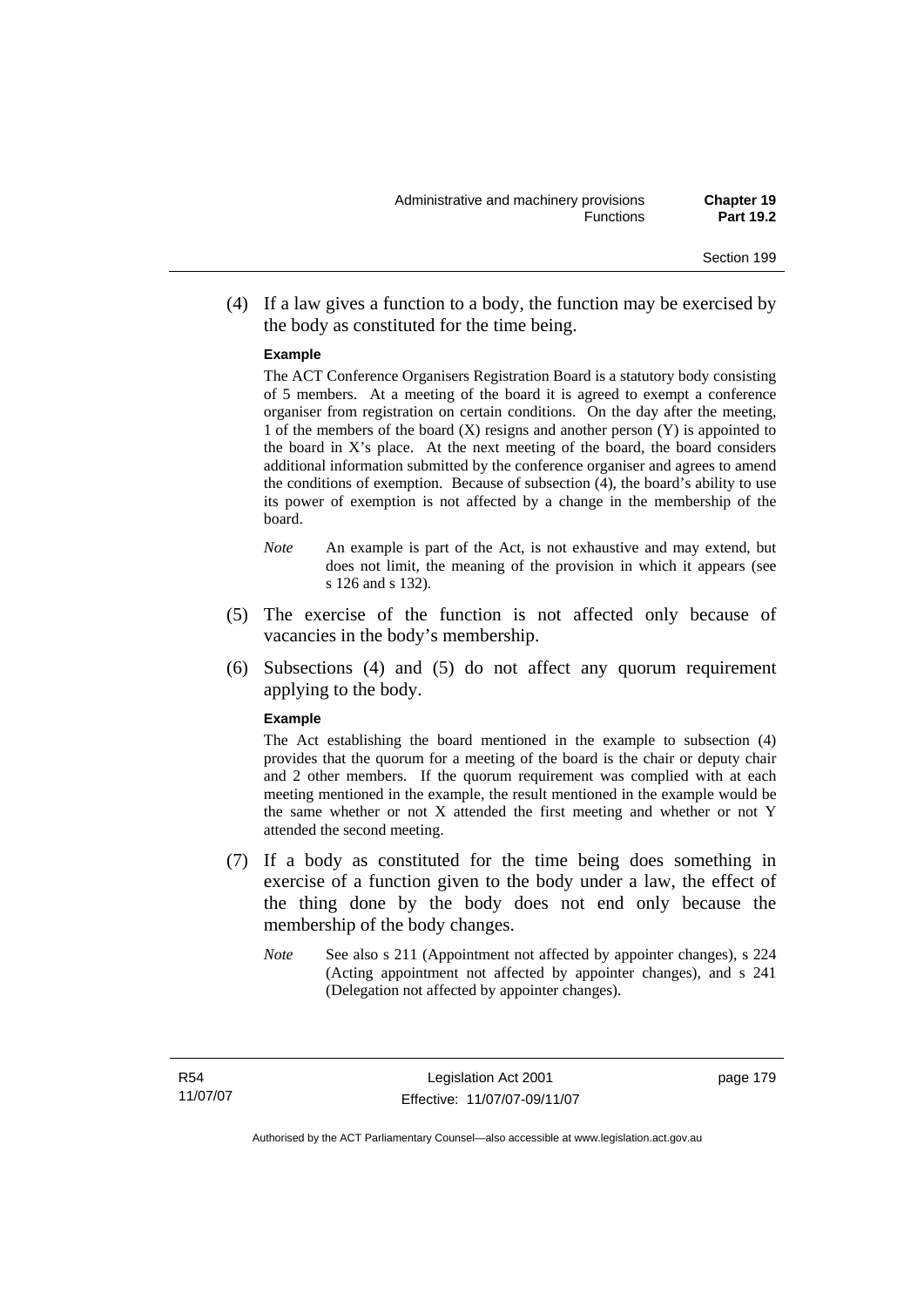| Chapter 19       | Administrative and machinery provisions |
|------------------|-----------------------------------------|
| <b>Part 19.2</b> | Functions                               |

 (8) Subsection (7) does not prevent the thing done by the body being ended or changed by the body as subsequently constituted for the time being.

### **200 Functions of occupants of positions**

 (1) If a law gives a function to the occupant of a position, the function may be exercised by the person for the time being occupying the position.

- (2) If the person for the time being occupying a position does something in exercise of a function given to the occupant of the position under a law, the thing done by the person does not end only because the person ceases to be the occupant of the position.
	- *Note* See also s 211 (Appointment not affected by appointer changes), s 224 (Acting appointment not affected by appointer changes), and s 241 (Delegation not affected by appointer changes).
- (3) Subsection (2) does not prevent the thing done by the person being ended or changed by any person subsequently occupying the position for the time being.

page 180 Legislation Act 2001 Effective: 11/07/07-09/11/07

*Note* See s 185 (References to occupant of position) and dict, pt 1, defs *occupy* and *position*.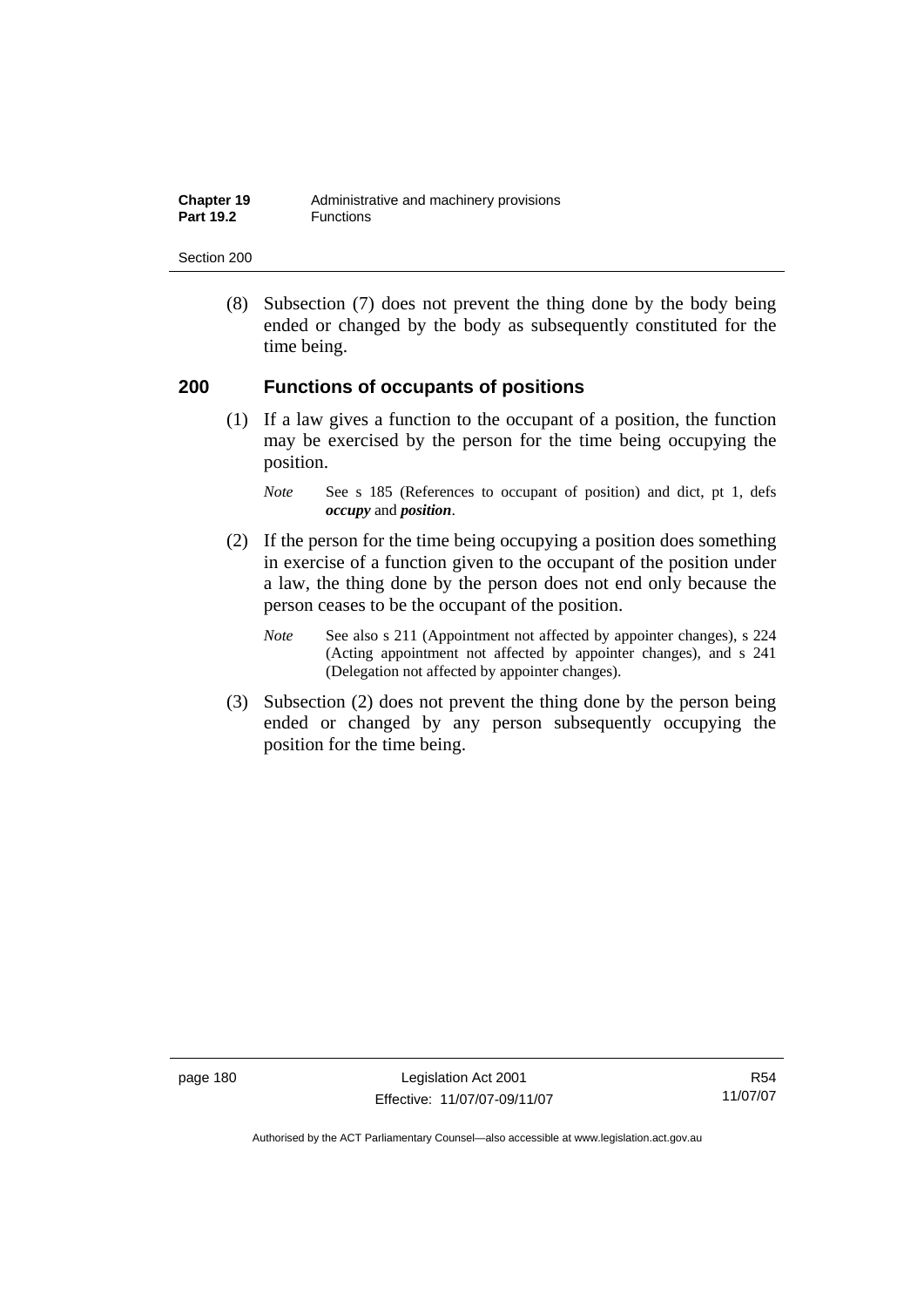# **Part 19.3 Appointments**

# **Division 19.3.1 Appointments—general**

*Note to div 19.3.1* 

Certain statutory appointments made by a Minister require consultation with a Legislative Assembly committee and are disallowable (see div 19.3.3) (Appointments—Assembly consultation)).

# **205 Application of div 19.3.1**

This division applies if a law authorises or requires an entity (the *appointer*) to appoint a person—

- (a) to a position under a law; or
- (b) to exercise a function or do anything else under a law.
- *Note Function* is defined in the dict, pt 1 to include authority, duty and power.

### **206 Appointments must be in writing etc**

- (1) An appointment must be made, or evidenced, by writing (the *instrument of appointment*) signed by the appointer.
- (2) If a law provides for a maximum or minimum period of appointment, the instrument of appointment must state the period for which the appointment is made.

#### **Examples of stated appointment periods**

- 1 2 years
- 2 until age 65
- *Note* An example is part of the Act, is not exhaustive and may extend, but does not limit, the meaning of the provision in which it appears (see s 126 and s 132).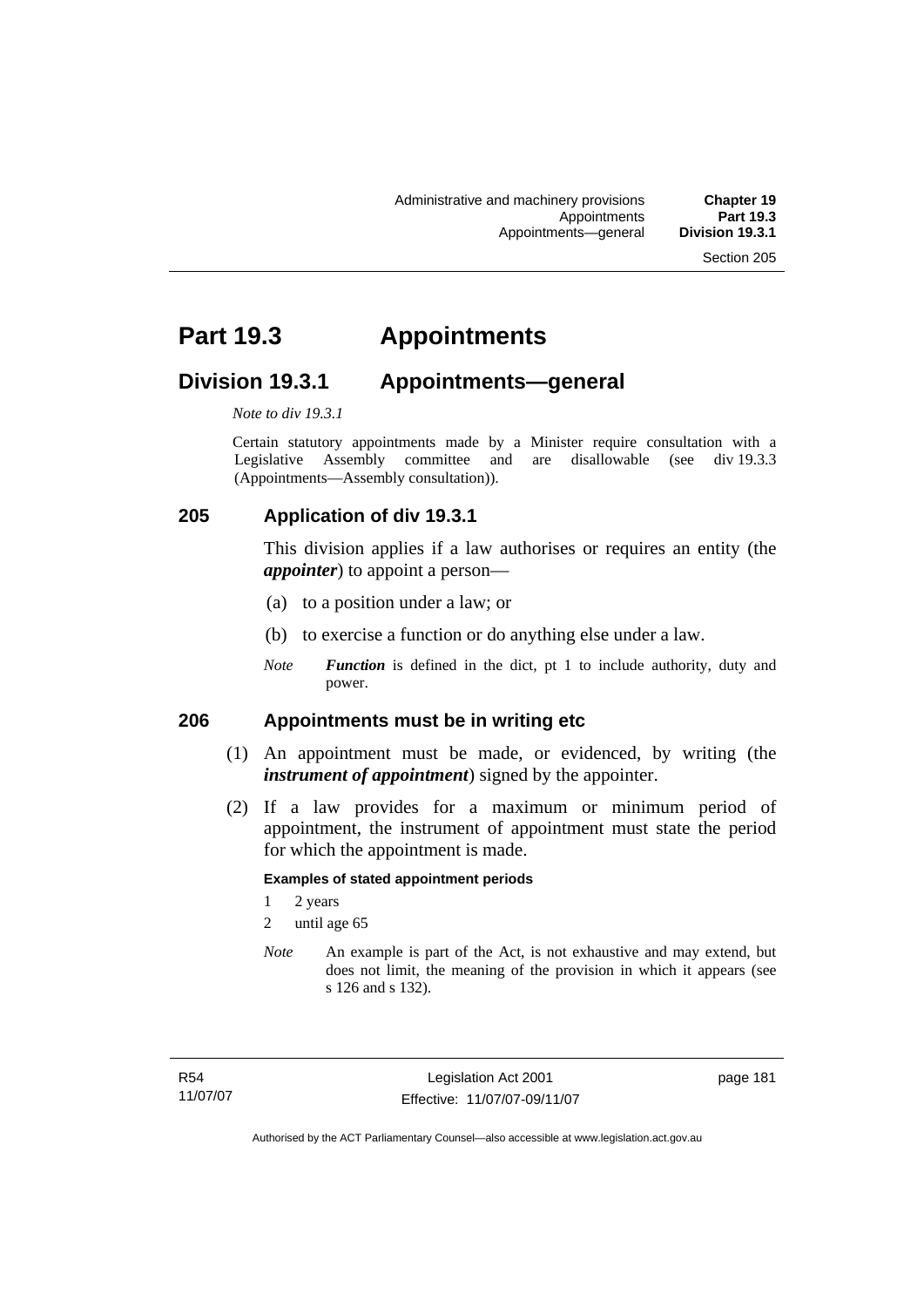#### **207 Appointment may be by name or position**

- (1) The appointer may make an appointment by—
	- (a) naming the person appointed; or
	- (b) nominating the occupant of a position (however described), at a particular time or from time to time.
- (2) For this division, the person named, or the occupant of the position nominated, is the *appointee*.

#### **208 Power of appointment includes power to suspend etc**

- (1) The appointer's power to make the appointment includes the power—
	- (a) to suspend the appointee, and end the suspension; or
	- (b) to end the appointment, and appoint someone else or reappoint the appointee if the appointee is eligible to be appointed to the position; or
	- (c) to reappoint the appointee if the appointee is eligible to be appointed to the position.
- (2) The power to suspend the appointee, end the appointment or reappoint the appointee is exercisable in the same way, and subject to the same conditions, as the power to make the appointment.

#### **Example**

If the appointment power is exercisable only on the recommendation of a body, the power to suspend, end the appointment or reappoint is exercisable only on the recommendation of the body.

*Note* An example is part of the Act, is not exhaustive and may extend, but does not limit, the meaning of the provision in which it appears (see s 126 and s 132).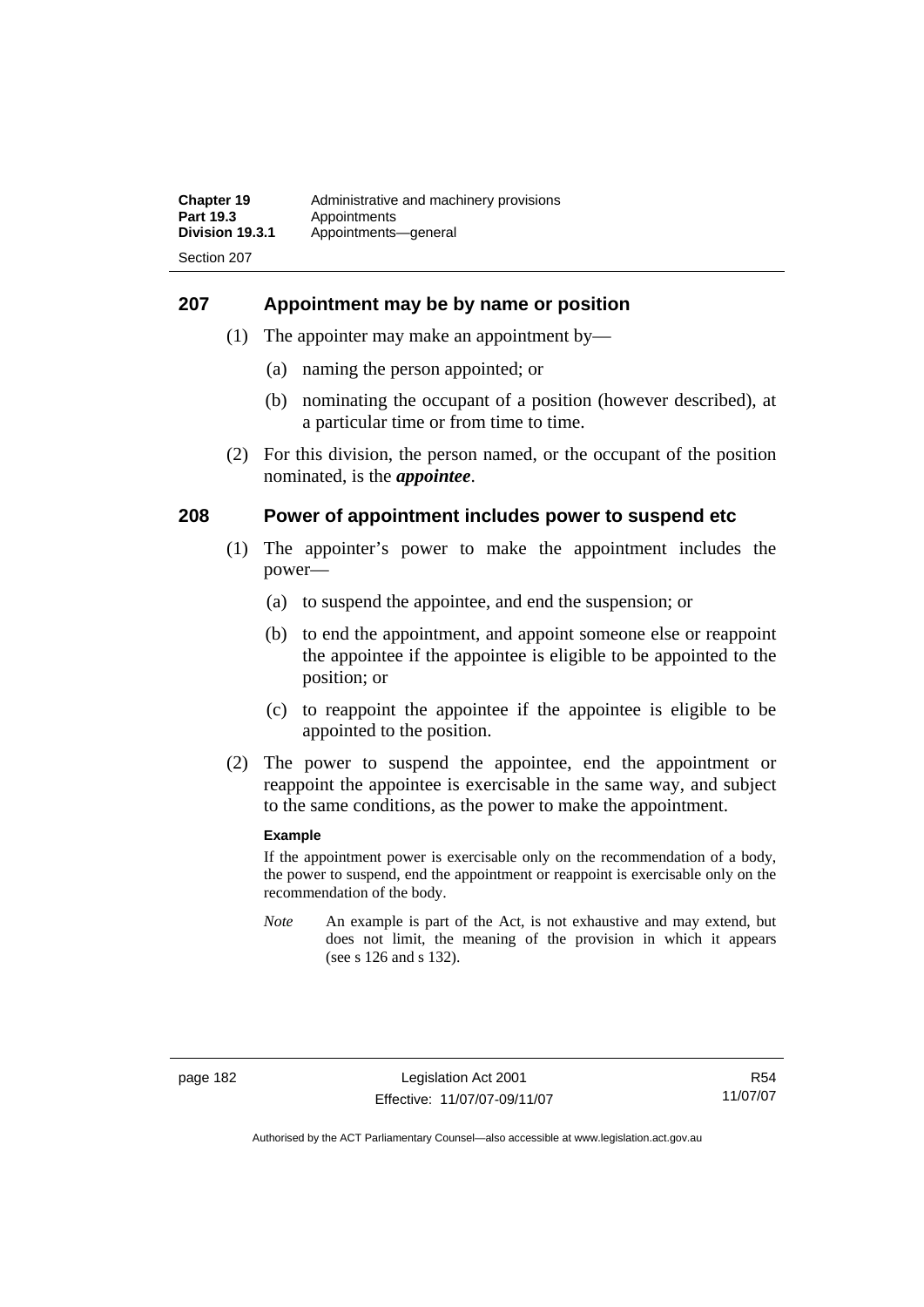### **209 Power of appointment includes power to make acting appointment**

- (1) If the appointer's power is the power to make an appointment to a position, the power to make the appointment also includes power to appoint a person, or 2 or more people, to act in the position—
	- (a) during any vacancy, or all vacancies, in the position, whether or not an appointment has previously been made to the position; or
	- (b) during any period, or all periods, when the appointee cannot for any reason exercise functions of the position.

#### **Examples for par (b)**

- 1 the appointee is ill or on leave
- 2 the appointee is acting in another position
- 3 the appointee is outside the ACT or Australia
- *Note 1 Function* is defined in the dict, pt 1 to include authority, duty and power.
- *Note* 2 An example is part of the Act, is not exhaustive and may extend, but does not limit, the meaning of the provision in which it appears (see s 126 and s 132).
- (2) The power to appoint a person to act is exercisable in the same way, and subject to the same conditions, as the power to make the appointment.

#### **Example**

If the appointment power is exercisable only on the recommendation of a body, the power to appoint a person to act is exercisable only on the recommendation of the body.

- (3) Without limiting subsection (2), if the law (or another law) requires—
	- (a) the appointee to hold a qualification; or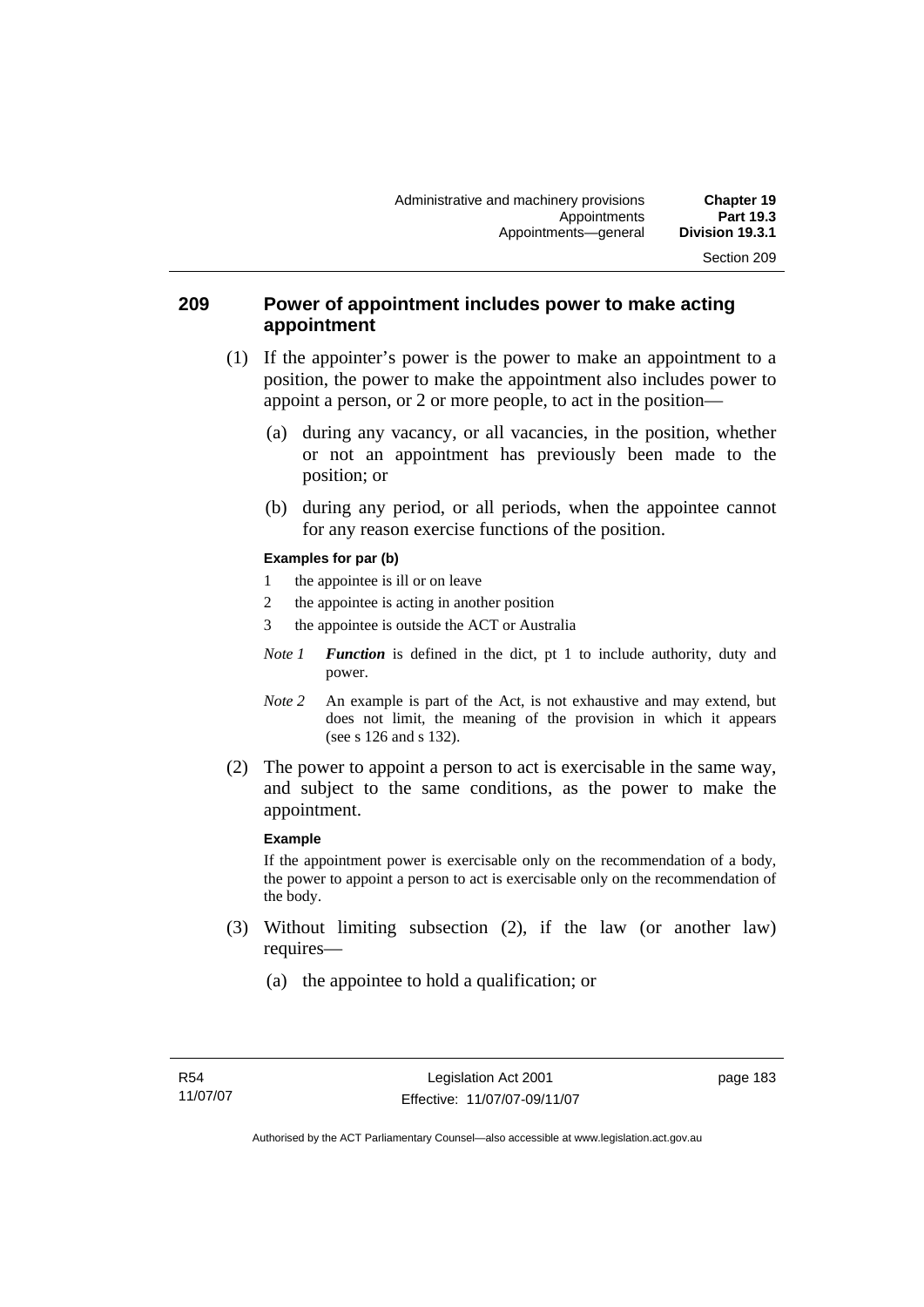| <b>Chapter 19</b> | Administrative and machinery provisions |
|-------------------|-----------------------------------------|
| <b>Part 19.3</b>  | Appointments                            |
| Division 19.3.1   | Appointments-qeneral                    |
| Section 210       |                                         |

 (b) the appointer (or someone else) to be satisfied about the appointee's suitability (whether in terms of knowledge, experience, character or any other personal quality) before appointing the appointee to the position;

a person may only be appointed to act in the position if the person holds the qualification or the appointer (or other person) is satisfied about the person's suitability.

#### **Examples**

- 1 If an Act requires the appointee to be a magistrate, a person can be appointed to act in the position only if the person is a magistrate.
- 2 If a regulation requires the appointee to be a lawyer of at least 5 years standing, a person can be appointed to act in the position only if the person is a lawyer of at least 5 years standing.
- 3 If an Act requires the appointee to have, in the Executive's opinion, appropriate expertise, training or experience in relation to the needs of a particular group of people, a person can be appointed to act in the position only if the person has, in the Executive's opinion, that expertise, training or experience.

### **210 Resignation of appointment**

- (1) An appointment ends if the appointee resigns by signed notice of resignation given to the appointer.
- (2) However, if the appointer is the Executive, the notice of resignation may be given to a Minister.

### **211 Appointment not affected by appointer changes**

- (1) If the appointer is a body, an appointment made by the body does not end only because the membership of the body changes.
- (2) If the appointer is the person for the time being occupying a position, an appointment made by the person does not end only because the person ceases to be the occupant of the position.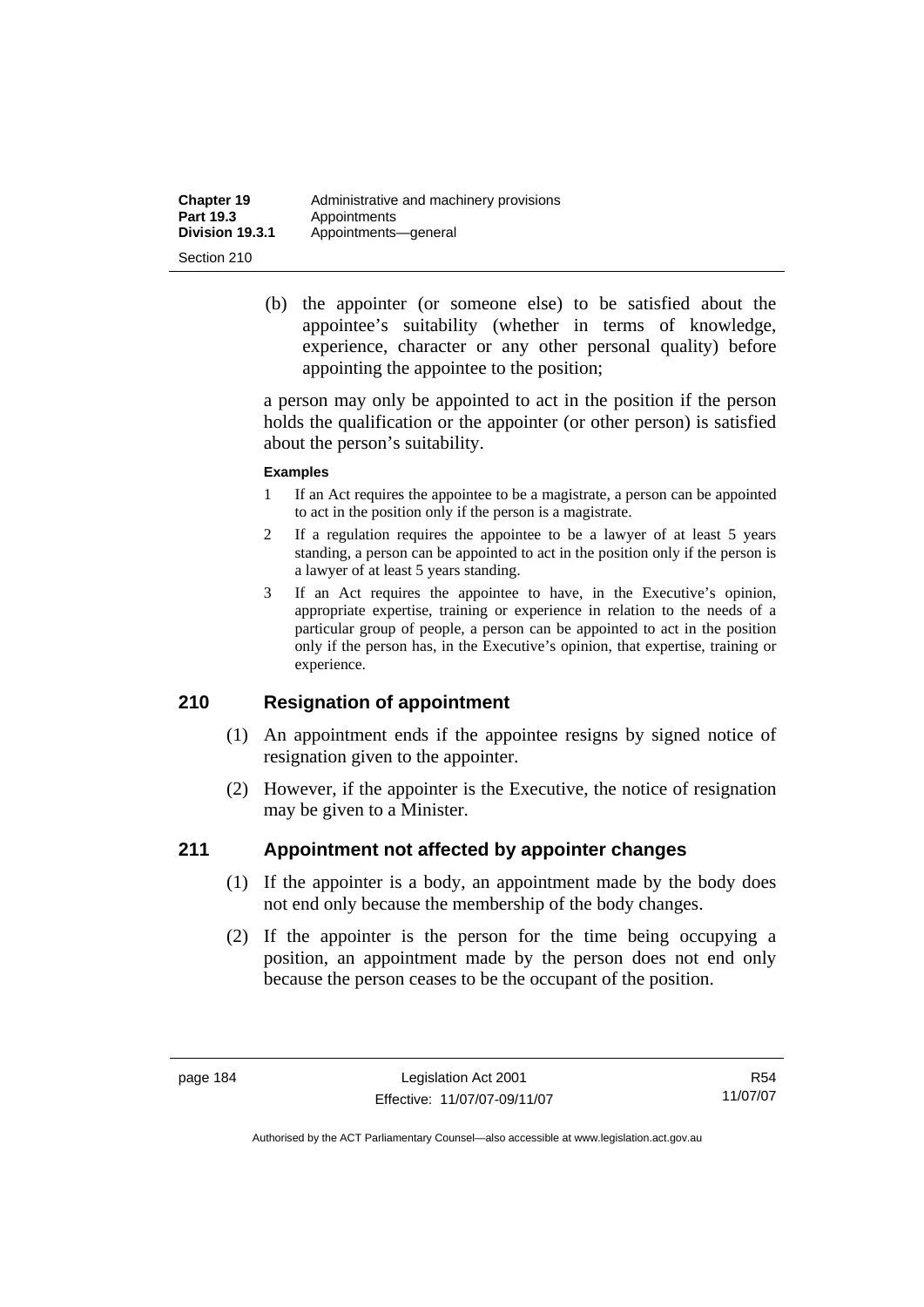- 
- (3) This section does not limit the following sections:
	- section 199 (Functions of bodies)
	- section 200 (Functions of occupants of positions).

#### **212 Appointment not affected by defect etc**

An appointment, or anything done under an appointment, is not invalid only because of a defect or irregularity in or in relation to the appointment.

# **Division 19.3.2 Acting appointments**

### **215 Application of div 19.3.2**

This division applies if a law gives an entity (the *appointer*) power to appoint a person to act in a position under a law.

*Note* A power to make an appointment includes power to make an acting appointment (see s 209).

# **216 Acting appointments must be in writing etc**

- (1) An acting appointment must be made, or evidenced, by writing (the *instrument of appointment*) signed by the appointer.
- (2) If a law provides for a maximum or minimum period of appointment, the instrument of appointment must state the period for which the acting appointment is made.

#### **Examples of stated appointment periods**

- 1 1 year
- 2 until 31 December 2002 (a period of 9 months)
- *Note 1* See also s 219 (Appointer may decide terms of acting appointment etc) and s 221 (How long does an acting appointment operate?)
- *Note 2* An example is part of the Act, is not exhaustive and may extend, but does not limit, the meaning of the provision in which it appears (see s 126 and s 132).

page 185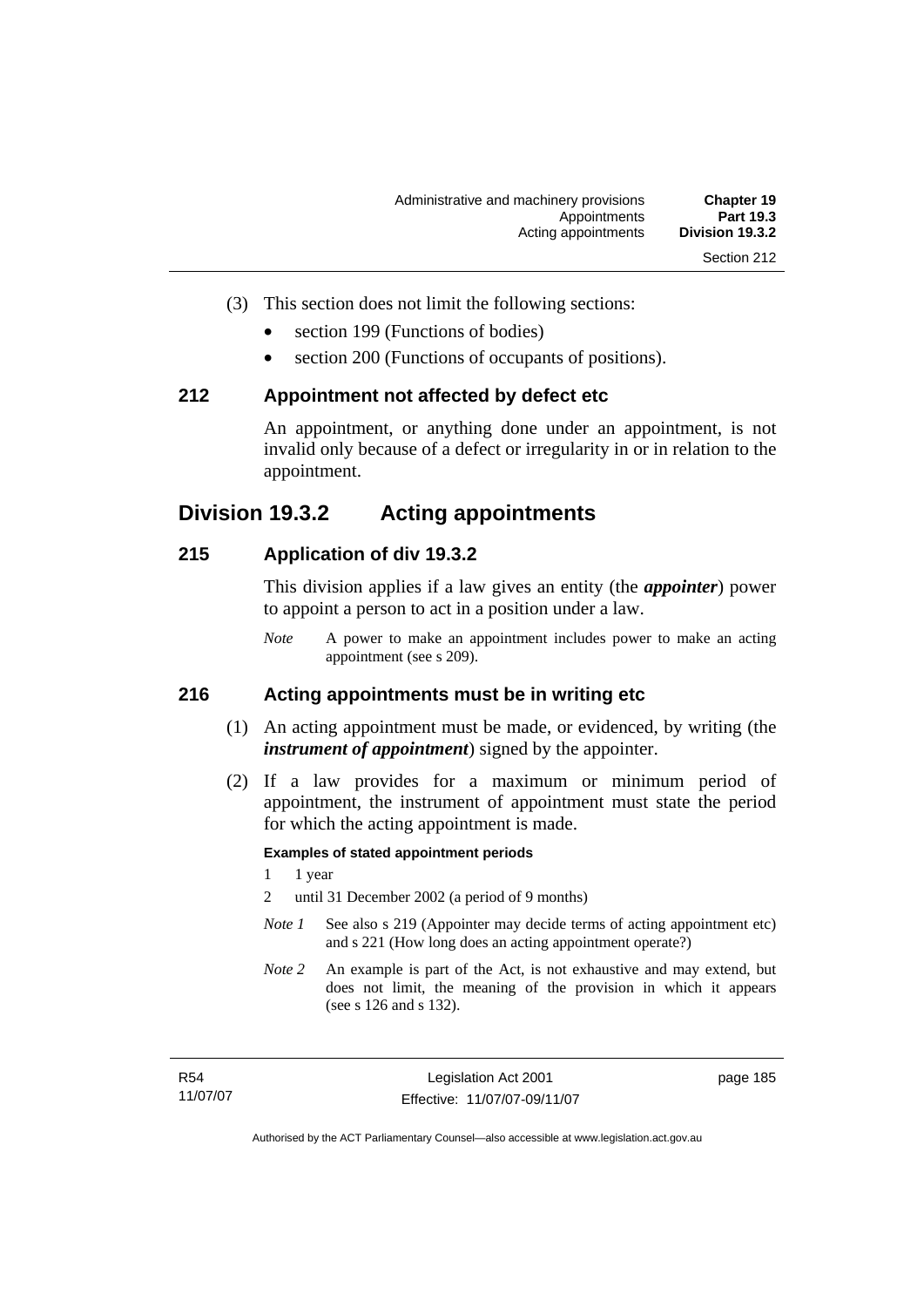# **217 Acting appointment may be made by name or position**

- (1) The appointer may make an acting appointment by—
	- (a) naming the person appointed; or
	- (b) nominating the occupant of a position (however described), at a particular time or from time to time.
- (2) For this division, the person named, or the occupant of the position nominated, is the *appointee*.

#### **218 Instrument may provide when acting appointment has effect etc**

The instrument making or evidencing the acting appointment may provide that the appointment has effect only in stated circumstances or subject to stated conditions or limitations.

#### **Examples**

- 1 The instrument relating to a standing (or dormant) acting appointment for a position provides that when the substantive occupant of the position (Y) is overseas X may act in the position, but may exercise stated powers of the position only with Y's approval.
- 2 X is appointed to act in Y's position if Y is out of the ACT and a declaration of acute fire danger is published under the *ABC Act 2000*.
- *Note* An example is part of the Act, is not exhaustive and may extend, but does not limit, the meaning of the provision in which it appears (see s 126 and s 132).

### **219 Appointer may decide terms of acting appointment etc**

- (1) The appointer may—
	- (a) decide the terms of the acting appointment, including any remuneration and allowances; and

R54 11/07/07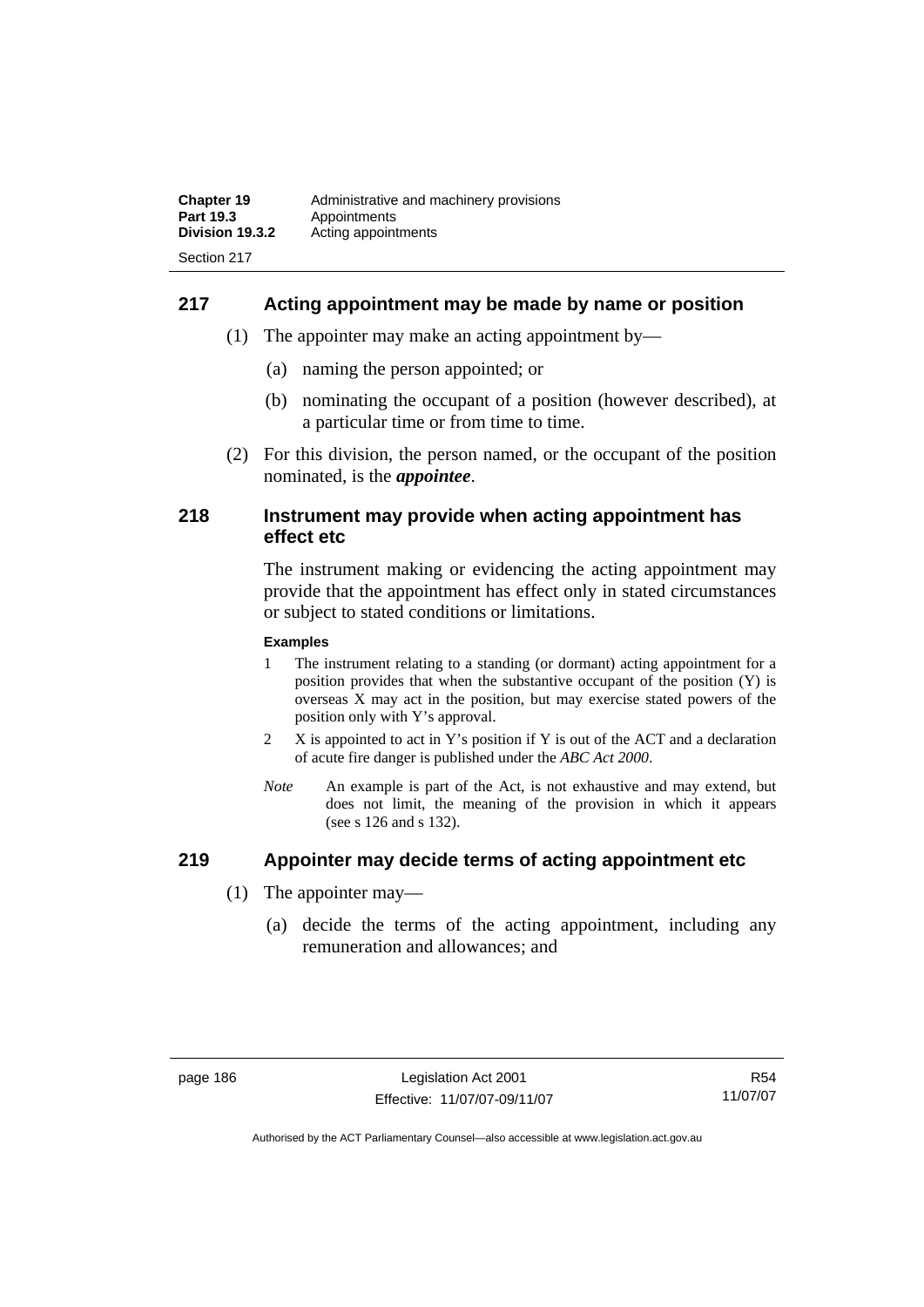(b) end the appointment at any time.

#### **Example for par (b)**

A appoints  $X$  to act in a position for 10 months. Two months after  $X$  begins to act, A ends the appointment.

- *Note 1* See also s 221 (How long does an acting appointment operate?)
- *Note 2* An example is part of the Act, is not exhaustive and may extend, but does not limit, the meaning of the provision in which it appears (see s 126 and s 132).
- (2) The power to end the acting appointment is exercisable in the same way, and subject to the same conditions, as the power to make the acting appointment.

#### **Example**

If the power to make the acting appointment is exercisable only on the recommendation of a body, the power to end the appointment is exercisable only on the recommendation of the body.

# **220 Appointee may exercise functions under acting appointment etc**

While the appointee is acting in the position—

- (a) the appointee has, subject to the instrument making or evidencing the appointment, all the functions of the occupant of the position; and
- (b) all territory laws apply in relation to the appointee as if the appointee were the occupant of the position.
- *Note Function* is defined in the dict, pt 1 to include authority, duty and power.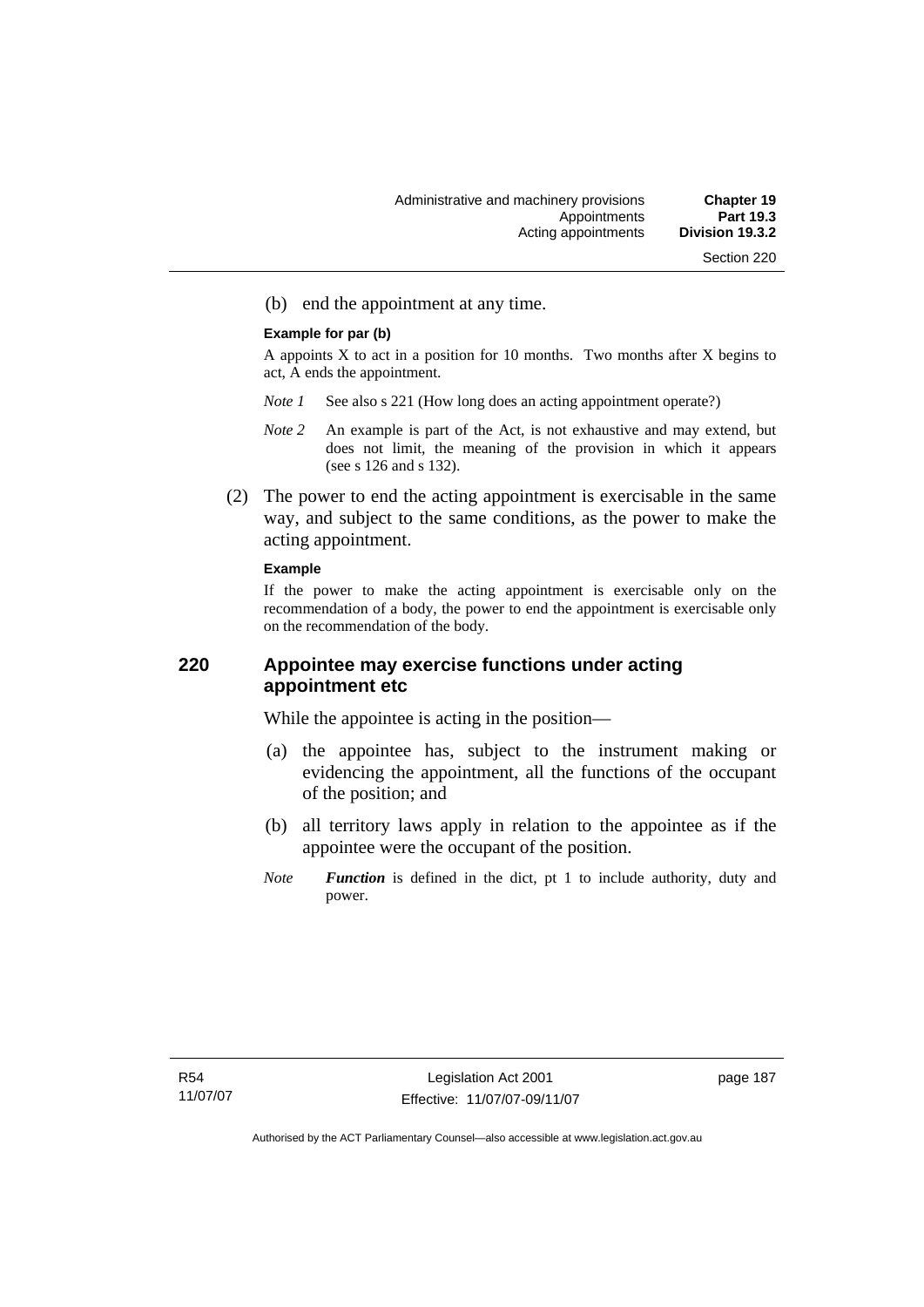### **221 How long does an acting appointment operate?**

 (1) If the appointee acts in the position because it is vacant, the appointee may not act for more than 1 year after the position became vacant.

*Note* See also s 219 (Appointer may decide terms of acting appointment etc)

- (2) If the appointee is acting in a position that becomes vacant while the appointee is acting, the appointee may continue to act until the first of the following happens:
	- (a) the appointer ends the appointment;
	- (b) the vacancy is filled;
	- (c) 1 year after the position became vacant.

#### **Example**

A appoints  $X$  to act in Y's position for a year while Y is on secondment in another agency. Three months after X begins to act, Y is permanently transferred to the other agency. One month later, Z is appointed to the position in which X is acting. The appointment of Z brings X's acting appointment to an end.

- *Note* An example is part of the Act, is not exhaustive and may extend, but does not limit, the meaning of the provision in which it appears (see s 126 and s 132).
- (3) If the appointee acts in the position because the occupant of the position cannot exercise functions and the occupant resumes the exercise of the functions, the appointment no longer authorises the appointee to act on that occasion.
	- *Note Function* is defined in the dict, pt 1 to include authority, duty and power.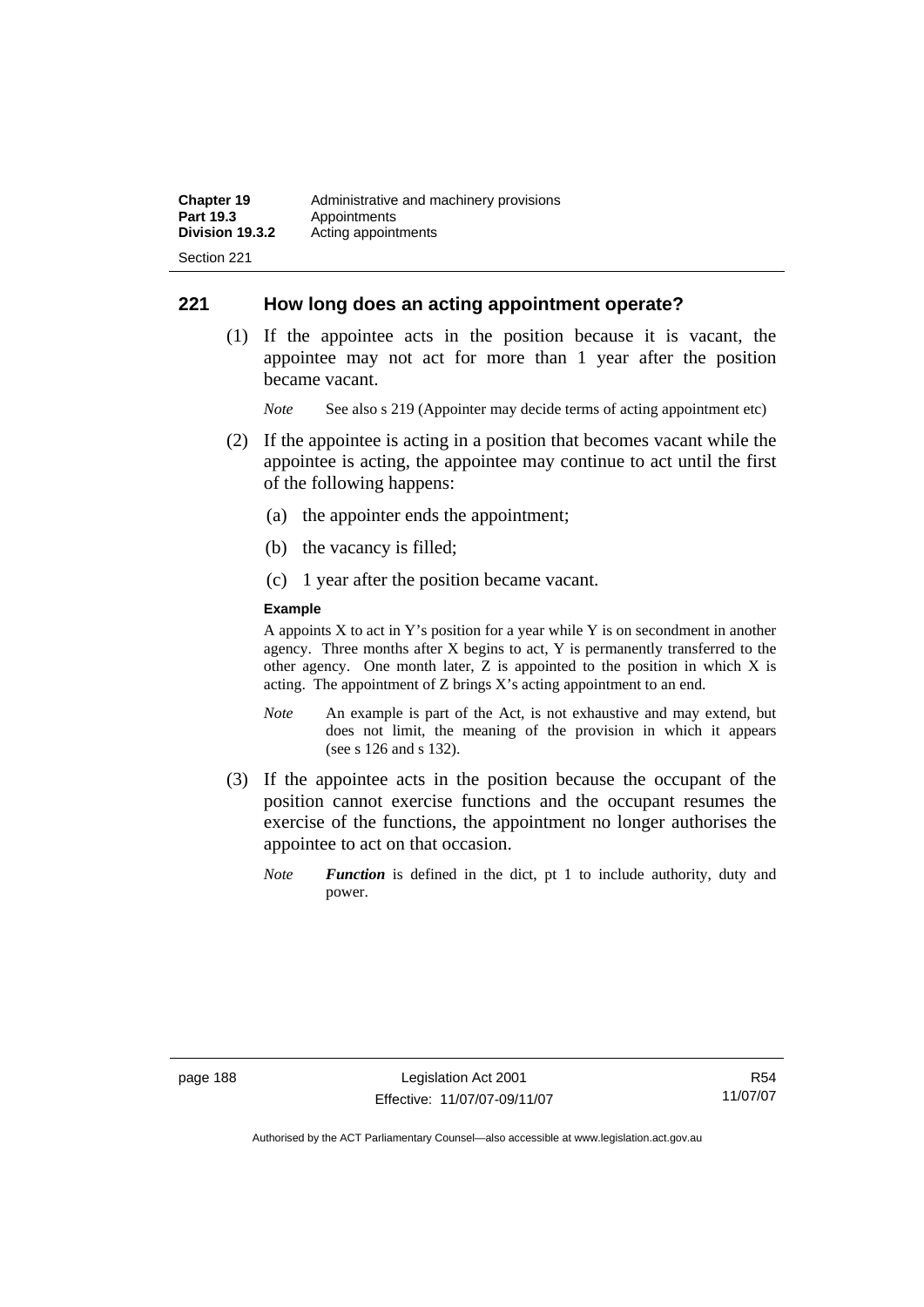# **222 Resignation of acting appointment**

- (1) An acting appointment ends if the appointee resigns by signed notice of resignation given to the appointer.
- (2) However, if the appointer is the Executive, the notice of resignation may be given to a Minister.

# **223 Effect of acting appointment on substantive appointment etc**

- (1) If the appointee is the occupant of another position under a law (the *substantive position*), the appointee does not cease to occupy the substantive position only because of the appointee's appointment or because the appointee acts under the appointment.
- (2) This section does not prevent an acting appointment being made to the substantive position.

### **224 Acting appointment not affected by appointer changes**

- (1) If the appointer is a body, an acting appointment made by the body does not end only because the membership of the body changes.
- (2) If the appointer is the person for the time being occupying a position, an acting appointment made by the person does not end only because the person ceases to be the occupant of the position.
- (3) This section does not limit the following sections:
	- section 199 (Functions of bodies)
	- section 200 (Functions of occupants of positions).

### **225 Acting appointment not affected by defect etc**

 (1) An acting appointment, or anything done under an acting appointment, is not invalid only because of a defect or irregularity in or in relation to the appointment.

page 189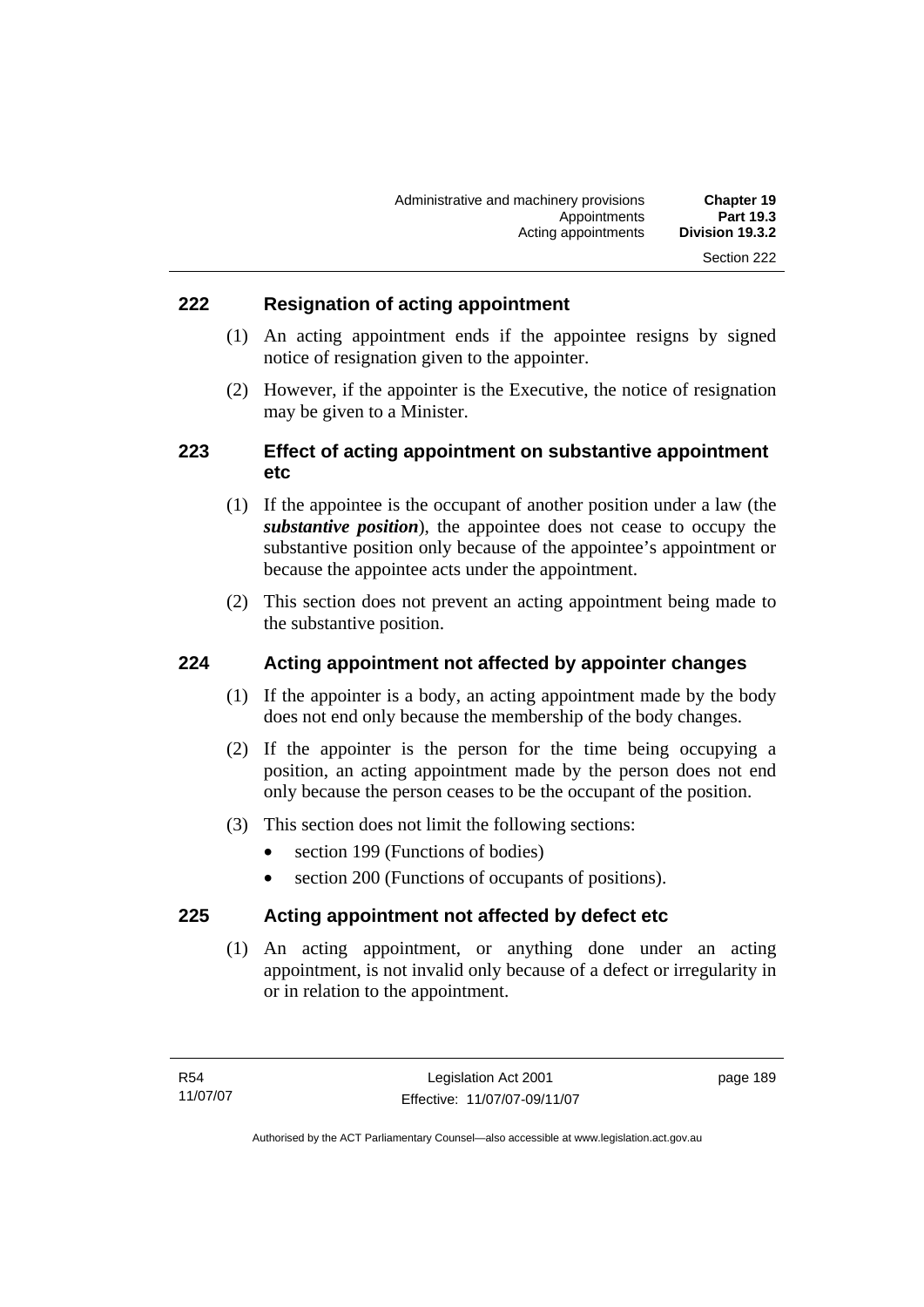| <b>Chapter 19</b> | Administrative and machinery provisions |
|-------------------|-----------------------------------------|
| Part 19.3         | Appointments                            |
| Division 19.3.2A  | Standing acting arrangements            |
| Section 225A      |                                         |

- (2) Anything done by or in relation to the appointee while the appointee purports to act in the position is not invalid only because—
	- (a) the occasion for the appointment had not arisen or had ended; or
	- (b) the appointment had ended; or
	- (c) the occasion for the appointee to act had not arisen or had ended.

# **Division 19.3.2A Standing acting arrangements**

### **225A Application of div 19.3.2A**

This division applies to a position if a law provides that a person acts in the position in stated circumstances.

#### **Example**

The *Hypothetical Act 2003* provides for the deputy director of the hypothetical entity to act in the position of director of the entity if the position is vacant or the director cannot for any reason exercise the functions of the position.

*Note* An example is part of the Act, is not exhaustive and may extend, but does not limit, the meaning of the provision in which it appears (see s 126 and s 132).

### **225B Person acting under standing acting arrangement may exercise functions etc**

 (1) A person acting in the position has, subject to the law providing for the acting or any other law, all the functions of the occupant of the position.

*Note Function* is defined in the dict, pt 1 to include authority, duty and power.

 (2) All territory laws apply in relation to the person as if the person were the occupant of the position.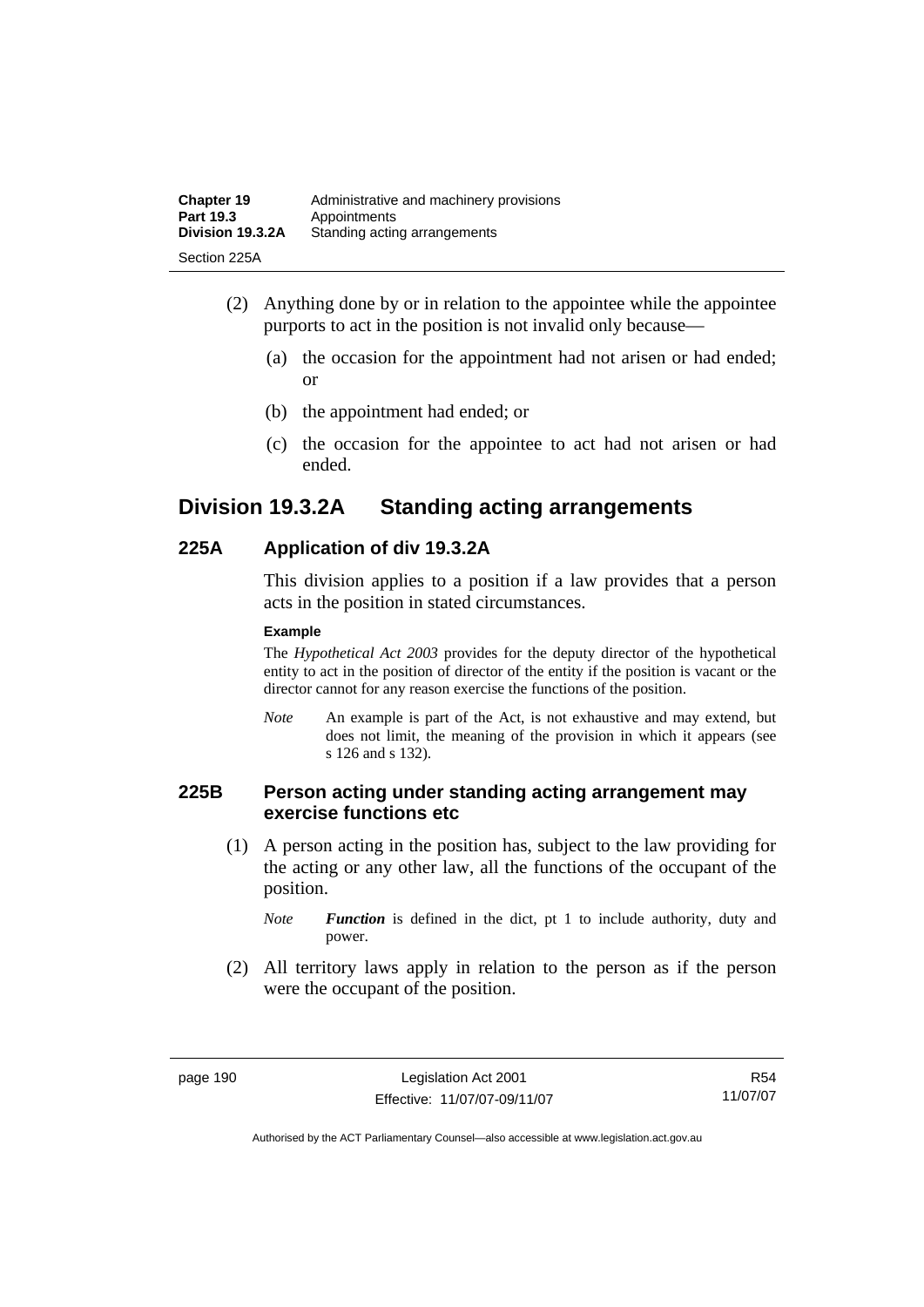# **Division 19.3.3 Appointments—Assembly consultation**

# **226 Meaning of** *statutory position* **in div 19.3.3**

In this division:

*statutory position* means a position (including as a member of a territory authority) established under an Act.

*Note Position* includes office (see dict, pt 1, def *position*).

# **227 Application of div 19.3.3**

- (1) This division applies if a Minister has the power under an Act to appoint a person to a statutory position.
- (2) However, this division does not apply to an appointment of—
	- (a) a public servant to a statutory position (whether or not the Act under which the appointment is made requires that the appointee be a public servant); or
	- (b) a person to, or to act in, a statutory position for not longer than 6 months, unless the appointment is of the person to, or to act in, the position for a 2nd or subsequent consecutive period; or
	- (c) a person to a statutory position if the only function of the position is to advise the Minister.

# **228 Consultation with appropriate Assembly committee**

- (1) Before making an appointment to a statutory position, a Minister must consult—
	- (a) a standing committee of the Legislative Assembly nominated by the Speaker for the purpose; or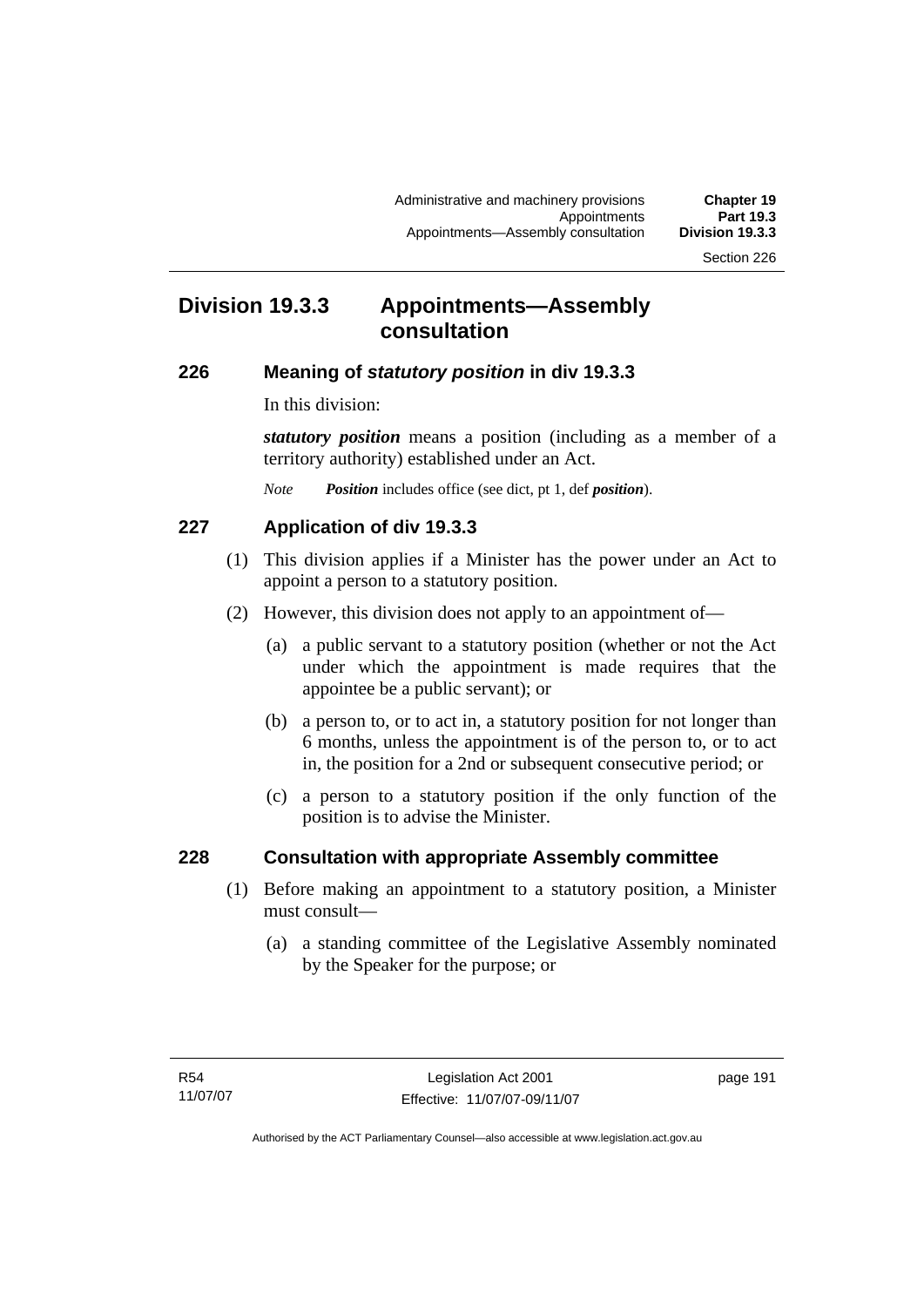- (b) if no nomination under paragraph (a) is in force—the standing committee of the Legislative Assembly responsible for the scrutiny of public accounts.
- (2) The committee may make a recommendation to the Minister about the proposed appointment.
- (3) The Minister must not make the appointment until the Minister has received a recommendation or 30 days have passed since the consultation took place, whichever happens first.
- (4) In making the appointment, the Minister must have regard to any recommendation received.

# **229 Appointment is disallowable instrument**

The instrument making, or evidencing, an appointment to which this division applies is a disallowable instrument.

*Note* A disallowable instrument must be notified and presented to the Legislative Assembly (see ch 7 (Presentation, amendment and disallowance of subordinate laws and disallowable instruments)).

page 192 Legislation Act 2001 Effective: 11/07/07-09/11/07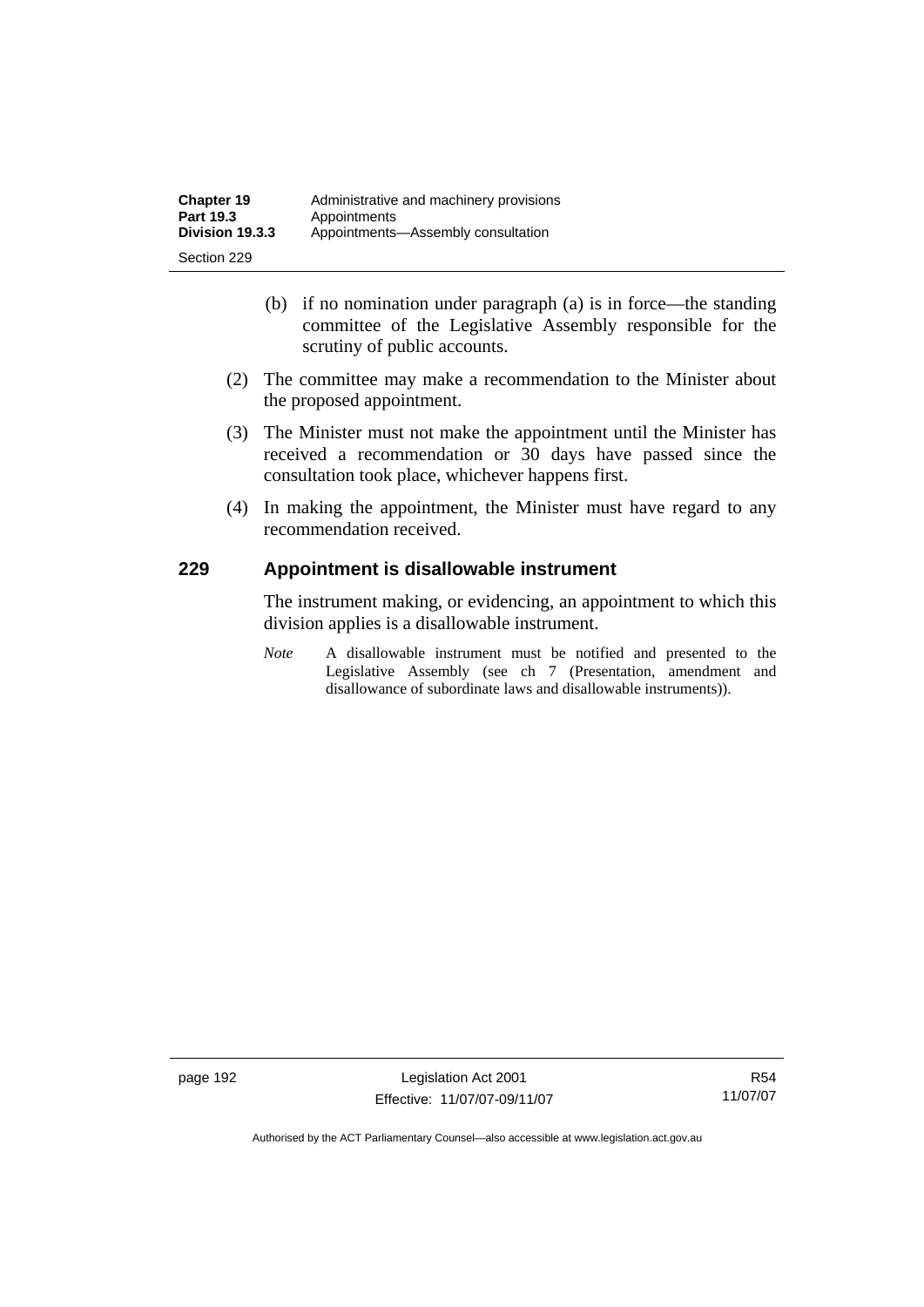# **Part 19.4 Delegations**

### **230 Application of pt 19.4 generally**

This part applies if a law authorises or requires an entity (the *appointer*) to delegate (or subdelegate) a function.

*Note Function* is defined in the dict, pt 1 to include authority, duty and power.

#### **231 Application of pt 19.4 to subdelegations**

- (1) This part applies to the subdelegation of a function in the same way as it applies to the delegation of the function.
- (2) However, if the appointer delegates a function to a delegate, the delegate may not subdelegate the function.
- (3) Subsection (2) is a determinative provision.

#### **Examples**

- 1 The *ABC Act 2003* provides that an appointer (X) may delegate X's functions to Y. The Act is silent on the subdelegation of the functions. Y may not subdelegate X's functions to Z.
- 2 The *ABC Act 2003* provides that an appointer (X) may delegate X's functions to Y, with authority for Y to subdelegate the functions. Because the Act authorises subdelegation, it expressly displaces this Act, section 231 (2) (see s 6). Y can therefore subdelegate X's functions to  $Z$ (compare s 236, which deals with the subdelegation of a power to delegate)*.*
- *Note 1* See s 5 for the meaning of determinative provisions, and s 6 for their displacement.
- *Note 2* An example is part of the Act, is not exhaustive and may extend, but does not limit, the meaning of the provision in which it appears (see s 126 and s 132).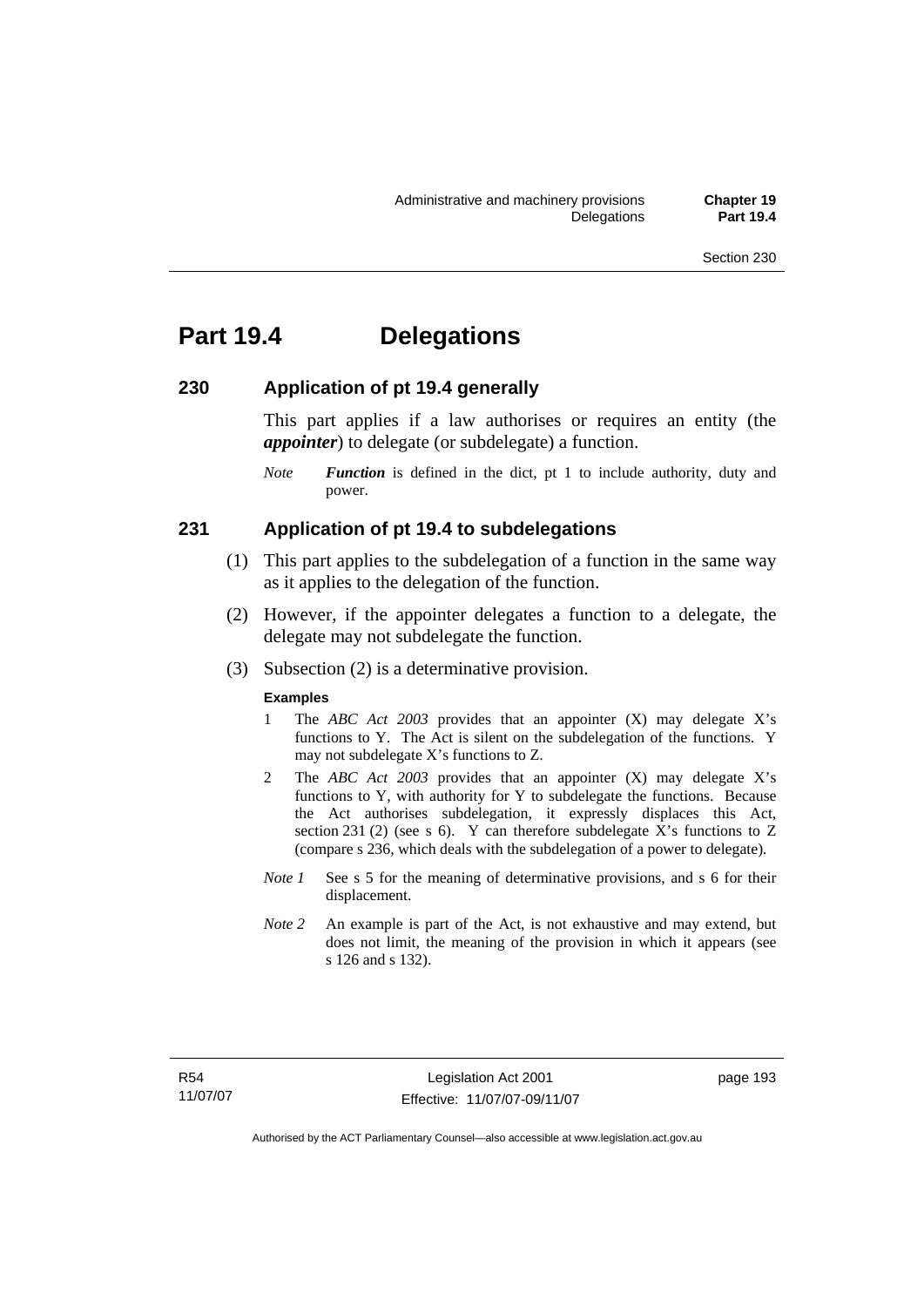| <b>Chapter 19</b> | Administrative and machinery provisions |
|-------------------|-----------------------------------------|
| <b>Part 19.4</b>  | Delegations                             |

### **232 Delegation must be in writing etc**

A delegation must be made, or evidenced, by writing signed by the appointer.

#### **233 Delegation may be made by name or position**

- (1) The appointer may delegate by—
	- (a) naming the person to whom the delegation is made; or
	- (b) nominating the occupant of a position (however described), at a particular time or from time to time.
- (2) For this part, the person named, or the occupant of the position nominated, is the *delegate*.

#### **234 Instrument may provide when delegation has effect etc**

The instrument making or evidencing a delegation may provide—

- (a) that the delegation has effect only in stated circumstances or subject to stated conditions, limitations or directions; or
- (b) that all of a function, or a stated part of the function, is delegated.

#### **Examples**

- 1 The delegation provides that, when the appointer (Y) is outside Australia, the delegate (X) may exercise her functions except that stated functions may only be exercised with Y's approval.
- 2 The delegation provides that X may enter into a contract for the purchase of property of not more than \$50 000 in value.
- 3 The delegation provides that X may grant licences under a stated Act but that, in considering applications, X must take account of the policy of the agency (authorised by the Act) that there should not be more than 100 licences current at any time.
- *Note* An example is part of the Act, is not exhaustive and may extend, but does not limit, the meaning of the provision in which it appears (see s 126 and s 132).

page 194 Legislation Act 2001 Effective: 11/07/07-09/11/07

R54 11/07/07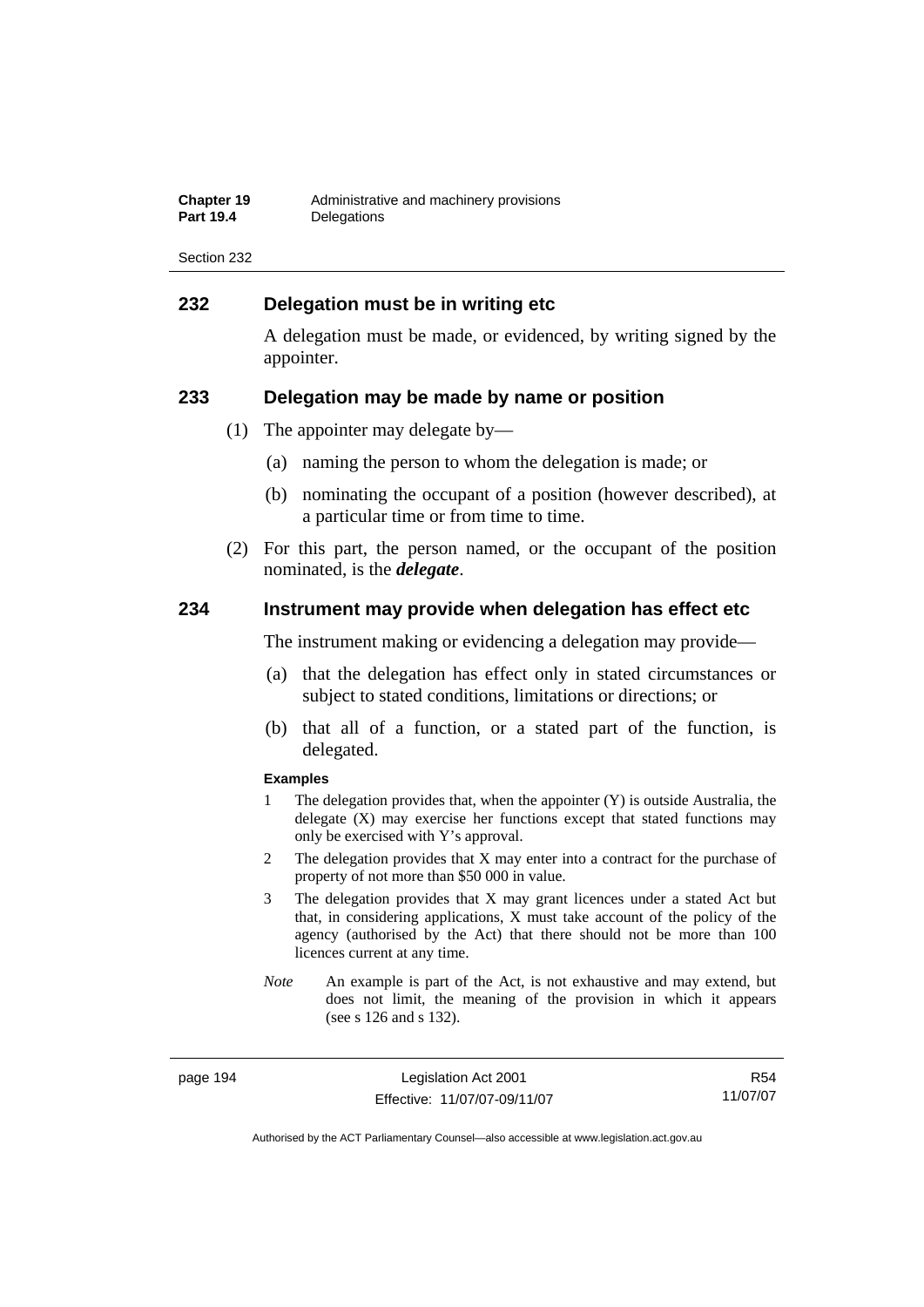#### **235 Delegation may be made to 2 or more delegates**

The appointer may delegate the appointer's function, or any part of the function, to 2 or more delegates.

#### **236 Power to delegate may not be delegated**

- (1) The appointer may not delegate the appointer's power to delegate.
- (2) Subsection (1) is a determinative provision.
	- *Note* See s 5 for the meaning of determinative provisions, and s 6 for their displacement.

#### **Examples**

- 1 The *ABC Act 2003* provides that an appointer (X) may delegate X's functions to Y. The Act is silent on X's power to delegate the power to delegate. X may not delegate X's power to delegate to Y.
- 2 The *ABC Act 2003* provides that an appointer (X) may delegate X's functions to Y, with authority for X to delegate X's power to delegate. Because the Act authorises the delegation of the power to delegate, it expressly displaces this Act, section 236 (1) (see s 6). X can therefore delegate  $X$ 's power to delegate to  $Y$  (compare s 231, which deals with the subdelegation of a delegated function)*.*
- *Note* An example is part of the Act, is not exhaustive and may extend, but does not limit, the meaning of the provision in which it appears (see s 126 and s 132).

# **237 Delegation may be amended or revoked**

 (1) The appointer may amend a delegation or revoke it completely or partly.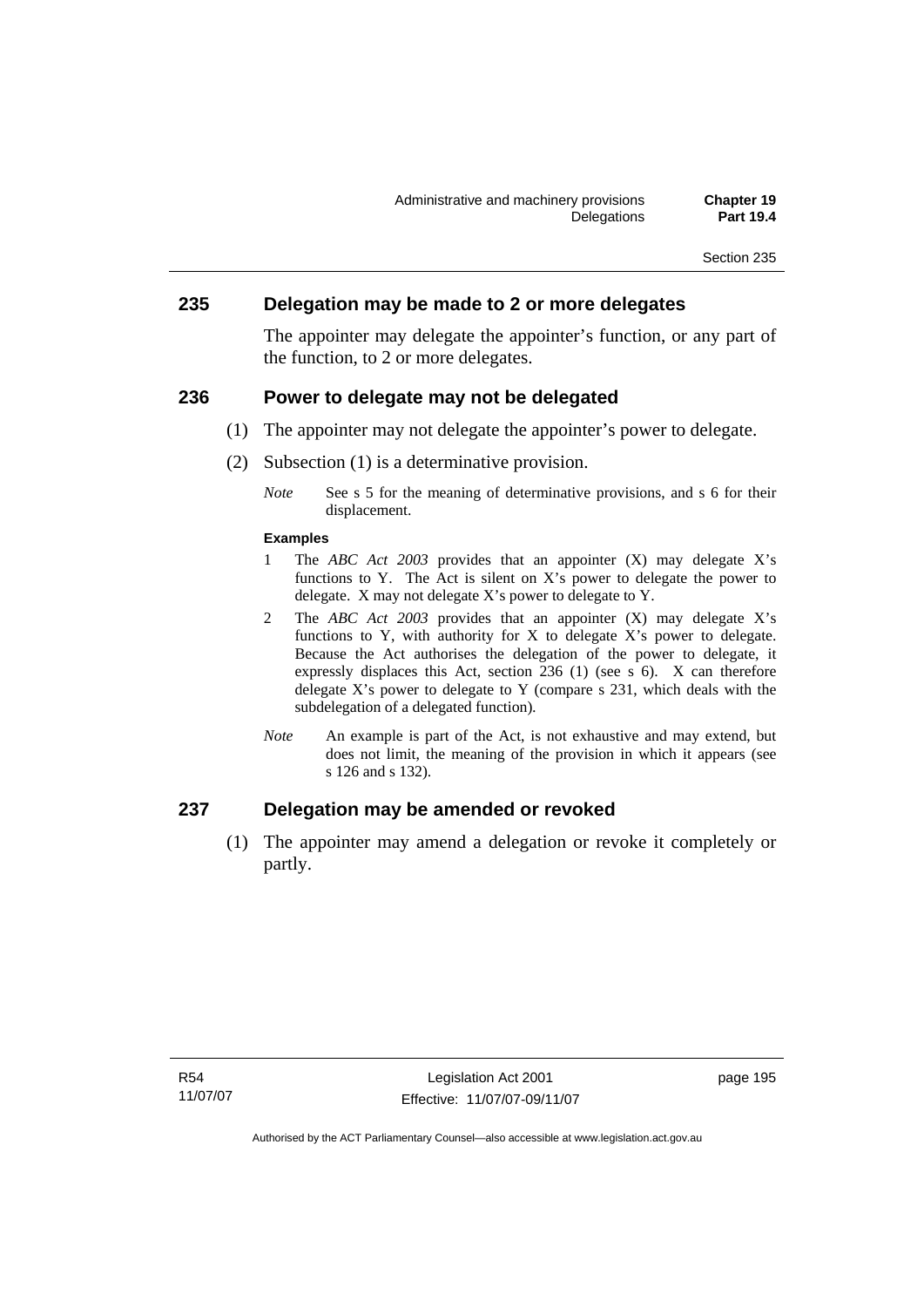(2) The power to amend or revoke a delegation is exercisable in the same way, and subject to the same conditions, as the power to delegate.

#### **Example**

If the power to delegate is exercisable only with the Minister's approval, the power to revoke the delegation is exercisable only with the Minister's approval.

*Note* An example is part of the Act, is not exhaustive and may extend, but does not limit, the meaning of the provision in which it appears (see s 126 and s 132).

#### **238 Appointer responsible for delegated function**

The delegation of a function, or a part of a function, does not relieve the appointer of the appointer's obligation to ensure that the function is properly exercised.

#### **239 Exercise of delegation by delegate**

- (1) A delegate must exercise the delegation subject to any conditions, limitations or directions in the instrument making or evidencing the delegation.
- (2) All territory laws apply to the delegate in the exercise of the delegation as if the delegate were the appointer.
- (3) Without limiting subsection (2), if the exercise of a function by the appointer is dependent on the appointer's state of mind and the function is delegated, the function may be exercised by the delegate on the delegate's state of mind.
- (4) Anything done by or in relation to the delegate in the exercise of the delegation is taken to have been done by or in relation to the appointer.
	- *Note 1* Section 94 provides that a delegation under a law that is in force immediately before an amendment of the law continues to have effect as if made under the amended law.

R54 11/07/07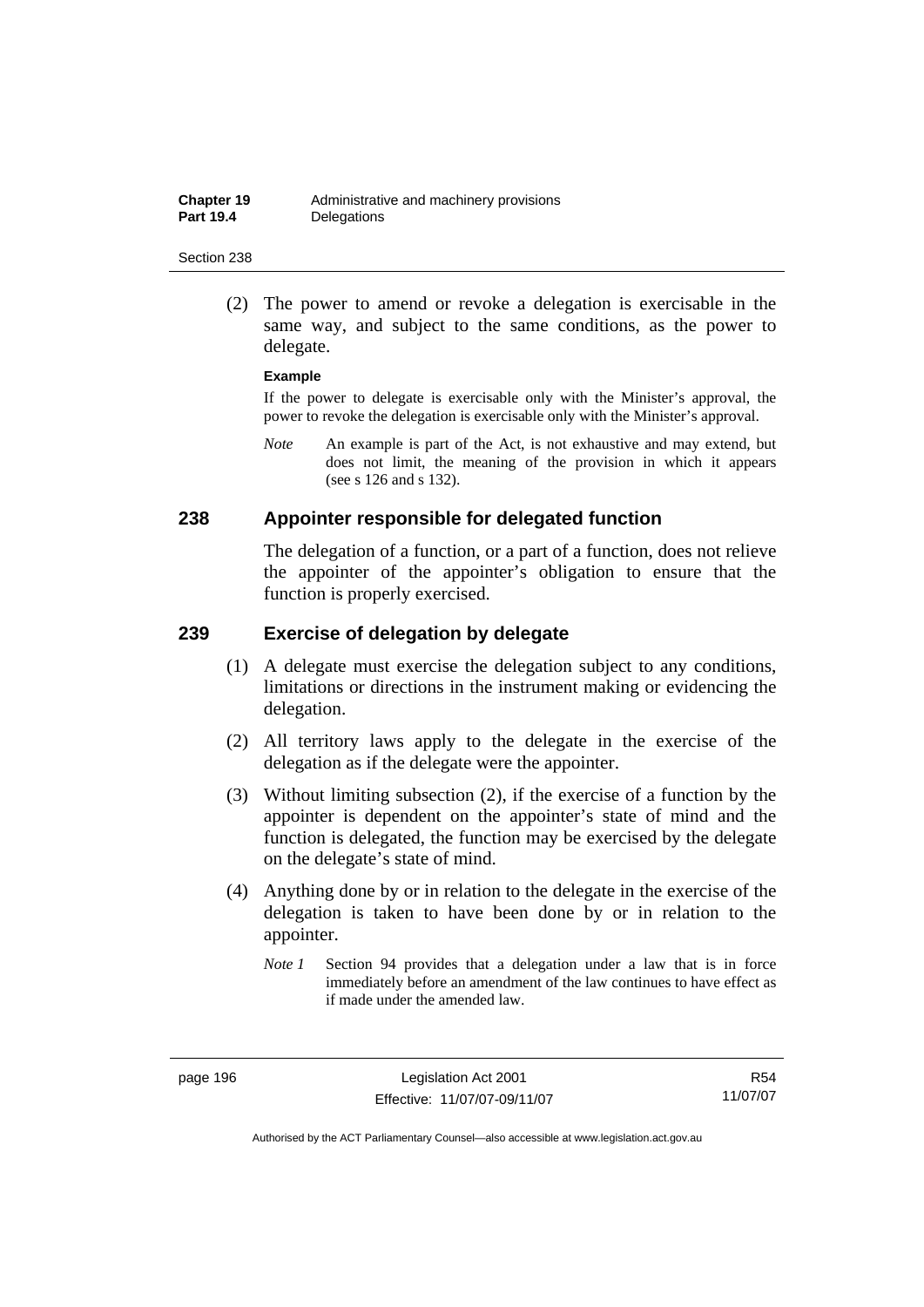*Note 2* Section 196 gives a delegate the powers necessary or convenient to exercise a delegated function.

(5) In this section:

*state of mind* includes knowledge, intention, opinion, belief or purpose.

#### **240 Appointer may exercise delegated function**

A function that has been delegated may, despite the delegation, be exercised by the appointer.

### **241 Delegation not affected by appointer changes**

- (1) If the appointer is a body, a delegation made by the body does not end only because the membership of the body changes.
- (2) If the appointer is the person for the time being occupying a position, a delegation made by the person does not end only because the person ceases to be the occupant of the position.
- (3) This section does not limit the following sections:
	- section 199 (Functions of bodies)
	- section 200 (Functions of occupants of positions).

### **242 Delegation not affected by defect etc**

- (1) A delegation, or anything done under a delegation, is not invalid only because of a defect or irregularity in or in relation to the delegation.
- (2) Anything done by or in relation to the delegate while the delegate purports to exercise the delegation is not invalid only because—
	- (a) the delegation had been amended or revoked; or
	- (b) the occasion for the delegate to exercise the delegation had not arisen or had ended.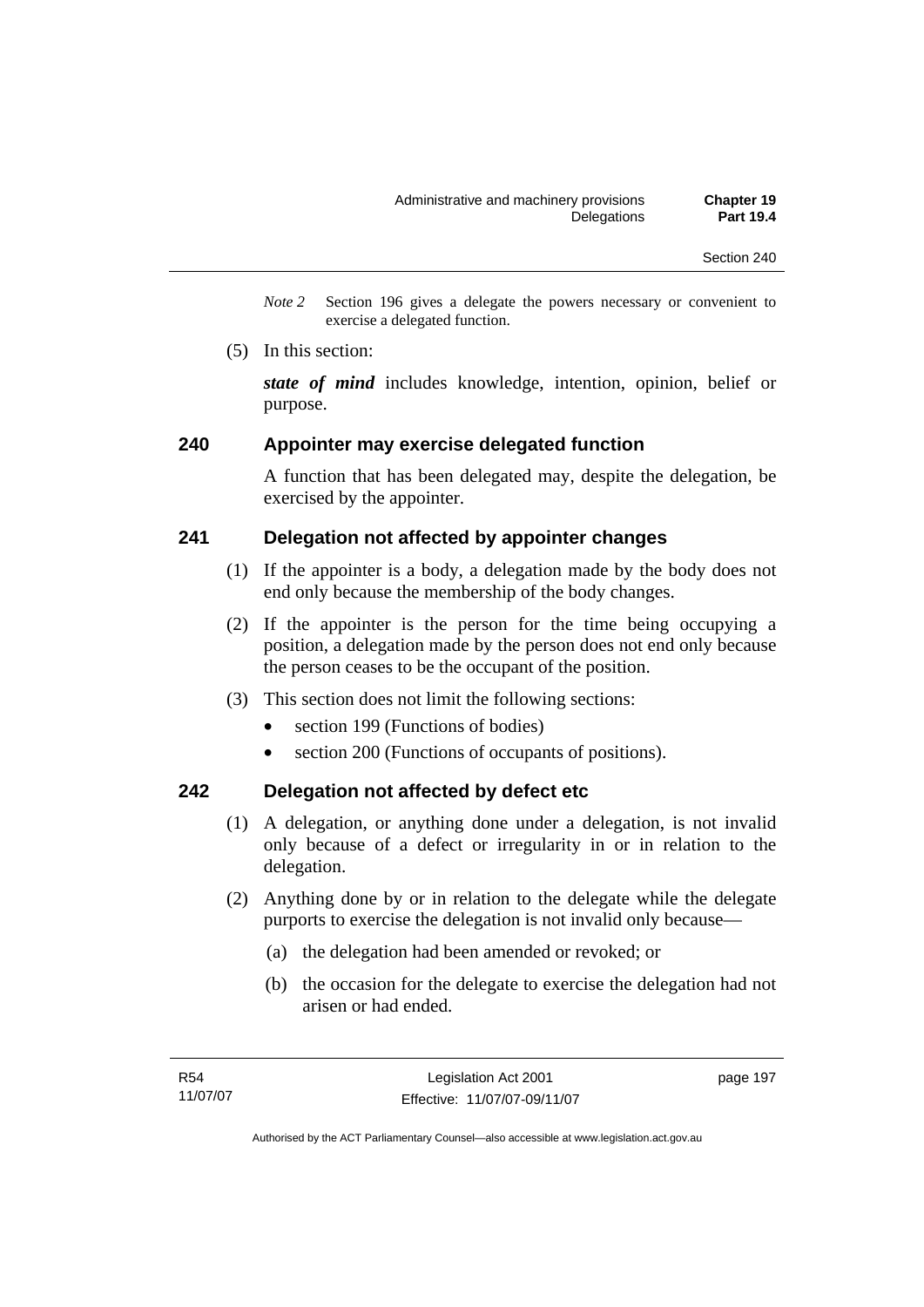# **Part 19.5 Service of documents**

# **245 Application of pt 19.5**

This part applies to a document that is authorised or required under a law to be served (whether the word 'serve', 'give', 'notify', 'send' or 'tell' or any other word is used).

# **246 Definitions for pt 19.5**

In this part:

*administrator*, of a law, means the entity administering or responsible for the law.

*agency* means—

- (a) an administrative unit; or
- (b) a statutory office-holder; or
- (c) any other entity established for a public purpose under a law;

and includes a member of, or a member of the staff of, the agency.

*business address*, of an individual, corporation or agency in relation to anything done or to be done under a law, includes the latest business address, or address for service of notices (however described), of the individual, corporation or agency (if any) recorded in a register or other records kept by the administrator of the law.

*corporation* does not include an agency.

*document* includes a notice, an article that may be sent by post or anything else.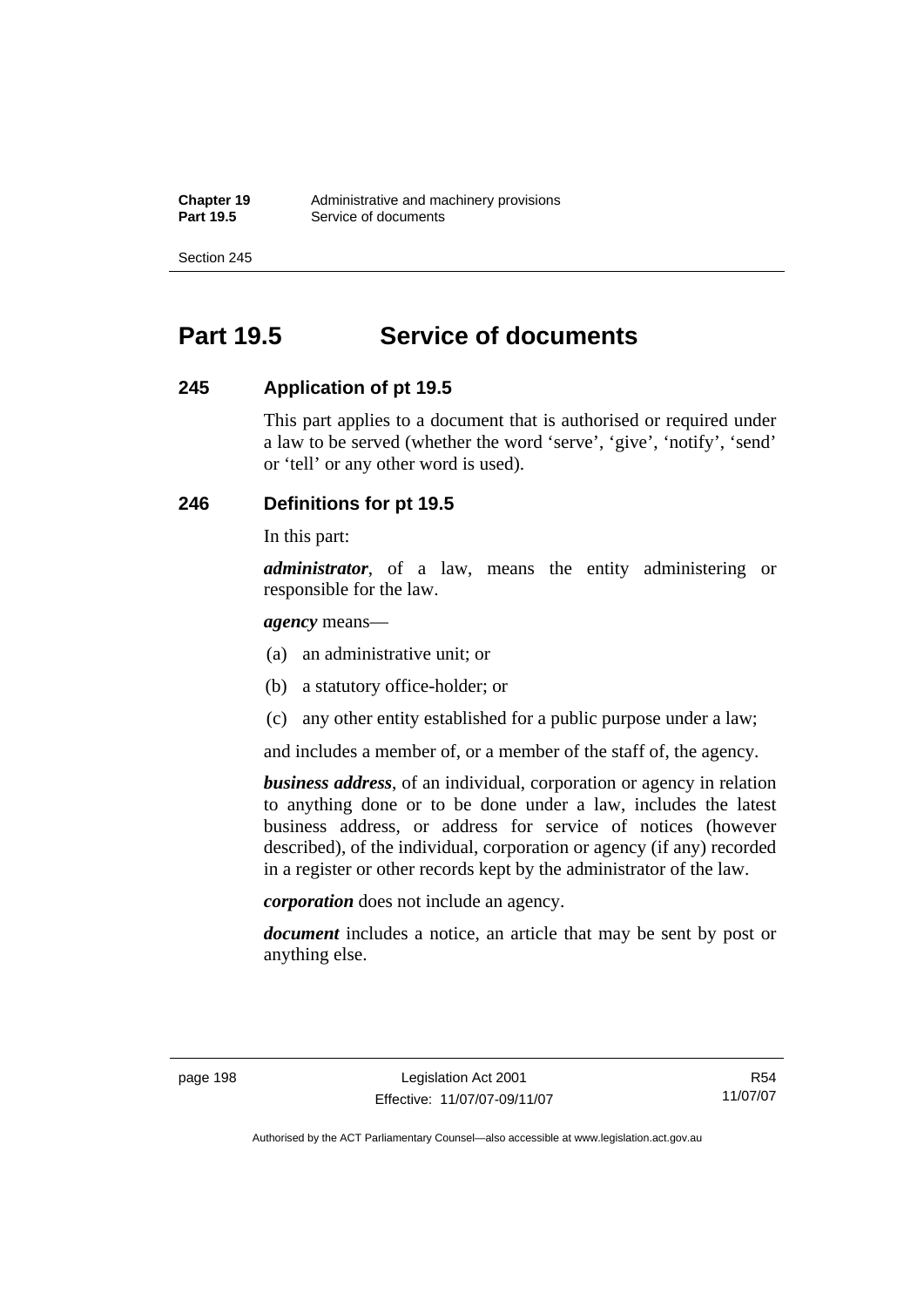*email address*, of an individual, corporation or agency in relation to anything done or to be done under a law, includes the latest email address of the individual, corporation or agency (if any) recorded in a register or other records kept by the administrator of the law.

#### *executive officer* means—

- (a) for a corporation—a person (however described and whether or not the person is a director of the corporation) who is concerned with, or takes part in, the corporation's management; or
- (b) for an agency that is an administrative unit—the chief executive of the administrative unit; or
- (c) for an agency that is a statutory office-holder—the occupant of the position; or
- (d) for an agency constituted by 2 or more people—the person who is entitled, because of the position occupied by the person, to preside at any meeting of the agency at which the person is present; or
- (e) for any other agency—the chief executive officer (however described) of the agency; or
- (f) for any agency—a person (however described) who is concerned with, or takes part in, the agency's management.

*fax number*, of an individual, corporation or agency in relation to anything done or to be done under a law, includes the latest fax number of the individual, corporation or agency (if any) recorded in a register or other records kept by the administrator of the law.

*home address*, of an individual in relation to anything done or to be done under a law, includes the latest home address, or address for service of notices (however described), of the person (if any) recorded in a register or other records kept by the administrator of the law.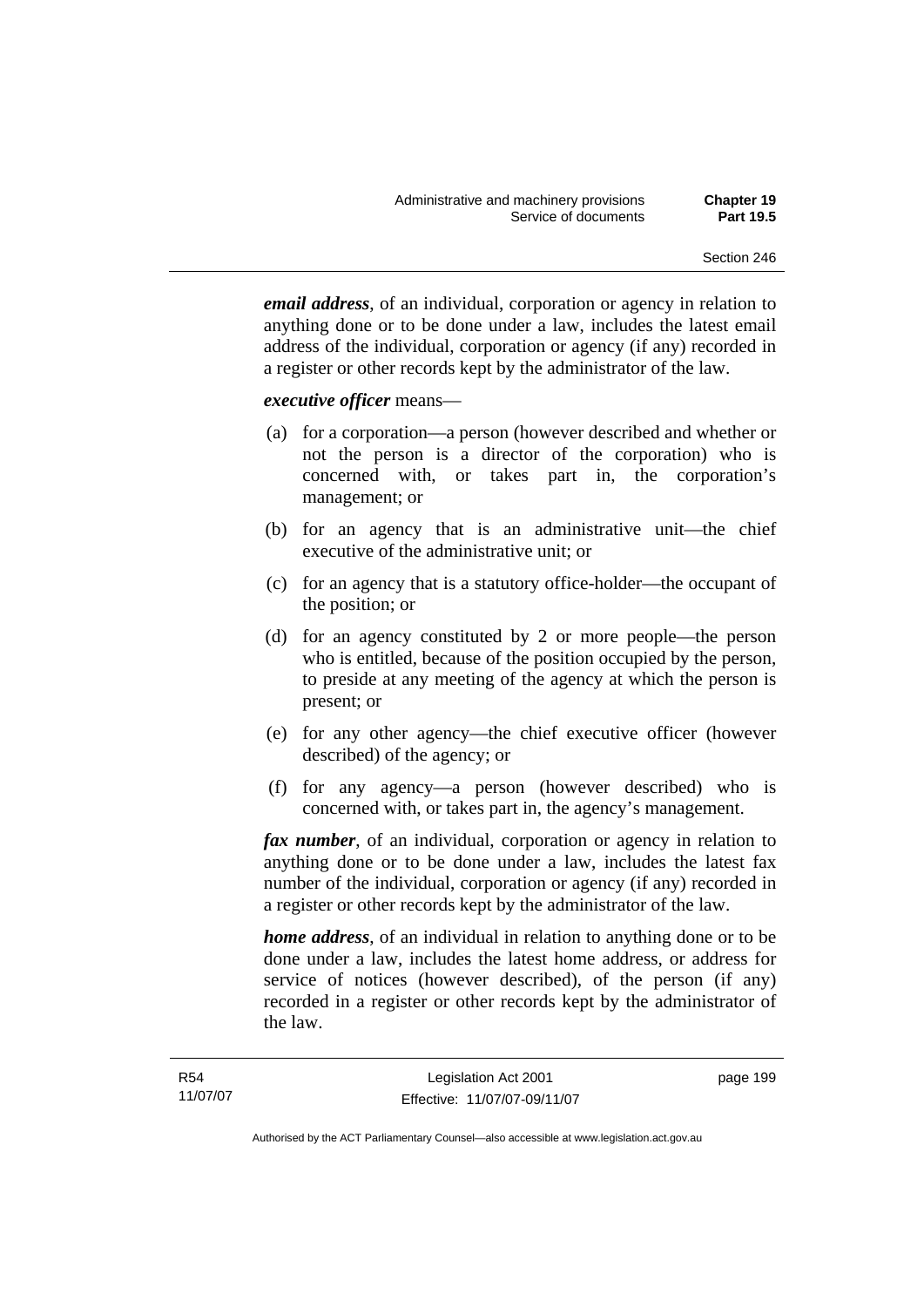| <b>Chapter 19</b> | Administrative and machinery provisions |
|-------------------|-----------------------------------------|
| <b>Part 19.5</b>  | Service of documents                    |

*responsible*, for a law, means allocated responsibility for the law under the *Public Sector Management Act 1994*, section 14 (1) (b) (Ministerial responsibility and functions of administrative units).

#### **247 Service of documents on individuals**

- (1) A document may be served on an individual—
	- (a) by giving it to the individual; or
	- (b) by sending it by prepaid post, addressed to the individual, to a home or business address of the individual; or
	- (c) by faxing it to a fax number of the individual; or
	- (d) by emailing it to an email address of the individual; or
	- (e) by leaving it, addressed to the individual, at a home or business address of the individual with someone who appears to be at least 16 years old and to live or be employed at the address.

*Note* See s 251 for service of documents under other laws.

 (2) This section applies to service of a document outside the ACT in the same way as it applies to service of the document in the ACT.

#### **248 Service of documents on corporations**

- (1) A document may be served on a corporation—
	- (a) by giving it to an executive officer of the corporation; or
	- (b) by sending it by prepaid post, addressed to the corporation (or an executive officer of the corporation), to the address of any of its registered offices or any other business address of the corporation; or
	- (c) by faxing it to a fax number of the corporation; or
	- (d) by emailing it to an email address of the corporation; or

R54 11/07/07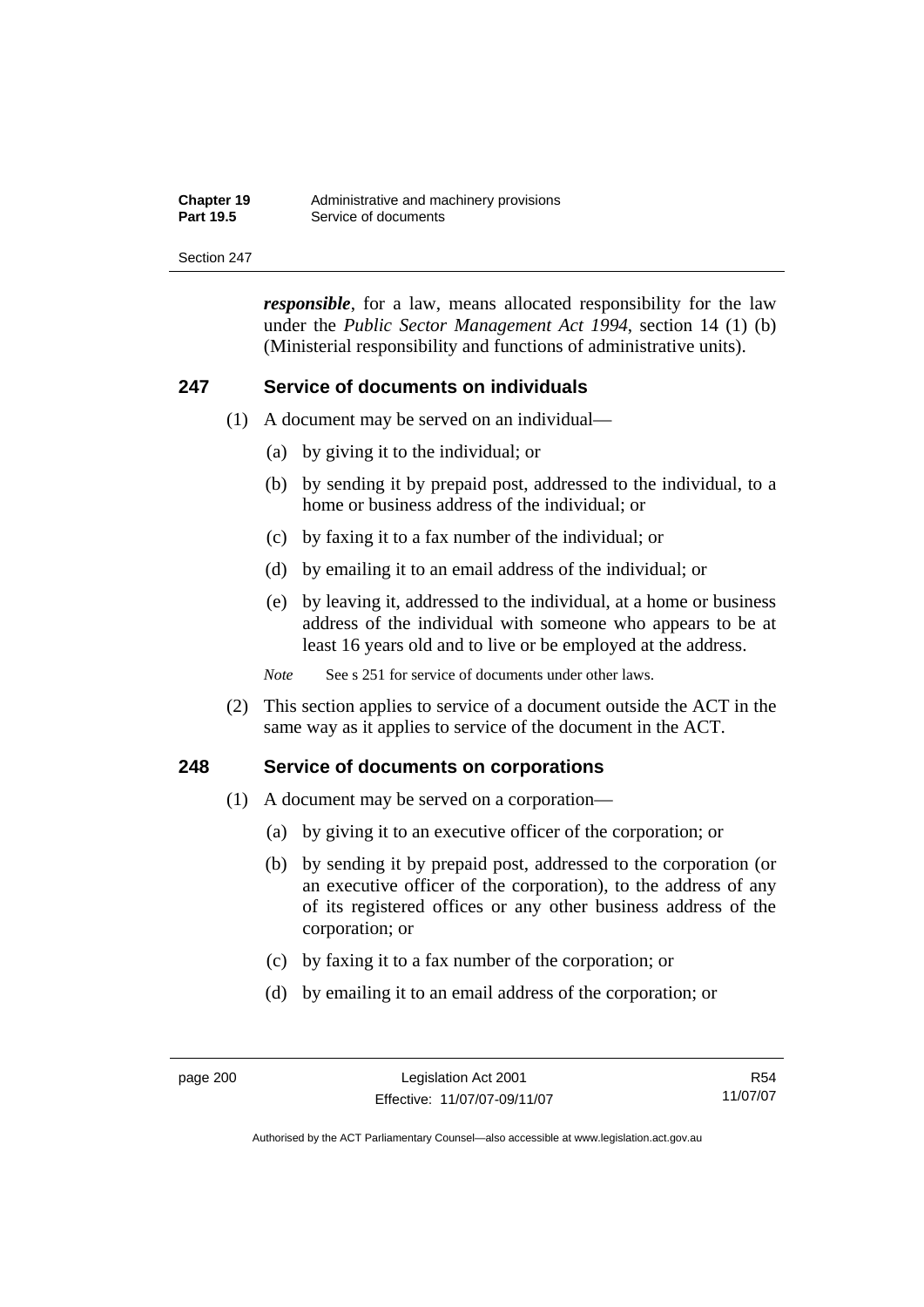(e) by leaving it, addressed to the corporation (or an executive officer of the corporation), at the address of any of the corporation's registered offices, or any other business address of the corporation, with someone who appears to be at least 16 years old and to be employed at the address.

*Note* See s 251 for service of documents under other laws.

 (2) This section applies to service of a document outside the ACT in the same way as it applies to service of the document in the ACT.

## **249 Service of documents on agencies**

A document may be served on an agency—

- (a) by giving it to an executive officer of the agency; or
- (b) by sending it by prepaid post, addressed to the agency (or an executive officer of the agency), to the address of any office of the agency or any other business address of the agency; or
- (c) by faxing it to a fax number of the agency; or
- (d) by emailing it to an email address of the agency; or
- (e) by leaving it, addressed to the agency (or an executive officer of the agency), at the address of any of the agency's offices or any other business address of the agency with someone who appears to be employed at the agency.
- *Note* See s 251 for service of documents under other laws.

## **250 When document taken to be served**

 (1) A document served by post under this part is taken to be served when the document would have been delivered in the ordinary course of post.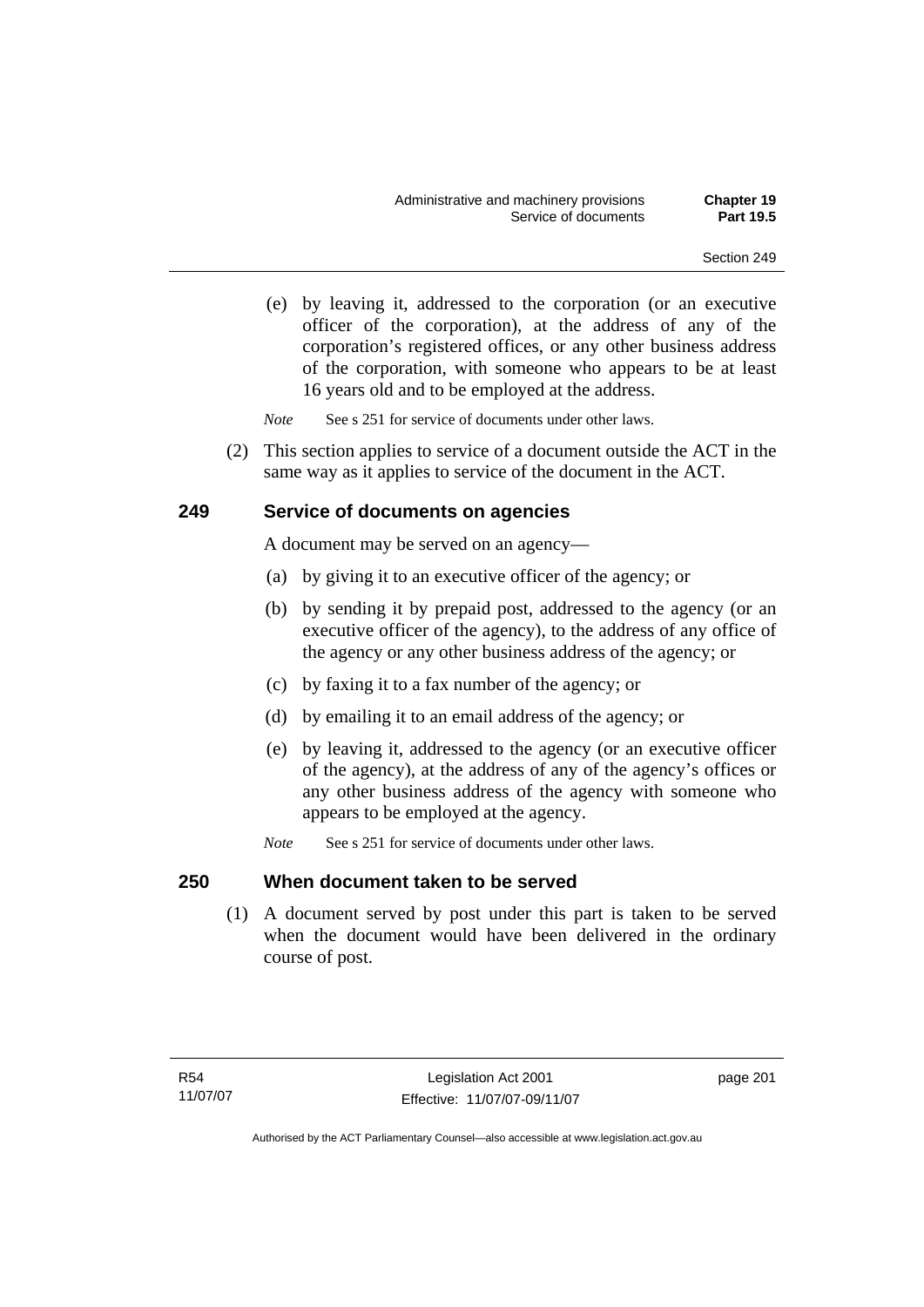| Chapter 19       | Administrative and machinery provisions |
|------------------|-----------------------------------------|
| <b>Part 19.5</b> | Service of documents                    |

#### Section 250

- (2) However, subsection (1) does not affect the operation of the *Evidence Act 1995* (Cwlth), section 160.
	- *Note* The *Evidence Act 1995* (Cwlth), s 160 provides a rebuttable presumption that a postal article sent by prepaid post addressed to a person at an address in Australia or an external territory was received on the 4th working day after posting.
- (3) If the sender has no reason to suspect that a document served by fax or email under this part was not received by the recipient when sent, the document is presumed to be served when sent unless evidence sufficient to raise doubt about the presumption is given.
- (4) For subsection (3), the sender has reason to suspect that a document served by fax or email under this part was not received by the recipient when sent only if, on the day the document was sent or on the next working day, the equipment the sender used to send the document indicated by way of a signal or other message that—
	- (a) the equipment did not send the document when the equipment was used to send the document; or
	- (b) for a fax—the number to which the fax was sent to the recipient was not a fax number of the recipient; or
	- (c) for an email—the address to which the email was sent was not an email address of the recipient.
- (5) A document addressed to the recipient, and left for the recipient as mentioned in section 247 (e), section 248 (e) or section 249 (e), is taken to be served when it was left.
- (6) In this section:

*recipient*, for a document, means the individual, corporation or agency on whom the document is intended to be served.

*sender*, for a document served, or to be served, by fax or email, means the person sending, or seeking to send, the document.

R54 11/07/07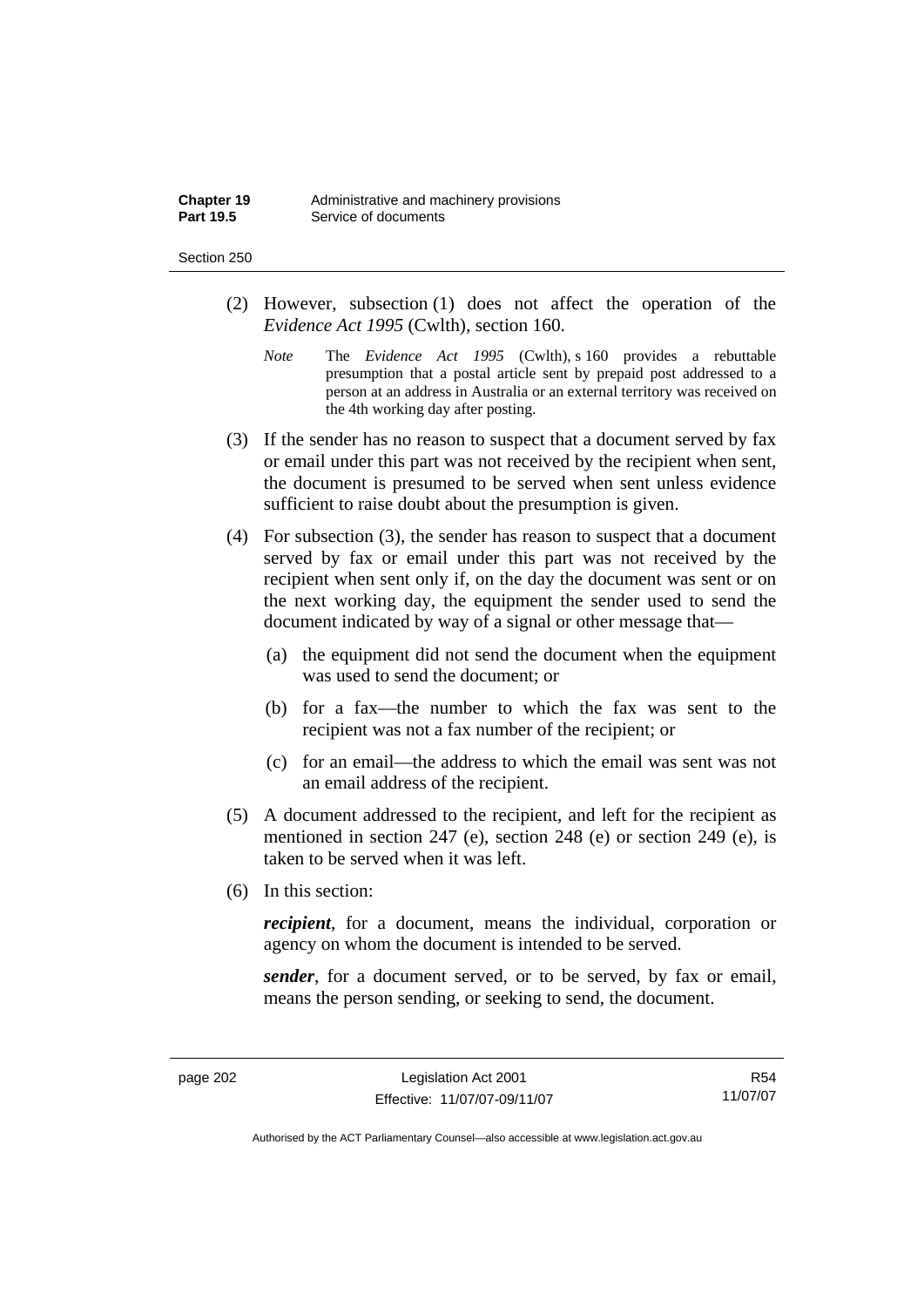## **251 Other laws not affected etc**

- (1) This part does not affect the operation of any other law that authorises or requires service of a document otherwise than as provided under this part.
- (2) Despite this part, a law (or, if the law is an Act, a regulation under the Act) may provide—
	- (a) that a document of a particular kind may or must be served (however described) only in a particular way or to a particular address or number; or
	- (b) for the date (or date and time) when service (however described) of a document is taken to have been made.

## **252 Powers of courts and tribunals not affected**

This part does not affect the power of a court or tribunal to authorise or require service of a document otherwise than as provided under this part.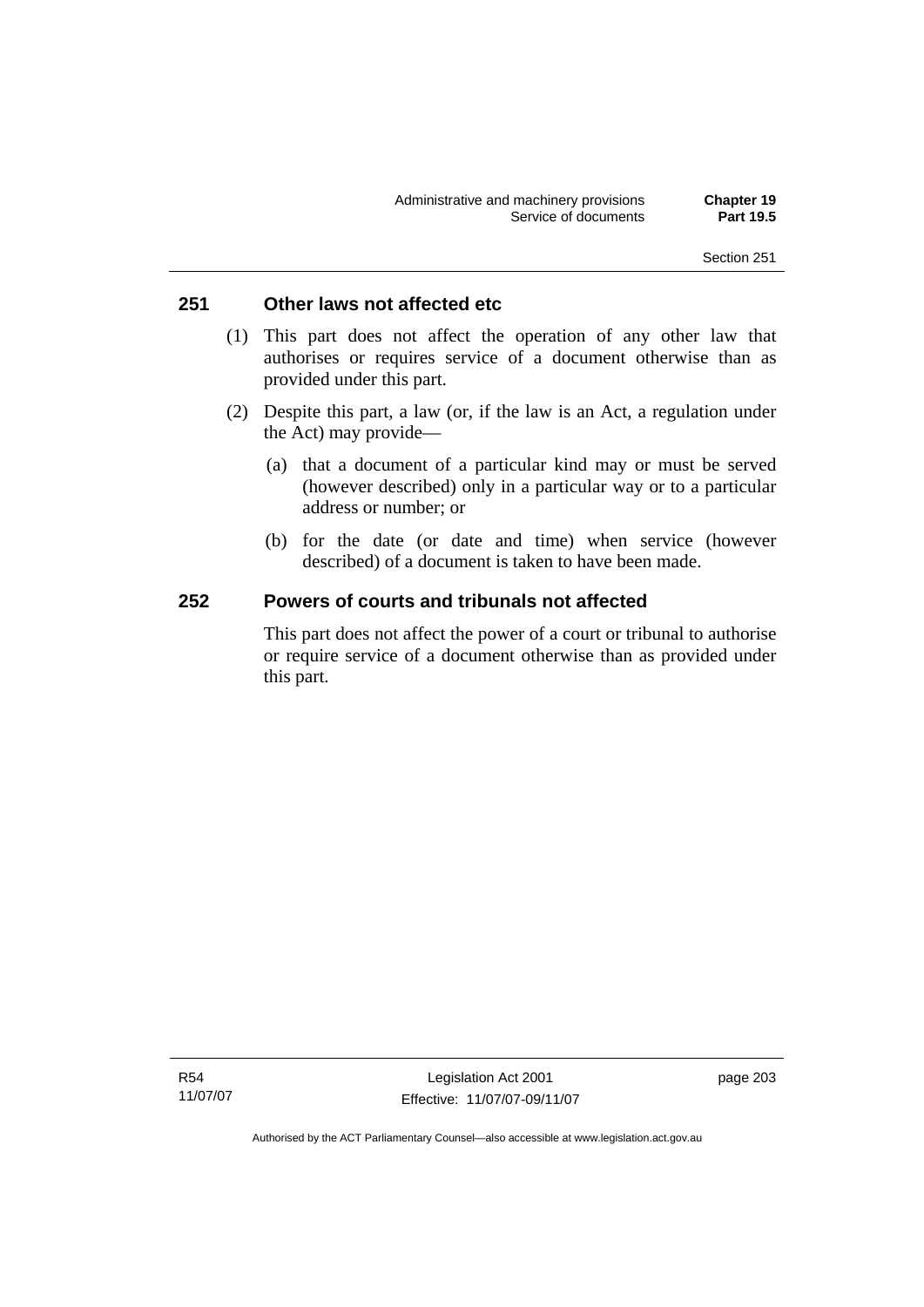Section 253

# **Part 19.6 Functions of Executive and Ministers**

## **253 Exercise of functions of Executive**

- (1) A function given to the Executive under an Act may be exercised by any 2 Ministers acting in concert.
- (2) The exercise of a function under subsection (1) is taken to be the exercise of the function by the Executive.
- (3) A statutory instrument (other than a subordinate law or disallowable instrument) is taken to be made by the Executive if it is signed by 2 or more Ministers who are members of the Executive.
- (4) A statutory instrument mentioned in subsection (3) made in accordance with the subsection is taken to be made when it is signed by the second Minister signing.
- (5) This section is subject to section 41 (Making of certain statutory instruments by Executive).
- (6) In this section:

Act includes an Act of the Commonwealth.

*statutory instrument* includes an instrument (whether or not legislative in nature) made under—

- (a) an Act of the Commonwealth; or
- (b) another statutory instrument of the Commonwealth ; or
- (c) power given by an Act or statutory instrument of the Commonwealth and also power given otherwise by law.

R54 11/07/07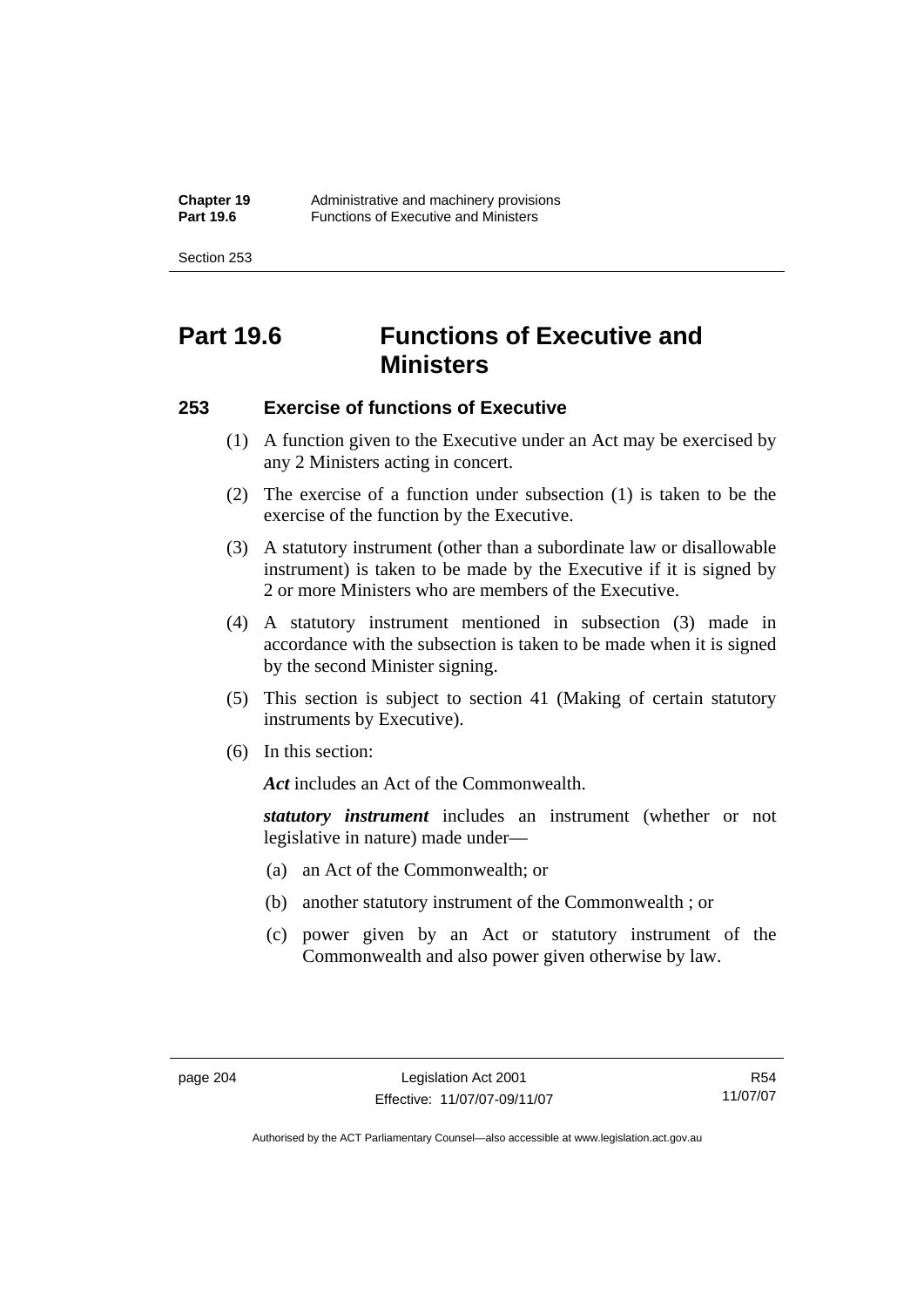## **254 Administration of matters not allocated**

If a matter relating to the Executive's functions is not allocated under the Self-Government Act, section 43 (1), the Chief Minister administers the matter.

## **254A Delegation by Minister**

A Minister may delegate the Minister's functions under an Act or statutory instrument to anyone else.

*Note* For the making of delegations and the exercise of delegated functions, see pt 19.4.

Legislation Act 2001 Effective: 11/07/07-09/11/07 page 205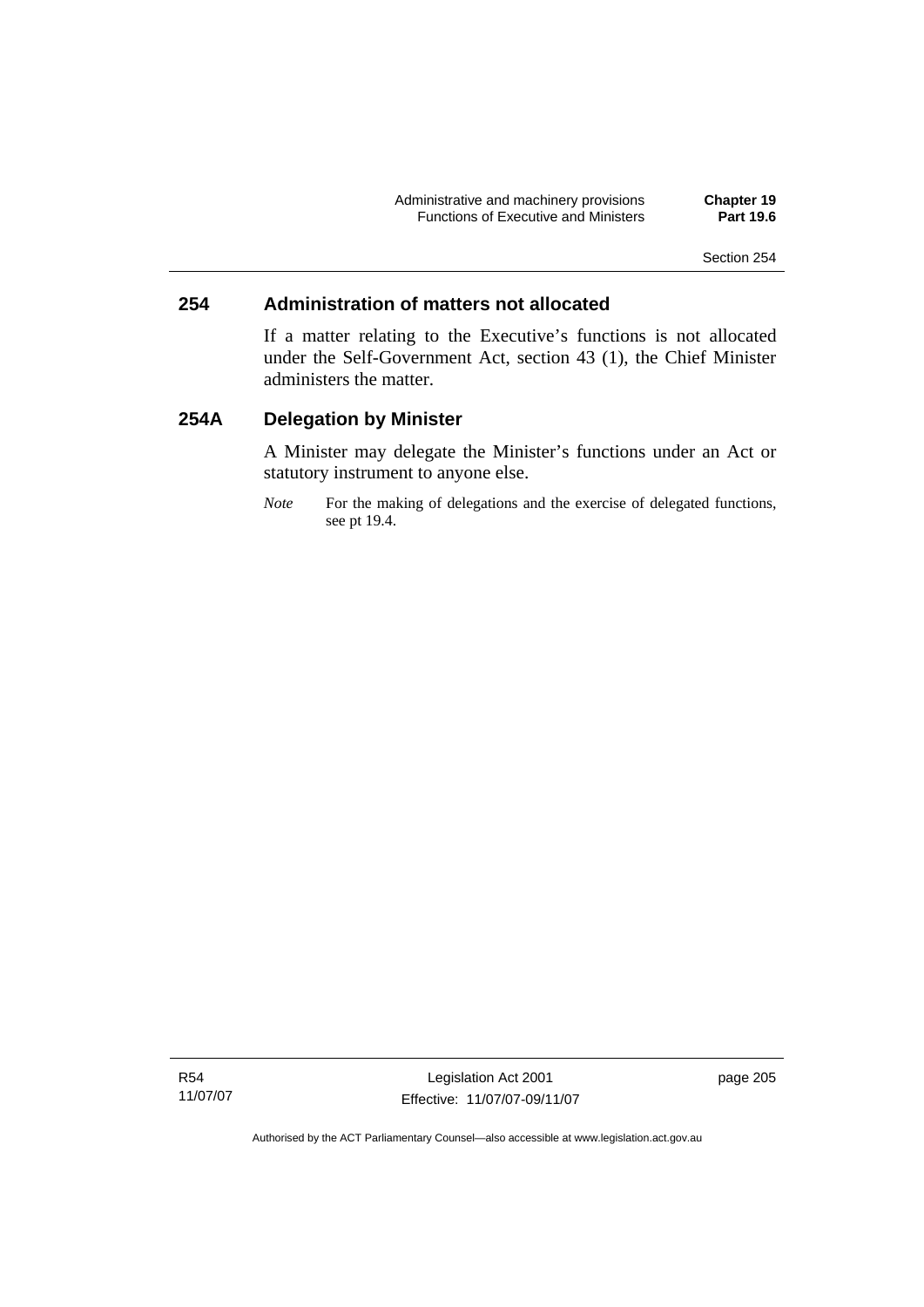Section 255

# **Part 19.7 Other matters**

### **255 Forms**

- (1) This section applies if an Act, subordinate law or disallowable instrument (the *authorising law*) authorises or requires a form to be approved or prescribed under an Act or statutory instrument (the *relevant law*).
	- *Note* See also s 46 (3), which deals with the repeal and replacement of forms that are legislative instruments and prevents their amendment.
- (2) The authorising law authorises a form to be approved or prescribed in relation to any matter under or in relation to the relevant law.
- (3) To remove any doubt, a form may be approved or prescribed for a provision of the relevant law even though the provision does not mention a form.

### **Example**

The X Act, section 23 provides for a person to apply for registration but makes no mention of a form for the application. However, the Act, section 80 (1) provides:

(1) The Minister may approve forms for this Act.

Section 80 (3) provides that the approval of a form is a notifiable instrument.

Because section 80 (1) permits a form to be approved 'for this Act', this Act, section 255 applies in relation to section 23 and the Minister may, in writing, approve a form for the application.

- *Note 1* Because the approval is a notifiable instrument, it must be in writing (see s 42 (2)).
- *Note 2* An example is part of the Act, is not exhaustive and may extend, but does not limit, the meaning of the provision in which it appears (see s 126 and s 132).
- (4) Substantial compliance with a form is sufficient.

R54 11/07/07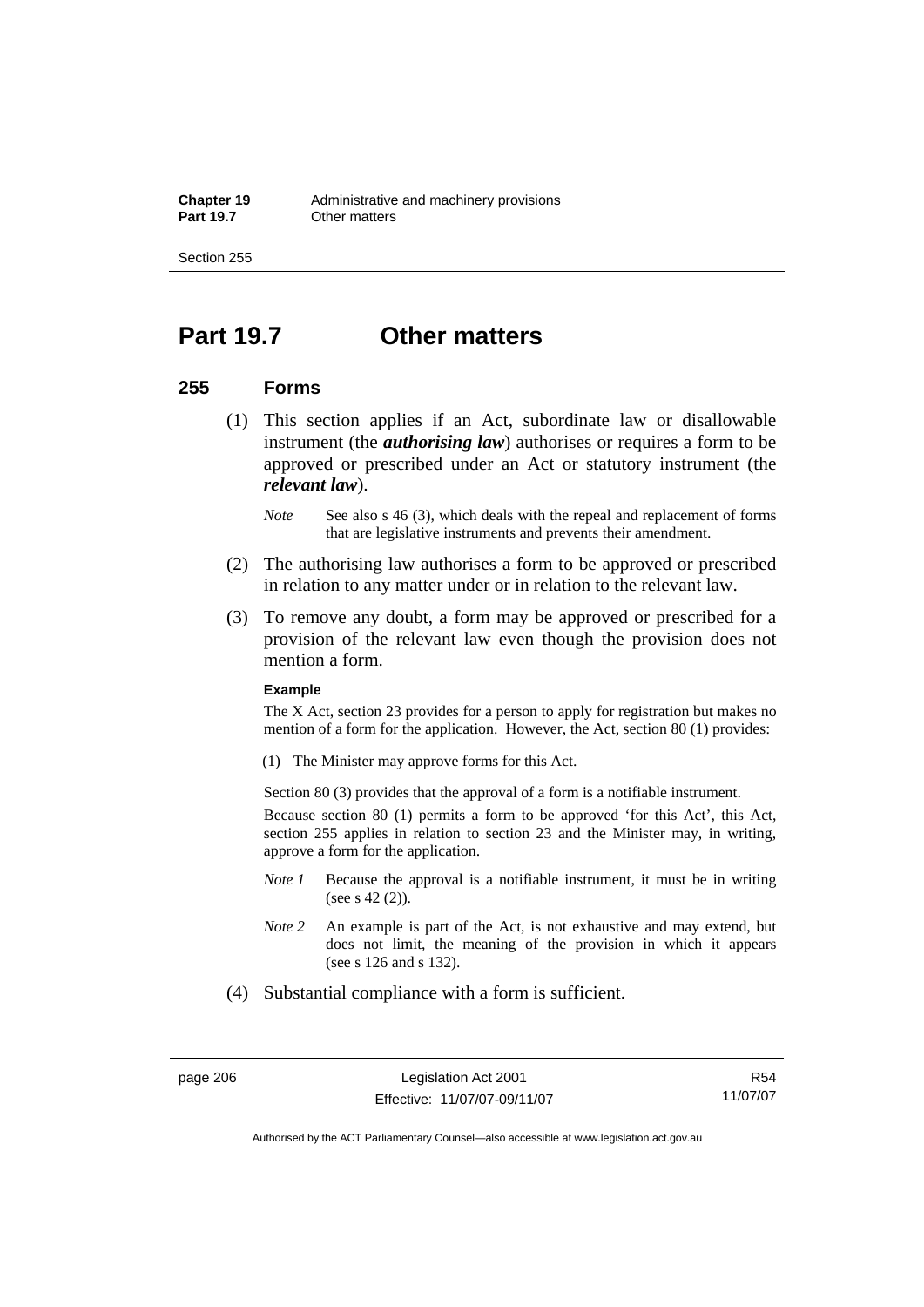- (5) However, if a form requires—
	- (a) the form to be signed; or
	- (b) the form to be prepared in a particular way (for example, on paper of a particular size or quality or in a particular electronic form); or
	- (c) the form to be completed in a particular way; or
	- (d) particular information to be included in the form, or a particular document to be attached to or given with the form; or
	- (e) the form, information in the form, or a document attached to or given with the form, to be verified in a particular way (for example, by statutory declaration);

the form is properly completed only if the requirement is complied with.

- (6) Despite subsection (5), the person need not comply with the requirement mentioned in subsection (5) (d) (and the form is taken to be properly completed despite the noncompliance) if—
	- (a) the form is approved or prescribed for a purpose; and
	- (b) the information or document is not reasonably necessary for the purpose.

### **Examples**

- 1 A person need not comply with a requirement of an approved form to include personal information (eg marital status) irrelevant to a purpose for which the form is required.
- 2 A person need not comply with a requirement of an approved form that has some relevance to a purpose for which the form is required, but intrudes to an unreasonable extent on personal privacy.

page 207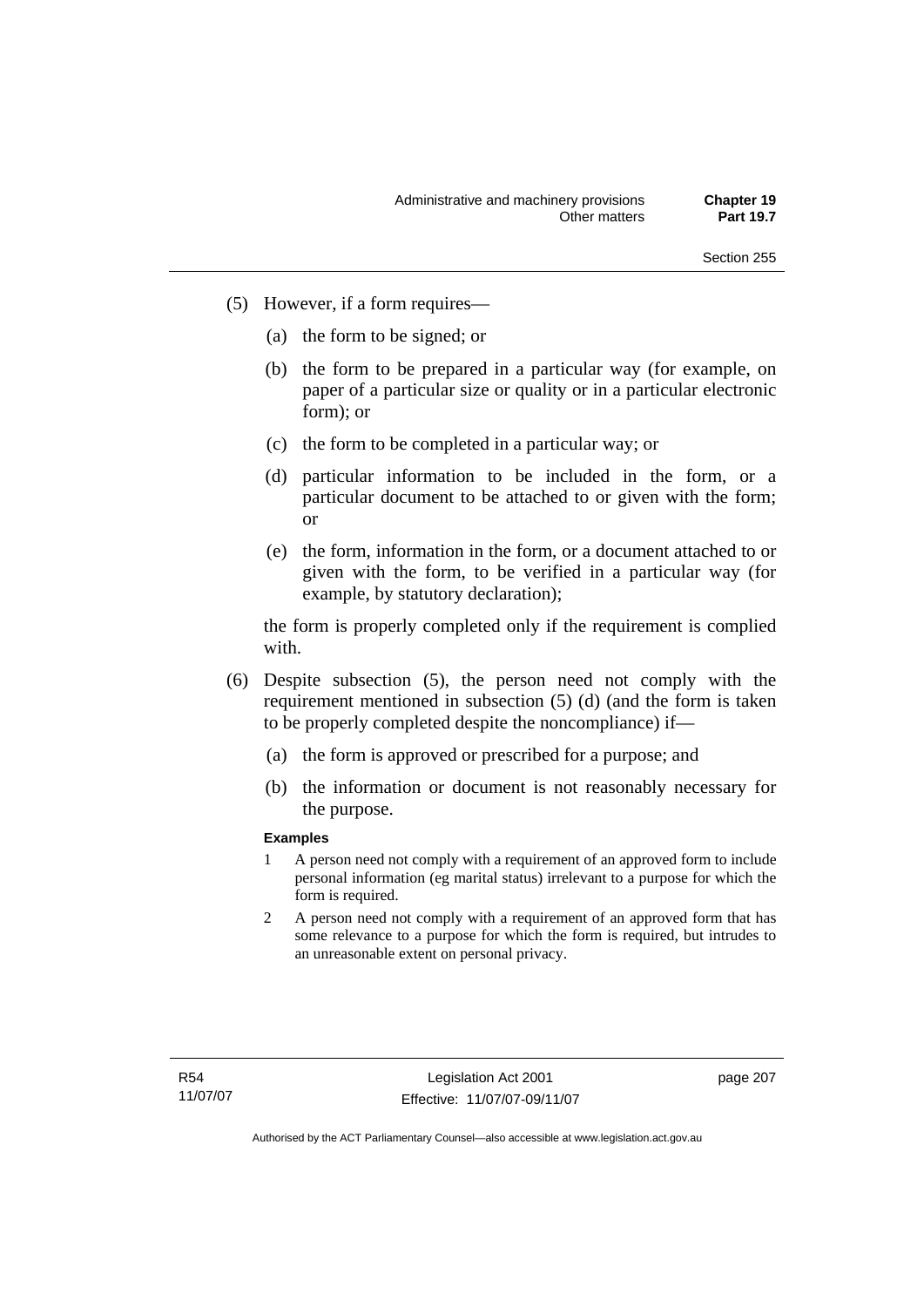#### Section 256

## $(7)$  If—

- (a) a form (*form 1*) may be approved or prescribed for a purpose; and
- (b) another form (*form 2*) may be approved or prescribed for the same or another purpose; and
- (c) separate forms 1 and 2 are approved or prescribed;

a combination form, consisting of forms 1 and 2, may be approved or prescribed and used for the purpose or purposes.

- (8) If, under a law, a form is authorised or required to be filed with (however described), or served on (however described), a person, the form may be filed with, or served on, someone else under arrangements made between them.
- (9) This section is a determinative provision.

*Note* See s 5 for the meaning of determinative provisions, and s 6 for their displacement.

## **256 Production of records kept in computers etc**

- (1) This section applies if—
	- (a) a person uses an electronic or other device to keep a record of information; and
	- (b) the person is required under a law (however the law is expressed) to give the information, or a document containing the information, to an authority.
- (2) The requirement obliges the person to give to the authority a document that accurately reproduces or contains the information in a form that can be understood by the authority.
- (3) In this section:

*authority* means a court, tribunal or other entity.

R54 11/07/07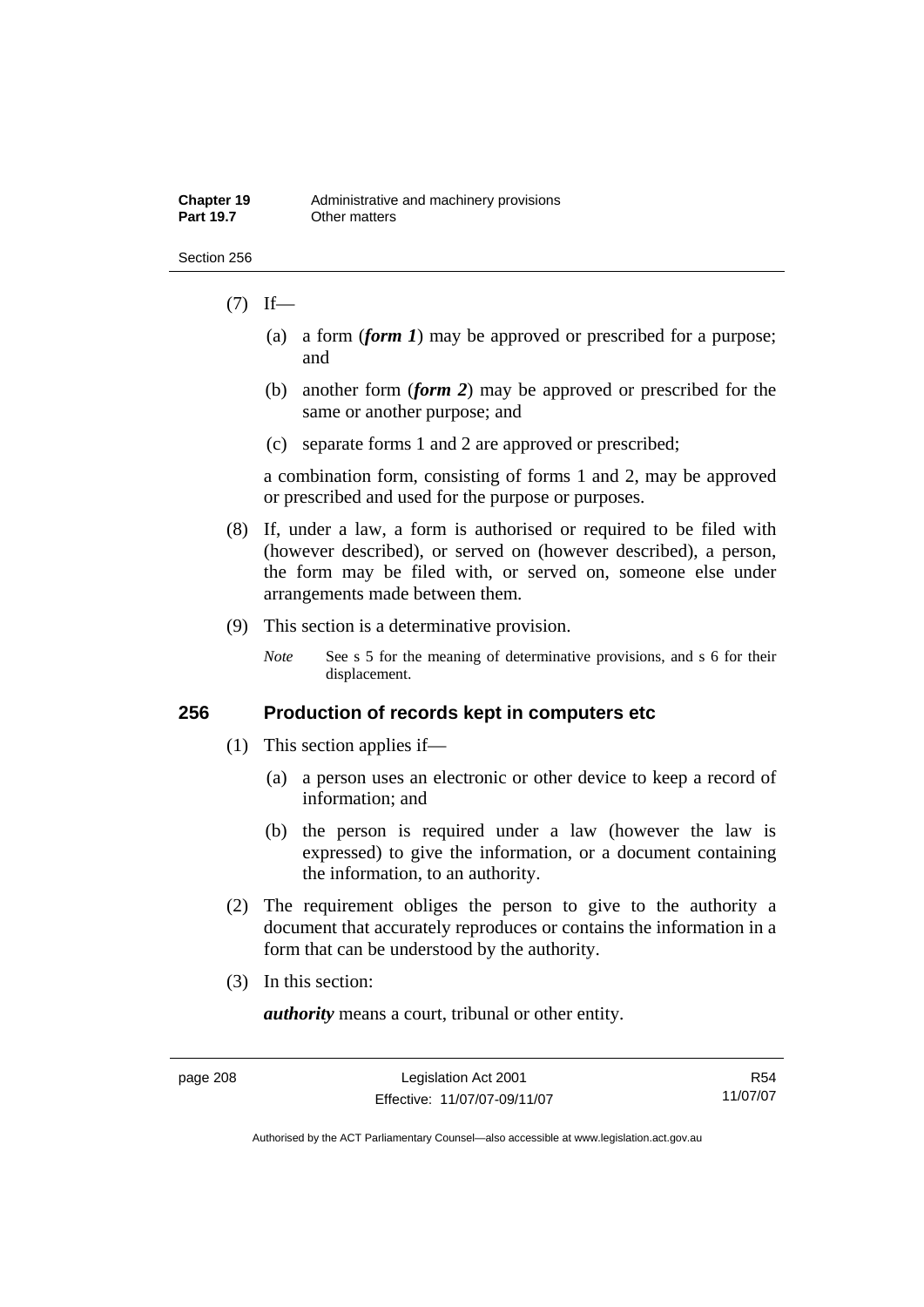# **Chapter 20 Miscellaneous**

## **300 Delegation by parliamentary counsel**

 (1) The parliamentary counsel may delegate the parliamentary counsel's functions under this Act or another territory law to a public servant.

- (2) However, the parliamentary counsel may only delegate a function under part 11.3 (Editorial changes) to—
	- (a) a person performing the duties of deputy parliamentary counsel in the public service; or
	- (b) a public servant prescribed by regulation.

## **301 References to Administration Act 1989 etc**

- (1) In any Act, statutory instrument or document, a reference to the *Administration Act 1989*, the *Interpretation Act 1967*, the *Legislation* (*Republication*) *Act 1996* or the *Subordinate Laws Act 1989* is, in relation to anything dealt with in this Act, a reference to this Act.
- (2) In any Act, statutory instrument or document, a reference to a particular provision of the *Administration Act 1989*, the *Interpretation Act 1967*, the *Legislation (Republication) Act 1996* or the *Subordinate Laws Act 1989* is, in relation to anything dealt with in this Act, a reference to the corresponding provision of this Act.

page 209

*Note* For the making of delegations and the exercise of delegated functions, see pt 19.4.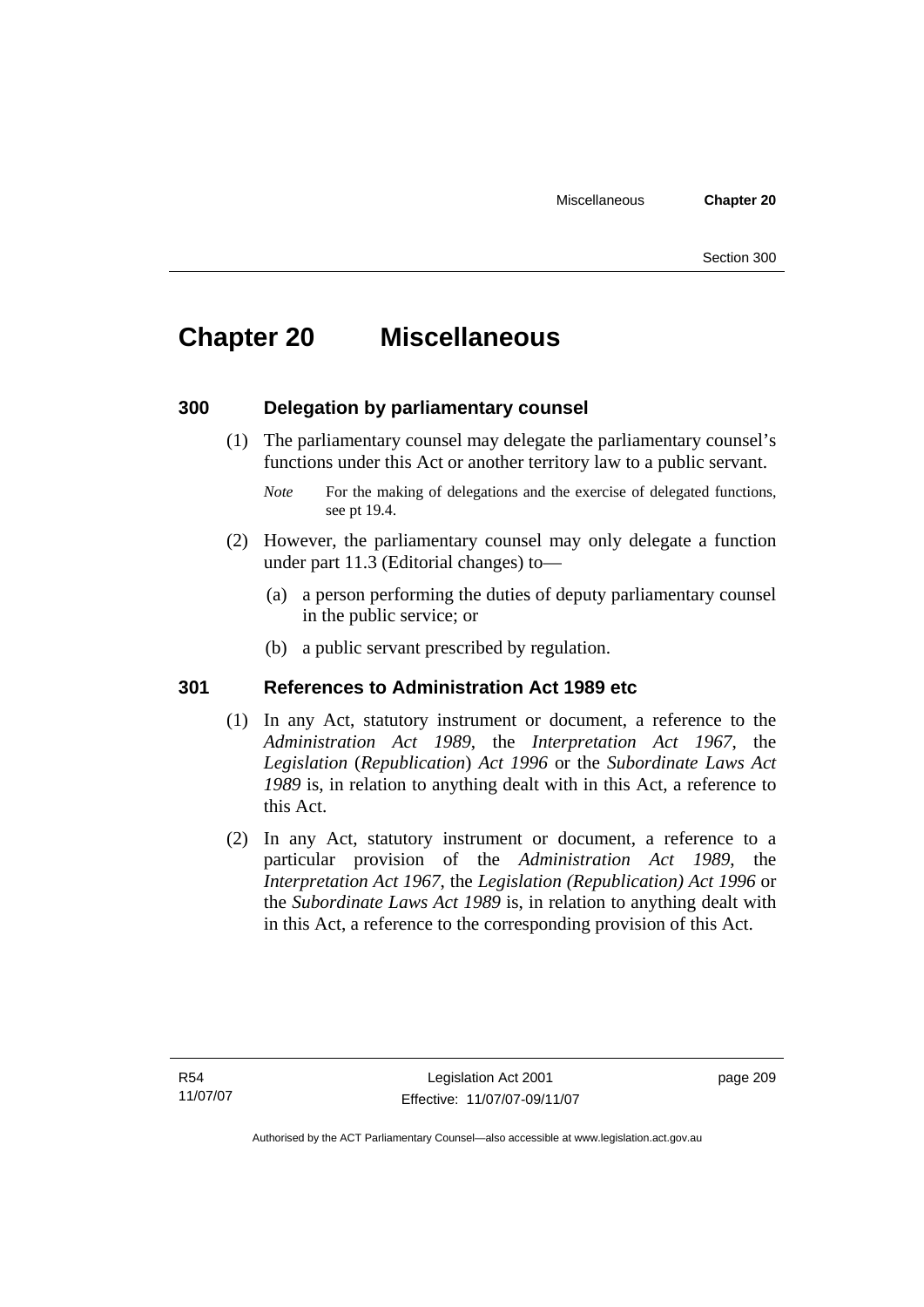#### **Chapter 20** Miscellaneous

Section 302

## **302 Regulation-making power**

- (1) The Executive may make regulations for this Act.
	- *Note* A regulation must be notified, and presented to the Legislative Assembly, under this Act.
- (2) A regulation may make provision in relation to notification in the gazette under the following sections:
	- (a) section 28 (Notification of Acts);
	- (b) section 61 (Notification of legislative instruments):
	- (c) section 65A (Notification of disallowance by resolution of Assembly);
	- (d) section 69 (Notification of amendments made by resolution of Assembly).
- (3) In particular, a regulation may make provision in relation to the form of the gazette and its publication, including how it may or must be published.

page 210 Legislation Act 2001 Effective: 11/07/07-09/11/07

R54 11/07/07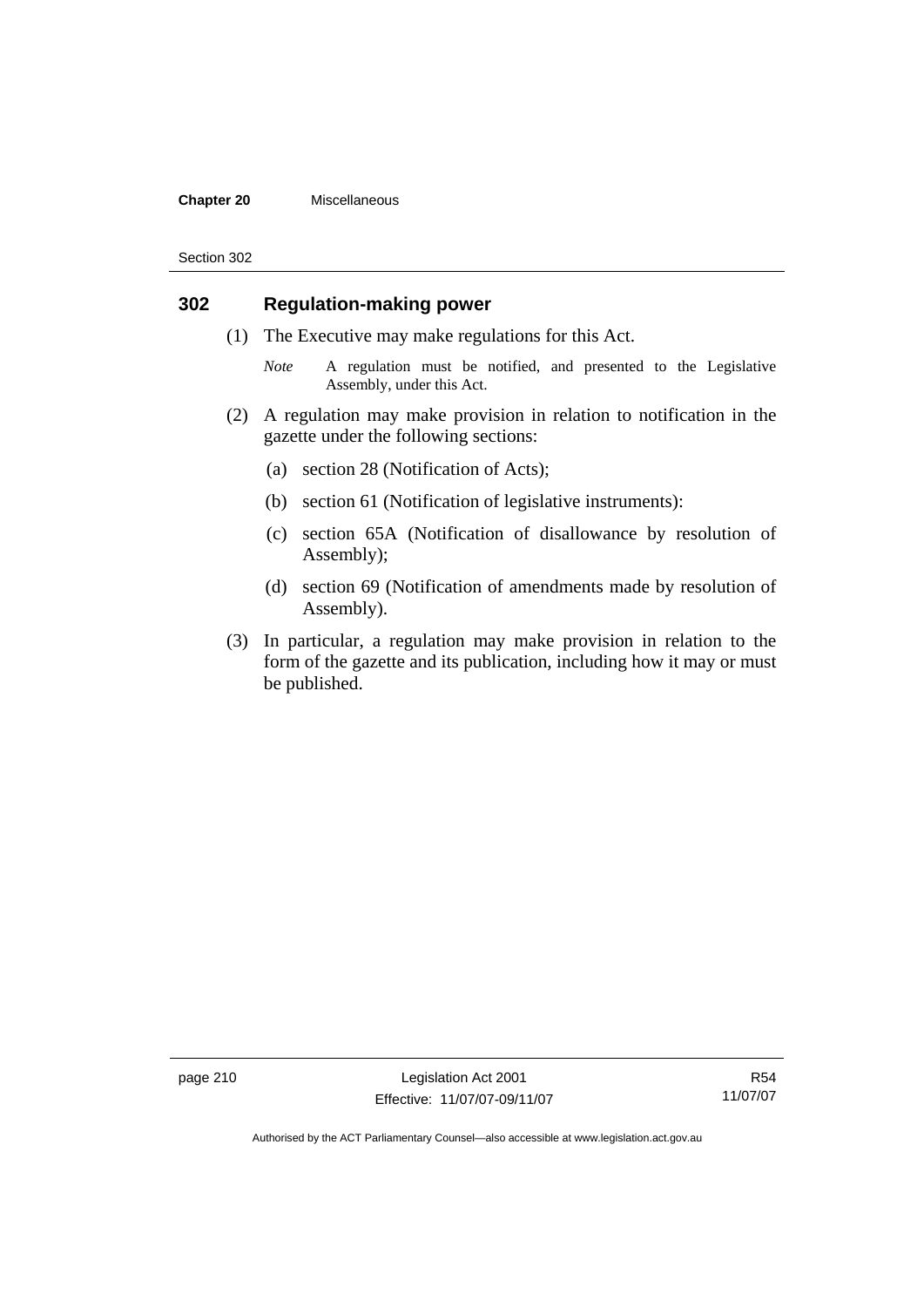# **Schedule 1 Acts included in sources of law in the ACT**

(see s 17)

# **Part 1.1 Former NSW and UK Acts in force before establishment of Territory**

| column 1       | column 2                          | column 3               |
|----------------|-----------------------------------|------------------------|
| item           | name of Act                       | number or date of      |
|                |                                   | assent and original    |
|                |                                   | jurisdiction           |
| 1              | Magna Carta                       | $(1297)$ 25 Edw 1 c 29 |
|                |                                   | (UK)                   |
| 2              | Criminal and Civil Justice Act    | 25 Edw 3 St 5 c 4 (UK) |
|                | 1351                              |                        |
| 3              | Due Process of Law Act 1354       | 28 Edw 3 c 3 (UK)      |
| $\overline{4}$ | Due Process of Law Act 1368       | 42 Edw 3 c 3 (UK)      |
| 5              | Free Access to Courts Act 1400    | 2 Hen 4 c 1 (UK)       |
| 6              | Petition of Right 1627            | 3 Chas 1 c 1 (UK)      |
|                | Bill of Rights 1688               | 1 Will and Mary sess 2 |
|                |                                   | $c$ 2 (UK)             |
| 8              | Act of Settlement 1700            | 12 and 13 Will 3 c 2   |
|                |                                   | (UK)                   |
| 9              | Royal Marriages Act 1772          | 12 Geo 3 c 11 (UK)     |
| 10             | <b>Contractors Debts Act 1897</b> | 1897 No 29 (NSW)       |
| 11             | Crimes Act 1900                   | 1900 No 40 (NSW)       |
| 12             | Truck Act 1900                    | 1900 No 55 (NSW)       |
| 13             | Games, Wagers and Betting         | 1902 No 18 (NSW)       |
|                | Houses Act 1901                   |                        |
| 14             | Pawnbrokers Act 1902              | 1902 No 66 (NSW)       |
|                |                                   |                        |

| R54      | Legislation Act 2001         | page 211 |
|----------|------------------------------|----------|
| 11/07/07 | Effective: 11/07/07-09/11/07 |          |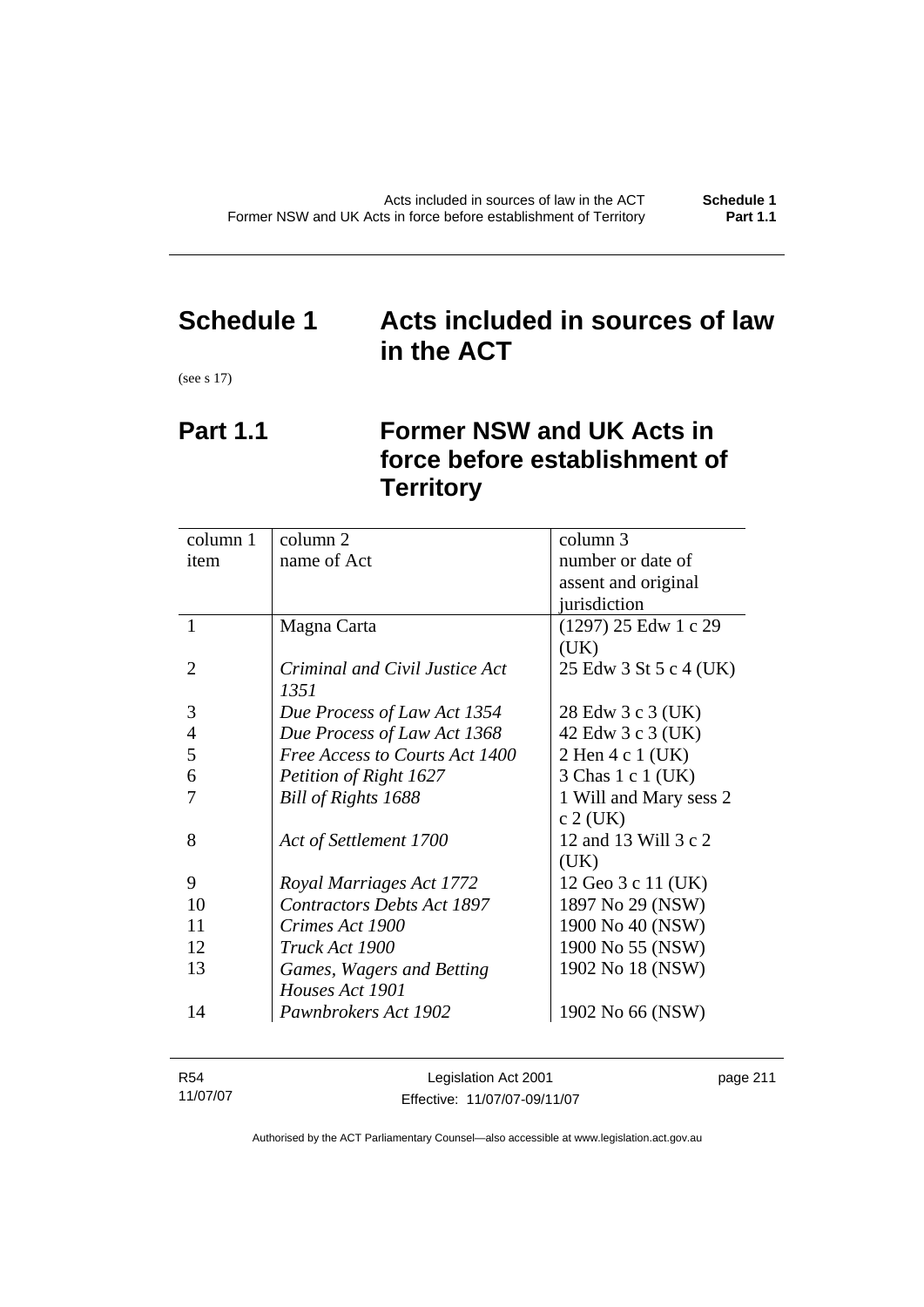| Schedule 1      | Acts included in sources of law in the ACT                        |
|-----------------|-------------------------------------------------------------------|
| <b>Part 1.1</b> | Former NSW and UK Acts in force before establishment of Territory |

| column 1 | column 2                      | column 3            |
|----------|-------------------------------|---------------------|
| item     | name of Act                   | number or date of   |
|          |                               | assent and original |
|          |                               | jurisdiction        |
| 15       | <b>Public Roads Act 1902</b>  | 1902 No 95 (NSW)    |
| 16       | Anglican Church of Australia  | 24 December 1902    |
|          | <b>Constitutions Act 1902</b> | (NSW)               |
| 17       | Fertilisers Act 1904          | 1904 No 33 (NSW)    |
| 18       | Gaming and Betting Act 1906   | 1906 No 13 (NSW)    |
| 19       | Second-hand Dealers Act 1906  | 1906 No 30 (NSW)    |

page 212 **Legislation Act 2001** Effective: 11/07/07-09/11/07

R54 11/07/07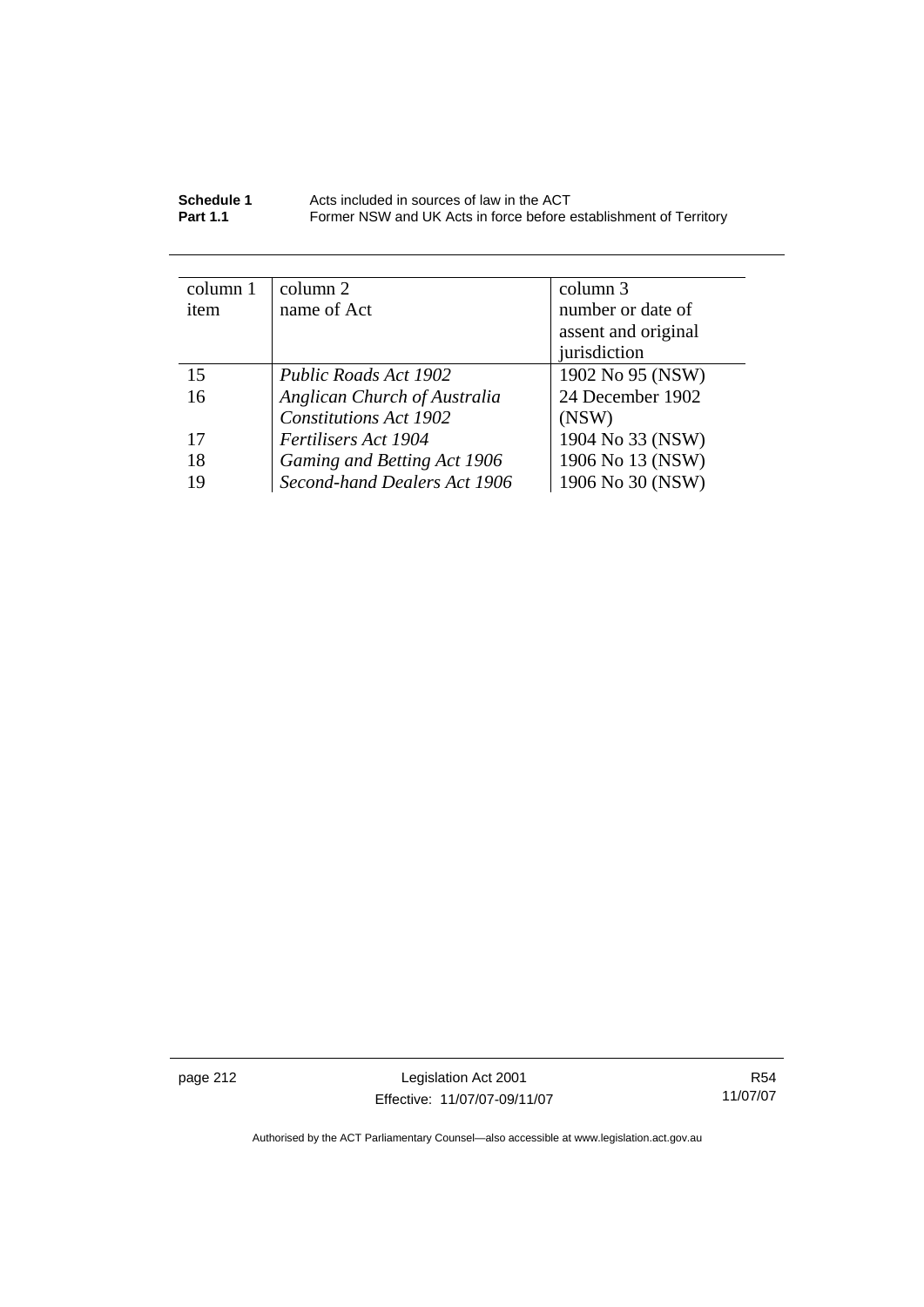# **Part 1.2 Former NSW Acts applied after establishment of Territory**

#### *Note to pt 1.2*

The former NSW Acts mentioned in this part are in force in the ACT as Acts of the Legislative Assembly

| column 1 | column 2                       | column 3                           |
|----------|--------------------------------|------------------------------------|
| item     | name of NSW Act                | applying Territory Act             |
|          | Scaffolding and Lifts Act      | Scaffolding and Lifts Act          |
|          | 1912                           | 1957 (repealed)                    |
|          | Anglican Church of Australia   | Anglican Church of Australia       |
|          | <b>Trust Property Act 1917</b> | <b>Trust Property Act 1928</b>     |
|          | Trustee Act 1925               | <i>Trustee Act 1957</i> (repealed) |
|          | Anglican Church of Australia   | Anglican Church of Australia       |
|          | <b>Constitution Act 1961</b>   | <b>Trust Property Act 1928</b>     |

| <b>Note</b> | The written law of the ACT also includes the following Acts that may<br>not be amended or repealed by the Assembly (see Self-Government Act,<br>$s\,34$ : |
|-------------|-----------------------------------------------------------------------------------------------------------------------------------------------------------|
|             | Life, Fire and Marine Insurance Act 1902 (NSW)                                                                                                            |
|             | Demise of the Crown Act 1760 (UK)                                                                                                                         |
|             | <i>Naval Prize Act 1864</i> (UK)                                                                                                                          |
|             | Naval Prize (Procedure) Act 1916 (UK)                                                                                                                     |
|             | <i>Prize Act (1939)</i> (UK)                                                                                                                              |
|             | Prize Courts Act 1894 (UK)                                                                                                                                |
|             | Prize Courts Act 1915 (UK)                                                                                                                                |
|             | Prize Courts (Procedure) Act 1914 (UK)                                                                                                                    |
|             | <i>Territorial Waters Jurisdiction Act 1878</i> (UK).                                                                                                     |
|             |                                                                                                                                                           |

R54 11/07/07

Legislation Act 2001 Effective: 11/07/07-09/11/07 page 213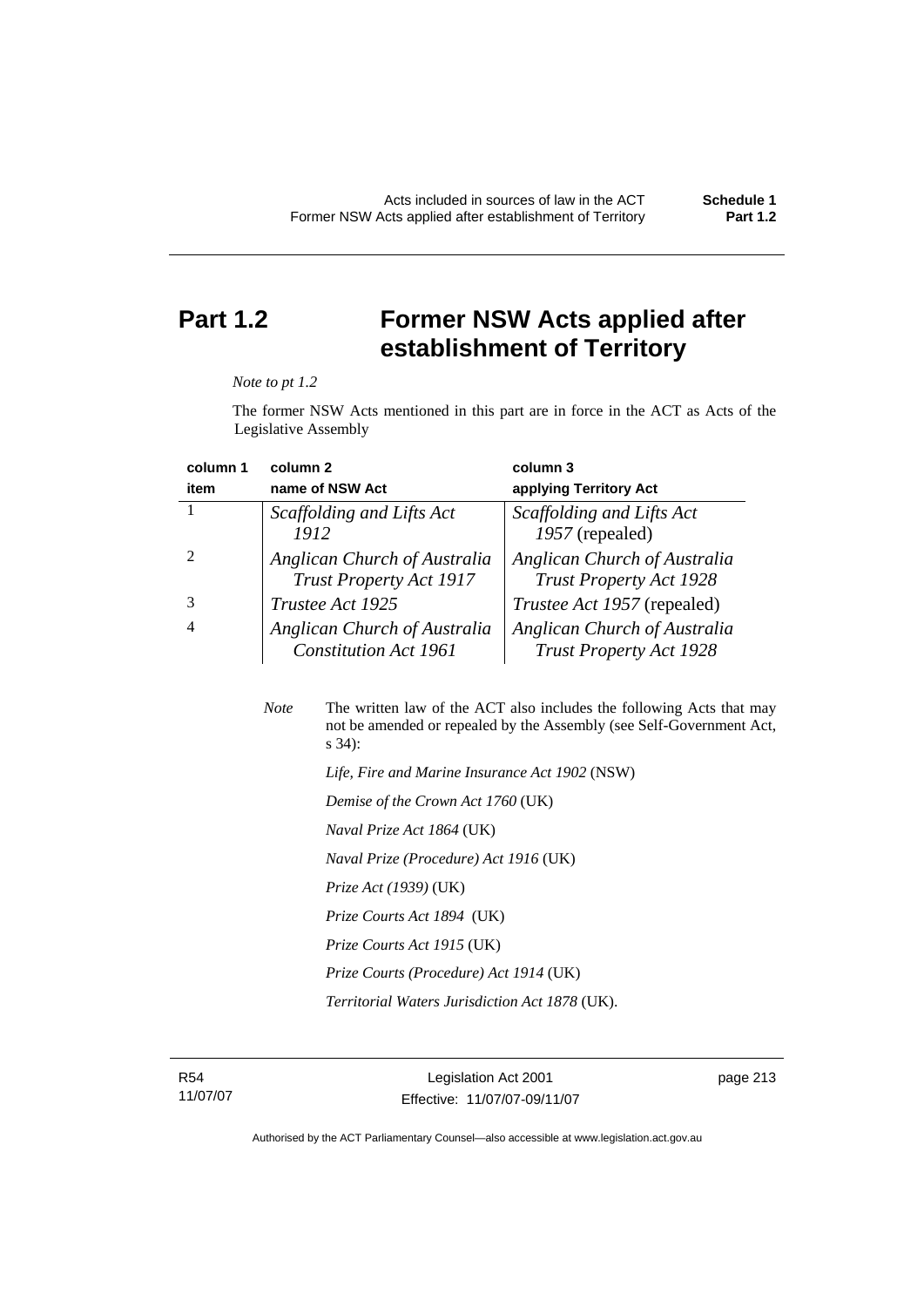# **U Dictionary**

(see s 2)

## **Part 1 Meaning of commonly-used terms**

(see s 144)

### *Note for pt 1*

Terms that are defined only for this Act are set out in pt 2.

### *AAT*—see definition of *administrative appeals tribunal*.

*Act*—see the following sections:

- (a) section 7 (Meaning of *Act* generally);
- (b) section 17 (References to Acts include references to former Cwlth enactments etc).
- *Note* See also s 102 (References to laws include references to laws as in force from time to time) and s 104 (References to laws include references to instruments under laws).

*ACT* means the Australian Capital Territory.

*ADI*—see definition of *authorised deposit-taking institution*.

*administrative appeals tribunal* (or *AAT*) means the Administrative Appeals Tribunal established under the *Administrative Appeals Tribunal Act 1989*.

*administrative unit* means an administrative unit for the time being established under the *Public Sector Management Act 1994*, section 13 (1).

*adult* means an individual who is at least 18 years old.

*ambulance service* means the ACT Ambulance Service established under the *Emergencies Act 2004*.

page 214 Legislation Act 2001 Effective: 11/07/07-09/11/07

R54 11/07/07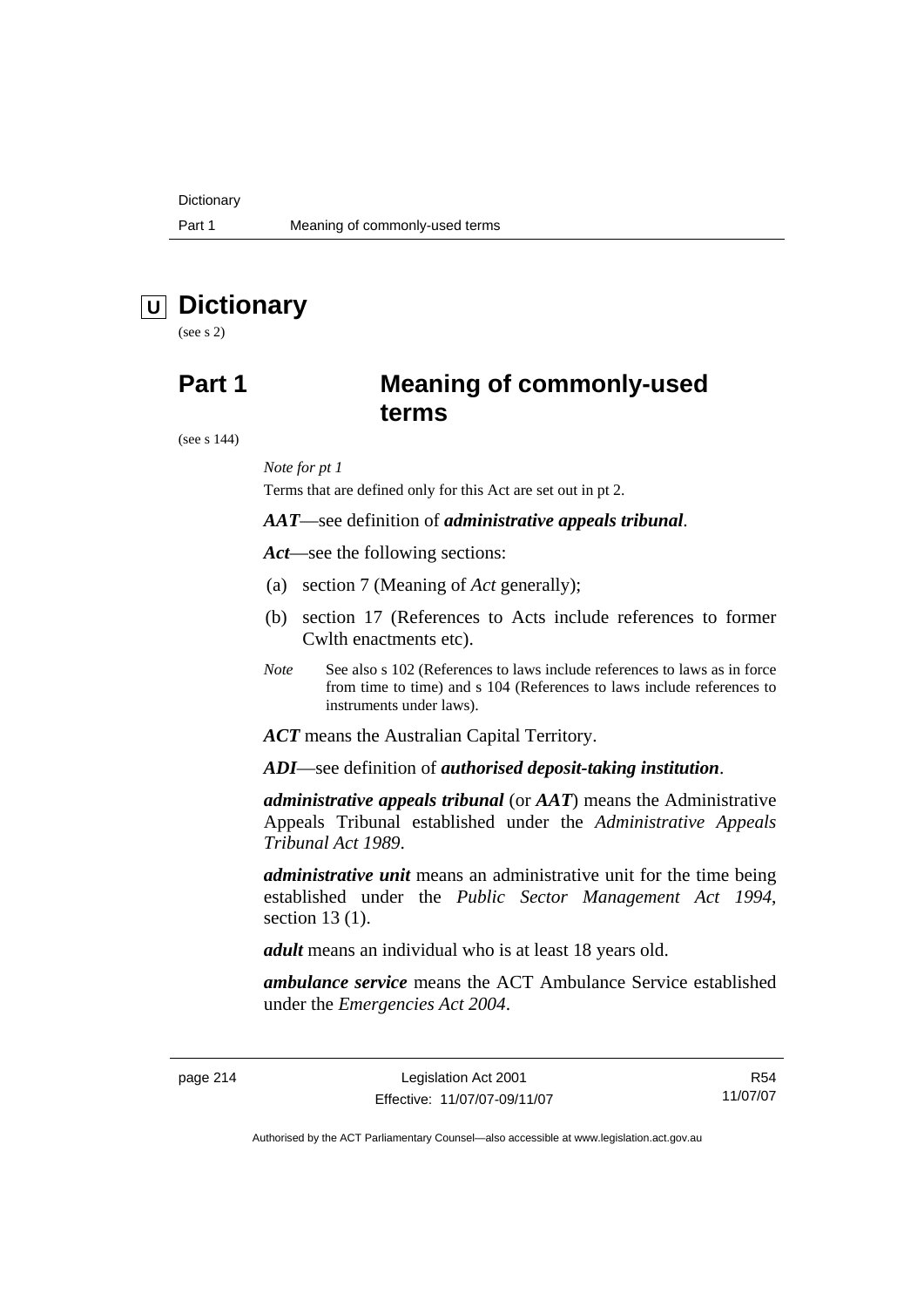*amend* includes—

- (a) for an Act or statutory instrument—omit, insert, substitute, renumber or relocate a provision of the Act or instrument; and
- (b) for an Act or statutory instrument (or a provision of it)—amend by implication; and
- (c) for a provision of an Act or statutory instrument—omit the provision (or a part of it), substitute another provision for the provision (or a part of it), renumber the provision (or a part of it) or relocate the provision (or a part of it); and
- (d) for any other instrument, a provision of an instrument or a decision—change or alter.

*appoint* includes reappoint.

*asset* includes property of any kind.

*Attorney-General* means the Minister designated Attorney-General by the Chief Minister, and includes a Minister authorised by the Chief Minister to act on behalf of the Attorney-General.

*auditor-general* means the Auditor-General for the Territory under the *Auditor-General Act 1996*.

*Australia* means the Commonwealth of Australia and, when used in a geographical sense, does not include an external territory.

*Australian driver licence* means an Australian driver licence under the *Road Transport (Driver Licensing) Act 1999*.

*Note Australian driver licence* is defined in that Act, dictionary to mean a driver licence of any kind issued under the law of the Commonwealth or a State or Territory. It includes a driver licence issued under ACT law (see also def *driver licence*).

*Australian statistician* means the Australian Statistician under the *Australian Bureau of Statistics Act 1975* (Cwlth).

*authorised deposit-taking institution* (or *ADI*) means an authorised deposit-taking institution under the *Banking Act 1959* (Cwlth).

R54 11/07/07 page 215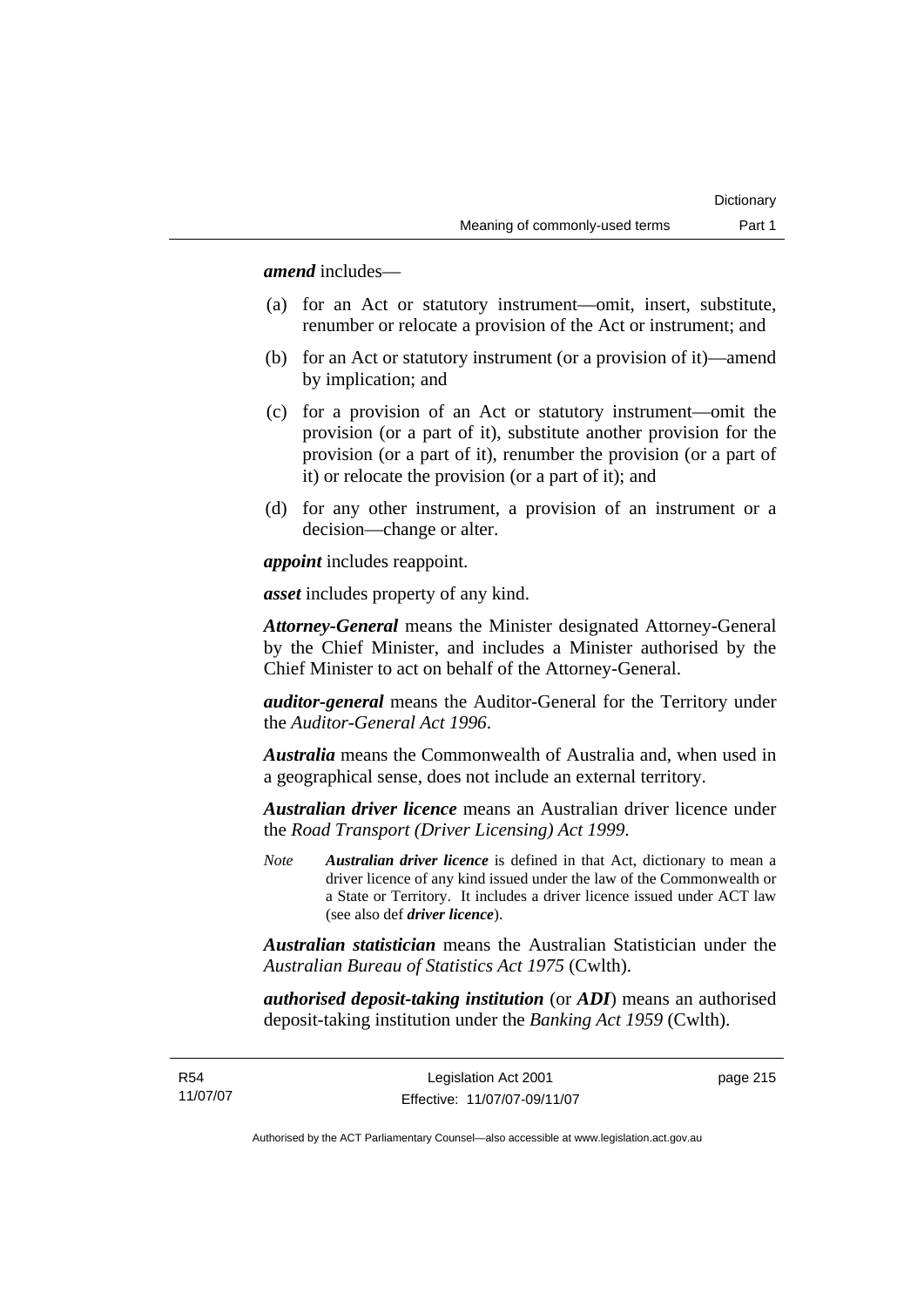*bank* means an authorised deposit-taking institution that is permitted under the *Banking Act 1959* (Cwlth) to assume or use-

- (a) the word 'bank', 'banker' or 'banking'; or
- (b) any other word (whether or not in English) similar in meaning to a word mentioned in paragraph (a).

*barrister* means a lawyer who practises as a barrister.

*body* includes any group of people joined together for a common purpose, whether or not incorporated.

#### **Examples**

- 1 a company
- 2 a statutory corporation, whether or not it has members
- 3 an association, club or society
- 4 a partnership
- 5 a joint venture
- 6 a corporation sole
- *Note* An example is part of the Act, is not exhaustive and may extend, but does not limit, the meaning of the provision in which it appears (see s 126 and s 132).

### *breach* includes contravene.

*building code* means the building code under the *Building Act 2004*, section 136.

*Note* The building code is the Building Code of Australia, as amended from time to time by the Australian Building Codes Board and the Australian Capital Territory Appendix to the Building Code of Australia.

*building society* means an authorised deposit-taking institution that is permitted under the *Banking Act 1959* (Cwlth) to assume or use—

- (a) the term 'building society'; or
- (b) any other term (whether or not in English) similar in meaning.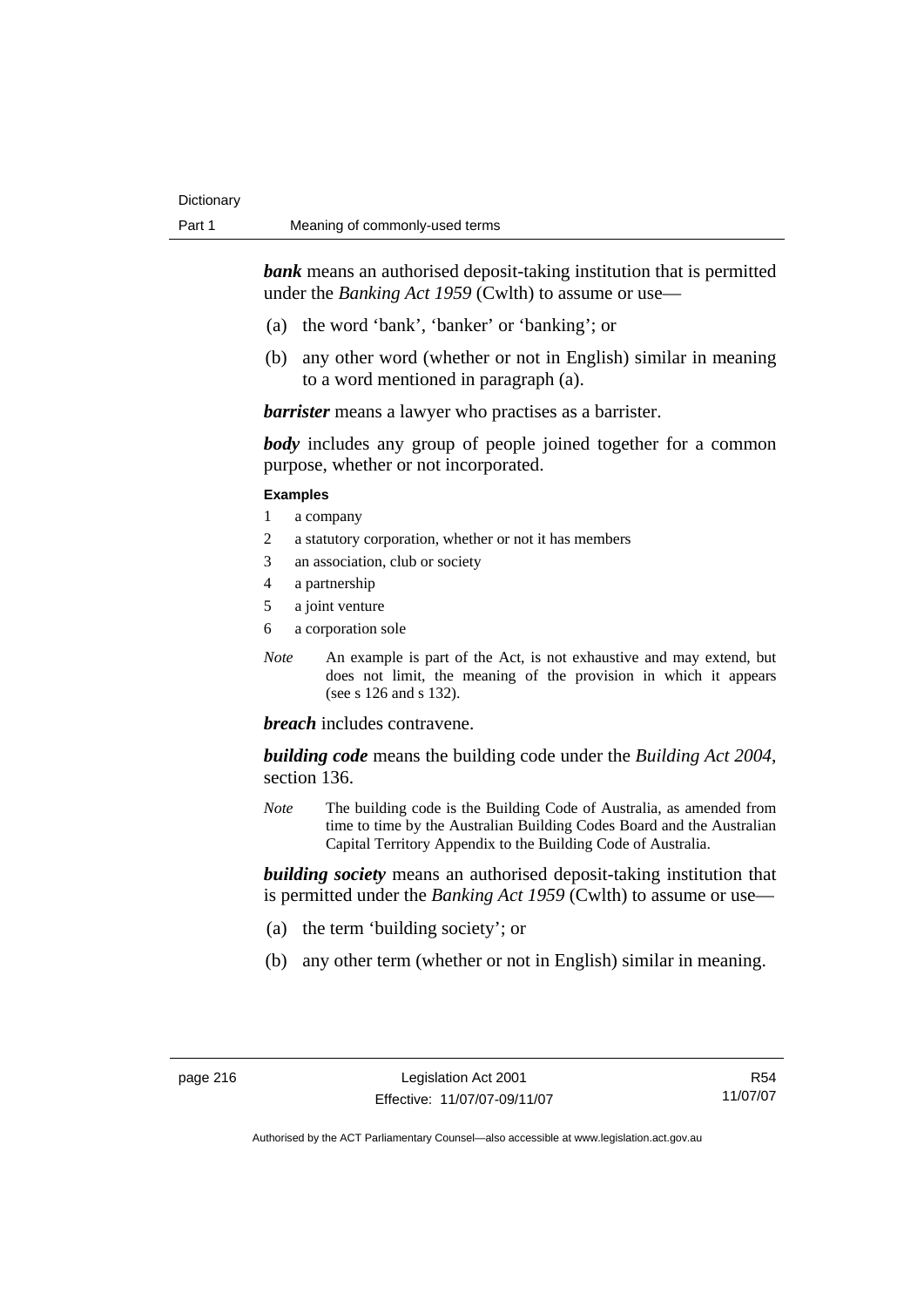*business day* means a day that is not—

- (a) a Saturday or Sunday; or
- (b) a public holiday or bank holiday in the ACT under the *Holidays Act 1958*.

*by* regulation includes under a regulation.

*Note* See also def *under*, in relation to an Act or statutory instrument.

*by-law*, in relation to an Act, means a by-law made or in force under the Act.

*calendar month* means a period beginning at the start of any day of a named month and ending—

- (a) at the end of the day before the corresponding day of the next named month; or
- (b) if there is no such corresponding day—at the end of the last day of the next named month.

#### **Examples**

- 1 The period beginning at the start of 5 July 2000 and ending at midnight on 4 August 2000 is a calendar month.
- 2 The period beginning at the start of 30 January 2001 and ending at midnight on 28 February 2001 is a calendar month. The calendar month ends on the last day of February because in that year February does not have a day corresponding to 29 January (because 2001 is not a leap year). If the period began at the start of 30 January 2004 (ie a leap year), the calendar month would end at midnight on 29 February 2004.
- *Note* An example is part of the Act, is not exhaustive and may extend, but does not limit, the meaning of the provision in which it appears (see s 126 and s 132).

*calendar year* means a period of 12 months beginning on 1 January.

*change* includes change by alteration, omission, substitution or addition.

*chief executive*—see section 163.

page 217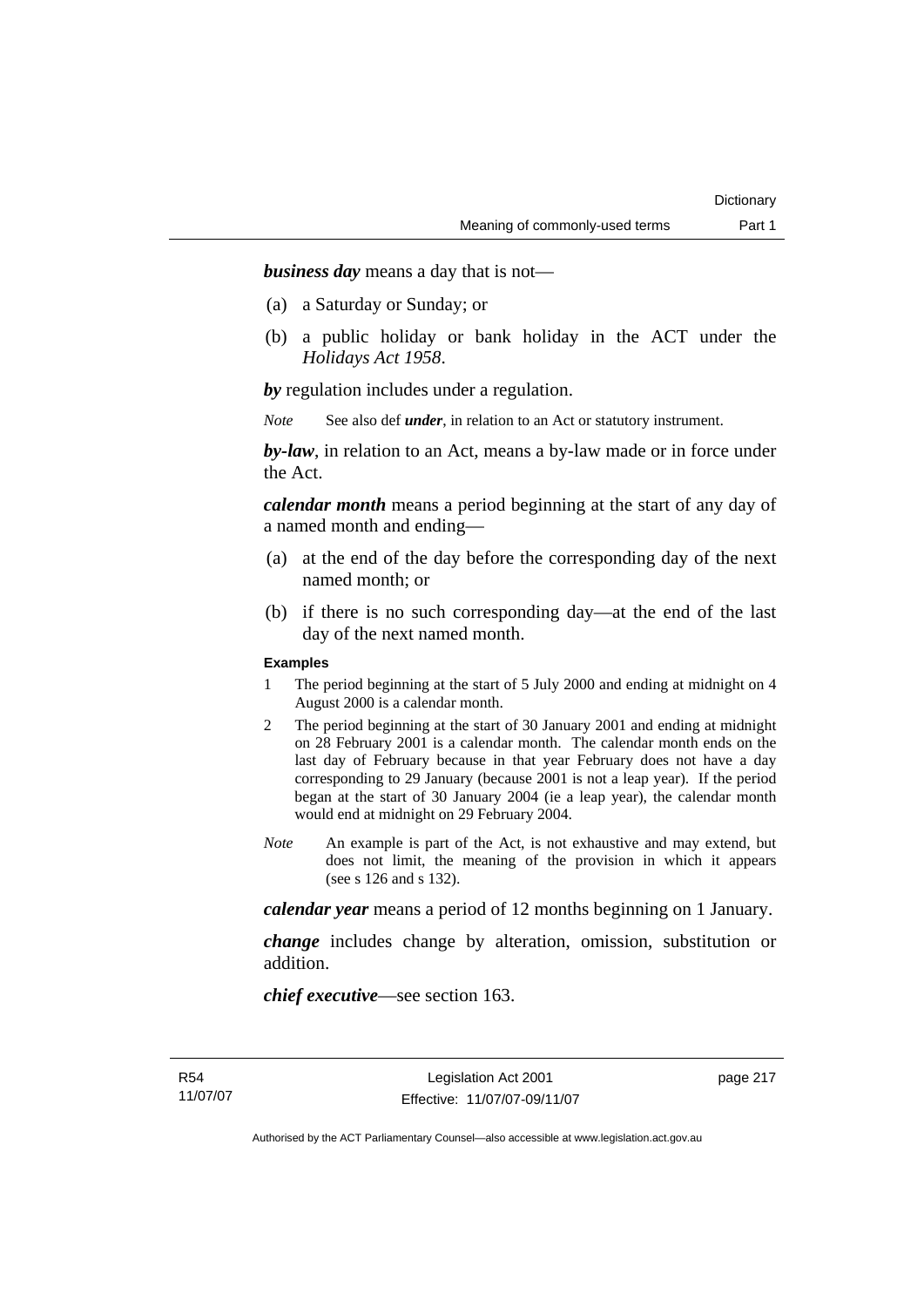*chief health officer* means the Chief Health Officer under the *Public Health Act 1997*.

*Chief Justice* means the Chief Justice of the Supreme Court.

*Chief Magistrate* means the Chief Magistrate of the Magistrates Court.

*Chief Minister* means the Chief Minister for the Territory.

*Note* The Chief Minister is elected under the Self-Government Act, s 40.

*chief officer (ambulance service)* means the chief officer (ambulance service) under the *Emergencies Act 2004*.

*chief officer (fire brigade)* means the chief officer (fire brigade) under the *Emergencies Act 2004*.

*chief officer (rural fire service)* means the chief officer (rural fire service) under the *Emergencies Act 2004*.

*chief officer (SES)* means the chief officer (SES) under the *Emergencies Act 2004*.

*chief planning executive* means the Chief Planning Executive under the *Planning and Land Act 2002*.

*chief police officer* means the police officer responsible to the commissioner of police for the day-to-day administration and control of police services in the ACT.

*chief solicitor* means the chief solicitor under the *Government Solicitor Act 1989*.

*child*, if age rather than descendancy is relevant, means an individual who is under 18 years old.

*children and young people commissioner* means the Children and Young People Commissioner under the *Human Rights Commission Act 2005*.

*Childrens Court* means the Childrens Court under the *Children and Young People Act 1999*, section 53.

page 218 Legislation Act 2001 Effective: 11/07/07-09/11/07

R54 11/07/07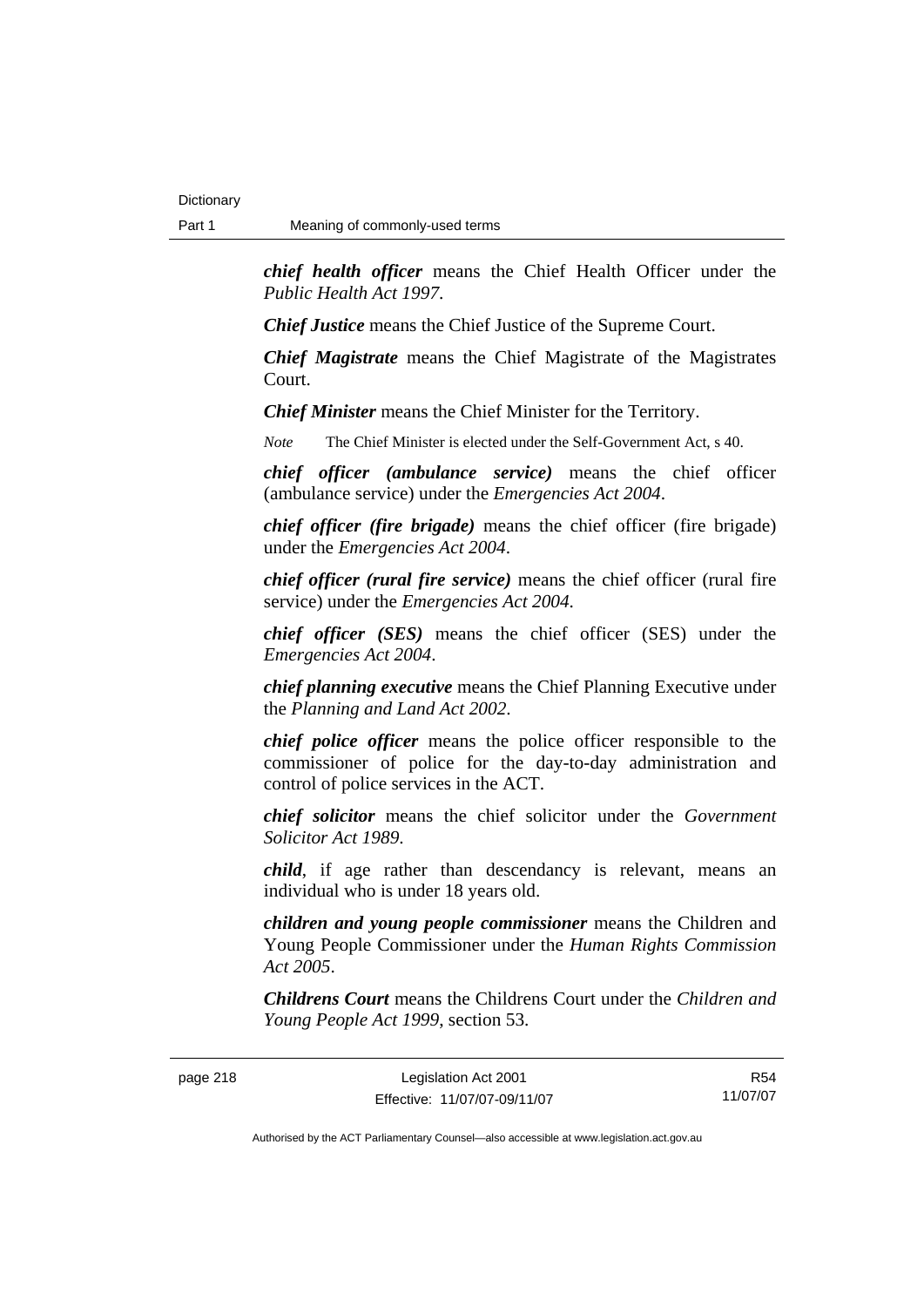*city area* means the area that was *the City Area* under the *City Area Leases Act 1936* (repealed).

*Note* See s 103 for the meaning of references to repealed laws.

*clerk*, in relation to the Legislative Assembly, means the Clerk of the Legislative Assembly.

*Note* The office of Clerk is established under the *Public Sector Management Act 1994*.

*commencement*, of an Act or statutory instrument—see section 80.

*commencement notice*—see section 11.

*commissioner for fair trading* means the Commissioner for Fair Trading of the Australian Capital Territory under the *Fair Trading (Consumer Affairs) Act 1973*.

*commissioner for housing* means the Commissioner for Housing under the *Housing Assistance Act 1987*.

*commissioner for public administration* means the Commissioner for Public Administration under *the Public Sector Management Act 1994*.

*commissioner for revenue* means the Commissioner for Australian Capital Territory Revenue under the *Taxation Administration Act 1999*.

*commissioner for surveys* means the Commissioner for Surveys under the *Surveyors Act 2001*.

*commissioner for the environment* means the Commissioner for the Environment under the *Commissioner for the Environment Act 1993.* 

*commissioner of police* means the Commissioner of Police of the Australian Federal Police.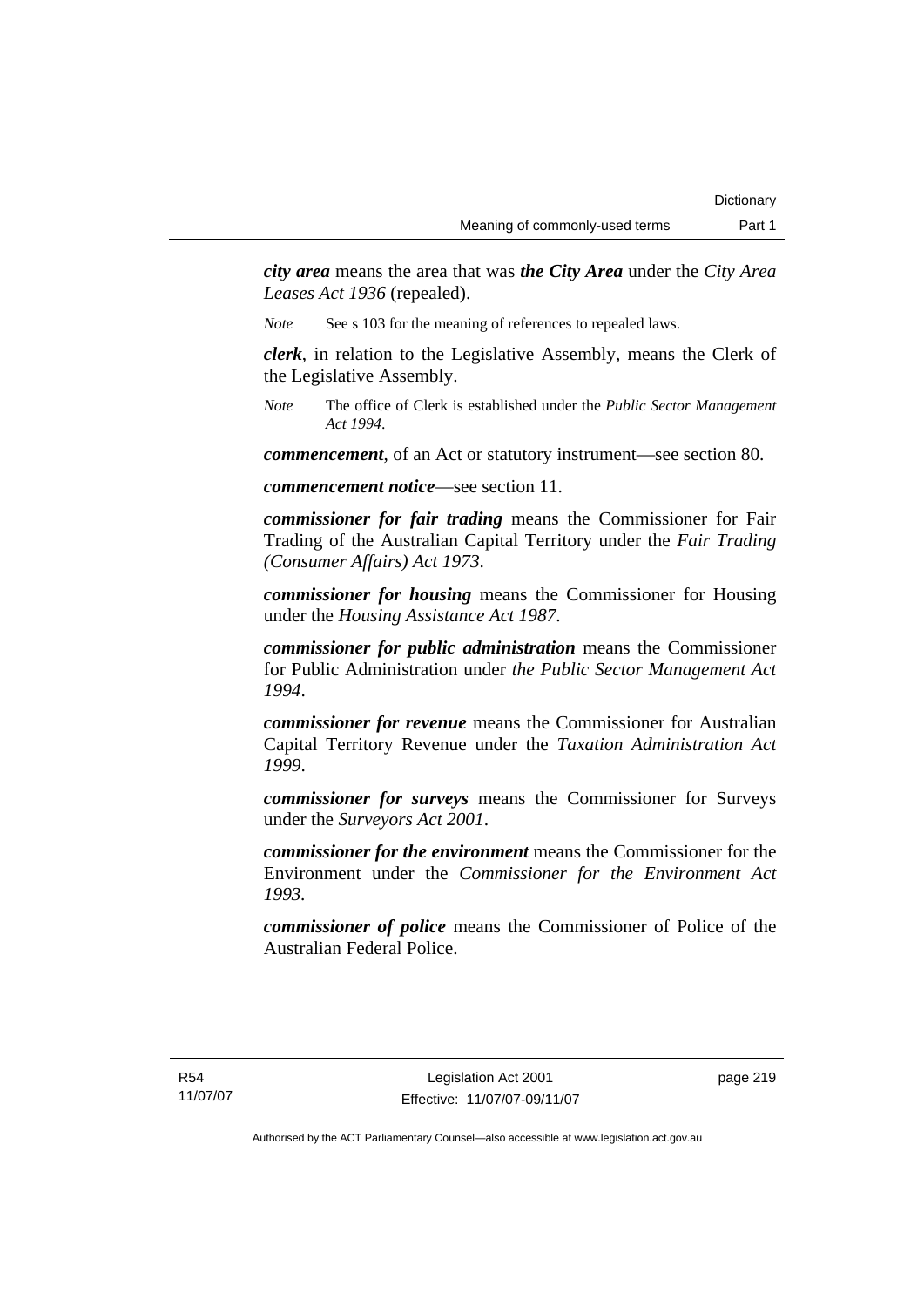*commit*, a person for trial, means—

- (a) to order that the person be remanded in custody until tried by the Supreme Court; or
- (b) to grant bail to the person to appear and be tried by the Supreme Court.

*Commonwealth* means the Commonwealth of Australia and, when used in a geographical sense, does not include an external territory.

*Commonwealth country* means a country that forms part of the Commonwealth of Nations, and includes a territory for the international relations of which a Commonwealth country is responsible.

*Commonwealth DPP* means the Director of Public Prosecutions under the *Director of Public Prosecutions Act 1983* (Cwlth).

*Commonwealth gazette* means the *Commonwealth of Australia Gazette* or the *Australian Government Gazette*.

*Note* The *Australian Government Gazette* was published from 1 July 1973 to 30 June 1976.

*confer*, in relation to a function, includes impose.

*conservator of flora and fauna* means the Conservator of Flora and Fauna under the *Nature Conservation Act 1980*.

*construction occupations registrar* means the Australian Capital Territory Construction Occupations Registrar under the *Construction Occupations (Licensing) Act 2004*.

*consumer and trader tribunal* means the Consumer and Trader Tribunal established under the *Consumer and Trader Tribunal Act 2003*.

*Consumer Credit (Australian Capital Territory) Code* means the provisions applying because of the *Consumer Credit Act 1995*, section 4.

R54 11/07/07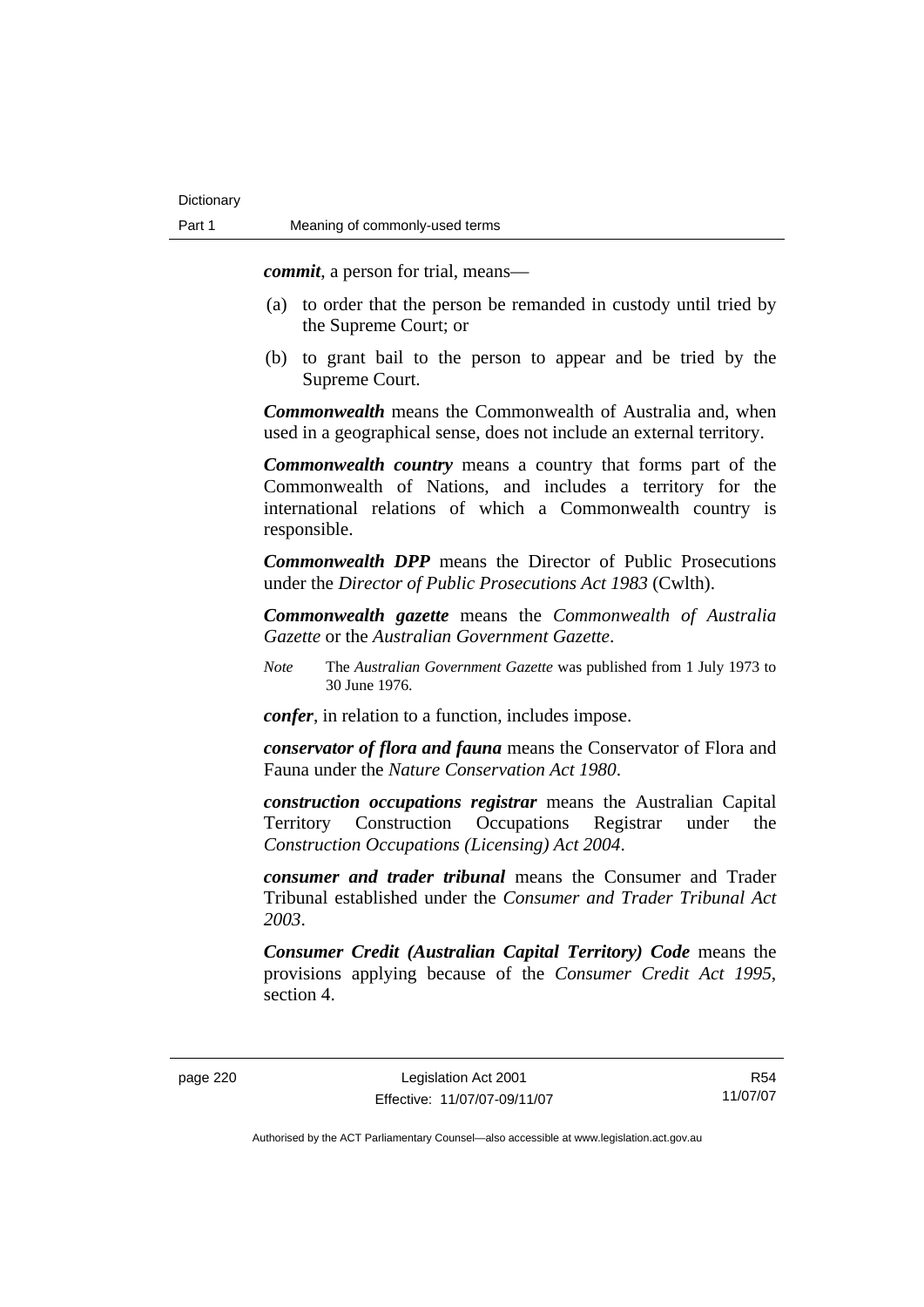*Consumer Credit (Australian Capital Territory) Regulations* means the provisions applying because of the *Consumer Credit Act 1995*, section 5.

*contravene* includes fail to comply with.

*converted ordinance* means an enactment that was an ordinance immediately before self-government day.

*Coroner's Court* means the Coroner's Court under the *Coroners Act 1997*.

*corporation* includes a body politic or corporate.

*Corporations Act* means the *Corporations Act 2001* (Cwlth).

*correctional centre* means a correctional centre under the *Corrections Management Act 2006*.

*corrections officer* means a corrections officer under the *Corrections Management Act 2006*.

*Court of Appeal* means the Court of Appeal constituted under the *Supreme Court Act 1933*.

*court of summary jurisdiction* means the Magistrates Court.

*credit tribunal* means the Australian Capital Territory Credit Tribunal established under the *Consumer Credit (Administration) Act 1996*.

*credit union* means an authorised deposit-taking institution that is permitted under the *Banking Act 1959* (Cwlth) to assume or use—

- (a) the term 'credit union'; or
- (b) any other term (whether or not in English) similar in meaning.

*Criminal Code* means the *Criminal Code 2002*.

*daylight* means the period in a day from sunrise to sunset.

*definition*—see section 130.

page 221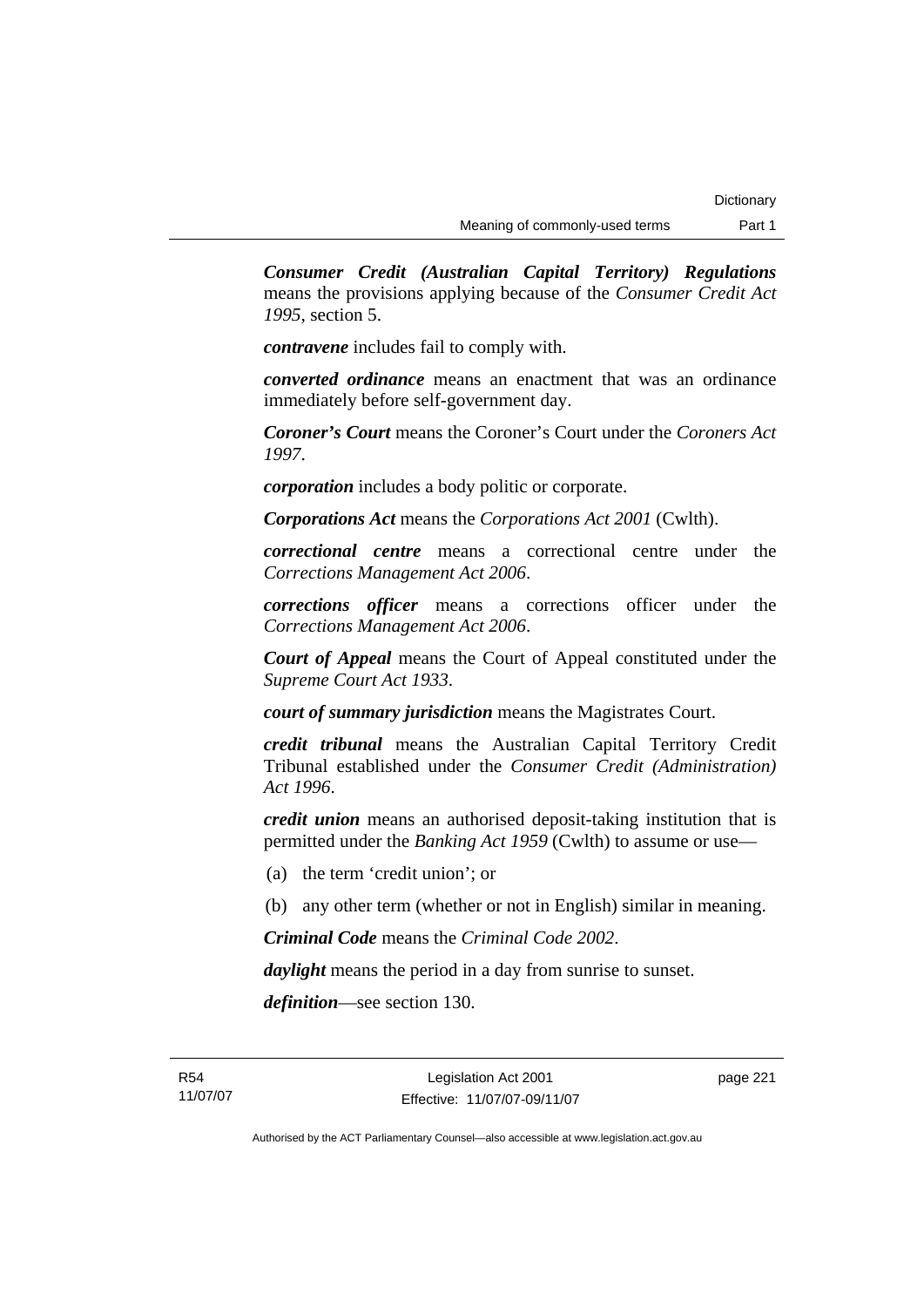*dental prosthetist* means a person registered as a dental prosthetist under the *Health Professionals Act 2004*.

*dental technician* means a person registered as a dental technician under the *Health Professionals Act 2004*.

#### *dentist***—**

- (a) means a person unconditionally registered as a dentist under the *Health Professionals Act 2004*; and
- (b) for an activity, includes a person conditionally registered as a dentist under the *Health Professionals Act 2004* to the extent that the person is allowed to do the activity under the person's conditional registration.

*Deputy Speaker* means the Deputy Presiding Officer of the Legislative Assembly.

*Note* The Deputy Presiding Officer is elected under the Self-Government Act, s 21 (2).

*designation*, of a position under the *Public Sector Management Act 1994*, includes a designation given under that Act.

*director of public prosecutions* **(**or *DPP***)** means the Director of Public Prosecutions under the *Director of Public Prosecutions Act 1990*.

*disability and community services commissioner* means the Disability and Community Services Commissioner under the *Human Rights Commission Act 2005*.

*disallowable instrument*—see section 9.

*discrimination commissioner* means the Discrimination Commissioner under the *Human Rights Commission Act 2005*.

*discrimination tribunal* means the Discrimination Tribunal established under the *Discrimination Act 1991*.

R54 11/07/07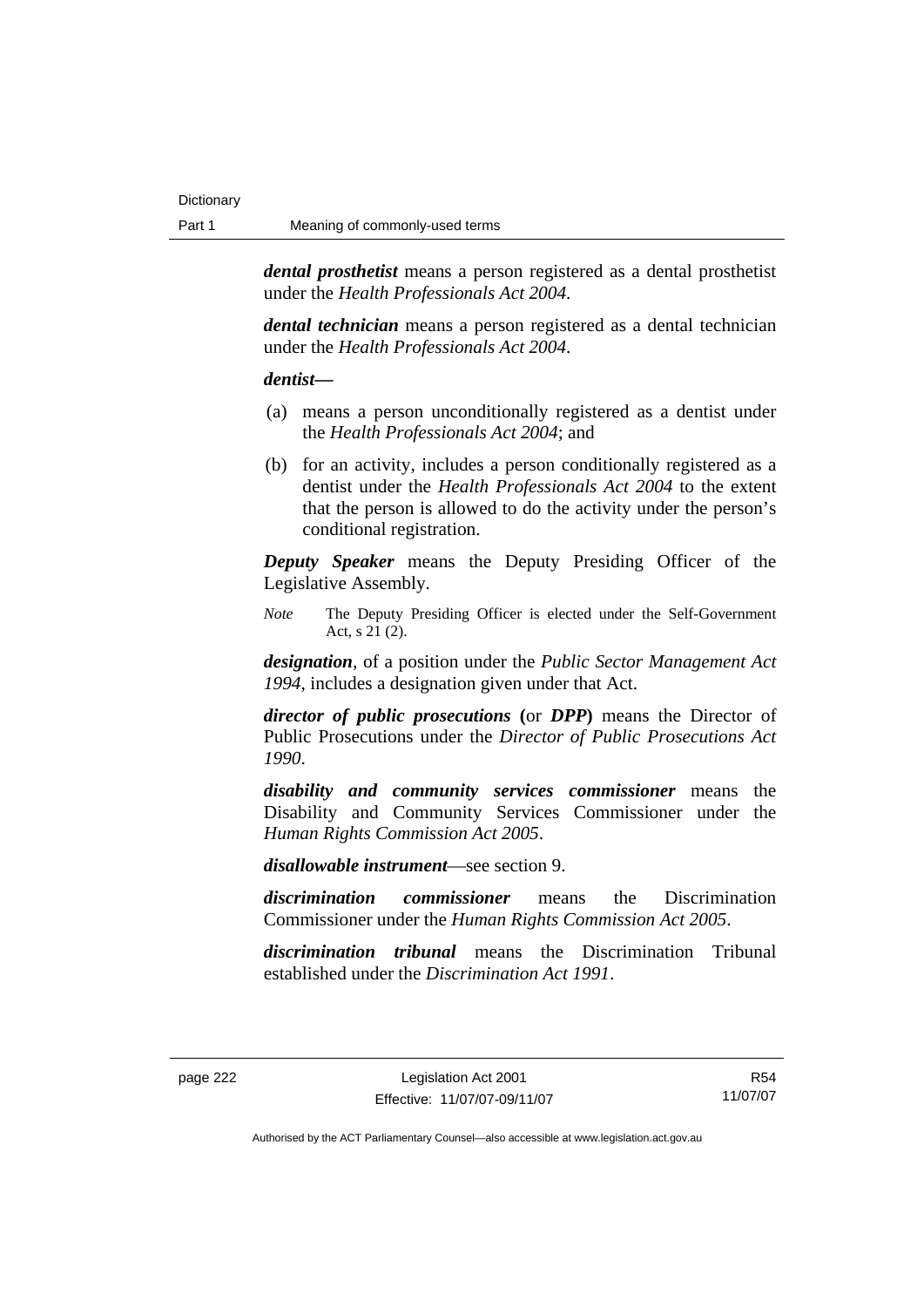### *doctor*—

- (a) means a person unconditionally registered as a medical practitioner under the *Health Professionals Act 2004*; and
- (b) for an activity, includes a person conditionally registered as a medical practitioner under the *Health Professionals Act 2004*  to the extent that the person is allowed to do the activity under the person's conditional registration.

*document* means any record of information, and includes—

- (a) anything on which there is writing; or
- (b) anything on which there are figures, marks, numbers, perforations, symbols or anything else having a meaning for people qualified to interpret them; or
- (c) anything from which images, sounds, messages or writings can be produced or reproduced, whether with or without the aid of anything else; or
- (d) a drawing, map, photograph or plan.

*domestic partner*—see section 169 (1).

*domestic partnership*—see section 169 (2).

*DPP*—see definition of *director of public prosecutions*.

*driver licence* means a driver licence under the *Road Transport (Driver Licensing) Act 1999*.

*Note Driver licence* is defined in that Act, dictionary to mean a driver licence of any kind issued under that Act (see also def *Australian driver licence*).

*electoral commission* means the Australian Capital Territory Electoral Commission established under the *Electoral Act 1992*.

*electoral commissioner* means the Electoral Commissioner under the *Electoral Act 1992*.

page 223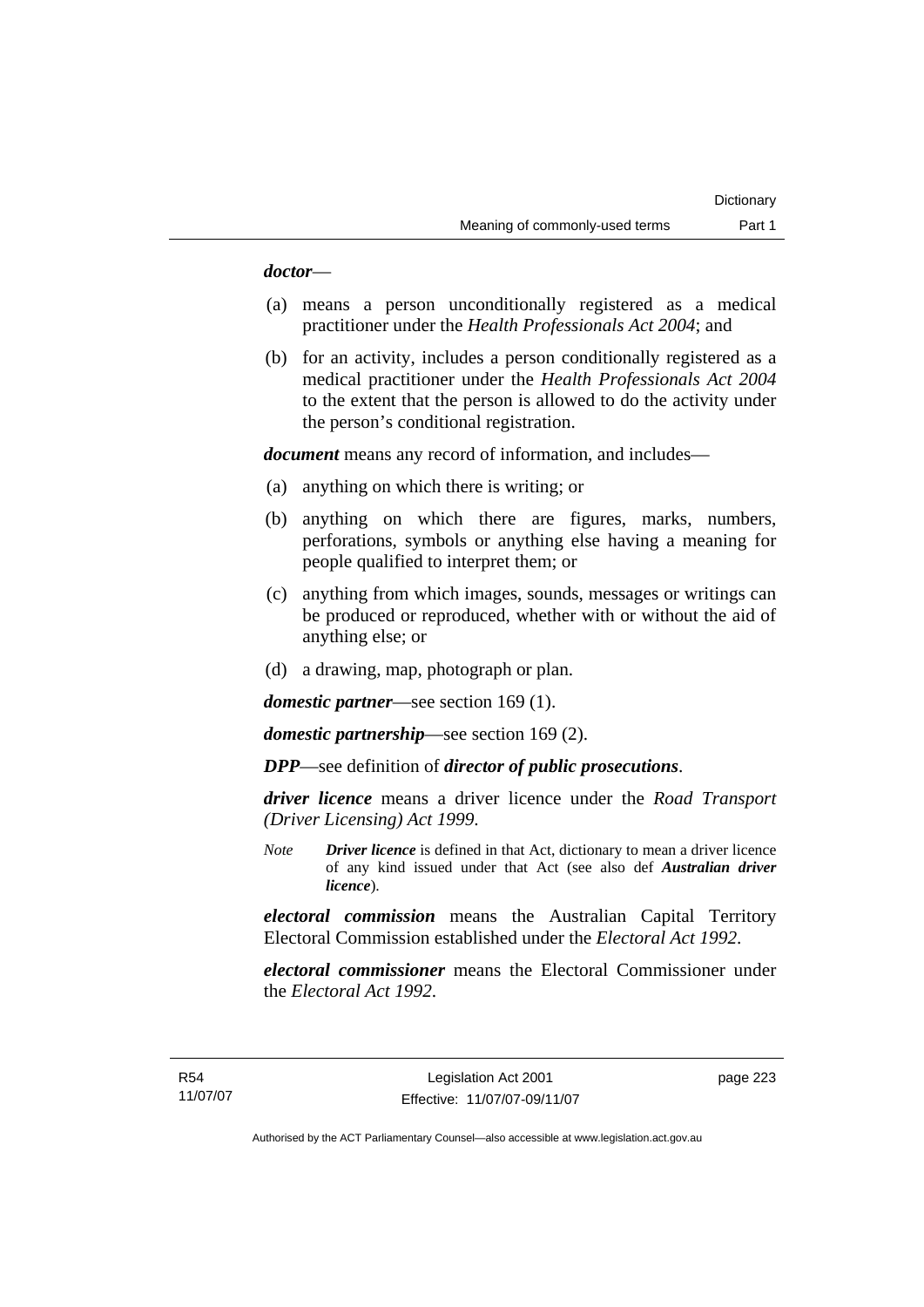*emergency service* means the ambulance service, the fire brigade, the rural fire service or the SES.

*emergency services commissioner* means the ACT Emergency Services Commissioner under the *Emergencies Act 2004*.

*enactment*, of an Act—see section 29 (References to *enactment* or *passing* of Acts).

*enrolled nurse*—

- (a) means a person unconditionally enrolled as a nurse under the *Health Professionals Act 2004*; and
- (b) for an activity, includes a person conditionally enrolled as a nurse under the *Health Professionals Act 2004* to the extent that the person is allowed to do the activity under the person's conditional registration.

*entity* includes an unincorporated body and a person (including a person occupying a position).

*environment protection authority* means the Environment Protection Authority established under the *Environment Protection Act 1997*.

*establish* includes constitute and continue in existence.

*estate* includes any charge, claim, demand, easement, encumbrance, lien, right and title, whether at law or in equity.

*Executive* means the Australian Capital Territory Executive.

*Note* The Executive is established by the Self-Government Act, s 36.

*exercise* a function includes perform the function.

*expire* includes lapse or otherwise cease to have effect.

*external territory* means a Commonwealth territory, other than an internal territory.

*fail* includes refuse.

page 224 Legislation Act 2001 Effective: 11/07/07-09/11/07

R54 11/07/07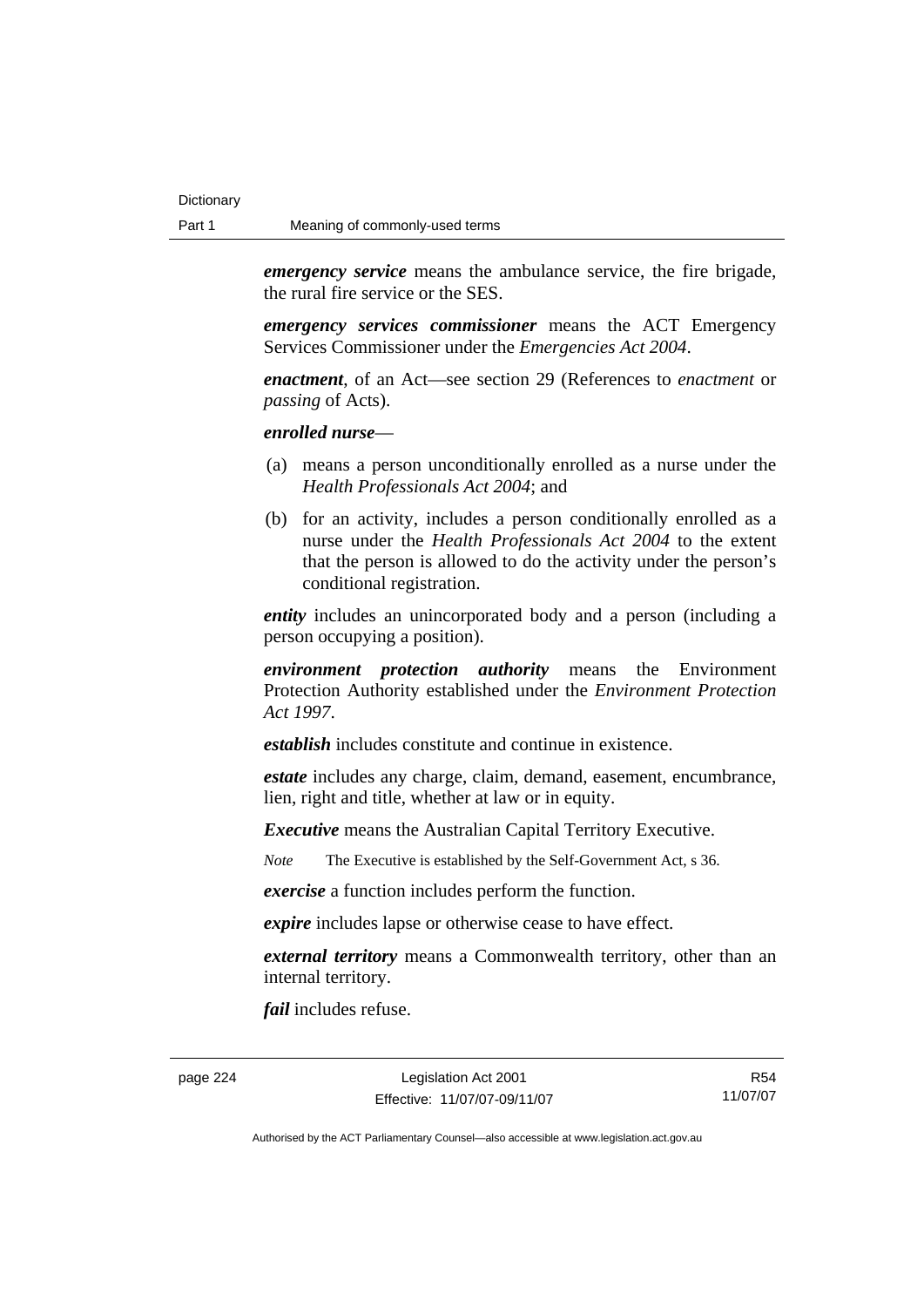*Federal Court* means the Federal Court of Australia.

*file* includes lodge.

*financial year* means a period of 12 months beginning on 1 July.

*fire brigade* means the ACT Fire Brigade established under the *Emergencies Act 2004*.

*for*, in relation to an Act or statutory instrument, includes for the purposes of the Act or statutory instrument.

*Note* Under s 7 (3) and s 13 (3) a reference to an Act or statutory instrument includes a reference to a provision of an Act or statutory instrument.

*foreign country* means a country (whether or not an independent sovereign country) outside Australia and the external territories, and includes a state, province or other part of such a country.

*former NSW Act* means an Act corresponding to a NSW Act mentioned in schedule 1.

- *Note 1* The *Crimes Act 1900* is taken to have been enacted by the Legislative Assembly because of the *Crimes Legislation (Status and Citation) Act 1992*. The 1992 Act was repealed by the *Law Reform (Miscellaneous Provisions) Act 1999*, but its previous operation was saved (see s 5 (2)).
- *Note 2* The other former NSW Acts are taken to have been enacted by the Legislative Assembly because of the *Interpretation Act 1967*, s 65. Section 65 has expired, but its previous operation was saved (see s 65 (3)).

*former UK Act* means an Act corresponding to a UK Act mentioned in schedule 1.

*Note* Former UK Acts are also taken to have been enacted by the Legislative Assembly because of the *Interpretation Act 1967*, s 65. Section 65 has expired, but its previous operation was saved (see s 65 (3)).

*found guilty*, of an offence, includes—

 (a) having an order made for the offence under the *Crimes (Sentencing) Act 2005*, section 17 (Non-conviction orders general); and

page 225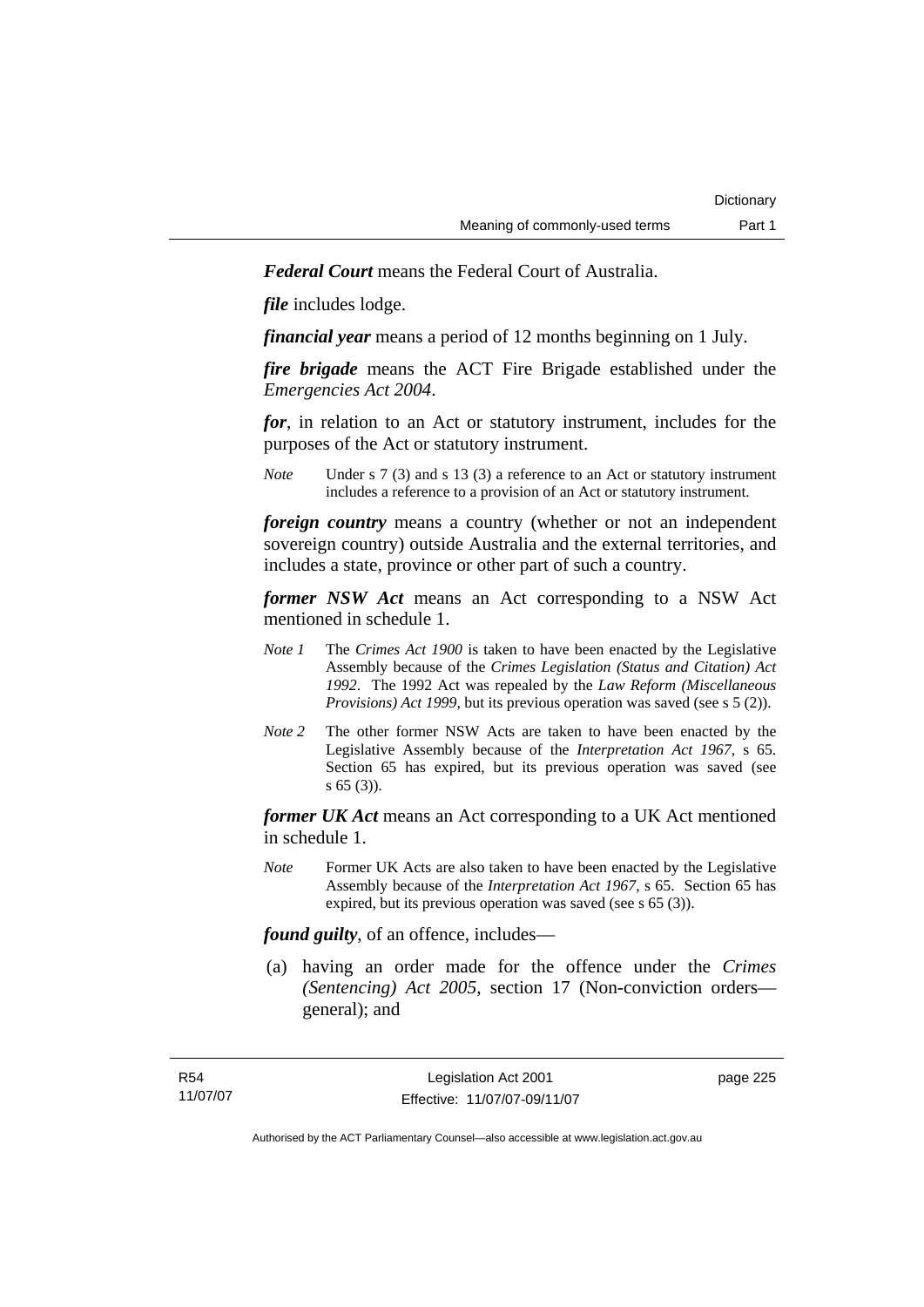- (b) having the offence taken into account under the *Crimes (Sentencing) Act 2005*, section 57 (Outstanding additional offences taken into account in sentencing); and
- (c) having an order made for the offence under the *Children and Young People Act 1999*, section 98 (Disposition without proceeding to conviction).

*function* includes authority, duty and power.

*gambling and racing commission* means the Gambling and Racing Commission established under the *Gambling and Racing Control Act 1999*.

*gazette* means the *Australian Capital Territory Gazette*.

*give*, in relation to a function, includes impose.

*government printer* includes anyone printing for or by the authority of the Executive.

*government solicitor* means the Government Solicitor under the *Government Solicitor Act 1989*.

*Governor* means—

- (a) for a State (other than the Northern Territory)—the Governor of the State, and includes a person administering the Government of the State; or
- (b) for the Northern Territory—the Administrator of the Northern Territory, and includes a person administering the Government of the Northern Territory.

*Governor-General* means the Governor-General of the Commonwealth, and includes a person administering the Government of the Commonwealth.

*GST*—see the *A New Tax System (Goods and Services Tax) Act 1999* (Cwlth), dictionary.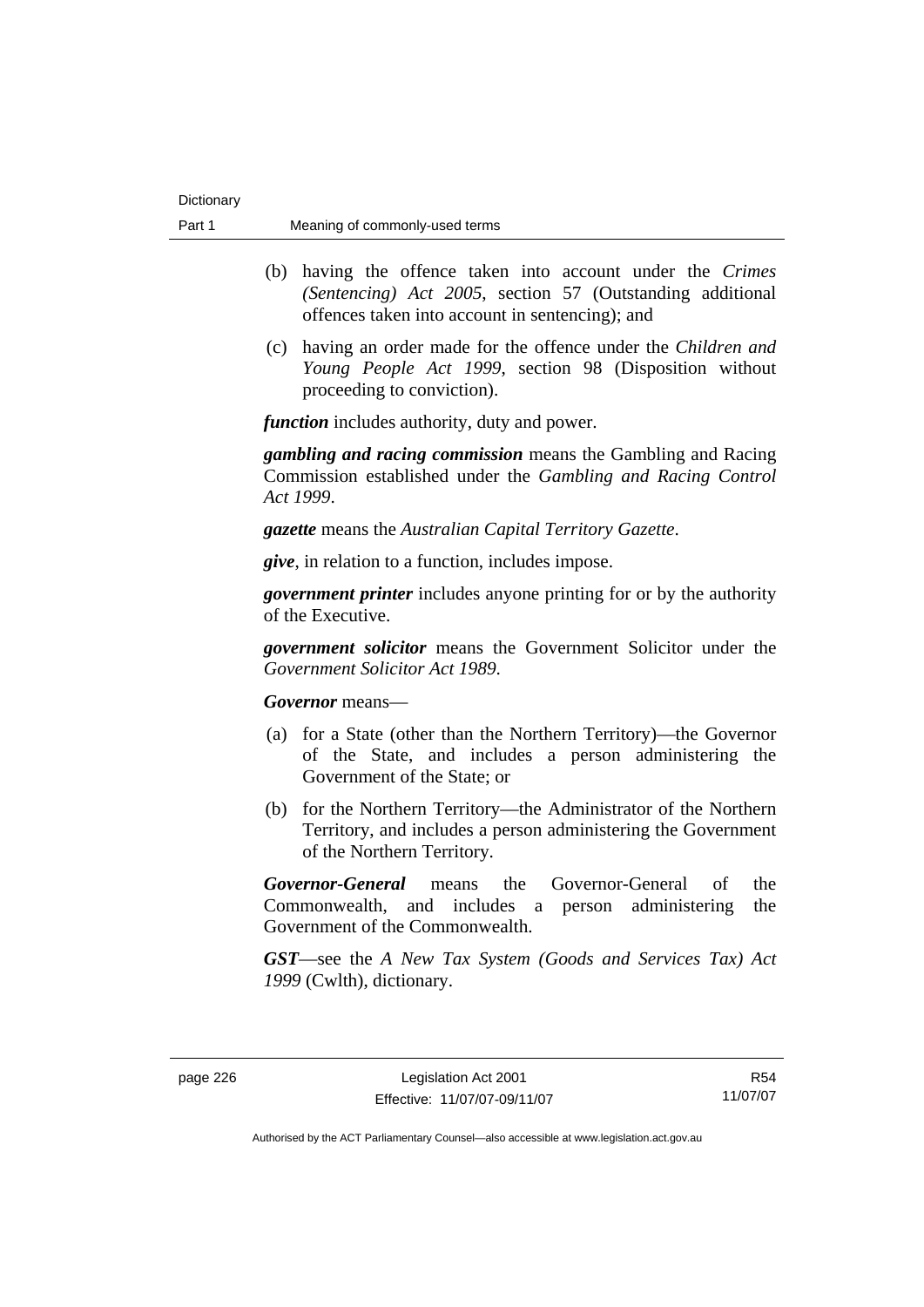*guardianship tribunal* means the Guardianship and Management of Property Tribunal established under the *Guardianship and Management of Property Act 1991*.

*health services commissioner* means the Health Services Commissioner under the *Human Rights Commission Act 2005*.

*heritage council* means the Australian Capital Territory Heritage Council under the *Heritage Act 2004*.

*heritage register* means the heritage register under the *Heritage Act 2004*.

*High Court* means the High Court of Australia.

*Note* The High Court is established by the Commonwealth Constitution, s 71 and provided for under the *High Court of Australia Act 1979* (Cwlth).

*human rights commission* means the Human Rights Commission established under the *Human Rights Commission Act 2005*.

*human rights commissioner* means the Human Rights Commissioner under the *Human Rights Commission Act 2005*.

*Imperial Act* means an Act of the United Kingdom Parliament.

*independent competition and regulatory commission* means the Independent Competition and Regulatory Commission for the Australian Capital Territory established under the *Independent Competition and Regulatory Commission Act 1997*.

*indictable offence*—see section 190.

*indictment* includes information.

*individual* means a natural person.

*infringement notice* includes an infringement notice under the *Magistrates Court Act 1930* or the *Road Transport (General) Act 1999*.

page 227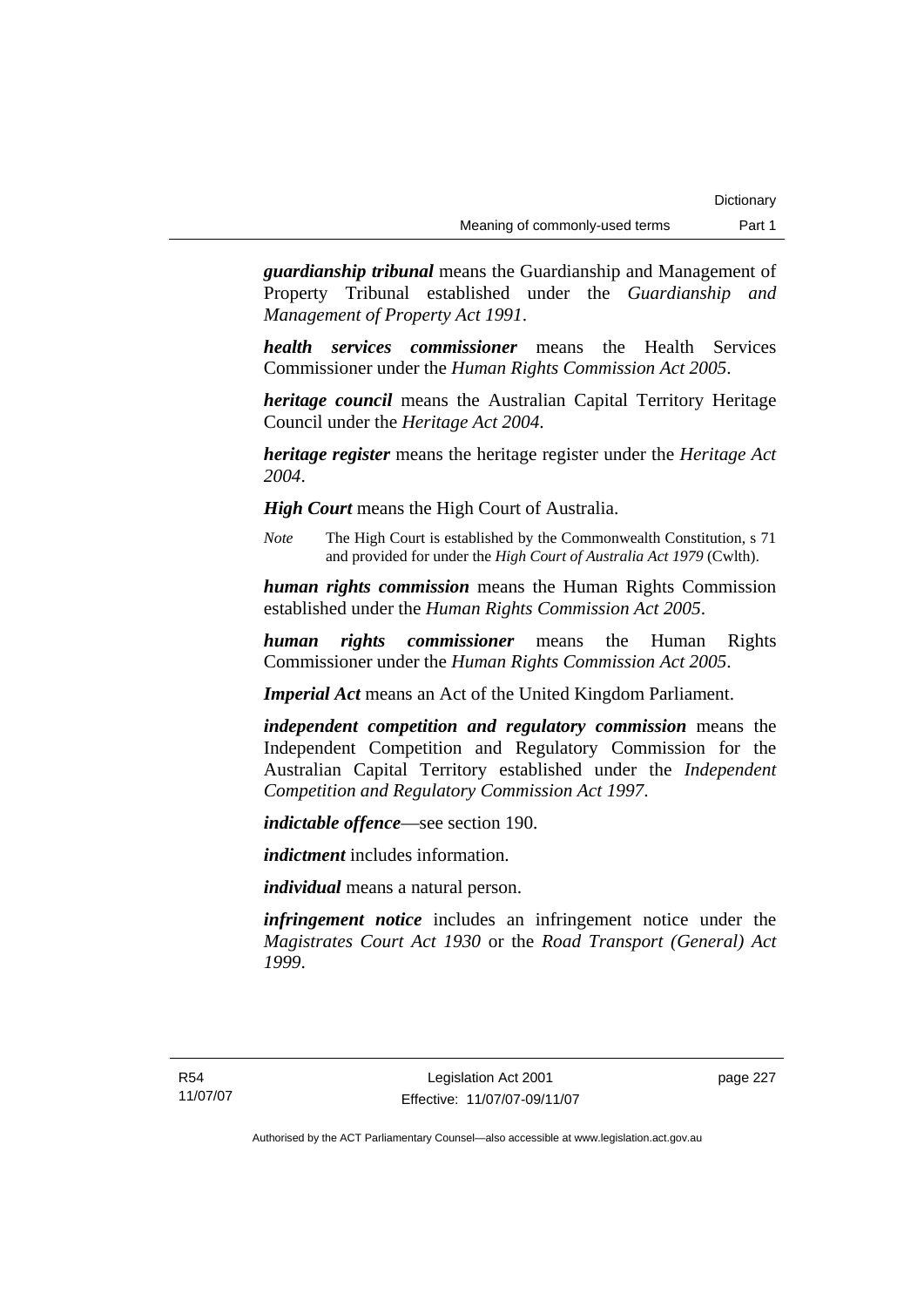*in relation to* includes the following:

- (a) in respect of;
- (b) with respect to;
- (c) in connection with;
- (d) in regard to;
- (e) with reference to;
- (f) relating to;
- (g) for or with respect to.

*institute of technology* means the Canberra Institute of Technology under the *Canberra Institute of Technology Act 1987*.

*instrument*—see section 14.

*interest*, in relation to land or other property, means—

- (a) a legal or equitable estate in the land or other property; or
- (b) a right, power or privilege over, or in relation to, the land or other property.

*internal territory* means the Australian Capital Territory, the Jervis Bay Territory or the Northern Territory.

*intersex person*—see section 169B.

*Jervis Bay Territory* means the Territory accepted by the Commonwealth under the *Jervis Bay Territory Acceptance Act 1915* (Cwlth).

*Note* The Jervis Bay Territory is described in the agreement set out in that Act, sch.

*judge* means a resident judge, additional judge or acting judge under the *Supreme Court Act 1933*.

*Lake Burley Griffin* means Lake Burley Griffin as defined in the *Lakes Act 1976*.

page 228 Legislation Act 2001 Effective: 11/07/07-09/11/07

R54 11/07/07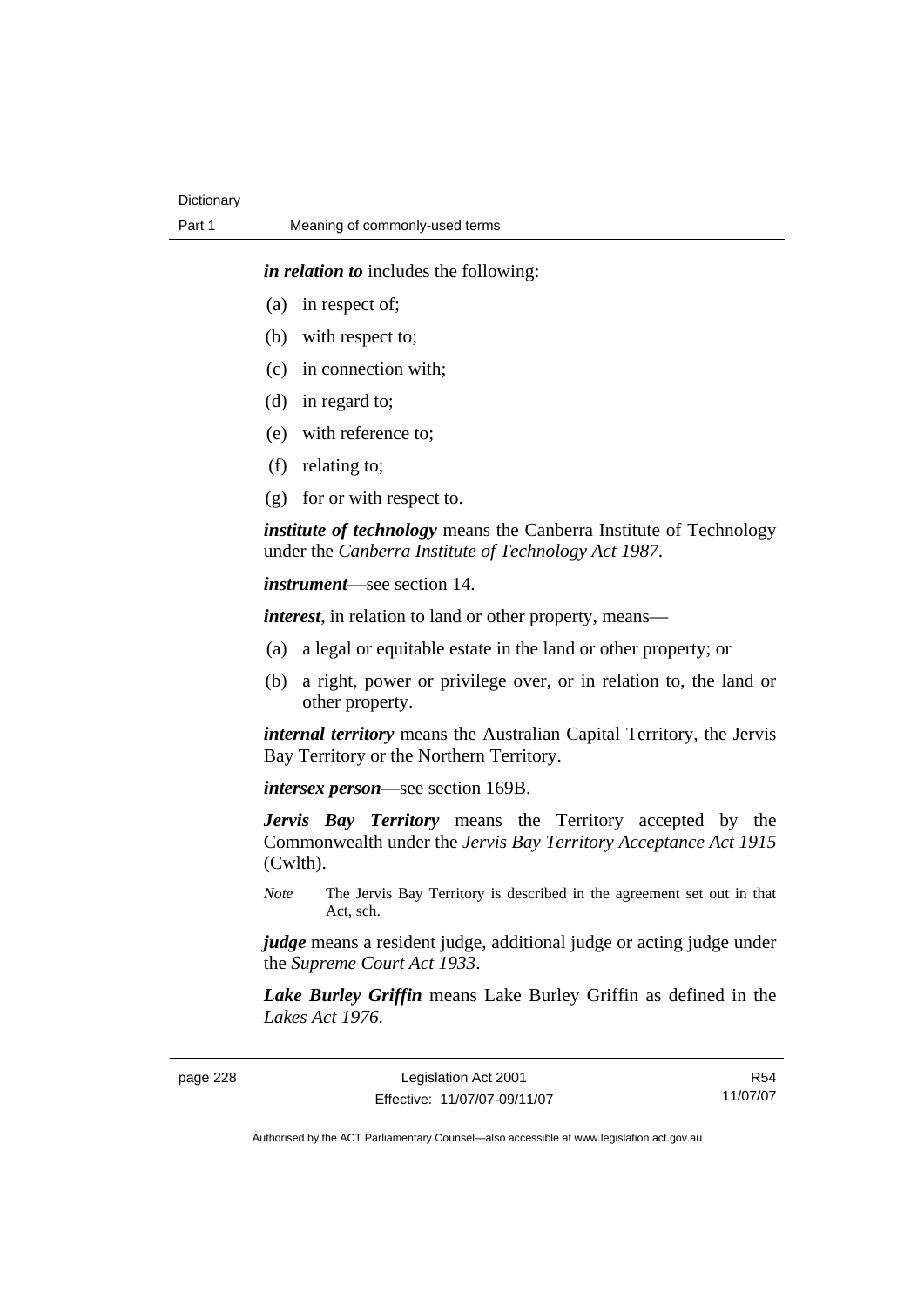*Lake Ginninderra* means Lake Ginninderra as defined in the *Lakes Act 1976*.

*land* includes messuages, tenements and hereditaments, corporeal or incorporeal, of any tenure or description, whatever the interest in the land.

*Note* A number of the terms mentioned in the definition of *land* have a technical meaning at law. A *messuage* is a house together with its gardens, orchards and outbuildings. The term *tenement* signifies land capable of being held in freehold. *Hereditament* refers to real property that can be inherited. Hereditaments may be *corporeal*, that is, tangible things such as lands and buildings, or *incorporeal*, that is, intangible rights attaching to land such as rents, easements, tithes and profits a prendre. (Profits a prendre are the right to take some product of, or part of the soil from, the land of someone else.)

*land development agency* means the Land Development Agency established under the *Planning and Land Act 2002*.

*law*, of the Territory, means—

- (a) an Act; or
- (b) a subordinate law; or
- (c) any other statutory instrument of a legislative nature; or
- (d) the common law.

*lawyer* means a legal practitioner.

*legal aid commission* means the Legal Aid Commission (A.C.T.) established under the *Legal Aid Act 1977*.

*legal practitioner* means a person who is admitted to the legal profession under the *Legal Profession Act 2006* or a law that is a corresponding law for that Act.

*Legislation Act* means the *Legislation Act 2001*.

*Legislative Assembly* means the Legislative Assembly for the Australian Capital Territory.

*Note* The Assembly is established by the Self-Government Act, s 8 (1).

| R54      | Legislation Act 2001         | page 229 |
|----------|------------------------------|----------|
| 11/07/07 | Effective: 11/07/07-09/11/07 |          |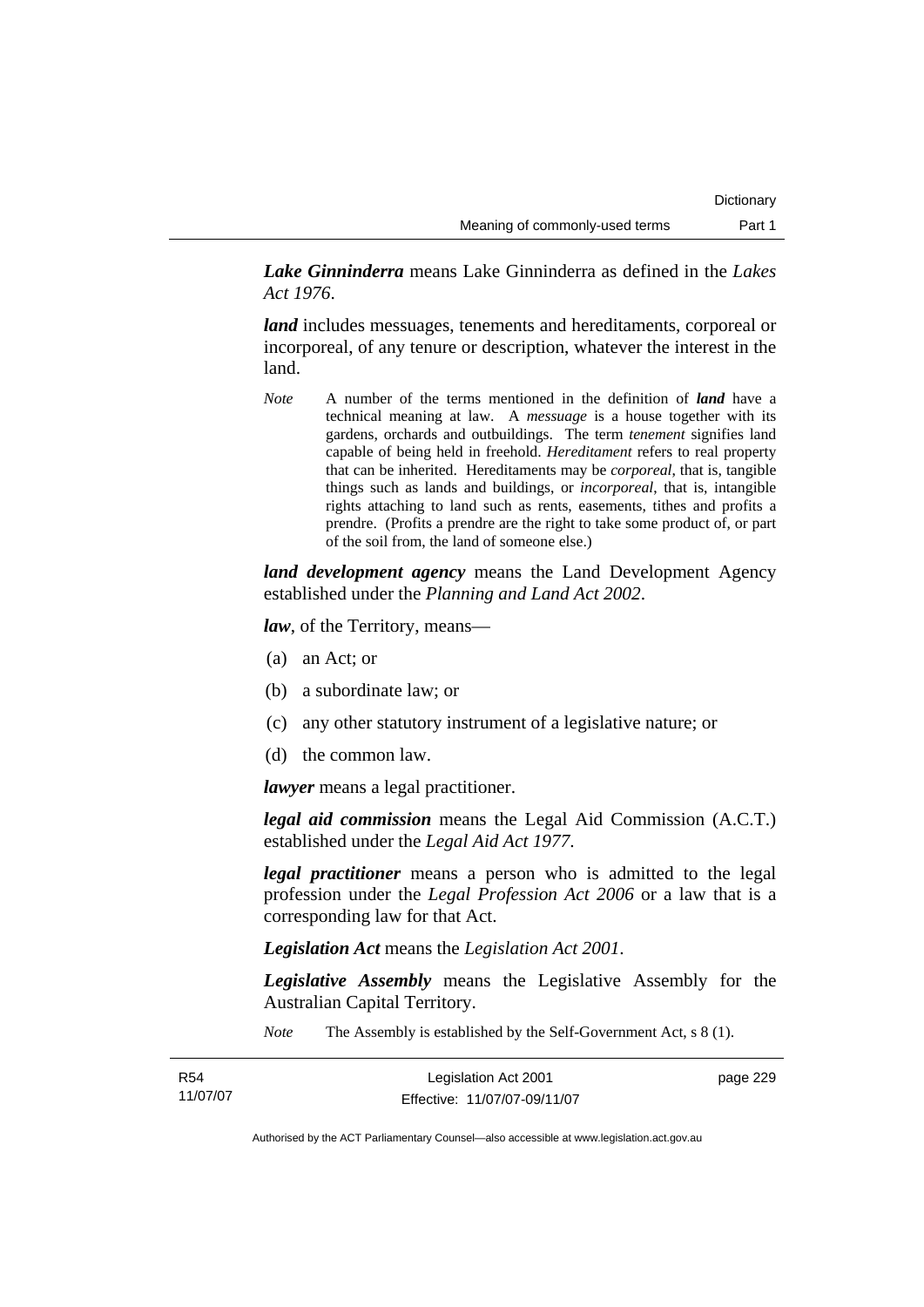*legislative instrument*—see section 12.

*liability* means any liability or obligation (whether liquidated or unliquidated, certain or contingent, or accrued or accruing).

*magistrate* means a Magistrate under the *Magistrates Court Act 1930*.

*Magistrates Court* means the Magistrates Court established under the *Magistrates Court Act 1930*.

*make* an instrument includes issue and grant the instrument.

*making*, of a statutory instrument, means the signing, sealing, approval or other endorsement of the instrument by the entity authorised or required to make it.

*master*, in relation to the Supreme Court, means the Master of the Supreme Court.

*Note* The office of master is established under the *Supreme Court Act 1933*.

*may*—see section 146.

*medical practitioner* means a doctor.

*mental health tribunal* means the Mental Health Tribunal established under the *Mental Health (Treatment and Care) Act 1994*.

*midnight*, in relation to a particular day, means the time when the day ends.

### *midwife*—

- (a) means a person unconditionally registered as a midwife under the *Health Professionals Act 2004*; and
- (b) for an activity, includes a person conditionally registered as a midwife under the *Health Professionals Act 2004* to the extent that the person is allowed to do the activity under the person's conditional registration.

*Minister*—see section 162.

| page 230 | Legislation Act 2001         | R54      |
|----------|------------------------------|----------|
|          | Effective: 11/07/07-09/11/07 | 11/07/07 |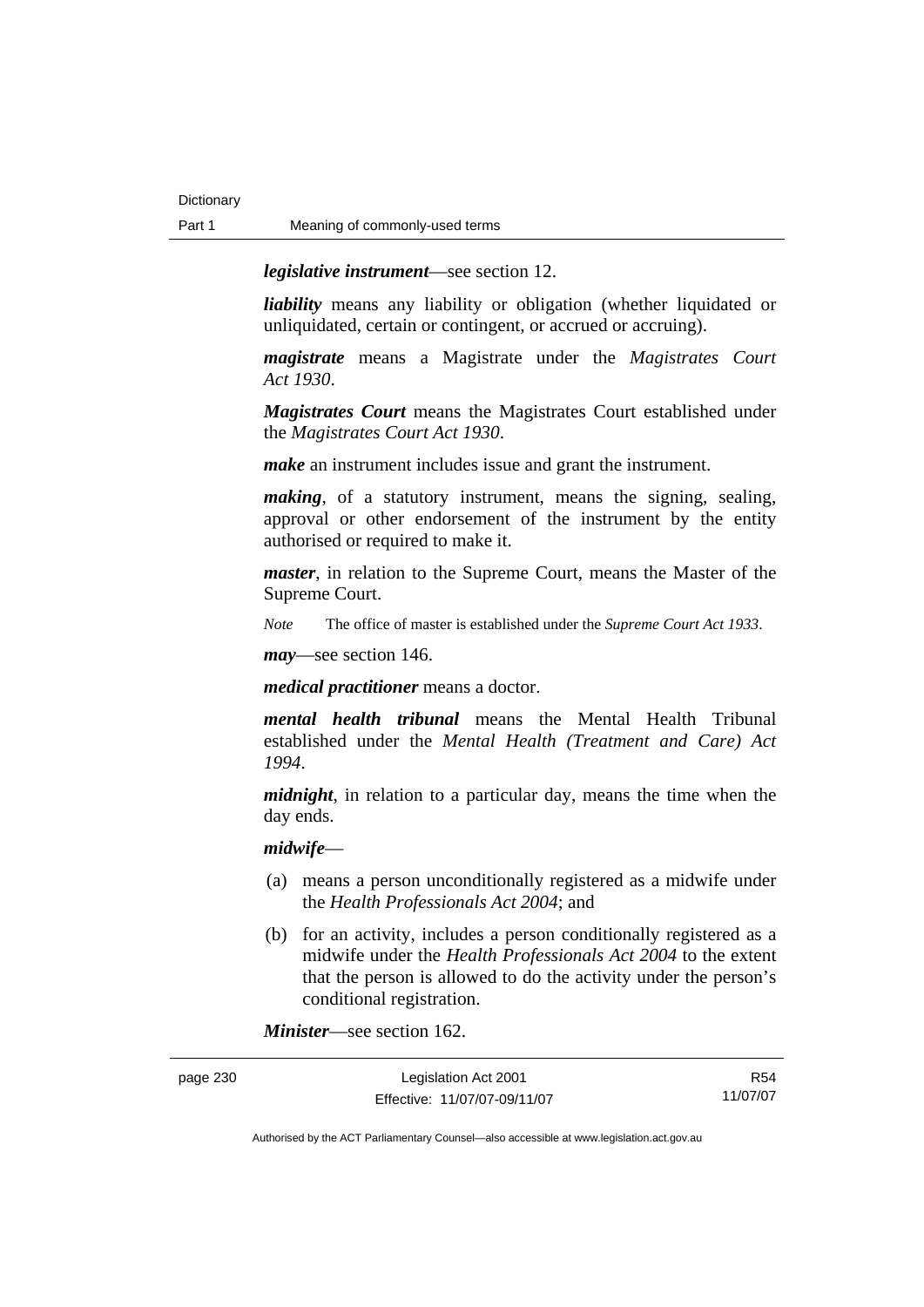*modification* includes modification by alteration, omission, substitution and addition.

*month* means calendar month.

*must*—see section 146.

*name* includes—

- (a) for an Act—the Act's short title; and
- (b) for an instrument—the instrument's citation; and
- (c) for a position—the position's title or designation.

*named month* means one of the 12 months of the year.

*national capital authority* means the National Capital Authority established under the *Australian Capital Territory (Planning and Land Management) Act 1988* (Cwlth).

*national capital plan* means the National Capital Plan under the *Australian Capital Territory (Planning and Land Management) Act 1988* (Cwlth).

*national land* means National Land under the *Australian Capital Territory (Planning and Land Management) Act 1988* (Cwlth).

*Note* If an area of land in the ACT is, or is intended to be, used by or on behalf of the Commonwealth, it may be declared National Land under the *Australian Capital Territory (Planning and Land Management) Act 1988* (Cwlth), s 27.

*night* means the period between sunset on one day and sunrise on the next day.

*Northern Territory* means the Northern Territory of Australia.

*notifiable instrument*—see section 10.

*notification*—

- (a) of an Act—see section 30; and
- (b) of a legislative instrument—see section 63.

page 231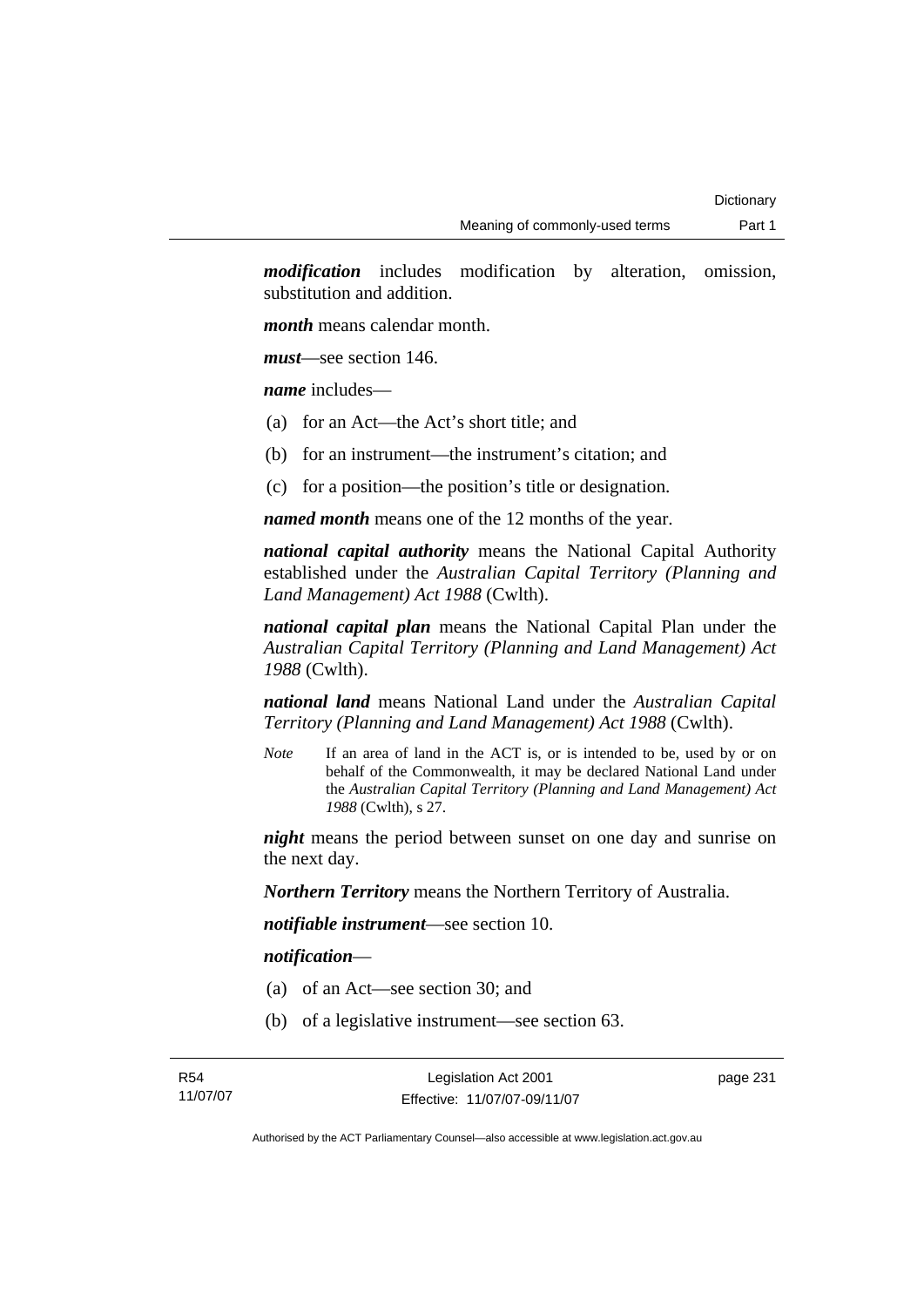*notification day*, for an Act or statutory instrument, means the day the Act or instrument is notified.

*NSW Act* means an Act of the New South Wales Parliament.

*NSW correctional centre* means a correctional centre (however described) under the *Crimes (Administration of Sentences) Act 1999* (NSW).

### *number* means—

- (a) a number expressed in figures or words; or
- (b) a combination of a number expressed in figures or words and of a letter of the alphabet.

### *nurse***—**

- (a) means a person unconditionally registered as a nurse under the *Health Professionals Act 2004*; and
- (b) for an activity, includes a person conditionally registered as a nurse under the *Health Professionals Act 2004* to the extent that the person is allowed to do the activity under the person's conditional registration; but
- (c) does not include an enrolled nurse.
- *Note* Under the *Mutual Recognition Act 1992* (Cwlth), s 25 people registered as nurses in a State may be deemed to be registered in the ACT.

*nurse practitioner* means a person registered as a nurse under the *Health Professionals Act 2004* in the specialist area of nurse practitioner.

*Note* Under the *Mutual Recognition Act 1992* (Cwlth), s 25 people registered as nurses in a specialty in a State may be deemed to be registered in the specialty in the ACT.

### *oath* includes affirmation.

*Note* The *Evidence Act 1995* (Cwlth), ch 2, pt 2.1, div 2 and the *Oaths and Affirmations Act 1984* make provision in relation to oaths and affirmations.

page 232 Legislation Act 2001 Effective: 11/07/07-09/11/07

R54 11/07/07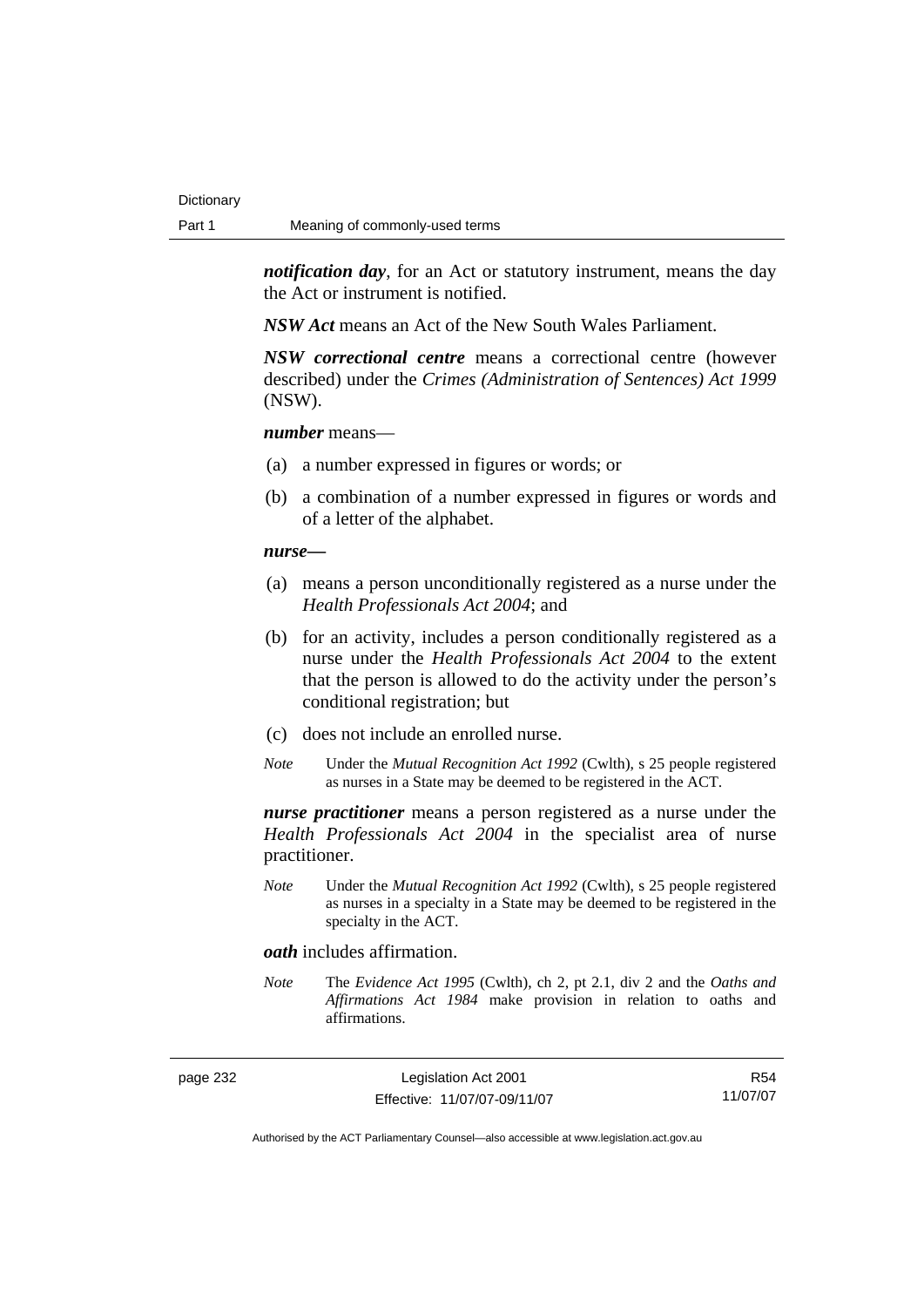*occupy* a position includes hold the position, act in the position or exercise functions of the position (including under a delegation or subdelegation).

*office* includes position.

*office of fair trading* means the Office of Fair Trading of the Australian Capital Territory established under the *Fair Trading (Consumer Affairs) Act 1973*.

*OH&S commissioner* means the Occupational Health and Safety Commissioner under the *Occupational Health and Safety Act 1989*.

*ombudsman* means the Ombudsman under the *Ombudsman Act 1989*.

*omit*, in relation to a provision of an Act or statutory instrument, includes repeal.

*optometrist* means a person registered as an optometrist under the *Health Professionals Act 2004*.

*ordinance* means an ordinance made under the *Seat of Government (Administration) Act 1910* (Cwlth), section 12.

*parent*, of a child, means—

- (a) the child's mother; or
- (b) the child's father; or
- (c) someone else who is presumed under the *Parentage Act 2004*, part 2 to be a parent of the child.
- *Note* A child cannot have more than 2 parents at any one time (see *Parentage Act 2004*, s 14).

*parliamentary counsel* means the person performing the duties of Parliamentary Counsel in the public service.

*passing*, of an Act—see section 29.

*penalty unit*—see section 133.

page 233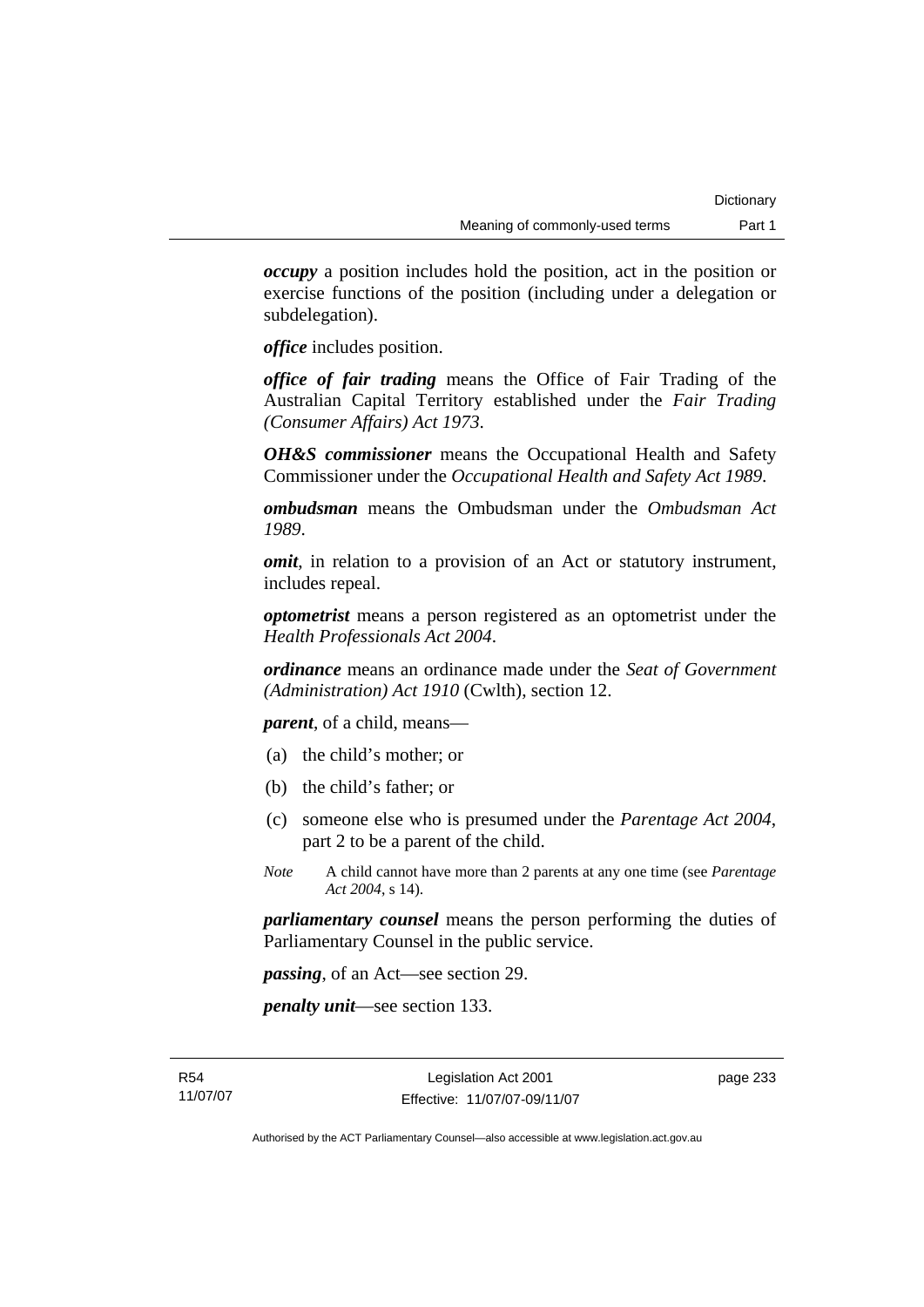*person* includes an individual and a corporation.

*Note* Section 160 deals with references to a person generally.

### *pharmacist***—**

- (a) means a person unconditionally registered as a pharmacist under the *Health Professionals Act 2004*; and
- (b) for an activity, includes a person conditionally registered as a pharmacist under the *Health Professionals Act 2004* to the extent that the person is allowed to do the activity under the person's conditional registration.

*planning and land authority* means the Planning and Land Authority established under the *Planning and Land Act 2002*.

*police officer* means a member or special member of the Australian Federal Police.

*position* includes office.

*power* includes authority.

*prescribed*, in an Act, means prescribed by the Act or by regulation under the Act.

*present* an indictment includes lay an information.

*privacy commissioner* means the Privacy Commissioner under the *Privacy Act 1998* (Cwlth).

*proceeding* means a legal or other action or proceeding.

*property* means any legal or equitable estate or interest (whether present or future, vested or contingent, or tangible or intangible) in real or personal property of any description (including money), and includes a thing in action.

R54 11/07/07

*Note* A *thing in action* is an intangible personal property right recognised and protected by the law. Examples include debts, money held in a bank, shares, rights under a trust, copyright and right to sue for breach of contract.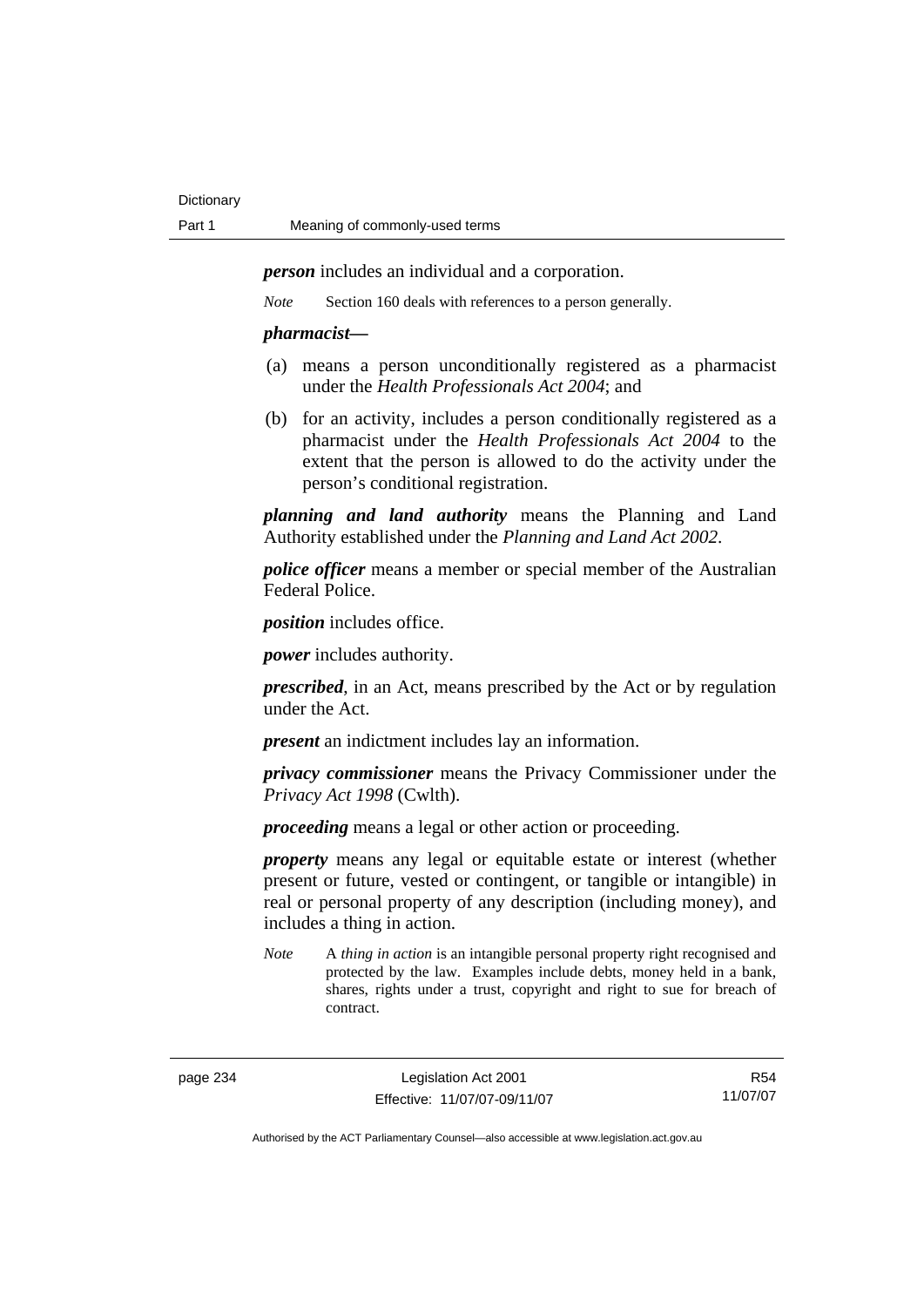*provision*, of an Act or instrument—see section 16.

*public advocate* means the Public Advocate under the *Public Advocate Act 2005*.

*public employee* means—

- (a) a public servant; or
- (b) a person employed by a territory instrumentality; or
- (c) a statutory office-holder or a person employed by a statutory office-holder.

*public health officer* means a public health officer under the *Public Health Act 1997.*

*public money*, of the Territory, means revenues, loans and other money received by the Territory.

*public servant* means a person employed in the public service.

*public service* means the Australian Capital Territory Public Service.

*Note* The *Public Sector Management Act 1994*, s 12 deals with the constitution of the public service.

*public trustee* means the Public Trustee for the Australian Capital Territory under the *Public Trustee Act 1985*.

*quarter* means a period of 3 months beginning on 1 January, 1 April, 1 July or 1 October in any year.

*recognised transgender person*—see section 169A (3).

*registered surveyor* means a surveyor under the *Surveyors Act 2001*.

*registrar* means—

- (a) in relation to the Supreme Court—the Registrar of the Supreme Court; or
- (b) in relation to the Magistrates Court—the Registrar of the Magistrates Court; or

| R <sub>54</sub> | Legislation Act 2001         | page 235 |
|-----------------|------------------------------|----------|
| 11/07/07        | Effective: 11/07/07-09/11/07 |          |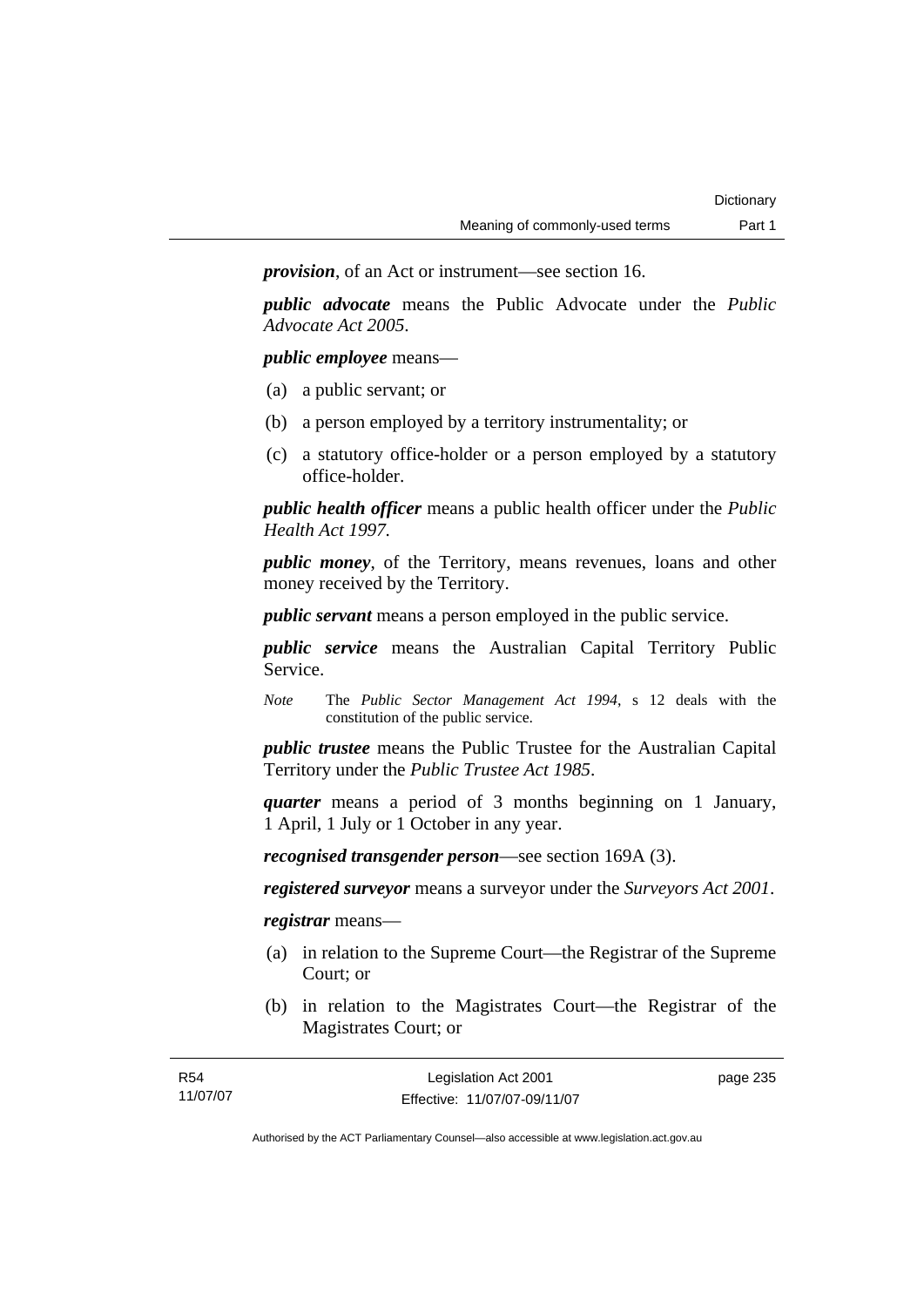(c) in relation to a tribunal—the registrar of the tribunal.

*registrar-general* means the Registrar-General under the *Registrar-General Act 1993*.

*registrar of firearms* means the Registrar of Firearms under the *Firearms Act 1996*.

*registrar of liquor licences* means the Registrar of Liquor Licences under the *Liquor Act 1975*.

*regulation*, in relation to an Act, means a regulation made or in force under the Act.

*remuneration tribunal* means the Remuneration Tribunal established under the *Remuneration Tribunal Act 1995*.

*repeal* includes—

- (a) for an Act or statutory instrument—omit a provision of the Act or instrument; and
- (b) for a provision of an Act or statutory instrument—omit the provision (or a part of it); and
- (c) for an Act or statutory instrument (or a provision of it) abrogate or limit its effect, or exclude from its application any circumstance, matter, person, place or purpose; and
- (d) for an Act or statutory instrument (or a provision of it)—any other implied repeal; and
- (e) for a statutory instrument—revoke the instrument (or part of it); and
- (f) for a decision—revoke it or cancel it.

*residential tenancies tribunal* means the Residential Tenancies Tribunal established under the *Residential Tenancies Act 1997*.

*resident judge* means a resident judge under the *Supreme Court Act 1933*.

page 236 Legislation Act 2001 Effective: 11/07/07-09/11/07

R54 11/07/07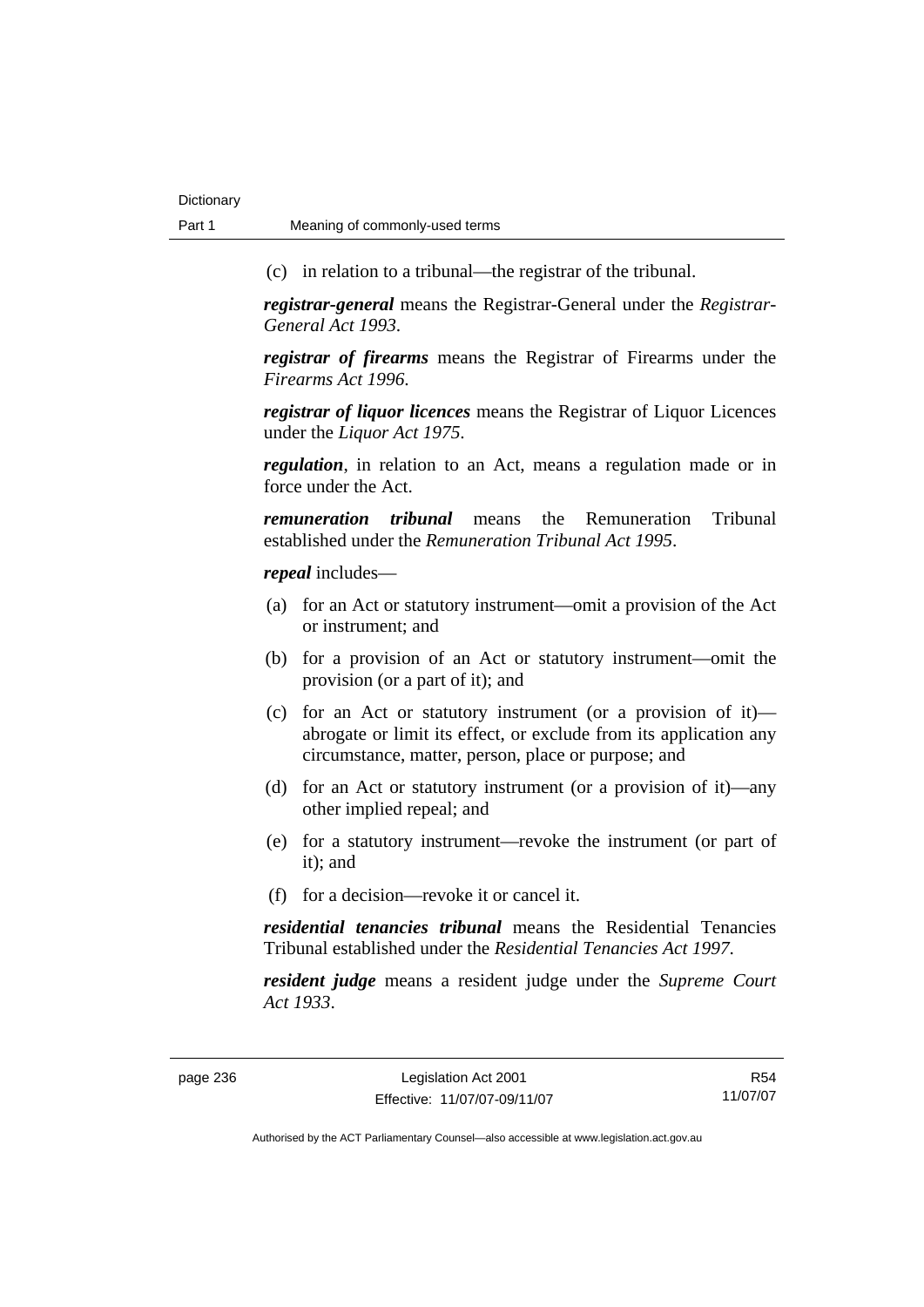*retrospectively*, for the commencement of legislation—see section 75A.

*road transport authority* means the Australian Capital Territory Road Transport Authority.

*Note* The chief executive of the department responsible for the *Road Transport (General) Act 1999* is the road transport authority (see *Road Transport (General) Act 1999*, s 16).

*rules* means—

- (a) of a court or tribunal—rules made by the entity having power to make rules (however described) regulating the practice and procedure of the court or tribunal; and
- (b) in relation to an Act—rules made or in force under the Act.

*rural fire service* means the ACT Rural Fire Service under the *Emergencies Act 2004*.

*see*, in a definition—see section 131 (Signpost definitions).

*Self-Government Act* means the *Australian Capital Territory (Self-Government) Act 1988* (Cwlth).

# *self-government day* means 11 May 1989.

*Note* This is the day when the remaining provisions of the Self-Government Act commenced and, in particular, the Australian Capital Territory was established as a body politic, the Legislative Assembly was empowered to make laws for the ACT and the Executive was established.

*sentence administration board* means the Sentence Administration Board under the *Crimes (Sentence Administration) Act 2005*.

*SES* means the ACT State Emergency Service established under the *Emergencies Act 2004*.

*sign* includes attach a seal and make a mark.

*sitting day*, of the Legislative Assembly, means a day when the Assembly meets.

page 237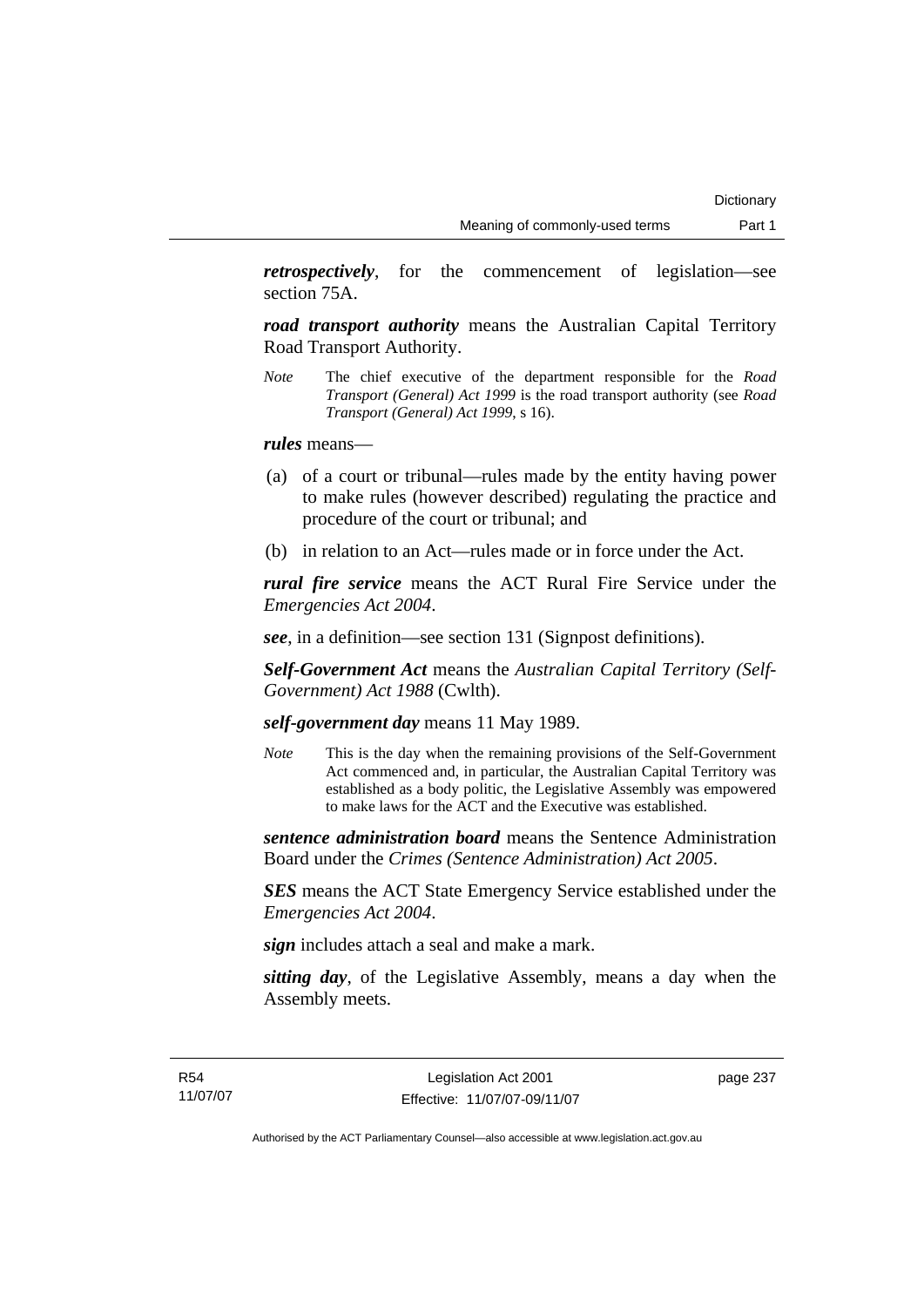*Small Claims Court* means the Magistrates Court when it is exercising jurisdiction under the *Magistrates Court Act 1930*, part 4.6.

*solicitor* means a lawyer who practises as a solicitor.

*Speaker* means the Presiding Officer of the Legislative Assembly.

*Note* The Presiding Officer is elected under the Self-Government Act, s 11.

*Standards Australia* means the company named Standards Australia International Limited (ACN 087 326 690).

*State* means a State of the Commonwealth, and includes the Northern Territory.

*statutory declaration* means a statutory declaration made under the *Statutory Declarations Act 1959* (Cwlth).

*statutory instrument*—see section 13.

*statutory office-holder* means a person occupying a position under an Act or statutory instrument (other than a position in the public service).

*subordinate law*—see section 8.

*summary offence*—see section 190.

*Supreme Court* means the Supreme Court of the Australian Capital Territory.

*Note* The Supreme Court is established by the *Supreme Court Act 1933*, s 3. The Self-Government Act, s 48A deals with the jurisdiction and powers of the court.

*swear* an oath includes make an affirmation.

*take* an oath includes make an affirmation.

*territory authority* means a body established under an Act, but does not include a body declared by regulation not to be a territory authority.

R54 11/07/07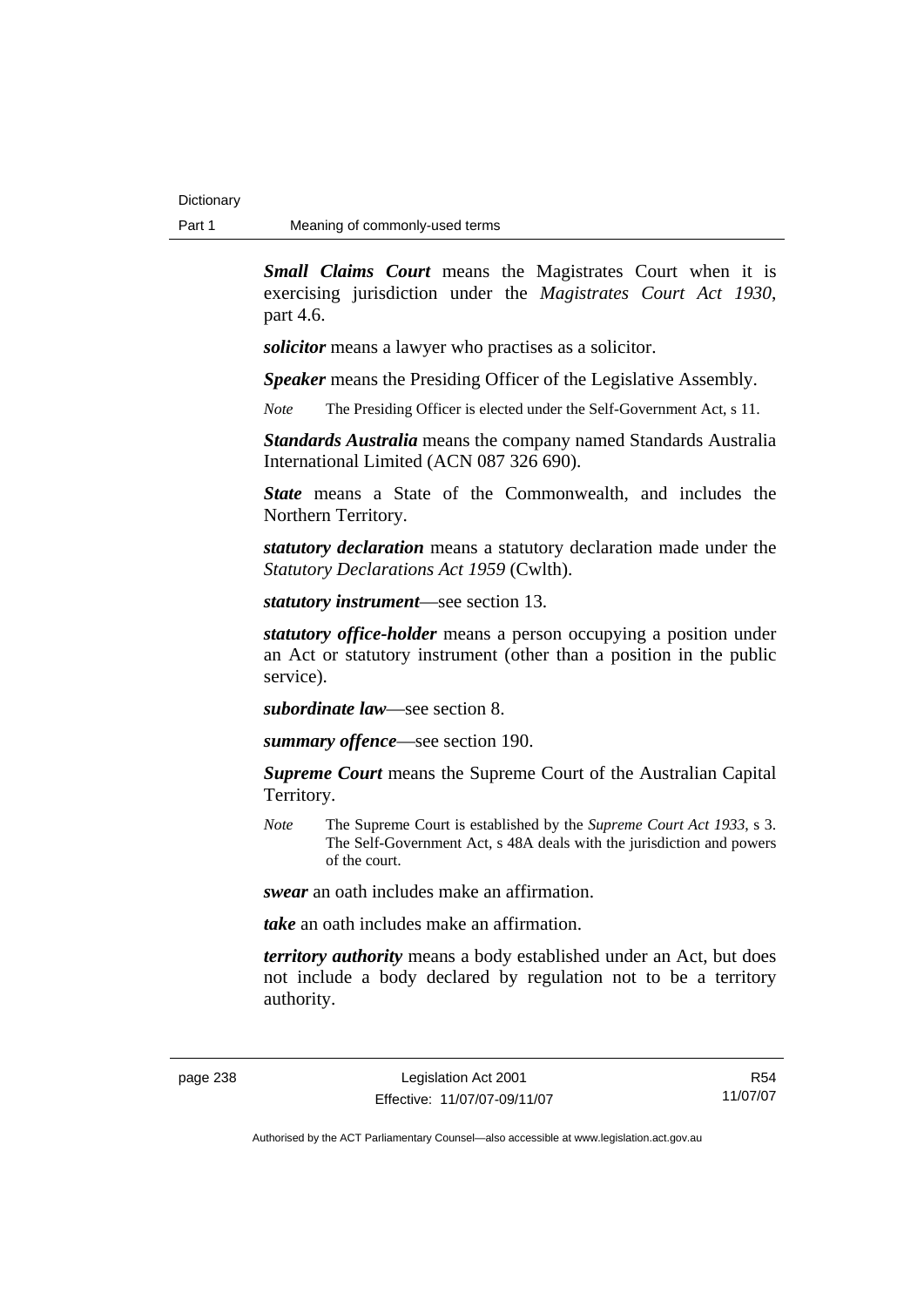*territory instrumentality* means a corporation that—

- (a) is established under an Act or statutory instrument, or under the Corporations Act; and
- (b) is a territory instrumentality under the *Public Sector Management Act 1994*.
- *Note Territory instrumentality* is defined in the *Public Sector Management Act 1994*, dict.

*territory land* means Territory Land under the *Australian Capital Territory (Planning and Land Management) Act 1988* (Cwlth).

*Note* The *Australian Capital Territory (Planning and Land Management) Act 1988* (Cwlth), s 28 provides that if land in the ACT is not national land it is territory land.

*territory law—*see *law*, of the Territory.

*territory-owned corporation* means a Territory owned corporation under the *Territory-owned Corporations Act 1990*.

*territory plan* means the territory plan under the *Land (Planning and Environment) Act 1991*.

*the Territory* means—

- (a) when used in a geographical sense—the Australian Capital Territory; or
- (b) in any other case—the body politic established by the Self-Government Act, section 7.

*transgender person*—see section 169A (1) and (2).

*transitional* includes application and saving.

*Treasurer* means the Minister designated Treasurer by the Chief Minister, and includes a Minister authorised by the Chief Minister to act on behalf of the Treasurer.

*tribunal* includes any entity that is authorised to hear, receive and examine evidence.

page 239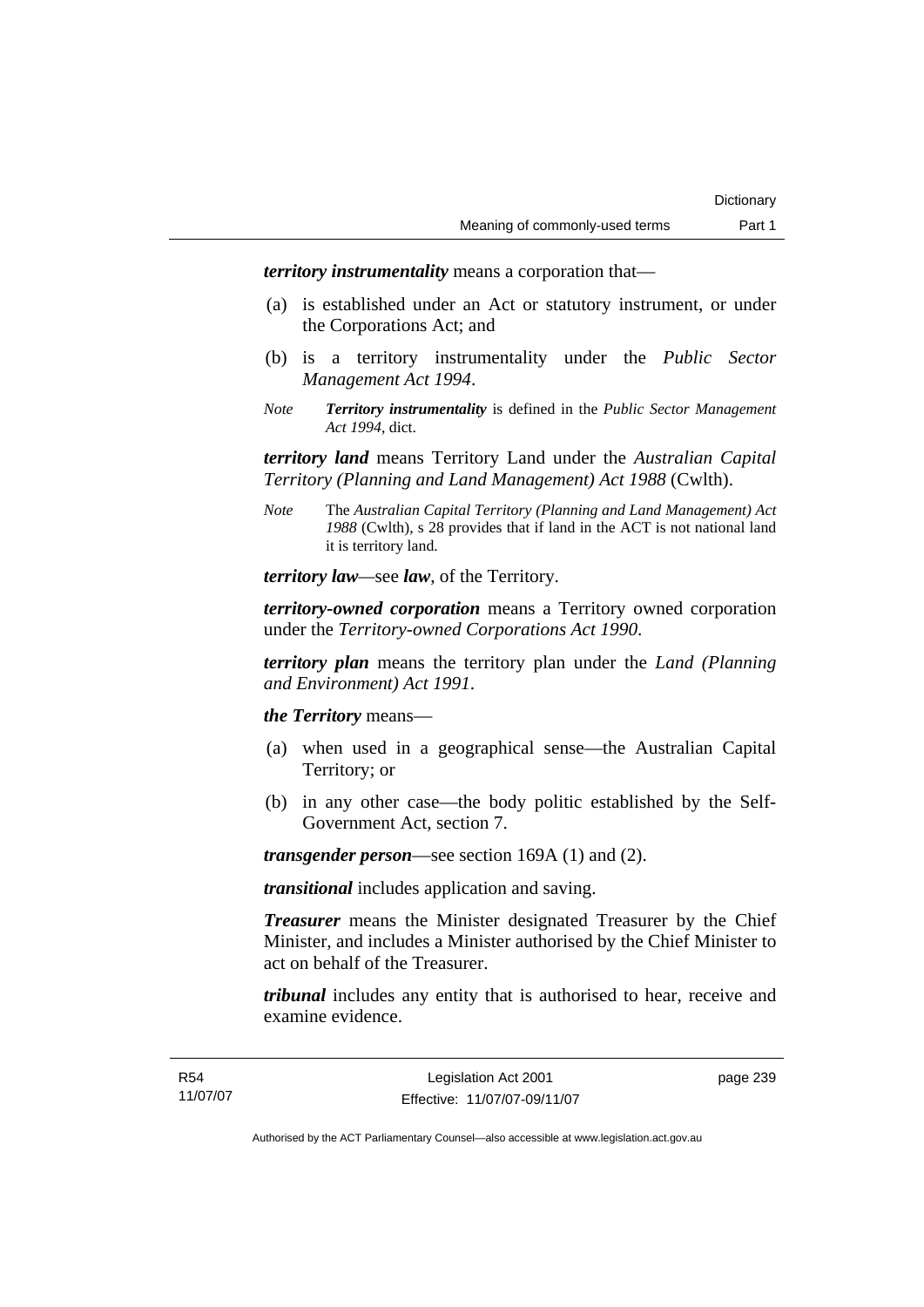*UK Act* means an Act of the United Kingdom Parliament.

*under*, in relation to an Act or statutory instrument, includes the following:

- (a) by;
- (b) by virtue of;
- (c) for or for the purposes of;
- (d) in accordance with;
- (e) in pursuance of;
- (f) pursuant to;
- (g) within the meaning of.
- *Note* A reference to an Act or statutory instrument includes a reference to a provision of the Act or instrument (see s 7 and s 13).

*United Kingdom* means the United Kingdom of Great Britain and Northern Ireland.

*United Kingdom Parliament* means—

- (a) the Parliament of England; or
- (b) the Parliament of Great Britain; or
- (c) the Parliament of the United Kingdom of Great Britain and Ireland; or
- (d) the Parliament of the United Kingdom of Great Britain and Northern Ireland.

# *veterinary surgeon*—

- (a) means a person unconditionally registered as a veterinary surgeon under the *Health Professionals Act 2004*; and
- (b) for an activity, includes a person conditionally registered as a veterinary surgeon under the *Health Professionals Act 2004* to

R54 11/07/07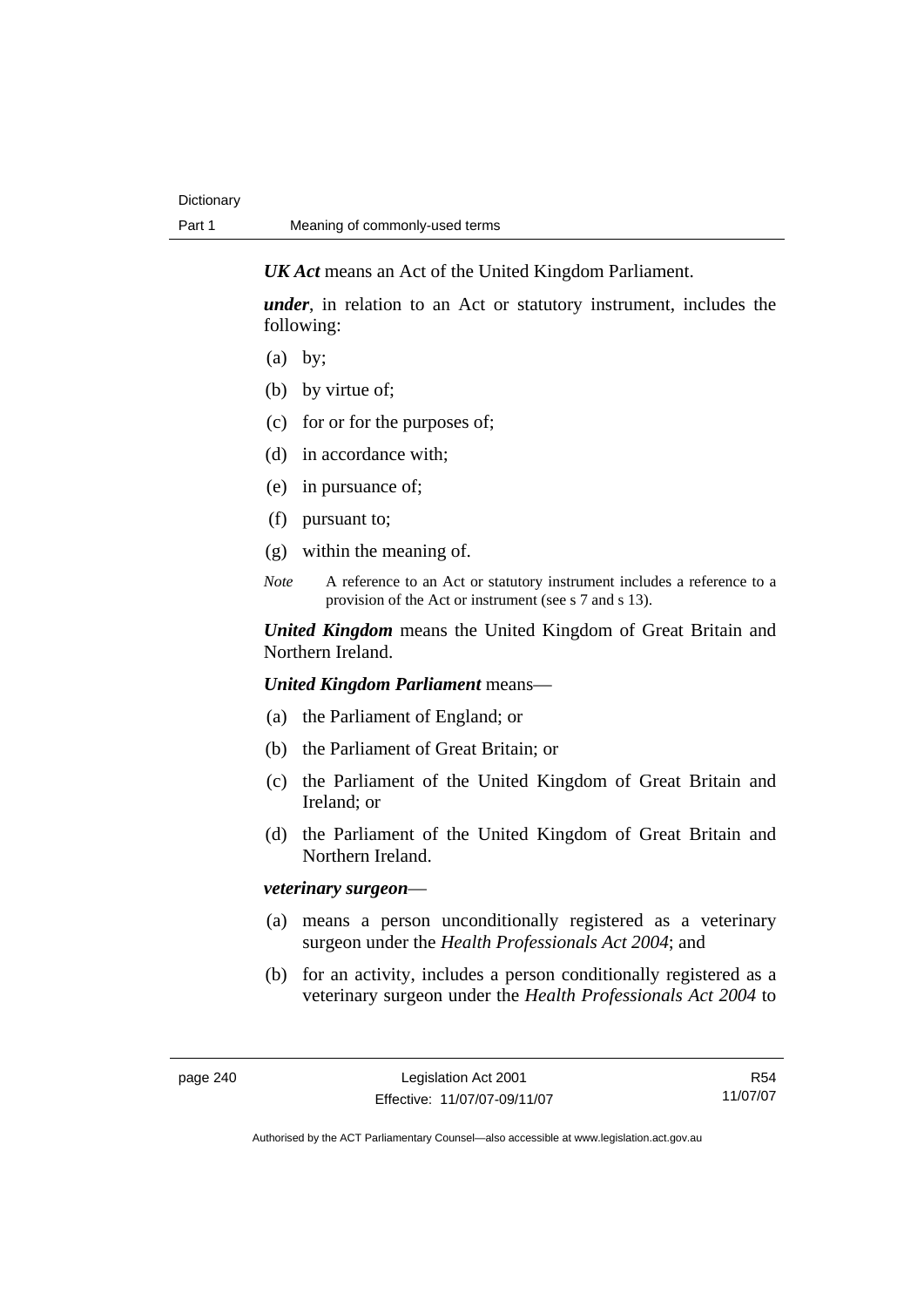the extent that the person is allowed to do the activity under the person's conditional registration.

*will* includes a codicil.

*word* includes any drawing, figure, number and symbol.

*working day* means a day that is not—

- (a) a Saturday or Sunday; or
- (b) a public holiday in the ACT under the *Holidays Act 1958*.

*writing* includes any way of representing or reproducing words in visible form.

# **Examples**

printing, photocopying, photography, typewriting

*Note* An example is part of the Act, is not exhaustive and may extend, but does not limit, the meaning of the provision in which it appears (see s 126 and s 132).

*year*, without specifying the kind of year, means calendar year.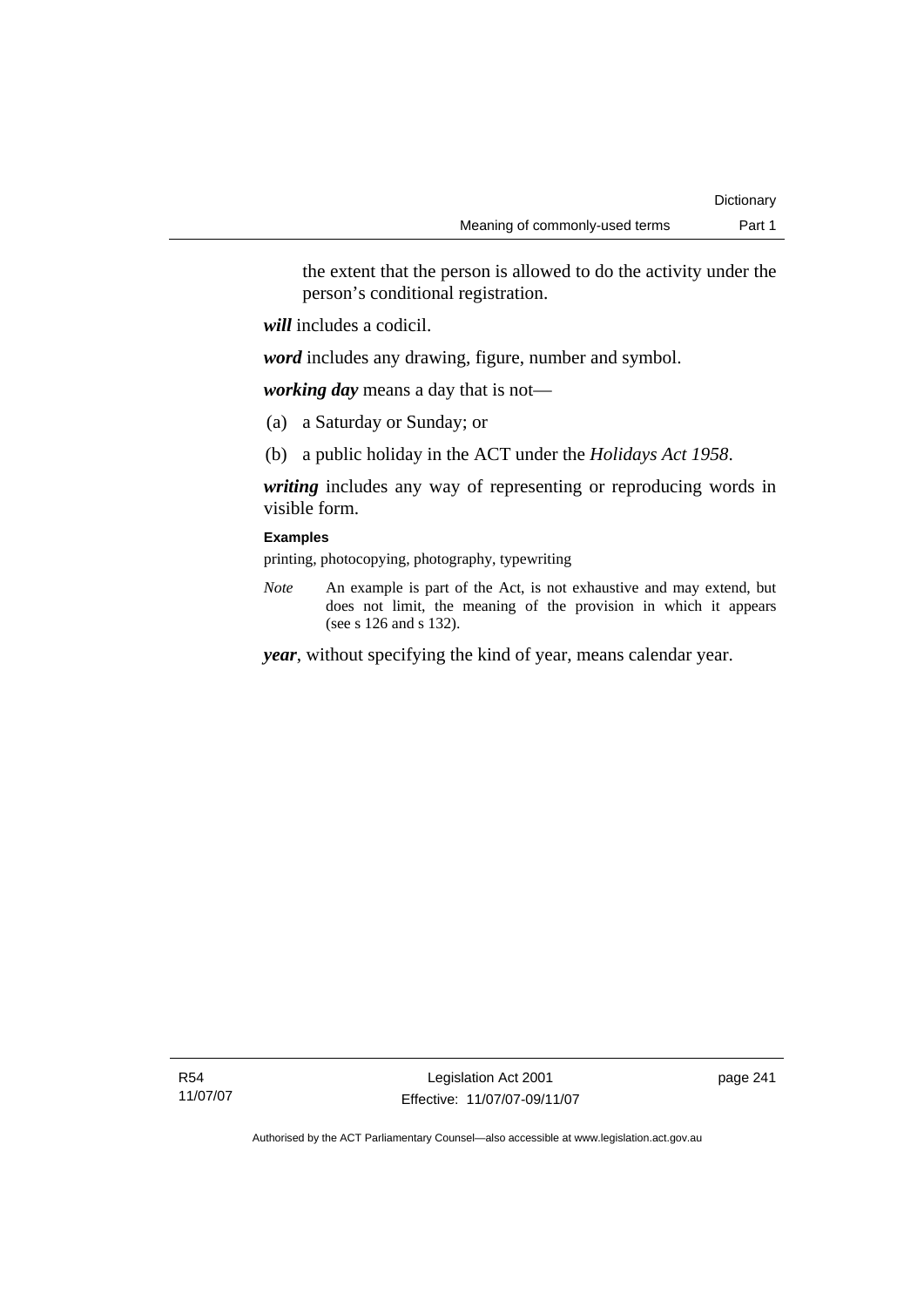# **Part 2 Terms for Legislation Act 2001 only**

*Note for pt 2* 

Terms that apply to all Acts and statutory instruments are set out in pt 1.

*Act*, for chapter 14 (Interpretation of Acts and statutory instruments)—see section 136.

*Note* See also def *Act* in dict, pt 1.

## *ACT law*—

- (a) for chapter 10 (Referring to laws)—see section 97 (1); and
- (b) for chapter 18 (Offences)—see section 188.

*administrator*, for part 19.5 (Service of documents)—see section 246.

*agency*, for part 19.5 (Service of documents)—see section 246.

*amend*, for chapter 9 (Repeal and amendment of laws)—see section 82.

*another jurisdiction* means the Commonwealth, a State, another Territory, the United Kingdom or New Zealand.

#### *appointee*—

- (a) for division 19.3.1 (Appointments—general)—see section 207 (2); and
- (b) for division 19.3.2 (Acting appointments)—see section 217 (2).

# *appointer*—

- (a) for division 19.3.1 (Appointments—general)—see section 205; and
- (b) for division 19.3.2 (Acting appointments)—see section 215; and

| page 242 |  |
|----------|--|
|----------|--|

R54 11/07/07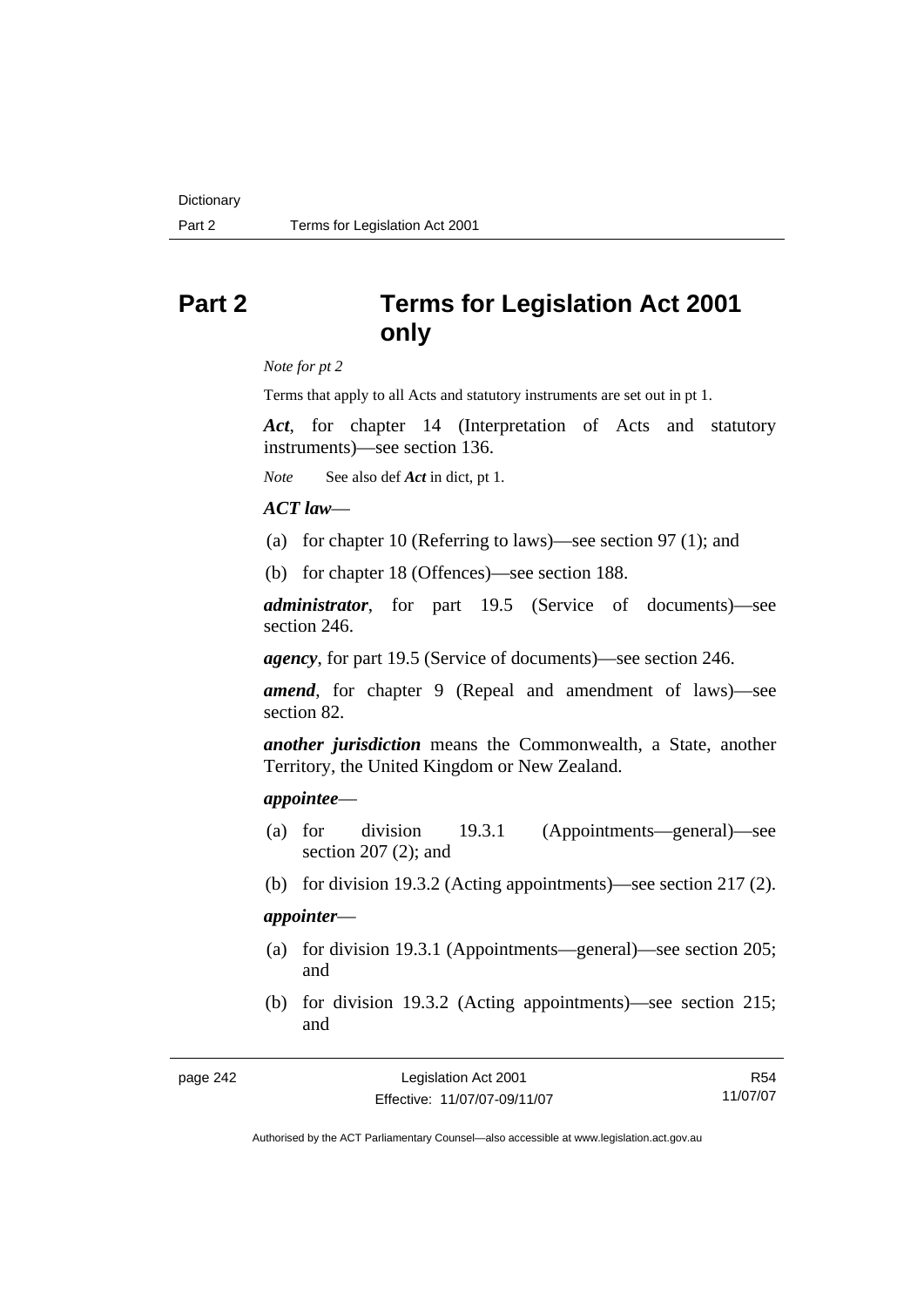(c) for part 19.4 (Delegations)—see section 230 (1).

*approved web site* means an internet site approved under section 21.

*authorised republication*—see section 15.

*authorising law*, for chapter 5 (Regulatory impact statements for subordinate laws and disallowable instruments)—see section 31.

*benefits*, for chapter 5 (Regulatory impact statements for subordinate laws and disallowable instruments)—see section 31.

*business address*, for part 19.5 (Service of documents)—see section 246.

*corporation*, for part 19.5 (Service of documents)—see section 246.

*costs*, for chapter 5 (Regulatory impact statements for subordinate laws and disallowable instruments)—see section 31.

*current legislative drafting practice* means the legislative drafting practices from time to time used in the Parliamentary Counsel's Office.

*delegate*, for part 19.4 (Delegations)—see section 233 (2).

*determinative provision*—see section 5 (2).

*document*, for part 19.5 (Service of documents)—see section 246.

*Note* See also def of *document* in dict, pt 1

*editorial amendment*, of a law—see section 116.

*email address*, for part 19.5 (Service of documents)—see section 246.

*executive officer*, for part 19.5 (Service of documents)—see section 246.

*fax number*, for part 19.5 (Service of documents)—see section 246.

*fee*, for part 6.3 (Making of certain statutory instruments about fees)—see section 55.

page 243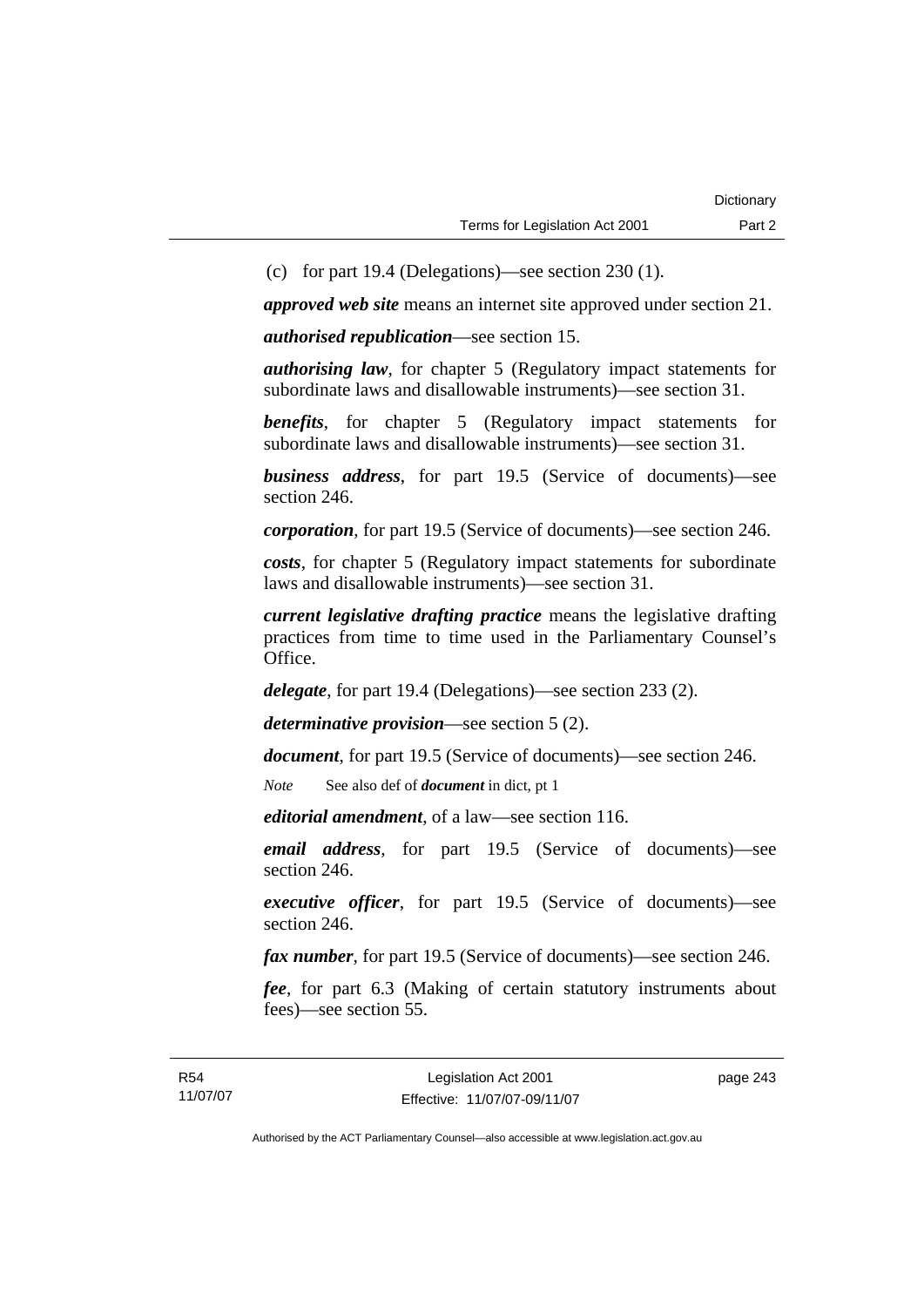*home address*, for part 19.5 (Service of documents)—see section 246.

#### *law*—

- (a) for chapter 3 (Authorised versions and evidence of laws and legislative material)—see section 22A; and
- (b) for chapter 8 (Commencement and exercise of powers before commencement)—see section 72; and
- (c) for chapter 9 (Repeal and amendment of laws)—see section 82; and
- (d) for chapter 10 (Referring to laws)—see section 97 (1); and
- (e) for chapter 11 (Republication of Acts and statutory instruments)—see section 107; and
- (f) for chapter 13 (Structure of Acts and statutory instruments) see section 125; and
- (g) for chapter 16 (Courts, tribunals and other decision-makers) see section 175; and
- (h) for chapter 17 (Entities and positions)—see section 182; and
- (i) for chapter 19 (Administrative and machinery provisions)—see section 195.

*law of another jurisdiction*, for chapter 10 (Referring to laws)—see section 97 (1).

*legislative material*, for chapter 3 (Authorised versions and evidence of laws and legislative material)—see section 22A.

*non-determinative provision*—see section 5 (3).

*provide* a service, for part 6.3 (Making of certain statutory instruments about fees)—see section 55.

*register* means the ACT legislation register.

R54 11/07/07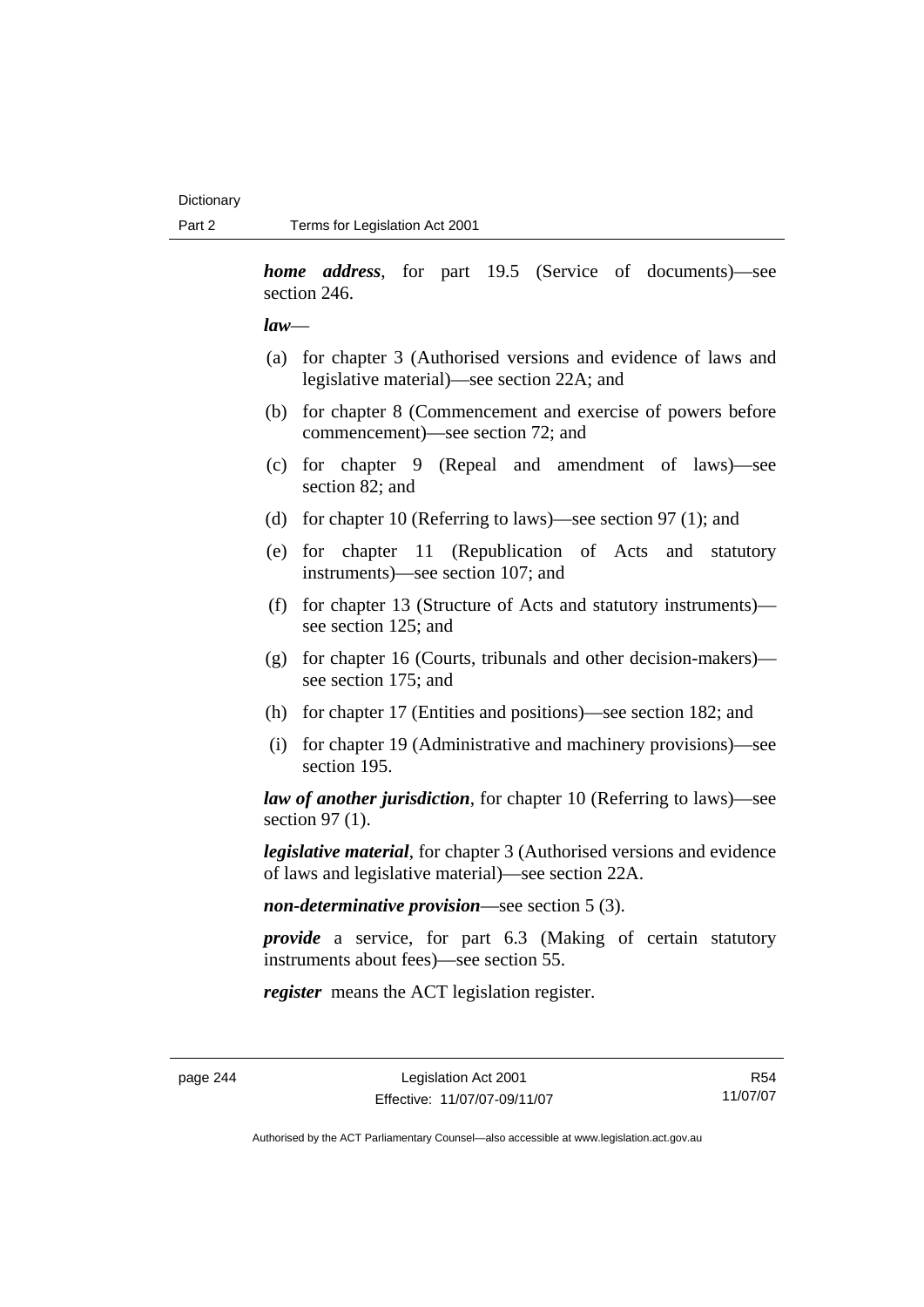*repeal*, for chapter 9 (Repeal and amendment of laws)—see section 82.

# *republication—*

- (a) for chapter 3 (Authorised versions and evidence of laws and legislative material)—see section 22A; and
- (b) for chapter 11 (Republication of Acts and statutory instruments)—see section 107.

*republication date*, for an authorised republication, means the date stated in the republication as the republication date.

*responsible*, for part 19.5 (Service of documents)—see section 246.

*scrutiny committee principles*, for chapter 5 (Regulatory impact statements for subordinate laws and disallowable instruments)—see section 31.

*service*, for part 6.3 (Making of certain statutory instruments about fees)—see section 55.

*working out the meaning of an Act*, for part 14.2 (Key principles of interpretation)—see section 138.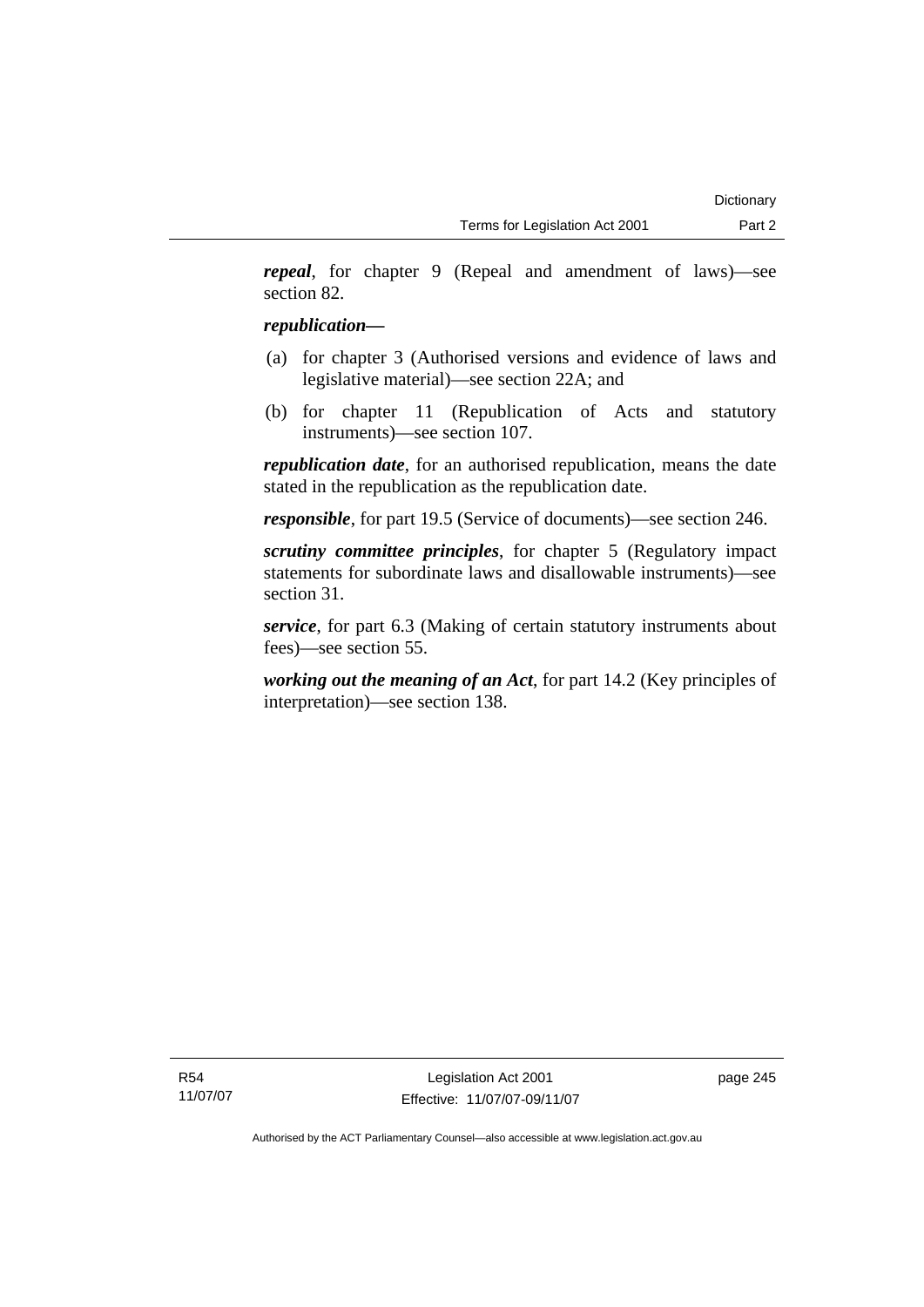1 About the endnotes

# **Endnotes**

# **1 About the endnotes**

Amending and modifying laws are annotated in the legislation history and the amendment history. Current modifications are not included in the republished law but are set out in the endnotes.

Not all editorial amendments made under the *Legislation Act 2001*, part 11.3 are annotated in the amendment history. Full details of any amendments can be obtained from the Parliamentary Counsel's Office.

Uncommenced amending laws and expiries are listed in the legislation history and the amendment history. These details are underlined. Uncommenced provisions and amendments are not included in the republished law but are set out in the last endnote.

If all the provisions of the law have been renumbered, a table of renumbered provisions gives details of previous and current numbering.

The endnotes also include a table of earlier republications.

| $am = amended$                               | $ord = ordinance$                         |
|----------------------------------------------|-------------------------------------------|
| $amdt = amendment$                           | $orig = original$                         |
| $ch = chapter$                               | $par = paragraph/subparagraph$            |
| $def = definition$                           | $pres = present$                          |
| $dict = dictionary$                          | $prev = previous$                         |
| disallowed = disallowed by the Legislative   | $(\text{prev}) = \text{previously}$       |
| Assembly                                     | $pt = part$                               |
| $div = division$                             | $r = rule/subrule$                        |
| $exp = expires/expired$                      | $remum = renumbered$                      |
| $Gaz = gazette$                              | $reloc = relocated$                       |
| $hdg =$ heading                              | $R[X]$ = Republication No                 |
| $IA = Interpretation Act 1967$               | $RI = reissue$                            |
| $ins = inserted/added$                       | $s = section/subsection$                  |
| $LA =$ Legislation Act 2001                  | $sch = schedule$                          |
| $LR =$ legislation register                  | $sdiv = subdivision$                      |
| $LRA =$ Legislation (Republication) Act 1996 | $sub = substituted$                       |
| $mod = modified/modification$                | SL = Subordinate Law                      |
| $o = order$                                  | underlining = whole or part not commenced |
| om = omitted/repealed                        | or to be expired                          |
|                                              |                                           |

# **2 Abbreviation key**

page 246 Legislation Act 2001 Effective: 11/07/07-09/11/07

R54 11/07/07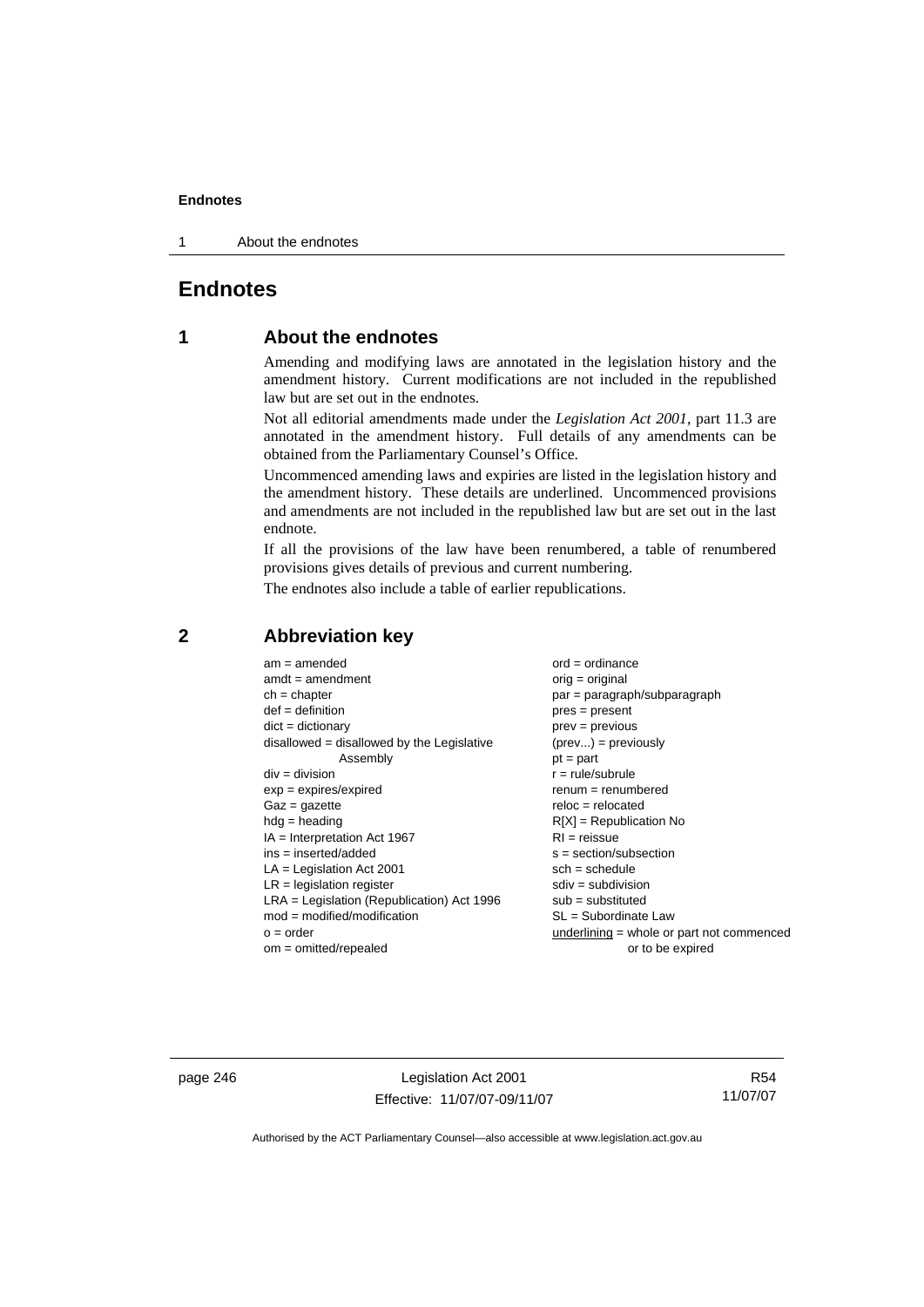# **3 Legislation history**

#### **Legislation Act 2001 No 14**

notified 5 April 2001 (Gaz 2001 No 14) s 1, s 2 commenced 5 April 2001 (IA s 10B) remainder commenced 12 September 2001 (s 2 and Gaz 2001 No S65)

as amended by

# **Legislation (Consequential Amendments) Act 2001 No 44 pt 220**

notified 26 July 2001 (Gaz 2001 No 30) s 1, s 2 commenced 26 July 2001 (IA s 10B) pt 220 commenced 12 September 2001 (s 2 and see Gaz 2001

No S65)

# **Statute Law Amendment Act 2001 (No 2) 2001 No 56 pt 2.2**

notified 5 September 2001 (Gaz 2001 No S65) s 1, s 2 commenced 5 September 2001 (IA s 10B) amdts 2.67, 2.69, 2.78, 2.81 commenced 12 September 2001 (s 2 (2)) pt 2.2 remainder commenced 5 September 2001 (s 2 (1))

as modified by

# **Legislation Regulations 2001 SL 2001 No 34 reg 6**

notified LR 13 September 2001 commenced 13 September 2001 (reg 2)

as amended by

# **Justice and Community Safety Legislation Amendment Act 2001 No 70 sch 1**

notified LR 14 September 2001 amdt commenced 14 September 2001 (s 2 (5))

# **Defamation Act 2001 No 88 s 43 (2)**

notified LR 24 September 2001 s 1, s 2 commenced 24 September 2001 (LA s 75)

s 43 (2) commenced 1 July 2002 (s 2)

R54 11/07/07 page 247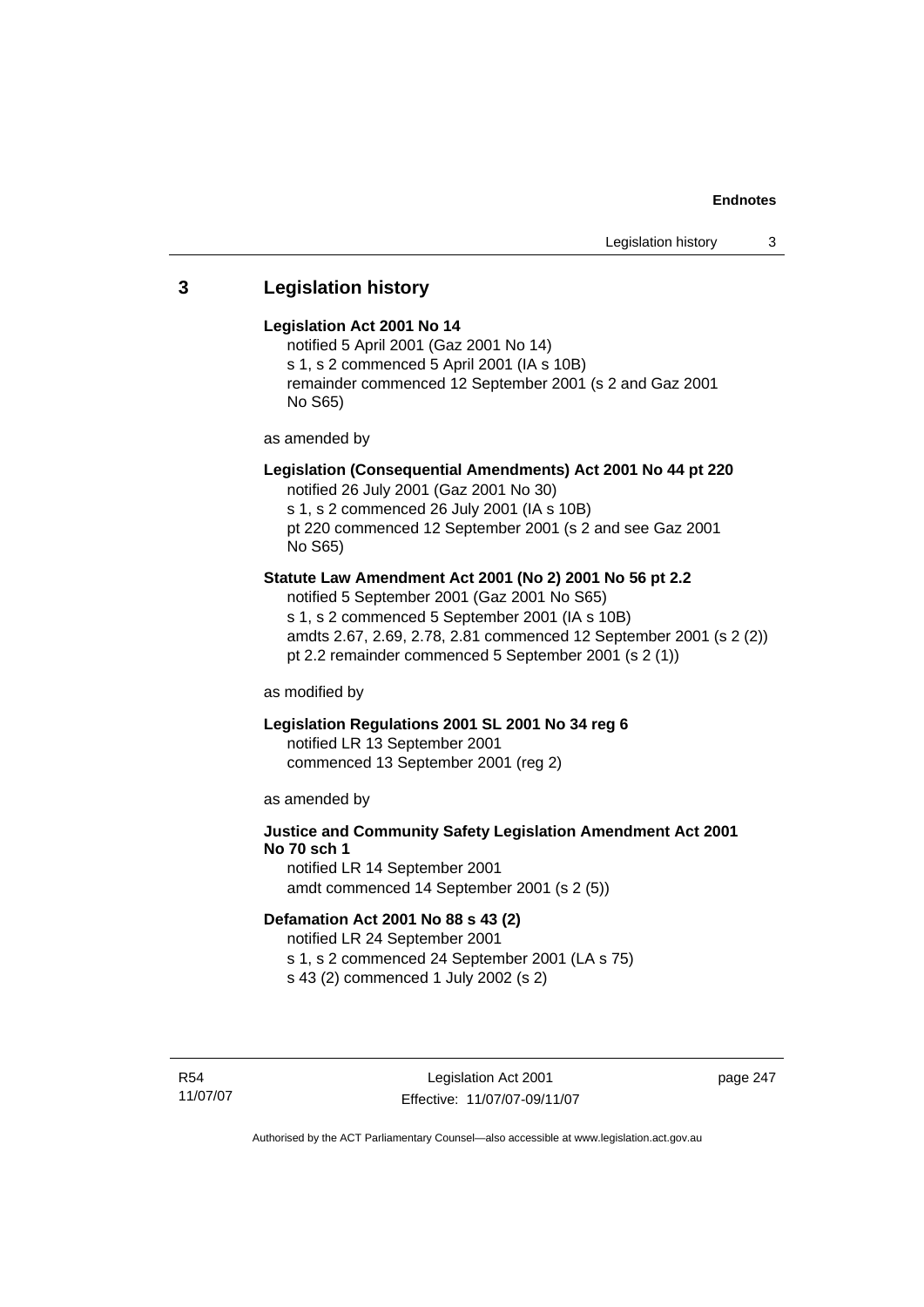3 Legislation history

# **Legislation Amendment Act 2002 No 11 ss 3-29, sch 1, pt 2.29**

notified LR 27 May 2002 s 1, s 2 commenced 27 May 2002 (LA s 75) ss 3-29, sch 1, pt 2.29 commenced 28 May 2002 (s 2 (1))

#### **Justice and Community Safety Legislation Amendment Act 2002 No 27 pt 8**

notified LR 9 September 2002 s 1, s 2 commenced 9 September 2002 (LA s 75) pt 8 commenced 7 October 2002 (s 2 (2))

#### **Statute Law Amendment Act 2002 No 30 pt 2.1**

notified LR 16 September 2002 s 1, s 2 taken to have commenced 19 May 1997 (LA s 75 (2)) amdt 2.3 taken to have commenced 12 September 2001 (s 2 (2)) pt 2.1 remainder commenced 17 September 2002 (s 2 (1))

#### **Civil Law (Wrongs) Act 2002 No 40 div 3.2.8**

notified LR 10 October 2002 s 1, s 2 commenced 10 October 2002 (LA s 75 (1)) div 3.2.8 commenced 1 November 2002 (s 2 (2) and CN2002-13)

# **Statute Law Amendment Act 2002 (No 2) No 49 pt 2.1**

notified LR 20 December 2002

s 1, s 2 taken to have commenced 7 October 1994 (LA s 75 (2)) pt 2.1 commenced 17 January 2003 (s 2 (1))

### **Criminal Code 2002 No 51 pt 1.12**

notified LR 20 December 2002

s 1, s 2 commenced 20 December 2002 (LA 75 (1))

pt 1.12 commenced 1 January 2003 (s 2 (1))

#### **Planning and Land (Consequential Amendments) Act 2002 No 56 pt 3.13**

#### notified LR 20 December 2002

s 1, s 2 commenced 20 December 2002 (LA s 75 (1))

sch 3 pt 3.13 commences 1 July 2003 (s 2 and see Planning and Land Act 2002 A2002-55, s 2)

page 248 Legislation Act 2001 Effective: 11/07/07-09/11/07

R54 11/07/07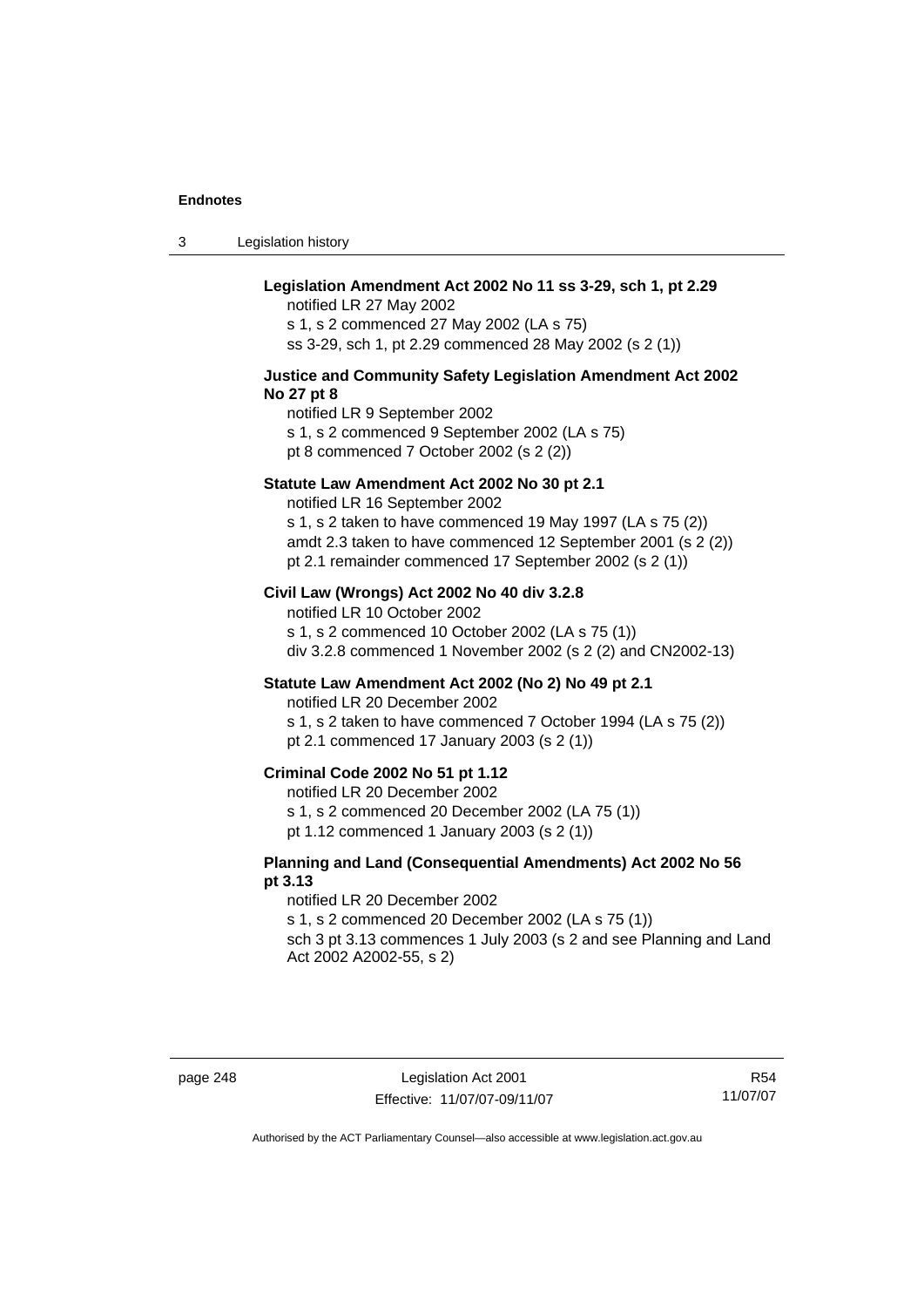# **Legislation (Gay, Lesbian and Transgender) Amendment Act 2003 A2003-14 pt 2**

notified LR 27 March 2003 s 1, s 2 commenced 27 March 2003 (LA s 75 (1)) pt 2 commenced 28 March 2003 (s 2)

#### **Consumer and Trader Tribunal Act 2003 A2003-16 s 70**

notified LR 9 April 2003

s 1, s 2 commenced 9 April 2003 (LA s 75 (1))

s 70 commenced 9 October 2003 (s 2 and LA s 79)

# **Legislation (Statutory Interpretation) Amendment Act 2003 A2003-18**

notified LR 9 April 2003 s 1, s 2 commenced 9 April 2003 (LA s 75 (1)) remainder commenced 10 April 2003 (s 2)

#### **Statute Law Amendment Act 2003 A2003-41 sch 2 pt 2.1**

notified LR 11 September 2003 s 1, s 2 commenced 11 September 2003 (LA s 75 (1)) sch 2 pt 2.1 commenced 9 October 2003 (s 2 (1))

# **Statute Law Amendment Act 2003 (No 2) A2003-56 sch 2 pt 2.1**

notified LR 5 December 2003 s 1, s 2 commenced 5 December 2003 (LA s 75 (1)) sch 2 pt 2.1 commenced 19 December 2003 (s 2)

#### **Parentage Act 2004 A2004-1 sch 1 pt 1.7**

notified LR 18 February 2004 s 1, s 2 commenced 18 February 2004 (LA s 75 (1)) sch 1 pt 1.7 commenced 22 March 2004 (s 2 and CN2004-3)

#### **Human Rights Act 2004 A2004-5 sch 2 pt 2.3**

notified LR 10 March 2004 s 1, s 2 commenced 10 March 2004 (LA s 75 (1)) sch 2 pt 2.3 commenced 1 July 2004 (s 2)

# **Dangerous Substances Act 2004 A2004-7 sch 1 pt 1.4**

notified LR 19 March 2004 s 1, s 2 commenced 19 March 2004 (LA s 75 (1)) sch 1 pt 1.4 commenced 5 April 2004 (s 2 and CN2004-6)

R54 11/07/07 page 249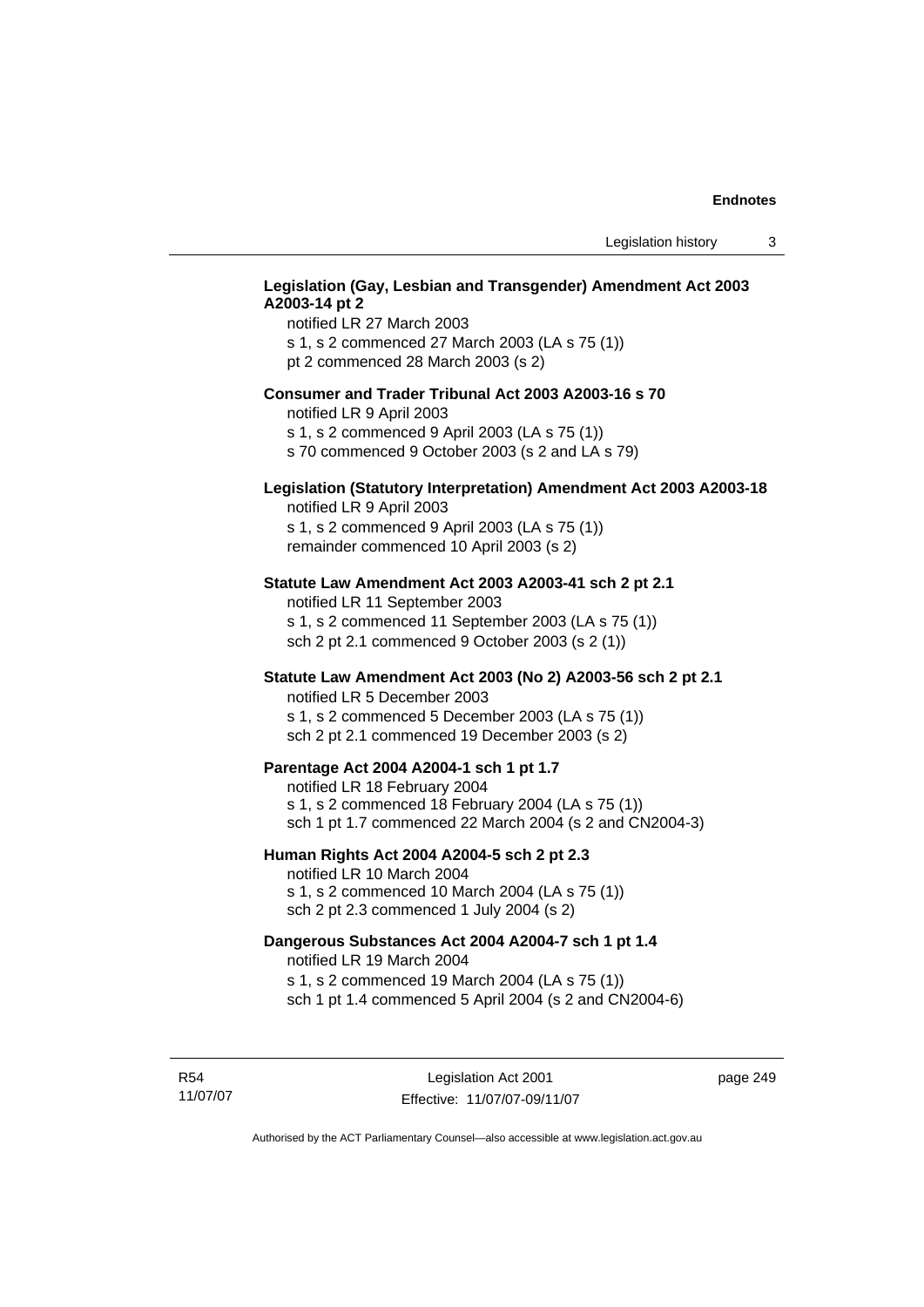3 Legislation history

# **Nurse Practitioners Legislation Act 2004 A2004-10 pt 3**

notified LR 19 March 2004 s 1, s 2 commenced 19 March 2004 (LA s 75 (1)) pt 3 commenced 27 May 2004 (s 2 and CN2004-9)

#### **Construction Occupations Legislation Amendment Act 2004 A2004-13 sch 2 pt 2.20**

notified LR 26 March 2004 s 1, s 2 commenced 26 March 2004 (LA s 75 (1)) sch 2 pt 2.20 commenced 1 September 2004 (s 2 and see Construction Occupations (Licensing) Act 2004 A2004-12, s 2 and CN2004-8)

#### **Education Act 2004 A2004-17 sch 2 pt 2.5**

notified LR 8 April 2004 s 1, s 2 commenced 8 April 2004 (LA s 75 (1))

sch 2 pt 2.5 commenced 1 January 2005 (s 2)

#### **Emergencies Act 2004 A2004-28 sch 3 pt 3.12**

notified LR 29 June 2004

s 1, s 2 commenced 29 June 2004 (LA s 75 (1)) sch 3 pt 3.12 commenced 1 July 2004 (s 2 (1) and CN2004-11)

#### **Justice and Community Safety Legislation Amendment Act 2004 (No 2) A2004-32 pt 13**

notified LR 29 June 2004 s 1, s 2 commenced 29 June 2004 (LA s 75 (1)) pt 13 commenced 13 July 2004 (s 2 (3))

#### **Health Professionals Legislation Amendment Act 2004 A2004-39 sch 3 pt 3.1, sch 4 pt 4.3, sch 5 pt 5.9, sch 6 pt 6.6, sch 8 pt 8.2, sch 11A pt 11A.1 (as am by A2005-28 amdt 1.61)**

notified LR 8 July 2004

s 1, s 2 commenced 8 July 2004 (LA s 75 (1))

sch 5 pt 5.9 commenced 7 July 2005 (s 2 and see Health Professionals Act 2004 A2004-38, s 2 and CN2005-11)

sch 6 pt 6.6 commenced 17 January 2006 (s 2 and see Health Professionals Act 2004 A2004-38, s 2 (as am by A2005-28 amdt 1.1) and CN2006-2)

sch 3 pt 3.1, sch 4 pt 4.3, sch 8 pt 8.2, sch 11A pt 11A.1 commenced 9 January 2007 (s 2 and see Health Professionals Act 2004 A2004-38, s 2 (as am by A2005-28 amdt 1.1; A2006-27 s 12))

page 250 Legislation Act 2001 Effective: 11/07/07-09/11/07

R54 11/07/07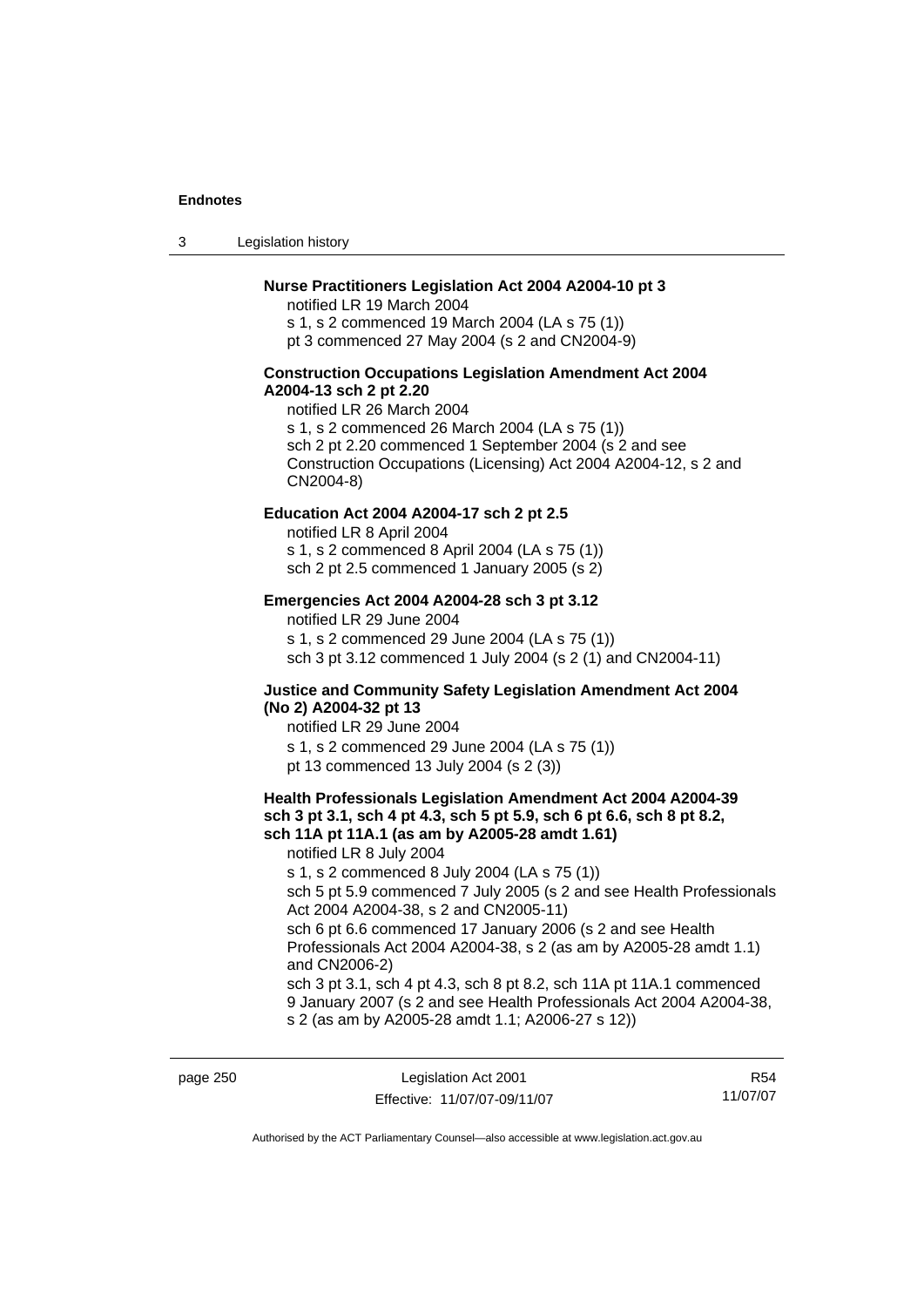#### **Statute Law Amendment Act 2004 A2004-42 sch 2 pt 2.1**

notified LR 11 August 2004 s 1, s 2 commenced 11 August 2004 (LA s 75 (1)) sch 2 pt 2.1 commenced 25 August 2004 (s 2 (1))

#### **Heritage Act 2004 A2004-57 sch 1 pt 1.8**

notified LR 9 September 2004

s 1, s 2 commenced 9 September 2004 (LA s 75 (1))

sch 1 pt 1.8 commenced 9 March 2005 (s 2 and LA s 79)

#### **Court Procedures (Consequential Amendments) Act 2004 A2004-60 sch 1 pt 1.37**

notified LR 2 September 2004 s 1, s 2 commenced 2 September 2004 (LA s 75 (1)) sch 1 pt 1.37 commenced 10 January 2005 (s 2 and see Court Procedures Act 2004 A2004-59, s 2 and CN2004-29)

### **Justice and Community Safety Legislation Amendment Act 2005 A2005-5 pt 7**

notified LR 23 February 2005

s 1, s 2 commenced 23 February 2005 (LA s 75 (1))

pt 7 commenced 24 February 2005 (s 2 (2))

# **Optometrists Legislation Amendment Act 2005 A2005-9 sch 1 pt 1.1**

notified LR 14 March 2005 s 1, s 2 commenced 14 March 2005 (LA s 75 (1)) sch 1 pt 1.1 commenced 14 September 2005 (s 2 and LA s 79)

#### **Statute Law Amendment Act 2005 A2005-20 sch 2 pt 2.1**

notified LR 12 May 2005 s 1, s 2 taken to have commenced 8 March 2005 (LA s 75 (2)) sch 2 pt 2.1 commenced 2 June 2005 (s 2 (1))

#### **Health Legislation Amendment Act 2005 A2005-28 amdt 1.61**  notified LR 6 July 2005

s 1, s 2 commenced 6 July 2005 (LA s 75 (1))

amdt 1.61 commenced 9 January 2007 (LA s 79A)

*Note* This Act only amends the Health Professionals Legislation Amendment Act 2004 A2004-39.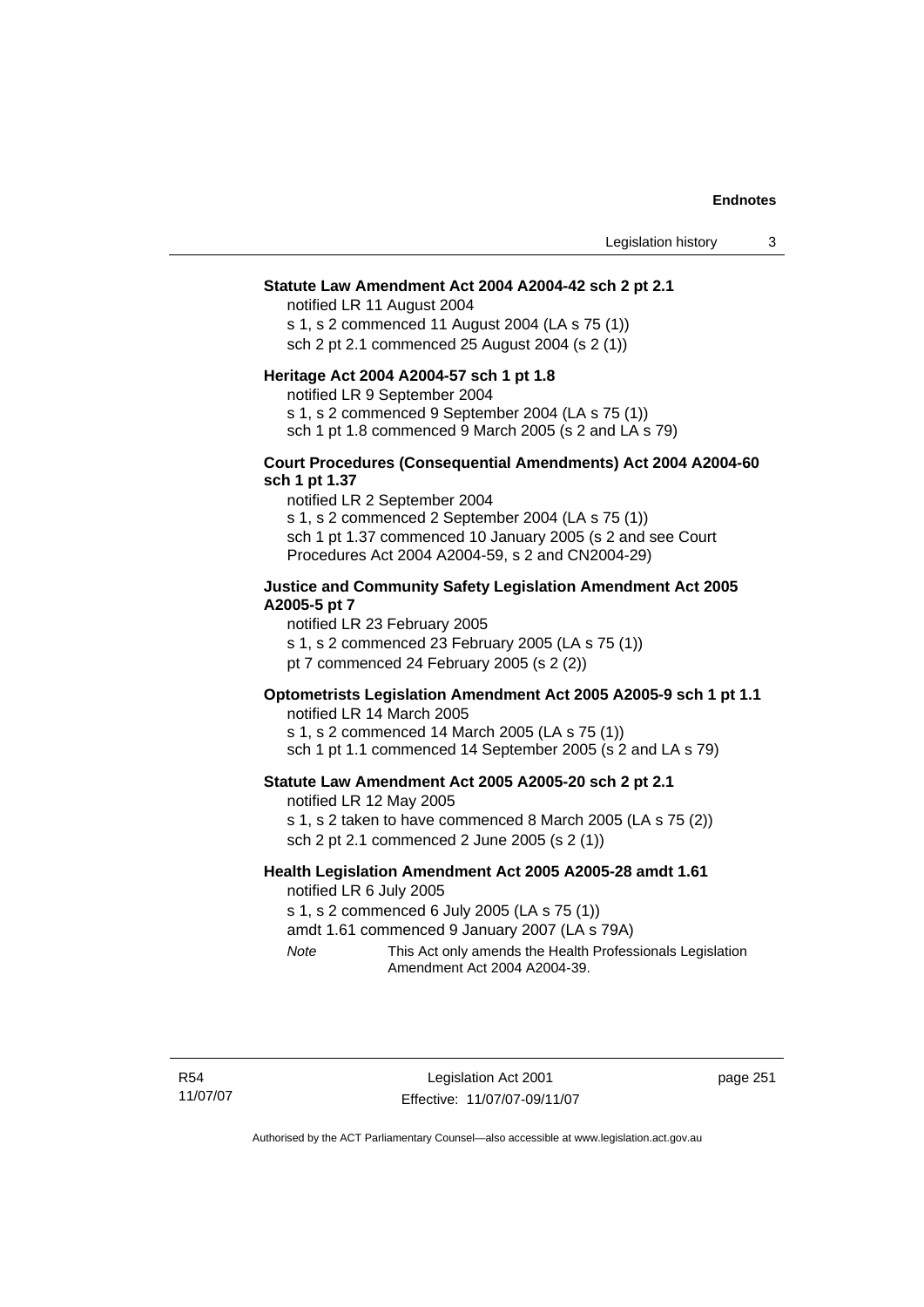3 Legislation history

# **Human Rights Commission Legislation Amendment Act 2005 A2005-41 sch 1 pt 1.8 (as am by A2006-3 amdt 1.3)**

notified LR 1 September 2005

s 1, s 2 commenced 1 September 2005 (LA s 75 (1)) sch 1 pt 1.8 commenced 1 November 2006 (s 2 (3) (as am by A2006-3 amdt 1.3) and see Human Rights Commission Act 2005 A2005-40, s 2 (as am by A2006-3 s 4) and CN2006-21)

#### **Public Sector Management Amendment Act 2005 (No 2) A2005-44 sch 1 pt 1.4**

notified LR 30 August 2005

s 1, s 2 commenced 30 August 2005 (LA s 75 (1))

sch 1 pt 1.4 commenced 8 September 2005 (s 2 and CN2005-19)

# **Human Rights Commission (Children and Young People Commissioner) Amendment Act 2005 A2005-46 sch 1 pt 1.1 (as am by A2006-3 amdt 1.2)**

notified LR 2 September 2005

s 1, s 2 commenced 2 September 2005 (LA s 75 (1)) sch 1 pt 1.1 commenced 1 November 2006 (s 2 (as am by A2006-3 amdt 1.2) and see Human Rights Commission Act 2005 A2005-40, s 2 (as am by A2006-3 s 4) and CN2006-21)

# **Public Advocate Act 2005 A2005-47 sch 1 pt 1.6 (as am by A2006-3 amdt 1.8)**

notified LR 2 September 2005 s 1, s 2 commenced 2 September 2005 (LA s 75 (1)) sch 1 pt 1.6 commenced 1 March 2006 (s 2 (1) as am by A2006-3 amdt 1.8)

# **Criminal Code (Administration of Justice Offences) Amendment Act 2005 A2005-53 sch 1 pt 1.18**

notified LR 26 October 2005 s 1, s 2 commenced 26 October 2005 (LA s 75 (1))

sch 1 pt 1.18 commenced 23 November 2005 (s 2)

# **Statute Law Amendment Act 2005 (No 2) A2005-62 sch 2 pt 2.1**

notified LR 21 December 2005 s 1, s 2 commenced 21 December 2005 (LA s 75 (1))

sch 2 pt 2.1 commenced 11 January 2006 (s 2 (1))

page 252 Legislation Act 2001 Effective: 11/07/07-09/11/07

R54 11/07/07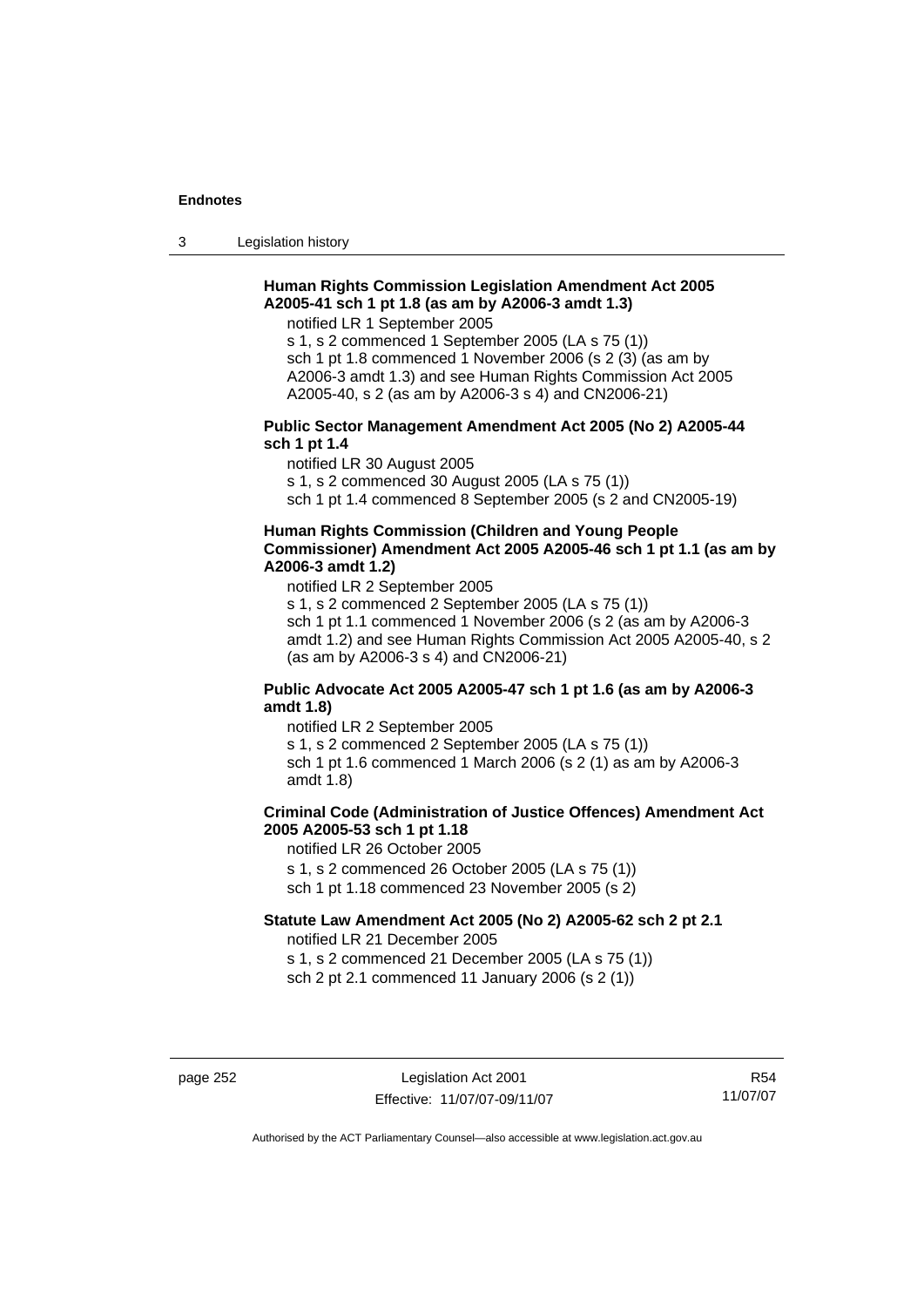# **Human Rights Commission Legislation Amendment Act 2006 A2006-3 amdts 1.2, 1.3, 1.8**

notified LR 22 February 2006

s 1, s 2 commenced 22 February 2006 (LA s 75 (1))

amdts 1.2, 1.3, 1.8 commenced 23 February 2006 (s 2)

*Note* This Act only amends the Human Rights Commission Legislation Amendment Act 2005 A2005-41, Human Rights Commission (Children and Young People Commissioner) Amendment Act 2005 A2005-46 and the Public Advocate Act 2005 A2005-47

# **Civil Unions Act 2006 A2006-22 sch 1 pt 1.21**

notified LR 19 May 2006

s 1, s 2 commenced 19 May 2006 (LA s 75 (1))

sch 1 pt 1.21 never commenced

*Note* Act repealed by disallowance 14 June 2006 (see Cwlth Gaz 2006 No S93)

#### **Sentencing Legislation Amendment Act 2006 A2006-23 sch 1 pt 1.26**  notified LR 18 May 2006

s 1, s 2 commenced 18 May 2006 (LA s 75 (1)) sch 1 pt 1.26 commenced 2 June 2006 (s 2 (1) and see Crimes (Sentence Administration) Act 2005 A2005-59 s 2, Crimes (Sentencing) Act 2005 A2005-58, s 2 and LA s 79)

#### **Legal Profession Act 2006 A2006-25 sch 2 pt 2.8**

notified LR 21 June 2006 s 1, s 2 commenced 21 June 2006 (LA s 75 (1)) sch 2 pt 2.8 commenced 1 July 2006 (s 2)

### **Administrative (Miscellaneous Amendments) Act 2006 A2006-30 sch 1 pt 1.7**

notified LR 16 June 2006 s 1, s 2 commenced 16 June 2006 (LA s 75 (1)) sch 1 pt 1.7 commenced 1 July 2006 (s 2 (1))

# **Civil Law (Property) Act 2006 A2006-38 sch 1 pt 1.6**  notified LR 28 September 2006

s 1, s 2 commenced 28 September 2006 (LA s 75 (1)) sch 1 pt 1.6 commenced 28 March 2007 (s 2 and LA s 79)

R54 11/07/07 page 253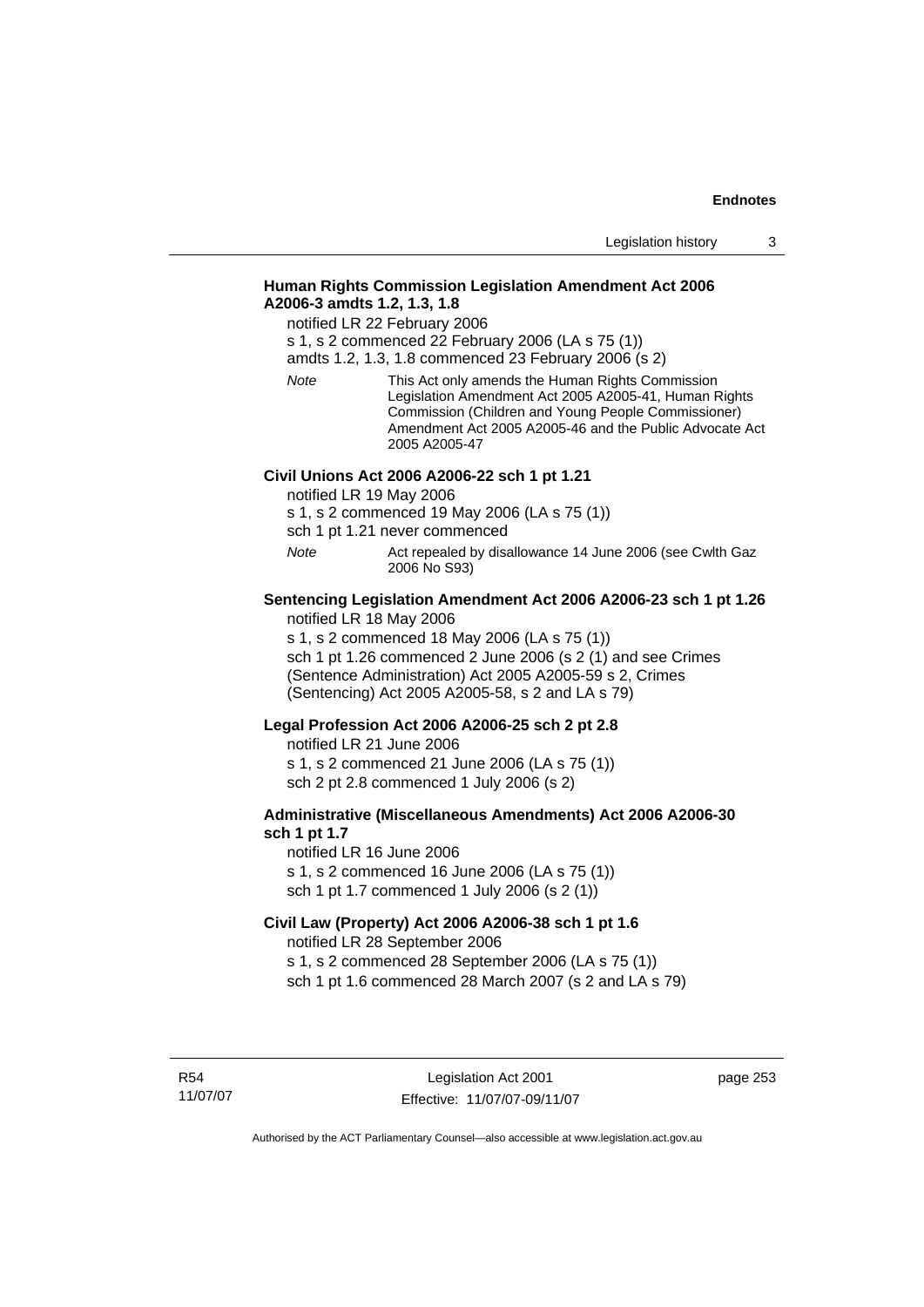| 4 | Amendment history |  |
|---|-------------------|--|
|---|-------------------|--|

#### **Statute Law Amendment Act 2006 A2006-42 sch 2 pt 2.1**

notified LR 26 October 2006

s 1, s 2 taken to have commenced 12 November 2005 (LA s 75 (2)) sch 2 pt 2.1 commenced 16 November 2006 (s 2 (1))

#### **Health Legislation Amendment Act 2006 (No 2) A2006-46 sch 2 pt 2.11**

notified LR 17 November 2006

s 1, s 2 commenced 17 November 2006 (LA s 75 (1))

sch 2 pt 2.11 commenced 18 November 2006 (s 2 (1))

### **Statute Law Amendment Act 2007 A2007-3 sch 2 pt 2.1**

notified LR 22 March 2007

s 1, s 2 taken to have commenced 1 July 2006 (LA s 75 (2)) sch 2 pt 2.1 commenced 12 April 2007 (s 2 (1))

#### **Housing Assistance Act 2007 A2007-8 sch 1 pt 1.6**

notified LR 10 May 2007

s 1, s 2 commenced 10 May 2007 (LA s 75 (1))

sch 1 pt 1.6 awaiting commencement (s 2)

*Note* default commencement under LA s 79: 10 November 2007

# **Statute Law Amendment Act 2007 (No 2) A2007-16 sch 2**

notified LR 20 June 2007

s 1, s 2 taken to have commenced 12 April 2007 (LA s 75 (2)) sch 2 commenced 11 July 2007 (s 2 (1))

# **4 Amendment history**

|          | <b>Dictionary</b> |                                                                                                                             |     |
|----------|-------------------|-----------------------------------------------------------------------------------------------------------------------------|-----|
|          | s <sub>2</sub>    | orig s $2$ om LA s $89(4)$<br>(prev s 3) am 2001 No 56 amdt 2.18<br>renum 2002 No 11 s 5<br>am A2003-56 amdt 2.1            |     |
|          | <b>Notes</b>      |                                                                                                                             |     |
|          | s2A               | (prev s 4) am 2001 No 56 amdt 2.19; 2002 No 11 amdt 1.1<br>renum 2002 No 11 s 5<br>(2), (3) exp 2 September 2003 (s 2A (3)) |     |
|          | <b>Objects</b>    |                                                                                                                             |     |
|          | s 3               | orig s 3 renum as s 2<br>(prev s 5) am 2002 No 11 s 4<br>renum 2002 No 11 s 5                                               |     |
| page 254 |                   | Legislation Act 2001                                                                                                        | R54 |
|          |                   |                                                                                                                             |     |

Effective: 11/07/07-09/11/07

11/07/07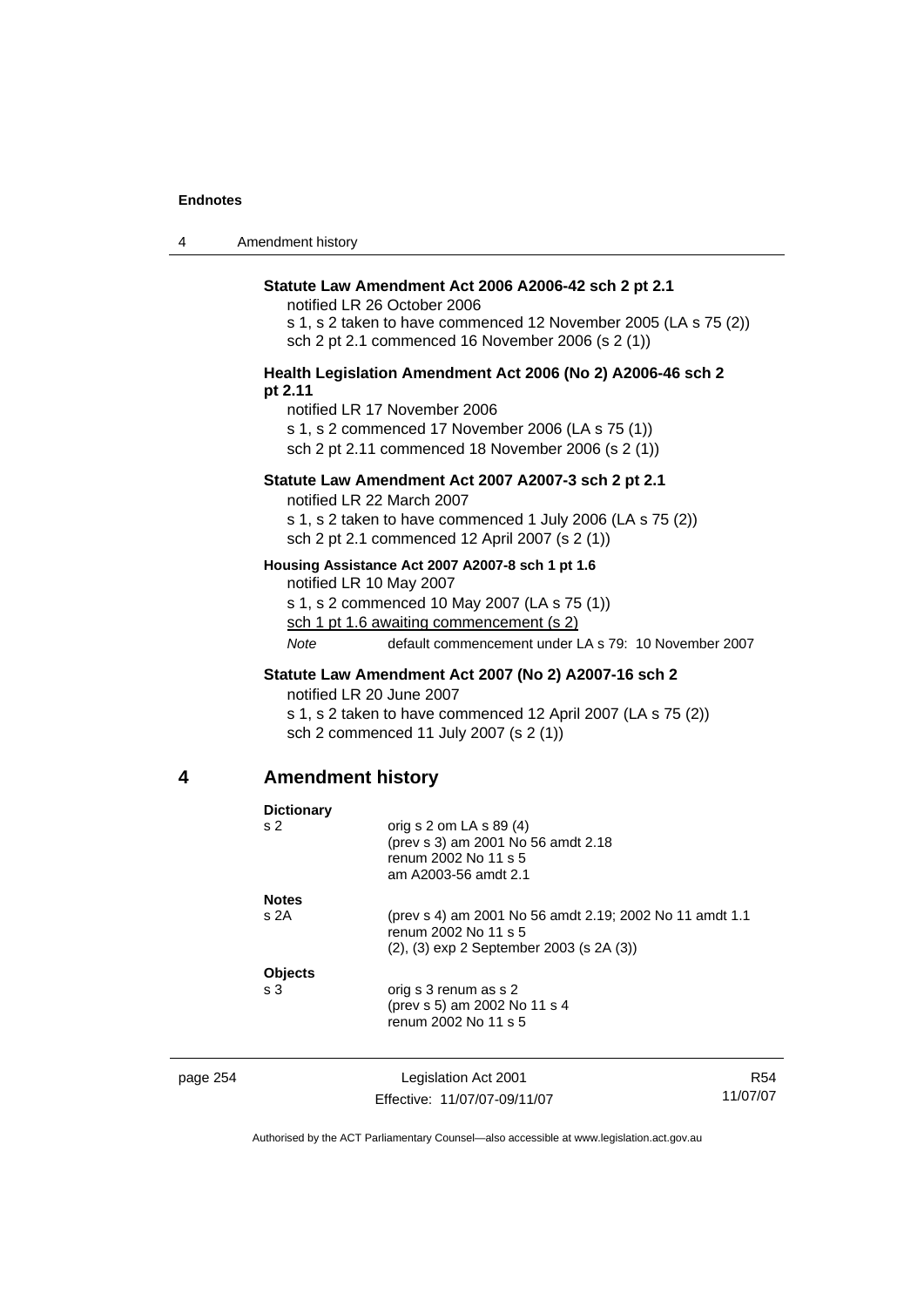| Amendment history |  |
|-------------------|--|
|-------------------|--|

| s 4                             | <b>Application of Act</b><br>orig s 4 renum as s 2A                                                                 |
|---------------------------------|---------------------------------------------------------------------------------------------------------------------|
|                                 | ins 2002 No 11 s 6                                                                                                  |
|                                 | am A2006-42 amdt 2.1, amdt 2.2                                                                                      |
|                                 | Determinative and non-determinative provisions                                                                      |
| s 5                             | orig s 5 renum as s 3                                                                                               |
|                                 | ins 2002 No 11 s 6                                                                                                  |
|                                 | Legislation Act provisions must be applied                                                                          |
| s 6                             | sub 2002 No 11 s 6                                                                                                  |
| <b>Meaning of Act generally</b> |                                                                                                                     |
| s <sub>7</sub>                  | am A2005-20 amdt 2.1                                                                                                |
|                                 | <b>Meaning of legislative instrument</b>                                                                            |
| s 12                            | sub A2006-42 amdt 2.3                                                                                               |
| <b>Meaning of instrument</b>    |                                                                                                                     |
| s <sub>14</sub>                 | am 2001 No 56 amdt 2.20                                                                                             |
| <b>Meaning of provision</b>     |                                                                                                                     |
| s 16                            | am 2001 No 56 amdt 2.21                                                                                             |
| <b>ACT legislation register</b> |                                                                                                                     |
| s 18                            | am 2001 No 56 amdt 2.22                                                                                             |
| <b>Contents of register</b>     |                                                                                                                     |
| s 19                            | sub 2001 No 56 amdt 2.23                                                                                            |
|                                 | am 2002 No 11 s 7; 2002 No 11 amdt 1.2; ss renum R5 LA<br>(see 2002 No 11 amdt 1.3); 2002 No 49 amdt 2.1, amdt 2.1; |
|                                 | pars renum R13 LA (see 2002 No 49 amdt 2.3); A2003-41                                                               |
|                                 | amdt 2.1, amdt 2.2; A2004-5 amdt 2.6; A2004-42 amdt 2.1;                                                            |
|                                 | A2005-20 amdt 2.2; A2006-42 amdt 2.18, amdt 2.19                                                                    |
|                                 | Access to registered material at approved web site                                                                  |
| s 22                            | am 2001 No 56 amdt 2.24                                                                                             |
|                                 | Authorised versions and evidence of laws and legislative material                                                   |
| ch 3 hdg                        | sub A2003-41 amdt 2.3                                                                                               |
|                                 |                                                                                                                     |
|                                 |                                                                                                                     |
|                                 | ins A2003-41 amdt 2.4                                                                                               |
|                                 | def law ins A2003-41 amdt 2.4                                                                                       |
|                                 | def <i>legislative material</i> ins A2003-41 amdt 2.4                                                               |
|                                 | am A2005-20 amdt 2.3<br>def republication ins A2003-41 amdt 2.4                                                     |
| Definitions for ch 3<br>s 22A   | Authorisation of versions by parliamentary counsel                                                                  |

R54 11/07/07

Legislation Act 2001 Effective: 11/07/07-09/11/07 page 255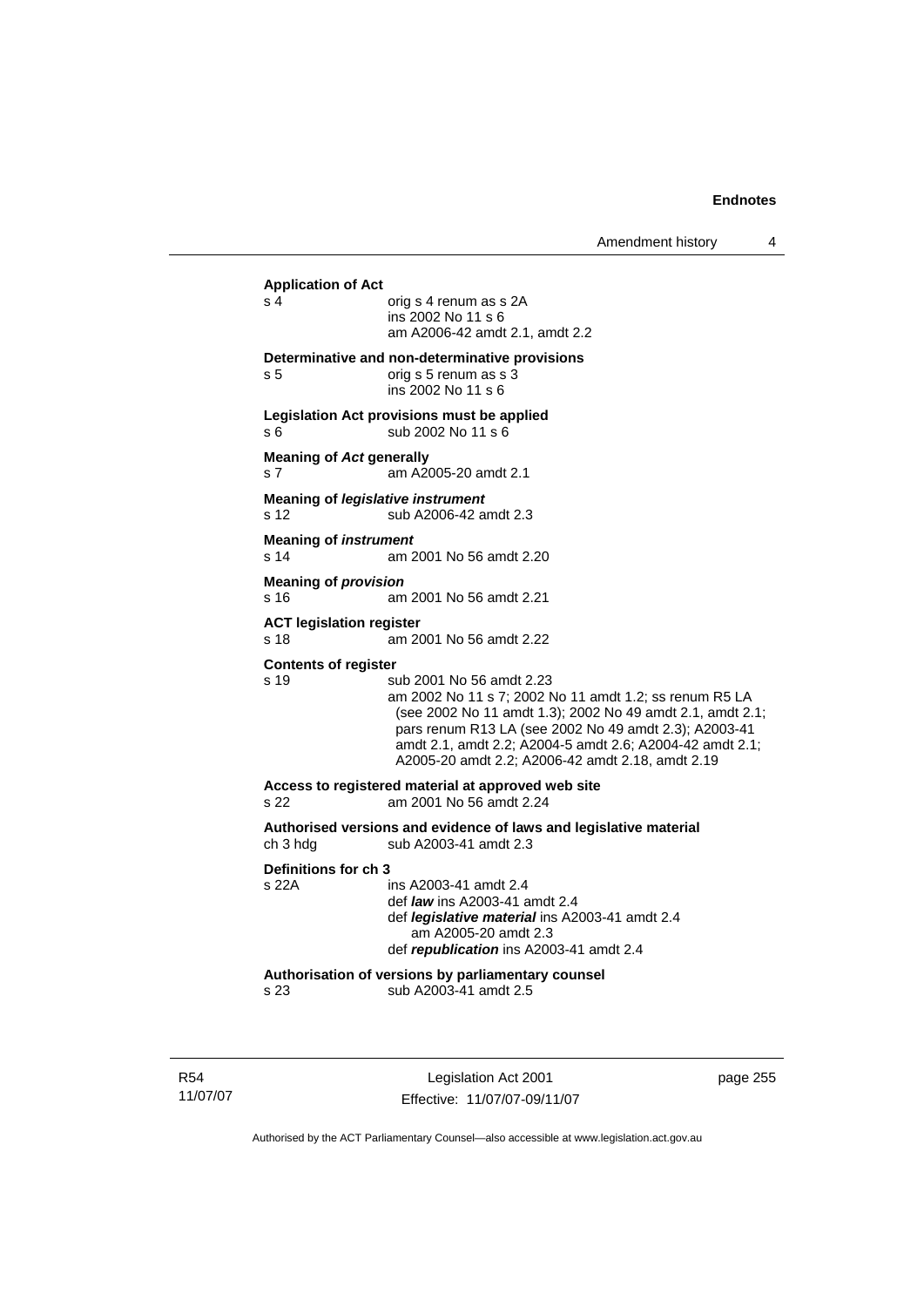| 4 | Amendment history                                            |                                                                                                                                                                |
|---|--------------------------------------------------------------|----------------------------------------------------------------------------------------------------------------------------------------------------------------|
|   | <b>Authorised electronic versions</b><br>s 24                | am 2001 No 56 amdt 2.25, amdt 2.26; 2002 No 11 amdt 1.4<br>sub A2003-41 amdt 2.6                                                                               |
|   | <b>Authorised written versions</b><br>s 25                   | sub A2003-41 amdt 2.7                                                                                                                                          |
|   | Judicial notice of certain matters<br>s 26                   | am A2003-41 amdt 2.8, amdt 2.9; A2005-20 amdt 2.4                                                                                                              |
|   | <b>Notification of Acts</b><br>s 28                          | am 2001 No 56 amdts 2.27-2.29; 2002 No 11 amdt 1.5;<br>A2003-41 amdt 2.10, amdt 2.11; ss renum R20 LA (see<br>A2003-41 amdt 2.12); A2005-62 amdt 2.1, amdt 2.2 |
|   | References to <i>notification</i> of Acts<br>s <sub>30</sub> | am 2001 No 56 amdt 2.30, amdt 2.31                                                                                                                             |
|   |                                                              | Guidelines about costs of proposed subordinate laws and disallowable                                                                                           |
|   | <b>instruments</b><br>s 33                                   | (3), (4) exp 12 March 2002 (s 33 (4))<br>am A2005-20 amdt 2.5, amdt 2.6                                                                                        |
|   | s 34                                                         | Preparation of regulatory impact statements<br>am A2005-20 amdts 2.7-2.9; A2005-62 amdt 2.3                                                                    |
|   | s 36                                                         | When is preparation of regulatory impact statement unnecessary?<br>am 2002 No 30 amdt 2.1; A2005-20 amdt 2.10                                                  |
|   | s 37                                                         | When must regulatory impact statement be presented?<br>am A2005-20 amdt 2.11                                                                                   |
|   | s 41 hdg<br>s 41                                             | Making of certain statutory instruments by Executive<br>sub 2001 No 56 amdt 2.32<br>sub 2002 No 11 s 8<br>am 2001 No 56 amdts 2.33-2.36<br>sub 2002 No 11 s 8  |
|   | s 42                                                         | Power to make statutory instruments<br>am 2002 No 11 amdt 1.6; A2005-20 amdt 2.12, amdt 2.13;<br>A2006-42 amdt 2.18                                            |
|   | authorising law<br>s 43                                      | Statutory instruments to be interpreted not to exceed powers under<br>am 2002 No 11 amdt 1.7; A2003-56 amdt 2.2, amdt 2.3                                      |
|   | s 44                                                         | Power to make statutory instruments for Act etc<br>am 2002 No 11 amdt 1.8, amdt 1.9; 2002 No 49 amdt 2.54;<br>A2005-20 amdt 2.14                               |

page 256 Legislation Act 2001 Effective: 11/07/07-09/11/07

R54 11/07/07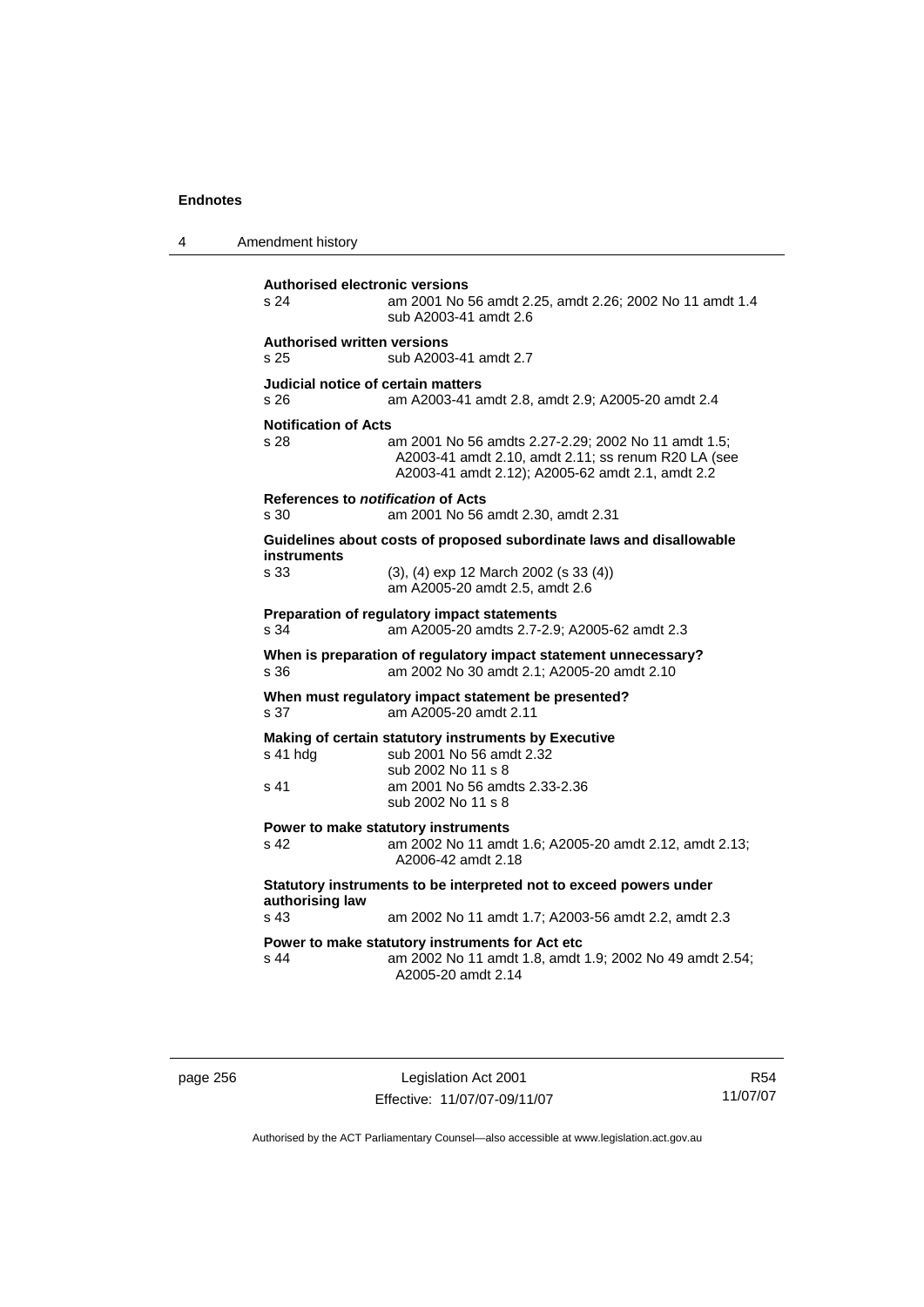Legislation Act 2001 page 257 **Power to make court rules**  s 45 sub 2002 No 11 s 9 am 2002 No 49 amdt 2.4, amdt 2.54; A2005-20 amdt 2.15, amdt 2.16 **Power to make instrument includes power to amend or repeal**  s 46 am 2002 No 11 s 10; A2006-42 amdt 2.18 **Statutory instrument may make provision by applying law or instrument**  s 47 sub 2002 No 11 s 11 am 2002 No 49 amdt 2.5; A2003-56 amdt 2.4; A2005-20 amdts 2.17-2.19 **Power to make instrument includes power to make different provision for different categories etc**  s 48 am 2002 No 11 amdt 1.10; 2002 No 49 amdt 2.54 **Single instrument may exercise several powers or satisfy several requirements**  s 49 am 2002 No 11 amdt 1.11 **Relationship between authorising law and instrument dealing with same matter**  s 50 am 2002 No 11 amdt 1.12, amdt 1.13; 2002 No 49 amdt 2.54 **Instrument may make provision in relation to land by reference to map etc**  s 51 am A2005-20 amdt 2.20 **Instrument may authorise determination of matter etc**  s 52 am 2002 No 11 amdt 1.14; ss renum R5 LA (see 2002 No 11 amdt 1.15) **Instrument may prohibit**  s 53 am 2002 No 11 amdt 1.16, amdt 1.17 **Instrument may require making of statutory declaration**  s 54 am 2002 No 11 amdt 1.18; 2002 No 30 amdt 2.2 **Determination of fees by disallowable instrument**  s 56 am 2001 No 56 amdt 2.37, amdt 2.38; ss renum R1 LA (see 2001 No 56 amdt 2.39); 2002 No 11 amdt 1.19, amdt 1.20; 2002 No 49 amdt 2.54; A2005-20 amdts 2.21-2.27; A2006-42 amdt 2.4 **Fees payable in accordance with determination etc**  s 57 am 2002 No 11 amdt 1.21 **Regulations may make provision about fees**  s 58 am 2001 No 56 amdt 2.40; 2002 No 11 amdt 1.22; ss renum R5 LA (see 2002 No 11 amdt 1.23); A2005-20 amdt 2.28 **Numbering and notification of legislative instruments**  pt 6.4 hdg am A2006-42 amdt 2.19

11/07/07

R54

Effective: 11/07/07-09/11/07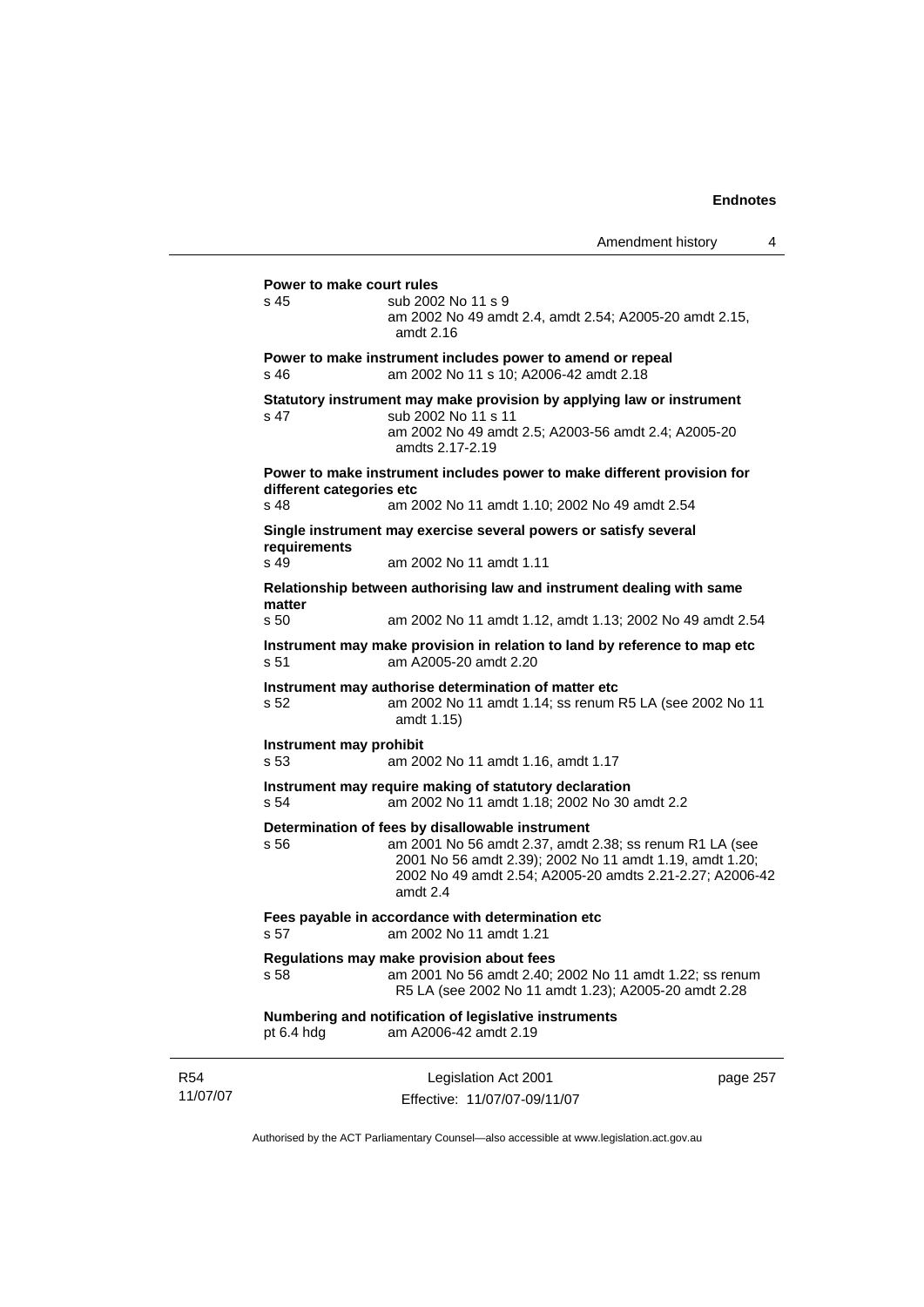| 4 | Amendment history |  |
|---|-------------------|--|
|---|-------------------|--|

| <b>Numbering</b><br>s 59 | am 2001 No 56 amdt 2.41; A2003-41 amdt 2.13; A2005-20<br>amdt 2.29; A2006-42 amdt 2.18, amdt 2.19                                                                               |
|--------------------------|---------------------------------------------------------------------------------------------------------------------------------------------------------------------------------|
| s 60 hda                 | Correction etc of name of legislative instrument<br>sub A2003-41 amdt 2.14<br>am A2006-42 amdt 2.18                                                                             |
| s 60                     | am 2001 No 56 amdt 2.42, amdt 2.43; 2001 No 70 amdt 1.8;<br>2002 No 49 amdt 2.6, amdt 2.7; A2003-41 amdt 2.15;<br>A2004-42 amdt 2.2, amdt 2.3; A2006-42 amdt 2.18,<br>amdt 2.19 |
|                          | Correction of name of explanatory statement etc                                                                                                                                 |
| s 60A                    | ins A2004-42 amdt 2.4<br>am A2006-42 amdt 2.18                                                                                                                                  |
|                          | Notification of legislative instruments                                                                                                                                         |
| s 61 hda                 | am A2006-42 amdt 2.19                                                                                                                                                           |
| s 61                     | sub 2001 No 56 amdt 2.44<br>am 2002 No 11 s 12, amdt 1.24; ss renum R5 LA (see 2002                                                                                             |
|                          | No 11 amdt 1.25); A2003-41 amdts 2.16-2.19; A2004-60                                                                                                                            |
|                          | amdt 1.173; pars renum R31 LA (see A2004-60 amdt 1.174);                                                                                                                        |
|                          | A2005-20 amdts 2.30-2.33; A2005-62 amdt 2.4, amdt 2.5;<br>A2006-42 amdt 2.18                                                                                                    |
|                          | Effect of failure to notify legislative instrument                                                                                                                              |
| s 62 hdg                 | am A2006-42 amdt 2.18                                                                                                                                                           |
| s <sub>62</sub>          | am 2002 No 11 amdt 1.26, amdt 1.27; A2006-42 amdt 2.18                                                                                                                          |
|                          | References to notification of legislative instruments                                                                                                                           |
| s 63 hdg<br>s 63         | am A2006-42 amdt 2.19<br>am 2001 No 56 amdt 2.45, amdt 2.46; A2006-42 amdt 2.18                                                                                                 |
|                          |                                                                                                                                                                                 |
|                          | Presentation of subordinate laws and disallowable instruments<br>sub 2002 No 11 amdt 1.28                                                                                       |
| s 64 hda<br>s 64         | am 2002 No 11 amdt 1.29; A2005-20 amdt 2.34; A2005-62                                                                                                                           |
|                          | amdt 2.6                                                                                                                                                                        |
|                          | <b>Disallowance by resolution of Assembly</b>                                                                                                                                   |
| s 65 hdg<br>s 65         | sub 2001 No 56 amdt 2.47<br>am 2001 No 56 amdt 2.48, amdt 2.49; 2002 No 11 amdt 1.30;                                                                                           |
|                          | A2003-56 amdt 2.5; ss renum R21 LA (see A2003-56                                                                                                                                |
|                          | amdt 2.6); A2004-42 amdt 2.5, amdt 2.6; A2005-20                                                                                                                                |
|                          | amdt 2.35; A2005-62 amdt 2.7                                                                                                                                                    |
|                          | Notification of disallowance by resolution of Assembly                                                                                                                          |
| s 65A                    | ins 2001 No 56 amdt 2.50                                                                                                                                                        |
|                          | am 2002 No 11 amdt 1.31; A2003-41 amdt 2.20; A2005-62<br>amdt 2.8                                                                                                               |
|                          |                                                                                                                                                                                 |
|                          |                                                                                                                                                                                 |

page 258 Legislation Act 2001 Effective: 11/07/07-09/11/07

R54 11/07/07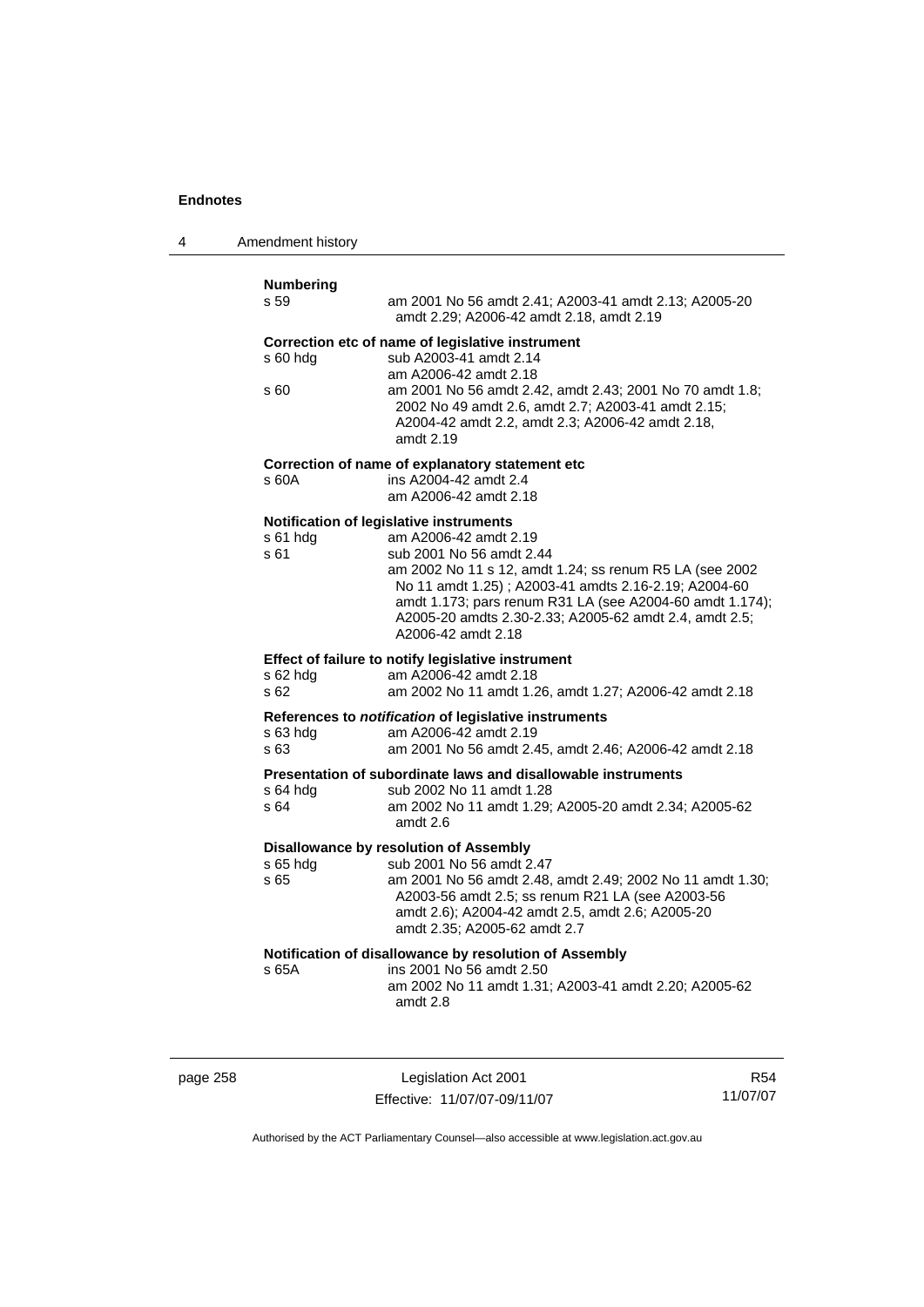|                                         |                                                                                                                                                                                                                                                               | Amendment history | 4 |
|-----------------------------------------|---------------------------------------------------------------------------------------------------------------------------------------------------------------------------------------------------------------------------------------------------------------|-------------------|---|
| <b>Revival of affected laws</b><br>s 66 | am 2002 No 11 amdt 1.32                                                                                                                                                                                                                                       |                   |   |
| s 67                                    | Making of instrument same in substance within 6 months after disallowance<br>am 2002 No 11 amdt 1.33; A2005-20 amdt 2.36; A2005-62<br>amdt 2.9                                                                                                                |                   |   |
| s 68                                    | <b>Amendment by resolution of Assembly</b><br>am 2001 No 56 amdts 2.51-2.53; ss renum R1 LA (see 2001<br>No 56 amdt 2.54); 2002 No 11 amdt 1.34; A2004-42<br>amdt 2.7, amdt 2.8; A2005-20 amdt 2.37; A2005-62<br>amdt 2.10                                    |                   |   |
| s 69                                    | Notification of amendments made by resolution of Assembly<br>am 2001 No 56 amdt 2.55, amdt 2.56; 2002 No 11 amdt 1.35;<br>2002 No 49 amdt 2.8; A2005-62 amdt 2.11                                                                                             |                   |   |
|                                         | Making of amendment restoring effect of law within 6 months after                                                                                                                                                                                             |                   |   |
| amendment<br>s 70                       | am 2002 No 11 amdt 1.36; A2005-20 amdt 2.38; A2005-62<br>amdt 2.12                                                                                                                                                                                            |                   |   |
| s 71                                    | Effect of dissolution or expiry of Assembly on notice of motion<br>am 2002 No 11 amdt 1.37; A2005-20 amdt 2.39, amdt 2.40;<br>A2005-62 amdt 2.13                                                                                                              |                   |   |
| Meaning of law in ch 8<br>s 72          | am A2004-42 amdt 2.9; A2005-20 amdt 2.41                                                                                                                                                                                                                      |                   |   |
| s 73                                    | General rules about commencement<br>am 2002 No 11 s 13, s 14, amdt 1.38, amdt 1.39; A2003-41<br>amdt 2.21; A2003-56 amdts 2.7-2.9; A2004-42 amdt 2.10;<br>A2005-20 amdt 2.42; A2006-42 amdt 2.18                                                              |                   |   |
| Time of commencement<br>s 74            | sub 2002 No 11 s 15                                                                                                                                                                                                                                           |                   |   |
| s 75 hdg<br>s 75                        | Commencement of naming and commencement provisions<br>sub A2004-42 amdt 2.11<br>am 2002 No 11 s 16; 2002 No 49 amdt 2.9, amdt 2.10;<br>A2003-56 amdt 2.10, amdt 2.11; A2004-42 amdt 2.12;<br>ss renum R27 LA (see A2004-42 amdt 2.13) ; A2006-42<br>amdt 2.18 |                   |   |
| s 75AA                                  | Commencement of provisions identifying amended laws<br>ins A2006-42 amdt 2.5                                                                                                                                                                                  |                   |   |
| s 75A                                   | Meaning of commences retrospectively<br>ins A2003-56 amdt 2.12<br>am A2006-42 amdt 2.18                                                                                                                                                                       |                   |   |

R54 11/07/07

Legislation Act 2001 Effective: 11/07/07-09/11/07 page 259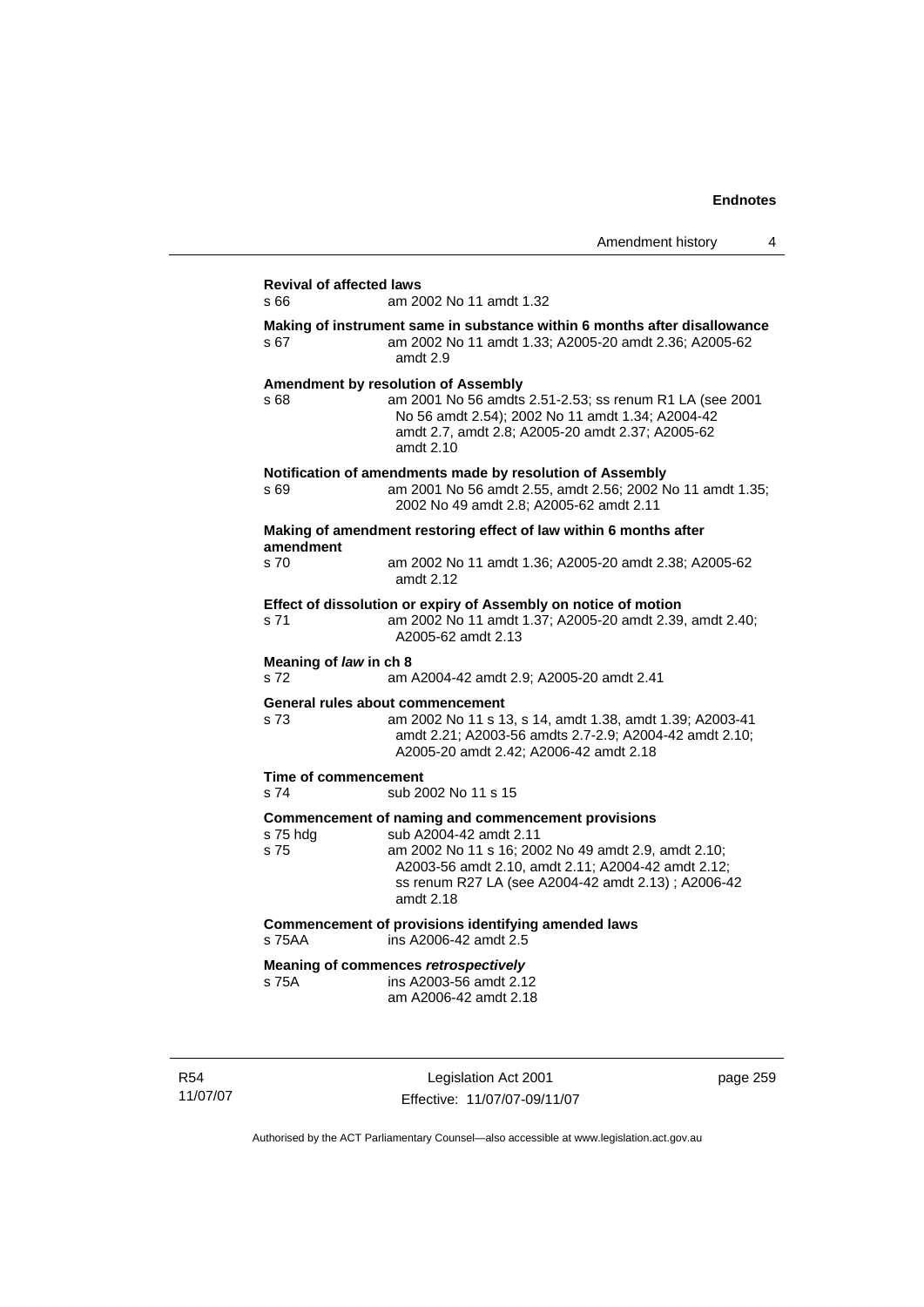| 4 | Amendment history |
|---|-------------------|
|   |                   |

# **Retrospective commencement requires clear indication**

| s 75B                        | <u>Redospective commencement requires clear indication</u><br>ins A2003-56 amdt 2.12<br>am A2004-42 amdt 2.14; ss renum R27 LA (see A2004-42<br>amdt 2.15)                                                                                                            |
|------------------------------|-----------------------------------------------------------------------------------------------------------------------------------------------------------------------------------------------------------------------------------------------------------------------|
| s 76                         | Non-prejudicial provision may commence retrospectively<br>am 2002 No 11 amdt 1.40; ss renum R5 LA (see 2002 No 11<br>amdt 1.41); A2003-56 amdt 2.13, amdt 2.14; A2005-20<br>amdt $2.46$                                                                               |
| s 77                         | <b>Commencement by commencement notice</b><br>am 2002 No 11 s 17, amdt 1.42; 2002 No 49 amdt 2.11;<br>A2004-42 amdts 2.16-2.18                                                                                                                                        |
| s 78                         | Separate commencement of amendments<br>sub 2002 No 11 amdt 1.43                                                                                                                                                                                                       |
| s 79                         | Automatic commencement of postponed law<br>am 2002 No 11 amdt 1.44; 2002 No 49 amdt 2.12; A2003-41<br>amdt 2.22; A2003-56 amdt 2.15, amdt 2.16; ss renum R21<br>LA (see A2003-56 amdt 2.17); A2004-42 amdt 2.19;<br>A2005-20 amdt 2.44, amdt 2.45                     |
| s 79A                        | Commencement of amendment of uncommenced law<br>ins A2003-41 amdt 2.23                                                                                                                                                                                                |
| s 80                         | References to commencement of law<br>am 2002 No 49 amdt 2.13                                                                                                                                                                                                          |
| s 81                         | Exercise of powers between notification and commencement<br>am 2002 No 11 amdts 1.45-1.47; A2004-42 amdt 2.20,<br>amdt 2.21; ss renum R27 LA (see A2004-42 amdt 2.22);<br>A2005-5 s 25; ss renum R32 LA (see A2005-5 s 26);<br>A2005-20 amdt 2.46; A2006-42 amdt 2.18 |
| Definitions for ch 9<br>s 82 | def law sub A2004-42 amdt 2.23; A2005-20 amdt 2.47<br>def repeal sub 2002 No 49 amdt 2.14<br>am A2004-42 amdt 2.24                                                                                                                                                    |
| s 83                         | Consequences of amendment of statutory instrument by Act<br>am 2002 No 11 amdt 1.48, amdt 1.49                                                                                                                                                                        |
| s 84                         | Saving of operation of repealed and amended laws<br>am 2002 No 11 amdt 1.50; ss renum R5 LA (see 2002 No 11<br>amdt 1.51); A2005-20 amdt 2.48                                                                                                                         |
| s 84A                        | Creation of offences and changes in penalties<br>ins 2001 No 56 amdt 2.57<br>am 2002 No 11 amdt 1.52; A2004-42 amdt 2.25; ss renum<br>R27 LA (see A2004-42 amdt 2.26); A2005-20 amdt 2.49                                                                             |

page 260 Legislation Act 2001 Effective: 11/07/07-09/11/07

R54 11/07/07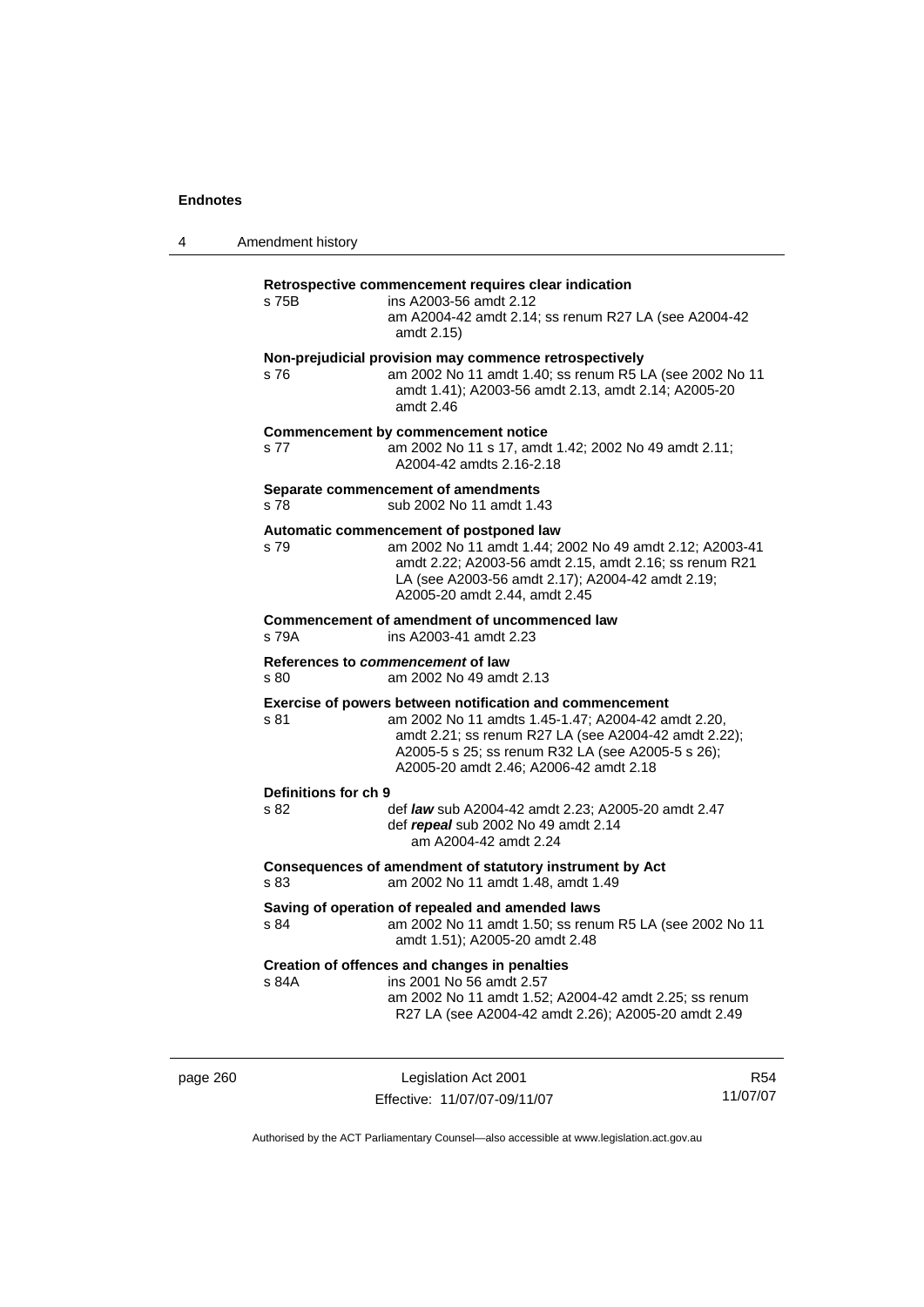| When repeal takes effect               |                                                                                                                                                                                                                                                                                                                                                                                                                                                                                |          |
|----------------------------------------|--------------------------------------------------------------------------------------------------------------------------------------------------------------------------------------------------------------------------------------------------------------------------------------------------------------------------------------------------------------------------------------------------------------------------------------------------------------------------------|----------|
| s 85                                   | sub 2002 No 11 s 18                                                                                                                                                                                                                                                                                                                                                                                                                                                            |          |
| amending laws                          | Repealed and amended laws not revived on repeal of repealing and                                                                                                                                                                                                                                                                                                                                                                                                               |          |
| s 86                                   | am 2002 No 11 amdt 1.53; ss renum R5 LA (see 2002 No 11<br>amdt 1.54)                                                                                                                                                                                                                                                                                                                                                                                                          |          |
| s 87                                   | Commencement not undone if repealed<br>am 2002 No 11 amdt 1.55                                                                                                                                                                                                                                                                                                                                                                                                                 |          |
| s 88 hdg<br>s 88                       | Repeal does not end effect of transitional laws etc<br>sub 2002 No 49 amdt 2.15<br>am 2002 No 11 amdt 1.56; A2003-56 amdt 2.18; A2005-20<br>amdt 2.50, amdt 2.51; ss renum R34 LA (see A2005-20<br>amdt 2.52); A2006-42 amdt 2.6, amdt 2.7                                                                                                                                                                                                                                     |          |
| s 89                                   | Automatic repeal of certain laws and provisions<br>am 2002 No 11 amdts 1.57-1.59; ss renum R5 LA (see 2002<br>No 11 amdt 1.60); 2002 No 30 amdt 2.3; 2002 No 49<br>amdts 2.16-2.18, 2.20-2.23; ss renum R13 LA (see 2002<br>No 49 amdt 2.19); A2003-56 amdts 2.19-2.23; ss renum R21<br>LA (see A2003-56 amdt 2.24); A2004-42 amdt 2.27,<br>amdt 2.28, amdts 2.30-2.32; ss renum R27 LA (see<br>A2004-42 amdt 2.29); A2005-20 amdts 2.53-2.56; A2006-42<br>amdt 2.8, amdt 2.18 |          |
| s 91                                   | Insertion of provisions by amending law<br>am 2001 No 56 amdt 2.58; 2002 No 11 amdts 1.61-1.63;<br>ss renum R5 LA (see 2002 No 11 amdt 1.64); A2003-41<br>amdt 2.24; A2004-42 amdt 2.33, amdt 2.34; A2005-20<br>amdt 2.57                                                                                                                                                                                                                                                      |          |
| s 92                                   | Amendment to be made whenever possible<br>am 2002 No 11 amdts 1.65-1.68; A2005-20 amdt 2.58                                                                                                                                                                                                                                                                                                                                                                                    |          |
| s 93                                   | Provisions included in another provision for amendment purposes<br>am 2001 No 56 amdt 2.59, amdt 2.60; 2002 No 11 amdt 1.69;<br>A2004-42 amdt 2.35, amdt 2.36; A2005-20 amdt 2.59                                                                                                                                                                                                                                                                                              |          |
| s 94                                   | Continuance of appointments etc made under amended provisions<br>am 2002 No 11 amdt 1.70; ss renum R5 LA (see 2002 No 11<br>amdt 1.71); 2002 No 49 amdt 2.24; A2003-41 amdt 2.25                                                                                                                                                                                                                                                                                               |          |
| <b>Status of modifications</b><br>s 95 | am 2002 No 11 amdt 1.72, amdt 1.73                                                                                                                                                                                                                                                                                                                                                                                                                                             |          |
| <b>Relocated provisions</b><br>s 96    | am 2002 No 11 amdt 1.74; A2005-20 amdt 2.60                                                                                                                                                                                                                                                                                                                                                                                                                                    |          |
| <b>Referring to laws</b><br>ch 10 hdg  | sub A2005-20 amdt 2.61                                                                                                                                                                                                                                                                                                                                                                                                                                                         |          |
|                                        | Legislation Act 2001                                                                                                                                                                                                                                                                                                                                                                                                                                                           | page 261 |

R54 11/07/07

Effective: 11/07/07-09/11/07

page 261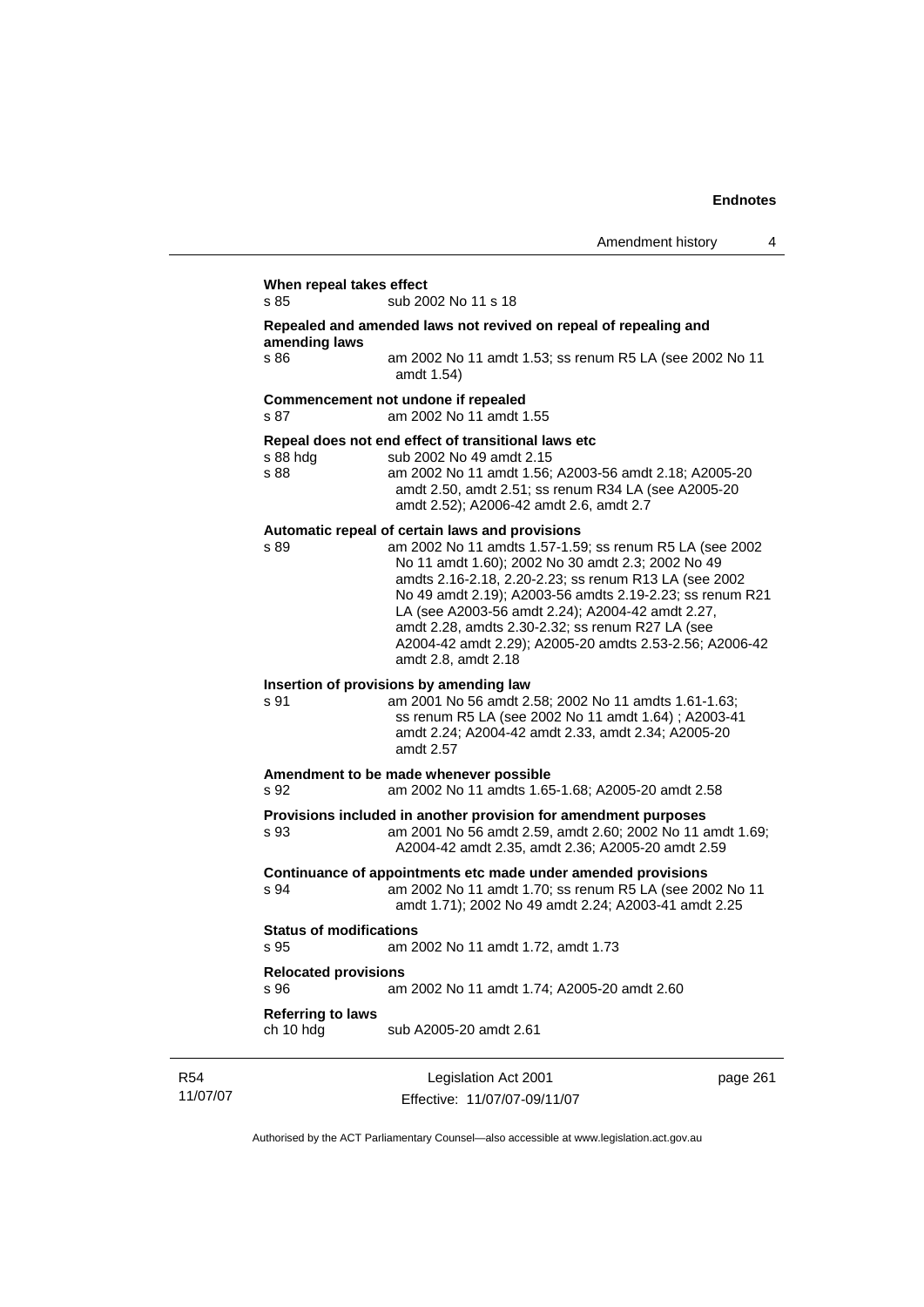4 Amendment history

| Definitions for ch 10<br>s 97 hda<br>s 97        | sub 2001 No 56 amdt 2.61<br>am 2001 No 56 amdt 2.62<br>sub A2005-20 amdt 2.61<br>def <b>ACT law</b> ins A2005-20 amdt 2.61<br>def <i>law</i> ins A2005-20 amdt 2.61<br>def law of another jurisdiction ins A2005-20 amdt 2.61 |
|--------------------------------------------------|-------------------------------------------------------------------------------------------------------------------------------------------------------------------------------------------------------------------------------|
| s 98                                             | References to ACT law include law containing reference<br>am 2002 No 11 amdt 1.75<br>sub A2005-20 amdt 2.61                                                                                                                   |
| s 99                                             | References in ACT statutory instruments to the Act<br>am A2003-56 amdt 2.25<br>sub A2005-20 amdt 2.61                                                                                                                         |
| <b>Referring to particular ACT laws</b><br>s 100 | am A2003-56 amdt 2.26<br>sub A2005-20 amdt 2.61                                                                                                                                                                               |
| s 101                                            | Referring to particular laws of other jurisdictions etc<br>am 2002 No 49 amdt 2.25<br>sub A2005-20 amdt 2.61                                                                                                                  |
| s 101A                                           | Reference to provisions of law or instrument is inclusive<br>ins 2001 No 56 amdt 2.63<br>om A2005-20 amdt 2.61                                                                                                                |
| References to paragraphs etc<br>s 101B           | ins 2001 No 56 amdt 2.63<br>om A2005-20 amdt 2.61                                                                                                                                                                             |
| s 102                                            | References to laws include references to laws as in force from time to time<br>am 2002 No 11 amdt 1.76, amdt 1.77; A2003-56 amdt 2.27;<br>ss renum R21 LA (see A2003-56 amdt 2.28)<br>sub A2005-20 amdt 2.61                  |
| <b>References to repealed laws</b><br>s 103      | sub A2005-20 amdt 2.61                                                                                                                                                                                                        |
| s 104                                            | References to laws include references to instruments under laws<br>am 2001 No 56 amdt 2.64<br>sub A2005-20 amdt 2.61                                                                                                          |
| Referring to provisions of laws<br>s 105         | am 2002 No 11 amdt 1.78, amdt 1.79<br>sub A2005-20 amdt 2.61                                                                                                                                                                  |
| s 106                                            | References to provisions of laws are inclusive<br>am 2002 No 30 amdt 2.4<br>sub A2005-20 amdt 2.61                                                                                                                            |

page 262 Legislation Act 2001 Effective: 11/07/07-09/11/07

R54 11/07/07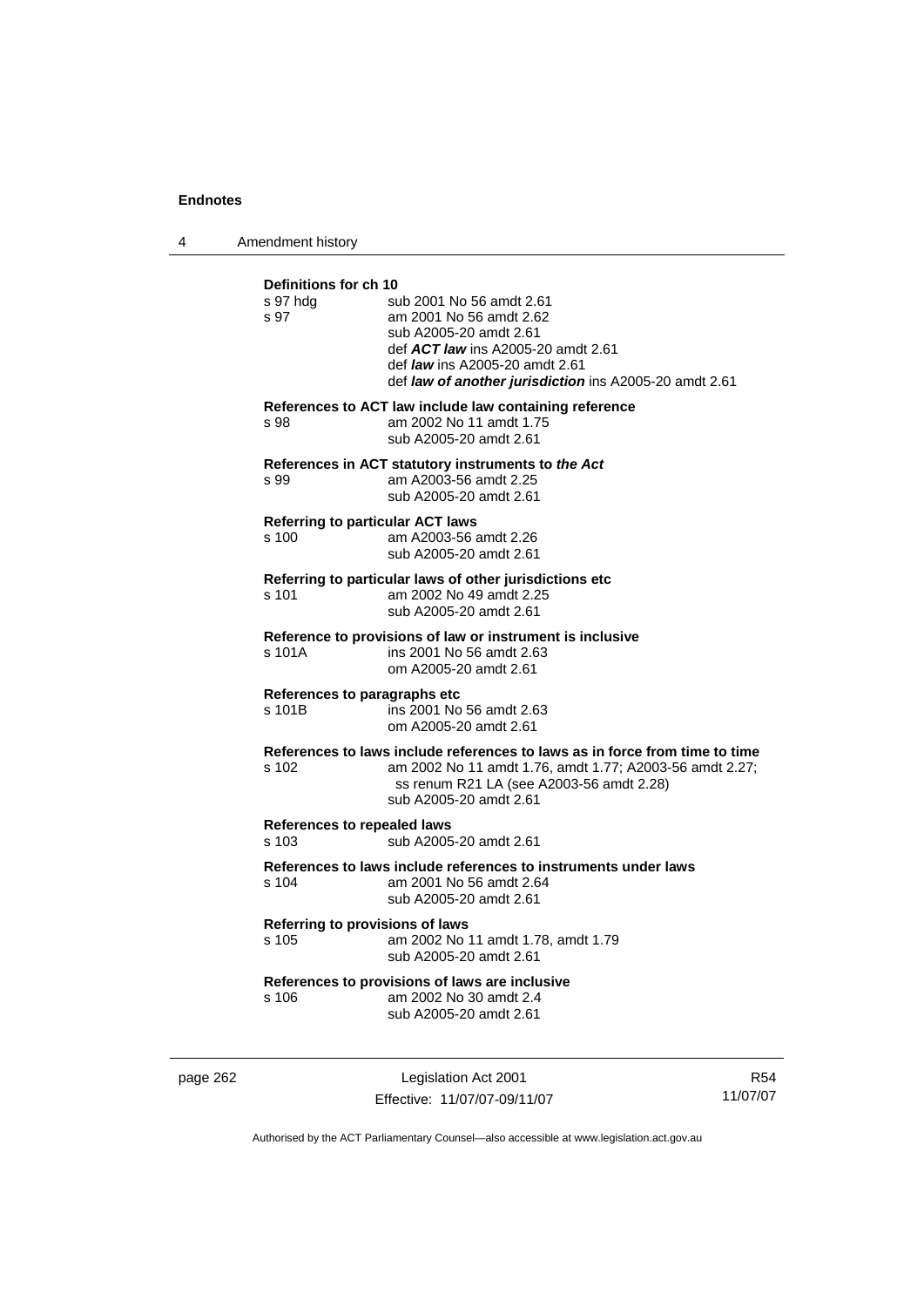|                                               | Amendment history                                                                                                                                      |
|-----------------------------------------------|--------------------------------------------------------------------------------------------------------------------------------------------------------|
| s 106A                                        | References to paragraphs etc of laws<br>ins A2005-20 amdt 2.61                                                                                         |
| Meaning of law in ch 11<br>s 107 hdg<br>s 107 | sub A2004-42 amdt 2.37<br>def law am A2003-41 amdt 2.26; A2005-20 amdt 2.62<br>def republication ins A2004-42 amdt 2.38                                |
| <b>Republication in register</b><br>s 108     | am 2001 No 56 amdt 2.65                                                                                                                                |
| s 109                                         | Republications may be published with other information<br>am A2003-41 amdt 2.27                                                                        |
| s 111                                         | Incorporation of amendments<br>am A2005-20 amdt 2.63, amdt 2.64                                                                                        |
| s 114                                         | Authorisation for parliamentary counsel<br>am 2001 No 70 amdt 1.8                                                                                      |
| s 116                                         | Ambit of editorial amendments<br>am A2003-56 amdt 2.29; A2005-20 amdts 2.65-2.68,<br>amdt 2.146                                                        |
| s 119                                         | Delegation by parliamentary counsel<br>renum as s 260                                                                                                  |
| ch 12 hdg                                     | Scope of Acts and statutory instruments<br>orig ch 12 hdg renum as ch 19 hdg and then ch 20 hdg<br>ins 2001 No 56 amdt 2.68                            |
| s 120                                         | Act to be interpreted not to exceed legislative powers of Assembly<br>orig s 120 renum as s 261<br>ins 2001 No 56 amdt 2.68<br>am 2002 No 11 amdt 1.80 |
| <b>Binding effect of Acts</b><br>s 121        | orig s 121 renum as s 262 and then s 302<br>ins 2002 No 11 s 19<br>am A2006-38 amdt 1.8                                                                |
| <b>Application to Territory</b><br>s 122      | orig s 122 renum as s 263<br>ins 2001 No 56 amdt 2.68<br>am 2002 No 11 amdt 1.81                                                                       |
| s 122A                                        | Application of s 47 (2) and (3)<br>renum as s 264 and then s 304                                                                                       |
| Application of s 61 and s 62<br>s 123         | renum as s 265 and then s 305                                                                                                                          |

R54 11/07/07

Legislation Act 2001 Effective: 11/07/07-09/11/07 page 263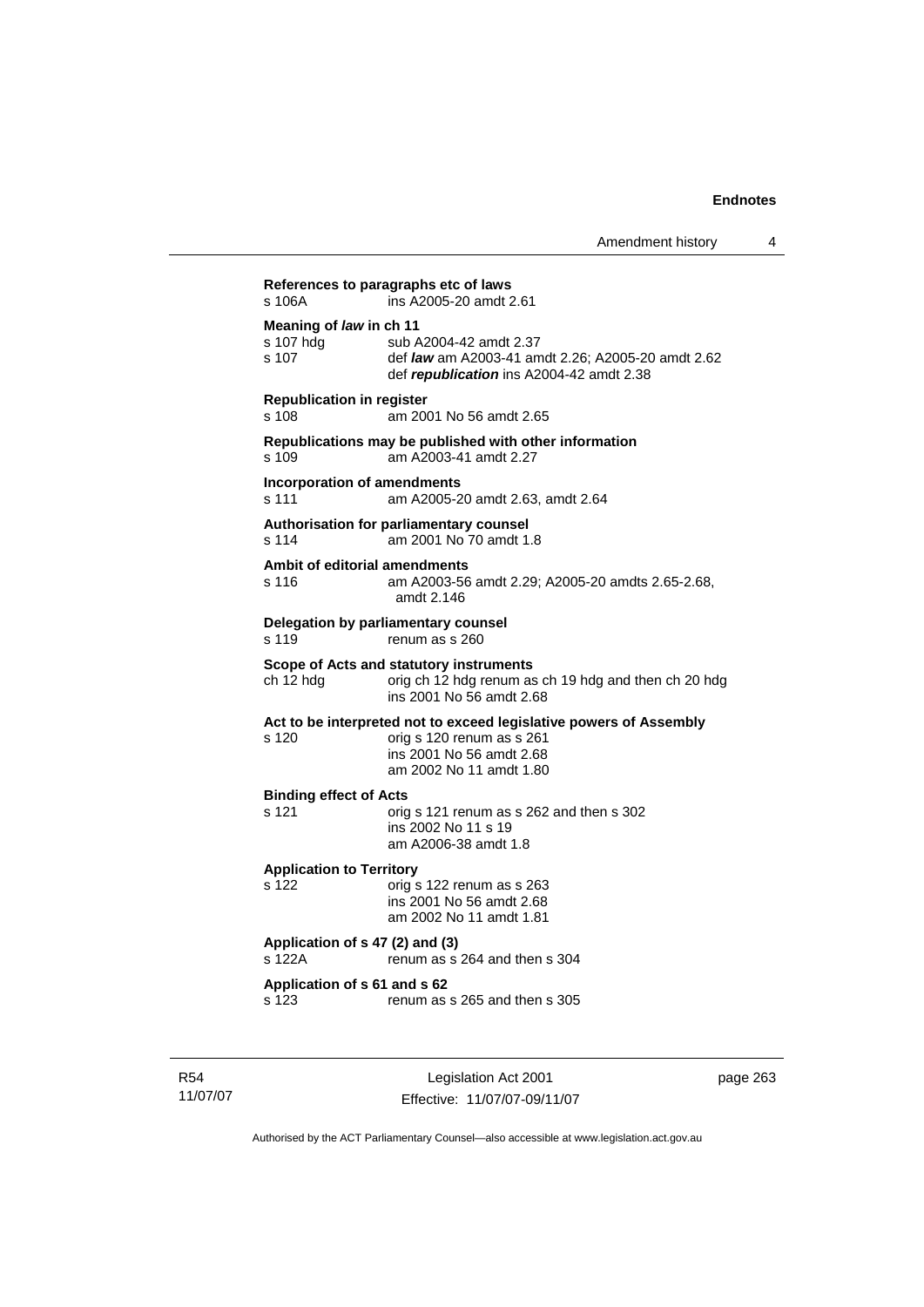| 4 | Amendment history                                    |                                                                                                                                                                                                                                                                      |
|---|------------------------------------------------------|----------------------------------------------------------------------------------------------------------------------------------------------------------------------------------------------------------------------------------------------------------------------|
|   | <b>Application of s 69</b><br>s 124                  | renum as s 266                                                                                                                                                                                                                                                       |
|   | ch 13 hdg                                            | <b>Structure of Acts and statutory instruments</b><br>orig ch 13 hdg renum as ch 20 hdg and then ch 21 hdg<br>ins 2001 No 56 amdt 2.68                                                                                                                               |
|   | General<br>pt 13.1 hdg                               | ins 2001 No 56 amdt 2.68                                                                                                                                                                                                                                             |
|   | Meaning of law in ch 13<br>s 125                     | orig s 125 renum as s 267 and then s 306<br>ins 2001 No 56 amdt 2.68<br>am A2005-20 amdt 2.69                                                                                                                                                                        |
|   | s 126                                                | Material that is part of Act or statutory instrument<br>orig s 126 renum as s 268 and then s 307<br>ins 2001 No 56 amdt 2.68<br>am 2002 No 11 amdt 1.82; 2002 No 30 amdt 2.5; A2003-56<br>amdt 2.30; ss renum R21 LA (see A2003-56 amdt 2.31);<br>A2005-20 amdt 2.70 |
|   | s 127                                                | Material that is not part of Act or statutory instrument<br>orig s 127 renum as s 269 and then s 308<br>ins 2001 No 56 amdt 2.68<br>am 2002 No 11 amdt 1.83; A2005-20 amdt 2.71                                                                                      |
|   | s 128                                                | Status of certain instruments as notifiable instruments<br>renum as s 270 and then s 309                                                                                                                                                                             |
|   | qazette<br>s 129                                     | Compliance with authorisation or requirement to do something by notice in<br>renum as s 271 and then s 310                                                                                                                                                           |
|   | <b>Particular kinds of provisions</b><br>pt 13.2 hdg | ins 2001 No 56 amdt 2.68                                                                                                                                                                                                                                             |
|   | What is a definition?<br>s 130                       | orig s 130 renum as s 272 and then s 313<br>ins 2001 No 56 amdt 2.68<br>am A2003-56 amdts 2.32-2.34                                                                                                                                                                  |
|   | <b>Signpost definitions</b><br>s 131                 | ins 2001 No 56 amdt 2.68<br>am 2002 No 49 amdt 2.26, amdt 2.27; A2003-56 amdt 2.35,<br>amdt 2.36; ss renum R21 LA (see A2003-56 amdt 2.37)                                                                                                                           |
|   | <b>Examples</b><br>s 132                             | ins 2001 No 56 amdt 2.68<br>am 2002 No 11 amdt 1.84                                                                                                                                                                                                                  |
|   |                                                      |                                                                                                                                                                                                                                                                      |

page 264 Legislation Act 2001 Effective: 11/07/07-09/11/07

R54 11/07/07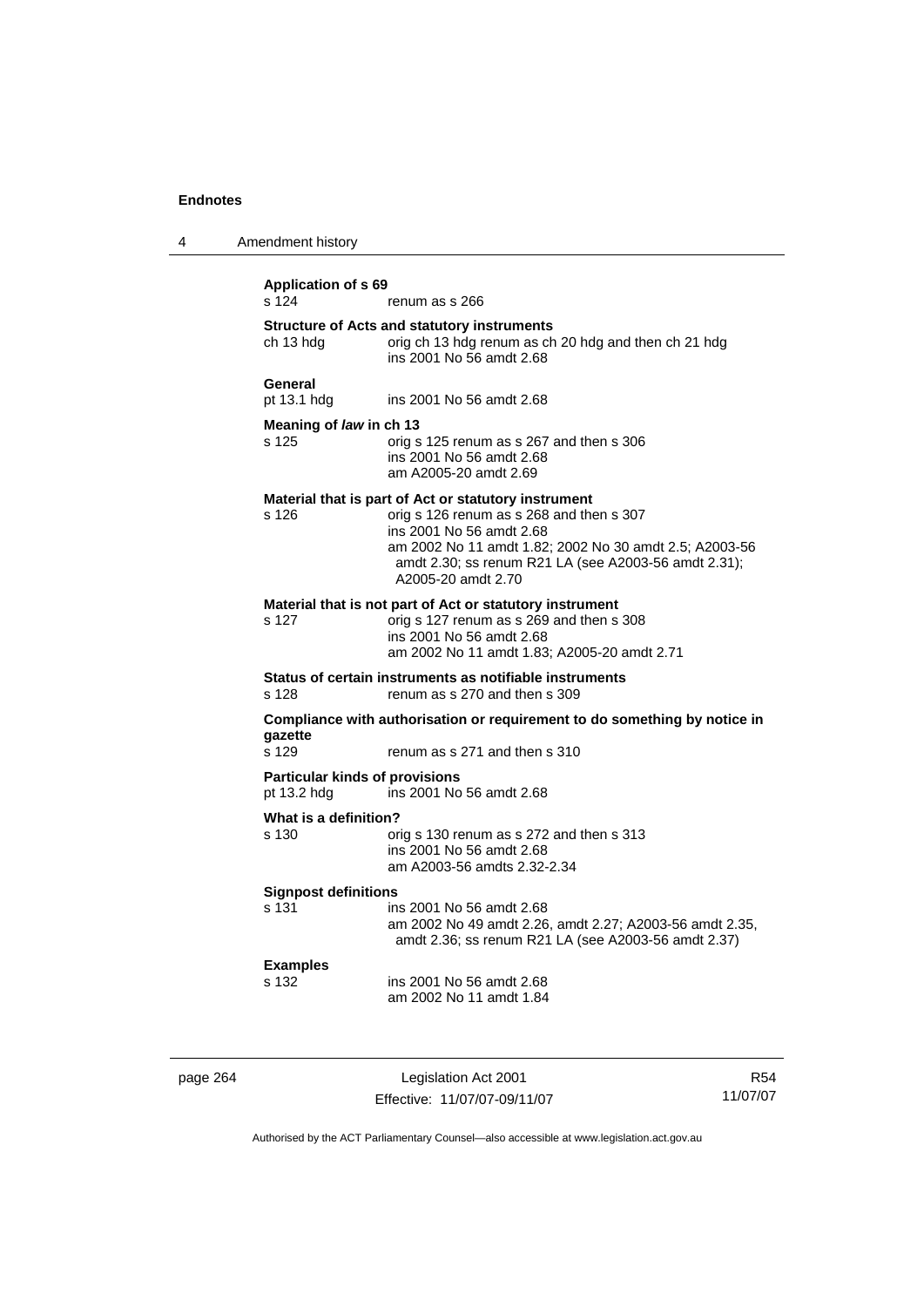# **Penalty units**  ins 2001 No 56 amdt 2.68 am 2002 No 11 amdt 1.85 **Penalties at end of sections and subsections**  s 134 ins 2001 No 56 amdt 2.68 am 2002 No 11 amdt 1.86; 2002 No 49 amdt 2.28; A2005-20 amdt 2.72; amdt 2.73 **Penalties not at end of sections and subsections**  ins 2001 No 56 amdt 2.68 am 2002 No 11 amdt 1.87; 2002 No 49 amdt 2.29; A2005-20 amdt 2.74, amdt 2.75 **Interpretation of Acts and statutory instruments**<br>
ch 14 hdg ins 2002 No 11 s 20 ins 2002 No 11 s 20 sub A2003-18 s 4 **Purpose and scope**  pt 14.1 hdg ins A2003-18 s 4 **Meaning of** *Act* **in ch 14**  s 136 ins 2001 No 56 amdt 2.68 om 2002 No 11 amdt 1.88 ins A2003-18 s 4 **Purpose and scope of ch 14**  s 137 ins 2002 No 11 s 20 sub A2003-18 s 4 **Key principles of interpretation**  pt 14.2 hdg ins A2003-18 s 4 **Meaning of** *working out the meaning of an Act* s 138 reloc from IA 2002 No 11 amdt 2.63 sub A2003-18 s 4 **Interpretation best achieving Act's purpose**  s 139 reloc from IA 2002 No 11 amdt 2.63 pars renum R5 LA am 2002 No 49 amdt 2.30 sub A2003-18 s 4 am A2004-5 amdt 2.7 **Legislative context**  s 140 ins A2003-18 s 4 am A2006-23 amdt 1.211 **Non-legislative context generally**  s 141 ins A2003-18 s 4 am A2003-41 amdt 2.28

R54 11/07/07

Legislation Act 2001 Effective: 11/07/07-09/11/07 page 265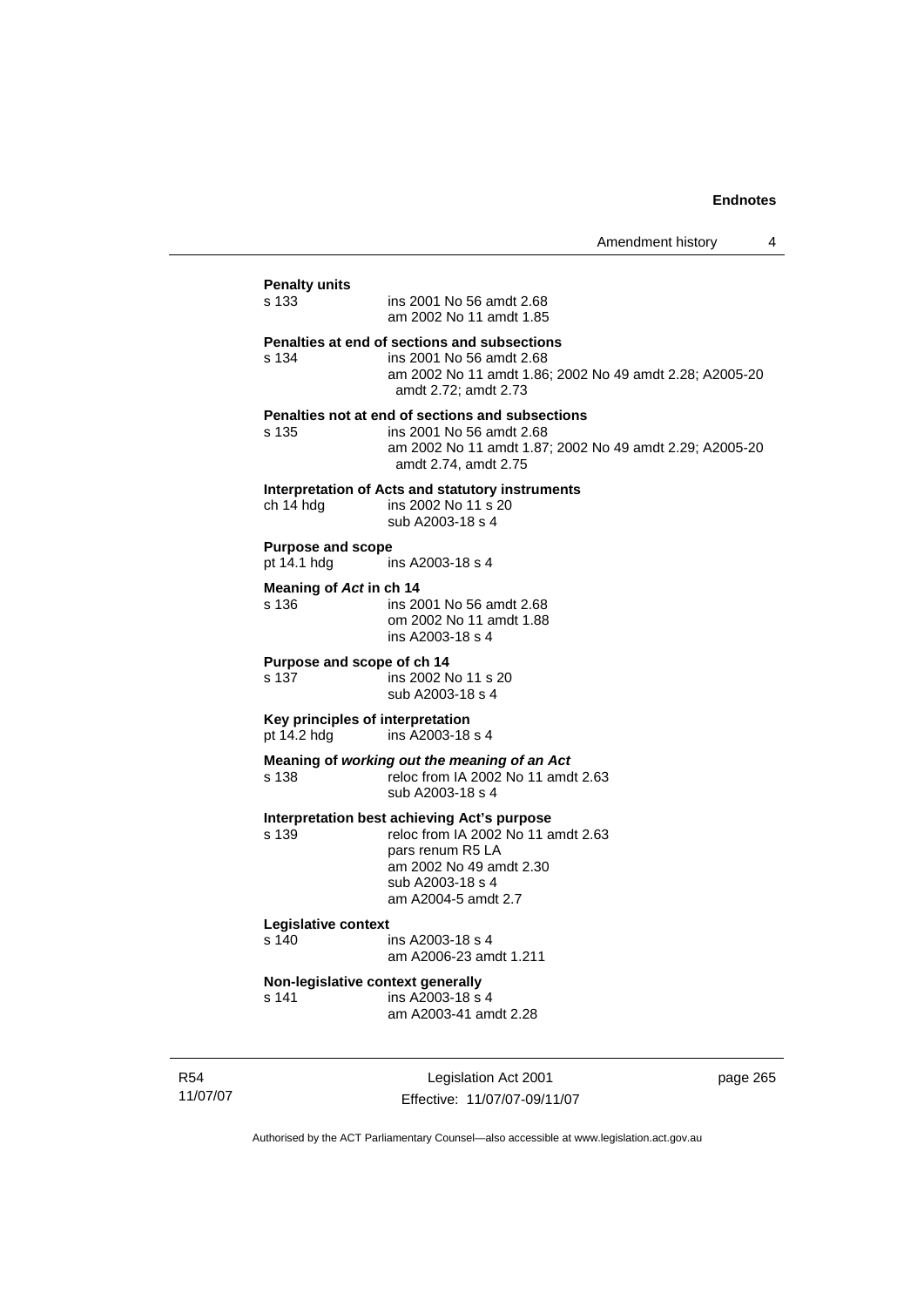4 Amendment history

# **Non-legislative context—material that may be considered**  s 142 ins A2003-18 s 4 am A2003-41 amdt 2.29; table renum R22 LA; A2005-20 amdt 2.76 **Law stating material for consideration in working out meaning**  s 143 ins A2003-18 s 4 **Aids to interpretation**  ch 15 hdg ins 2001 No 56 amdt 2.68<br>ch 15 hdg note om 2002 No 11 amdt 1.89 om 2002 No 11 amdt 1.89 **General**  pt 15.1 hdg ins 2001 No 56 amdt 2.68 **Meaning of commonly-used terms**  s 144 hdg sub A2003-56 amdt 2.38 s 144 ins 2001 No 56 amdt 2.68 **Gender and number**  s 145 ins 2001 No 56 amdt 2.68 am 2002 No 11 amdt 1.90 **Meaning of** *may* **and** *must* s 146 ins 2001 No 56 amdt 2.68 am 2002 No 11 amdt 1.91, amdt 1.92; 2002 No 30 amdt 2.6; A2003-56 amdt 2.39; A2005-20 amdt 2.77 **Changes of drafting practice not to affect meaning**  ins 2001 No 56 amdt 2.68 am 2002 No 11 amdt 1.93 **Terms used in instruments have same meanings as in authorising laws**  s 148 ins 2001 No 56 amdt 2.68 am 2002 No 11 amdt 1.94; A2003-56 amdt 2.40 **Age in years**  s 149 ins 2001 No 56 amdt 2.68 am 2002 No 11 amdt 1.95 **Measurement of distance**<br>s 150 ins 200 ins 2001 No 56 amdt 2.68 am 2002 No 11 amdt 1.96 **Working out periods of time generally**  s 151 ins 2002 No 11 s 21 am 2002 No 49 amdt 2.31; A2003-56 amdt 2.41 sub A2005-62 amdt 2.14 am A2006-42 amdt 2.9, amdt 2.10; ss renum R47 LA (10)-(12) exp 11 January 2007 (s 151 (12))

page 266 Legislation Act 2001 Effective: 11/07/07-09/11/07

R54 11/07/07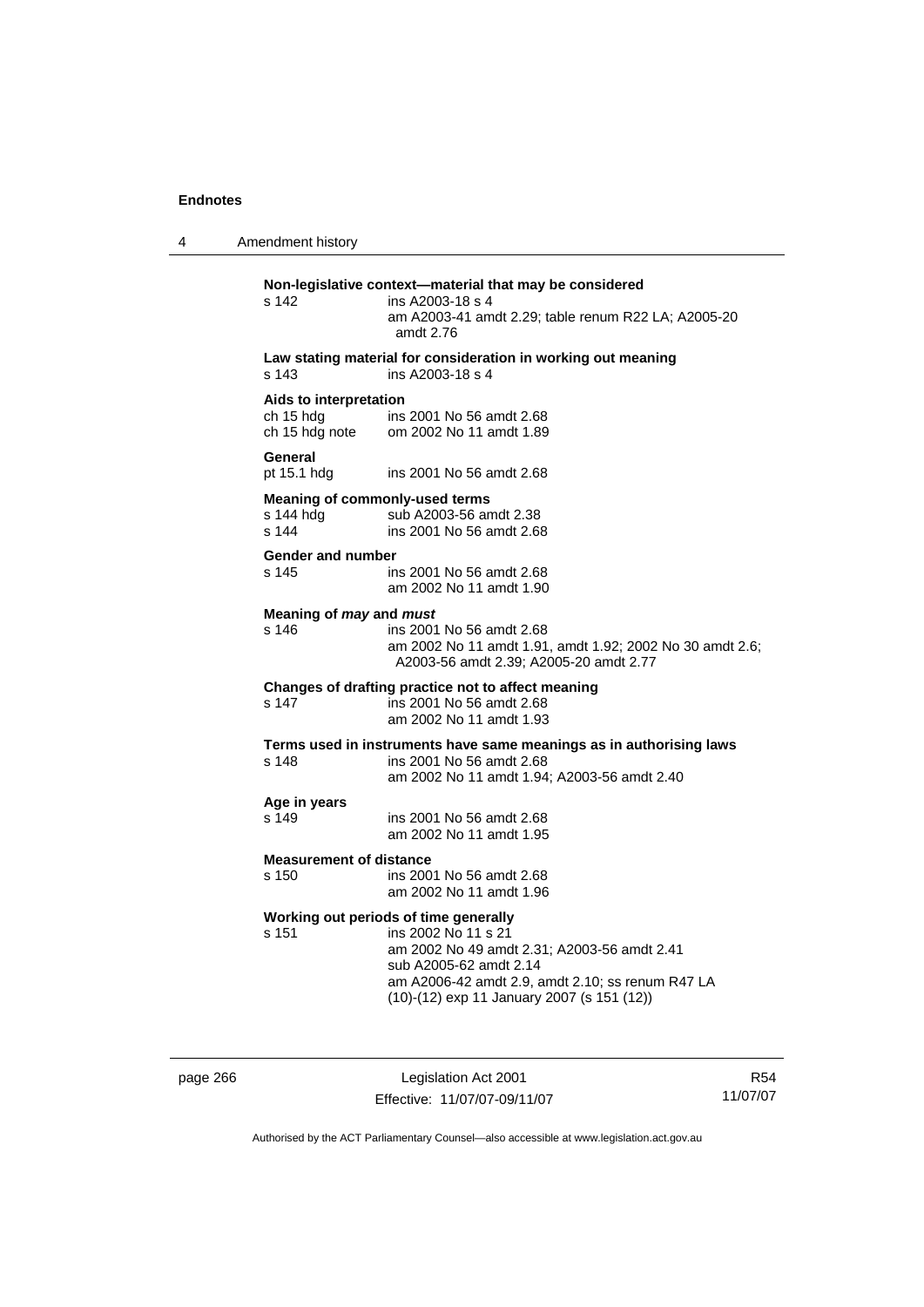| Amendment history |  |
|-------------------|--|
|-------------------|--|

**Periods of time ending on non-working days**  s 151A ins A2005-62 amdt 2.14 am A2006-42 amdt 2.11 (5)-(7) exp 11 January 2007 (s 151A (7)) **Doing things for which no time is fixed**  s 151B ins A2005-62 amdt 2.14 **Power to extend time**  s 151C ins A2005-62 amdt 2.14 **Continuing effect of obligations**  s 152 ins 2002 No 11 s 21 sub 2002 No 49 amdt 2.32 **Definitions**  pt 15.2 hdg ins 2001 No 56 amdt 2.68 **Definitions apply subject to contrary intention**  s 155 ins 2001 No 56 amdt 2.68 am 2002 No 11 amdt 1.97, amdt 1.98 **Application of definitions in dictionaries and sections**  s 156 ins 2001 No 56 amdt 2.68 am A2003-56 amdt 2.42; A2005-20 amdts 2.78-2.80 **Defined terms—other parts of speech and grammatical forms**  ins 2001 No 56 amdt 2.68 sub 2002 No 11 amdt 1.99 am A2003-56 amdt 2.43 **References to various entities and things**  pt 15.3 hdg ins 2001 No 56 amdt 2.68 **References to people generally**  s 160 ins 2001 No 56 amdt 2.68 am 2002 No 11 amdt 1.100, amdt 1.101 **Corporations liable to offences**  s 161 ins 2001 No 56 amdt 2.68 am 2002 No 11 amdt 1.102; 2002 No 51 amdt 1.23; 2002 No 49 amdt 2.33 **References to** *a Minister* **or** *the Minister* s 162 ins 2001 No 56 amdt 2.68 **References to** *a chief executive* **or** *the chief executive* s 163 ins 2001 No 56 amdt 2.68 am A2005-44 amdt 1.5 **References to Australian Standards etc**  s 164 ins 2001 No 56 amdt 2.68 sub A2003-56 amdt 2.44

R54 11/07/07

Legislation Act 2001 Effective: 11/07/07-09/11/07 page 267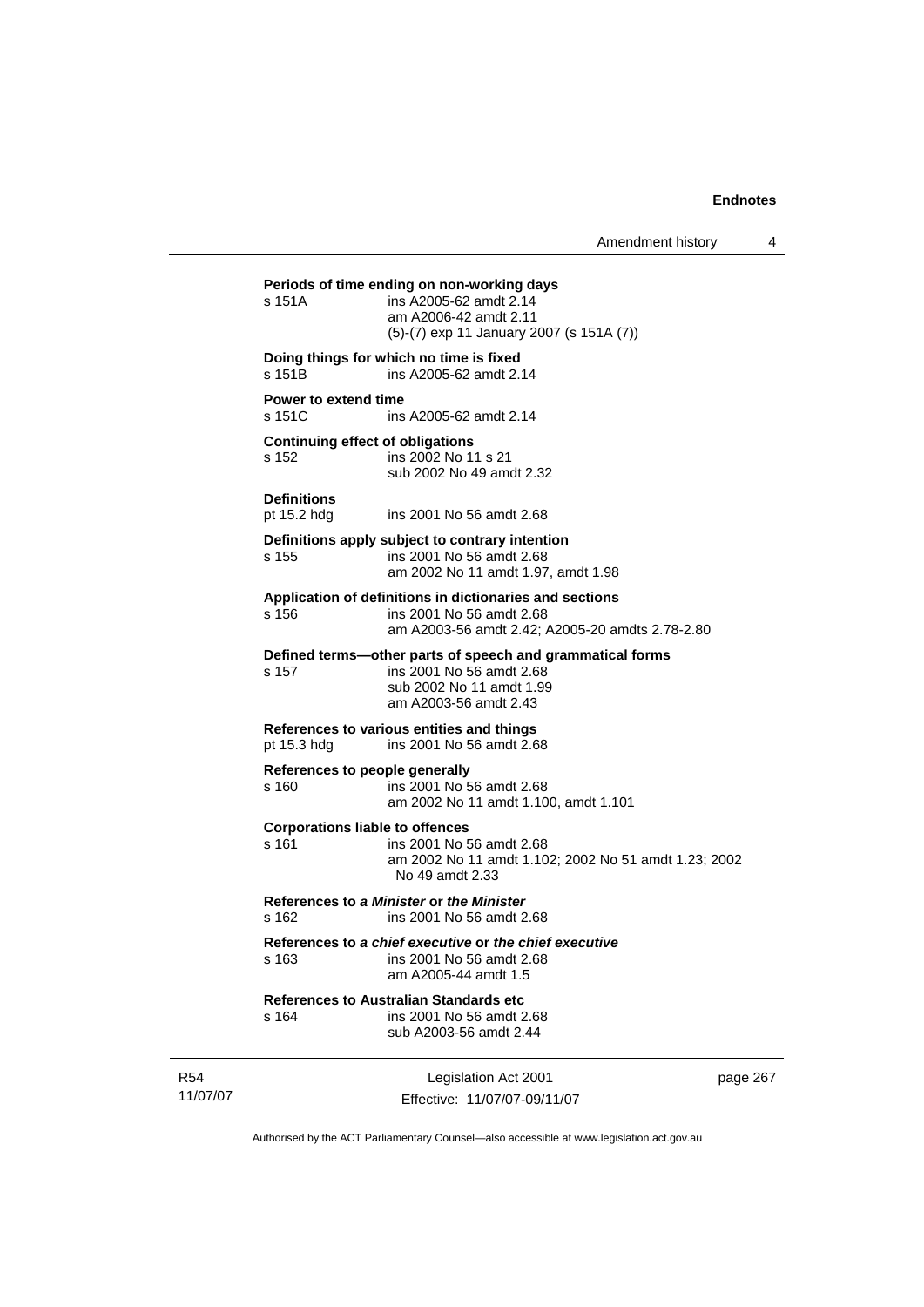4 Amendment history

| s 165                                   | References to Assembly committees that no longer exist<br>ins 2001 No 56 amdt 2.68                                                                                                             |
|-----------------------------------------|------------------------------------------------------------------------------------------------------------------------------------------------------------------------------------------------|
| representative etc                      | References to person with interest in land include personal                                                                                                                                    |
| s 168                                   | ins 2001 No 56 amdt 2.68<br>am 2002 No 11 amdt 1.103                                                                                                                                           |
| s 169                                   | References to domestic partner and domestic partnership<br>ins A2003-14 s 4<br>am A2006-22 amdt 1.72, amdt 1.73 (A2006-22 rep before<br>commenced by disallowance (see Cwlth Gaz 2006 No S93)) |
| s 169A                                  | References to transgender people<br>ins A2003-14 s 4                                                                                                                                           |
| References to intersex people<br>s 169B | ins A2003-14 s 4                                                                                                                                                                               |
| pt 15.4 hdg                             | Preservation of certain common law privileges<br>ins 2002 No 11 s 22                                                                                                                           |
| s 170                                   | Privileges against selfincrimination and exposure to civil penalty<br>ins 2002 No 11 s 22                                                                                                      |
| <b>Client legal privilege</b><br>s 171  | ins 2002 No 11 s 22                                                                                                                                                                            |
| ch 16 hdg                               | Courts, tribunals and other decision-makers<br>ins 2001 No 56 amdt 2.68                                                                                                                        |
| Meaning of law in ch 16<br>s 175        | ins 2001 No 56 amdt 2.68<br>am A2005-20 amdt 2.81                                                                                                                                              |
| s 176                                   | Jurisdiction of courts and tribunals<br>ins 2001 No 56 amdt 2.68<br>am 2002 No 11 amdt 1.104                                                                                                   |
| s 177                                   | Recovery of amounts owing under laws<br>ins 2001 No 56 amdt 2.68<br>am 2002 No 11 amdt 1.105                                                                                                   |
| s 178 hdg<br>s 178                      | Power to decide includes power to take evidence etc<br>am A2003-41 amdt 2.30<br>ins 2001 No 56 amdt 2.68<br>am 2002 No 11 amdt 1.106, amdt 1.107; A2003-41 amdt 2.31<br>sub A2005-53 amdt 1.92 |
| s 179                                   | Content of statements of reasons for decisions<br>ins 2001 No 56 amdt 2.68<br>am 2002 No 11 amdt 1.108; A2003-56 amdt 2.45                                                                     |

page 268 Legislation Act 2001 Effective: 11/07/07-09/11/07

R54 11/07/07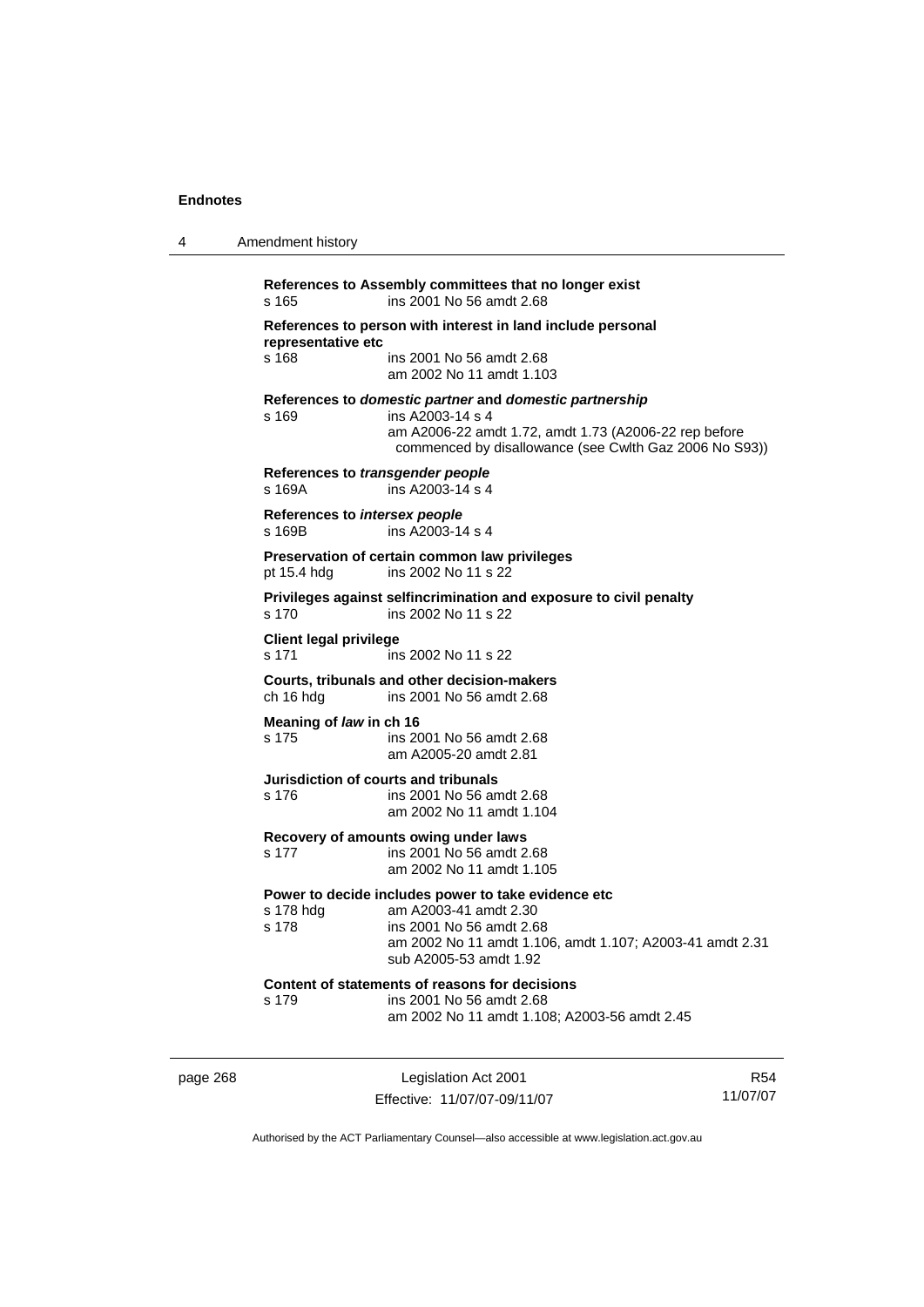| s 180                                      | Power to make decision includes power to reverse or change<br>ins 2001 No 56 amdt 2.68<br>am 2002 No 11 amdt 1.109                                                                              |
|--------------------------------------------|-------------------------------------------------------------------------------------------------------------------------------------------------------------------------------------------------|
| <b>Entities and positions</b><br>ch 17 hdg | ins 2001 No 56 amdt 2.68                                                                                                                                                                        |
| Meaning of law in ch 17<br>s 182           | (prev s 185) ins 2001 No 56 amdt 2.68<br>renum 2002 No 11 amdt 1.110<br>sub A2003-56 amdt 2.46<br>am A2005-20 amdt 2.81                                                                         |
| Change of name of entity<br>s 183          | (prev s 187) ins 2001 No 56 amdt 2.68<br>renum 2002 No 11 amdt 1.112<br>am A2003-56 amdt 2.47<br>sub A2005-20 amdt 2.83                                                                         |
| Change in constitution of entity<br>s 184  | (prev s 188) ins 2001 No 56 amdt 2.68<br>renum 2002 No 11 amdt 1.112                                                                                                                            |
| <b>References to entity</b><br>s 184A      | ins A2005-20 amdt 2.84                                                                                                                                                                          |
| s 185                                      | References to occupant of position<br>orig s 185 renum as s 182<br>(prev s 189) ins 2001 No 56 amdt 2.68<br>renum 2002 No 11 amdt 1.112<br>am A2003-56 amdt 2.48; A2005-20 amdt 2.85, amdt 2.86 |
| Change of name of position<br>s 186        | (orig s 186) ins 2001 No 56 amdt 2.68<br>om 2002 No 11 amdt 1.111<br>(prev s 190) ins 2001 No 56 amdt 2.68<br>renum 2002 No 11 amdt 1.112<br>am A2003-56 amdt 2.49<br>sub A2005-20 amdt 2.87    |
| Chair and deputy chair etc<br>s 187        | orig s 187 renum as s 183<br>(prev s 191) ins 2001 No 56 amdt 2.68<br>renum 2002 No 11 amdt 1.112<br>sub A2005-20 amdt 2.88                                                                     |
| <b>Offences</b><br>ch 18 hdg               | orig ch 18 hdg renum as ch 19 hdg<br>ins 2002 No 11 s 23                                                                                                                                        |

R54 11/07/07

Legislation Act 2001 Effective: 11/07/07-09/11/07 page 269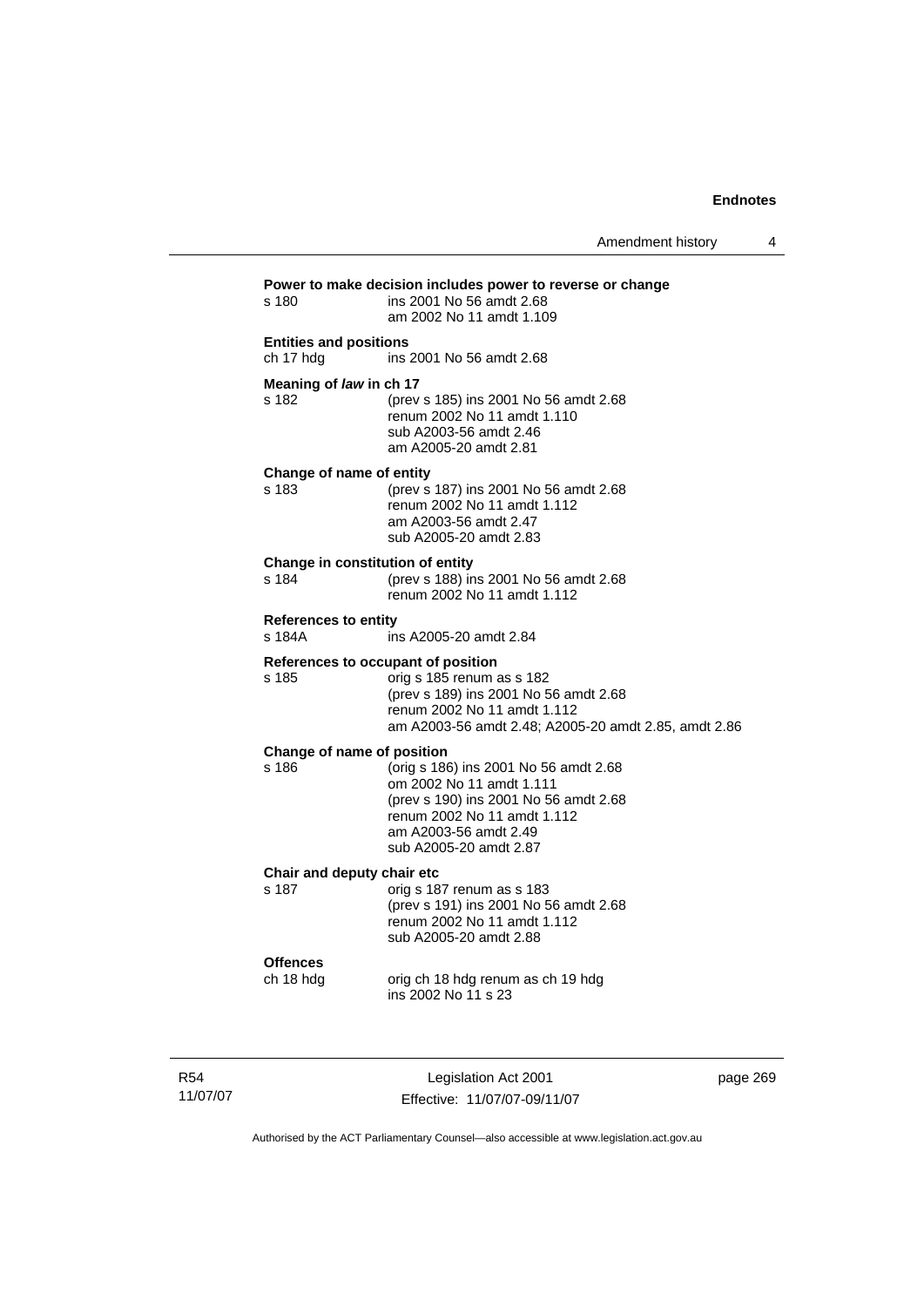| 4 | Amendment history |  |
|---|-------------------|--|
|---|-------------------|--|

**Introductory** 

**Functions**  pt 18.2 hdg renum as pt 19.2 hdg

**Appointments** 

renum as pt 19.3 hdg

#### **Appointments—other than acting appointments**  div 18.3.1 hdg renum as div 19.3.1.hdg

renum as pt 19.1 hdg

**Acting appointments** 

renum as div 19.3.2 hdg

**Delegations**  pt 18.4 hdg renum as pt 19.4 hdg

**Service of documents**  pt 18.5 hdg renum as pt 19.5 hdg

**Other matters** 

pt 18.6 hdg renum as pt 19.7 hdg

**Meaning of** *ACT law* **in ch 18** 

s 188 orig s 188 renum as s 184 ins 2002 No 11 s 23 sub A2005-20 amdt 2.89

# **Reference to offence includes reference to related ancillary offences**

orig s 189 renum as s 185 ins 2002 No 11 s 23 am 2002 No 51 amdt 1.24, amdt 1.25; A2005-20 amdt 2.90, amdt 2.91; A2005-53 amdt 1.93

#### **Indictable and summary offences**

s 190 orig s 190 renum as s 186 ins 2002 No 11 s 23 am A2003-56 amdt 2.50; ss renum R21 LA (see A2003-56 amdt 2.51); A2005-20 amdt 2.92

#### **Offences against 2 or more laws**

s 191 orig s 191 renum as s 187 ins 2002 No 11 s 23 am A2005-20 amdts 2.93-2.96

# **When must prosecutions begin?**<br>s 192 **ins 2002** No 11

ins 2002 No 11 s 23 am 2002 No 51 amdt 1.26; A2004-32 s 90; A2005-5 s 27; A2005-20 amdt 2.97; A2005-53 amdt 1.94; A2005-62 amdt 2.15, amdt 2.16; A2007-16 amdt 2.1, amdt 2.2

page 270 Legislation Act 2001 Effective: 11/07/07-09/11/07

R54 11/07/07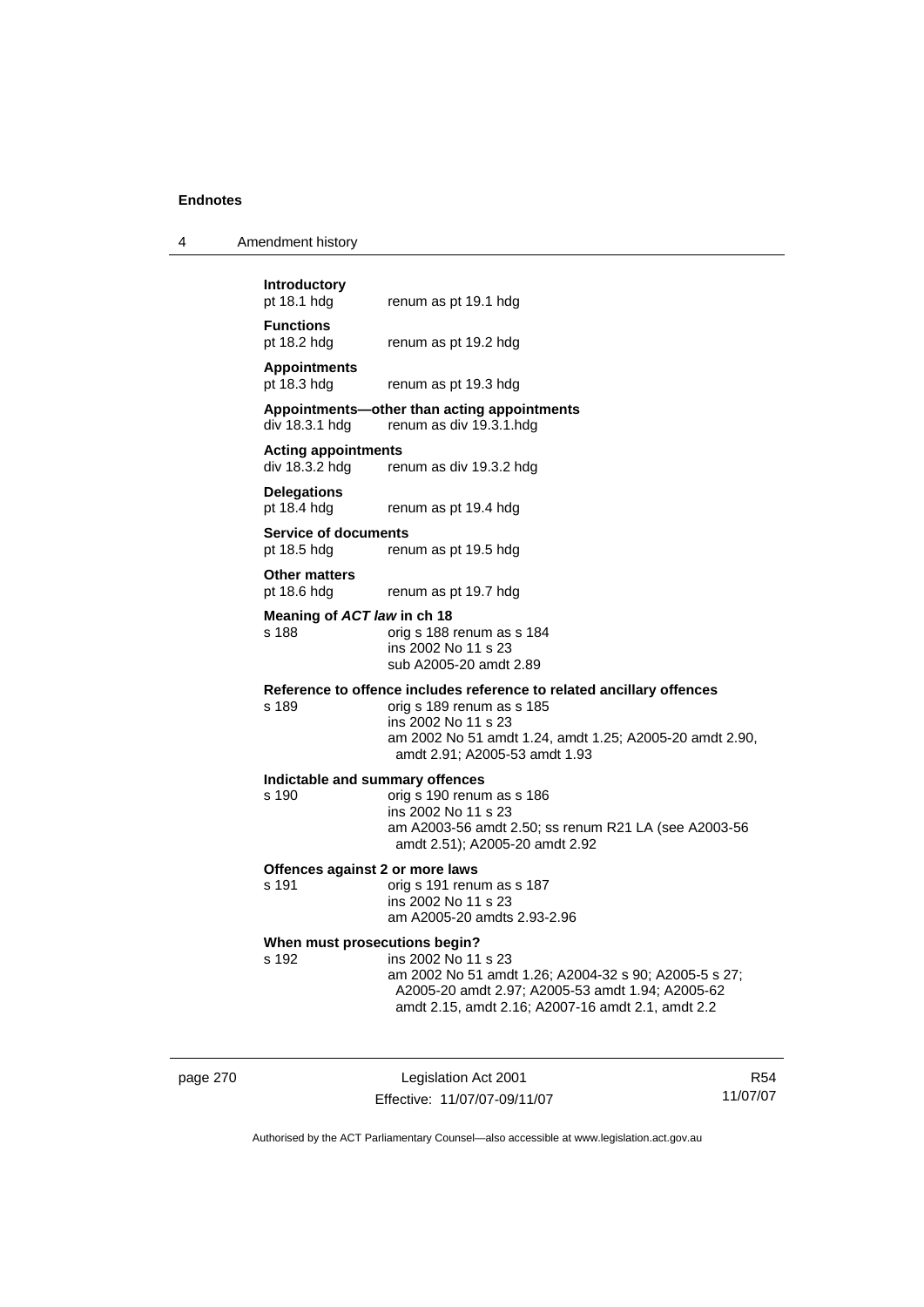| <b>Continuing offences</b>                                |                                                                                                                                                                                             |
|-----------------------------------------------------------|---------------------------------------------------------------------------------------------------------------------------------------------------------------------------------------------|
| s 193                                                     | ins 2002 No 11 s 23<br>am A2005-20 amdt 2.98                                                                                                                                                |
| ch 19 hdg                                                 | Administrative and machinery provisions<br>(prev ch 12 hdg) renum as ch 19 hdg and then ch 20 hdg<br>(prev ch 18 hdg) ins 2001 No 56 amdt 2.68<br>renum as ch 19 hdg 2002 No 11 s 24        |
| Introductory<br>pt 19.1 hdg                               | (prev pt 18.1 hdg) ins 2001 No 56 amdt 2.68<br>renum 2002 No 11 s 24                                                                                                                        |
| Meaning of law in ch 19<br>s 195                          | ins 2001 No 56 amdt 2.68<br>am A2005-20 amdt 2.99                                                                                                                                           |
| <b>Functions</b><br>pt 19.2 hdg                           | (prev pt 18.2 hdg) ins 2001 No 56 amdt 2.68<br>renum 2002 No 11 s 24                                                                                                                        |
| s 196                                                     | Provision giving function gives power to exercise function<br>ins 2001 No 56 amdt 2.68                                                                                                      |
| s 197                                                     | Statutory functions may be exercised from time to time<br>ins 2001 No 56 amdt 2.68<br>am 2002 No 11 amdt 1.113, amdt 1.114; A2005-20<br>amdt 2.100                                          |
| <b>Functions of bodies</b><br>s 199                       | ins 2001 No 56 amdt 2.68<br>am 2002 No 11 amdt 1.115, amdt 1.116; ss renum R5 LA<br>(see 2002 No 11 amdt 1.117); A2003-41 amdt 2.32,<br>amdt 2.33; ss renum R20 LA (see A2003-41 amdt 2.34) |
| s 200                                                     | <b>Functions of occupants of positions</b><br>ins 2001 No 56 amdt 2.68                                                                                                                      |
| <b>Appointments</b><br>pt 19.3 hdg                        | (prev pt 18.3 hdg) ins 2001 No 56 amdt 2.68<br>renum 2002 No 11 s 24                                                                                                                        |
| Appointments-general<br>div 19.3.1 hdg<br>div 19.3.1 note | (prev div 18.3.1 hdg) ins 2001 No 56 amdt 2.68<br>renum 2002 No 11 s 24<br>sub A2003-56 amdt 2.52<br>ins 2002 No 11 amdt 1.118                                                              |
| <b>Application of div 19.3.1</b><br>s 205                 | ins 2001 No 56 amdt 2.68<br>am 2002 No 11 amdt 1.119, amdt 1.120                                                                                                                            |

R54 11/07/07

Legislation Act 2001 Effective: 11/07/07-09/11/07 page 271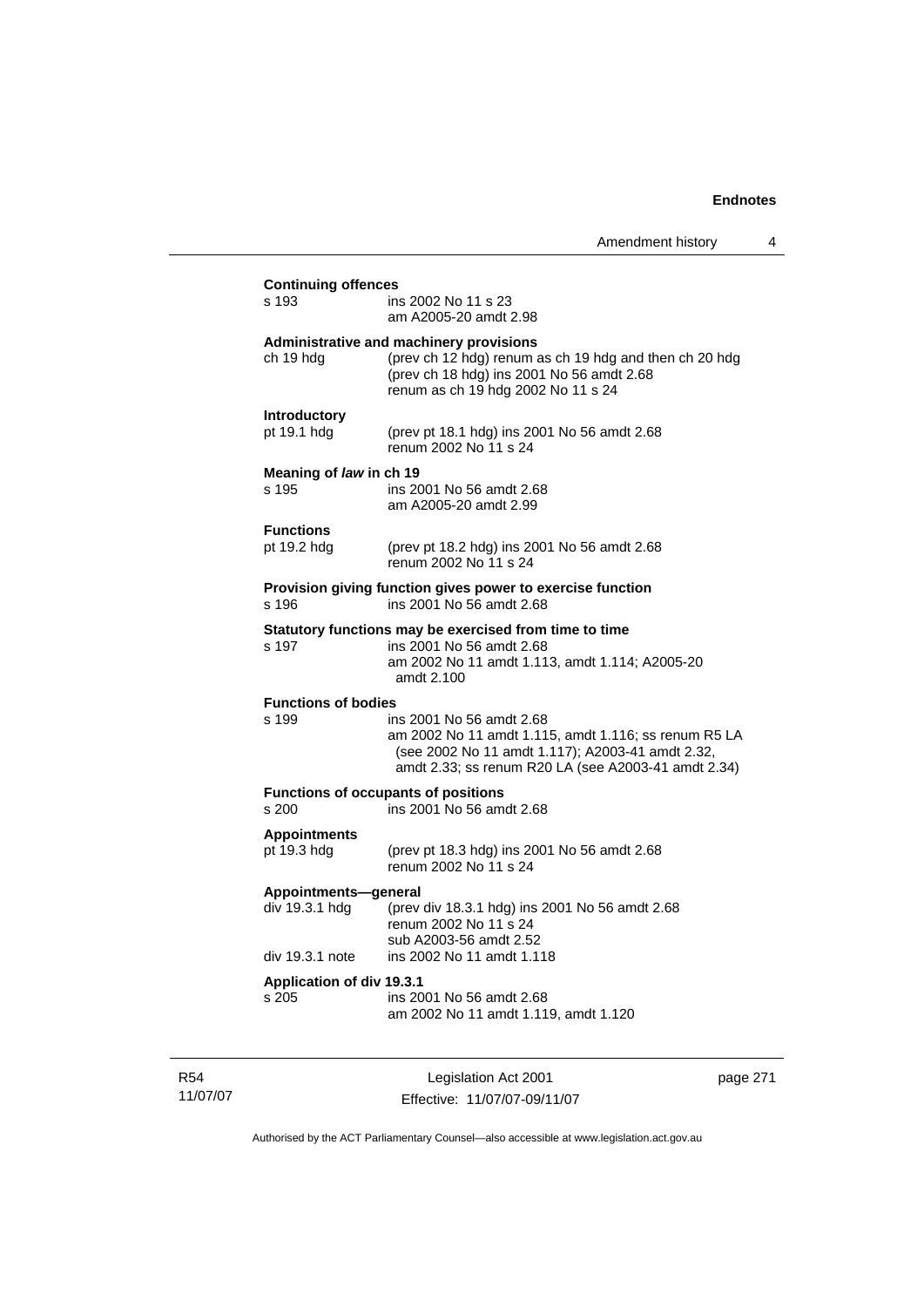| 4 | Amendment history |
|---|-------------------|
|---|-------------------|

page 272 Legislation Act 2001 **Appointments must be in writing etc**  s 206 ins 2001 No 56 amdt 2.68 sub 2002 No 11 s 25 **Appointment may be by name or position**  s 207 ins 2001 No 56 amdt 2.68 **Power of appointment includes power to suspend etc**  s 208 ins 2001 No 56 amdt 2.68 am A2005-20 amdt 2.101 **Power of appointment includes power to make acting appointment**  s 209 ins 2001 No 56 amdt 2.68 **Resignation of appointment**  s 210 ins 2001 No 56 amdt 2.68 **Appointment not affected by appointer changes**  s 211 ins 2001 No 56 amdt 2.68 **Appointment not affected by defect etc**  s 212 ins 2001 No 56 amdt 2.68 **Acting appointments**  (prev div 18.3.2 hdg) ins 2001 No 56 amdt 2.68 renum 2002 No 11 s 24 **Application of div 19.3.2**  ins 2001 No 56 amdt 2.68 am 2002 No 11 amdt 1.121, amdt 1.122 **Acting appointments must be in writing etc**  s 216 ins 2001 No 56 amdt 2.68 sub 2002 No 11 s 26 **Acting appointment may be made by name or position**  s 217 ins 2001 No 56 amdt 2.68 **Instrument may provide when acting appointment has effect etc**  s 218 ins 2001 No 56 amdt 2.68 **Appointer may decide terms of acting appointment etc**  s 219 ins 2001 No 56 amdt 2.68 am 2002 No 11 amdt 1.123 **Appointee may exercise functions under acting appointment etc**  s 220 ins 2001 No 56 amdt 2.68 **How long does an acting appointment operate?**  s 221 ins 2001 No 56 amdt 2.68 am 2002 No 11 amdt 1.124 **Resignation of acting appointment**  s 222 ins 2001 No 56 amdt 2.68

Effective: 11/07/07-09/11/07

R54 11/07/07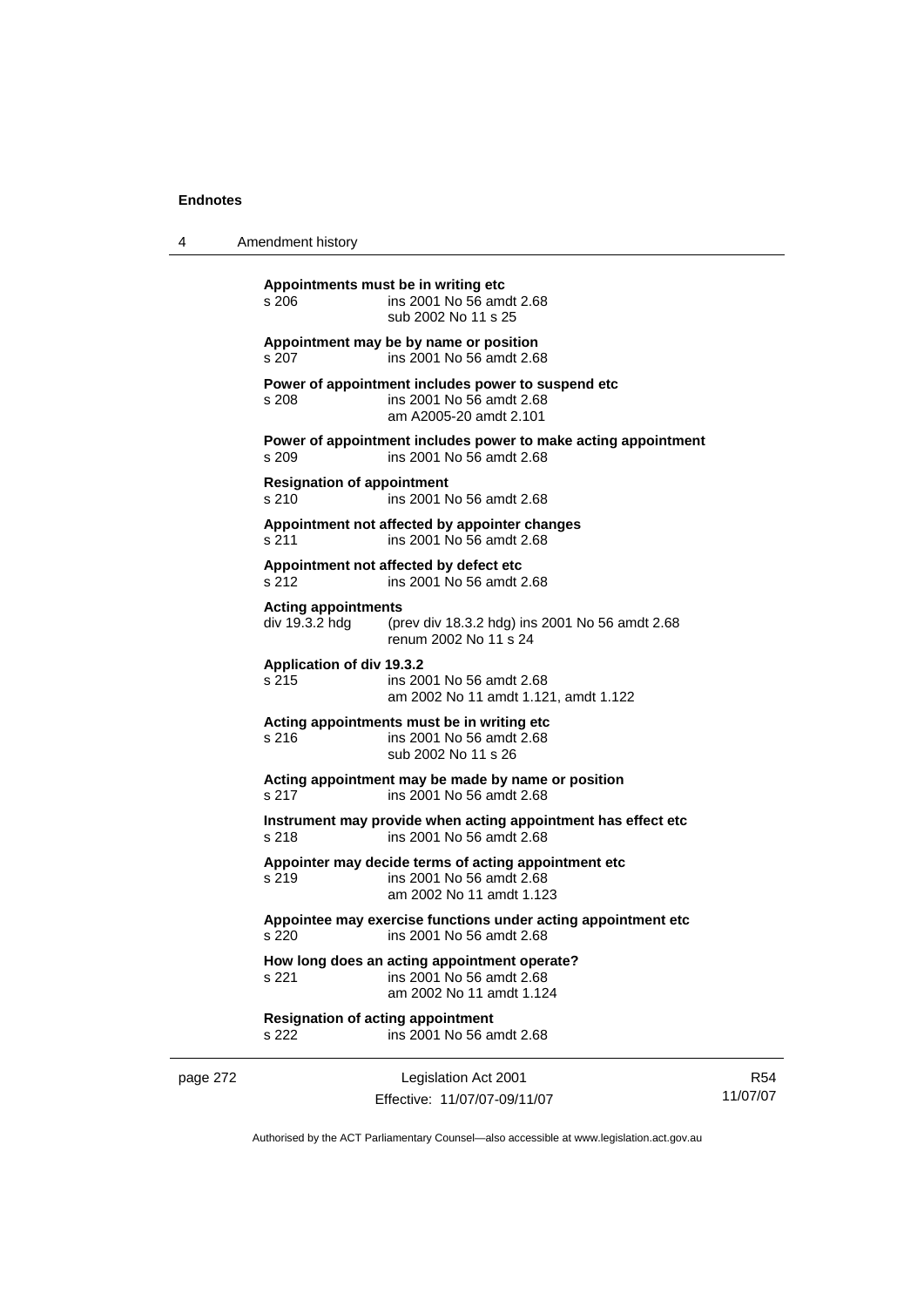### **Effect of acting appointment on substantive appointment etc**  s 223 ins 2001 No 56 amdt 2.68 **Acting appointment not affected by appointer changes**  s 224 ins 2001 No 56 amdt 2.68

# **Acting appointment not affected by defect etc**

s 225 ins 2001 No 56 amdt 2.68

#### **Standing acting arrangements**

div 19.3.2A hdg ins A2003-41 amdt 2.35

# **Application of div 19.3.2A**

ins A2003-41 amdt 2.35

### **Person acting under standing acting arrangement may exercise functions**

**etc**  s 225B

| s 225B hdg | sub A2005-20 amdt 2.102 |
|------------|-------------------------|
| s 225B     | ins A2003-41 amdt 2.35  |

#### **Appointments—Assembly consultation**

div 19.3.3 hdg ins 2002 No 11 s 27

#### **Meaning of** *statutory position* **in div 19.3.3**  s 226 ins 2002 No 11 s 27

### **Application of div 19.3.3**

s 227 ins 2002 No 11 s 27 am 2002 No 49 amdt 2.34; A2004-28 amdt 3.32 (3), (4) exp 22 December 2004 (s 227 (4) and see A2004-28, s 211 (1) and NI2004-486) am A2007-3 amdt 2.1

### **Consultation with appropriate Assembly committee**

s 228 ins 2002 No 11 s 27

#### **Appointment is disallowable instrument**

| s 229 hdg | sub 2002 No 49 amdt 2.35 |
|-----------|--------------------------|
| s 229     | ins 2002 No 11 s 27      |

#### **Delegations**

#### pt 19.4 hdg (prev pt 18.4 hdg) ins 2001 No 56 amdt 2.68 renum 2002 No 11 s 24

### **Application of pt 19.4 generally**

s 230 ins 2001 No 56 amdt 2.68 am 2002 No 11 amdt 1.125; A2005-20 amdt 2.103, amdt 2.104

#### **Application of pt 19.4 to subdelegations**

| s 231 | ins 2001 No 56 amdt 2.68                                |
|-------|---------------------------------------------------------|
|       | am 2002 No 11 amdt 1.126; A2003-56 amdt 2.53, amdt 2.54 |

R54 11/07/07

Legislation Act 2001 Effective: 11/07/07-09/11/07 page 273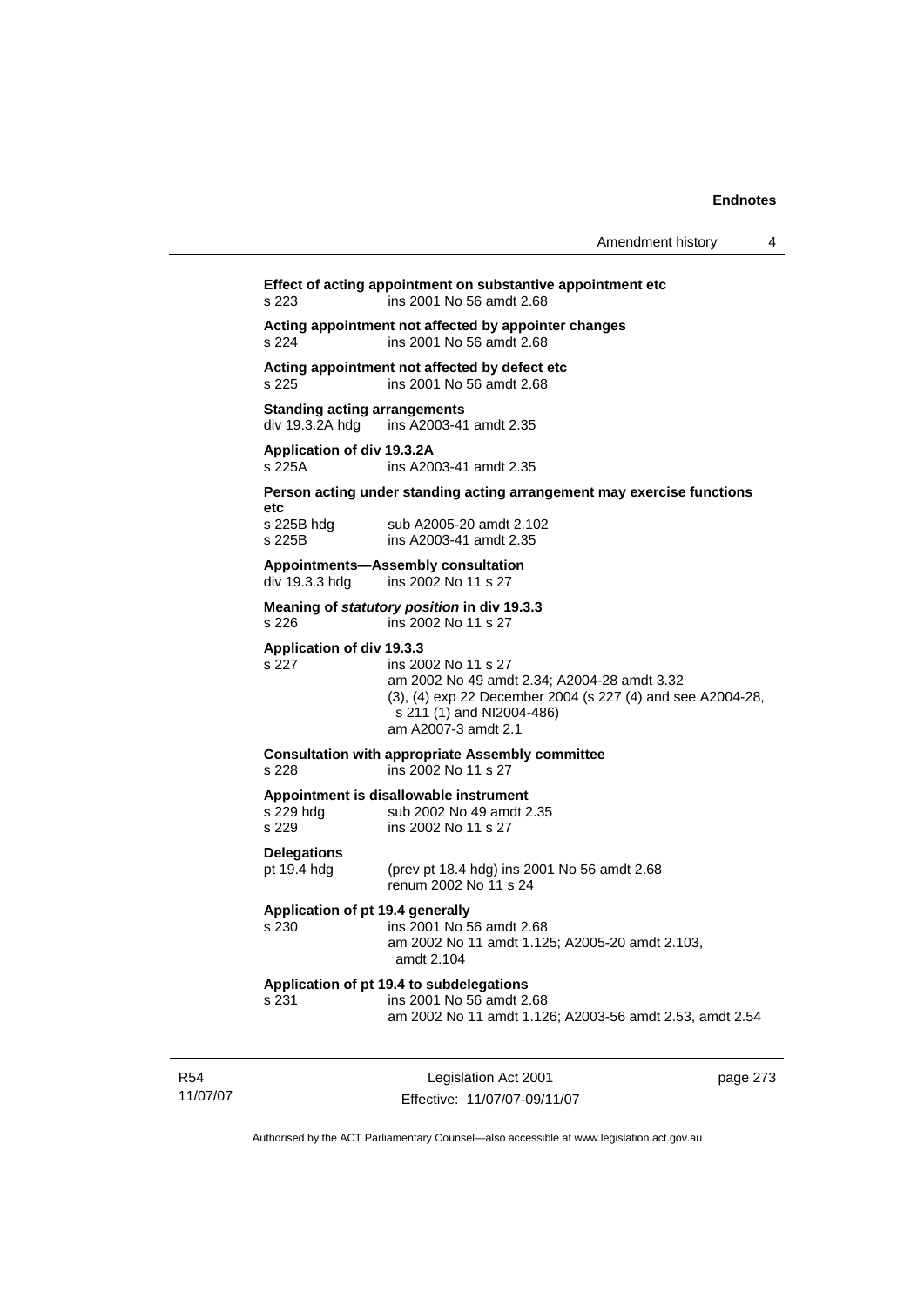| 4 | Amendment history                                                                                                                 |
|---|-----------------------------------------------------------------------------------------------------------------------------------|
|   | Delegation must be in writing etc<br>ins 2001 No 56 amdt 2.68<br>s 232                                                            |
|   | Delegation may be made by name or position<br>ins 2001 No 56 amdt 2.68<br>s 233                                                   |
|   | Instrument may provide when delegation has effect etc<br>ins 2001 No 56 amdt 2.68<br>s 234<br>am A2003-41 amdt 2.36               |
|   | Delegation may be made to 2 or more delegates<br>ins 2001 No 56 amdt 2.68<br>s 235                                                |
|   | Power to delegate may not be delegated<br>ins 2001 No 56 amdt 2.68<br>s 236<br>am 2002 No 11 amdt 1.127<br>sub A2003-56 amdt 2.55 |
|   | Delegation may be amended or revoked<br>s 237<br>ins 2001 No 56 amdt 2.68<br>am A2005-20 amdt 2.105                               |
|   | Appointer responsible for delegated function<br>ins 2001 No 56 amdt 2.68<br>s 238                                                 |
|   | Exercise of delegation by delegate<br>s 239<br>ins 2001 No 56 amdt 2.68<br>am 2002 No 49 amdt 2.36, amdt 2.37; A2003-56 amdt 2.56 |
|   | Appointer may exercise delegated function<br>s 240<br>ins 2001 No 56 amdt 2.68                                                    |
|   | Delegation not affected by appointer changes<br>s 241<br>ins 2001 No 56 amdt 2.68                                                 |
|   | Delegation not affected by defect etc<br>ins 2001 No 56 amdt 2.68<br>s 242                                                        |
|   | <b>Service of documents</b><br>pt 19.5 hdg<br>(prev pt 18.5 hdg) ins 2001 No 56 amdt 2.68<br>renum 2002 No 11 s 24                |
|   | Application of pt 19.5<br>s 245<br>ins 2001 No 56 amdt 2.68                                                                       |
|   | Definitions for pt 19.5<br>s 246<br>ins 2001 No 56 amdt 2.68<br>def <i>home address</i> am 2002 No 30 amdt 2.7                    |
|   | Service of documents on individuals<br>s 247<br>ins 2001 No 56 amdt 2.68<br>am 2002 No 49 amdt 2.38, amdt 2.39                    |

page 274 Legislation Act 2001 Effective: 11/07/07-09/11/07

R54 11/07/07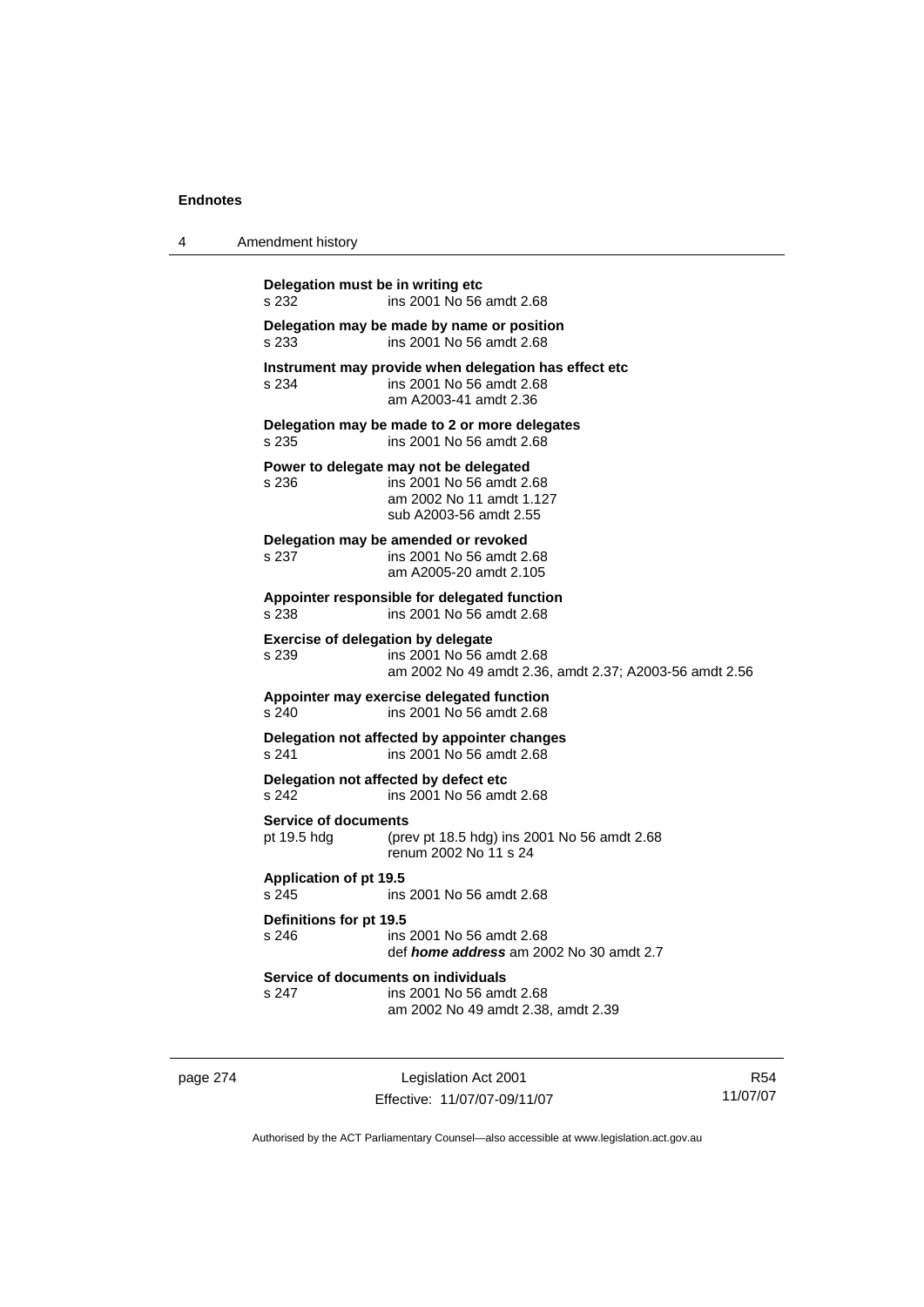| Amendment history |  |
|-------------------|--|
|-------------------|--|

|                        | s 248                                                                   | Service of documents on corporations<br>ins 2001 No 56 amdt 2.68<br>am 2002 No 49 amdt 2.40, amdt 2.41                                                                           |          |
|------------------------|-------------------------------------------------------------------------|----------------------------------------------------------------------------------------------------------------------------------------------------------------------------------|----------|
|                        | s 249                                                                   | Service of documents on agencies<br>ins 2001 No 56 amdt 2.68                                                                                                                     |          |
|                        | s 250 hdg<br>s 250                                                      | When document taken to be served<br>sub A2005-20 amdt 2.106<br>ins 2001 No 56 amdt 2.68<br>am 2002 No 11 amdt 1.128                                                              |          |
|                        | Other laws not affected etc<br>s 251                                    | ins 2001 No 56 amdt 2.68<br>am 2002 No 11 amdt 1.129                                                                                                                             |          |
|                        | s 252                                                                   | Powers of courts and tribunals not affected<br>ins 2001 No 56 amdt 2.68                                                                                                          |          |
|                        | pt 19.6 hdg                                                             | <b>Functions of Executive and Ministers</b><br>ins 2002 No 11 s 29                                                                                                               |          |
|                        | s 253                                                                   | <b>Exercise of functions of Executive</b><br>ins 2002 No 11 s 29<br>am A2003-41 amdt 2.37; A2005-62 amdt 2.17                                                                    |          |
|                        | Administration of matters not allocated<br>s 254<br>ins 2002 No 11 s 29 |                                                                                                                                                                                  |          |
|                        | <b>Delegation by Minister</b><br>s 254A                                 | ins 2002 No 11 s 29                                                                                                                                                              |          |
|                        | <b>Other matters</b><br>pt 19.7 hdg                                     | (prev pt 18.6 hdg) ins 2001 No 56 amdt 2.68<br>sub 2002 No 11 s 28                                                                                                               |          |
|                        | <b>Forms</b><br>s 255                                                   | ins 2001 No 56 amdt 2.68<br>am 2002 No 11 amdt 1.130, amdt 1.131; 2002 No 49<br>amdt 2.42; A2003-41 amdt 2.38; A2005-20 amdt 2.107,<br>amdt 2.108; A2006-42 amdt 2.12, amdt 2.19 |          |
|                        | s 256                                                                   | Production of records kept in computers etc<br>ins 2001 No 56 amdt 2.68<br>am A2005-20 amdt 2.109                                                                                |          |
|                        | s 260                                                                   | Delegation by parliamentary counsel<br>(prev s 119) renum 2001 No 56 amdt 2.67<br>om 2002 No 11 amdt 1.132                                                                       |          |
|                        | s 261                                                                   | References to Administration Act 1989 etc<br>(prev s 120) renum 2001 No 56 amdt 2.67<br>om 2002 No 11 amdt 1.132                                                                 |          |
| <b>R54</b><br>11/07/07 |                                                                         | Legislation Act 2001<br>Effective: 11/07/07-09/11/07                                                                                                                             | page 275 |

Authorised by the ACT Parliamentary Counsel—also accessible at www.legislation.act.gov.au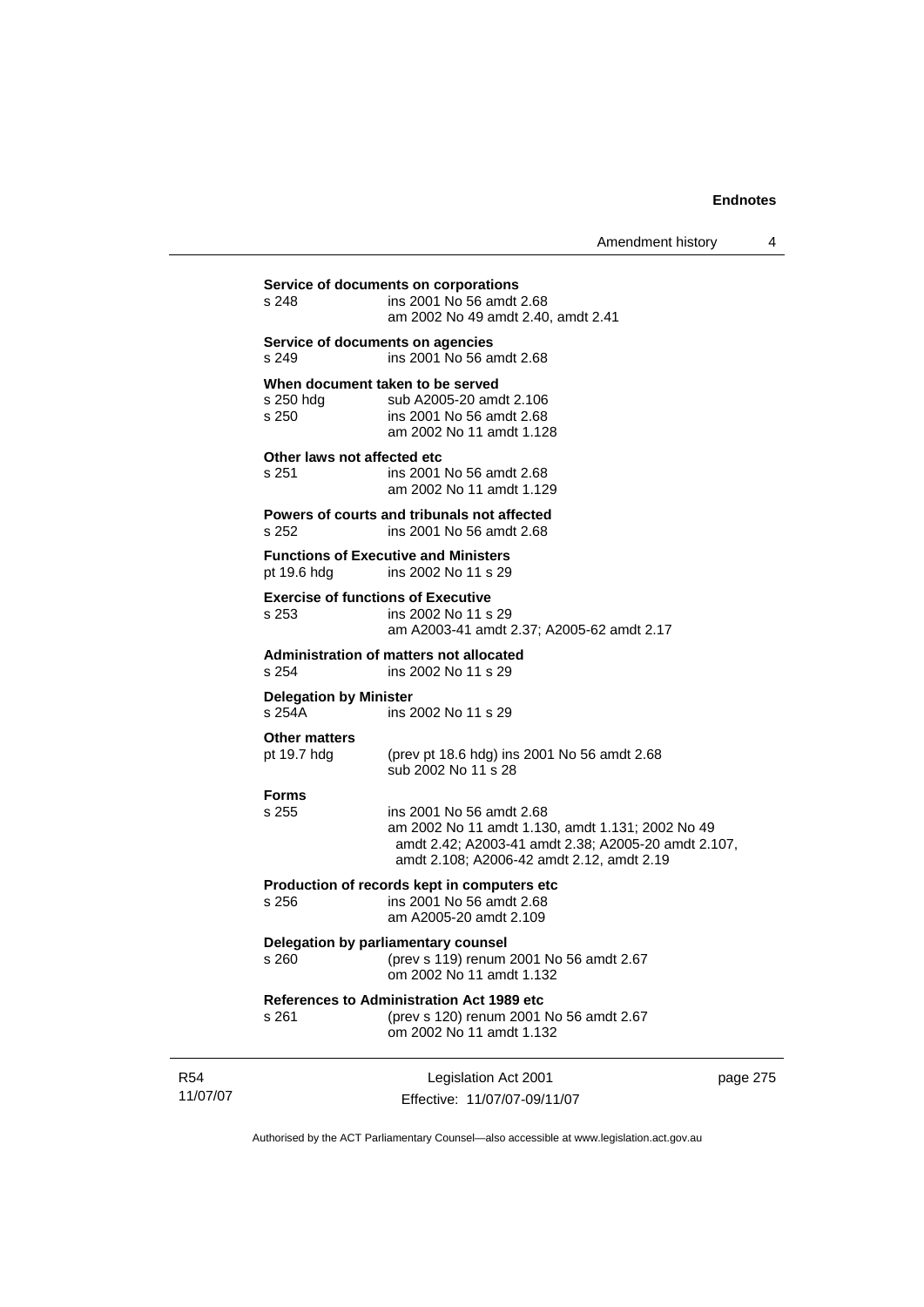| Amendment history<br>4 |  |
|------------------------|--|
|------------------------|--|

```
Regulation-making power 
s 262 (prev s 121) renum as s 262 and then s 302 
Application of s 28 
s 263 (prev s 122) renum 2001 No 56 amdt 2.67 
                  exp 12 March 2002 (s 263 (2)) 
Application of s 47 (2) to (6) 
s 264 (prev s 122A) renum as s 264 and then s 304 
Application of s 61 and s 62 
s 265 (prev s 123) renum as s 265 and then s 305 
Application of s 69 
s 266 (prev s 124) renum 2001 No 56 amdt 2.67 
                  exp 12 March 2002 (s 266 (2)) 
Transitional regulations 
s 267 (prev s 125) renum as s 267 and then s 306 
Modification of ch 20's operation 
s 268 (prev s 126) renum as s 268 and then s 307 
Status of certain instruments as disallowable instruments 
s 269 (prev s 127) renum as s 269 and then s 308 
Status of certain instruments as notifiable instruments 
s 270 (prev s 128) renum as s 270 and then s 309 
Compliance with authorisation or requirement to do something by notice in 
gazette 
s 271 (prev s 129) renum as s 271 and then s 310 
Commencement of Acts that refer to notification or notice in the gazette 
s 271B renum as s 311 
Commencement of registrable instruments that refer to notification or notice 
in the gazette 
s 271C renum as s 312
Status of republications under Legislation (Republication) Act 1996 
s 272 (prev s 130) renum as s 272 and then s 313 
Transitional provisions about penalties
s 273 renum as s 314 
Status of certain determinations 
s 274 renum as s 315 
Miscellaneous 
                 (prev ch 13 hdg) renum as ch 20 hdg and then ch 21 hdg
                  (prev ch 12 hdg) renum as ch 19 hdg 2001 No 56 amdt 2.66 
                  renum as ch 20 hdg 2002 No 11 s 24
```
page 276 Legislation Act 2001 Effective: 11/07/07-09/11/07

R54 11/07/07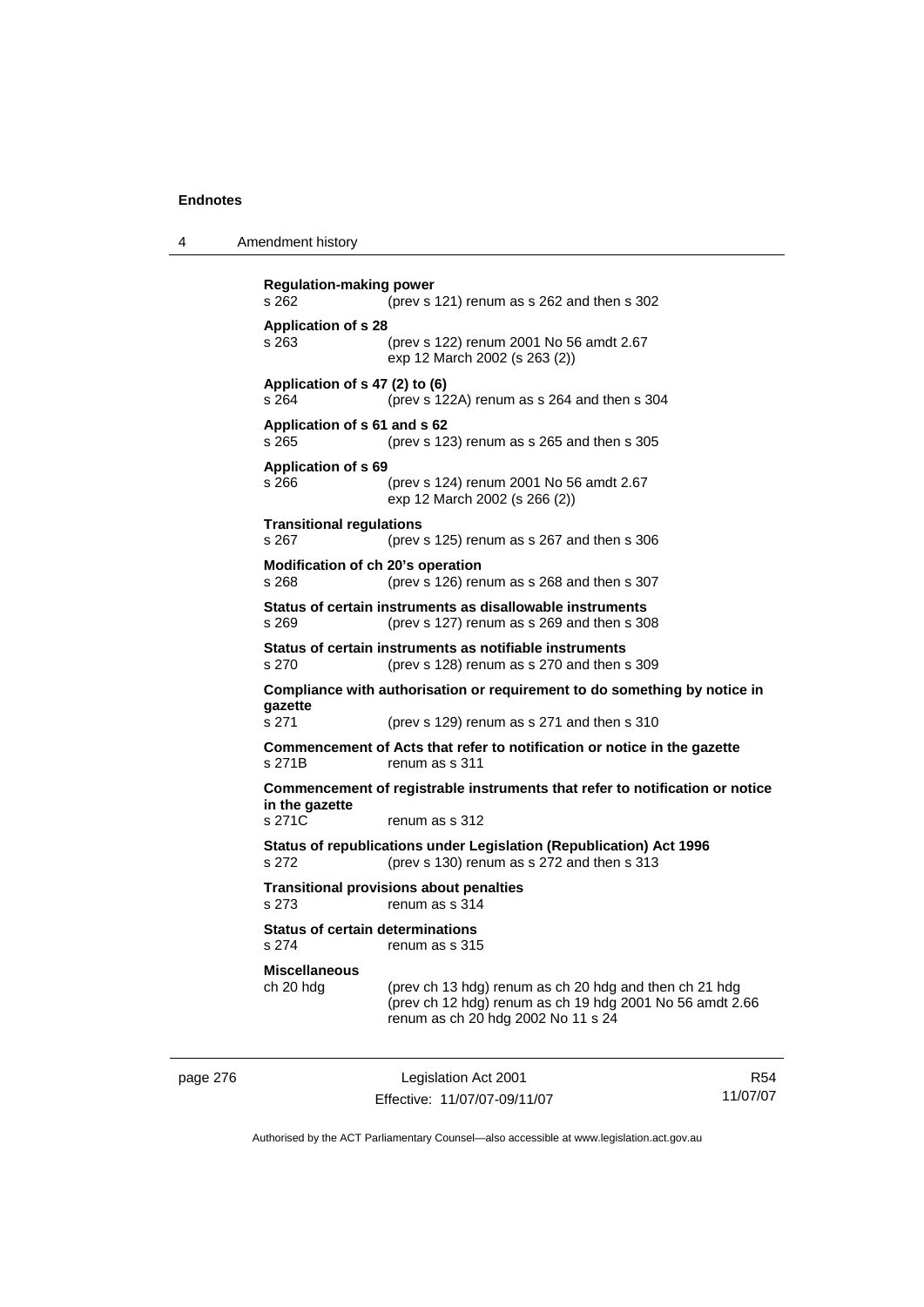| s 300                                                | ins 2002 No 11 amdt 1.132<br>am A2004-60 amdt 1.175                                                                                                                                                                                                                                          |
|------------------------------------------------------|----------------------------------------------------------------------------------------------------------------------------------------------------------------------------------------------------------------------------------------------------------------------------------------------|
| s 301                                                | <b>References to Administration Act 1989 etc</b><br>ins 2002 No 11 amdt 1.132                                                                                                                                                                                                                |
| <b>Regulation-making power</b><br>s 302              | (prev s 121) renum as s 262 2001 No 56 amdt 2.67<br>renum as s 302 R5 LA (see 2002 No 11 amdt 1.133)<br>sub A2003-41 amdt 2.39<br>am A2006-42 amdt 2.19                                                                                                                                      |
| Transitional<br>ch 21 hdg                            | (prev ch 13 hdg) renum as ch 20 hdg 2001 No 56 amdt 2.66<br>renum as ch 21 hdg 2002 No 11 s 24<br>om R29LA                                                                                                                                                                                   |
| s 303                                                | Transitional-meaning of optometrist<br>ins A2005-9 amdt 1.1<br>exp 9 January 2007 (see the Health Professionals Act 2004<br>s 136 (1) (h)) (s 303 (2))                                                                                                                                       |
| Application of s 47 (2) to (6)<br>s 304 hdg<br>s 304 | (prev s 122A hdg) renum as s 264 hdg and then s 304 hdg<br>sub 2002 No 11 amdt 1.134<br>(prev s 122A) ins 2001 No 44 amdt 1.2623<br>renum as s 264 2001 No 56 amdt 2.67<br>am 2002 No 11 amdt 1.135<br>renum as s 304 R5 LA (see 2002 No 11 amdt 1.136)<br>exp 12 September 2004 (s 304 (4)) |
| Application of s 61 and s 62<br>s 305                | (prev s 123) renum as s 265 2001 No 56 amdt 2.67<br>renum as s 305 R5 LA (see 2002 No 11 amdt 1.136)<br>exp 12 September 2002 (s 305 (3))                                                                                                                                                    |
| <b>Transitional regulations</b><br>s 306             | (prev s 125) am 2001 No 44 amdt 1.2624<br>renum as s 267 2001 No 56 amdt 2.67<br>am 2001 No 56 amdts 2.69-2.71; 2002 No 11<br>amdts 1.137-1.140<br>renum as s 306 R5 LA (see 2002 No 11 amdt 1.136)<br>exp 28 May 2003 (s 306 (5))                                                           |

R54 11/07/07

Legislation Act 2001 Effective: 11/07/07-09/11/07 page 277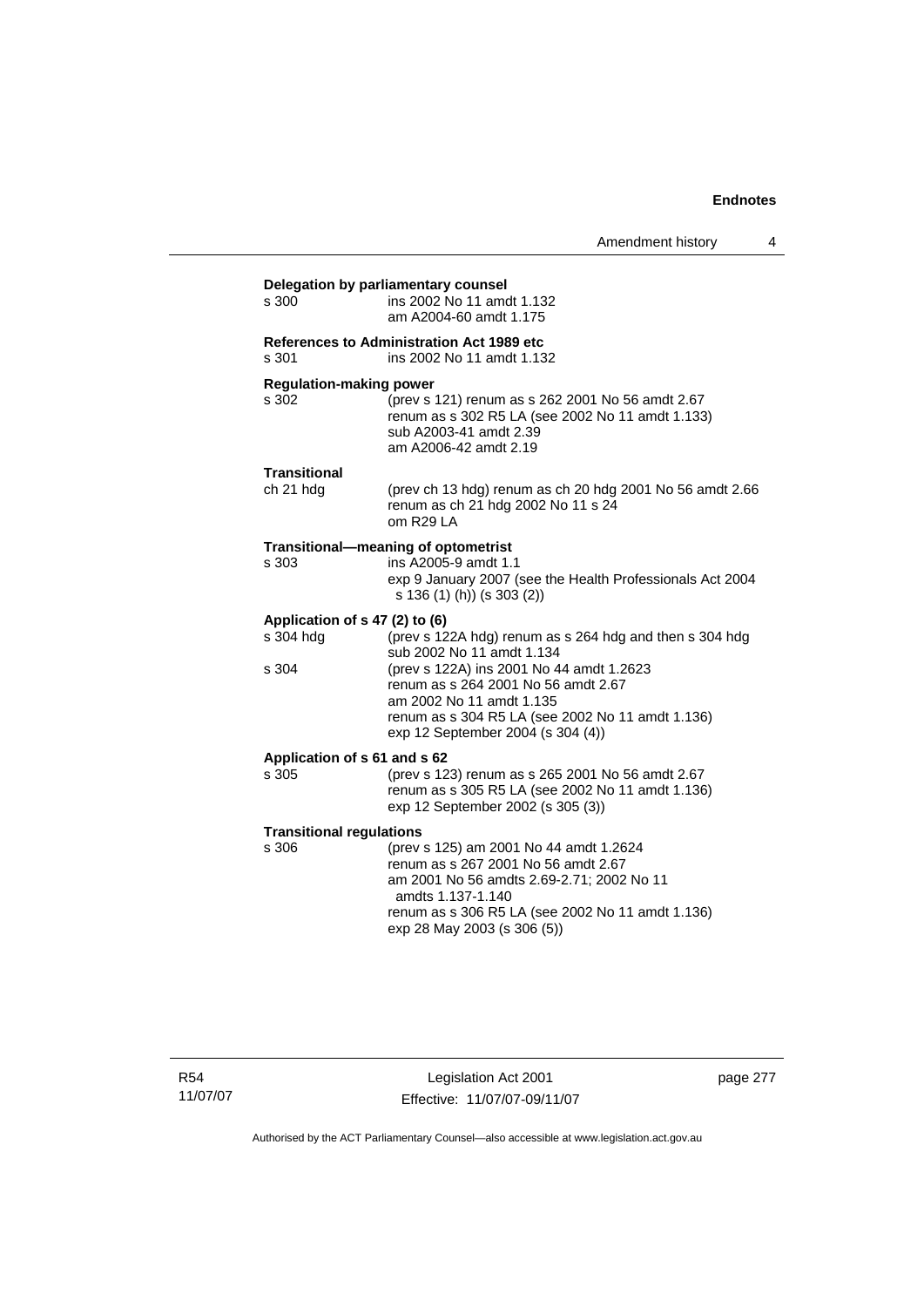| 4 | Amendment history |
|---|-------------------|
|---|-------------------|

| Modification of ch 20's operation<br>s 307 hdg<br>s 307 | (prev s 268 hdg) sub 2001 No 56 amdt 2.72<br>(prev s 126) renum as s 268 2001 No 56 amdt 2.67<br>am 2002 No 11 amdt 1.141<br>renum as s 307 R5 LA (see 2002 No 11 amdt 1.13)<br>am 2002 No 49 amdt 2.54<br>exp 28 May 2003 (s 307 (2)) |
|---------------------------------------------------------|----------------------------------------------------------------------------------------------------------------------------------------------------------------------------------------------------------------------------------------|
| s 308                                                   | Status of certain instruments as disallowable instruments<br>(prev s 127) renum as s 269 2001 No 56 amdt 2.67<br>renum as s 308 R5 LA (see 2002 No 11 amdt 1.136)<br>exp 12 September 2004 (s 308 (4))                                 |
| s 309                                                   | Status of certain instruments as notifiable instruments<br>(prev s 128) renum as s 270 2001 No 56 amdt 2.67<br>renum as s 309 R5 LA (see 2002 No 11 amdt 1.136)<br>exp 12 September 2004 (s 309 (7))                                   |
|                                                         | Compliance with authorisation or requirement to do something by notice in                                                                                                                                                              |
| qazette<br>s 310                                        | (prev s 129) renum as s 271 2001 No 56 amdt 2.67<br>am 2001 No 56 amdt 2.73<br>renum as s 310 R5 LA (see 2002 No 11 amdt 1.136)<br>exp 12 September 2004 (s 310 (5))                                                                   |
| s 310A                                                  | Application of s 89 to registrable instrument<br>ins A2003-56 amdt 2.57<br>exp 12 September 2004 (s 310A (2))                                                                                                                          |
| s 311                                                   | Commencement of Acts that refer to notification or notice in the gazette<br>(prev s 271B) ins as mod SL 2001 No 34 reg 6<br>renum R5 LA (see 2002 No 11 amdt 1.136)<br>exp 13 September 2002 (s 311 (5))                               |
|                                                         | Commencement of registrable instruments that refer to notification or notice                                                                                                                                                           |
| in the gazette<br>s 312                                 | (prev s 271C) ins as mod SL 2001 No 34 reg 6<br>renum R5 LA (see 2002 No 11 amdt 1.136)<br>exp 13 September 2002 (s 312 (5))                                                                                                           |
| s 313                                                   | Status of republications under Legislation (Republication) Act 1996<br>(prev s 130) renum as s 272 2001 No 56 amdt 2.67<br>renum as s 313 R5 LA (see 2002 No 11 amdt 1.136)<br>exp 12 September 2004 (s 313 (3))                       |
| s 314                                                   | <b>Transitional provisions about penalties</b><br>(prev s 273) ins 2001 No 56 amdt 2.74<br>renum R5 LA (see 2002 No 11 amdt 1.136)<br>exp 12 September 2003 (s 314 (5))                                                                |

page 278 Legislation Act 2001 Effective: 11/07/07-09/11/07

R54 11/07/07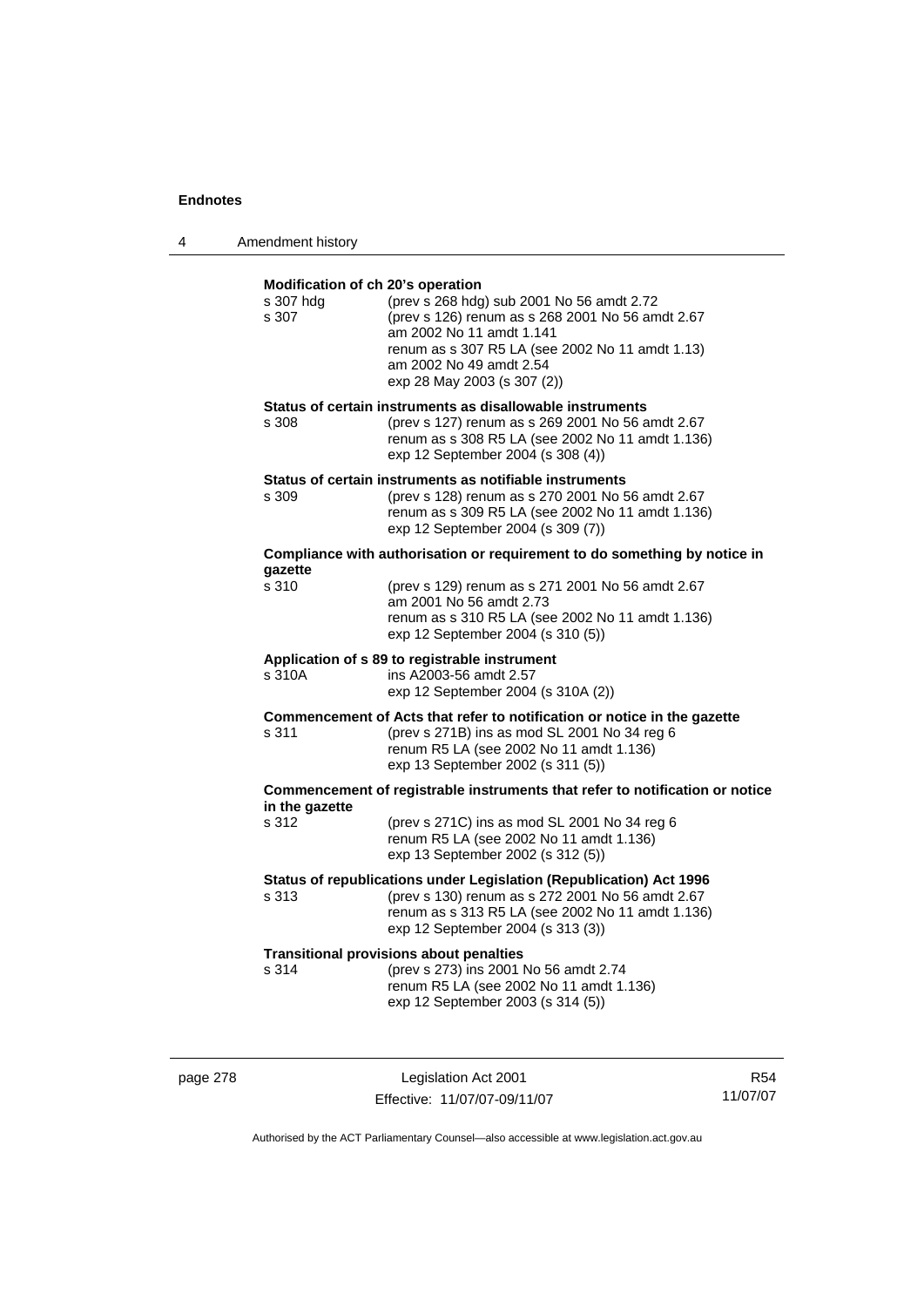### **Status of certain determinations**

| s 315 | (prev s 274) ins 2001 No 56 amdt 2.74   |
|-------|-----------------------------------------|
|       | renum R5 LA (see 2002 No 11 amdt 1.136) |
|       | exp 12 September 2003 (s 315 (6))       |

#### **Delegations under Administration Act 1989**

| s 316 | ins A2003-56 amdt 2.58            |
|-------|-----------------------------------|
|       | exp 12 September 2004 (s 316 (3)) |

#### **Former NSW and UK Acts in force before establishment of Territory**

| sch 1 pt 1.1 hdg | (prev sch 1 pt 1 hdg) sub and renum 2001 No 56 amdt 2.75 |
|------------------|----------------------------------------------------------|
| sch 1 pt 1.1     | am 2001 No 44 amdt 1.2625; 2001 No 56 amdts 2.76-2.79;   |
|                  | 2001 No 88 s 43 (2); 2002 No 40 amdt 3.28; items renum   |
|                  | R <sub>11</sub> LA (see 2002 No 40 amdt 3.29)            |
|                  | sub 2002 No 49 amdt 2.43                                 |
|                  | am A2003-56 amdt 2.59; items renum R21 LA (see A2003-56  |
|                  | amdt 2.60); A2004-17 amdt 2.10; items renum R30 LA (see  |
|                  | A2004-17 amdt 2.11); A2004-60 amdt 1.176; items renum    |
|                  | R31 LA (see A2004-60 amdt 1.177); A2006-38 amdt 1.9;     |
|                  | items renum R52 LA (see A2006-38 amdt 1.10)              |
|                  |                                                          |

### **Former NSW Acts applied after establishment of Territory**

| sch 1 pt $1.2$ hdg | (prev sch 1 pt 2 hdg) sub and renum 2001 No 56 amdt 2.80 |
|--------------------|----------------------------------------------------------|
| sch 1 pt 1.2       | am 2001 No 44 amdt 1.2626, amdt 1.2627; 2001 No 56       |
|                    | amdt 2.81; A2004-7 amdt 1.5; A2006-38 amdt 1.11; items   |
|                    | renum R52 LA (see A2006-38 amdt 1.12)                    |

#### **Meaning of commonly-used terms**

| dict pt 1 hdg  | sub A2003-56 amdt 2.61                                              |
|----------------|---------------------------------------------------------------------|
| dict pt 1 note | sub A2003-56 amdt 2.61                                              |
| dict pt 1      | def $AAT$ ins 2002 No 49 amdt 2.44                                  |
|                | def Act sub 2001 No 56 amdt 2.82                                    |
|                | am A2005-20 amdt 2.110                                              |
|                | def $ACT$ reloc from IA 2001 No 56 amdt 2.16                        |
|                | def <b>ADI</b> reloc from IA 2001 No 56 amdt 2.16                   |
|                | sub 2002 No 49 amdt 2.45                                            |
|                | def <b>administrative appeals tribunal</b> reloc from IA 2001 No 56 |
|                | amdt $2.16$                                                         |
|                | def <i>administrative unit</i> reloc from IA 2001 No 56 amdt 2.16   |
|                | def adult reloc from IA 2001 No 56 amdt 2.16                        |
|                | def <i>affidavit</i> reloc from IA 2001 No 56 amdt 2.16             |
|                | om A2005-53 amdt 1.95                                               |
|                | def <b>ambulance service</b> reloc from IA 2001 No 56 amdt 2.16     |
|                | sub A2004-28 amdt 3.33                                              |
|                | def <i>amend</i> sub 2001 No 56 amdt 2.82                           |
|                | am A2005-20 amdt 2.111, amdt 2.112                                  |
|                | def <b>appoint</b> reloc from IA 2001 No 56 amdt 2.16               |
|                | def asset reloc from IA 2001 No 56 amdt 2.16                        |
|                |                                                                     |
|                | def Attorney-General ins 2001 No 56 amdt 2.82                       |
|                |                                                                     |

R54 11/07/07

Legislation Act 2001 Effective: 11/07/07-09/11/07 page 279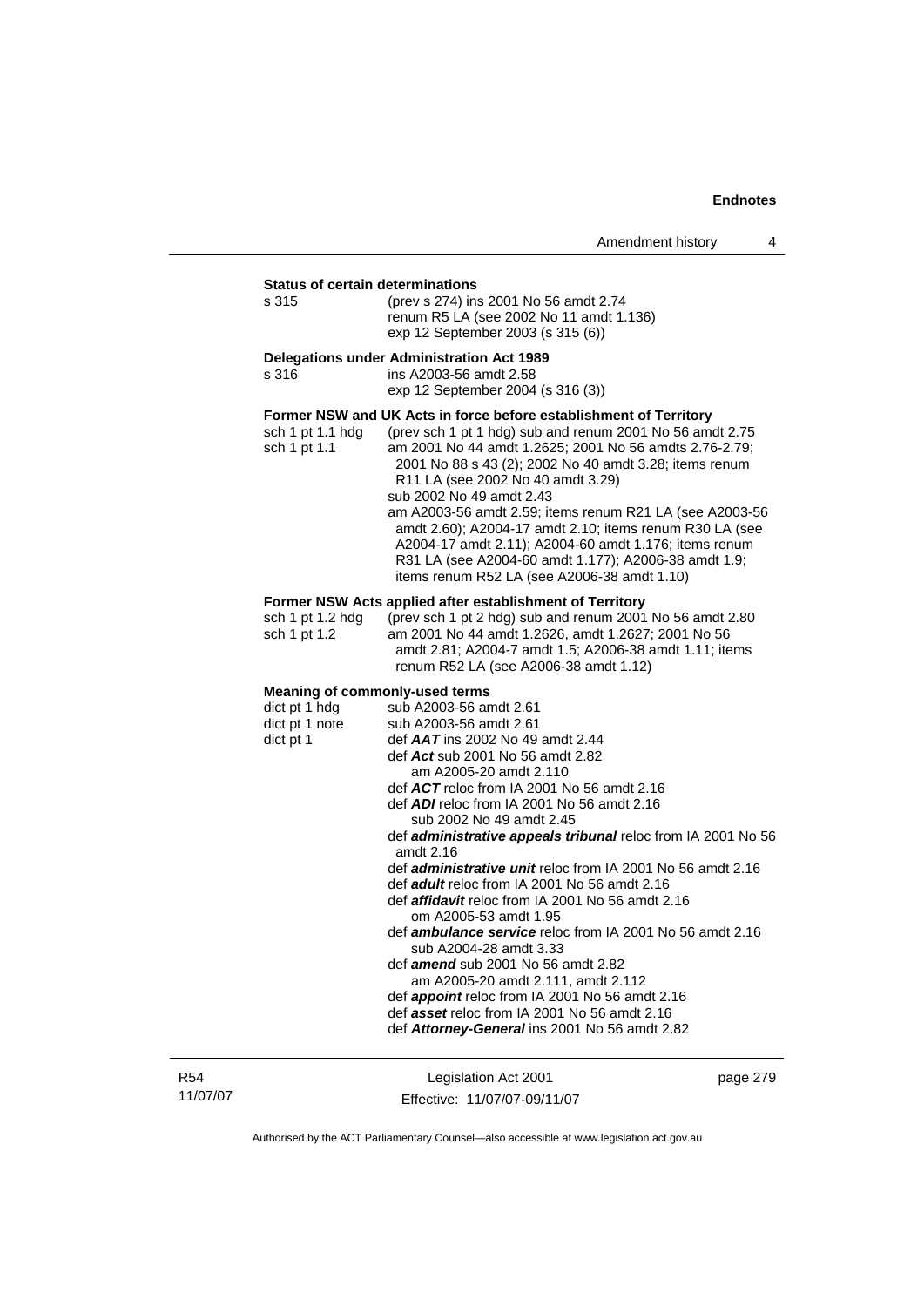| 4 | Amendment history |                                                                                                                              |
|---|-------------------|------------------------------------------------------------------------------------------------------------------------------|
|   |                   |                                                                                                                              |
|   |                   | def <b>auditor-general</b> reloc from IA 2001 No 56 amdt 2.16<br>sub A2005-20 amdt 2.113                                     |
|   |                   | def <b>Australia</b> reloc from IA 2001 No 56 amdt 2.16                                                                      |
|   |                   | def <b>Australian driver licence</b> reloc from IA 2001 No 56                                                                |
|   |                   | amdt 2.16                                                                                                                    |
|   |                   | def Australian Statistician ins A2005-20 amdt 2.114                                                                          |
|   |                   | def authorised deposit-taking institution reloc from IA 2001<br>No 56 amdt 2.16                                              |
|   |                   | sub 2002 No 49 amdt 2.46                                                                                                     |
|   |                   | def bank reloc from IA 2001 No 56 amdt 2.16                                                                                  |
|   |                   | def barrister reloc from IA 2001 No 56 amdt 2.16                                                                             |
|   |                   | def body reloc from IA 2001 No 56 amdt 2.16                                                                                  |
|   |                   | def <b>breach</b> reloc from IA 2001 No 56 amdt 2.16                                                                         |
|   |                   | def <b>building code</b> ins A2004-13 amdt 2.79                                                                              |
|   |                   | def building society reloc from IA 2001 No 56 amdt 2.16                                                                      |
|   |                   | sub A2003-56 amdt 2.62                                                                                                       |
|   |                   | def business day reloc from IA 2001 No 56 amdt 2.16                                                                          |
|   |                   | def by ins A2005-20 amdt 2.115                                                                                               |
|   |                   | def by-laws ins 2002 No 11 amdt 1.142                                                                                        |
|   |                   | om A2005-20 amdt 2.116                                                                                                       |
|   |                   | def by-law ins A2005-20 amdt 2.116<br>def calendar month reloc from IA 2001 No 56 amdt 2.16                                  |
|   |                   | def calendar year reloc from IA 2001 No 56 amdt 2.16                                                                         |
|   |                   | def change reloc from IA 2001 No 56 amdt 2.16                                                                                |
|   |                   | sub A2006-42 amdt 2.13                                                                                                       |
|   |                   | def chief executive ins 2001 No 56 amdt 2.82                                                                                 |
|   |                   | def chief fire control officer ins 2001 No 56 amdt 2.82                                                                      |
|   |                   | om A2004-28 amdt 3.34                                                                                                        |
|   |                   | def chief health officer reloc from IA 2001 No 56 amdt 2.16                                                                  |
|   |                   | def Chief Justice reloc from IA 2001 No 56 amdt 2.16                                                                         |
|   |                   | def Chief Magistrate reloc from IA 2001 No 56 amdt 2.16                                                                      |
|   |                   | def <i>Chief Minister</i> reloc from IA 2001 No 56 amdt 2.16                                                                 |
|   |                   | def chief officer (ambulance service) ins A2004-28<br>amdt 3.35                                                              |
|   |                   | def chief officer (fire brigade) ins A2004-28 amdt 3.35                                                                      |
|   |                   | def chief officer (rural fire service) ins A2004-28 amdt 3.35                                                                |
|   |                   | def chief officer (SES) ins A2004-28 amdt 3.35                                                                               |
|   |                   | def chief planning executive ins 2002 No 56 amdt 3.43<br>sub A2005-20 amdt 2.117                                             |
|   |                   | def chief police officer reloc from IA 2001 No 56 amdt 2.16                                                                  |
|   |                   | def chief solicitor ins A2004-42 amdt 2.39                                                                                   |
|   |                   | def <i>child</i> reloc from IA 2001 No 56 amdt 2.16<br>def children and young people commissioner ins A2005-46<br>amdt $1.1$ |
|   |                   | def Childrens Court reloc from IA 2001 No 56 amdt 2.16                                                                       |
|   |                   | def city area reloc from IA 2001 No 56 amdt 2.16<br>am A2005-20 amdt 2.118                                                   |
|   |                   |                                                                                                                              |
|   |                   |                                                                                                                              |

page 280 Legislation Act 2001 Effective: 11/07/07-09/11/07

R54 11/07/07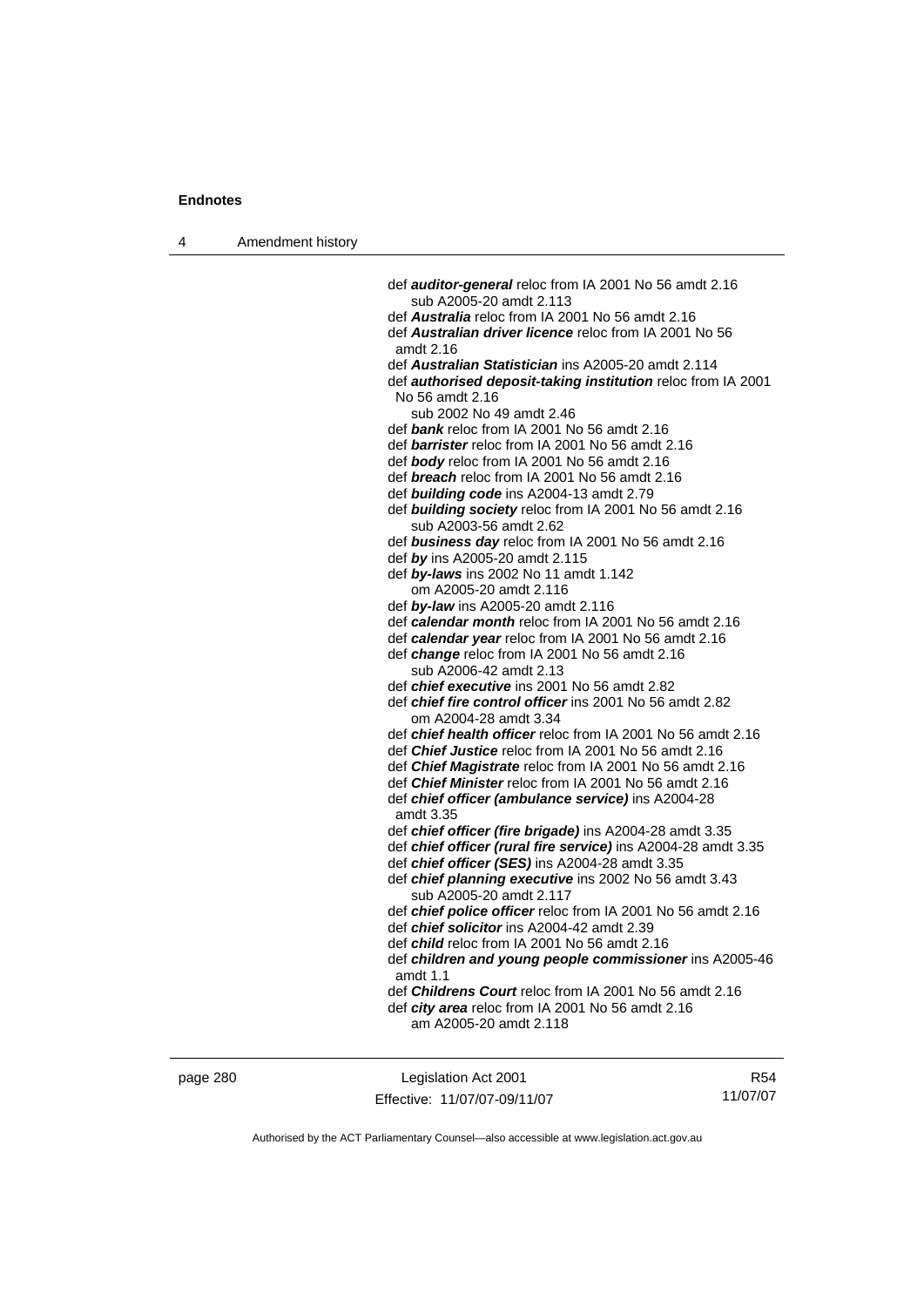def *civil union* ins A2006-22 amdt 1.74 (A2006-22 rep before commenced by disallowance (see Cwlth Gaz 2006 No S93)) def *clerk* reloc from IA 2001 No 56 amdt 2.16 def *commencement* sub 2001 No 56 amdt 2.82 def *commencement notice* sub 2001 No 56 amdt 2.82 def *commissioner for fair trading* reloc from IA 2001 No 56 amdt 2.16 sub A2005-20 amdt 2.119 def *commissioner for health complaints* ins 2001 No 56 amdt 2.82 om A2005-41 amdt 1.110 def *commissioner for housing* reloc from IA 2001 No 56 amdt 2.16 om A2007-8 amdt 1.12 def *commissioner for land and planning* reloc from IA 2001 No 56 amdt 2.16 om 2002 No 56 amdt 3.44 def *commissioner for public administration* reloc from IA 2001 No 56 amdt 2.16 def *commissioner for revenue* reloc from IA 2001 No 56 amdt 2.16 def *commissioner for surveys* reloc from IA 2001 No 56 amdt 2.16 def *commissioner for the environment* ins 2001 No 56 amdt 2.82 def *commissioner of police* reloc from IA 2001 No 56 amdt 2.16 def *commit* ins A2006-23 amdt 1.212 def *committed for trial* reloc from IA 2001 No 56 amdt 2.16 om A2006-23 amdt 1.212 def *Commonwealth* reloc from IA 2001 No 56 amdt 2.16 def *Commonwealth country* reloc from IA 2001 No 56 amdt 2.16 def *Commonwealth DPP* ins A2005-20 amdt 2.120 def *Commonwealth gazette* reloc from IA 2001 No 56 amdt 2.16 def *community advocate* reloc from IA 2001 No 56 amdt 2.16 om A2005-47 amdt 1.12 def *confer* reloc from IA 2001 No 56 amdt 2.16 def *conservator of flora and fauna* reloc from IA 2001 No 56 amdt 2.16 def *construction occupations registrar* ins A2004-13 amdt 2.80 sub A2005-20 amdt 2.121 def *consumer and trader tribunal* ins A2003-16 s 70 def *Consumer Credit (Australian Capital Territory) Code* reloc from IA 2001 No 56 amdt 2.16

R54 11/07/07

Legislation Act 2001 Effective: 11/07/07-09/11/07 page 281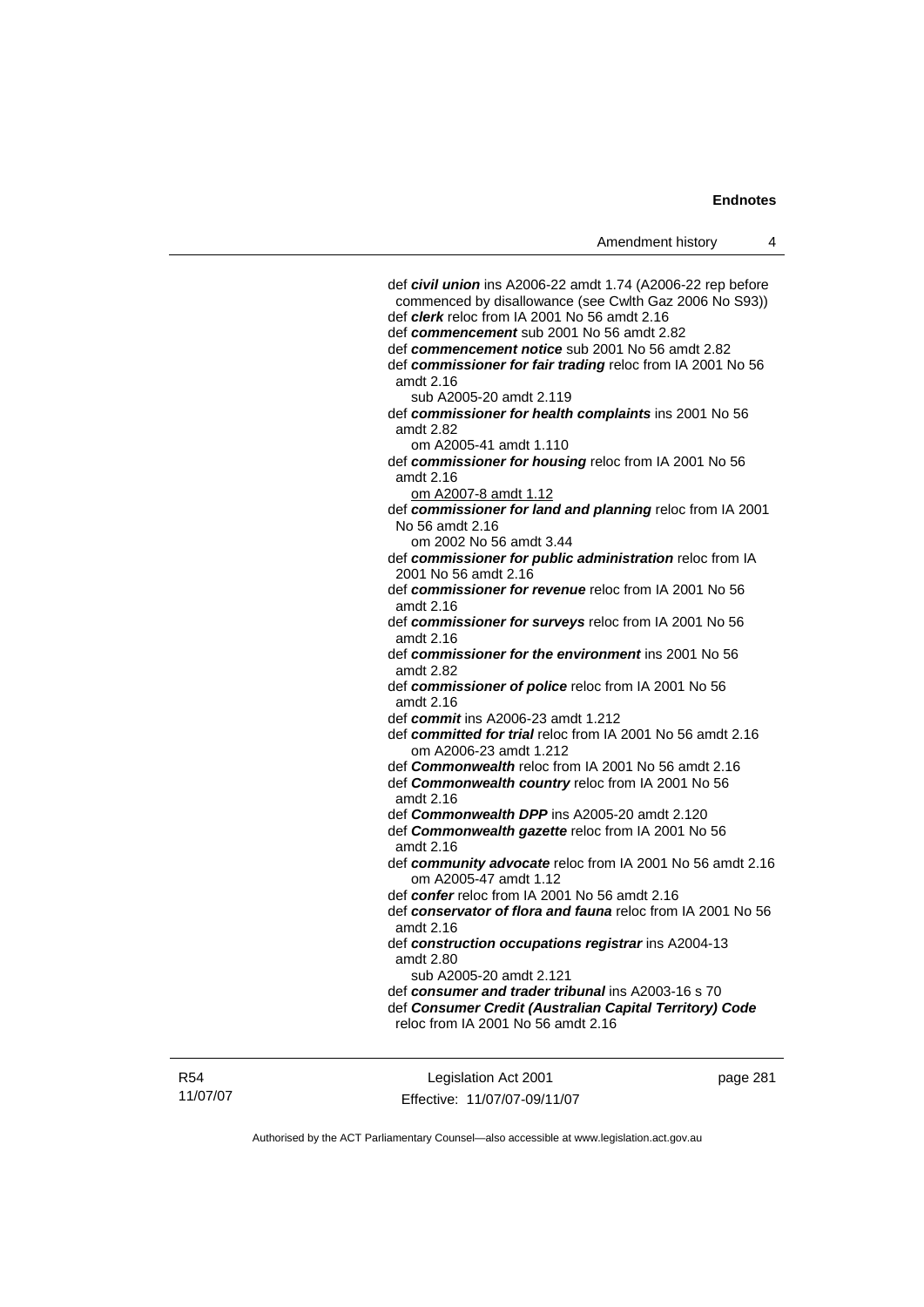| Amendment history<br>4 |  |
|------------------------|--|
|------------------------|--|

 def *Consumer Credit (Australian Capital Territory) Regulations* reloc from IA 2001 No 56 amdt 2.16 def *contravene* reloc from IA 2001 No 56 amdt 2.16 def *converted ordinance* reloc from IA 2001 No 56 amdt 2.16 def *Coroner's Court* reloc from IA 2001 No 56 amdt 2.16 def *corporation* reloc from IA 2001 No 56 amdt 2.16 def *Corporations Act* ins in IA 2001No 56 amdt 2.14 reloc from IA 2001 No 56 amdt 2.16 def *correctional centre* ins A2006-23 amdt 1.213 def *corrections officer* ins A2006-23 amdt 1.213 def *Court of Appeal* ins A2004-42 amdt 2.39 def *court of summary jurisdiction* reloc from IA 2001 No 56 amdt 2.16 def *credit tribunal* reloc from IA 2001 No 56 amdt 2.16 sub A2005-20 amdt 2.122 def *credit union* reloc from IA 2001 No 56 amdt 2.16 sub A2003-56 amdt 2.63 def *Criminal Code* ins 2002 No 51 amdt 1.27 def *custodial escort* ins 2002 No 30 amdt 2.8 om A2006-23 amdt 1.214 def *daylight* reloc from IA 2001 No 56 amdt 2.16 def *definition* ins 2001 No 56 amdt 2.82 def *dental prosthetist* reloc from IA 2001 No 56 amdt 2.16 sub A2004-39 amdt 3.1 def *dental technician* reloc from IA 2001 No 56 amdt 2.16 sub A2004-39 amdt 3.2 def *dentist* reloc from IA 2001 No 56 amdt 2.16 sub A2004-39 amdt 4.3 def *Deputy Speaker* ins A2005-20 amdt 2.123 def *designation* reloc from IA 2001 No 56 amdt 2.16 def *director of corrective services* ins 2002 No 30 amdt 2.8 om A2006-23 amdt 1.215 def *director of public prosecutions* (or *DPP*) reloc from IA 2001 No 56 amdt 2.16 def *disability and community services commissioner* ins A2005-41 amdt 1.111 def *disallowable instrument* sub 2001 No 56 amdt 2.82 def *discrimination commissioner* reloc from IA 2001 No 56 amdt 2.16 sub A2005-41 amdt 1.112 def *discrimination tribunal* reloc from IA 2001 No 56 amdt 2.16 def *doctor* reloc from IA 2001 No 56 amdt 2.16 sub A2004-39 amdt 5.13 def *document* reloc from IA 2001 No 56 amdt 2.16 am A2003-56 amdt 2.64 def *domestic partner* ins A2003-14 s 5

page 282 Legislation Act 2001 Effective: 11/07/07-09/11/07

R54 11/07/07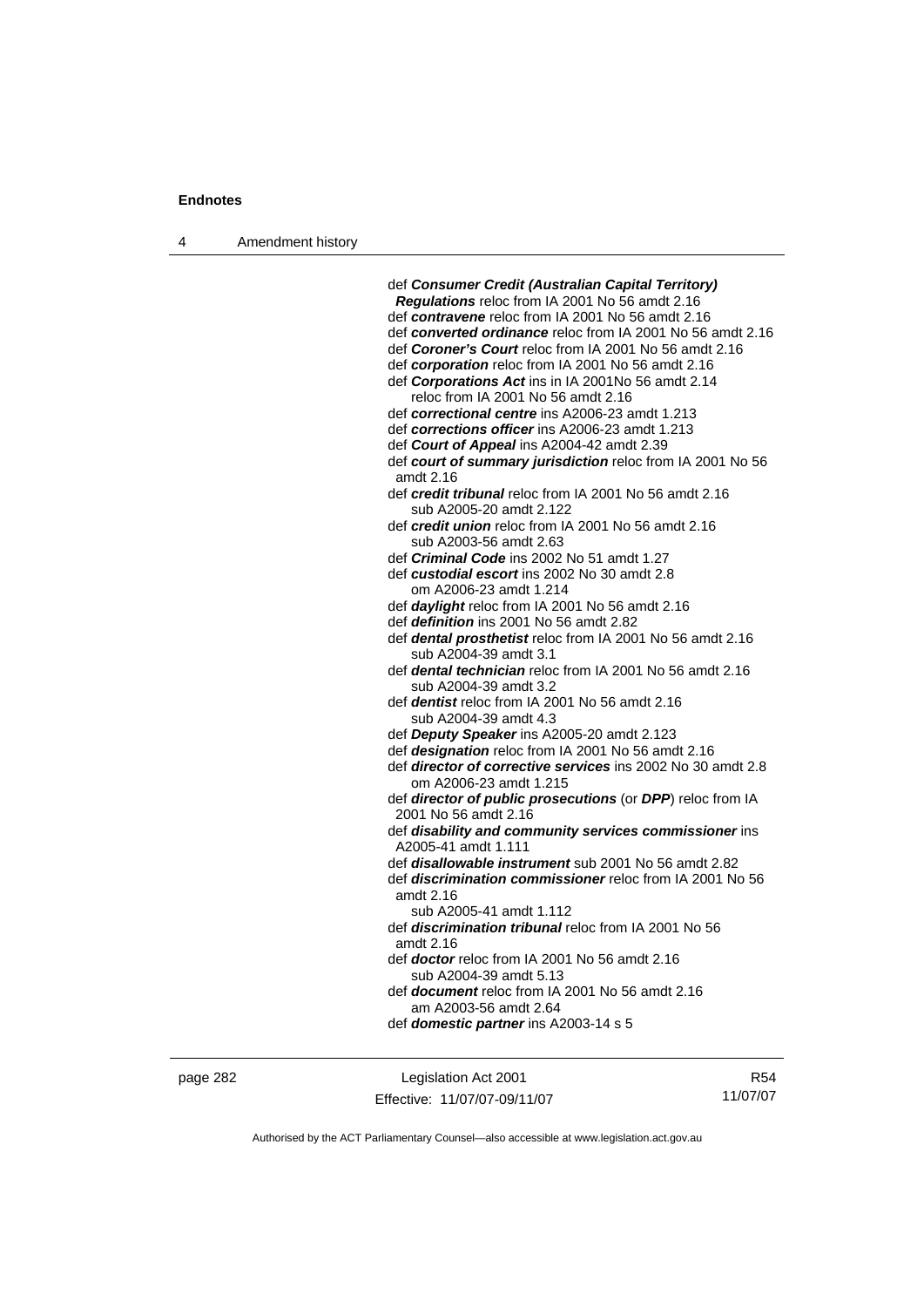def *domestic partnership* ins A2003-14 s 5 def *DPP* ins 2002 No 49 amdt 2.47 def *driver licence* reloc from IA 2001 No 56 amdt 2.16 def *electoral commission* reloc from IA 2001 No 56 amdt 2.16 def *electoral commissioner* reloc from IA 2001 No 56 amdt 2.16 def *emergency service* ins A2004-28 amdt 3.35 def *emergency services authority* ins A2004-28 amdt 3.35 om A2007-3 amdt 2.2 def *emergency services commissioner* ins A2004-28 amdt 3.35 def *enactment* sub 2001 No 56 amdt 2.82 def *enrolled nurse* ins A2006-46 amdt 2.28 def *entity* ins 2001 No 56 amdt 2.82 def *environment protection authority* ins 2002 No 11 amdt 1.142 def *establish* reloc from IA 2001 No 56 amdt 2.16 def *estate* reloc from IA 2001 No 56 amdt 2.16 def *Executive* reloc from IA 2001 No 56 amdt 2.16 def *exercise* reloc from IA 2001 No 56 amdt 2.16 def *expire* reloc from IA 2001 No 56 amdt 2.16 def *external territory* reloc from IA 2001 No56 amdt 2.16 def *fail* reloc from IA 2001 No 56 amdt 2.16 def *Federal Court* reloc from IA 2001 No 56 amdt 2.16 def *file* reloc from IA 2001 No 56 amdt 2.16 def *financial year* reloc from IA 2001 No 56 amdt 2.16 def *fire brigade* reloc from IA 2001 No 56 amdt 2.16 sub A2004-28 amdt 3.36 def *fire commissioner* reloc from IA 2001 No 56 amdt 2.16 om A2004-28 amdt 3.37 def *for* ins 2002 No 11 amdt 1.142 def *foreign country* reloc from IA 2001 No 56 amdt 2.16 sub A2006-42 amdt 2.14 def *former NSW Act* sub 2001 No 56 amdt 2.82; 2002 No 11 amdt 1.143 def *former UK Act* sub 2001 No 56 amdt 2.82; 2002 No 11 amdt 1.143 def *found guilty* reloc from IA 2001 No 56 amdt 2.16 sub 2002 No 49 amdt 2.48; A2006-23 amdt 1.216 def *function* reloc from IA 2001 No 56 amdt 2.16 def *gambling and racing commission* reloc from IA 2001 No 56 amdt 2.16 def *gazette* reloc from IA 2001 No 56 amdt 2.16 def *give* reloc from IA 2001 No 56 amdt 2.16 def *government printer* reloc from IA 2001 No 56 amdt 2.16

R54 11/07/07

Legislation Act 2001 Effective: 11/07/07-09/11/07 page 283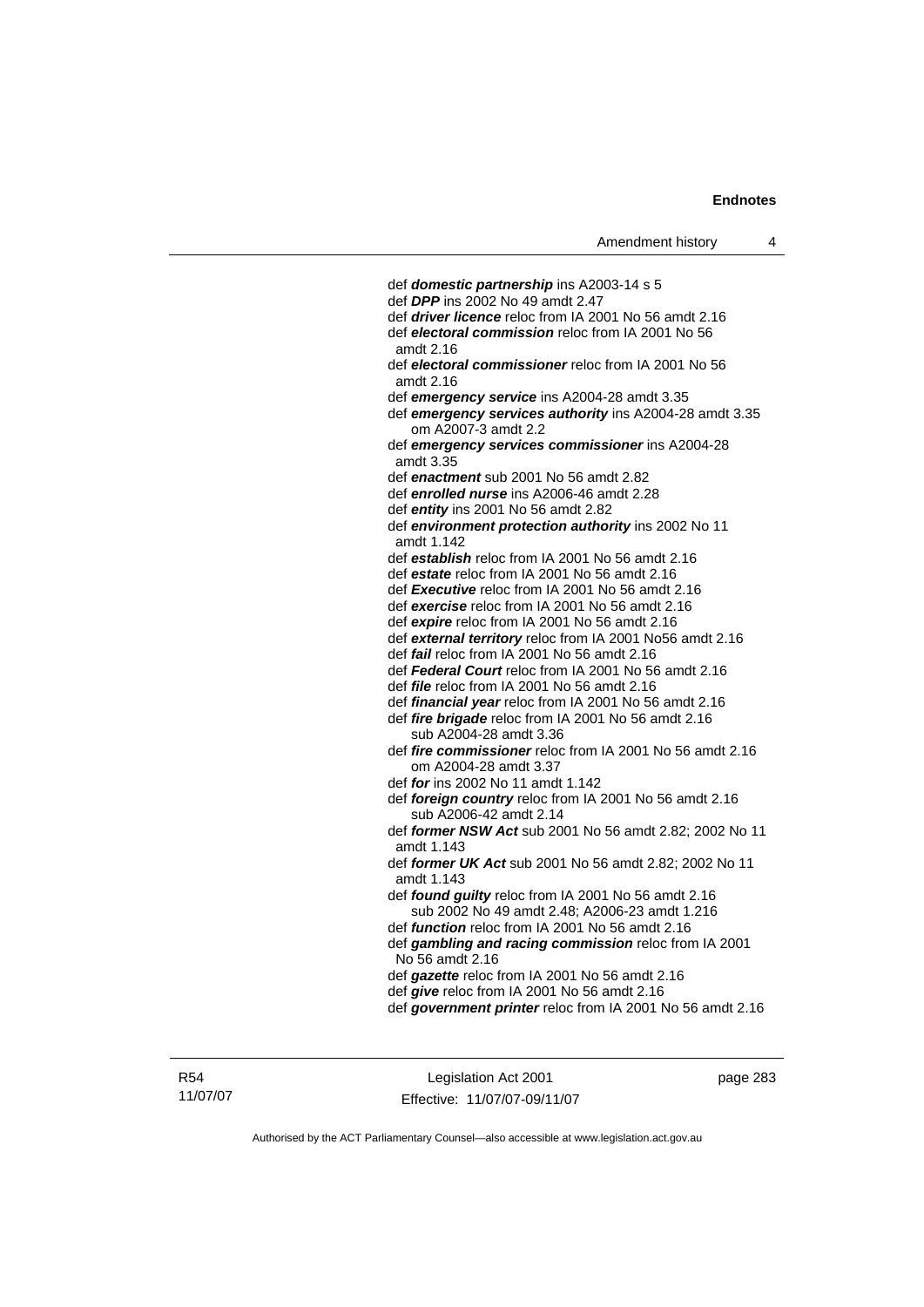| 4 | Amendment history |                                                                                                           |
|---|-------------------|-----------------------------------------------------------------------------------------------------------|
|   |                   |                                                                                                           |
|   |                   | def government solicitor reloc from IA 2001 No 56 amdt 2.16<br>def Governor ins 2001 No 56 amdt 2.82      |
|   |                   | def Governor-General ins 2001 No 56 amdt 2.82                                                             |
|   |                   | def GST ins 2002 No 27 s 27                                                                               |
|   |                   |                                                                                                           |
|   |                   | def guardianship tribunal reloc from IA 2001 No 56<br>amdt 2.16                                           |
|   |                   | def health services commissioner ins A2005-41 amdt 1.113                                                  |
|   |                   | def heritage council ins A2004-57 amdt 1.53                                                               |
|   |                   | def heritage register ins A2004-57 amdt 1.53                                                              |
|   |                   | def High Court reloc from IA 2001 No 56 amdt 2.16                                                         |
|   |                   | def housing commissioner ins A2007-8 amdt 1.13                                                            |
|   |                   | def human rights commission ins A2005-41 amdt 1.113                                                       |
|   |                   | def human rights commissioner ins A2005-41 amdt 1.113                                                     |
|   |                   | def <i>Imperial Act</i> reloc from IA 2001 No 56 amdt 2.16                                                |
|   |                   | def independent competition and regulatory commission                                                     |
|   |                   | ins A2004-42 amdt 2.39                                                                                    |
|   |                   | def <i>indictable</i> offence ins 2001 No 56 amdt 2.82                                                    |
|   |                   | sub 2002 No 11 amdt 1.144; A2003-56 amdt 2.65                                                             |
|   |                   | def <i>indictment</i> reloc from IA 2001 No 56 amdt 2.16                                                  |
|   |                   | def <i>individual</i> reloc from IA 2001 No 56 amdt 2.16                                                  |
|   |                   | def <i>infringement notice</i> ins A2004-42 amdt 2.39                                                     |
|   |                   | def <i>in relation to</i> ins 2002 No 49 amdt 2.49                                                        |
|   |                   | def <i>insolvent under administration</i> ins A2003-56 amdt 2.66<br>om A2005-20 amdt 2.124                |
|   |                   |                                                                                                           |
|   |                   | def <i>institute of technology</i> ins A2007-3 amdt 2.3<br>def <i>instrument</i> sub 2001 No 56 amdt 2.82 |
|   |                   | def <i>interest</i> reloc from IA 2001 No 56 amdt 2.16                                                    |
|   |                   | def <i>internal territory</i> reloc from IA 2001 No 56 amdt 2.16                                          |
|   |                   | def <i>intersex person</i> ins A2003-14 s 5                                                               |
|   |                   | def Jervis Bay Territory reloc from IA 2001 No 56 amdt 2.16                                               |
|   |                   | def judge reloc from IA 2001 No 56 amdt 2.16                                                              |
|   |                   | am 2002 No 11 amdt 1.145                                                                                  |
|   |                   | def Lake Burley Griffin reloc from IA 2001 No 56 amdt 2.16                                                |
|   |                   | def Lake Ginninderra reloc from IA 2001 No 56 amdt 2.16                                                   |
|   |                   | def land reloc from IA 2001 No 56 amdt 2.16                                                               |
|   |                   | def land development agency ins 2002 No 56 amdt 3.45                                                      |
|   |                   | sub A2005-20 amdt 2.125<br>def law reloc from IA 2001 No 56 amdt 2.16                                     |
|   |                   | def lawyer reloc from IA 2001 No 56 amdt 2.16                                                             |
|   |                   | def <i>legal aid commission</i> ins 2001 No 56 amdt 2.82                                                  |
|   |                   | def legal practitioner reloc from IA 2001 No 56 amdt 2.16                                                 |
|   |                   | sub A2006-25 amdt 2.16                                                                                    |
|   |                   | def Legislation Act ins 2002 No 49 amdt 2.50                                                              |
|   |                   | def Legislative Assembly reloc from IA 2001 No 56<br>amdt 2.16                                            |
|   |                   | def legislative instrument ins A2006-42 amdt 2.15                                                         |
|   |                   | def liability reloc from IA 2001 No 56 amdt 2.16                                                          |
|   |                   |                                                                                                           |
|   |                   |                                                                                                           |

page 284 Legislation Act 2001 Effective: 11/07/07-09/11/07

R54 11/07/07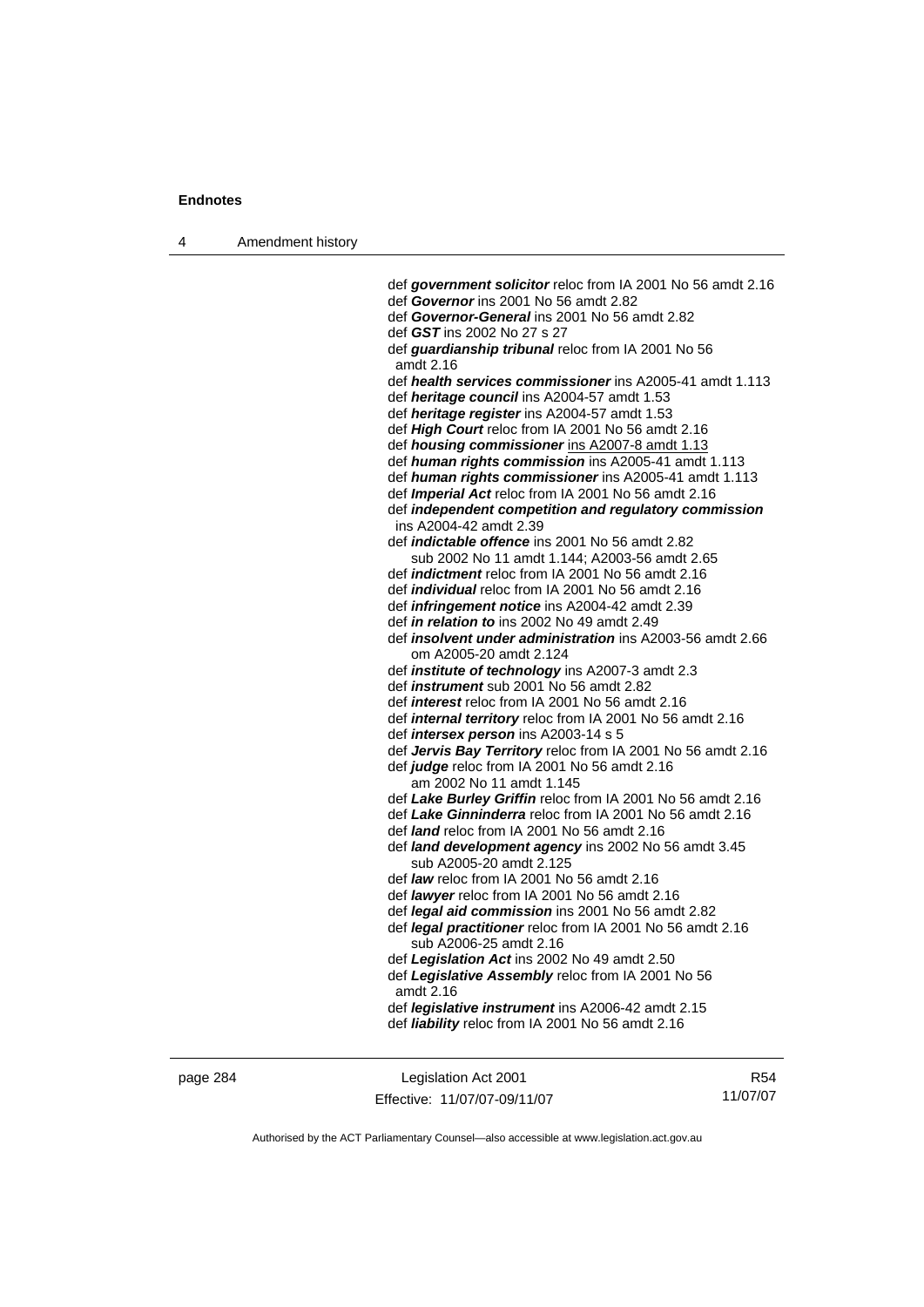def *magistrate* reloc from IA 2001 No 56 amdt 2.16 def *Magistrates Court* reloc from IA 2001 No 56 amdt 2.16 def *make* reloc from IA 2001 No 56 amdt 2.16 def *making* sub 2001 No 56 amdt 2.82 def *master* reloc from IA 2001 No 56 amdt 2.16 def *may* ins 2001 No 56 amdt 2.82 def *medical practitioner* ins 2001 No 56 amdt 2.82 def *mental health tribunal* reloc from IA 2001 No 56 amdt 2.16 def *midnight* reloc from IA 2001 No 56 amdt 2.16 def *midwife* ins A2006-46 amdt 2.28 def *Minister* ins 2001 No 56 amdt 2.82 def *modification* reloc from IA 2001 No 56 amdt 2.16 sub A2006-42 amdt 2.16 def *month* reloc from IA 2001 No 56 amdt 2.16 def *must* ins 2001 No 56 amdt 2.82 def *name* reloc from IA 2001 No 56 amdt 2.16 def *named month* reloc from IA 2001 No 56 amdt 2.16 def *national capital authority* ins 2002 No 11 amdt 1.146 def *national capital plan* ins A2004-42 amdt 2.39 def *national land* reloc from IA 2001 No 56 amdt 2.16 def *night* reloc from IA 2001 No 56 amdt 2.16 def *Northern Territory* reloc from IA 2001 No 56 amdt 2.16 def *notifiable instrument* sub 2001 No 56 amdt 2.82 def *notification* sub 2001 No 56 amdt 2.82 am A2004-42 amdt 2.40; A2006-42 amdt 2.18 def *notification day* sub 2001 No 56 amdt 2.82 def *NSW Act* reloc from IA 2001 No 56 amdt 2.16 def *NSW correctional centre* ins A2006-23 amdt 1.217 def *number* reloc from IA 2001 No 56 amdt 2.16 def *nurse* reloc from IA 2001 No 56 amdt 2.16 sub A2004-39 amdt 6.7 def *nurse practitioner* ins A2004-10 s 6 sub A2004-39 amdt 6.8 def *oath* reloc from IA 2001 No 56 amdt 2.16 sub A2005-53 amdt 1.96 def *occupy* ins 2001 No 56 amdt 2.82 sub A2005-20 amdt 2.126 def *office* reloc from IA 2001 No 56 amdt 2.16 def *office of fair trading* reloc from IA 2001 No 56 amdt 2.16 sub A2005-20 amdt 2.127 def *OH&S commissioner* ins A2003-41 amdt 2.40 def *ombudsman* reloc from IA 2001 No 56 amdt 2.16 def *omit* ins 2001 No 56 amdt 2.82 def *optometrist* ins A2005-9 amdt 1.2 note exp 9 January 2007 (see the Health Professionals Act 2004 s 136 (1) (h)) (s 303 (2))

R54 11/07/07

Legislation Act 2001 Effective: 11/07/07-09/11/07 page 285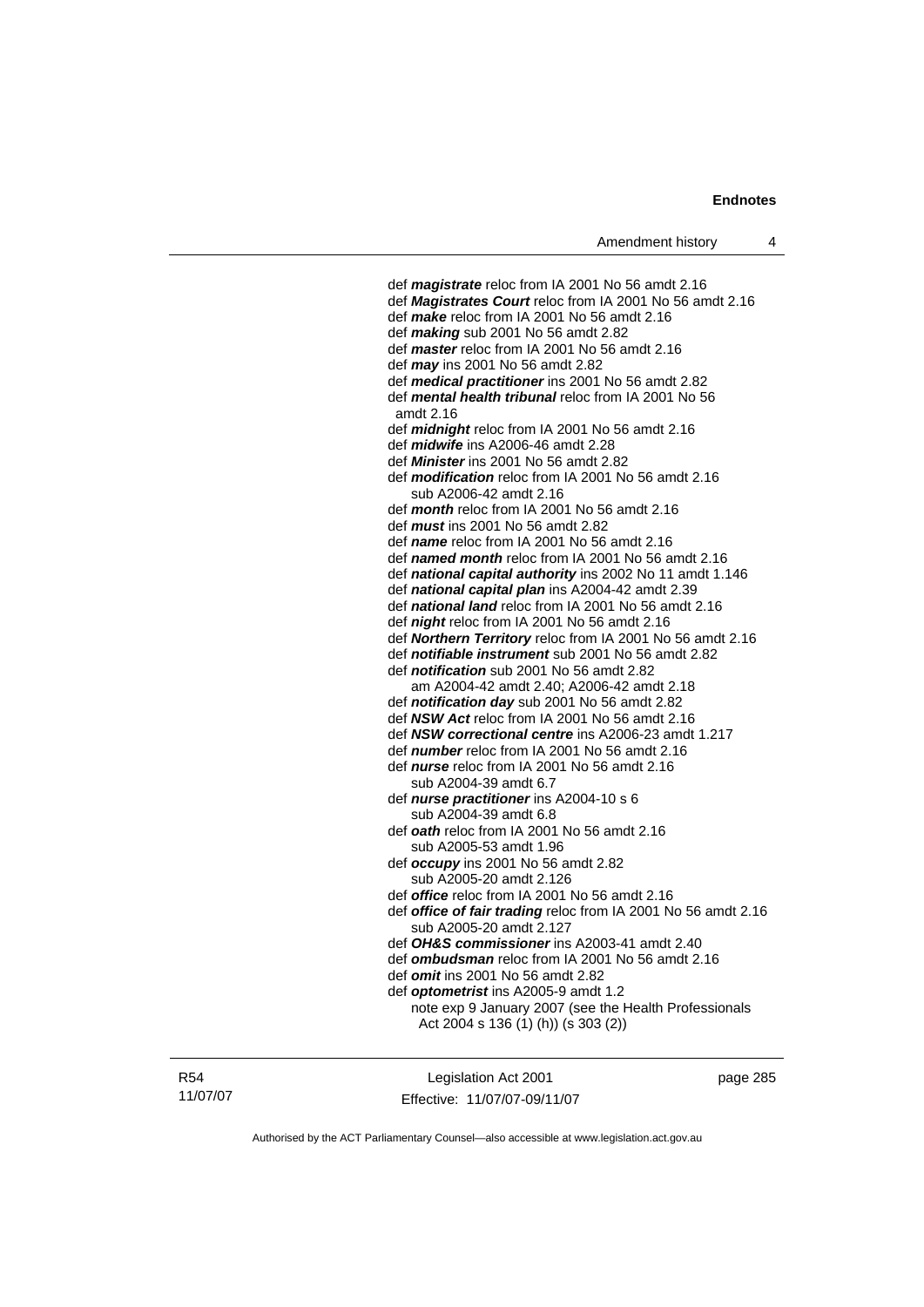| Amendment history<br>4 |  |
|------------------------|--|
|------------------------|--|

 def *ordinance* reloc from IA 2001 No 56 amdt 2.16 def *parent* ins A2004-1 amdt 1.22 def *parliamentary counsel* sub 2001 No 56 amdt 2.82 def *passing* sub 2001 No 56 amdt 2.82 def *penalty unit* ins 2001 No 56 amdt 2.82 def *person* ins 2001 No 56 amdt 2.82 def *pharmacist* reloc from IA 2001 No 56 amdt 2.16 sub A2004-39 amdt 8.2 def *planning and land authority* ins 2002 No 56 amdt 3.47 sub A2005-20 amdt 2.128 def *planning and land council* ins 2002 No 56 amdt 3.46 sub A2005-20 amdt 2.129 om A2006-30 amdt 1.70 def *planning authority* reloc from IA 2001 No 56 amdt 2.16 om 2002 No 56 amdt 3.47 def *police officer* reloc from IA 2001 No 56 amdt 2.16 def *position* reloc from IA 2001 No 56 amdt 2.16 def *power* reloc from IA 2001 No 56 amdt 2.16 def *prescribed* reloc from IA 2001 No 56 amdt 2.16 am 2002 No 49 amdt 2.51; A2005-20 amdt 2.130 def *present* ins A2005-5 s 28 def *privacy commissioner* reloc from IA 2001 No 56 amdt 2.16 def *proceeding* reloc from IA 2001 No 56 amdt 2.16 def *property* reloc from IA 2001 No 56 amdt 2.16 def *provision* sub 2001 No 56 amdt 2.82 def *public advocate* ins A2005-47 amdt 1.13 def *public employee* reloc from IA 2001 No 56 amdt 2.16 def *public health officer* reloc from IA 2001 No 56 amdt 2.16 sub A2005-20 amdt 2.131 def *public money* reloc from IA 2001 No 56 amdt 2.16 def *public servant* reloc from IA 2001 No 56 amdt 2.16 def *public service* reloc from IA 2001 No 56 amdt 2.16 def *public trustee* reloc from IA 2001 No 56 amdt 2.16 def *quarter* ins 2002 No 30 amdt 2.8 def *recognised transgender person* ins A2003-14 s 5 def *registered surveyor* reloc from IA 2001 No 56 amdt 2.16 def *registrable instrument* sub 2001 No 56 amdt 2.82 om A2006-42 amdt 2.17 def *registrar* reloc from IA 2001 No 56 amdt 2.16 def *registrar-general* reloc from IA 2001 No 56 amdt 2.16 def *registrar of firearms* reloc from IA 2001 No 56 amdt 2.16 def *registrar of liquor licences* reloc from IA 2001 No 56 amdt 2.16 def *regulations* reloc from IA 2001 No 56 amdt 2.16 om A2005-20 amdt 2.132 def *regulation* ins A2005-20 amdt 2.132

page 286 Legislation Act 2001 Effective: 11/07/07-09/11/07

R54 11/07/07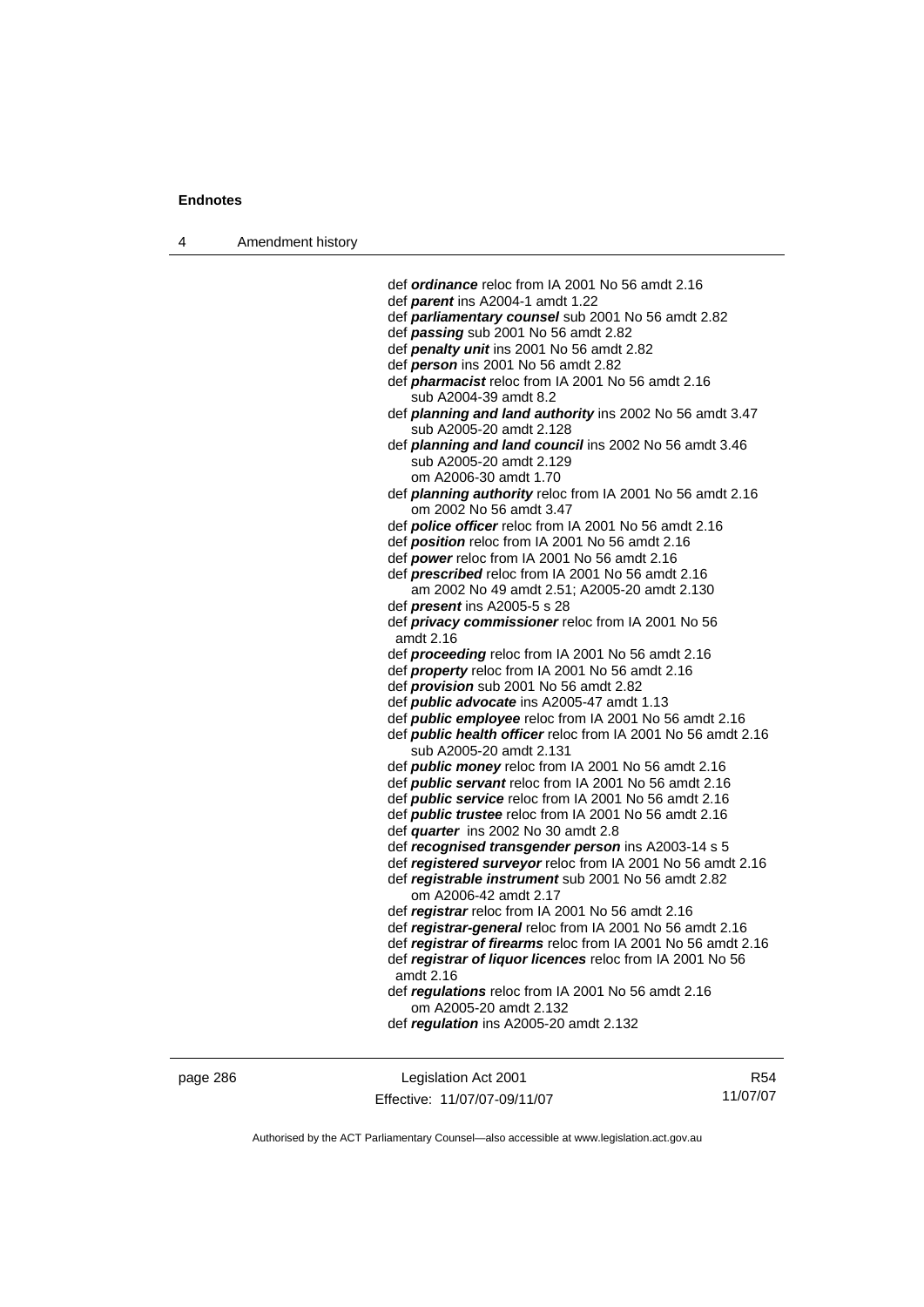def *remand centre* ins 2002 No 30 amdt 2.8 om A2006-23 amdt 1.218 def *remand centre administrator* ins 2002 No 30 amdt 2.8 om A2006-23 amdt 1.218 def *remuneration tribunal* reloc from IA 2001 No 56 amdt 2.16 def *repeal* sub 2001 No 56 amdt 2.82 pars renum 2002 No 11 amdt 1.147 am 2002 No 11 amdt 1.148; A2004-42 amdts 2.41-2.43; pars renum R27 LA (see A2004-42 amdt 2.44); A2005-20 amdt 2.133, amdt 2.134 def *residential tenancies tribunal* reloc from IA 2001 No 56 amdt 2.16 def *resident judge* ins A2004-42 amdt 2.45 def *retrospectively* reloc from dict, pt 2 A2005-20 amdt 2.148 def *road transport authority* reloc from IA 2001 No 56 amdt 2.16 def *rules* reloc from IA 2001 No 56 amdt 2.16 sub 2002 No 11 amdt 1.149 am A2005-20 amdt 2.135 def *rural firefighting service* reloc from IA 2001 No 56 amdt 2.16 om A2004-28 amdt 3.38 def *rural fire service* ins A2004-28 amdt 3.38 def *see* ins 2001 No 56 amdt 2.82 def *Self-Government Act* reloc from IA 2001 No 56 amdt 2.16 def *self-government day* reloc from IA 2001 No 56 amdt 2.16 def *sentence administration board* ins 2002 No 30 amdt 2.8 sub A2006-23 amdt 1.219 def *SES* ins A2004-28 amdt 3.39 def *sign* reloc from IA 2001 No 56 amdt 2.16 def *sitting day* reloc from IA 2001 No 56 amdt 2.16 def *Small Claims Court* reloc from IA 2001 No 56 amdt 2.16 sub A2004-60 amdt 1.178 def *solicitor* reloc from IA 2001 No 56 amdt 2.16 def *Speaker* reloc from IA 2001 No 56 amdt 2.16 def *Standards Australia* reloc from IA 2001 No 56 amdt 2.16 def *State* reloc from IA 2001 No 56 amdt 2.16 def *statutory declaration* reloc from IA 2001 No 56 amdt 2.16 def *statutory instrument* sub 2001 No 56 amdt 2.82 def *statutory office-holder* ins 2001 No 56 amdt 2.82 sub 2002 No 11 amdt 1.150 def *subordinate law* sub 2001 No 56 amdt 2.82 def *summary offence* ins 2001 No 56 amdt 2.82 sub 2002 No 11 amdt 1.151; A2003-56 amdt 2.67 def *Supreme Court* reloc from IA 2001 No 56 amdt 2.16

R54 11/07/07

Legislation Act 2001 Effective: 11/07/07-09/11/07 page 287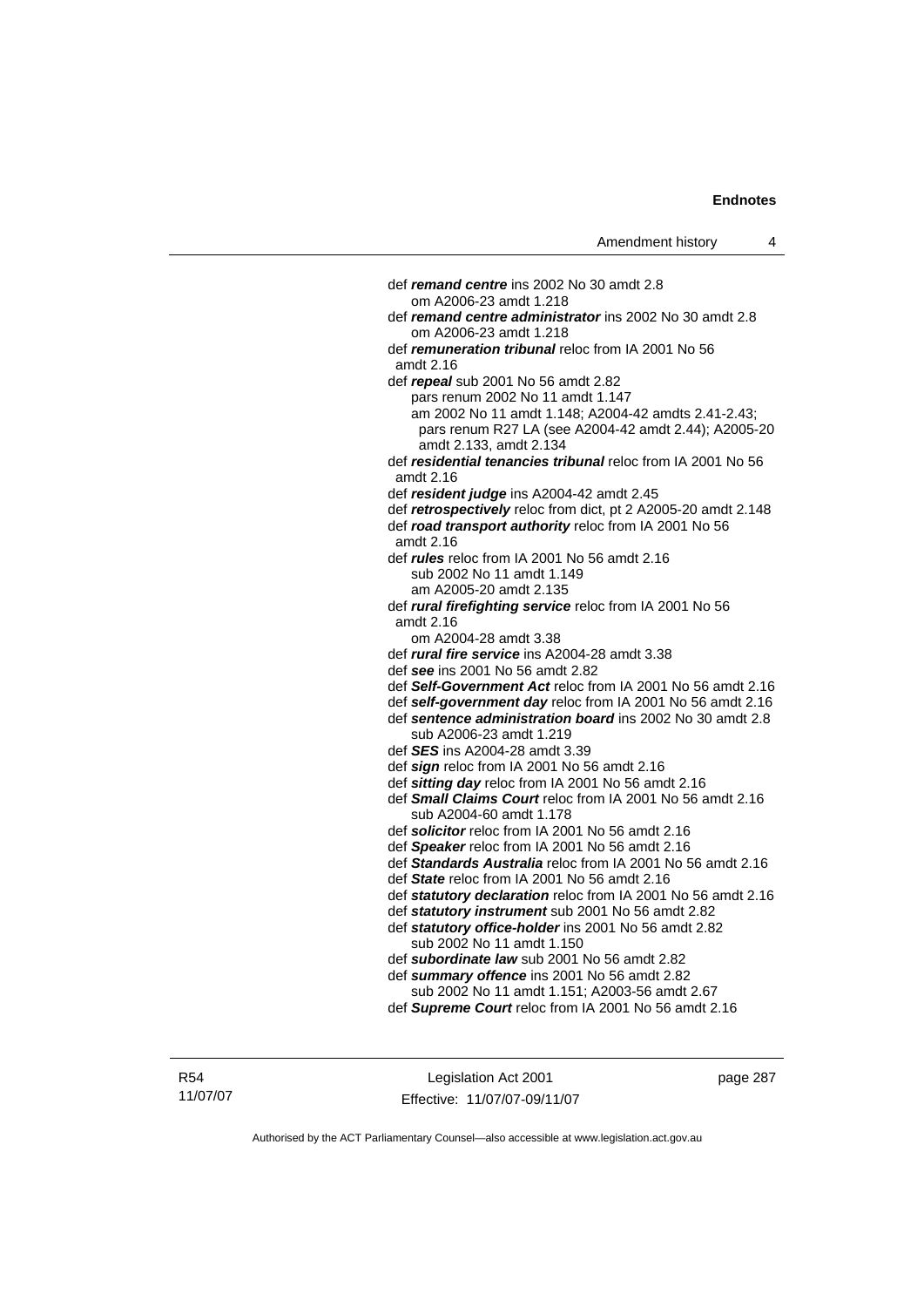4 Amendment history

 def *swear* reloc from IA 2001 No 56 amdt 2.16 sub A2005-53 amdt 1.97 def *take* ins A2005-53 amdt 1.98 def *tenancy tribunal* reloc from IA 2001 No 56 amdt 2.16 om 2002 No 49 amdt 2.52 def *territory authority* reloc from IA 2001 No 56 amdt 2.16 sub A2003-41 amdt 2.41 def *territory instrumentality* ins 2001 No 56 amdt 2.82 am A2007-3 amdt 2.4 def *territory land* reloc from IA 2001 No 56 amdt 2.16 def *territory law* ins A2005-62 amdt 2.18 def *territory-owned corporation* reloc from IA 2001 No 56 amdt 2.16 def *territory plan* reloc from IA 2001 No 56 amdt 2.16 am 2002 No 49 amdt 2.53 def *the Territory* ins 2001 No 56 amdt 2.82 def *transgender person* ins A2003-14 s 5 def *transitional* reloc from IA 2001 No 56 amdt 2.16 sub A2005-20 amdt 2.136 def *Treasurer* ins 2001 No 56 amdt 2.82 def *tribunal* sub 2001 No 56 amdt 2.82 def *UK Act* reloc from IA 2001 No 56 amdt 2.16 def *under* ins 2001 No 52 amdt 2.82 sub 2002 No 30 amdt 2.9 am A2005-20 amdt 2.137, amdt 2.138 def *United Kingdom* reloc from IA 2001 No 56 amdt 2.16 def *United Kingdom Parliament* reloc from IA 2001 No 56 amdt 2.16 def *veterinary surgeon* reloc from IA 2001 No 56 amdt 2.16 sub A2004-39 amdt 11A.1 (as am by A2005-28 amdt 1.61) def *will* ins 2001 No 56 amdt 2.82 def *word* reloc from IA 2001 No 56 amdt 2.16 def *working day* ins 2002 No 11 amdt 1.152 sub A2003-56 amdt 2.68 def *writing* reloc from IA 2001 No 56 amdt 2.16 def *year* reloc from IA 2001 No 56 amdt 2.16

#### **Terms for Legislation Act 2001 only**

| dict pt 2 hdg  | sub A2003-56 amdt 2.69                                  |
|----------------|---------------------------------------------------------|
| dict pt 2 note | sub A2003-56 amdt 2.69                                  |
| dict pt 2      | def Act ins A2003-41 amdt 2.42                          |
|                | def <b>ACT law</b> ins A2005-20 amdt 2.139              |
|                | def <i>administrator</i> ins 2001 No 56 amdt 2.82       |
|                | def <i>agency</i> ins 2001 No 56 amdt 2.82              |
|                | def <b>amend</b> ins A2005-20 amdt 2.140                |
|                | def <b>another jurisdiction</b> ins A2005-20 amdt 2.141 |
|                | def <i>appointee</i> ins 2001 No 56 amdt 2.82           |
|                | am A2003-56 amdt 2.70                                   |
|                |                                                         |

| page 288 | Legislation Act 2001         | R54      |
|----------|------------------------------|----------|
|          | Effective: 11/07/07-09/11/07 | 11/07/07 |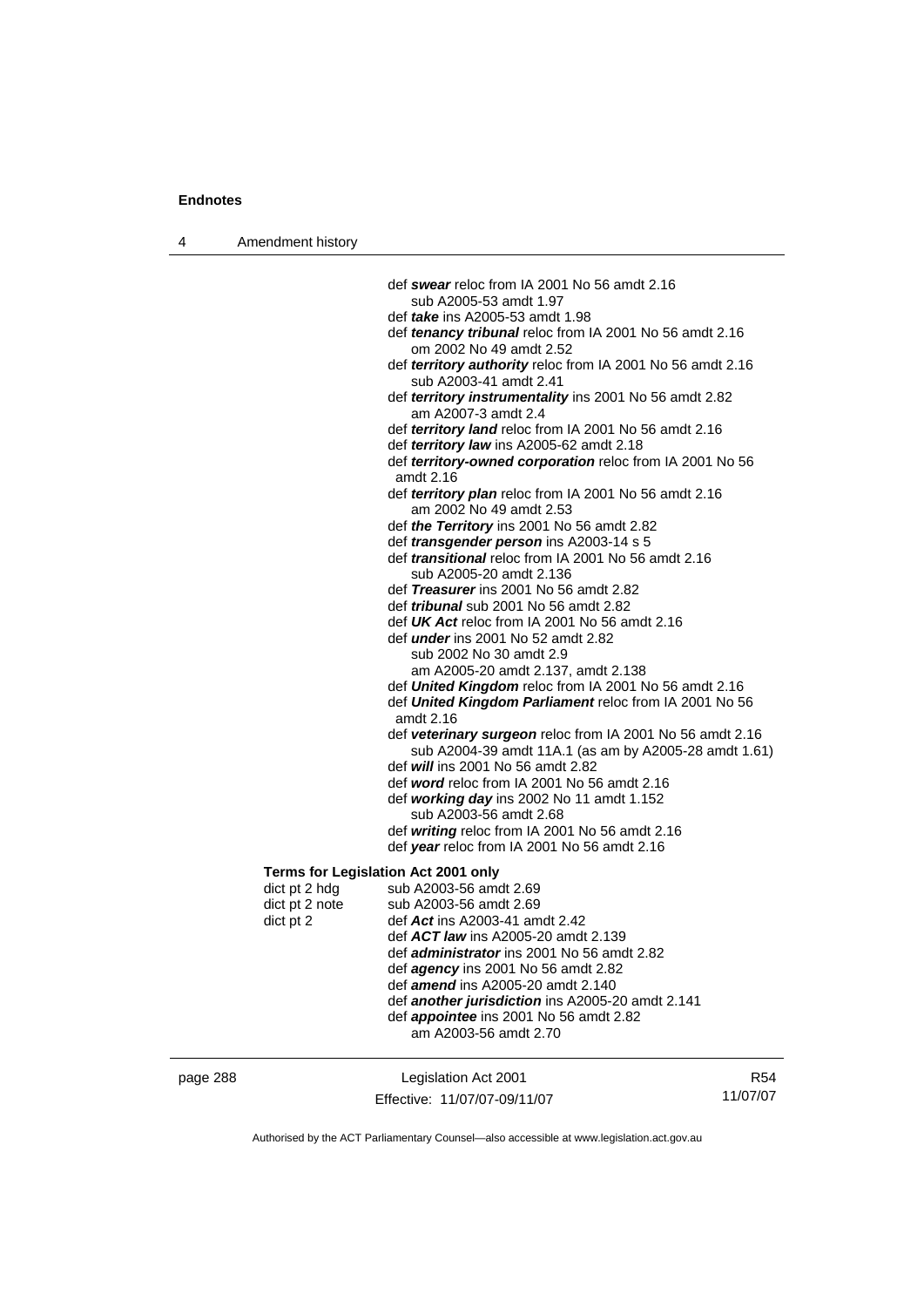def *appointer* ins 2001 No 56 amdt 2.82 am A2003-56 amdt 2.71 def *approved web site* sub 2001 No 56 amdt 2.82 def *authorised republication* sub 2001 No 56 amdt 2.82 def *authorising law* sub 2001 No 56 amdt 2.82 def *benefits* sub 2001 No 56 amdt 2.82 def *business address* ins 2001 No 56 amdt 2.82 def *corporation* ins 2001 No 56 amdt 2.82 def *costs* sub 2001 No 56 amdt 2.82 def *current legislative drafting practice* sub 2001 No 56 amdt 2.82 def *delegate* ins 2001 No 56 amdt 2.82 def *determinative provision* ins 2002 No 11 amdt 1.153 def *document* ins 2001 No 56 amdt 2.82 def *editorial amendment* sub 2001 No 56 amdt 2.82 def *email address* ins 2001 No 56 amdt 2.82 def *executive officer* ins 2001 No 56 amdt 2.82 def *fax number* ins 2001 No 56 amdt 2.82 def *fee* sub 2001 No 56 amdt 2.82 def *home address* ins 2001 No 56 amdt 2.82 def *law* sub 2001 No 56 amdt 2.82 am 2002 No 11 amdt 1.154; pars renum 2002 No 11 amdt 1.155; A2003-41 amdt 2.43; pars renum R20 LA (see A2003-41 amdt 2.44); A2005-20 amdt 2.142, amdt 2.143; pars renum R34 LA (see A2005-20 amdt 2.144) def *law of another jurisdiction* ins A2005-20 amdt 2.145 def *legislative material* ins A2003-41 amdt 2.45 def *non-determinative provision* ins 2002 No 11 amdt 1.156 def *provide* sub 2001 No 56 amdt 2.82 def *referential term* ins A2003-56 amdt 2.72 reloc to s 116 (2) A2005-20 amdt 2.146 def *referential words* sub 2001 No 56 amdt 2.82 om A2003-56 amdt 2.72 def *register* sub 2001 No 56 amdt 2.82 def *repeal* ins A2005-20 amdt 2.147 def *republication* sub 2001 No 56 amdt 2.82; A2003-41 amdt 2.46 def *republication date* sub 2001 No 56 amdt 2.82 def *responsible* ins 2001 No 56 amdt 2.82 def *retrospectively* ins A2003-56 amdt 2.73 reloc to dict, pt 1 A2005-20 amdt 2.148 def *scrutiny committee principles* sub 2001 No 56 amdt 2.82 def *service* sub 2001 No 56 amdt 2.82 def *working out the meaning of an Act* ins A2003-41 amdt 2.47

R54 11/07/07

Legislation Act 2001 Effective: 11/07/07-09/11/07 page 289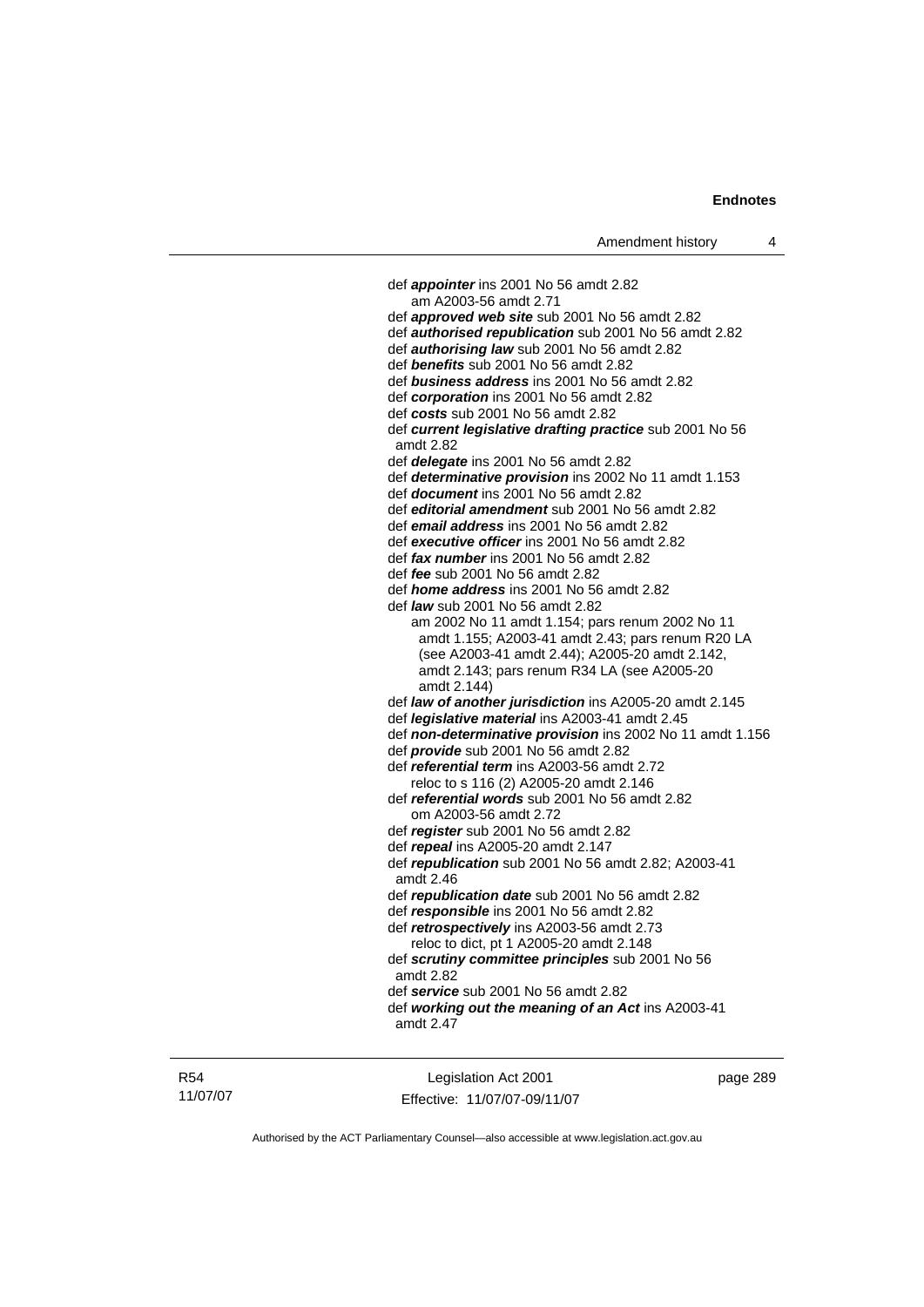5 Earlier republications

### **5 Earlier republications**

Some earlier republications were not numbered. The number in column 1 refers to the publication order.

Since 12 September 2001 every authorised republication has been published in electronic pdf format on the ACT legislation register. A selection of authorised republications have also been published in printed format. These republications are marked with an asterisk (\*) in column 1. Electronic and printed versions of an authorised republication are identical.

| <b>Republication</b><br>No and date | <b>Effective</b>              | Last<br>amendment<br>made by | <b>Republication for</b>                                                              |
|-------------------------------------|-------------------------------|------------------------------|---------------------------------------------------------------------------------------|
| R <sub>0</sub> A<br>17 Sept 2002    | 12 Sept 2001-<br>12 Sept 2001 | A2001-56                     | amendments by<br>A2001-44, A2001-56<br>and retrospective<br>amendments by<br>A2002-30 |
| R <sub>1</sub><br>13 Sept 2001      | 13 Sept 2001-<br>13 Sept 2001 | SL2001-34                    | modification by<br>SL2001-34                                                          |
| R <sub>1</sub> (RI)<br>17 Sept 2001 | 13 Sept 2001-<br>13 Sept 2001 | SL2001-34                    | reissue for<br>retrospective<br>amendments by<br>A2002-30                             |
| R <sub>2</sub><br>14 Sept 2001      | 14 Sept 2001-<br>20 Feb 2002  | A2001-70                     | amendments by<br>A2001-70                                                             |
| R <sub>2</sub> (RI)<br>17 Sept 2002 | 14 Sept 2001-<br>20 Feb 2002  | A2001-70                     | reissue for<br>retrospective<br>amendments by<br>A2002-30                             |
| R <sub>3</sub><br>21 Feb 2002       | 21 Feb 2002-<br>12 Mar 2002   | A2001-88                     | changed endnotes<br>and editorial<br>changes                                          |
| R3 (RI)<br>17 Sept 2002             | 21 Feb 2002-<br>12 Mar 2002   | A2001-88                     | reissue for<br>retrospective<br>amendments by<br>A2002-30                             |
| R4<br>13 Mar 2002                   | 13 Mar 2002-<br>27 May 2002   | A2001-88                     | commenced expiry                                                                      |
|                                     |                               |                              |                                                                                       |

page 290 Legislation Act 2001 Effective: 11/07/07-09/11/07

R54 11/07/07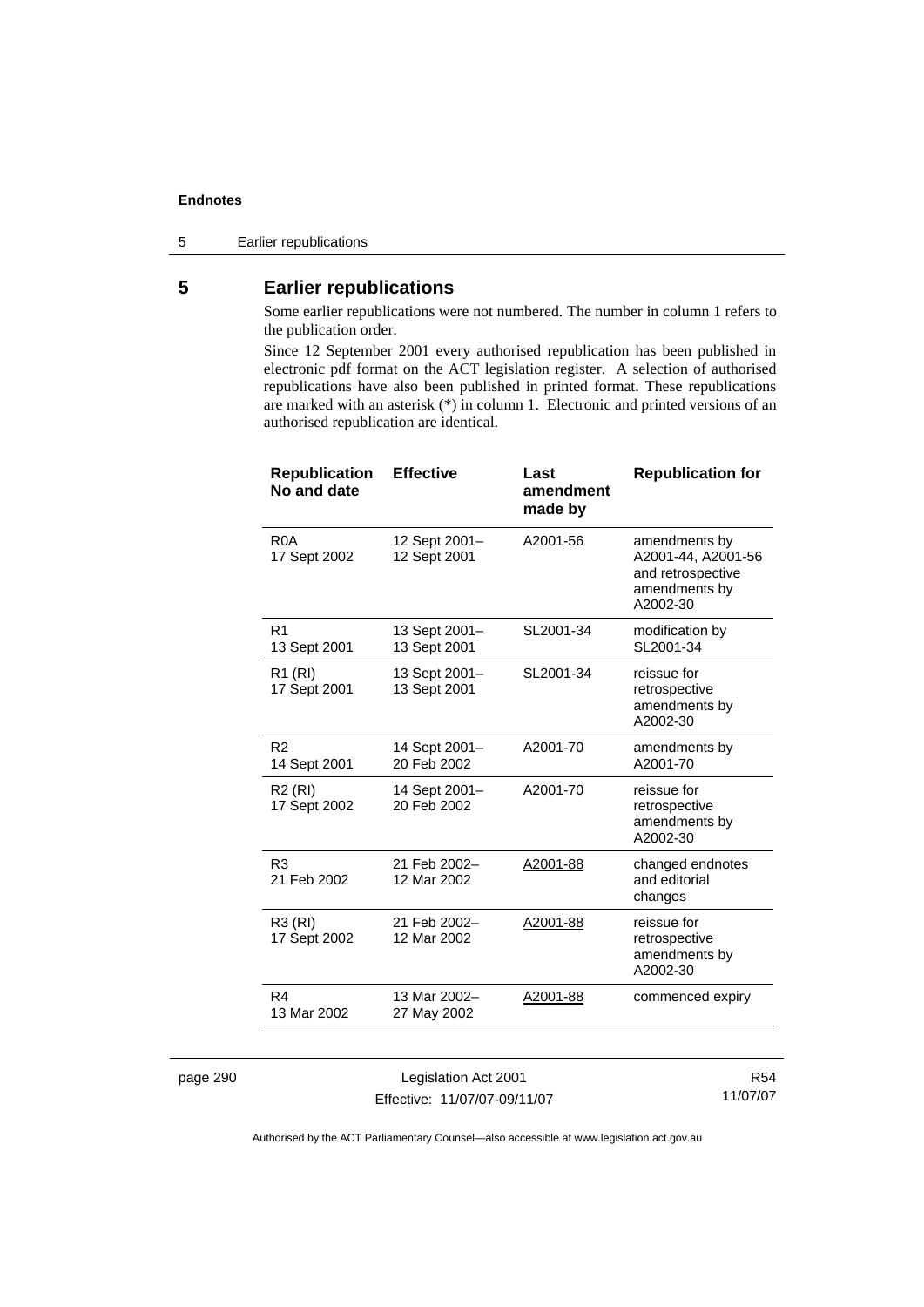Earlier republications 5

| <b>Republication</b><br>No and date | <b>Effective</b>              | Last<br>amendment<br>made by | <b>Republication for</b>                                  |
|-------------------------------------|-------------------------------|------------------------------|-----------------------------------------------------------|
| <b>R4 (RI)</b><br>17 Sept 2002      | 13 Mar 2002-<br>27 May 2002   | A2001-88                     | reissue for<br>retrospective<br>amendments by<br>A2002-30 |
| $R5*$<br>28 May 2002                | 28 May 2002-<br>30 June 2002  | A2002-11                     | amendments by<br>A2002-11                                 |
| <b>R5 (RI)</b><br>17 Sept 2002      | 28 May 2002-<br>30 June 2002  | A2002-11                     | reissue for<br>retrospective<br>amendments by<br>A2002-30 |
| R6<br>1 July 2002                   | 1 July 2002-<br>12 Sept 2002  | A2002-11                     | amendments by<br>A2001-88                                 |
| R6 (RI)<br>17 Sept 2002             | 1 July 2002-<br>12 Sept 2002  | A2002-11                     | reissue for<br>retrospective<br>amendments by<br>A2002-30 |
| R7<br>13 Sept 2002                  | 13 Sept 2002-<br>13 Sept 2002 | A2002-27                     | commenced expiry                                          |
| <b>R7 (RI)</b><br>17 Sept 2002      | 13 Sept 2002-<br>13 Sept 2002 | A2002-27                     | reissue for<br>retrospective<br>amendments by<br>A2002-30 |
| R8<br>14 Sept 2002                  | 14 Sept 2002-<br>16 Sept 2002 | A2002-27                     | commenced expiry                                          |
| R8 (RI)<br>17 Sept 2002             | 14 Sept 2002-<br>16 Sept 2002 | A2002-27                     | reissue for<br>retrospective<br>amendments by<br>A2002-30 |
| R <sub>9</sub><br>17 Sept 2002      | 17 Sept 2002-<br>6 Oct 2002   | A2002-30                     | amendments by<br>A2002-30                                 |
| R <sub>10</sub><br>7 Oct 2002       | 7 Oct 2002-<br>31 Oct 2002    | A2002-30                     | amendments by<br>A2002-27                                 |
| R <sub>11</sub><br>1 Nov 2002       | 1 Nov 2002-<br>31 Dec 2002    | A2002-40                     | amendments by<br>A2002-40                                 |

R54 11/07/07

Legislation Act 2001 Effective: 11/07/07-09/11/07 page 291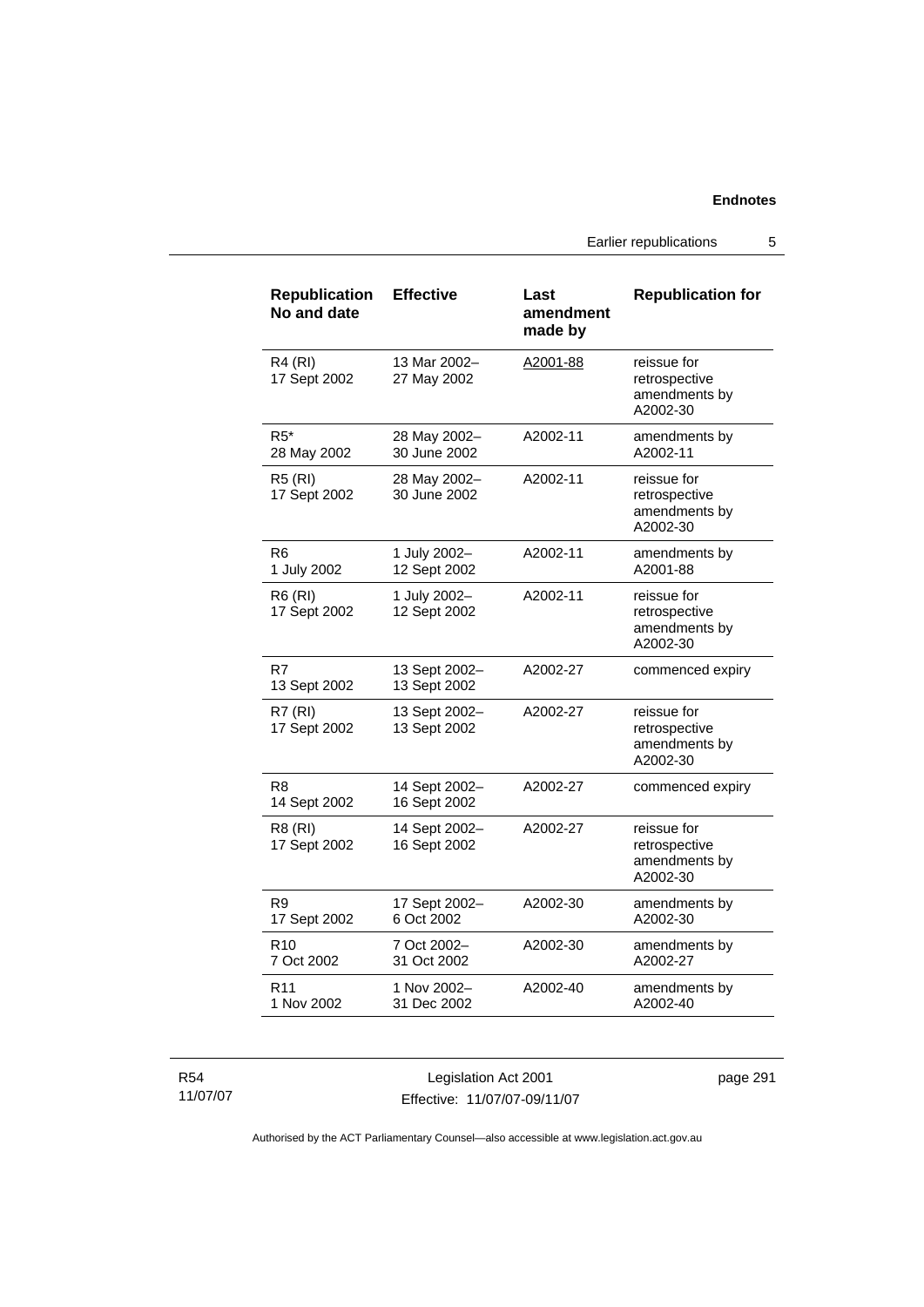| <b>Republication</b><br>No and date        | <b>Effective</b>             | Last<br>amendment<br>made by | <b>Republication for</b>                  |
|--------------------------------------------|------------------------------|------------------------------|-------------------------------------------|
| R <sub>12</sub>                            | 1 Jan 2003-                  | A2002-56                     | amendments by                             |
| 1 Jan 2003                                 | 16 Jan 2003                  |                              | A2002-51                                  |
| R <sub>13</sub>                            | 17 Jan 2003–                 | A2002-56                     | amendments by                             |
| 17 Jan 2003                                | 27 Mar 2003                  |                              | A2002-49                                  |
| R <sub>14</sub>                            | 28 Mar 2003-                 | A2003-14                     | amendments by                             |
| 28 Mar 2003                                | 9 Apr 2003                   |                              | A2003-14                                  |
| R <sub>15</sub>                            | 10 Apr 2003-                 | A2003-18                     | amendments by                             |
| 10 Apr 2003                                | 28 May 2003                  |                              | A2003-18                                  |
| R <sub>16</sub><br>29 May 2003             | 29 May 2003-<br>30 June 2003 | A2003-18                     | commenced expiry                          |
| <b>R17</b>                                 | 1 July 2003-                 | A2003-18                     | amendments by                             |
| 1 July 2003                                | 2 Sept 2003                  |                              | A2002-56                                  |
| R <sub>18</sub><br>3 Sept 2003             | 3 Sept 2003-<br>12 Sept 2003 | A2003-18                     | commenced expiry                          |
| R <sub>19</sub><br>13 Sept 2003            | 13 Sept 2003-<br>8 Oct 2003  | A2003-41                     | commenced expiry                          |
| R <sub>20</sub> <sup>*</sup><br>9 Oct 2003 | 9 Oct 2003-<br>18 Dec 2003   | A2003-41                     | amendments by<br>A2003-16 and<br>A2003-41 |
| R <sub>21</sub>                            | 19 Dec 2003-                 | A2003-56                     | amendments by                             |
| 19 Dec 2003                                | 21 Mar 2004                  |                              | A2003-56                                  |
| R <sub>22</sub>                            | 22 Mar 2004-                 | A2004-10                     | amendments by                             |
| 22 Mar 2004                                | 4 Apr 2004                   |                              | A2004-1                                   |
| R <sub>23</sub>                            | 5 Apr 2004-                  | A2004-10                     | amendments by                             |
| 5 Apr 2004                                 | 26 May 2004                  |                              | A2004-7                                   |
| R <sub>24</sub>                            | 27 May 2004-                 | A2004-17                     | amendments by                             |
| 27 May 2004                                | 30 June 2004                 |                              | A2004-10                                  |
| R <sub>25</sub><br>1 July 2004             | 1 July 2004-<br>12 July 2004 | A2004-28                     | amendments by<br>A2004-5 and<br>A2004-28  |
| R <sub>26</sub>                            | 13 July 2004-                | A2004-32                     | amendments by                             |
| 13 July 2004                               | 24 Aug 2004                  |                              | A2004-32                                  |

### 5 Earlier republications

page 292 Legislation Act 2001 Effective: 11/07/07-09/11/07

R54 11/07/07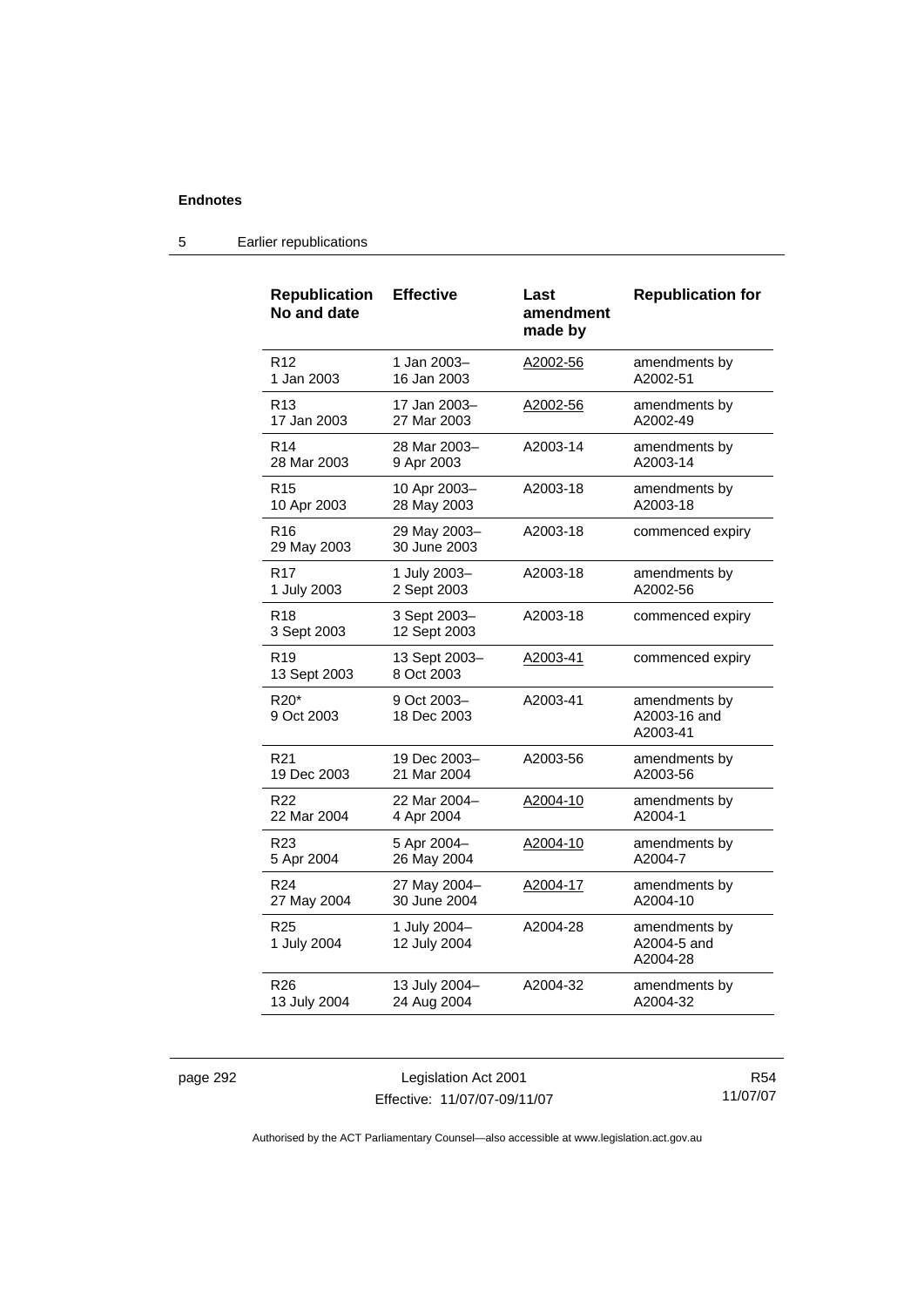Earlier republications 5

| <b>Republication</b><br>No and date | <b>Effective</b>             | Last<br>amendment<br>made by | <b>Republication for</b>                                     |
|-------------------------------------|------------------------------|------------------------------|--------------------------------------------------------------|
| R <sub>27</sub>                     | 25 Aug 2004-                 | A2004-42                     | amendments by                                                |
| 25 Aug 2004                         | 31 Aug 2004                  |                              | A2004-42                                                     |
| R <sub>28</sub>                     | 1 Sept 2004-                 | A2004-42                     | amendments by                                                |
| 1 Sept 2004                         | 12 Sept 2004                 |                              | A2004-13                                                     |
| R <sub>29</sub><br>13 Sept 2004     | 13 Sept 2004-<br>22 Dec 2004 | A2004-42                     | commenced expiry                                             |
| <b>R29A</b><br>23 Dec 2004          | 23 Dec 2004-<br>31 Dec 2004  | A2004-42                     | commenced expiry                                             |
| R30 (RI)<br>5 Jan 2005              | 1 Jan 2005-<br>9 Jan 2005    | A2004-60                     | amendments by<br>A2004-17<br>reissue for<br>commenced expiry |
| R31                                 | 10 Jan 2005-                 | A2004-60                     | amendments by                                                |
| 10 Jan 2005                         | 23 Feb 2005                  |                              | A2004-60                                                     |
| R32                                 | 24 Feb 2005–                 | A2005-5                      | amendments by                                                |
| 24 Feb 2005                         | 8 Mar 2005                   |                              | A2005-5                                                      |
| R33                                 | 9 Mar 2005–                  | A2005-5                      | amendments by                                                |
| 9 Mar 2005                          | 1 June 2005                  |                              | A2004-57                                                     |
| R34*                                | 2 June 2005-                 | A2005-20                     | amendments by                                                |
| 2 June 2005                         | 6 July 2005                  |                              | A2005-20                                                     |
| R35<br>7 July 2005                  | 7 July 2005-<br>7 Sept 2005  | A2005-20                     | amendments by<br>A2004-39 as am by<br>A2005-28               |
| R36                                 | 8 Sept 2005-                 | A2005-47                     | amendments by                                                |
| 8 Sept 2005                         | 13 Sept 2005                 |                              | A2005-44                                                     |
| R37                                 | 13 Sept 2005-                | A2005-47                     | amendments by                                                |
| 14 Sept 2005                        | 22 Nov 2005                  |                              | A2005-9                                                      |
| R38                                 | 23 Nov 2005-                 | A2005-53                     | amendments by                                                |
| 23 Nov 2005                         | 10 Jan 2006                  |                              | A2005-53                                                     |
| R39                                 | 11 Jan 2006-                 | A2005-62                     | amendments by                                                |
| 11 Jan 2006                         | 16 Jan 2006                  |                              | A2005-62                                                     |
| R40                                 | 17 Jan 2006-                 | A2005-62                     | amendments by                                                |
| 17 Jan 2006                         | 22 Feb 2006                  |                              | A2004-39                                                     |

R54 11/07/07

Legislation Act 2001 Effective: 11/07/07-09/11/07 page 293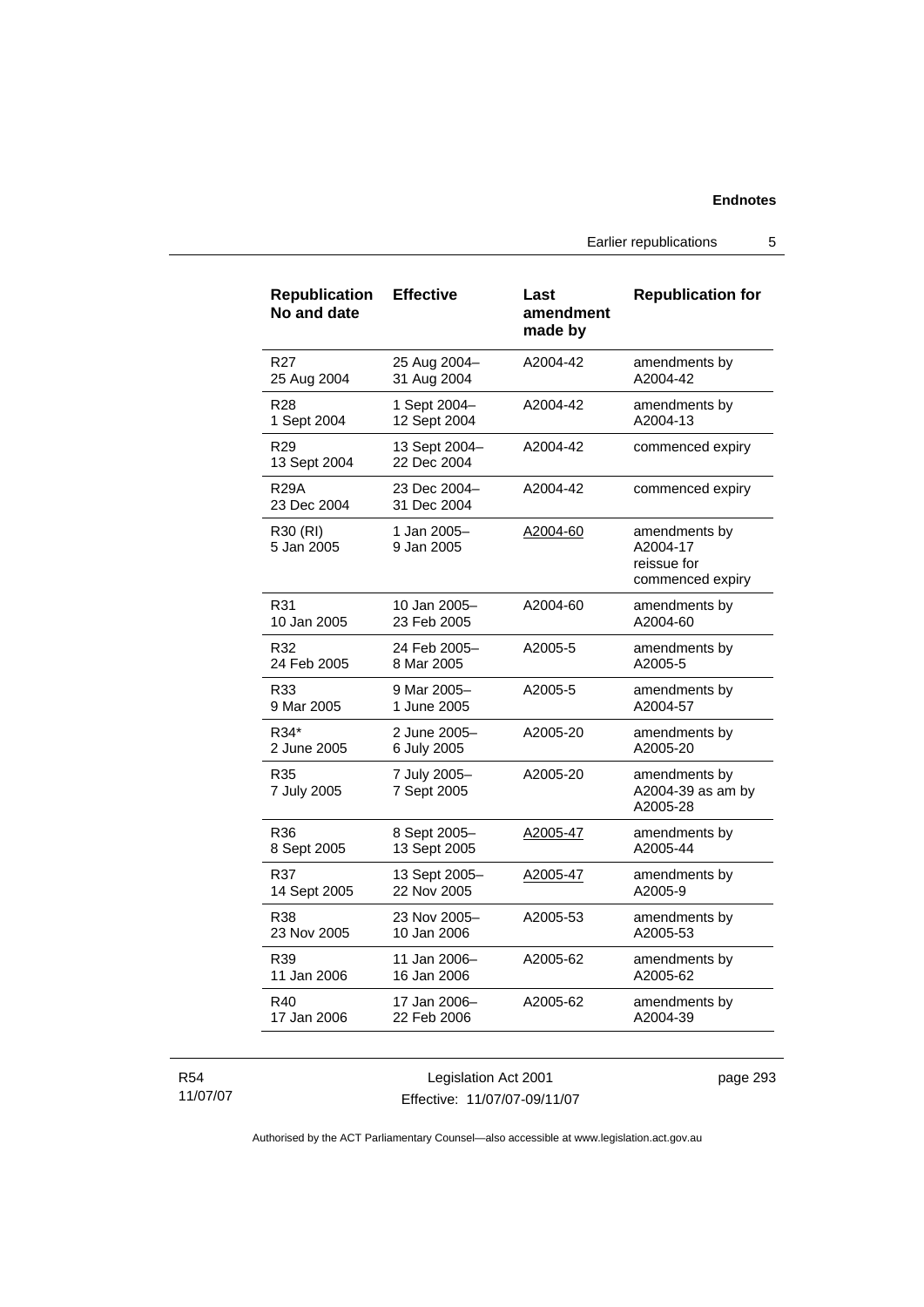#### **Republication No and date Effective Last amendment made by Republication for**  R41 23 Feb 2006 23 Feb 2006– 28 Feb 2006 A2006-3 updated endnotes as amended by A2006-3 R42 1 Mar 2006 1 Mar 2006– 1 June 2006 A2006-3 amendments by A2005-47 as amended by A2006-3 R43 2 June 2006 2 June 2006– 15 June 2006 A2006-23 amendments by A2006-23 R44 16 June 2006 16 June 2006– 30 June 2006 A2006-23 updated endnotes as amended by A2006-27 R45 1 July 2006 1 July 2006– 31 Oct 2006 A2006-30 amendments by A2006-25 and A2006-30 R46 1 Nov 2006 1 Nov 2006– 15 Nov 2006 A2006-42 amendments by A2005-41 and A2005-46 as amended by A2006-3 R47 16 Nov 2006 16 Nov 2006– 17 Nov 2006 A2006-42 amendments by A2006-42 R48 18 Nov 2006 18 Nov 2006– 8 Jan 2007 A2006-46 amendments by A2006-46 R49 9 Jan 2007 9 Jan 2007– 9 Jan 2007 A2006-46 amendments by A2004-39 R50 10 Jan 2007 10 Jan 2007– 11 Jan 2007 A2006-46 commenced expiry R51\* 12 Jan 2007 12 Jan 2007– 27 Mar 2007 A2006-46 commenced expiry R52 28 Mar 2007 28 Mar 2007– 11 Apr 2007 A2007-3 amendments by A2006-38 R53 12 Apr 2007 12 Apr 2007– 10 July 2007 A2007-3 amendments by A2007-3

#### 5 Earlier republications

page 294 Legislation Act 2001 Effective: 11/07/07-09/11/07

R54 11/07/07